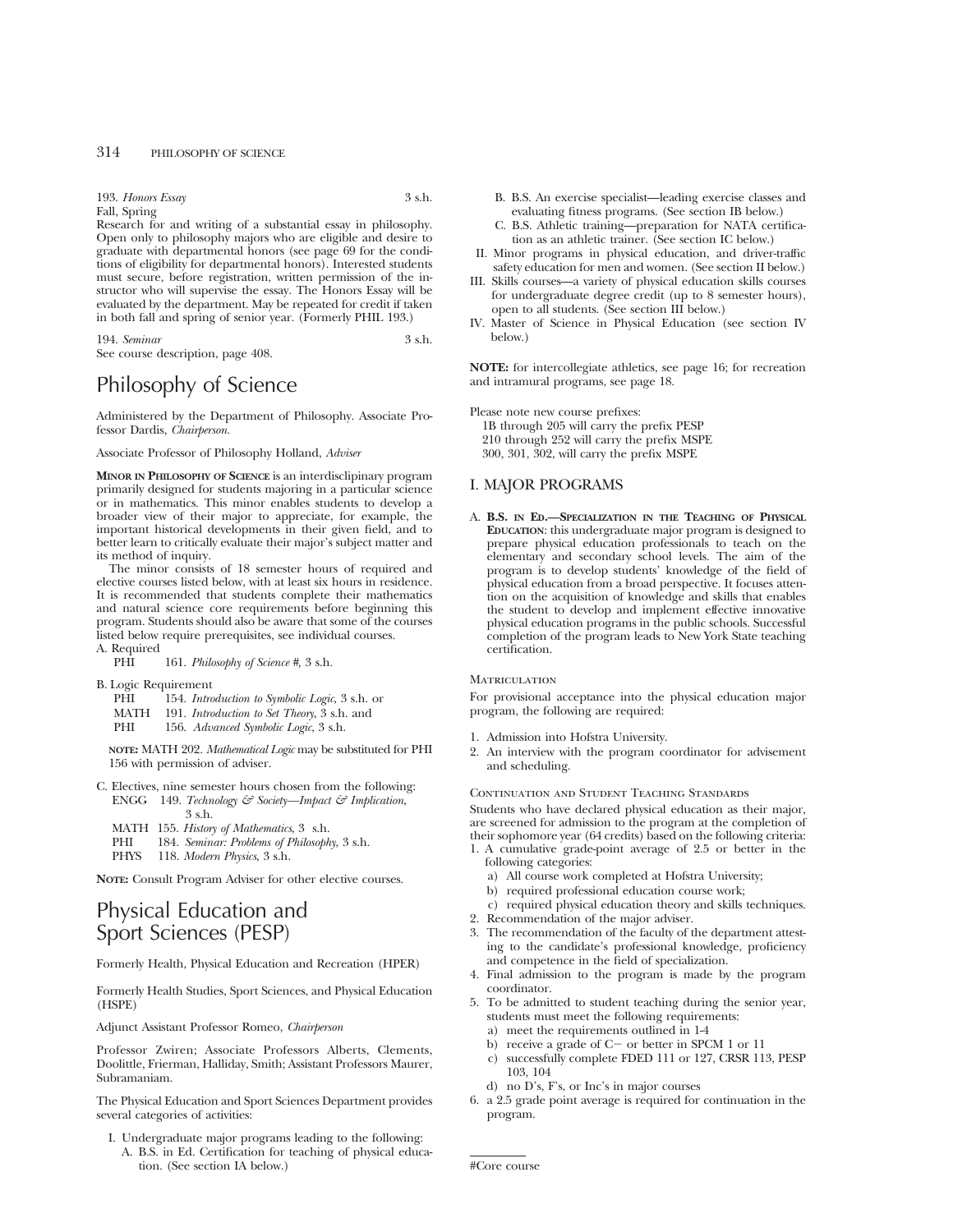Degree Requirements

Candidates for graduation must fulfill the following requirements:

- 1. The successful completion of at least 129 semester hours and a cumulative grade-point average of 2.5 in work completed at Hofstra.
- 2. At least 63 semester hours must be in liberal arts.
- 3. There are two requirements that must ordinarily be completed in residence at Hofstra: 15 semester hours in the major field of specialization, including PESP 103, 104, 130A and 130B, and the last 30 hours. The 15 hours need not be included within the last 30 hours.
- 4. The following general and major requirements:
	- a) Communication skills: 9 semester hours
		- 1. ENGL 1-2\* 2. SPCM 1\*\* or 11\*\*
	- b) History elective: 3 semester hours
	- c) Multicultural Perspective elective: 3 semester hours selected from the following: ANTH 4, 131, 137; CLL 190, or others as approved by the program coordinator.
	- d) Mathematics elective: 3 semester hours
	- e) Philosophy elective: 3 semester hours PHI 10, 14, 20 or others as approved by the program coordinator.
	- f) Arts: 3 semester hours: DNCE 121
	- g) Literature elective: 3 semester hours
	- h) Social sciences: 10 semester hours
		- 1. PSY 1
		- 2. Developmental psychology: 3 semester hours selected from the following: PSY 53, SPG 029
		- 3. Sport psychology: 3-4 semester hours selected from the following: SPG 028 or others as approved by the program coordinator.
	- i) Natural sciences: 6 semester hours: BIO 103, 105
	- j) Professional education: 27 semester hours: CRSR 113, FDED 111\*\* or 127\*\*, PESP 103, 104, 154, 167, 130A, 130B
	- k) Physical education major theory: 31.5 semester hours: PESP 13, 50, 53, 60, HPFS 62, PESP 80, 106, 108, 138A, 164, 165A, BIO 106\*\*
	- 1) Physical education skills techniques: 13.5-15.5 semester hours:
		- 1. Aquatics: select one course from the following: PESP 31, 42, 143
		- 2. Dance: PESP 12
		- 3. Team sports: select 5 courses from the following: PESP 5A, 8A, 10A, 16, 26A, 27A, 36A, or others as approved by the program coordinator.
		- 4. Individual sports: select 5 courses from the following: PESP 2A, 3A, 7A, 9A, 14A, 33A, 34A, 39A, or others as approved by the program coordinator.
		- 5. Lifelong leisure pursuits: select 2 courses from the following: PESP 45, 46, or others as approved by the program coordinator.
		- 6. Cooperative Adventure Activities: PESP 119
		- 7. Gymnastics: PESP 15A
		- 8. Fitness: PESP 25 and one course selected from the following: PESP 38A, 100, 111B, 32, 35, or others as approved by the program coordinator.
		- 9. Officiating: select 2 courses from the following: PESP 139, 140, 142, 144, 145, 146, 147.
- 5. Student must complete the following independent internship experiences or others as approved by the program coordinator while in residence at Hofstra. All placements must be approved by the adviser or the program coordinator:
	- a) participate on an intercollegiate varsity team as a player, manager, or athletic trainer for at least one season;
	- b) coach a junior or senior high school interscholastic team for at least one season.
- B. **B.S. SPECIALIZATION AS AN EXERCISE SPECIALIST:** this undergraduate major program gives students a background in the scientific concepts of fitness exercise, disease risk reduction,

nutrition, and the techniques used to evaluate fitness, and health status. Students, in addition, are given an introductory background in the psychological and business aspects of the fitness/wellness field. Students are also prepared to go on to graduate work in related fitness/wellness/allied health disciplines. The emphasis of the course of study is on working with adults outside of the formal educational system. This program does *not* include preparation for New York State teacher certification. However, this program *does* include a senior year field experience in health fitness clubs, corporate fitness programs, cardiac rehabilitation programs, and/or any other approved fitness or wellness centers.

#### Professor Zwiren, *Coordinator*

Final admission to the field experience will be made by the Chairperson of the Department of Physical Education and Sport Sciences upon recommendation from the faculty.

Matriculation Standards are the same as for the certification program (IA).

#### CONTINUATION STANDARDS

Students who have declared exercise specialist as their major, are screened for admission to the program at the completion of their sophomore year (64 credits) based on the following criteria:

- 1. A cumulative grade-point average of 2.5 or better in the following categories:
	- a) All course work completed at Hofstra University;<br>b) required exercise specialist major course work
	- b) required exercise specialist major course work (courses designated by ††).
- 2. Recommendation of the major adviser.<br>3. Final admission to the program is made.
- 3. Final admission to the program is made by the Chairperson of the Department of Physical Education and Sport Sciences upon the recommendation from the faculty.

#### Degree Requirements

Candidates for graduation must fulfill the following requirements:

- 1. The successful completion of at least 128 semester hours and a cumulative grade-point average of 2.5 in work completed at Hofstra.
- 2. At least 63 semester hours must be in liberal arts.
- 3. There are two requirements that must ordinarily be completed in residence at Hofstra: 15 semester hours in the major field of specialization, including two field experiences, and the last 30 hours. The 15 hours need not be included within the last 30 hours.
- 4. The following general and major requirements:
- a) ENGL  $1-\overline{2}$ 
	- b) Humanities, 6 semester hours, including SPCM 1, 7, 11
	- c) PSY 1, 63, 111
	- d) SOC 4
	- e) BIO 50, 103, 105, 106††<br>f) Liberal arts electives, 24
	- Liberal arts electives, 24 semester hours, with 9 of these semester hours in related disciplines taken under advisement.
	- g) Basic statistic course chosen from SOC 180; PSY 140; MATH 8; BIO 100; New College S 91, QTB 2
	- h) PESP 25††, 35††, 38B††, 60††, HPFS 62††, 66††; PESP 100††, 106††, 111B††; HPFS 114††; PESP 149A††, 149B††, 161††, 194, 196††, 197††, 198††, 199.
	- Electives: selection of 6 s.h. from the following courses or under advisement: HPFS 63, 64, 65, 67, 68, 69, 70; PESP 138A.
	- Two business courses taken under advisement, 6 s.h.
	- k) DNCE 12A and CRSR 116.

††Required exercise specialist major course work.

<sup>\*</sup>See University Degree Requirements, page 66.

<sup>\*\*</sup>Counted in total credits as required liberal arts course. For admission to student teaching, these courses should be used in the computation of grade-point average in the required physical education and skills category.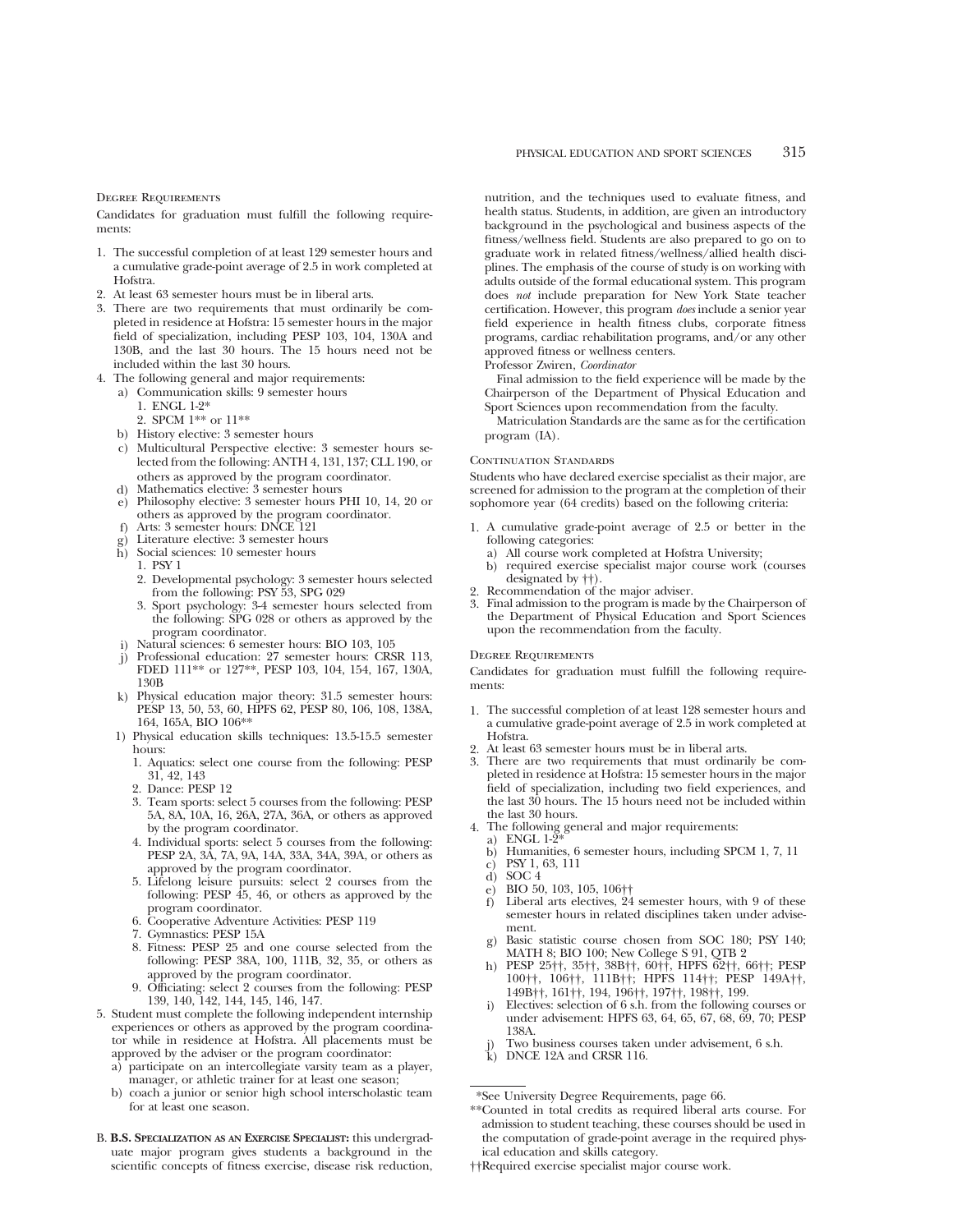C. **B.S. SPECIALIZATION IN ATHLETIC TRAINING:** this undergraduate major program is designed to prepare students for employment in the profession of athletic training. It focuses on the application of knowledge of anatomy and physiology in terms of physical conditioning, preventative and rehabilitative treatment for athletes. The program fulfills all of the requirements established by the National Athletic Trainers Association (NATA).

#### **MATRICULATION**

- 1. Students can apply to the athletic training program after they have met general admission standards and successfully complete BIO 103, 105, PESP 60, 169 with a grade of B or better in each course. The student must maintain a 2.5 overall grade-point average, and a 2.75 grade-point average within the athletic training major courses.
- 2. To become a matriculated athletic training student they must: submit an essay, two letters of recommendation, interview with the athletic training staff and complete clinical observation hours as defined in PESP 169.

#### CONTINUATION STANDARDS

Upon completion of the sophomore year, all athletic training majors must meet the following criteria to continue in the program:

- 1. A cumulative grade-point average of 2.5 or better for all course work. A cumulative grade-point average of 2.75 or better in the athletic training major courses (indicated by the symbol "+"). If a student does not maintain the proper cumulative grade-point average (2.5 or better overall, 2.75 or better in athletic training major courses), they will be placed on a one semester probation. If at the end of the semester their grade-point average does not meet the requirement, they will be dropped from the program.
- 2. Completion of clinical observation hours. If a student does not complete the required clinical observation hours, it is the responsibility of the student to make arrangements with the Athletic Training Program Coordinator to complete these hours the next semester. If at the end of the semester they have not completed the clinical observation hours, they will be dropped from the program.
- 3. Recommendation of the major adviser.
- 4. Recommendation of the Athletic Training Program Coordinator.

Final admission to the program will be made by the Chairperson of the Department of Physical Education and Sport Sciences upon the recommendation of the department faculty.

#### Clinical Experience

Satisfactory completion of a minimum of 1200 clinical hours in an athletic training setting. These must be accumulated with the following restrictions:

- 1. All clinical hours must be under the supervision of an NATA Certified Athletic Trainer.
- 2. Twenty-five percent (25%) of these hours must be in "high risk sport" coverage (i.e., football, lacrosse, basketball).
- 3. All hours must be accumulated in a period of not less than two, and no more than five years.
- 4. A student must intern for a minimum of 40 work hours in an *allied clinical setting*. These hours accumulated are designed to supplement clinical experiences in athletic training rooms. The allied setting may include physical therapy and/or rehabilitation clinics, college or university health centers, hospital emergency rooms, physician's offices, or other appropriate health care facilities. The hours accrued in an allied setting may not count toward the 1200 clinical hour requirement.
- 5. A student must intern for a maximum of 400 work hours in an *affiliated clinical setting*. These settings may be used to broaden and supplement clinical experiences at Hofstra. These hours must be under direct supervision of a qualified clinical instruc-

tor (current NATA recognition as a certified athletic trainer and a minimum of one year full-time experience as an NATA certified athletic trainer including experience in the clinical supervision of student athletic trainers).

#### Degree Requirements

Candidates for graduation must fulfill the following requirements:

- 1. The successful completion of 128 semester hours of prescribed coursework.
- 2. At least 66 semester hours must be in liberal arts. Note: no more than 12 semester hours of liberal arts electives may be taken on a Pass/ $D+/D$ /Fail basis.
- 3. There are two requirements that must ordinarily be completed in residence at Hofstra: 15 semester hours in the major field of specialization, including one off-campus field experience and the last 30 hours. The 15 hours need not be included within the last 30 hours.
- 4. The following general and major requirements:
- a) ENGL 1-2\*
- b) Humanities electives, 6 semester hours
- c) Electives, 6 semester hours chosen from the following: AH 5, 6, 7, 8, 74; CLL 39, 40, 53, 54; AVF 10; DRAM 1, 59A, 157, 173, 174, 175, 176; ENGL 40, 41, 42, 43, 44, 51, 52, 107, 115, 121, 129, 133, 141, 143, 145A, 153, 157; FRLT 48, 49; JW ST 10; MUS 1, 3, 20, 21, 22, 23, P 1-22, 135; SPLT 51, 52; UHP 12
- d) SPCM 1 or 11
- e) PSY 1+, 54, 63
- f) SOC 4
- g) Social science elective, 3 semester hours (not in sociology or psychology)
- h) BIO  $50+$ ,  $103+$ ,  $105+$ ,  $106+$
- i) CSC 5
- \*j) MATH 12, 10, or 137, 3 s.h.
- \*k) PHYS 4, or 1A and 1B, 3-4 s.h.
- l) PESP 13, 25, 38B, 60+; HPFS 62+, 66; PESP 102A+, 106+, 108, 111B, 138A, 161+, 163+, 167, 168+, 169+, 190A<sup>+</sup>, 192<sup>+</sup>, 194, 195, 196, 198, and one course chosen from the following: PESP 35 or 100
- \*m) Liberal arts electives, 9 semester hours.

\*For those students wishing to complete physical therapy prerequisites, the following must be completed:

a) PHYS 1A & 2A, 1B & 2B,

b) MATH 10, or 137

c) CHEM 3A, 3B, 4A, 4B (is not a requirement for the Athletic Training Degree).

## II. MINOR PROGRAMS

Minor programs for men and women consist of the successful completion of the program requirements, taken under advisement. The following minors are offered by the department:

#### A. **PHYSICAL EDUCATION AND SPORT SCIENCES—**18 s.h.

Students may select one of the three areas:

- Area 1. Theory Concentration 12 s.h. in theory courses
	-
	- 4 s.h. in science courses
- 2 s.h. in skills courses Area 2. Science Concentration
	-
	- 12 s.h. in science courses

<sup>\*</sup>Counts as a liberal arts course.

<sup>\*\*</sup>See University Degree Requirements, page 66.

<sup>1</sup>Counted in total credits as required natural science course. For admission to student teaching, this course should be used in the computation of grade-point average in the required physical education theory and skill category.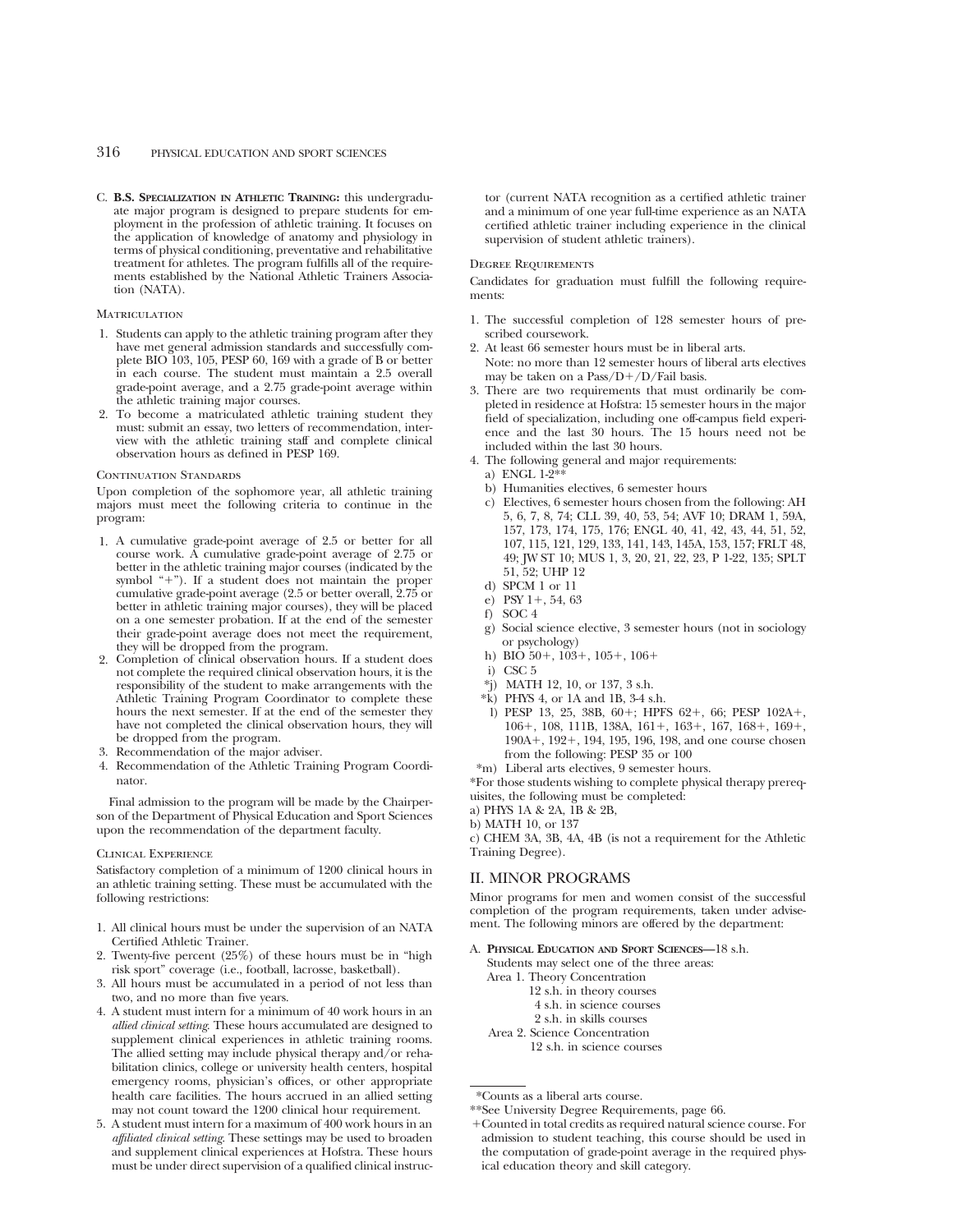4 s.h. in theory courses 2 s.h. in skills courses Area 3. Skills Concentration 7 s.h. in theory courses 5 s.h. in science courses 6 s.h. in skills courses

*Theory* courses are: PESP 13, 50, 53, 103, 104, 138A, 139, 140, 142, 144, 145, 146, 147, 151, 152, 155, 156, 161, 163, 164, 165A, 167, 191, 193; DNCE 127, 128.

*Science* courses are: PESP 60, HPFS 62, PESP 106, 108, 161, 165A.

*Skills* courses are: PESP 1B, 2A, 2B, 3A, 3B, 4A, 4B, 5A, 5B, 6B, 7A, 7B, 8A, 8B, 9A, 9B, 10A, 10B, 12, 14A, 14B, 15A, 15B, 16, 18, 19, 21, 22, 23, 24, 25, 26A, 26B, 27A, 27B, 28A, 28B, 31, 31C, 32, 33A, 33B, 34A, 35, 36A, 36B, 37, 38A, 38B, 39A, 40, 42, 44, 45, 46, 84, 100, 109, 111B, 112, 119, 120, 121, 122, 123, 131, 132, 133, 134, 139, 140, 141, 142, 143, 144, 146, 147.

#### B. **DRIVER-TRAFFIC SAFETY EDUCATION**

This program is designed for future and certified teachers who are to complete or who have completed the minimum course requirements essential for teaching driver-traffic safety at the secondary level.

This is an in-service professional program leading to a provisional or permanent certificate (12 s.h.) to teach drivertraffic safety education. Requirements: PESP 201, 202A, 202B and 203.

## III. SKILLS COURSES/SERVICE PROGRAM

Eight semester hours of physical skills courses may be chosen as electives toward fulfilling the University requirements for graduation. Assistant Professor Frierman, *Coordinator*

The Department of Physical Education and Sport Sciences offers a variety of courses designed to develop and improve fitness and behavior toward exercise with lifelong learning goals. We offer the student opportunities for development, for enrichment and for the pleasure and joy which come from achievement and excellence.

The classes are arranged to permit individual selection of activity in conjunction with the needs, interests and abilities of the student.

Each semester is divided into two programs: Outdoor Program and Indoor Program. Courses are offered on an 8-week, 1/2-1 credit basis and on a full semester 16-week, 1-2 credit basis. A student interested in registering for physical education has the following choices:

- 1. One 8-week, 1⁄2-1 credit course from either the Outdoor or Indoor Program; 1/2-1 credit courses do not have to be taken in sequence. A student does not have to accumulate one whole credit in any given semester.
- 2. One 8-week, 1⁄2-1 credit course from *each* program, i.e., Outdoor and Indoor, for a total of 1-2 credits for the semester.
- 3. Two 1⁄2-1 credit courses from the Outdoor or Indoor Program.
- 4. One 2-credit course from the Outdoor or Indoor Program which runs the entire semester, i.e., fencing, scuba diving, gymnastics, fitness for life, swim for fitness, advanced life saving, water safety instructor and aerobic dance.
- 5. A maximum of 8 credits in physical education skills courses may be applied toward graduation requirements. However, credit for the same numbered skills course taken *more* than *twice* will not be applicable toward graduation.
- 6. Courses are graded Pass/D+/D/Fail with the option of a letter grade for 1-2 credit skills courses, which run a full semester.

## IV. MASTER OF SCIENCE IN PHYSICAL EDUCATION

This program is designed to further the professional development of teachers on the elementary and secondary levels. It focuses attention on the design and development of curricula through an understanding of contemporary pedagogical, sociocultural and scientific trends and issues in physical education and sport.

Associate Professor Clements, *Coordinator*

#### Admission Requirements

- 1. Admission to Hofstra University.
- 2. Hold a bachelor's degree from an accredited institution with a major in physical education. Candidates who do not hold a bachelor's degree in physical education or are not certified to teach, must meet with the Graduate Program Coordinator to determine which corequisites must be met before becoming matriculated in the program. The minimum corequisite requirements for students without a physical education degree or teaching certification: (a-g not part of 36 s.h.):
	- a) PESP 103 or 154, 3 s.h.
	- b) PESP 104, 3 s.h.
	- c) Education courses, 6 s.h. selected under advisement.
	- d) MSPE 230A-230B, *Student Teaching.*
	- e) BIO 103, 105, 6 s.h. or equivalent.
	- f) Skill content requirements (determined under advisement).
	- g) Students must receive at least a grade of "C" or better in all corequisite courses.
- 3. Undergraduate grade-point average of 2.5. Students with less than a 2.5 GPA must meet with the Graduate Program Coordinator to determine additional entrance requirements.
- 4. An interview with the Graduate Program Coordinator.
- 5. Submitting to Graduate Admissions:
	- a) three letters of recommendation;
	- b) a brief typed statement indicating the applicant's interest in the program and listing physical education activities, awards, teaching experience, etc.;
- 6. Satisfactory scores on the Graduate Record Examination (GRE).

## CONTINUATION STANDARDS

Upon completion of 12 semester hours, each candidate must meet the following criteria to continue in the program:

- 1. A cumulative grade-point average of 3.0 or better.
- 2. Recommendation of the graduate faculty attesting to the candidate's professional knowledge, proficiency and competence in the area of specialization.

Program: 36\* semester hours distributed as follows:

Core courses: 15 s.h.

- MSPE 210. *Pedagogical Trends & Issues in Physical Education & Sport*, 3 s.h.
	- 211. *Contemporary Sociocultural Trends & Issues in Physical Education & Sport*, 3 s.h.
	- 212. *Scientific Trends & Issues in Physical Education & Sport*, 3 s.h.
- RES 258. *Understanding Research Methodology*, 3 s.h. 259. *Introduction to Statistical Methods in Educational Research*, 3 s.h.

Major field requirements: 9 s.h.

MSPE 213. *Innovative Instructional Strategies for Teaching Physical Education*, 3 s.h.

**NOTE:** for listing of skills courses, see above.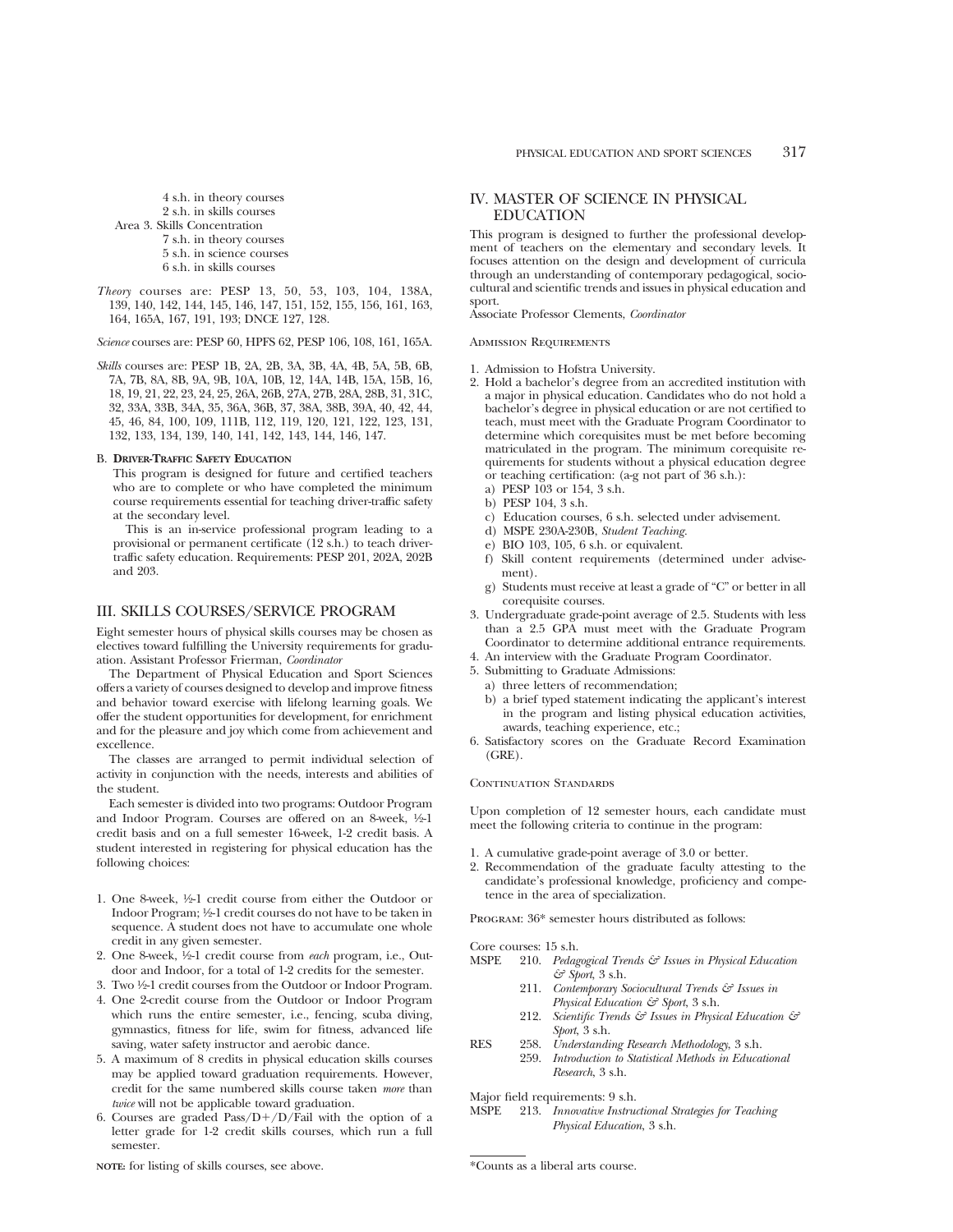- 214. *Contemporary Curriculum Perspectives in Physical Education*, 3 s.h.
- COUN 203. *Introduction to Counseling*, 3 s.h. or 207. *Health Counseling*, 3 s.h.

Theory: electives selected under advisement, 3-9 s.h.

- MSPE 215. *Advanced Perceptual Motor Learning*, 3 s.h.
	- 216. *Adaptive Physical Education*, 3 s.h.
	- 217. *Research Implications on Curricula Trends in Physical Fitness,* 3 s.h.
	- 218. *Sport & the Law*, 3 s.h.
	- 219. *Comparative Studies in Physical Education & Sport*, 3 s.h.
	- 220. *Motor Development*, 3 s.h.
	- 221. *Field Experience*, 3 s.h.

Application: electives selected under advisement, 3-6 s.h.<br>MSPE 993 Implementing Health Related Fitness  $\xi \xi$  Nutri

- 223. *Implementing Health Related Fitness & Nutrition into School Curricula*, 3 s.h.
	- 224. *Implementing Motor Learning Theories*, 3 s.h.
	- 225. *Analysis of Movement*, 3 s.h.
	- 227. *Workshop: Movement & New Games for Elementary Physical Education Teachers*, 1 s.h.
	- 228. *Workshop: Dance Education, Advanced Theory & Practice,* 1 s.h.
	- 229. *Educational Gymnastics*, 1 s.h.
	- 235. *Movement & New Games for Elementary Physical Education Teachers*, 3 s.h.
	- 236. *Analysis of Team & Individual Sports,* 3 s.h.
	- 237, A-Z. *Special Topics in Physical Education & Sport,* 1-3 s.h.

Electives in other departments: foundations of education 200 level course recommended.

\*Thesis/Comprehensive Examination Option

Option A. Thesis (MSPE 301, *Master's Essay*), 3 s.h.

Option B. Comprehensive Examination

If the comprehensive examination is not passed, the student must complete MSPE 301, 302, *Master's Essay* or MSPE 300, *Departmental Seminar*.

## **COURSES**

In addition to semester notations next to each course, a selection of courses is offered during the January and Summer sessions. Consult the *January* and *Summer Sessions* bulletins for these schedules.

#### **Please note new course prefixes:**

1B through 205 will carry the prefix PESP 210 through 252 will carry the prefix MSPE 300, 301, 302, will carry the prefix MSPE

1B. *Adapted Physical Education* 1 s.h. Fall, Spring

Geared to meet the specific needs of students who have medical problems, i.e., weight control, physical handicaps, etc. (Formerly HPER; HSPE)

2A, 2B. *Archery* A-1⁄2 s.h., B-1 s.h. Spring

Basic skills and techniques, cost, care and maintenance of equipment. Interclass competitive shooting and attendance at an archery meet. (Formerly HPER; HSPE)

3A, 3B. *Badminton* A-1⁄2 s.h., B-1 s.h. Fall, Spring

Basic strokes (grip, stance, form), rules of the game, care and selection of equipment. Class tournaments arranged. (Formerly HPER; HSPE)

4A, 4B. *Baseball* A-1⁄2 s.h., B-1 s.h. Spring

For students interested in team sports. Basic instructions in the fundamentals of skills and team play. (Formerly HPER; HSPE)

5A, 5B. *Basketball* A-1⁄2 s.h., B-1 s.h.

Fall

Basic knowledge, techniques and the practice of fundamental skills. (Formerly HPER; HSPE)

6B. *Hiking and Backpacking* 2 s.h.

Fall, Spring

Introduction to skills and techniques which will be applied to specified situations. Weekend trips will be required for completion of the course. Students must supply or be willing to rent backpacking equipment. (Formerly HPER; HSPE)

7A, 7B. *Bowling* A-1⁄2 s.h., B-1 s.h. Fall, Spring

The fundamentals of 10-pin bowling. Classes are held off campus. Students must provide their own transportation. Fees for games bowled are included in the tuition. (Formerly HPER; HSPE)

8A, 8B. *Football Fundamentals* A-1⁄2 s.h., B-1 s.h. Fall

An introduction to individual and team concepts of football. Offensive and defensive theories of play as well as individual skills are presented. Theories and skills learned are applied in flag football scrimmages and games. (Formerly HPER; HSPE)

9A. *Fencing* 1⁄2 s.h.

Fall Fundamental skills and strategies of foil fencing. (Formerly HPER; HSPE)

9B. *Fencing* 2 s.h. Fall, Spring

Fundamental skills and strategies of foil fencing. Bouts and the use of electrical scoring equipment. (Formerly HPER; HSPE)

10A, 10B. *Field Hockey* A-1⁄2 s.h., B-1 s.h. Fall

For students interested in team sports. Basic instruction includes the fundamentals of skills and team play. (Formerly HPER; HSPE)

12. *Folk and Square Dance* 1 s.h.

Fall

Broad range of elementary folk dances; customs and dances of other countries. (Formerly HPER; HSPE)

## 13. *Fundamentals of Movement* 1 s.h.

Fall

Concepts of the basic principles and practices of body movement. Body development, exercises and posture are emphasized. (Formerly HPER; HSPE)

14A. 
$$
GoIf
$$
  $\frac{1}{2} \text{ s.h.}$ 

The fundamentals of golf: grip, stance, swing, rules and etiquette. Practice with long and short irons, drivers and putters. (Formerly HPER; HSPE)

14B. 
$$
G \circ f
$$

\n1 s.h.

Fall, Spring For students seeking further skill and knowledge beyond the beginning level. Instruction is given mainly on a golf course. (Formerly HPER; HSPE)

| 15A, 15B. Gymnastics | A-1 s.h., B-2 s.h. |
|----------------------|--------------------|
| Fall                 |                    |

This course is designed to help the physical education major to acquire the knowledge, the performance and pedagogical skills

<sup>\*</sup>Recommended for majors.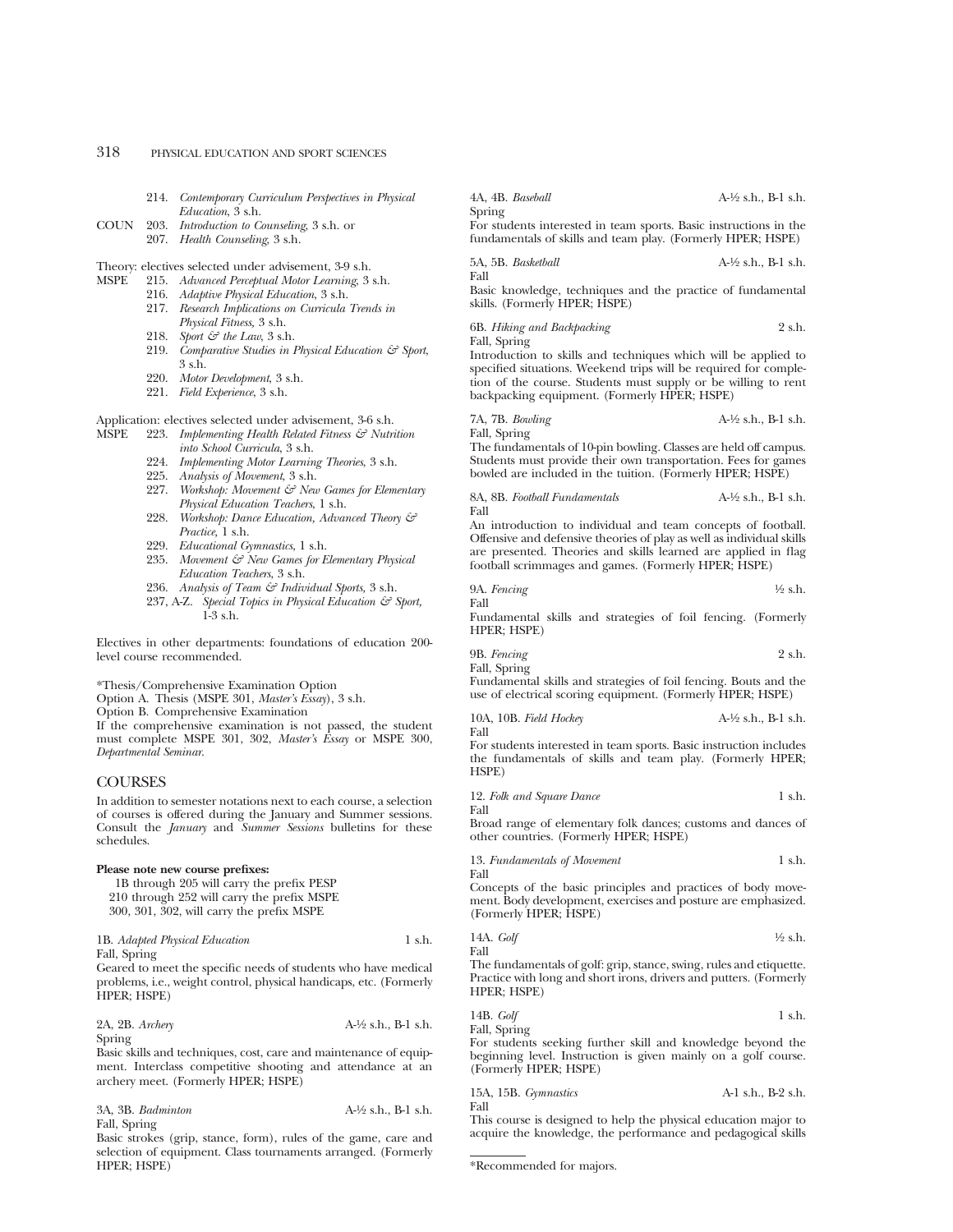in tumbling, educational, and artistic gymnastics to enable him/ her to teach these activities effectively and safely in a school setting. (Formerly HPER; *Gymnastics I;* HSPE.)

16. *Lacrosse* 1⁄2 s.h. Spring

For students interested in team sports. Basic instruction includes the fundamentals of skills and team play. (Formerly HPER; HSPE)

| 18. Physical Conditioning |  |  |  |  | 2 s.h. |
|---------------------------|--|--|--|--|--------|
| Fall, Spring, Summer      |  |  |  |  |        |
| .                         |  |  |  |  |        |

Designed to introduce the basic principles of physical fitness through lecture and activity related experiences. A variety of activities are introduced that emphasize cardiovascular conditioning, strength and flexibility. Concepts of improving one's health related fitness and caloric intake are included. (Formerly HPER; HSPE)

## 19. *Horseback Riding—English Style* 2 s.h. Fall, Spring

To foster an appreciation and understanding of safe riding techniques, to develop and encourage an interest in environment related leisure time activities, and to provide an atmosphere which promotes social interaction in an informal coeducational setting. Lab fees additional. (Formerly HPER; HSPE)

#### 21. *Scuba: Basic Underwater Diving Techniques* 2 s.h. Fall, Spring

Students learn to dive using scuba equipment and to apply these skills to further investigate the underwater marine environment. All necessary equipment is supplied. Students may receive the National Association of Underwater Instructors (NAUI) certification by taking PESP 121. Lab fees additional. (Formerly HPER; HSPE)

22. *Self-Defense* 2 s.h. Fall, Spring

Instruction and practice for men and women. Strategy, skills and physical conditioning. Valuable skills can be attained for use in emergency situations. (Formerly HPER; HSPE)

## 23. *Advanced Life Saving* 2 s.h.

Fall, Spring

Standard Red Cross Advanced Life Saving Certificate. Prerequisite: swimmer's certificate or permission. (Formerly HPER; HSPE)

24. *Downhill Skiing* 2 s.h. January

For the beginner through the expert. Four weeks of classroom training and physical conditioning. Practical sessions held at a ski area in New Hampshire or Vermont during January intersession. Transportation via car pool. Lab fees additional, payable at second class meeting, include lodging and two meals/day for five days, equipment rental, lift tickets and five 11/2 hour lessons. (Formerly HPER; HSPE)

| 25. Fitness for Life | 2 s.h. |
|----------------------|--------|
| Fall, Spring         |        |

An activity course designed to improve one's fitness and to gain knowledge regarding aerobic fitness and weight control. Improvement of fitness is gained through activities including walking, jogging, resistive and exercise machines. Gaining of information regarding body percent fat, weight control, consumer nutrition, exercise prescription and stress reduction are included. (Formerly HPER; HSPE)

26A, 26B. *Soccer* A-1⁄2 s.h., B-1 s.h. Fall, Spring

Basic skills in heading, dribbling, shooting as well as strategy and rules of the game. Interclass competition. (Formerly HPER; HSPE)

27A, 27B. *Softball* A-1⁄2 s.h., B-1 s.h. Spring

For students interested in team sports. Basic instruction in the fundamentals of skills and team play. (Formerly HPER; HSPE)

#### 28A, 28B. *Speedball* A-1⁄2 s.h., B-1 s.h. Fall, Spring

For students interested in team sports. Basic knowledge, technique, and the practice of fundamental skills and team play. The variety of ways in which the ball may be kicked or passed, as a team works together to score, makes this sport highly enjoyable. (Formerly HPER; HSPE)

31. *Swimming I* 1 s.h. Fall, Spring

Fundamentals of elementary swimming, with emphasis on individual achievements and water safety, working toward the American Red Cross Beginners Certificate as minimum achievement. (Formerly HPER; HSPE)

31C. *Water Polo* 2 s.h.

Fall, Spring

Introduction to the fundamental skills of water polo. Discussion of the history, terminology and rules of the game. Fundamental principles of conditioning together with team defensive and offensive strategy are examined. Restricted to intermediate and advanced swimmers. (Formerly HPER; HSPE)

| 32. Tai Chi Chuan I | 2 s.h. |
|---------------------|--------|
| Fall, Spring        |        |

An ancient Chinese exercise for health, relaxation, centering, balance, grace and fluidity. (Formerly HPER; HSPE)

33A, 33B. *Tennis I* A-1⁄2 s.h., B-1 s.h.

Fall, Spring

Fundamentals: grip, forehand, backhand, serve, etc., rules of the game, strategy, and care and selection of equipment. (Formerly HPER; HSPE)

| 34A. Track and Field | $\frac{1}{2}$ s.h. |
|----------------------|--------------------|
| Spring               |                    |

Instruction and practice in fundamentals and techniques. (Formerly 34; HPER; HSPE)

35. *Hatha Yoga* 2 s.h. Fall, Spring

Specially designed postures and exercises which not only improve the student's overall physical fitness level, but also increases bodily awareness and creativity. (Formerly HPER; HSPE)

36A, 36B. *Volleyball* A-1⁄2 s.h., B-1 s.h. Fall, Spring

Basic knowledge of the rules and regulations, techniques, fundamental skills, and their application in game situations. (Formerly HPER; HSPE)

| 37. Weight Control | 1 s.h. |
|--------------------|--------|
| Fall, Spring       |        |

Designed to outline exercise and condition factors conducive to weight loss and control. Information relative to diet, rest and metabolism will also be included. (Formerly HPER; HSPE)

| 38A, 38B. Weight Training | $A-\frac{1}{2}$ s.h., B-1 s.h. |
|---------------------------|--------------------------------|
| Fall, Spring              |                                |

Basic principles and skills. Emphasis on cardiovascular and flexibility activities. (Formerly 38; HPER; HSPE)

39A. *Wrestling* 1⁄2 s.h. Fall

Designed to develop an appreciation for and mastery of the basic fundamental holds, take downs, escapes, reversals and the understanding of the rules. (Formerly HPER; HSPE)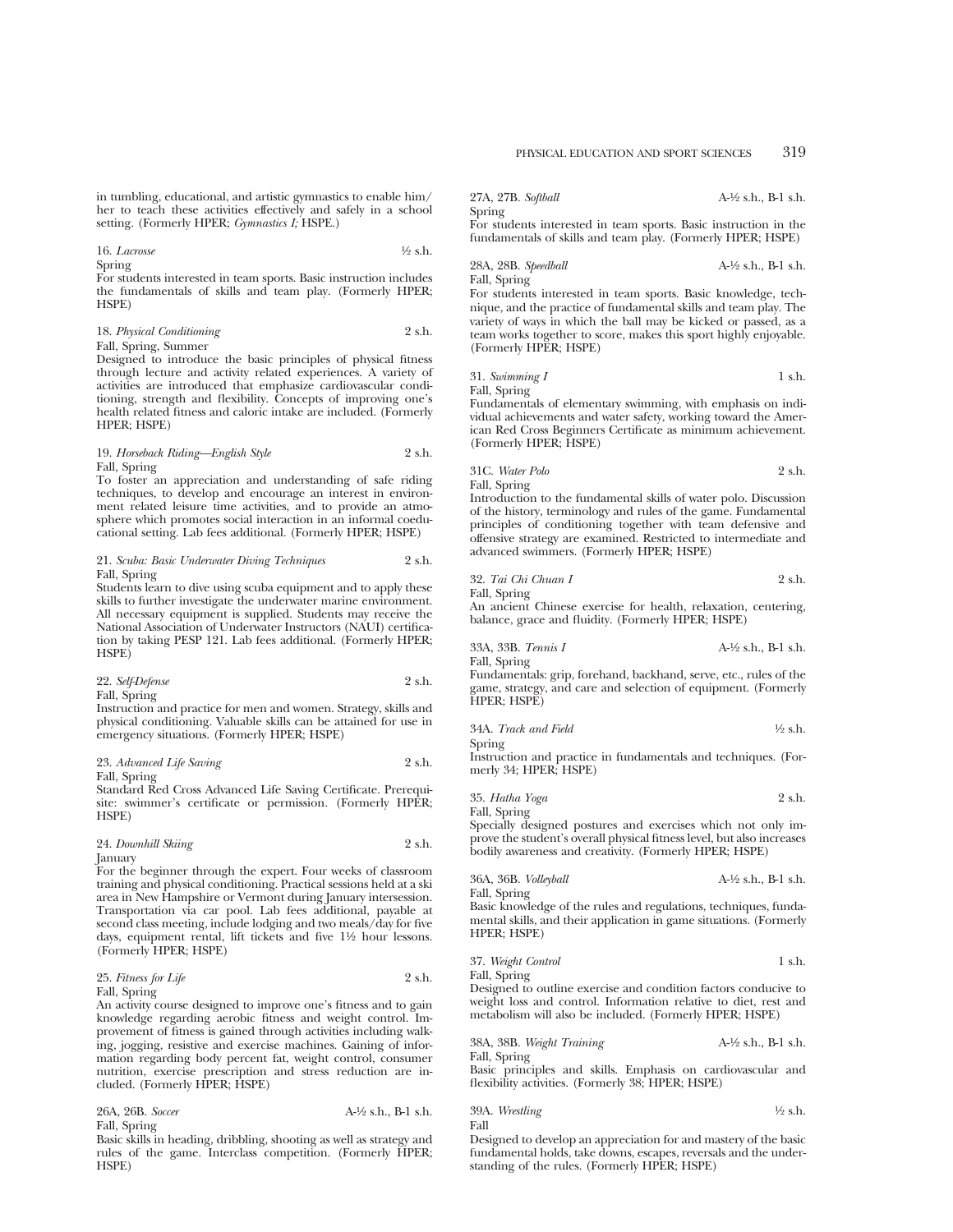40. *Paddleball* (one wall) 1 s.h. Fall, Spring

Fundamental skills, rules and regulations, techniques and strategies of the one-wall game. (Formerly HPER; HSPE)

#### 42. *Lifeguard Training* 3 s.h. Once a year

The purpose of this course is to focus attention on the skills and knowledge required for an individual to assume the responsibilities of a lifeguard at a swimming pool or a protected (nonsurf) open-water beach. Upon completion of this course, students may be eligible for certification from the American Red Cross in lifeguard training, standard first aid and adult CPR. (Formerly HPER; HSPE)

44. *Karate I* 2 s.h. Fall, Spring

Study of the traditional Japanese martial art as one of the most effective self-defense methods. (Formerly HPER; HSPE)

45. *Orienteering* 1⁄2 s.h. Once a year

This course is designed to introduce the student to the locomotor skills, map and compass skills, and space and time skills as they relate to the sport of orienteering. (Formerly HPER; HSPE)

46. *Camping Skills* 1⁄2 s.h. Once a year

This course is designed to introduce the student to the knowledge and skills needed for a successful camping experience. A weekend camping trip is included in the course for which students may be required to either provide or rent various pieces of camping equipment. (Formerly HPER; HSPE)

#### 50. *Introduction to Physical Education*\* 1 s.h. Fall

Provides a broad overview of the field of physical education and its related areas. Designed to acquaint the student with the realm of physical education as a profession with a past, present and future, related ethics, objectives and directions. (Formerly HPER; HSPE)

53. *History and Philosophy of Physical Education\** 3 s.h. Spring

The historical and philosophical development of physical education from primitive man to the present with emphasis on major trends within the area and directions for the future. Consideration is given to the prominent figures who have shaped the field. (Formerly *Principles of Physical Education*; HPER; HSPE)

60. *First Aid and Safety*\* 3 s.h. Spring

A Red Cross certification course designed to develop skills and knowledge of first aid and CPR for the immediate care given to an individual who has been injured or suddenly taken ill. (Formerly HPER; HSPE)

#### 80. *Programming Fitness Activities* 1 s.h. Once a year

Designed to provide the individual with knowledge needed to plan, demonstrate, and implement fitness programs in the school and nonschool setting. Lectures and learning experiences reinforce the skills used in fitness assessment; programming and curriculum development for the K-12 school age child; and modifying training programs to suit various sport and recreational situations. Individuals demonstrate their understanding of fitness assessment and programming by successful completion of a comprehensive fitness unit. (Formerly HPER; HSPE)

| 84. Karate II | 2 s.h. |
|---------------|--------|
| Fall, Spring  |        |

A more intense study of the traditional Japanese martial art. Emphasis is on building a strong self-confidence and physical constitution as well as giving the student insight into Oriental philosophy. Prerequisite: PESP 44. (Formerly HPER; HSPE)

99. *Understanding Your Fitness and Health* 3 s.h. Fall, Spring

The process of selecting life-long activities and practices that would achieve a healthful living style. Through specific academic and seminar experiences, students understand the many dimensions of well-being inherent in the ability to reach their own individual health potential. Topics include stress management, weight control, basic nutrition, sports injuries, etc. (Formerly HPER; HSPE)

100. *Swim for Fitness* 2 s.h. Fall, Spring

Improvement of overall physical conditioning through swimming. Introduction to the fundamental principles of physical conditioning and their application to swimming. Under the instructor's direction and utilizing both traditional and novel aquatic activities, individualized programs of conditioning will be set up to meet the student's personal needs. Restricted to

intermediate and advanced swimmers. (Formerly HPER; HSPE) 101. *Aquarobics* 2 s.h.

Fall, Spring Designed to improve physical fitness through water activities. Introduction of the principles of physical conditioning with the intent of improving cardiovascular fitness and flexibility using land activities applied to a water medium. No previous swimming experience necessary. (Formerly HPER; HSPE)

102A. *Organization and Administration of Athletic Training* 3 s.h.

Once a year

This course is designed to provide the student with the knowledge of administrative duties within the athletic training profession. Topics include: planning, coordinating and supervising all administrative components of an athletic training program including those pertaining to health care services (physical examinations and screening, first aid and emergency care, follow-up care and rehabilitation, etc.); financial management, training room management, personnel management, and public relations. (Formerly HPER; HSPE)

103. *Methods and Materials for Teaching at the Elementary Level*\* 3 s.h.

Spring Methods, organization, curriculum planning and evaluation. Practice teaching in basic rhythms, games and dances. Observation of physical education in local elementary schools. (Formerly HPER; HSPE)

104. *Methods and Materials for Teaching at the Secondary Level*\* 3 s.h.

Fall

Methods, organization, curriculum planning and evaluation. Observation at local schools. (Formerly HPER; HSPE)

106. *Kinesiology*\* 3 s.h. Spring

The study of the principles of human movement and the analysis of motor skills through the application of kinesiological principles. Prerequisite: BIO 103. (Formerly HPER; HSPE)

## 107. *Kinesiology for the Dancer* 4 s.h.

Once a year

The study of the anatomical and mechanical principles of movement with specific applications to the dancer. Analysis of

<sup>\*</sup>Recommended for majors.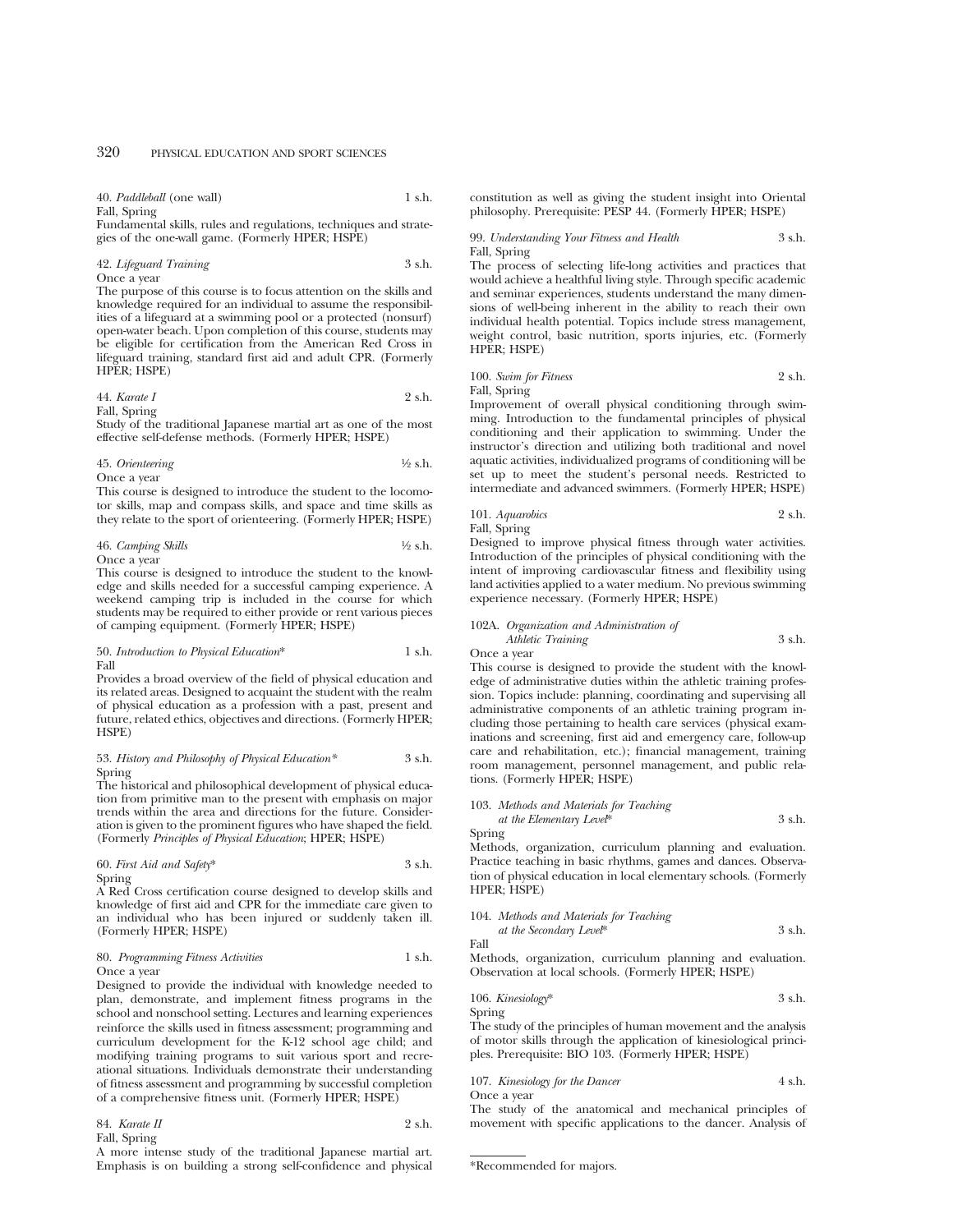dance movements, prevention of injuries, conditioning and relaxation techniques are examined. (Formerly HPER; HSPE)

108. *Measurement and Evaluation in Physical Education*\* 3 s.h. Spring

The elementary statistical techniques necessary for interpreting test results, grading and evaluating current research in physical education. The evaluation, development and practical application of tests in such areas as fitness, motor ability, skills and knowledge. (Formerly HPER; HSPE)

109. *Fencing II* 2 s.h. Fall, Spring

Instruction in advanced techniques of foil fencing with emphasis on competition. Prerequisite: PESP 9A or permission. (Formerly HPER; HSPE)

111B. *Aerobic Dance* 2 s.h. Fall, Spring

Designed to develop cardiovascular fitness through the use of exercise to music. Muscular strength, endurance and flexibility are also developed. (Formerly HPER; HSPE)

| 112. Archery-Advanced | 1 s.h. |
|-----------------------|--------|
| Spring                |        |

Review of basic skills and techniques. Emphasis on competitive shooting. Practical hunting experience. Minimal skill standards must be met in the first week of class. (Formerly HPER; HSPE)

113. *Cardiopulmonary Resuscitation (CPR)* 1 s.h. January, Summer

An American Red Cross certification course which develops competencies in the areas of artificial respiration (CPR), and aids to choking victims. (Formerly HPER; HSPE)

119. *Cooperative and Adventure Activities* 1 s.h. Fall

This course is an introduction to the various Project Adventure activities: cooperative games, initiative problem solving activities, trust activities and adventure ropes course activities. (Formerly HPER; HSPE)

$$
120. Sailing \t\t 1 s.h.
$$

Spring, Summer

Basic course which will enable the student to sail and handle a sailboat safely and proficiently. 15 hours of instruction conducted on the water. All instruction will be in fiberglass sloops. Lab fees additional.

Classes are held weekends during the spring semester; summer session classes weekdays only. (Formerly HPER; HSPE)

| 121. Scuba Certification | 2 s.h. |
|--------------------------|--------|
| Fall, Spring             |        |

A continuation of basic scuba (PESP 21). Students are given the opportunity to use the skills developed in basic scuba in actual diving. Course consists of a series of dives done in local Long Island area, in the Florida Keys and on an island in the Caribbean. Upon successful completion of the course, the student is registered and certified with the National Association of Underwater Instructors (NAUI). A wet suit, weight belt, weights and a buoyancy compensator must be supplied by each student (may be rented). Lab fees additional. Prerequisite: PESP 21 or permission of instructor. (Formerly HPER; HSPE)

122. *Sailing II* 2 s.h. Spring

Knowledge in and development of skills for sailing. Classroom: teaching of theory, general information and marlinspike seamanship. Practical work consists of practices afloat and an opportunity to apply theory, develop judgment and perfect skills. (Formerly HPER; HSPE)

123. *Hatha Yoga II* 2 s.h. Spring

Course designed to allow proficient Yoga student to develop physical potential and expand creativity through intense practice of specially designed postures and exercises. Prerequisite: PESP 35. (Formerly HPER; HSPE)

#### 130A, 130B. *Student Teaching*\* 4<sup>1</sup>⁄2 s.h. each Fall, Spring

Sixteen weeks of student teaching including four and one-half days per week in the school and participation in the after- school program. A seminar is conducted in conjunction with student teaching. In 130A, student teaching is done in the elementary school for eight weeks. In 130B, student teaching is done in the secondary school for eight weeks. Hofstra students must complete 130B in order to receive credit for 130A. (Formerly HPER; HSPE)

131. *Swimming II* 1 s.h. Fall, Spring

Continuation of 31, working toward Swimmer's and Advanced Swimmer's American Red Cross Certificates. Prerequisite: PESP 31 or permission of instructor. (Formerly HPER; HSPE)

132. *Tai Chi Chuan II* 2 s.h. Fall, Spring

For the students who have completed *Tai Chi I* and wish to deepen their knowledge of form, push hands and application. (Formerly HPER; HSPE)

133. *Tennis II* 1 s.h. Fall, Spring

Practice in advanced techniques and skills to attain proficiency, rules and game strategy, care and selection of equipment. Students must meet minimal requirements during the first week of class in order to remain in the course. (Formerly HPER; HSPE)

134. *Tennis III* 2 s.h. Fall, Spring

Instruction and practice in fundamental techniques and skills to attain proficiency (a full semester). Rules and match play in singles and doubles. (Formerly HPER; HSPE)

| 135. Activity Review I* | 1 s.h. |
|-------------------------|--------|
| January, Summer         |        |

Supplementary knowledge of skills in field hockey, soccer, basketball, volleyball, with emphasis on the review of teaching techniques. Individual needs of students are of prime consideration. Prerequisite: team sports. (Formerly HPER; HSPE)

186. *Activity Review IP*<sup>\*</sup> 
$$
1
$$
 s.h. Continuation of 135 with emphasis in lacrose and individual sports. Prerequires: lacrose and individual sports. (Formerly HPER; HSPE)

138A. *Methods of Coaching*\*
$$
$3 \, \text{s.h.}
$$
 Fall

Designed to equip the physical education major student with the concepts of sound coaching principles and training methods in competitive athletics. (Formerly 138; HPER; HSPE)

#### OFFICIATING\*

Technique and rules interpretation with the opportunity to secure an official's rating. Majors must complete two of the following courses. Prerequisite: basic skills in appropriate sport or permission of instructor. Open to all students. (Formerly HPER; HSPE)

<sup>\*</sup>Recommended for majors.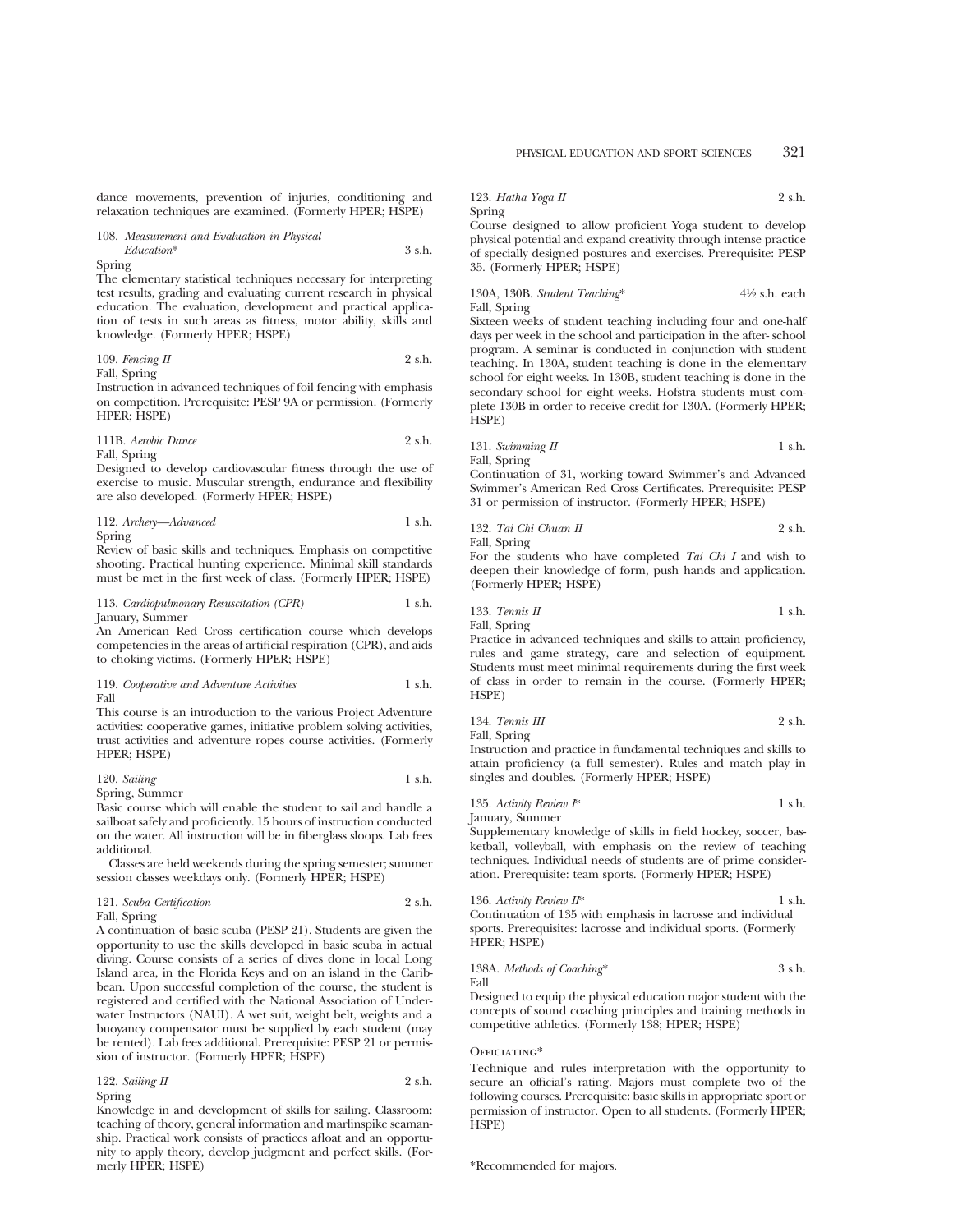| 139. Officiating—Field Hockey<br>Fall      | ½ s.h.             |
|--------------------------------------------|--------------------|
| 140. Officiating-Basketball<br>Fall        | ½ s.h.             |
| 142. Officiating-Football<br>Fall          | ½ s.h.             |
| 144. Officiating-Volleyball<br>Spring      | $\frac{1}{2}$ s.h. |
| 145. Officiating-Softball<br>Spring        | $\frac{1}{2}$ s.h. |
| 146. Officiating-Lacrosse<br>Spring        | ½ s.h.             |
| 147. Officiating-Track and Field<br>Spring | ½ s.h.             |
| $\cdots$                                   | $\sim$ $\sim$      |

141. *Synchronized Swimming* 2 s.h. Spring

Fundamental skill instruction in individual water stunts and group composition. Problems of music selection for water composition. Prerequisite: swimmer's certificate or permission. (Formerly HPER; HSPE)

#### 143. *Water Safety Instruction* 2 s.h. Fall, Spring

Methods of teaching swimming and life saving techniques. Opportunity for American Red Cross Certificate. Prerequisite: Advanced Life Saving Certificate. (Formerly HPER; HSPE)

#### 149A, 149B. *Practicum in Exercise/Wellness* 3 s.h. each Fall, Spring

Supervised practicum in an approved setting. Student is placed in an appropriate community adult fitness/wellness center; a corporate wellness program; a fitness and health club; and/or cardiac rehabilitation center. Separate placements can be made for 149A, 149B or student can do all 6 semester hours in one placement under advisement. Prerequisite: PESP 198, 199. (Formerly HPER; HSPE)

# 150A, 150B. *Field Experience: Nonschool*

Fall, Spring

Supervised practicum in one or more nonschool setting agencies. Students are assigned on the basis of past experiences and career goals. Course does not qualify a candidate for teaching certification. Open to students in a nonteaching track with permission only. (Formerly HPER; HSPE)

| 151, 152. Readings | $1-3$ s.h. each |
|--------------------|-----------------|
|--------------------|-----------------|

Fall, January, Spring, Summer

Individualized course designed to meet special interests of the student and to fill gaps in the student's understanding of physical education and recreation. Ordinarily open only to juniors and seniors who are capable of independent study. Prerequisites: written consent of chairperson of department and of instructor who will serve as tutor. (Formerly HPER; HSPE)

## 154. *Elementary Physical Education Content* 3 s.h. Fall

Designed to convey information and materials related to elementary school physical education content. Topics reflect the selection, criteria, time allotment and organization of program content. (Formerly HPER; HSPE)

$$
155. Leisure Interpretation* \hspace{2.5cm} 3 s.h. \hspace{2.5cm} 3
$$

The historical and philosophical development of the role of leisure in the quality of life. An attempt to identify the events, interests and needs of people in pursuit of leisure. (Formerly HPER; HSPE)

### 156. *Leisure Experiences: Seminar and Practicum*\* 3 s.h. Spring

The identification, investigation and analysis of existing leisure experiences and programs through regularly scheduled seminars and a field experience. Placement is contracted with instructor approval, according to student's interests and needs. Prerequisite: PESP 155 or permission of instructor. (Formerly HPER; HSPE)

## 159. *Sport and Physical Education in Cross-Cultural Context* 3 s.h.

Once a year

The nature and significance of sport and physical education within selected nations. With consideration to the principal approaches utilized in cross-cultural study, the student focuses upon the identification and systematic analysis of persistent problems in American sport and physical education. Through comparing strategies adopted by nations which reflect contrasting social, political and economic value systems, the student endeavors to formulate plans for domestic change. May be applied toward liberal arts credit. (Formerly HPER; HSPE)

#### 161. *Care and Prevention of Athletic Injuries I* 3 s.h. Spring

For students anticipating work with athletic teams as a coach, supervisor, instructor or athletic trainer. Course work includes classroom lectures and practical applications of current athletic training methods. Prerequisites: PESP 60, BIO 103. (Formerly HPER; HSPE)

#### 163. *Care and Prevention of Athletic Injuries II* 3 s.h. Fall

Advanced instruction for students wishing to become nationally certified athletic trainers. This course deals with rehabilitation, conditioning, modality application and injury recognition. Prerequisites: PESP 161, BIO 105. (Formerly HPER; HSPE)

#### 164. *Organization and Administration of Physical Education*\* 3 s..h.

Spring

*Setting* 41⁄2 s.h. each

Practices employed in actual physical education programs. Areas of inquiry include finance, facility utilization, intramural and extramural athletics, personnel and public relations. Prerequisites: PESP 130A, 130B or permission of instructor. (Formerly HPER; HSPE)

## 165A. *Adapted Physical Education/Internship*\* 41⁄2 s.h. Spring

Selection and adaptation of activities to meet the individual needs of disabled children, the orthopedically disabled, the blind, deaf, mentally retarded and the emotionally disturbed. The course also includes a sustained field-based internship under systematic supervision to develop competencies in preparing and implementing an individualized educational program (IEP) for adapted and mainstreamed school populations. Prerequisites: PESP 103, 104. (Formerly 165; 166, *Internship: Mainstreamed and Adapted Physical Education Program*; HPER; HSPE)

## 167. *Principles of Perceptual Motor Learning* 3 s.h. Spring

Theories and principles of learning applied to gross motor performance; analysis and evaluation of variables affecting learning and performance in exercises, games, sports and dance. Lecture and laboratory experiences. (Formerly HPER; HSPE)

<sup>\*</sup>Recommended for majors.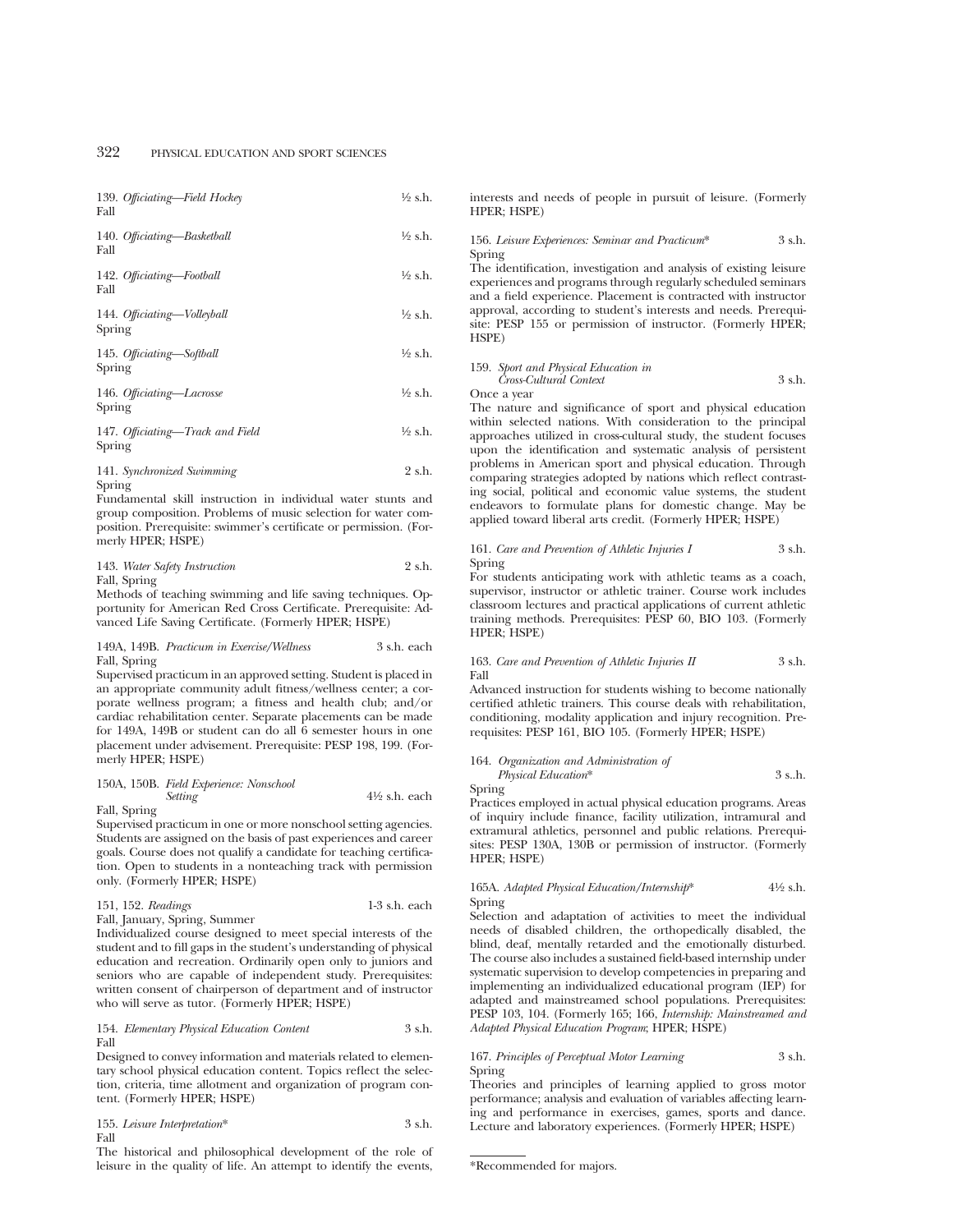168. *Advanced Topics in Athletic Training* 3 s.h. Once a year

This course is designed to provide the student with knowledge in advanced athletic training techniques. Topics include the use of emergency care equipment, management of the unconscious and/or paralyzed athlete, evaluations of athletic fitness, the use of ambulatory aids and pharmacological agents. Also discussed are current surgical techniques, caring for athletes with heatrelated illness, athletes with eating disorders and the latest techniques/modalities being utilized in the health care field. (Formerly HPER; HSPE)

169. *Sport Safety and Use of Protective Equipment in Athletics* 3 s.h. Once a year

Course is designed to provide students with the knowledge and skill in the use of protective strapping, padding and equipment in athletics. Included are the proper use and techniques of athletic tapes, plastics, felt and rubber, and commercial athletic equipment. Considerations of equipment standards and rules and regulations are also covered. (Formerly HPER; HSPE)

#### 180 through 189, A-Z. *Workshops* 1-3 s.h. each Fall, Spring

Designed to meet the needs of specific groups of students or educators from individual schools or districts.

As individual subjects are selected, each is assigned a letter (A-Z) and added to the course number. Any course may be taken a number of times so long as there is a different letter designation each time it is taken. (Formerly HPER; HSPE)

## 190A. *Therapeutic Exercise in Athletic Training* 3 s.h. Spring

Develops knowledges and skills in designing and implementing exercise programs for the reconditioning and rehabilitation of athletic injuries. The criteria for selection and use of various equipment and programs for injuries are discussed. Prerequisites: PESP 161, 163. (Formerly HPER; HSPE)

191. *Athletic Training Practicum I* 3 s.h. Spring

Actual practical experience in the training room, working with either a number of sports or assigned to one specific sport. Prerequisites: PESP 163, BIO 106. (Formerly HPER; HSPE)

#### 192. *Therapeutic Modalities in Athletic Training* 3 s.h. Once a year

Designed to teach the fundamental principles of various therapeutic modalities including heat, cold, sound, electricity and light. Investigation of the body's physiological response to such modalities as well as criteria for proper selection in treating athletic injuries. Prerequisites: PESP 161, 163. (Formerly HPER; HSPE)

### 193. *Athletic Training Practicum II* 3 s.h. Spring

Advanced practical experience in athletic training; the student is responsible for the actual maintenance and upkeep of injury records and case histories. Responsibility for treatment and referral of injuries. To be supervised and critiqued by the head athletic trainer. Prerequisites: PESP 106, 191. (Formerly HPER; HSPE)

## 194. *Internship: Health Fitness Evaluation* 3 s.h. Spring

Supervised internship in evaluating and assessing fitness components of students and athletes (50 hours). Prerequisites: BIO 106 and two fitness activity courses. Pass/ $D+/D/Fail$  grade only. (Formerly HPER; HSPE)

#### 195. *Observations in a Fitness Setting* 3 s.h. Fall

Observation of an ongoing fitness program in an approved setting. Students participate in assessing fitness levels and/or in leading exercise programs. Observation can be in one or more of the following settings: 1) fitness or sports club that does fitness evaluation and training; 2) corporate fitness program; 3) YMCA fitness evaluation program; 4) adult fitness program. (40 hours interning; 10 hours seminar.) Prerequisites: BIO 106, PESP 25, 111B. Pass/ $D+/D/Fail$  grade only. (Formerly *Internship in a Fitness Setting*; HPER; HSPE)

#### 196. *Applied Exercise Physiology: Health and Fitness* 3 s.h. Once a year

Explores the physiological basis and applied aspects of exercise to: 1) maintain and improve cardiovascular and physical fitness; 2) control weight; 3) reduce coronary risk factors; 4) prevent diseases and musculoskeletal injuries; 5) counteract the effects of aging. Prerequisite: BIO 106. (Formerly HPER; HSPE)

#### 197. *Applied Exercise Physiology: Evaluation Techniques* 3 s.h. Once a year

Principles and techniques of evaluating health and fitness, and prescribing exercise for asymptomatic and symptomatic people. Emphases placed on exercise by means of heart rate, oxygen uptake, lactic acid, caloric expenditure and rating of perceived exertion. Students administer and serve as subjects for the tests. Prerequisites: PESP 196, BIO 106. (Formerly HPER; HSPE)

#### 198. *Implementing Fitness Programs* 3 s.h. Once a year

A course on how to structure adult fitness classes. Active participation in stretching and strengthening techniques. Contraindications and precautions for dealing with people who have low back pain, high blood pressure and limited range of motion. Prerequisites: BIO 106; PESP 25, 35, 38B. (Formerly HPER; HSPE)

#### 199. *Practicum: Student Fitness Trainer* 3 s.h. Fall, Spring, Summer

Students are assigned two clients for whom they are responsible for developing and implementing a personalized fitness program. Students work individually with faculty advisers to develop appropriate programs for the clients. Students meet with each client for a total of 15 to 18 hours. In addition, interactive group discussions are scheduled bi-weekly during the semester. Exercise Specialist majors. Prerequisite: PESP 194; SGG 041 (New College). (Formerly HPER; HSPE)

## 201. *General Safety Education* 3 s.h. Fall, Spring

Designed to meet State Education Department requirements for teachers of driver and traffic safety education. Topics include safety for school, home, recreation, pedestrians, school bus, poison, fire, bicycle, industrial and occupational. The General Safety Education Policies: understanding the teacher's role in educating students about safety as prescribed by state law. (Formerly HPER; HSPE)

#### 202A, 202B. *Teaching of Driver and Traffic Safety Education I*  $\mathcal{G}^2$  *II* 3 s.h. each

Fall, Spring Analysis of the traffic accident problem; knowledge, attitudes and skill factors essential for safe and efficient operations of motor vehicles, survey of materials, methods and teaching techniques. Includes classroom and 15 hours of laboratory (hours to be arranged at first session) teaching techniques.

For certified and future teachers who have completed the minimum course requirements essential for teaching in any subject area on the secondary level. (Formerly HPER; HSPE)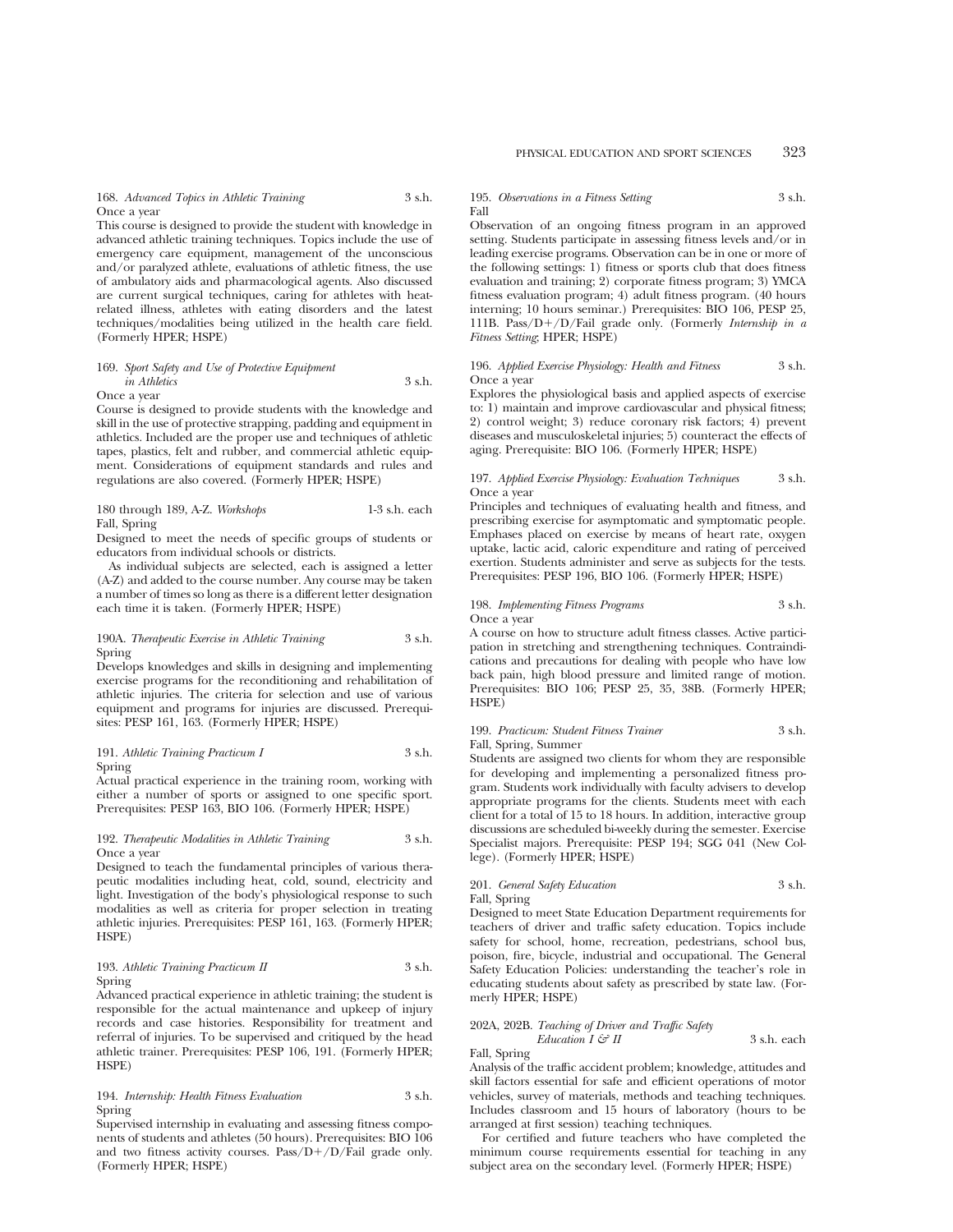203. *Trends and Problems in Traffic Safety Education* 3 s.h. Fall, Spring

The administration, supervision and teaching including research, engineering, transportation, traffic law and enforcement, traffic safety management, analysis of current teaching methods, public relations and support. Prerequisites: PESP 202A, 202B, completed within the past three years. (Formerly HPER; HSPE)

204. *Impact of Physical Activity/Fitness on the Aging Process* 3 s.h. Once a year

This course explores the physiological and anatomical changes which occur with aging and how engaging in various physical activities interacts with the aging process. Recommendations of various governmental and professional organizations for increasing physical activity are discussed in terms of increasing functional capacity and decreasing risk for disease in the aging population.

205. *The Design and Application of Exercise and Fitness Activities for the Aging Adult* 3 s.h. Once a year

A course designed to develop activity programs for increased functional levels and fitness abilities of the aging adult. This course takes into consideration the psychological, neurological, nutritional, motivational, and legal aspects of working with this population. Prerequisite: PESP 204 or permission of instructor.

## **210 through 252 will carry the prefix MSPE**

## 210. *Pedagogical Trends and Issues in Physical Education and Sport* 3 s.h.

Once a year

In-depth investigation and discussion of current ideas, problems and issues relating to teaching physical education and sport. Students and instructor cooperatively identify a number of specific areas of investigation which become the focus of the course. (Formerly HPER)

## 211. *Contemporary Sociocultural Trends and Issues in Physical Education and Sport* 3 s.h.

Once a year

In-depth examination of fundamental, recurring socio-cultural themes in contemporary American physical education and sport. Students and instructor cooperatively identify a number of significant issues for future critical analysis. (Formerly HPER)

### 212. *Scientific Trends and Issues in Physical Education and Sport* 3 s.h.

Once a year

Presentation of information and discussion of issues that are current in the scientific field of exercise and sport. Emphasis on issues that relate to the teaching of physical education and to the coaching of sport teams. (Formerly HPER)

## 213. *Innovative Instructional Strategies for Teaching Physical Education* 3 s.h.

Once a year

Designed to introduce the student to new ideas for improving physical education instruction. Focus is on the development, implementation and evaluation of innovative instructional strategies. Introduces students to the use of effective change strategies to facilitate the implementation of innovative ideas. (Formerly HPER)

#### 214. *Contemporary Curriculum Perspectives in Physical Education* 3 s.h. Once a year

Focus is on current issues and problems within the field of curriculum. Course examines conceptions of curriculum in education and its influence on the discipline of physical education. Designed to introduce the student to underlying historical, philosophical, social and intellectual foundations of curriculum development and evaluation. (Formerly HPER)

### 215. *Advanced Perceptual Motor Learning* 3 s.h. Periodically

Investigation into various theories of motor learning and analysis of conditions related to skilled performance of children and adults. Research in areas relating to motor learning is surveyed and discussed. (Formerly HPER)

#### 216. *Adaptive Physical Education* 3 s.h. Periodically

In-depth examination of the basic philosophies of adaptive physical education. Course covers various teaching techniques, curriculum development for mainstreaming and handicapped situations, evaluation techniques and practical experience with the handicapped. (Formerly HPER)

#### 217. *Research Implications on Curricula Trends in Physical Fitness* 3 s.h. Once a year

Discussion of the various components of physical fitness: cardiovascular endurance, muscular strength/endurance, flexibility and body composition. Exploration of the research literature dealing with the relationship of regular physical activity and proper nutrition to weight control and reduced risk of chronic diseases. Examination of various existing curricula which incorporates cognitive and exercise components of physical fitness. (Formerly *Health Related Fitness, Weight Control and Nutrition*; HPER)

218. *Sport and the Law* 3 s.h. Periodically

Designed to examine legal issues related to the operation of public and private schools, with particular emphasis on those issues specifically related to health, physical education and athletics. Constitutional, statutory, case law and administrative applications are analyzed. (Formerly HPER)

#### 219. *Comparative Studies in Physical Education and Sport* 3 s.h.

Periodically

In-depth analysis of the relationship of sport to contrasting national and cultural value systems. Formulating his/her own methodological framework, the student critically examines problems in American physical education and sport in light of other ideological systems. (Formerly HPER)

## 220. *Motor Development* 3 s.h. Periodically

Study of the motor and perceptual motor development of children. Special emphasis on the relationship of motor and perceptual-motor development to later skill acquisition of effective sports and movement skills. (Formerly HPER)

## 221. *Field Experience* 3 s.h. Fall, Spring

Cooperatively guided experience in the elementary, junior and high school or other approved agencies through which students implement specific ideas and proposals developed in other courses. Students submit a plan and, upon acceptance, meet for periodic seminars at which time problems encountered in the field are discussed. (Formerly HPER)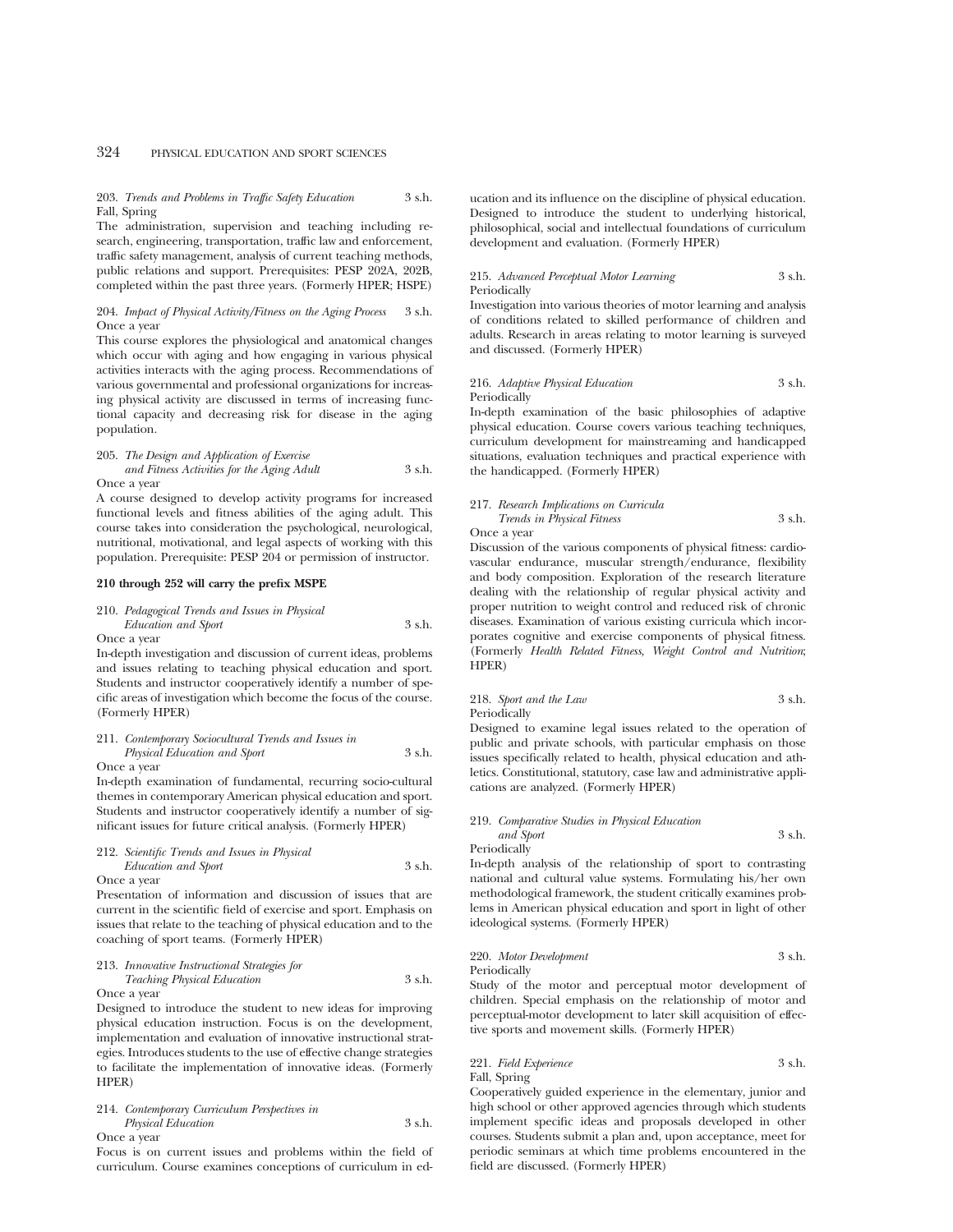## 223. *Implementing Health Related Fitness and Nutrition into School Curricula* 3 s.h.

Periodically

Laboratory experiences in assessing fitness levels of students, prescribing exercise and evaluating diets. Participation in, and critical analysis of, existing grade school fitness programs. Development of a health-related fitness module. (Formerly HPER)

#### 224. *Implementing Motor Learning Theories* 3 s.h. Periodically

Laboratory experiences in observing, assessing and designing motor learning situations. Emphasis placed on implementing motor learning theories in teaching motor skills to elementary and secondary school students. Prerequisite: MSPE 215 or permission of instructor. (Formerly HPER)

#### 225. *Analysis of Movement* 3 s.h. Periodically

Investigation of the biomechanical basis of motor performance. Includes a descriptive analysis of sport skills and fundamental movement patterns and an examination of techniques for collecting biomechanical data. Prerequisite: kinesiology or permission of instructor. (Formerly HPER)

#### 227. *Workshop: Movement and New Games for Elementary Physical Education Teachers* 1 s.h. Periodically

The purpose of this course is to improve knowledge of games content, curriculum and methodology for elementary physical education. (Formerly HPER)

#### 228. *Workshop: Dance Education, Advanced Theory and Practice* 1 s.h. Periodically

This course is to improve knowledge of dance content for teaching in the public schools. It focuses attention on curricular knowledge and pedagogical content knowledge, that is, the ways children learn, develop, understand, and perform dance content and the ways of eliciting knowledge and skill. (Formerly HPER)

## 229. *Educational Gymnastics* 1 s.h. Periodically

This course is to improve knowledge of gymnastics content for teaching. It focuses on curriculum knowledge, that is, the way children learn, develop, and perform gymnastics content and ways of eliciting skill. (Formerly HPER)

## 230A-230B. *Student Teaching in Physical*

*Education: Elementary and Secondary* 3 s.h. each 230A: Elementary; 230B: Secondary

Fall, Spring

Student teaching is a full semester experience consisting of eight weeks at the elementary level and eight weeks at the secondary level for students in the M.S. in Health or Physical Education. The student is in the school the equivalent of four and one-half days each week. The experience may include participation in the after-school program. A seminar is conducted in conjunction with student teaching. Hofstra students must complete MSPE 230B in order to receive credit for MSPE 230A. Course is open to graduate students only. Does not count toward degree requirements.

## 235. *Movement and New Games for Elementary Physical Education Teachers* 3 s.h.

Every other year

Designed to expand the individual's understanding of movement and games content. Lectures and learning experiences reinforce the definition, historical origin and key elements of both subject areas. Emphasis placed on how the two subject matters contribute to physical education; how theory is put into practice; and how teachers can plan for successful delivery and presentation. (Formerly HPER)

236. *Analysis of Team and Individual Sports* 3 s.h. Once a year

The course is designed to enhance the individual's ability to recognize and analyze advanced movement, and provide corrective feedback on sport skills used during sports.

237, A-Z. *Special Topics in Physical Education and Sport* 1-3 s.h. Periodically

Designed to meet the needs of specific groups of students of educators interested in special topics not covered by other course offerings.

As individual subjects are selected, each is assigned a letter (A-Z) and added to the course number. Any course may be taken a number of times so long as there is a different letter designation each time it is taken.

251, 252. *Special Readings Seminar* 1-3 s.h. each Fall, Spring, Summer

Investigations and reports on physical education topics adapted to the student's program. Prerequisites: written consent of the chairperson and instructor. (Formerly HPER)

#### **300, 301, 302, will carry the prefix MSPE**

300. *Departmental Seminar* 3 s.h.

Fall, Spring, Summer Serves an integrative and culminating function with respect to the student's studies and experiences in the School of Education. Emphasis is on themes which cut across traditional course and departmental lines; selected student papers and research may be compiled in year books of health education. Pass/Fail grade only. Prerequisites: matriculation in the department and completion of all required course work in professional education. (Formerly HPER)

**NOTE:** successful completion of MSPE 300 may be offered in place of either the departmental comprehensive examination or the *Master's Essay* in MSPE. This course may not be used to satisfy any part of the basic 33 s.h. requirement for a Master of Science degree in Education.

301, 302. *Master's Essay* 3 s.h. each Fall, Spring

Supervision and instruction leading to the completion of the essay. Binding fee payable upon registration in 302. Admission by permission of department. (Formerly HPER)

# Physics (PHYS)

Professor Hastings, *Chairperson*

Associate Professors Delano, Edwards, Garuthara, Levine; Assistant Professors Araki, Bochner, Bosh.

**B.A. SPECIALIZATION IN PHYSICS**: PHYS 11A & 12A and 11B, 12B; 104, 118, 135, 136, 137, 140, 159; three additional credits of advanced physics laboratory; MATH 19, 20, 29 and 131; CHEM 3A & 4A, 3B & 4B. It is recommended that the language requirement be fulfilled in German, French or Russian.

See complete B.A. requirements, page 82.

**B.S. SPECIALIZATION IN APPLIED PHYSICS**: this program meets the demands of industry for people with broad theoretical knowledge in physics, related sciences and engineering, combined with technical subject matter. The curriculum includes required courses in English as well as electives in humanities and social science to give the student a general background to supplement training as a specialist. Grades of C- or better are required in all physics courses and technical electives.

Candidates for graduation must fulfill the following requirements:

1. The successful completion of at least 124 semester hours and a cumulative grade-point average of 2.0 in work completed at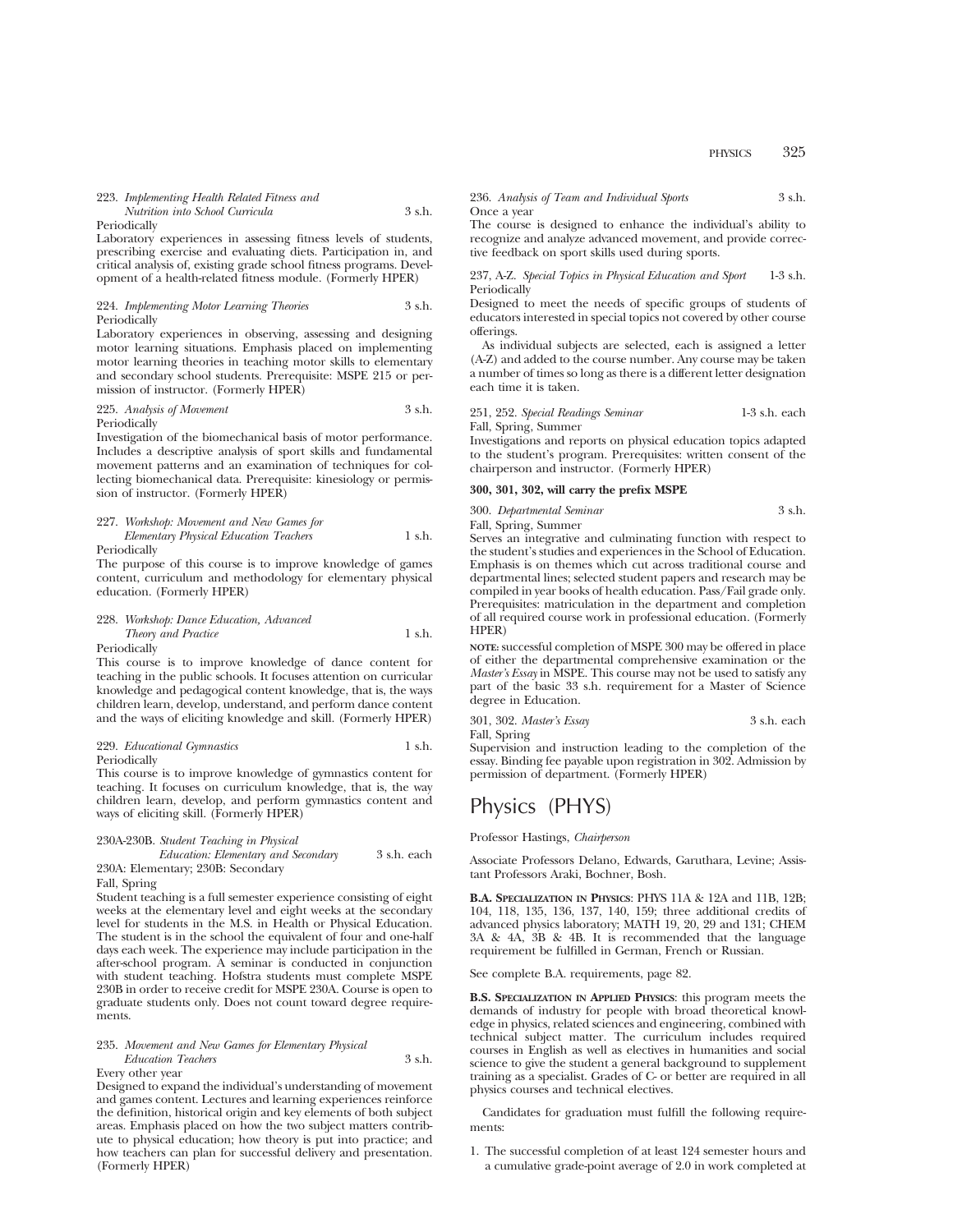Hofstra. Military Science 1C, 1E, 2C, 2E and associated leadership laboratories may not be counted toward this total semester hour requirement.

- 2. At least 65 semester hours must be in liberal arts courses outside of the Department of Physics.
- 3. There are two requirements that must ordinarily be completed in residence at Hofstra: 15 semester hours in the major field of specialization and the last 30 semester hours. The 15 semester hours need not be included within the last 30 hours. 4. And the following requirements:

ENGL 1-2\*; six hours of humanities electives; six hours in social science electives; MATH 19, 20, 29, 131; CHEM 3A & 4A, 3B & 4B; PHYS 11A & 12A, 11B, 12B, 104, 118, 135, 136, 137, 140, 141, 142, 155,

156, 159, 160, 161, 163, 164; ENGG 1 (evening only); ENGG 9A, 9B, 10 (day only); ENGG 30, 33, 34, 192.

Teaching of High School Physics and General Science, see page 363.

**A MINOR IN PHYSICS** consists of the successful completion of 18 semester hours of any courses which are applicable to the major, with at least six hours in residence. Normally, the student seeking a minor in physics would take the general physics sequence: PHYS 11A & 12A, 11B, 12B; three intermediate level courses, or two intermediate level courses and an intermediate laboratory.

#### **POST-BACCALAUREATE PREMEDICAL CERTIFICATE PROGRAM**

This program provides the opportunity for students who hold a bachelor's degree and who have not previously studied the sciences to prepare for entrance into a medical profession of their choice. Students may also retake science courses to demonstrate an improved mastery of those subjects. Courses offered in biology, chemistry, mathematics, and physics; see page 330.

Sigma Pi Sigma: a national physics honor society, see page 72.

#### **COURSES**

In addition to semester notations next to each course, a selection of courses is offered during January and Summer sessions. Consult the *January* and *Summer Sessions* bulletins for these schedules.

#### 1A & 2A. *Elementary Physics* # 3 s.h. each Fall, Spring

Fundamental laws and principles of mechanics, heat, sound, light, electricity and magnetism. Students must take 1B & 2B concurrently unless credit has already been received for the equivalent. Recommended for all premedical and predental students not majoring in chemistry. Prerequisites: 1 unit high school algebra, 1 unit plane geometry. (3 hours lecture, 1 hour recitation.) Credit given for these courses or PHYS 11A & 12A, but not for both.

#### 1B & 2B. *Elementary Physics Laboratory* # 1 s.h. each Fall, Spring

Laboratory exercises to accompany 1A & 2A. Must be taken concurrently. Credit given for these courses or for PHYS 11B and 12B, but not for both.

4. *Conceptual Physics #* 3 s.h. Fall, Spring

The seven fundamental laws of classical physics—Newton's three laws of motion, and the four laws of electricity and magnetism are examined in the context of the history of ideas and development of modern science and technology. The objective is to illustrate the universality of these laws in explaining all nonrelativistic, macroscopic phenomena and to provide perspective on the traditional search by physicists for universal laws. (4 hours lecture/laboratory weekly.) (Formerly *Conceptual Physics for the Nonscience Major*.)

5. *Light #* 3 s.h.

Spring

A study of the principles of reflection, refraction, interference, diffraction, polarization, emission and amplification of light. Topics include the kaleidoscope, the rainbow, diamonds, human vision, the science of color, black light, the color of sunsets, lasers and holography. For nonscience majors. (2 hours lecture, 2 hours laboratory.) Prerequisites: 1 unit high school algebra; 1 unit plane geometry.

## 6. *Acoustics, Music and Speech #* 3 s.h.

Fall, Spring

Fundamental physics of sound; production, propagation and detection. Emphasis is placed on musical instruments and human voice and hearing. Sound reproduction, architectural acoustics and noise considerations are studied. (2 hours lecture, 2 hours laboratory.) Prerequisites: high school algebra and geometry. Credit given for this course or PHYS 7 or 8.

#### 7, 8. *Acoustics of Music and Speech* 3 s.h. each Periodically

Fundamentals of sound, with emphasis on sound production by musical instruments and voice; reproduction, synthesis, transmission in air (including architectural acoustics), noise and hearing. (2 hours lecture, 3 hours laboratory.) Prerequisites: 1 unit high school algebra; 1 unit plane geometry. (Formerly 7-8.)

## 11A & 12A. *General Physics* # 4 s.h. each Fall, Spring

Fundamental laws and principles of mechanics, heat, sound, light, electricity and magnetism. Students must take 11B, 12B concurrently unless credit has already been received for the equivalent. 11A & 12A apply towards the natural science core requirement only upon successful completion of the corresponding laboratory course(s) 11B and/or 12B. Prerequisite or corequisites: MATH 19, 20. Engineering students are exempt from taking 12B, with approval of adviser. Credit given for these courses or PHYS 1A & 2A, but not for both.

#### 11B. *General Physics Laboratory* # 1 s.h.

Fall, Spring

Laboratory exercises to accompany 11A. Must be taken concurrently. Credit given for this course or PHYS 1B, but not for both.

|  |  | 11C. Exercises and Problems |  | 2 s.h. |
|--|--|-----------------------------|--|--------|
|--|--|-----------------------------|--|--------|

Fall, Spring

Supervised problem solving to be taken in conjunction with PHYS 11A on recommendation of adviser. No degree credit.

12B. *General Physics Laboratory* # 1 s.h. Fall, Spring

Laboratory exercises to accompany 12A. Must be taken concurrently. Credit given for this course or PHYS 2B, but not for both.

17, 18. *Elements of Physics for Engineers* 4 s.h. each See course description, page 408.

100. *Honors Program* 3 s.h. Fall, Spring

Research into a physical problem, either experimental or theoretical. Open only to senior physics majors who are eligible for and desire to graduate with departmental honors. Interested students must secure, before registration, written permission of the chairman and instructor who will supervise the investigation.

102. *Medical and Biological Physics* 3 s.h. Fall

The application of physics to biology, medicine and dentistry. Topics include vision and hearing, lasers, ultrasound, X-rays,

<sup>\*</sup>See University degree requirements, page 66. #Core course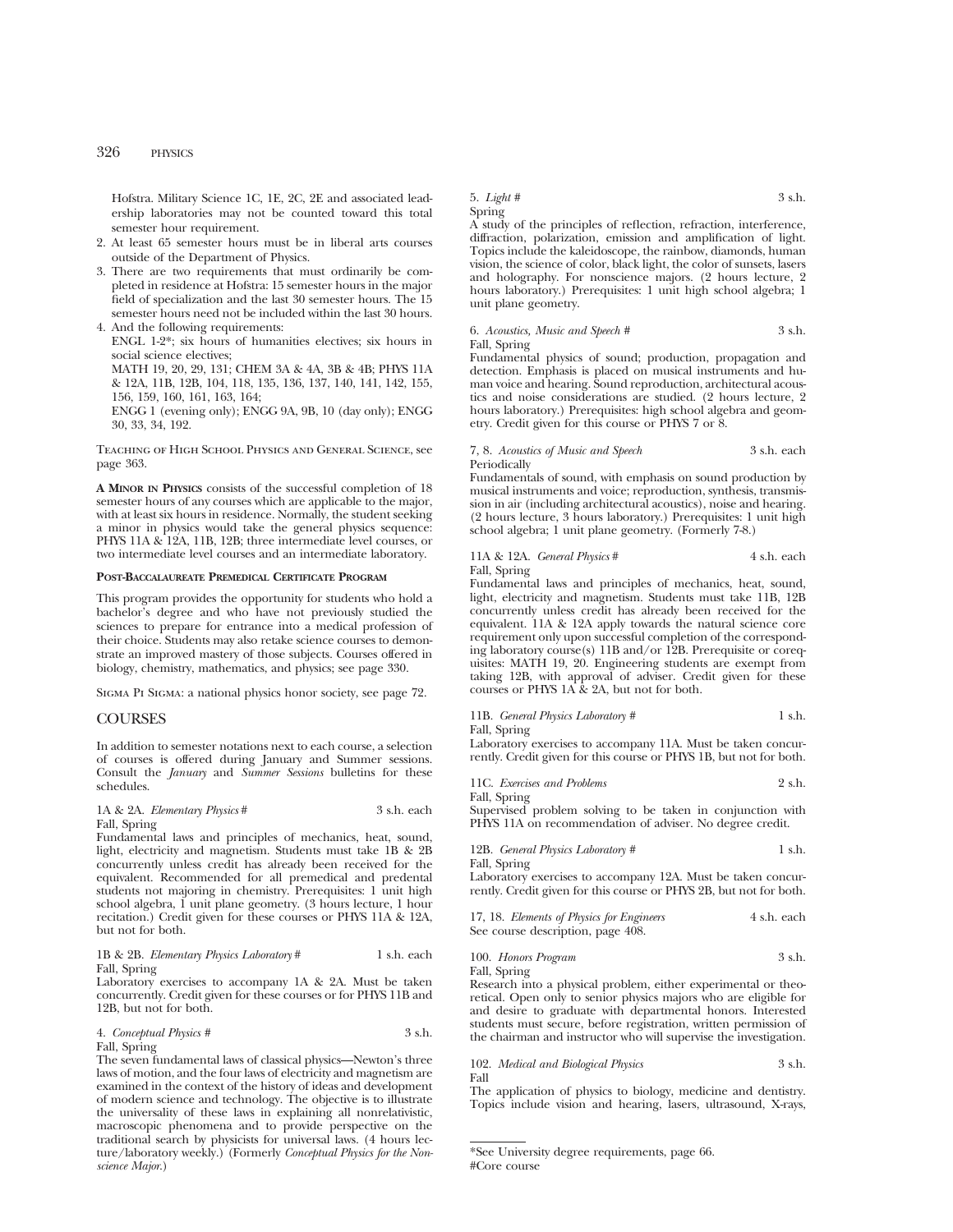nuclear medicine, diffusion and transport processes. Prerequisite: PHYS 2A or 12A.

104. *Electricity and Magnetism* 3 s.h. Every other year

Fundamentals of electromagnetic theory. Vector analysis, Maxwell's equations, electrostatics, magnetostatics, electromagnetic waves. Prerequisite: PHYS 12A. Corequisite: MATH 131 or permission of department.

118. *Modern Physics* 3 s.h. Fall

Elements of relativity and atomic spectra, foundations of quantum theory, selected topics in wave mechanics, nuclear physics and solid state physics. Prerequisite: PHYS 12A or 18.

119, 120. *Nuclear Engineering Laboratory* 1 s.h. each Periodically

Geiger, scintillation, gas flow and semiconductor detector counting; alpha, beta and gamma spectra; neutron cross sections and activation analysis. (3 hours laboratory.) Prerequisite or corequisite: PHYS 118.

## 125, 126. *Introduction to Stellar and Galactic Astrophysics* 3 s.h. each

Periodically

The technical bases of star, galaxy and extra galactic phenomena including birth and death of the various formations, stellar interiors and astrophysics, the physical principles underlying cosmic phenomena. Prerequisites: PHYS 11A & 12A, 11B, 12B and 118 or permission of chairperson.

127. *Lasers* 3 s.h. Periodically

An introduction to the theory, design and applications of lasers: the technical nature of gas and solid state lasers including semi-conductor lasers, continuous and pulsed lasers, the physical bases of laser operations and applications. Prerequisites: PHYS 104, 118 and 135 or equivalent.

| 135. Optics | $3 \,$ s.h. |
|-------------|-------------|
|             |             |

Every other year

& 4A, 3B & 4B, MATH 29.

Propagation of light as an electromagnetic wave, its vectorial nature, relativistic optics, coherence and interference. Fresnel and Fraunhofer diffraction, the optics of solids, lasers and holography. Prerequisite: PHYS 104.

136. *Thermodynamics* 3 s.h. Periodically Laws of thermodynamics. Elements of kinetic theory and statistical mechanics. Prerequisite: PHYS 12A. Corequisites: CHEM 3A

| 137. Optics Laboratory       | 1 s.h. |
|------------------------------|--------|
| Periodically                 |        |
| Laboratory to accompany 135. |        |

140. *Mechanics* 3 s.h. Every other Fall

Motion of a particle in one, two and three dimensions, motion of a system of particles, rigid bodies, gravitation, moving coordinate systems, wave propagation along a string, Lagrange's equations. Hamilton's equations. Prerequisites: PHYS 11A, 11B and differential equations.

141, 142. *Introduction to Theoretical Physics* 3 s.h. each Every other year

Analytical treatment of mechanics, electricity and magnetism; Lagrange's and Hamilton's equations; Maxwell's equations applied to electricity and optics, quantum mechanics. Prerequisites: MATH 131, PHYS 118. Prerequisite or corequisite: PHYS 104, 140.

155, 156. *Modern Physics Laboratory I* 1 s.h. each Once a year

Measurement of the atomic constants; atomic spectra; X-ray diffraction; mass spectroscopy; electron paramagnetic resonance; Rutherford scattering; vacuum deposition and thin films; nuclear physics including counting techniques, alpha, beta and gamma spectra, neuron cross sections and activation analysis. (3 hours laboratory.) Prerequisite or corequisite: PHYS 118.

157, 158. *Modern Physics Laboratory II* 1 s.h. each Once a year

Additional laboratory work supplementary to 155, 156. Prerequisite or corequisite: PHYS 118.

159. *Introduction to Quantum Mechanics* 3 s.h. Every other year

Fundamentals of quantum mechanics with applications to specific problems, approximation methods. Prerequisite: PHYS 118.

160. *Solid State Physics* 3 s.h.

Every other year

Crystal structure, diffraction of waves by crystals, specific heat of solids, dielectric properties, theory of metals, band theory of solids, semiconductors, dislocations. Prerequisite: PHYS 118.

161. *Nuclear Physics* 3 s.h. Every other year

Nuclear properties, nuclear cross sections and scattering theory, nuclear spectra, nuclear models, elementary particles. Prerequisite: PHYS 118.

163, 164. *Research Projects in Physics* 1 s.h. each Fall, Spring

Guided student research involving project proposal, design and construction of apparatus, measurement procedure and presentation of formal scientific report.

170 & 171. *Undergraduate Research*

Once a year

B.S. candidates and others who qualify will undertake a research project under individual faculty guidance. (1 hour conference, 6 hours laboratory.) Students may elect to continue undergraduate research for more than two terms. Permission of department chairperson is required.

# Political Science (PSC)

Professor Landis, *Chairperson*

Associate Professor Feldman, Himelfarb, Perotti; Assistant Professor Bose; Instructor Welsh.

**B.A. SPECIALIZATION IN POLITICAL SCIENCE:** a minimum of 27 semester hours in political science including PSC 1, 132, 135 and 142 or 143. In addition, 18 semester hours distributed among at least four of the following departments: anthropology, economics (ECO 1 required), geography, history, philosophy, psychology and sociology.

All majors are required to pass a comprehensive examination administered by the department in the senior year.

The preferred progression for specialization in political science is as follows:

- I. *Introductory:* PSC 1
- II. *Intermediate:* PSC 132, 135, and 142 or 143.
- III. *Advanced:* minimum of 15 semester hours selected from one or more of the following four areas:
	- A. *American Government and Politics:* 105, 111, 114, 115, 120, 121, 122, 126, 127, 128, 129, 134, 147, 195 and Seminar 151.
	- B. *Comparative Politics:* 108, 110, 130, 133, 139, 144, 146 and Seminar 154.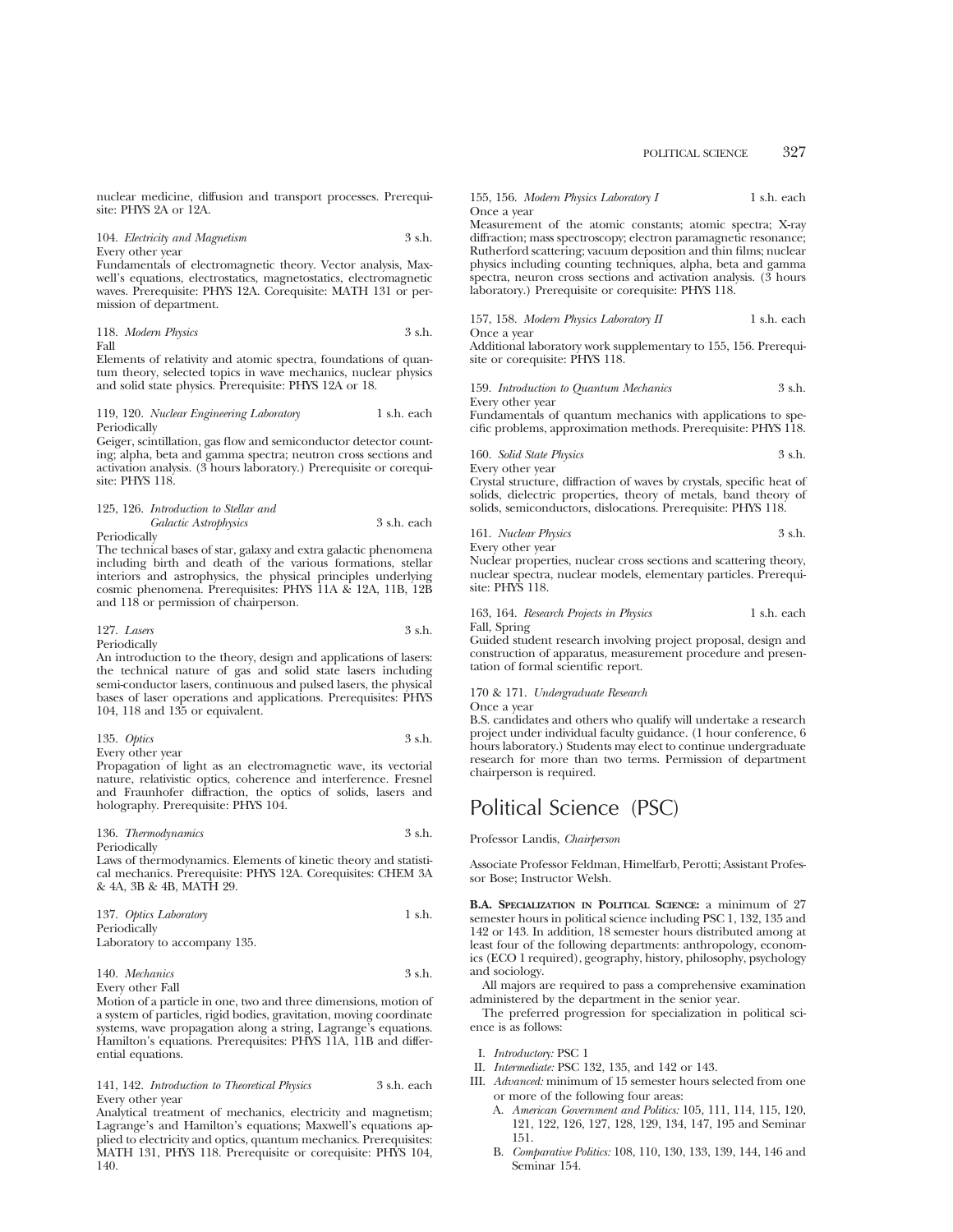- C. *International Relations and Politics:* 133, 134, 137 and Seminar 152.
- D. *Political Theory:* 141, 142, 143, 148 and Seminar 153.

Reading courses PSC 161, 162 can relate to any of the above fields depending upon the focus desired.

Special Academic Projects Concentrating in Political Science, for enrollment, see page 134.

See complete B.A. requirements, page 82.

**A MINOR IN POLITICAL SCIENCE** consists of the successful completion of 18 semester hours of any combination of courses in the department, at least six hours in residence, with a grade of  $C-$  or higher in each course.

Minor in International Affairs, see page 269.

Washington Semester Program: the department supervises a select number of students with at least a junior standing and nine hours of credit in political science in an intern program for a full semester in Washington. Sixteen hours of credit are normally granted for satisfactory completion of the internship.

Local Internships: on a limited basis students may work in state or local government offices under the joint supervision of the Department of Political Science and the government unit on projects leading to academic credit.

PI SIGMA ALPHA: a national political science honor society, see page 71.

Teaching of High School Social Studies, see page 364.

GRADUATE STUDY: although the department does not offer a graduate degree, PSC 201, *American Political Process* and 251, *Readings in Political Science,* are particularly appropriate for graduate credit toward a master's program.

## **COURSES**

In addition to semester notations next to each course, a selection of courses is offered during January and Summer sessions. Consult the *January* and *Summer Sessions* bulletins for these schedules.

**NOTE:** In each regular semester one of the courses in either the intermediate or the advanced category will be offered for four credit hours, such course to be designated by attaching to its regular number the suffix A.

| 1. American Politics # | 3 s.h. |
|------------------------|--------|
| Fall, Spring           |        |

Analysis of ideas, institutions and processes of the system with frequent focus on current controversies. Credit given for this course or New College SPSG 2, not both.

100. *Honors Essay* 3 s.h. Fall, Spring

The research for and the writing of a substantial essay in the field of political science. Open only to senior political science majors who are eligible for and desire to graduate with departmental honors. Interested students must secure, before registration, written permission of the instructor who will supervise the essay.

#### 105. *Contemporary Issues in American Politics* 3 s.h. Once a year

The content, development, conflict over and consequences of major public policies; analysis of the policies and their relationship to the underlying social problems and forces.

| 108. Politics of the Middle East | 3 s.h. |  |
|----------------------------------|--------|--|
| Once a year                      |        |  |

Examination and study of the major political problems of the area; nationalisms and their unifying and dividing elements; international politics of the region; intranational patterns and conflicts; geographic, economic and strategic determinates; regional unity; and the Arab-Israeli conflict in both regional and international perspectives.

$$
110. \textit{African Politics} \# \qquad \qquad 3 \text{ s.h.}
$$

Fall, Spring

Investigation of the political culture of Africa which combines indigenous heritage and culture with European colonial influences; and a comparative analysis of political development in African states including struggles for democratization, nationbuilding and socioeconomic development.

111. *Politics of Race in the United States* 3 s.h. Every other year

An analysis in depth of the manner in which racial considerations have shaped the American political culture and the extent to which these considerations have affected the formation of public policy on all levels of government. The main emphasis, however, shall be on the national level.

#### 113. *Technology and Defense Policy* 3 s.h. Periodically

Emphasis on weapons technology (ABM's long range missiles, nuclear weapons) and how evolving technology influences and is in turn, influenced by changing policies in military security and arms control. Analysis of major U.S. policy decisions concerning strategies, arms control and military systems. The technological, environmental, political, strategic and budgetary factors affecting these decisions are examined. Same as TPP 113.

114. *Political Parties and the Voter* 3 s.h. Fall

The role and functions of party organizations and interest groups, the political behavior of the electorate.

115. *State and Metropolitan Politics and Governments* 3 s.h. Periodically

The politics, governments and policies of state and local governments, with emphasis on metropolitan areas including especially greater New York and Long Island.

120. *Law and Politics: Judicial Process* 3 s.h. Fall

Structure and functions of the judicial-legal process; political influences upon and policy impacts of judicial decision making; judicial recruitment, roles and motivation; the legal profession as judicial context.

121. *The American Presidency* 3 s.h. Fall

The Presidency in the context of domestic and international politics; powers and duties of the office; the multiple roles of the executive, emergent problems, changing conditions and conceptions of the office, and proposals for change in the selection process and in the organization and operation of the office.

122. *Congress: National Legislative Process* 3 s.h. Spring

Decision making in the legislative arena; functions and their changing character, constitutional and political sources of limitations of power and authority, the politics of party and constituency, internal processes and behavior.

126. *Politics of Public Administration* 3 s.h. Spring

An introduction to the concepts involved in the execution of public policy: functions of bureaucracy, theories of organization, decision making and budgeting.

$$
127. \ \ \, Constantional \,\, Law \,\,\\ \qquad \qquad 3 \,\, \text{s.h.}
$$
  $\qquad \qquad 3$   $\qquad \qquad 3$ 

Development and significance of American constitutional doctrines: judicial review, separation of powers, powers of President,

#Core course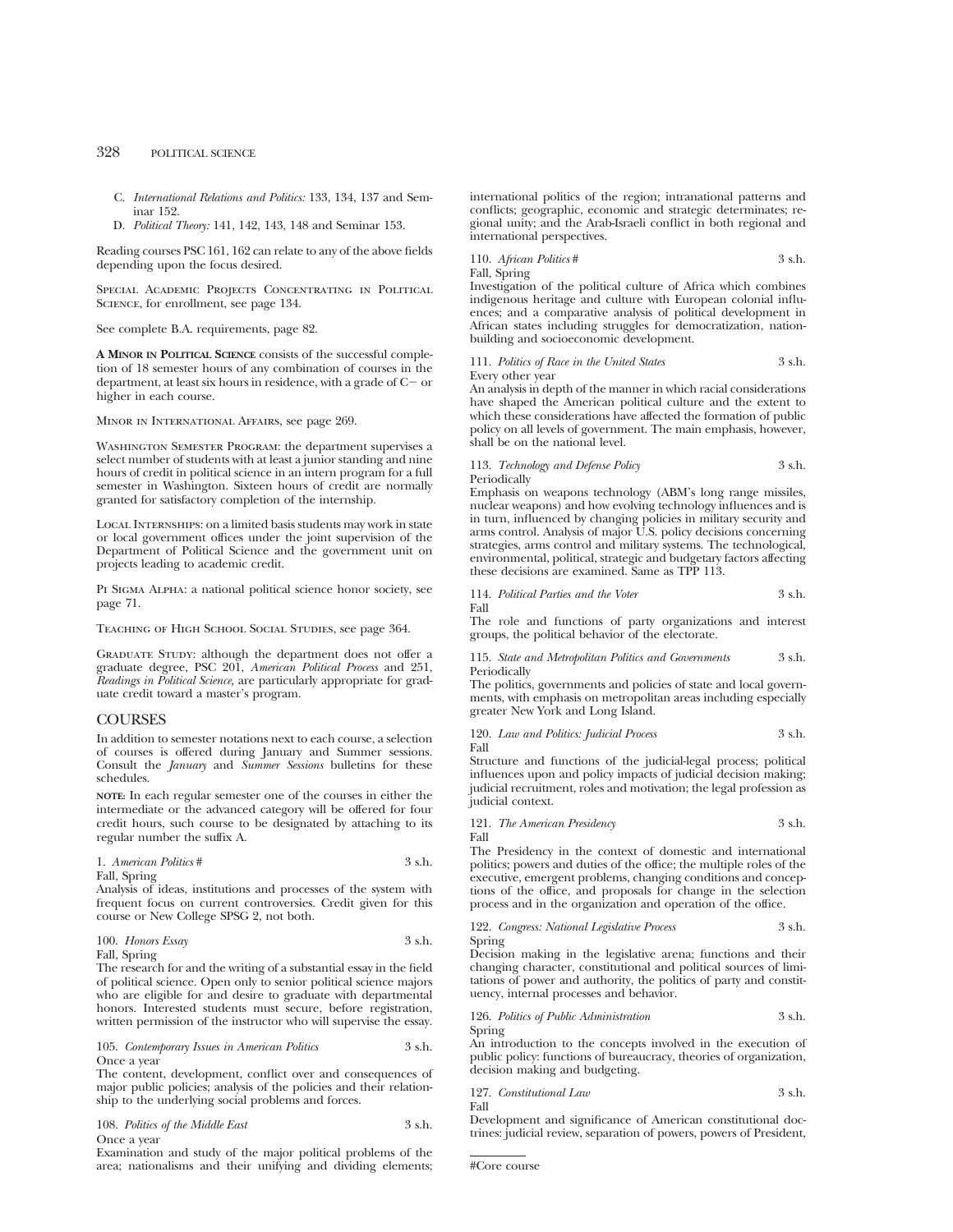Congress and Federalism. Credit given for this course or New College SPSG 4, not both.

|        | 128. The Constitution: Political Freedom |          |
|--------|------------------------------------------|----------|
|        | and Civil Liberties                      | $3$ s.h. |
| Spring |                                          |          |

Problems of racial equality, political and religious freedoms, limits on state and federal governments; the judicial function in defining the rights and duties of citizens. Prerequisite: PSC 127 or permission of instructor.

129. *The Administration of Justice in America* 3 s.h. Periodically

Examination of criminal justice and of the meaning of due process of law, political and judicial responses to these issues.

130. *Latin American and Caribbean Politics* 3 s.h. Every other year

Comparative study of selected aspects of Latin-American political behavior, with particular attention devoted to social stratification, political elites, power structures and political change. (Formerly *Latin-American Politics*.)

132. *Comparative European Governments* 3 s.h. Fall, Spring

Comparative study of the social bases, institutions, methods and problems of the major governments.

133. Politics of the European Union 3 s.h. Every other year

Study of the political forces affecting attempts at integration of the European Union. Includes economic relations, international relations and institutions. Comparison with other recent efforts at regional unification. (Formerly *Politics of the Common Market*.)

134. *American Foreign Policy* 3 s.h. Once a year

Processes of foreign policy formulation and execution; the objectives, methods and consequences of major trends in American foreign policy; analysis and application of theoretical constructs.

### 135. *International Politics* 3 s.h. Fall, Spring

Examination and analysis of basic factors of national power, the formation and execution of national policy and the interaction of nations in conflict and cooperation.

#### 137. *World Organization and International Law* 3 s.h. Every other year

Patterns of world organization, problems of development and application of international law.

#### 139. *Russia: Post-Soviet Politics* 3 s.h. Periodically

Transitional politics in Russia and the former Soviet Republics, with consideration of theory and practices of communism in the Soviet era. (Formerly *Communism and Soviet Politics.*)

#### 141. *American Political Thought* 3 s.h. Periodically

Examination of major movements and theorists from colonialpuritanical beginnings to democratic socialism and the "New Left", from Thomas Paine and Thomas Jefferson to Herbert Marcuse and Michael Harrington. Credit given for this course or New College SPSG 1, not both.

#### 142. *Western Political Theory: Plato to Hobbes* 3 s.h. Fall

The great ideas, ideals and theories of man; authority, freedom and policy as seen in the works of the great theorists.

143. *Ideas in Conflict: Modern Democratic and Totalitarian Political Thought* 3 s.h.

Spring

The development of liberal democracy, of radicalism, socialism, anarchism and totalitarianism in the modern period.

144. *Asian Politics and Government #* 3 s.h. Spring

A comparative study of government and the political process in selected Asian countries, the politics of transition to modern nation-states.

146. *China: Government and Politics* 3 s.h. Every other year

The rise of communism in 20th-century China, governmental structure and policies, the roles of the Communist Party and ideology in the political process of a modernizing nation

147. *Public Opinion and Political Communications* 3 s.h. Spring

The relation between personal traits, group needs and norms, social and economic forces, political persuasion and governmental decisions, studies in electoral and other political behavior, communication and opinion polling.

148. *Contemporary Political Analysis* 3 s.h. Periodically

Examination of the various contemporary approaches to the study of politics; scope, methods and objectives of contemporary political analysis.

Seminars: PSC 151, 152, 153 and 154 are advanced courses in the analysis of major political problems involving reading, discussion and writing; includes two-hour weekly seminar sessions and individual conferences with instructor. Permission of department is required.

151. *Seminar: American Politics* 3 s.h. Periodically

With the permission of the chairperson, this course may be repeated when the course content varies sufficiently from previous semesters. (Formerly *American Political Problems*.)

## 152. *Seminar: International Politics* 3 s.h.

Periodically

With the permission of the chairperson, this course may be repeated when the course content varies sufficiently from previous semesters. (Formerly *Problems in World Politics*.)

153. *Seminar: Political Theory* 3 s.h. Periodically

With the permission of the chairperson, this course may be repeated when the course content varies sufficiently from previous semesters. (Formerly *Problems in Political Theory.*)

154. *Seminar: Comparative Politics* 3 s.h. Periodically

With the permission of the chairperson, this course may be repeated when the course content varies sufficiently from previous semesters. (Formerly *Problems in Comparative Politics*.)

161, 162. *Readings* 1-3 s.h. each Fall, Spring

Individualized reading course designed to meet special interests of the student and to fill gaps in the student's understanding of political science. Ordinarily open only to juniors and seniors who are capable of independent study. Prerequisite: written consent by a member of department to serve as the tutor.

192. *Workshop: United States in the United Nations* 3 s.h. January

This workshop takes advantage of the facilities of the United States Mission to the United Nations in New York City. The focus is on the role of the U.S. in the U.N. and the relationship of that role to American foreign policy. Includes classroom work, on-site investigations and briefings by officials of the Mission and the

```
#Core course
```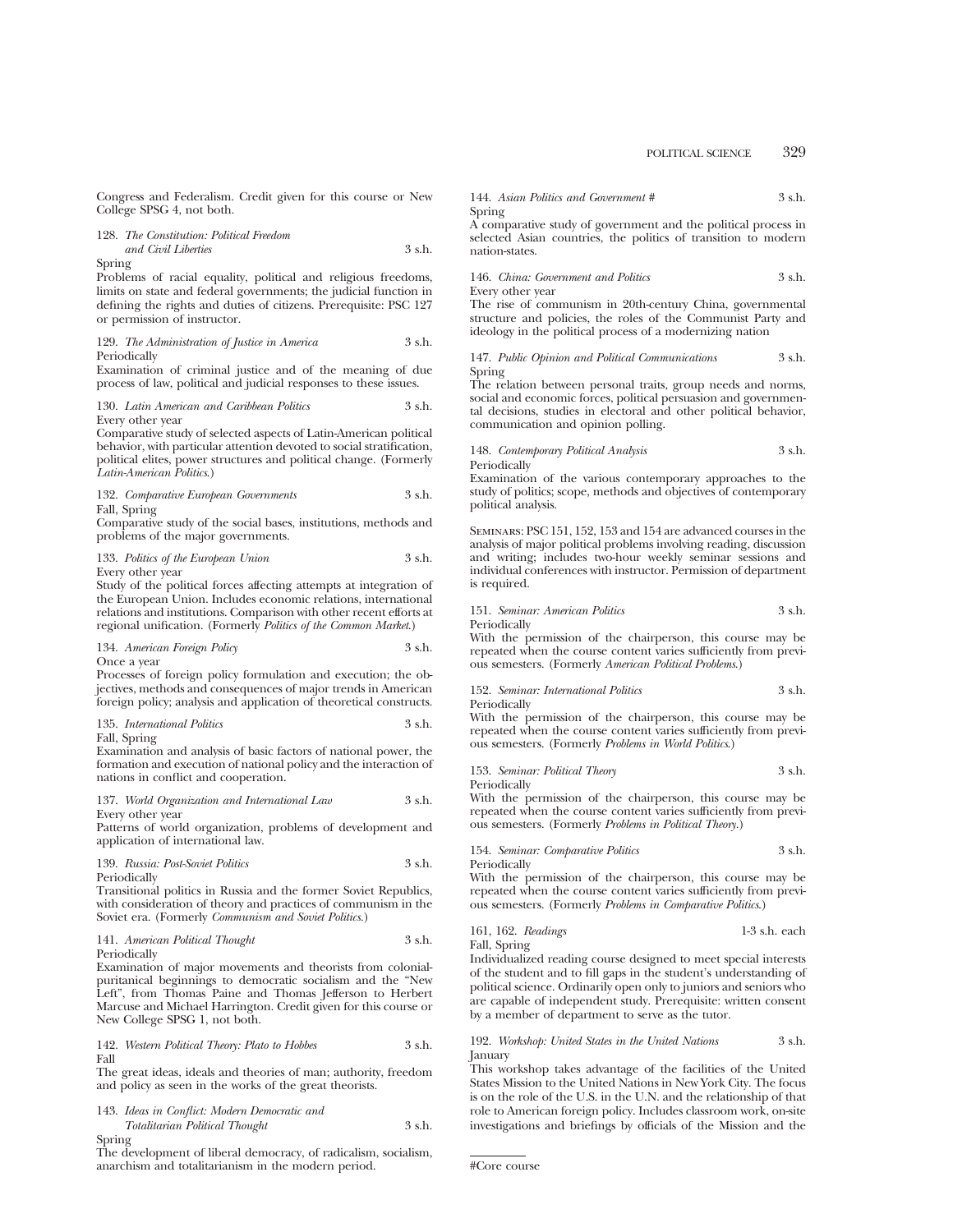U.N. Secretariat. Sessions at the U.N. in New York will be longer than the scheduled hours.

## 193. *Political Corruption* 2 s.h. Periodically

A study of the characteristics of political corruption in a variety of contexts; analysis of standards, behavioral norms; administrative, legislative and electoral corruption; modernization and corruption. The approach will be comparative but the central focus is American politics.

#### 195. *Introduction to Administration* 3 s.h. Periodically

Identify patterns and principles of administration common to the fields of business, education, health and medicine, and public administration. The functional categories of decision making (planning), organizing, allocating resources, directing, controlling, communications and leadership are treated. Credit given for this course or EADM 200.

## 201. *American Political Process* 3 s.h. Periodically

Major theoretical perspectives developed by political scientists to explain the American political system. Major institutions and processes; the environment in which the system functions; and the policy outputs.

#### 251. *Readings* 3 s.h. Periodically

Selections assigned by the instructor, oral and written reports, independent research. Open only to graduate students with the approval of the department.

# Post-Baccalaureate Premedical Certificate Program

This program provides the opportunity for students who hold a bachelor's degree and who have not previously studied the sciences to prepare for entrance into a medical profession of their choice. Students may also retake science courses to demonstrate an improved mastery of those subjects.

#### **Course of Study:**

The Premedical Professions Adviser works in conjunction with the science faculty to guide students in developing an individualized program of study based on their career goals, previous course work, and family/work responsibilities. This flexibility allows students to pursue, as well as design a schedule that fits their unique needs.

Students can prepare for careers in allopathic and osteopathic medicine, dentistry, chiropractic, veterinary medicine, and optometry. They can also complete basic science prerequisites for professions such as Physician Assistant, Physical Therapy, and Occupational Therapy. In these areas, however, additional course work may be necessary depending on an individual school's requirements.

Students can attend full-time or part-time, day or evening. The program can be completed in one year, including summer sessions. Students who do not require the entire sequence of courses may also seek admittance. Only students who complete a minimum of six courses in residence from the Premedical curriculum will be awarded a certificate.

## **Admission Criteria:**

1. Completed application form

- 2. bachelor's degree from an accredited university
- 3. application fee
- 4. official transcripts from all colleges attended
- 5. two letters of recommendation (at least one must be from a faculty member)
- 6. 3.0 cumulative grade point average. Individuals with a lower GPA may be considered on a case by case basis.
- 7. Resume and personal statement explaining motivation for a career in the health professions
- 8. copy of SAT, GRE, or other standardized text scores if taken.

## **Curriculum\*\*:**

*General Biology* 1 & 2, 4 s.h. each *General and Inorganic Chemistry* 3A & 4A, 3 s.h. each *General and Inorganic Chemistry Laboratory* 3B & 4B, 1 s.h. each *Elements of Organic Chemistry* 131A & 132A, 3 s.h. each *Organic Chemistry Laboratory* 131B & 132B, 1 s.h. each *Elementary Physics* 1A-2A, 3 s.h. each *Elementary Physics Laboratory* 1B-2B, 1 s.h. each or *General Physics* 11A-12A, 4 s.h. each *General Physics Laboratory* 11B-12B, 1 s.h. each (calculus-based)

Mathematics (placement dependent on level of ability; at least one semester of calculus is recommended.)

#### **SUGGESTED SEQUENCE FOR ONE-YEAR OPTION:**

#### **Summer Session:**

Mathematics (precalculus and/or calculus depending on student's background)

|  | <b>Fall Semester:</b> |  |
|--|-----------------------|--|
|  | General Biology 1     |  |

| <i>Inorganic Chemistry</i> 3A and 4A |
|--------------------------------------|
| Elementary Physics 1A and 1B         |
| or                                   |
| General Physics 11A and 11B          |

**Spring Semester:** *General Biology* 2 *Inorganic Chemistry* 4A and 4B *Elementary Physics* 2A and 2B or *General Physics* 12A and 12B

#### **Summer Session:**

*Organic Chemistry* 131A and 131B *Organic Chemistry* 132A and 132B

Once accepted and enrolled in the certificate program, students must complete all their course work at Hofstra, take a minimum of 6 classes (24 credits) in residence, and maintain a minimum GPA of 3.0.

In addition to the required courses listed above, Hofstra also offers numerous upper-level science courses, psychology, statistics, and a variety of health-related courses, including first aid and safety.

Students will work closely with the Premedical Professions adviser and the science faculty to develop and successfully complete an academic plan.

Hofstra's financial aid administrators and the University College for Continuing Education will be available to help students finance their education and identify private sources of financial aid.

# Predental Studies

See Premedical Studies

# Prelaw Studies

The term prelaw is used to identify any student interested in the study of law. While there is no set prelaw curriculum or major, a well-balanced academic program including English, public speaking, history, philosophy, political science, economics, natural science and language is recommended. A prelaw adviser is

<sup>\*\*</sup>Faculty in the sciences will determine whether students need to repeat required courses taken at other institutions.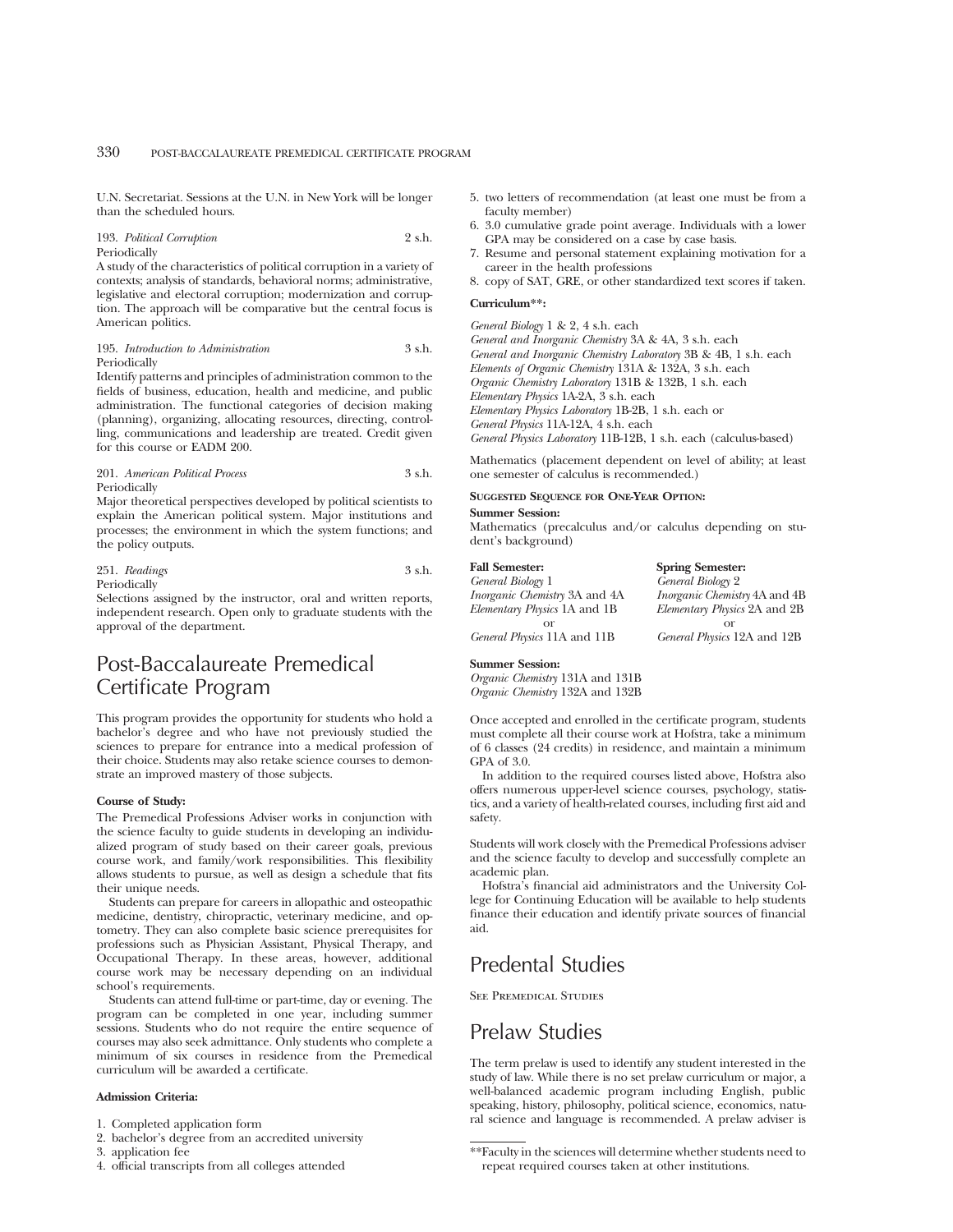available for students in the Office of Academic Advisement. The prelaw adviser assists students in course selection and in planning for the Law School selection and application process. In addition, all students receive regular advisement in their respective academic department.

The Law School Admission Test, sponsored by the Law School Admission Council, is required of applicants to most law schools.

# Premedical/Prehealth Professional Studies

The term "prehealth professional" is used to designate any course of study followed by a student whose goal is to attend a health related professional school following graduation from a university. These professional schools are in the fields of medicine, dentistry, osteopathy, podiatry, chiropractic, veterinary medicine and optometry, physical therapy, physician assistant, etc. The term prehealth professional is an administrative one designating those students who may need specialized preprofessional advisement prior to graduation. Hofstra offers majors which fulfill the requirements of these professional schools.

Health related professional schools require at least two and, in most cases, four years of college training for entrance. It is strongly recommended that students complete the requirements for the degree of Bachelor of Arts. Students who plan to complete less than four years of undergraduate work will not be considered for recommendation to medical schools unless their work shows evidence of exceptionally high scholastic achievement in the basic sciences and general cultural subjects, combined with maturity of mind and purpose.

Any student contemplating preprofessional training in medicine, dentistry, optometry, osteopathy, podiatry, chiropractic, or veterinary medicine should immediately register at the Premedical/Prehealth Professional Studies Office in the Academic Advisement Office. Here the student will meet with the prehealth professional adviser and be given advice concerning the choice of a major and the necessary requirements for entering the various schools. The Premedical/Prehealth Professional Studies Office is the official liaision between the University and the health professional school. It is in this office that all pertinent information concerning the premedical/prehealth professional student is filed.

The major field of undergraduate study is left to the student's decision and should be based on intellectual interest. The student, however, must show mastery of the subject and advance beyond the elementary level. The use of good English, the power of clear thinking, and the ability to make good decisions are essential. Cooperation, intellectual honesty, initiative, and understanding of human relations in society, good character, personality, and cultural attainments are all requisites for admission to health related professional schools.

Basic knowledge of biology, chemistry and physics is necessary, and those desiring a major in the sciences are not discouraged from concentrating in these subjects, but it is not necessary that they do so. Courses in advanced mathematics are desirable preparation for quantitative methods in medicine, especially in research. Chemistry and biology should be started in the freshman year. Knowledge of a modern foreign language is recommended.

The Medical College Admission Test, sponsored by the Association of American Medical Colleges, administered by the American College Testing Program (ACT), is required of applicants for admission to most medical colleges. Dental students will take the Dental Aptitude Test. Other examinations may be required by other health related professional schools.

Students pursuing the premedical or prehealth professional studies curriculum should have very early advice to insure a selection of studies which will satisfy entrance requirements and the cultural needs of the health profession. Students who are

candidates for a degree must have their programs approved by the adviser in the field of specialization, and copies of all programs *should* be filed in the Premedical/Prehealth Professional Studies Office.

# Psychology (PSY)

Professor Kassinove, *Chairperson*

Professors Kaplan, Levinthal, Metlay, Motta, O'Brien, Paul, Salzinger, Schmelkin Tanaka-Matsumi; Associate Professors Barnes, Blaine, Cox, Dill, Gillman, Guarnaccia, Johnson, Little, Meller, Milburn, Ohr, Schare, Shahani-Denning, Tsytsarev, Valenti; Assistant Professors Barriere, Carter, Nguyen, Serper; Special Assistant Professor Akin-Little.

The Leo A. Guthart Distinguished Professorship in Teaching Excellence is held by Dr. Liora Pedhazur Schmelkin, Professor of Psychology. See page 424.

The Dr. Mervin Livingston Schloss Distinguished Professorship for the Study of Attitudes Toward Persons with Disabilities. See page 425.

**B.A. SPECIALIZATION IN PSYCHOLOGY**: PSY 1, 140, 141; at least one course from the 190-199 series, plus 18 hours of electives in psychology (33 hours in all). At least six hours of electives must be selected from the following courses: PSY 110, 111, 159, 164, 171, 177 or 178. Students considering the possibility of graduate work are advised to take PSY 171, 177 and 178. In addition to a general course of study, in consultation with a departmental adviser, concentrations are available in clinical, counseling or school psychology, general or experimental psychology, industrial and organizational psychology, and careers in education or social work. Students who wish to be considered as psychology or interdepartmental majors must apply to the department and be assigned a department adviser.

See complete B.A. requirements, page 82.

Psi CHI: a national psychology honor society, see page 71.

**A MINOR IN PSYCHOLOGY** consists of the successful completion of 18 semester hours in psychology courses, under advisement, and at least six hours in residence. Students hoping to pursue graduate work in allied fields are urged to take an undergraduate course in statistics and at least one laboratory course in psychology.

Psychology majors may choose a minor in business (18 hours) with a specialization in personnel management, marketing research or other approved business area. This combination is intended for those students who wish a B.A. degree in psychology, but do not anticipate continuing in graduate work in psychology. For information, contact Professor Kaplan.

**MASTER OF ARTS IN INDUSTRIAL/ORGANIZATIONAL PSYCHOLOGY:** prepares students for careers in such areas as human resources, training, management, and organizational development, in which they can apply psychological principles to problems that arise in a wide variety of organizational settings. It is also designed to enhance the careers of professionals who work in these areas by teaching them to apply psychology to issues that develop in their organizations. Research design, statistics, and psychology provide the foundation for advanced study in selection, training, performance appraisal, worker motivation, and organization development. The curriculum is strengthened by an internship sequence which provides on-site supervised experience working on applied projects in business and public agencies. The 44 credit program can be completed in two years by full-time students, and in three to four years by part-time students. Courses are offered in the late afternoon and evening to accommodate part-time students. Hofstra University's master's program in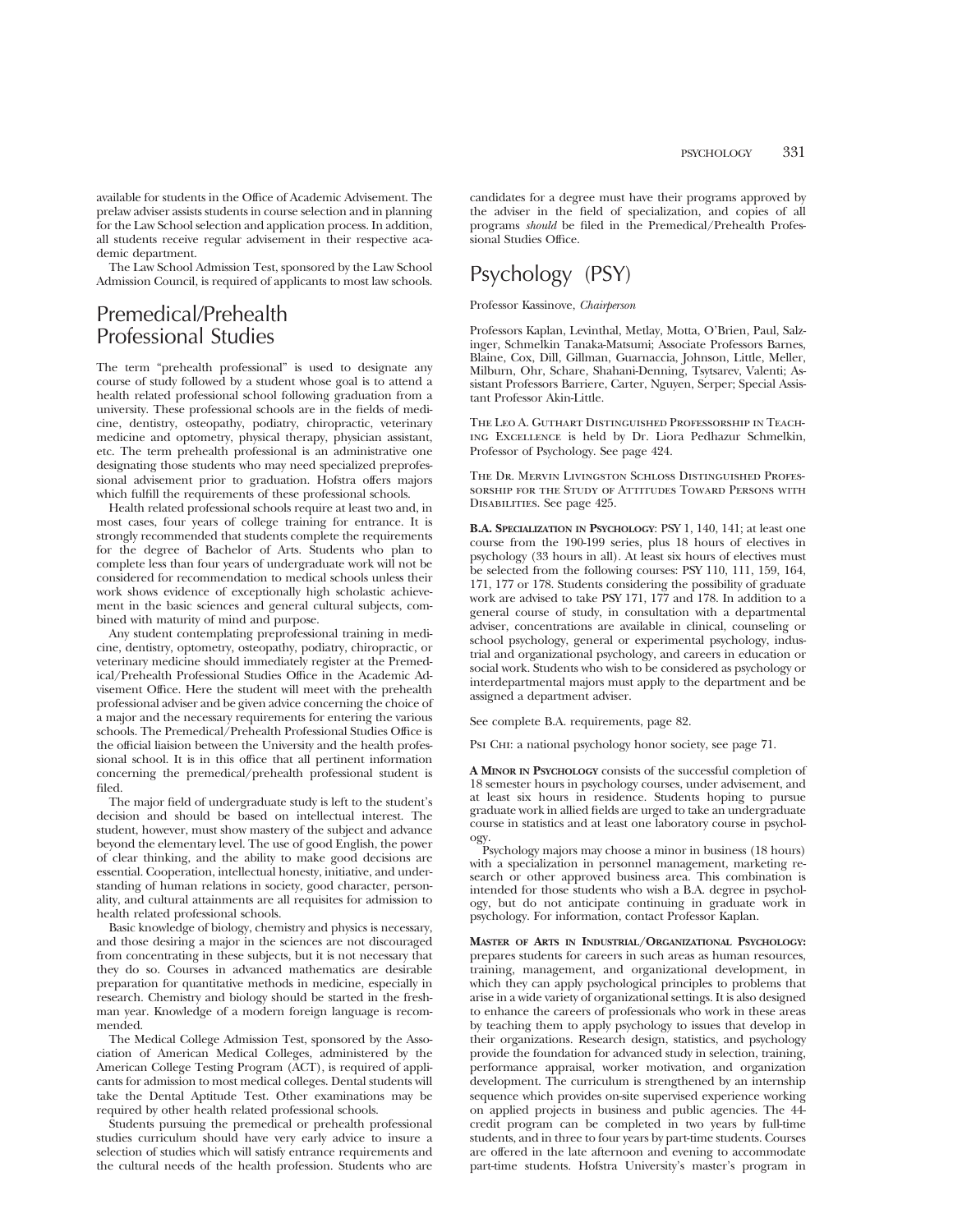Industrial/Organizational Psychology is the only such graduate program on Long Island.

The types of work that holders of applied master's degrees in industrial/organizational psychology perform include employee selection, management development, survey research, training, organizational development, performance appraisal, career development and program evaluation. They are employed in industry, government, hospitals, social service and mental health agencies, advertising, and marketing research. Their titles include specialist, manager, director, and consultant, as in Training and Evaluation Specialist, Industrial Relations Manager, Director of Human Resources, and Organizational Development Consultant. The program is designed to serve students and organizations in the geographic area centering on Long Island, New York. This region is endowed with many businesses, industries, public agencies, and nonprofit organizations which are undergoing complex change. Facilitating such change requires the services of professionals who are trained in the application of psychological principles to organizational problems.

The M.A. program invites students from diverse backgrounds and those with work experience after graduation from college.

#### Admission Requirements

- 1. Bachelor's degree (or equivalent) in psychology, business, or a related field with a grade point average of B or better.
- 2. Completion of courses in introductory psychology and elementary statistics with a grade of B or better.
- 3. Scores of no less than 500 on the Verbal and 500 on the Quantitative sections of the Graduate Record Examination.
- 4. Written statement of professional goals.
- 5. All prospective candidates will be personally interviewed.

Professor Metlay, Associate Professor Shahani-Denning, *Codirectors.*

#### Program Requirements

The M.A. in Industrial/Organizational Psychology comprises 15 courses totaling 44 semester hours. It is designed to be completed in four semesters by full-time students. Part-time students would be expected to complete the program in three to four years. No more than six transfer credits are accepted toward the degree.

Required courses: 17 semester hours

- PSY 201. *Graduate Statistics I,* 3 s.h.
	- 203. *Research Design I,* 4 s.h.
	- 283A. *Foundations of Industrial/Organizational Psychology I: Industrial Psychology,* 3 s.h.
	- 283B. *Foundations of Industrial/Organizational Psychology II: Organizational Psychology,* 3 s.h. 290. *Internship in Industrial/Organizational*
		- *Psychology,* 3 s.h.
	- 341. *Ethics & Professional Practices in Psychology*, 1 s.h.

At least six semester hours of general psychology electives must be chosen from the following:

- PSY 207. *Cognition & Perception,* 3 s.h.
	- 208. *Learning Theory,* 3 s.h.
	- 249. *Current Theory & Research in Social Psychology,* 3 s.h.
	- 289. *Small Group Behavior,* 3 s.h.

At least six semester hours of industrial/organizational psychology electives must be chosen from the following:

- PSY 217. *Organizational Development,* 3 s.h.
	- 218. *Applied Behavior Analysis in Industry,* 3 s.h.
	- 219. *Organizational Psychology: Leadership*, 3 s.h.
	- 284. *Personnel Selection,* 3 s.h.
	- 286. *Measurement of Work Performance,* 3 s.h.
	- 287. *Training & Development,* 3 s.h.
	- 288. *Work Motivation,* 3 s.h.

Twelve additional semester hours of electives must be taken from the psychology courses listed above or from other graduate

programs with written approval. The remaining three semester hours are earned either by completing an additional internship course, PSY 291, or by the completion of a *Master's Essay*, PSY 301. All electives must be selected under advisement.

A qualifying examination must be taken and passed upon completion of 26 semester hours in the program. This examination is given in June and August of each year. Students may have two opportunities to pass the qualifying examination. In addition, students must maintain a B average with no more than one C per semester, or more than two C's toward the M.A. Students who do not meet these requirements, or who receive a D or an F in any course, are dismissed from the program.

#### **MASTER OF ARTS IN PSYCHOLOGY—CLINICAL AND SCHOOL PSYCHOL-OGY.** It is awarded to all individuals who initially are accepted into the Ph.D. program in Clinical and School Psychology and complete all requirements as listed below.

Candidates must complete at least 30 semester hours of 200-level course work in psychology with a B average and must successfully pass a qualifying examination in psychology.

Program requirements are as follows:

PSY 201, 202 and eight courses from the following:

PSY 207, 209, 216, 227, 231, 232, 249, 251, 254, 255 and 353.

These choices must be selected after consultation with program adviser.

**MASTER OF SCIENCE IN SCHOOL-COMMUNITY PSYCHOLOGY:** is awarded to all individuals who initially are accepted into the Psy.D. Program in School-Community Psychology and complete 36 semester hours of courses listed below as well as a qualifying examination given at the end of the first year of study.

Candidates must complete the following courses with at least a B average:

PSY 201, 202, 209, 220, 224, 227, 231, 232, 234, 253, 258A, 280.

See complete graduate information, page 73.

## DOCTORAL PROGRAMS

The Psychology Department offers two doctoral programs: one leading to the degree of Doctor of Philosophy in Combined Clinical and School Psychology, and a Doctor of Psychology degree in School-Community Psychology.

The programs are designed to develop psychologists who have a strong theoretical background in psychology, the ability to translate theory into practice, and the ability to initiate and assume responsibility for meaningful research.

The first two years of the programs provide a foundation of knowledge in psychology so that students may grow, through study and experience, to think scientifically and to develop professional competence. The theoretical course material and the practicum and internship experiences are designed to enhance awareness of the needs and problems encountered in a variety of settings and to stimulate students to originate research in these areas.

The programs have been carefully designed to provide theoretical knowledge and practicum experience as a foundation for more advanced knowledge and practice. For this reason, courses must be taken in sequence.

At the end of the third year, students in the Clinical and School, and School Community programs are eligible to apply for the certificate of qualification in school psychology through the New York State Education Department.

Each student is evaluated at the end of the first, second and third year based upon the following criteria:

- 1. Evidence of continued satisfactory academic progress;
- 2. Ability to succeed in academic and professional work;
- 3. Ability to make scholarly and professional contributions to the field of psychology and to the program;
- 4. Ability to function effectively as a professional in the field of psychology and in the program.

The evaluation is based on grades, recommendations of the faculty of the program and field supervisors. The results of the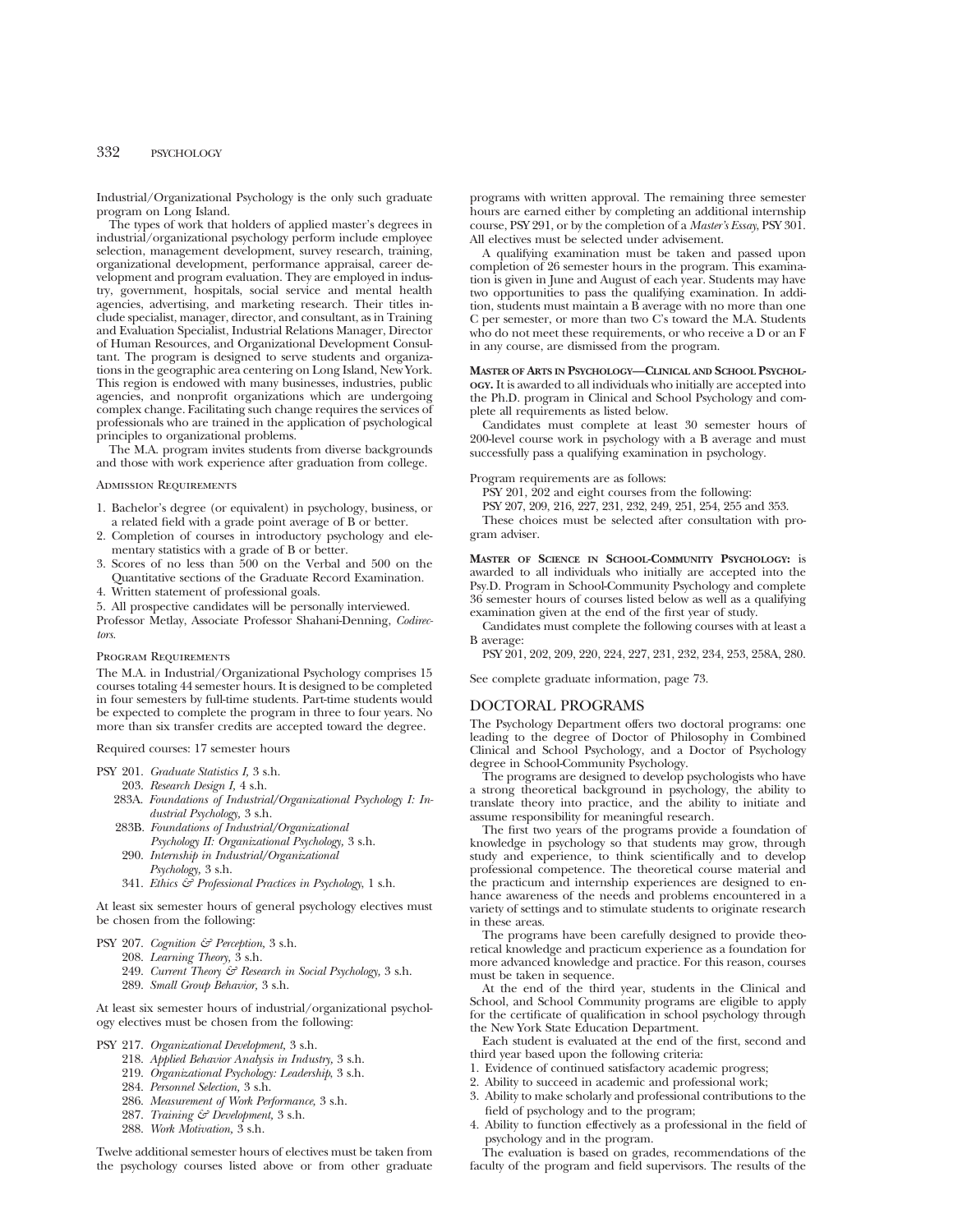evaluation are presented to each student. Students must obtain satisfactory ratings on all of these criteria to continue in the program. To proceed beyond the first year, students must pass the qualifying examination and obtain the master's degree. During the first (Ph.D.) or second (Psy.D.) semester of the fourth year, the student is expected to present an acceptable outline of a dissertation proposal to the faculty for approval in order to continue in the program.

An integral part of the programs involves field internships and practica at a variety of locations under professional supervision. The importance of other educational experiences, including both theoretical and applied course work, and the dissertation are kept in balance by permitting no more than 15 s.h. of credit to be accumulated through internship courses. All students in the doctoral programs are expected to abide by the APA Code of Ethics.

**NOTE:** Professional Liability Insurance for doctoral candidates: all doctoral candidates in professional psychology are strongly recommended to purchase American Psychological Association sponsored Professional Liability Insurance. This provides coverage while performing professional duties as a psychologist in training. Such coverage should be obtained at the very beginning of training. For information, contact the Director of the doctoral program in which you are enrolled, or apply directly through the American Psychological Association.

**PH.D. PROGRAM IN COMBINED CLINICAL AND SCHOOL PSYCHOLOGY** prepares professional psychologists for work in mental health centers and hospitals, public schools and special educational facilities and for university based research careers and for independent private practice.

The program is based upon social learning theory and applied behavior analysis, and includes exposure to cognitive and behavioral theories. A program of special colloquia adds to knowledge received through lecture, readings and classroom discussion. Students receive experience and supervision in psychodiagnostic methods, in interviewing and relationship skills, and in educating with children and adults, both individually and in groups. In practica and internship experiences students are exposed to a wide range of clinical, community and educational problems so that they will be prepared to function and offer services in a variety of settings. The program maintains affiliations with numerous agencies such as the Astor Child Guidance Center, the Center for Biobehavioral Therapy and Research, the Institute for Behavior Therapy, the Institute for Rational Emotive Therapy, the Human Resources School, Long Island Jewish Hospital, the Nassau County Medical Center, St. John's Hospital, the Southeast Nassau Guidance Center, the United Cerebral Palsy Center, and over 50 other public and private schools and community mental health service facilities.

Professor Salzinger, *Director*; Associate Professor Schare, *Assistant Director for Clinical Psychology;* Associate Professor Guarnaccia, *Assistant Director for School Psychology*.

#### Application for Admission

Applications completed by February 1 will be screened for regular acceptance. All requests for information should be directed to the Graduate Admissions Office in the Admissions Center. Students are accepted only for the fall of each year. See graduate admissions information, page 73.

Admission Requirements

- 1. Successful completion of the baccalaureate degree at an accredited institution.
- 2. Score on the Verbal Section of the Graduate Record Examination of no less than 500 and the Quantitative Section of no less than 500.
- 3. Score on the Graduate Record Examination, Psychology Section, of no less than the 65th percentile.
- 4. A cumulative grade-point average of 3.0 or better in the following psychology courses completed prior to admission to the program. (Courses taken at another institution must be

substantially equivalent to those offered at Hofstra University in terms of material covered. Each transcript will be evaluated individually.)

Elementary Statistics History and/or Systems of Psychology Psychological Research, a laboratory course Developmental Psychology Physiological Psychology or Sensation/Perception Tests and Measurement

5. A personal interview.

#### Degree Requirements

- 1. Completion of the 105 credit program with a cumulative grade-point average of B or better.
- 2. A qualifying examination must be taken and passed immediately upon completion of the first year in the program. This examination is given in May and July of each year. Students who fail the qualifying examination twice will be dropped from the program.
- 3. Students must maintain a B average each semester, receive no more than one C per semester and no more than three C's in total toward the Ph.D. or the student will be dropped from the program. Any student who receives a D or  $\overrightarrow{F}$  grade in any course will have his/her candidacy in the program terminated.
- 4. Satisfactory interpersonal behavior and professional performance on practica and internships, with no documented reports of unprofessional or unethical conduct.
- 5. Completion of a satisfactory research dissertation.
- 6. Satisfactory performance in an oral examination, to be given subsequent to the completion of the dissertation.

#### Program Requirements

The following courses are required unless transfer credit or a waiver is granted. No more than 15 transfer credits are accepted toward the degree.

- PSY 201. *Graduate Statistics I,* 3 s.h.
	- 202. *Graduate Statistics II,* 3 s.h.
	- 204. *Multivariate Statistics in Psychological Research I,* 3 s.h.
	- 207. *Cognition & Perception,* 3 s.h.
	- 209A. *Basic Concepts & Issues in Psychology,* 3 s.h.
	- 210. *Current Literature in Psychology,* 2 s.h.
	- 214. *Neural Bases of Behavior,* 3 s.h.
	- 216. *Behavior & Personality—Normal & Abnormal*, 3 s.h.
	- 222. *Research Methods I: Designs for Professional Psychology*, 3 s.h.
	- 223. *Research Design II,* 4 s.h.
	- 227. *Interviewing & Counseling in Professional Psychology*, 3 s.h.
	- 228. *Behavior Deviations I: Clinical Psychopathology,* 3 s.h.
	- 231. *Theory & Practice of Intellectual Evaluation,* 3 s.h.
	- 232. *Intellectual, Academic & Vocational Evaluation,* 3 s.h.
	- 234A. *Personality Assessment by Projective Methods,* 3 s.h.
	- 240. *Personality Assessment for Research,* 3 s.h.
	- 249. *Current Theory & Research in Social Psychology,* 3 s.h.
	- 254. *Psychology of the Exceptional Child,* 3 s.h.
	- 255. *Psychology of Learning,* 3 s.h.
	- 260. *Behavior Deviations II: Major Mental Disorders,* 3 s.h.
- FDED 248. *Multicultural Education in the Metropolitan Area,* 3 s.h. or
- PSY 275. *Cross-Cultural and Ethnic Issues in Professional Psychology,* 3 s.h.
	- 329. *Marital & Family Therapies,* 3 s.h.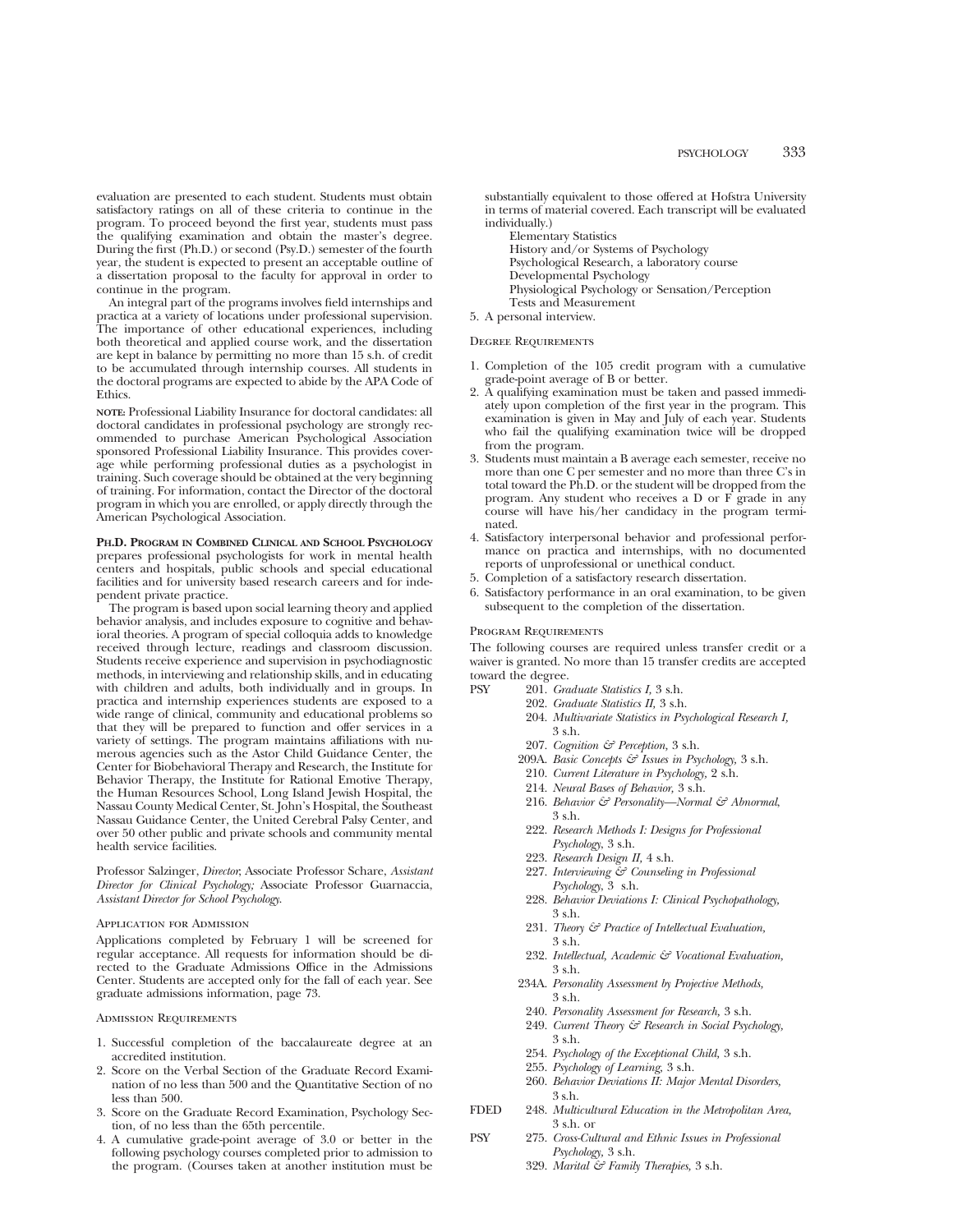- 330. *School Psychological Services Internship I: Client-Directed Methods,* 3 s.h.
- 331. *School Psychological Services Internship II: Behavioral Counseling of Children & Adolescents,* 3 s.h.
- 332. *Clinical Psychological Services Internship I: Behavior Therapy Methods,* 3 s.h.
- 333. *Clinical Psychological Services Internship II: Cognitive-Behavior Therapy,* 3 s.h.
- 341. *Ethics & Professional Practices in Psychology,* 1 s.h.
- 353. *Theoretical Orientations to Human Development,* 3 s.h.
- 601. *Dissertation Seminar,* 3 s.h.
- †602. *Dissertation Proposal Preparation,* 3 s.h.
- †/††603A. *Extended Dissertation Advisement,* 3 s.h.
	- ††604. *Dissertation Advisement,* 3 s.h.
	- ††605A. *Dissertation Extension,* 3 s.h.

In addition, 12-15 s.h. of electives chosen from the following, under advisement with program director.

- PSY 213. *Psychology of Addictions,* 3 s.h.
	- 230. *Group Counseling & Group Leadership,* 3 s.h.
		- 235. *Personality Evaluation I,* 3 s.h.
		- 250. *Health Psychology*, 3 s.h.
		- 263. *Current Theory & Research in Psychology of Aging,* 3 s.h.
	- 280. *Community Intervention Programs,* 3 s.h.
- ELED 227. *Elementary School Curriculum,* 3 s.h.
- 205. Perspectives on Secondary Education, 3 s.h.
- FDED 210. *Contemporary Educational Movements,* 3 s.h.
- 220. *Aesthetic Education,* 3 s.h.
	- 222. *Qualitative Research Methods*, 3 s.h.
	- 244. *Seminar: Alternative Education,* 3 s.h.
- SPED 200. *Administration & Supervision of Special Education*, 3 s.h.
	- 250. *Education of the Gifted,* 3 s.h.
	- 260. *Education of the Disadvantaged Youth,* 3 s.h.
- READ 266. *The Administrator & the Reading Program*, 3 s.h.
- REHB 230. *Philosophy & Principles of Vocational Rehabilitation,* 3 s.h.
	- 232. *Medical Information in Rehabilitation,* 3 s.h.
- EADM 214. *Theories & Practices of Supervision*, 3 s.h. 241. *Supervision of Instruction & Curriculum Development*, 3 s.h.
	- 243. *School Finance,* 3 s.h.
	- 244. *School Law,* 3 s.h.
	-
	- 245. *Selected Issues in School Administration*, 3 s.h.
	- 249. *Management Technology*, 3 s.h.
- SPCH 242. *Aphasia & Related Disorders,* 3 s.h. 243. *Language Disorders & Learning Disabilities: Kindergarten Through Adulthood,* 3 s.h.
- 
- ANTH 200. *Fundamentals of Anthropology,* 3 s.h. 272. Sociology of Juvenile Correction, 3 s.h.

See complete doctoral information, page 79.

**PSY.D. PROGRAM IN SCHOOL-COMMUNITY PSYCHOLOGY** prepares students to become psychology practitioners who provide services to schools and community health service settings. Emphasis is placed upon training the psychologist as a consultant who brings about change within school and community settings, and who is also a provider of psychological services for individuals and families. The practice of school-community psychology is viewed as involving assessment, intervention, planning and prevention in public schools, special education facilities, geriatric facilities, churches, synagogues, veterans centers, centers for the homeless, police departments, facilities for the disabled, facilities for the drug addicted, etc.

The program is designed to accommodate beginning level students who enter with a bachelor's degree, and advanced level students who enter with the master's degree in psychology. Students who are accepted directly upon completion of the bachelor's degree will attend a full-time, 90 credit program. Advanced students who have already completed a master's degree in psychology may attend full time or part time. Course and credit requirements for advanced students will be determined on an individual basis, following review of official graduate transcripts.

All students are required to complete a one year internship and practicum experiences as part of their training. A wide range of school and community settings are available for student training. In addition, completion of a doctoral dissertation project, in an area within the broad field of school-community psychology, is also required. The program faculty have varied areas of special expertise and are able to provide specific training in childhood and adult behavior disorders, posttraumatic stress disorders, alcoholism, forensic (police) psychology, homelessness, education and issues related to gifted and talented children, immigration and cultural adaptation, etc.

Professor Motta, *Director*

Assistant Professor Milburn, *Assistant Director*

#### Application for Admission

Applications completed by February 1 will be screened for regular acceptance. Applications completed after April 1 will be considered only if there are openings in the program. Information about the program and application material can be obtained from the Graduate Admissions Office. Students are accepted only for the fall of each year. See graduate admissions information, page 73.

#### Admission Requirements

*Beginning level*: Students admitted with a bachelor's degree will be required to meet the following admission criteria:

- 1. Successful completion of the baccalaureate degree from an accredited institution.
- 2. Scores on the Verbal Section of the Graduate Record Examination of no less than 500 and on the Quantitative Section of no less than 500.
- 3. Score on the Graduate Record Examination, Psychology Section, of no less than the 65th percentile.
- 4. A cumulative grade-point average of 3.0 or better in the

†A student who has not made sufficient progress on the dissertation to gain permission of the members of the committee to begin collecting data, will have to repeat the course, paying full fee. A student must maintain continuous enrollment in this course, registering for it during the fall and spring semesters.

A student must complete the work for this course within two semesters. If sufficient progress has not been made by the end of this period, the student will have to enroll in 603A, *Extended Dissertation Advisement.* This course may be taken only once. If the student does not complete the work for this course by the end of the semester, the student will be dropped from the program.

††A student who does not complete the dissertation during the semester of enrollment in 604, *Dissertation Advisement*, will have to repeat the course, paying full fee. Once 602, *Dissertation Proposal Preparation* or 603A, *Extended Dissertation Advisement* has been completed, a student must enroll in 604, *Dissertation Advisement*, the following semester and maintain continuous enrollment in this course during the fall and spring semesters. A student must complete the work for this course within three semesters. If the dissertation is not completed by the end of this period, the student must immediately enroll in 605A, *Dissertation Extension*. The student will be dropped from the program if all requirements for the dissertation are not fulfilled by the end of 605A.

Once a candidate has begun work on the dissertation, a leave of absence from the program will not be granted, except in highly unusual circumstances.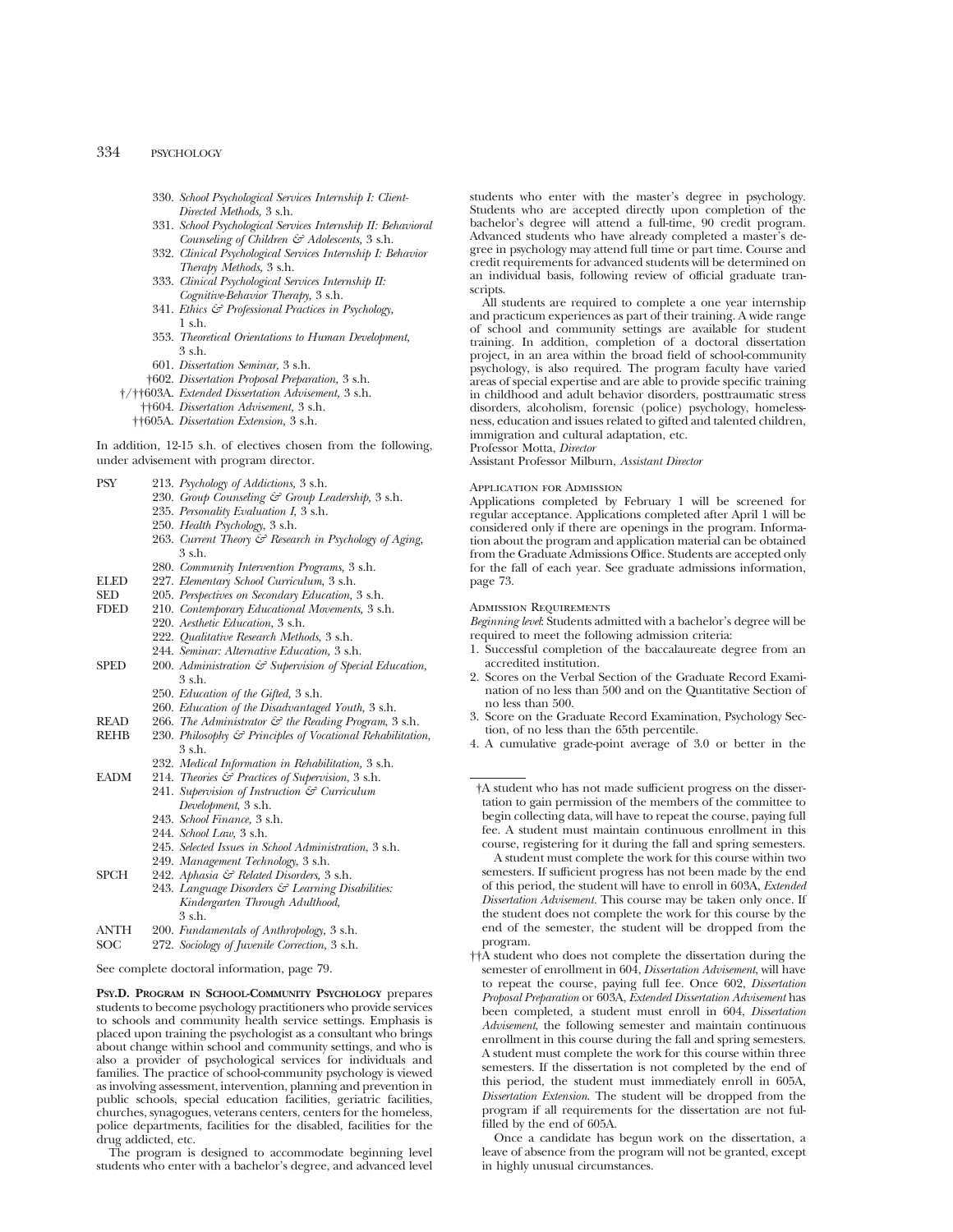following psychology courses which were completed prior to admission:

- History and Systems of Psychology Human Development Elementary Statistics
- Experimental Design
- Physiological Psychology Psychometric Theory
- 5. Three letters of recommendation.
- 6. A personal statement.
- 7. A personal interview.

*Advanced level*: Students admitted at the advanced level, who already possess a master's degree in psychology, will be required to meet the following admission criteria:

- 1. Successful completion of a master's degree in psychology from an accredited institution.
- 2. Scores on the Verbal Section of the Graduate Record Examination of no less than 500 and on the Quantitative Section of no less than 500.
- 3. Score on the Graduate Record Examination, Psychology Section, of no less than the 65th percentile.
- 4. Three letters of recommendation.
- 5. A personal statement.
- 6. A personal interview.

Degree Requirements

- 1. Completion of the 90 credit program with a cumulative grade-point average of B or better. Advanced students will be given transfer credit based on an individual analysis of their prior graduate academic record.
- 2. Successful completion of a Qualifying Examination which must be taken and passed following the first year in the program. This examination is given in May of each year. Students who fail the qualifying examination twice will be dropped from the program.
- 3. Students must maintain a B average each semester, receive no more than one C per semester, and no more than three C's in total toward the Psy.D. or the student will be dropped from the program. Any student who receives a D or F grade in any course will have his/her candidacy in the program terminated.
- 4. Satisfactory evaluation of performance at all practicum and internship sites, with no documented reports of unethical or unprofessional conduct.
- 5. Successful completion of an approved doctoral dissertation project.
- 6. Satisfactory performance at an oral defense of the doctoral dissertation project.

#### Program Requirements

The following courses are required unless transfer credit is obtained. For students who enter at the advanced level, transfer credit is determined on an individual basis.

- PSY 201. *Graduate Statistics I,* 3 s.h.
	- 202. *Graduate Statistics II,* 3 s.h.
	- 207. *Cognition & Perception,* 3 s.h.
	- 209. *Classical Concepts in Psychology,* 2 s.h.
	- 210. *Current Literature in Psychology,* 2 s.h.
	- 214. *Neural Bases of Behavior,* 3 s.h.
	- 220. *Consultation in Schools & Health Service Settings,* 3 s.h.
	- 224. *Research Designs for Health Service Programs,* 3 s.h.
	- 227. *Interviewing & Counseling in Professional Psychology,* 3 s.h.
	- 231. *Theory & Practice of Intellectual Evaluation,* 3 s.h.
	- 232. *Intellectual, Academic & Vocational Evaluation,* 3 s.h.
	- 234. *Theory & Application of Personality Evaluation,* 4 s.h.
	- 240. *Personality Assessment for Research,* 3 s.h.
	- 253. *Advanced Developmental Psychology,* 3 s.h.
	- 254. *Psychology of the Exceptional Child,* 3 s.h.
- 257. *Psychology of the Emotionally Disturbed Child,* 3 s.h.
- 258A. *Social Psychology & the School System,* 3 s.h.
- 269. *Psychology & the Criminal Justice System,* 3 s.h.
- 275. *Cross-Cultural & Ethnic Issues in Professional Psychology,* 3 s.h.
- 280. *Community Intervention Programs,* 3 s.h.
- 303. *School & Community Psychological Services: Development & Administration,* 3 s.h.
- 330. *School Psychological Services Internship I: Client-Directed Methods,* 3 s.h.
- 331. *School Psychological Services Internship II: Behavioral Counseling of Children & Adolescents,* 3 s.h.
- 341. *Ethics & Professional Practices in Psychology,* 1 s.h.
- 349. *School-Community Internship I,* 3 s.h.
- 350. *School-Community Internship II,* 3 s.h.
- 601. *Dissertation Seminar,* 3 s.h.
- †602. *Dissertation Proposal Preparation,* 3 s.h.
- †/††603A. *Extended Dissertation Advisement,* 3 s.h.
	- ††604. *Dissertation Advisement,* 3 s.h.
	- ††605A. *Dissertation Extension,* 3 s.h.

Students are permitted to take six semester hours of electives chosen from the following, under advisement of the program director.

- PSY 213. *Psychology of Addictions,* 3 s.h.
	- 215. *Clinical Neuropsychology,* 3 s.h. 230. *Group Counseling & Group Leadership,* 3 s.h.
	- 235, 236. *Personality Evaluation I & II,* 3 s.h. each 250. *Health Psychology,* 3 s.h.
	- 251, 252. *Special Topics Seminar,* 1-4 s.h. each
		- 256. *Theories of Psychological Counseling,* 3 s.h. 260. *Behavior Deviations II: Major Mental Disorders,* 3 s.h.
		- 263. *Current Theory & Research in Psychology of Aging,* 3 s.h.
		- 268. *Advanced Workshop for Training of Professional Group Leaders,* 3 s.h.
		- 281. *Current Theory & Research in Rehabilitation,* 3 s.h.

†A student who has not made sufficient progress on the dissertation to gain permission of the members of the committee to begin collecting data, will have to repeat the course, paying full fee. A student must maintain continuous enrollment in this course, registering for it during the fall and spring semesters.

A student must complete the work for this course within two semesters. If sufficient progress has not been made by the end of this period, the student will have to enroll in 603A, *Extended Dissertation Advisement.* This course may be taken only once. If the student does not complete the work for this course by the end of the semester, the student will be dropped from the program.

††A student who does not complete the dissertation during the semester of enrollment in 604, *Dissertation Advisement*, will have to repeat the course, paying full fee. Once 602, *Dissertation Proposal Preparation* or 603A, *Extended Dissertation Advisement* has been completed, a student must enroll in 604, *Dissertation Advisement*, the following semester and maintain continuous enrollment in this course during the fall and spring semesters. A student must complete the work for this course within three semesters. If the dissertation is not completed by the end of this period, the student must immediately enroll in 605A, *Dissertation Extension*. The student will be dropped from the program if all requirements for the dissertation are not fulfilled by the end of 605A.

Once a candidate has begun work on the dissertation, a leave of absence from the program will not be granted, except in highly unusual circumstances.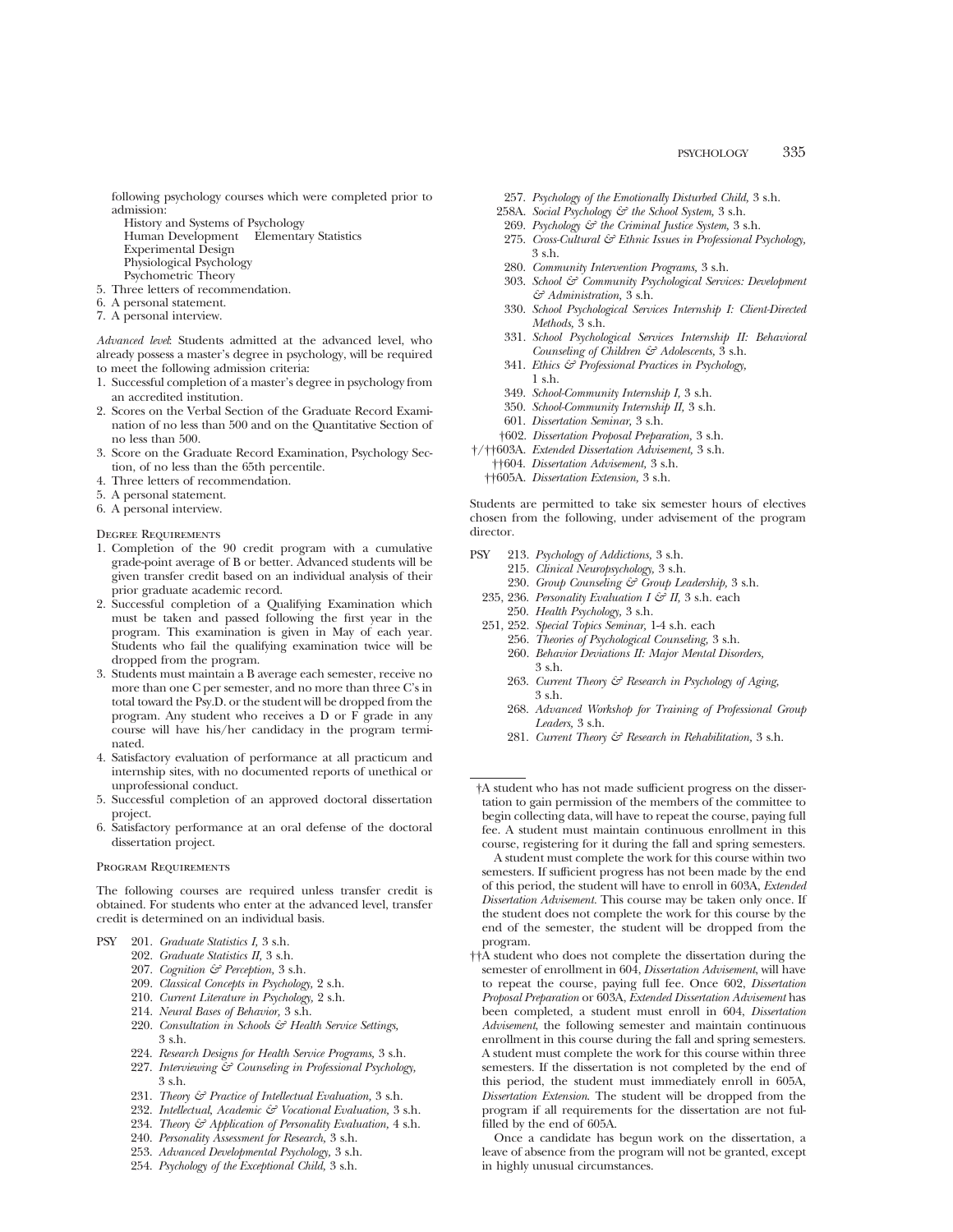- 353. *Theoretical Orientations to Human Development,* 3 s.h.
- 399. *Psychotherapy with the Deaf via Total Communication,* 3 s.h.
- SPED 200. *Administration*  $G$  Supervision of Special Education, 3 s.h.
- 250. *Education of the Gifted,* 3 s.h.
- REHB 230. *Philosophy & Principles of Vocational Rehabilitation,* 3 s.h.
	- 232. *Medical Information in Rehabilitation,* 3 s.h.
- EADM 214. *Theories & Practices of Supervision,* 3 s.h.
	- 241. *Supervision of Instruction & Curriculum Development,* 3 s.h.
	- 243. *School Finance,* 3 s.h.
	- 245. *Selected Issues in School Administration,* 3 s.h.
	- 249. *Management Technology,* 3 s.h.
- ELED 227. *Elementary School Curriculum,* 3 s.h.
- SED 205. *Perspectives on Secondary Education,* 3 s.h.
- FDED 210. *Contemporary Educational Movements,* 3 s.h.
	- 220. *Aesthetic Education,* 3 s.h.
	- 244. *Seminar: Alternative Education,* 3 s.h.
	- 248. *Multicultural Education in the Metropolitan Area,* 3 s.h.
- SPCH 242. *Aphasia & Related Disorders,* 3 s.h.
- 243. *Language Disorders & Learning Disabilities: Kindergarten Through Adulthood,* 3 s.h.
- ANTH 200. *Fundamentals of Anthropology,* 3 s.h.
- SOC 272. *Sociology of Juvenile Corrections,* 3 s.h.

See complete doctoral information, page 79.

**POSTDOCTORAL RESPECIALIZATION PROGRAM IN CLINICAL AND/OR SCHOOL PSYCHOLOGY** offers psychologists with doctoral degrees in areas other than Clinical and School Psychology the opportunity to respecialize in Clinical and School Psychology so that they may ethically practice in these areas. Respecialization candidates are given programs that meet the APA guidelines which require that psychologists who wish to change their service speciality, or add an additional area of applied specialization must meet the same requirements with respect to subject matter and professional skills that apply to doctoral retraining in the new specialty. The program of each candidate is individualized and all credit is given for relevant course work and requirements that have been satisfied previously.

Professor O'Brien, *Respecialization Program Director.*

Admission Requirements

- 1. A doctorate in psychology in an area other than clinical, counseling or school psychology from an accredited university.
- 2. Evidence of academic excellence.
- 3. A personal interview to determine that the program and the applicant's professional goals are congruent.
- 4. Evidence that the state recognizes the doctorate as psychology for licensure purposes.

#### Degree Requirements

Successful completion of the same requirements as those required of the students in the Ph.D. Program in Clinical and School Psychology. Credit is given for relevant course work and requirements that have been satisfied previously.

See complete doctoral information, page 79.

### **COURSES**

In addition to semester notations next to each course, several courses are offered during the January and Summer sessions. Consult the *January* and *Summer Sessions* bulletins for these schedules.

For additional psychology offerings, see New College listings. These courses may be taken only with the permission of New College and the Psychology Department.

PSY 1 is prerequisite to all psychology courses, except for PSY 7. Students completing PSY 7 must still complete PSY 1 before taking other psychology courses.

### 1. *Introduction to Psychology* 3 s.h. Fall, Spring, Summer

Methods of investigation and basic principles of psychological functioning including perception, motivation, learning and personality theory; introduction to abnormal psychology including case studies, diagnostic terminology and diverse treatment modes. Various other psychological topics will be considered. Prerequisite to all other psychology courses. Credit given for this course or New College SPB 1, not both.

#### 3. *Current Psychological Issues* 3 s.h. Periodically

Detailed exploration of several psychological topics of important social relevance (e.g., recent topics have included mental health, alcoholism, drug addictions, interpersonal abuse, sexuality). Topics vary depending on their social significance. Guest speakers representing the fields of psychology, psychiatry and social work are featured. Students are required to submit independent research papers on each topic. Recommended for secondsemester freshmen and sophomores.

#### 7. *Fundamental Perspectives in Psychology* # 3 s.h. Fall, Spring

Detailed examination of selected major areas of research in psychology, such as natural and artificial intelligence, and physiological and psychological aspects of emotionality.

#### 12. *Psychology and the Law* 3 s.h.

Fall, Spring

An examination of the ways psychological principles are applied to the criminal justice field, family law and civil litigation. Topics include victim research, jury selection and courtroom procedures, psychological assessment of the offender, child custody procedures and divorce suits. Credit given for this course or New College SPG 10, not both. (Formerly *Psychology of Criminal Justice*; PSY 112.)

| 26. Psychology of Women |  | 3 s.h. |
|-------------------------|--|--------|
|                         |  |        |

Once a year

Exploration of current research into the perceptual, motivational, physiological, intellectual and interpersonal aspects of the behavior of women. Emphasis will be placed on sex-role development and the impact on the feminine personality of prevailing attitudes about women. Prerequisite: junior standing or higher. (Formerly PSY 126.)

#### 33. *Industrial Psychology* 3 s.h. Fall, Spring, Summer

Study of psychological principles and methods, and their application to personnel testing, interviewing, selection, training and development, and performance appraisal. Credit given for this course or New College SPG 19, not both. (Formerly 32A.)

#### 34. *Organizational Psychology* 3 s.h.

Fall, Spring, Summer Study of psychological principles and methods, and their application to work motivation, job satisfaction, leadership, communication, job design, and organizational development. (Formerly 32B.)

## 35. *Psychology of Personality* 3 s.h.

Fall, Spring, Summer

Personality organization, factors influencing development, methods of appraisal and personality theories. Credit given for this course or New College SPG 2, not both.

#Core course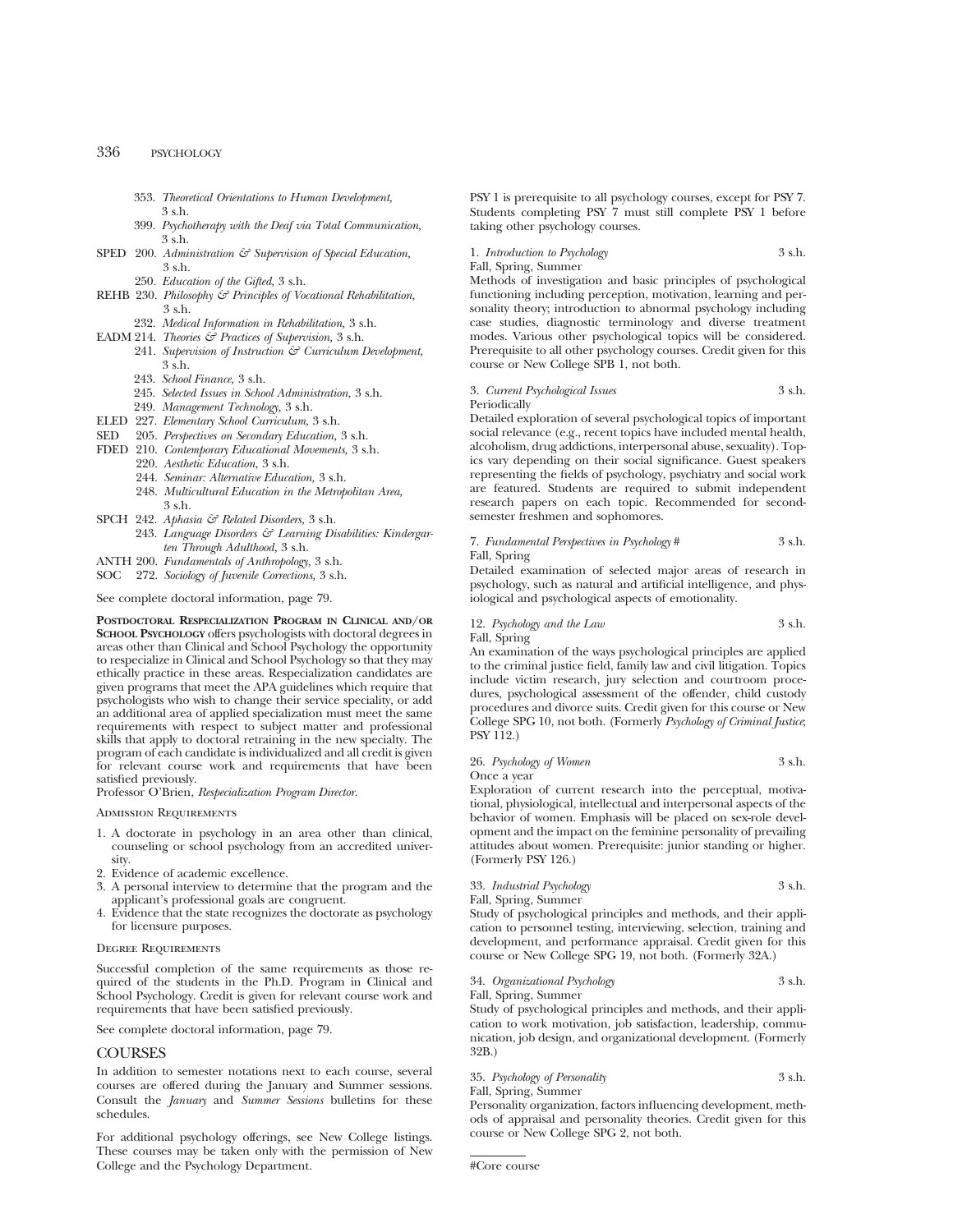36. *Workshop in Small-Group Behavior* 3 s.h. Periodically

Analysis of small-group behavior together with the identification and evaluation of small-group properties. Leadership and membership functions will be explored and practiced as they relate to a variety of settings including business and industry, educational, governmental and community organizations. Practice in overcoming obstacles to effective interpersonnel relationships including t-group sessions. Open to juniors and seniors by permission. (Formerly PSY 130.)

37. *Industrial Behavior Modification* 3 s.h. Once a year

An introduction to behavioral principles in organizations. Theoretical issues in organizational psychology and the quality of working life is examined from the perspective of laboratory based research of human behavior. The application of operant techniques to traditional industrial problems such as productivity, sales, attendance and safety. Management based on applied behavior analysis is contrasted with traditional motivational theories. (Formerly PSY 132.)

39. *Abnormal Psychology* 3 s.h. Fall, Spring, Summer

Emotional and behavioral deviations, patterns of development, classification and treatment methods. Credit given for this course or New College SPG 14, not both.

53. *Child Psychology* 3 s.h. Fall, Spring, Summer

Development of human behavior from the prenatal period through childhood. (Formerly PSY 153.)

54. *Adolescent Psychology* 3 s.h. Fall, Spring, Summer Development of behavior from adolescence through maturity.

55. *Psychology of the Mentally Retarded* 3 s.h.

Once a year

(Formerly PSY 154.)

The physical, intellectual, social and emotional characteristics of the mentally retarded. Special consideration will be given to the various categories of mentally retarded children, to their educational requirements and their adjustment needs in the home and community. Related research findings will be summarized and evaluated. (Formerly PSY 155.)

#### 57. *Clinical, Counseling and Community Psychology* 3 s.h. Once a year

Theories, principles and practices for assessing personality and helping people in various settings to realize their potentials. Prerequisite: PSY 39 or permission of instructor. (Formerly PSY 157.)

#### 58. *Theory and Principles of Psychotherapy* 3 s.h. Once a year

Survey and classification of individual and group psychotherapies commonly used today. Comparative analysis of the principles and practices of the psychoanalytic, experiential and behavior schools of therapy as well as review of the different philosophical and psychological tenets which are basic to each of these systems. (Formerly PSY 158.)

## 60. *Psychology of Physical Disability* 3 s.h. Once a year

Psychological factors in disability and adjustment to disability. (Formerly PSY 160.)

61. *Comparative Psychology* 3 s.h. Once a year

Phylogenetic differences in sensory capacities, response repertoires, and learning and ethological findings. Laboratory will include work with fish, frogs, pigeons, rats and humans. (2 hours lecture, 2 hours laboratory.) (Formerly PSY 161.)

62. *Psychology of Dreams* 3 s.h. Once a year

The psychology of primary process thinking. Major theories of dreaming, e.g., Freud, Jung, Hall, Perls, etc. The course will deal with both theories and empirical data as well as practical applications. (Formerly PSY 162.)

| 63. Adult Psychology | 3 s.h. |
|----------------------|--------|
| Once a year          |        |

The current status of psychological knowledge about adulthood and aging. A broad topical coverage of the chronology of adult experience using a problem-centered, interdisciplinary approach to understanding adulthood, maturity and old age. (Formerly PSY 163.)

65. *Psychological Aspects of Psychotropic Medication* 1 s.h. Periodically

Current trends in psychotropic medication used to control atypical behavioral and emotional states. Emphasis will be on the positive and negative effects on normal and abnormal states. (Formerly PSY 165.)

76. *The Psychology of Hypnosis* 3 s.h. Once a year

Major theories of hypnosis. The phenomena elicitable under hypnosis and its clinical application and techniques. The course will cover both research and clinical applications. Permission of instructor. (Formerly PSY 176.)

82. *Computer Statistics for the Behavioral Sciences* 1 s.h. Once a year

Knowledge of the computer and allied equipment and the statistics and programs employed. Prerequisite: PSY 140 or equivalent. (Formerly PSY 182.)

### 85. *Psychological Aspects of Human Sexual Behavior* 3 s.h. Fall, Spring, Summer

Focus on behavioral, emotional and cognitive components of human sexual behavior. Normal and deviant syndromes are considered. Credit given for this course or New College SGG 1/ISGG 3. (Formerly PSY 185.)

88. *Theories and Practice of Interviewing* 3 s.h.

Periodically

Emphasis upon the data obtained from the initial interview, reporting of test findings and establishment of rapport. No liberal arts credit. (Formerly PSY 188.)

#### 89. *Health Psychology and Behavioral Medicine* 3 s.h. Once a year

Review and analysis of the current trend toward the integration of behavioral methodologies with diagnosed medical problems. Topics include the origins, theory and treatment regarding alcohol and chemical dependency, smoking, obesity, and stressrelated disorders, as well as headache and other pain disorders. (Formerly PSY 189.)

## 100. *Honors in Psychology* 3-4 s.h.

Fall, Spring

The research for and the writing of a substantial essay in the field of psychology such as a major literature review or an original experiment. Open only to senior psychology majors who are eligible for and desire to graduate with departmental honors. Interested students must secure the written permission of a full-time faculty member who will supervise the project. An oral defense will be conducted at the conclusion of the project.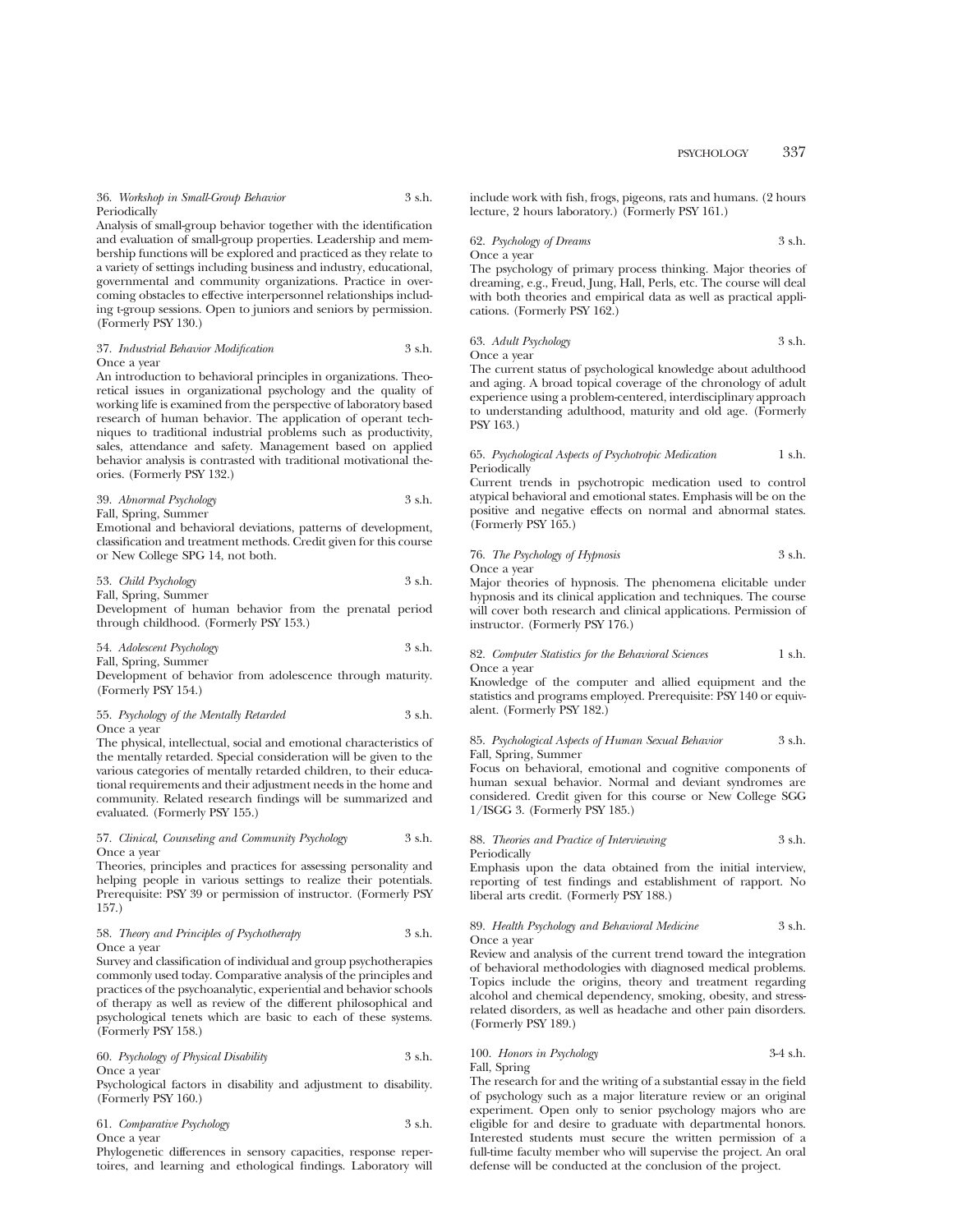| 101. Major Concepts in Psychology | 1 s.h. |
|-----------------------------------|--------|
| Periodically                      |        |

An in-depth exploration of a significant historical, theoretical, empirical or methodological concept in the field. Subjects vary, topics to be announced.

## 102. *Major Figures in Psychology* 1 s.h. Periodically

An in-depth exploration of the contributions of one major theorist, researcher or practitioner in the field. The goal of the course is to gain understanding of the impact of this psychologist's life and work on the progress of psychological inquiry and perspective. Subjects vary, topics to be announced.

#### 110. *Principles of Learning and Behavior* 3 s.h. Periodically

Basic concepts and principles of learning and conditioning with animals and human beings. Prerequisite: PSY 141 or permission of instructor.

## 111. *Behavior Modification* 3 s.h. Fall, Spring

Major principles of behavior modification through the application of reinforcement and token economies, techniques of self-control, desensitization, relaxation and biofeedback will be studied. Prerequisite: PSY 141 or permission of instructor.

#### 140. *Measurement and Statistics* 4 s.h. Fall, Spring, Summer

Application of fundamental statistical and measurement concepts to psychological data analysis and test construction. Topics include scales of measurement, measures of central tendency and variability, sampling and tests of significance, correlation, standard scores, reliability and validity. (3 hours lecture, 3 hours laboratory.) Credit given for this course or QM 1 or SOC 180 or BIO 100 or MATH 8 or New College S 91 or QTB 2.

#### 141. *Research Methods and Design* 4 s.h. Fall, Spring, Summer

Major principles of research and data collection techniques in experimental psychology. Laboratory work with animals and/ or human beings includes research in selected topics. (3 hours lecture, 3 hours laboratory.) Prerequisite: PSY 140 or equivalent. Students are advised to take this course no later than their junior year.

151 & 152. *Readings* 1-4 s.h. each Fall, Spring

Individual written report based on assigned readings. Open only to seniors with permission of department chairperson.

159. *Social Psychology* 3 s.h. Fall, Spring

Study of basic issues including social perception, prejudice, attitude theory and methodology. Prerequisite: PSY 141 or permission of instructor. Credit given for this course or New College SPG 9, not both.

#### 164. *Perception and Cognition* 3 s.h. Once a year

Presentation and discussion of explanatory models, experimental results and conclusions for the phenomena of perception, language, memory, problem solving and creative processes. Prerequisite: PSY 141 or permission of instructor.

#### 171. *History of Psychology* 3 s.h. Once a year

The historical development of significant psychological concepts, theories and systems. The focus and far-ranging content of this course serves to provide an overall synthesis of the major subfields of psychology. Designed for advanced undergraduate majors in psychology. Prerequisite: PSY 141 or permission of instructor.

173, 174. *Senior Seminar* 3 s.h. each Periodically

Investigation of problems of theoretical interest in several areas of psychology. Sections will be planned for different topics. Prerequisite: permission of instructor.

177. *Biopsychology* 3 s.h.

Fall, Spring

Biological bases of language, sensation, perception, movement, arousal, sleep, motivation, emotionality, learning, memory, mental disorders, and drug-taking behavior. Prerequisite: PSY 141 or permission of instructor. Credit given for this course or New College SPG 13/NGG 1. (Formerly *Physiological Psychology*.)

178. *Psychological Testing* 3 s.h. Periodically

Review of basic measurement concepts. Examination of tests of intelligence, personality, attitude and special abilities. Ethical issues in psychological testing. Prerequisite: PSY 141 or permission of instructor.

#### 179. *Practicum in Psychological Testing* 3 s.h. Periodically

Practice under supervision of administration and evaluation of tests suitable for use in job analysis and personnel psychology. No liberal arts credit.

#### 190. *Research Seminar: Cognitive Psychology* 4 s.h. Once a year

Problems and methods of research on selected areas of human cognition, such as perception, memory, and problem solving. (3 hours lecture, 3 hours laboratory.) Prerequisites: PSY 141, and either PSY 111 or 164 or 177 or equivalent. (Formerly *Research Seminar: Experimental Psychology.*

#### 192. *Research Seminar: Operant Behavior* 4 s.h. Every other year

Study and selected applications of behavioral laws typical of such problem areas as motivation, discrimination learning, punishment, etc. Practical experience with procedures and apparatus used with animal subjects will be provided in weekly laboratory sessions. Prerequisite: PSY 141.

#### 194. *Research Seminar: Physiological Psychology* 4 s.h. Periodically

Demonstrations and practice of the basic techniques used in modern research in physiological psychology. (3 hours lecture, 3 hours laboratory.) Prerequisite: PSY 141, 177 or equivalent.

### 196. *Research Seminar: Developmental Psychology* 4 s.h. Fall, Spring

Problems and methods of psychological research focusing on children and adolescents. Examination of basic experimental designs and consideration of ethical issues in developmental psychological research. (3 hours lecture, 3 hours laboratory.) Prerequisites: PSY 141, and 53 or 54.

#### 197. *Research Seminar: Industrial Psychology* 4 s.h. Once a year

Problems and methods of psychological research in organizational and industrial settings. Examination of basic experimental designs. Fieldwork will be included. (3 hours lecture, 3 hours laboratory.) Prerequisites: PSY 141 and either 33 or 34 or 111 or equivalent.

#### 198. *Research Seminar: Social Psychology* 4 s.h. Every other year

Experience in selected areas including small group processes, attitude change, leadership, laboratory exercises and fieldwork will be included. (3 hours lecture, 3 hours laboratory.) Prerequisites: PSY 141 and 159 or equivalent.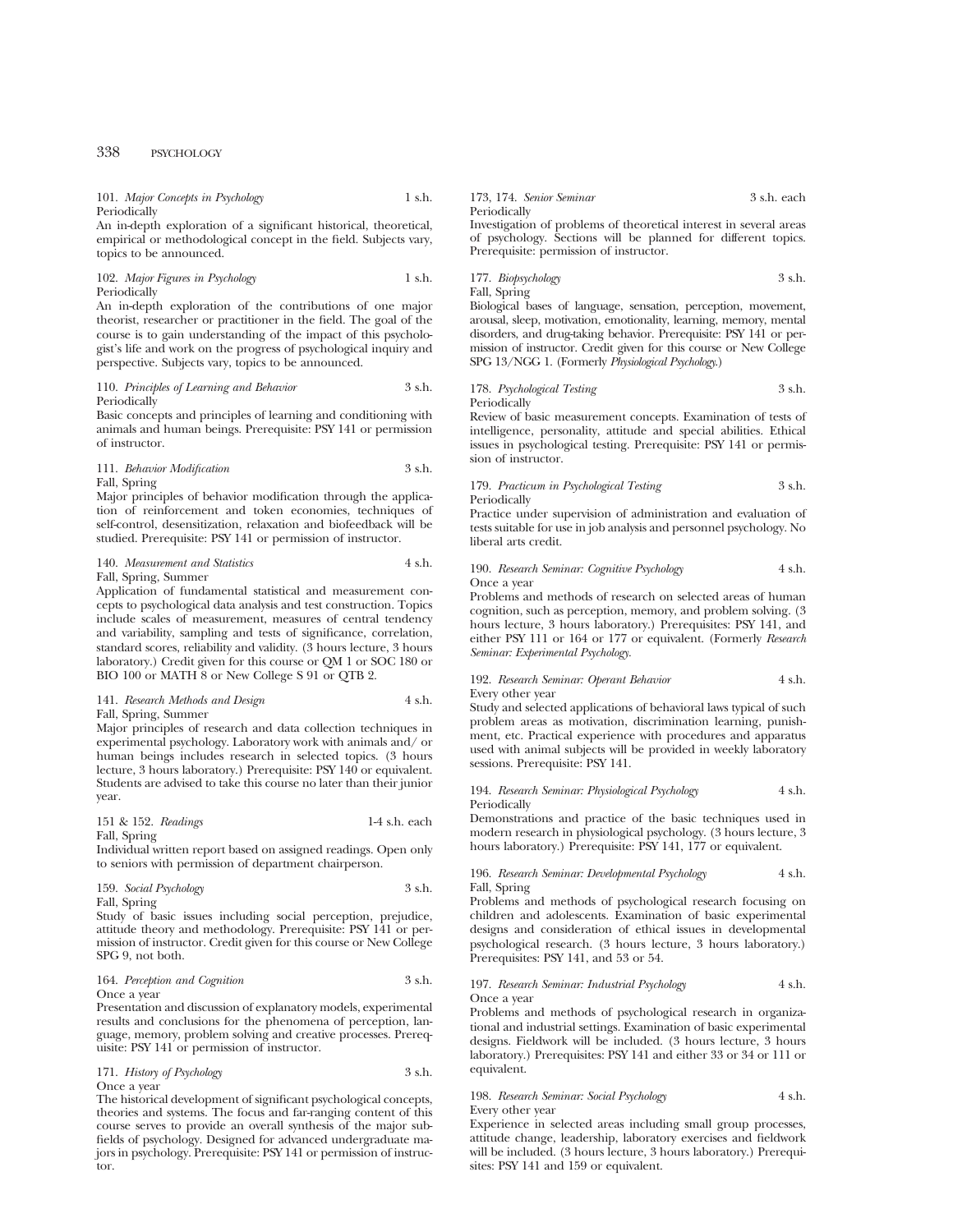199. *Research Seminar: Clinical Psychology* 4 s.h. Once a year

Evaluation of clinical research in the areas of assessment and diagnosis, psychopathology models and psychotherapy effectiveness. Several laboratory projects will be carried out. Prerequisites: PSY 39, 141.

201. *Graduate Statistics I\** 3 s.h. Fall

A first-level graduate course designed to cover such topics as exploratory data analysis, sampling and probability theory, statistical inference (hypothesis testing and confidence intervals) for one- and two-samples, correlation, partial correlation, and multiple regression, and issues in power and robustness.

202. *Graduate Statistics II*<sup>\*\*</sup> 
$$
3 \text{ s.h.}
$$

Spring

Designed to provide in-depth coverage of analysis of variance (ANOVA). Topics covered are: one-way and two-way ANOVA, multivariate approach to the repeated measures and split-plot designs, multiple comparison and trend analysis, issues in probing an interaction (partial interaction and interaction contrasts vs. simple main effects tests), and issues in power and robustness.

203. *Research Design I\** 4 s.h. Fall, Spring

Emphasis is on true and quasi-experimental designs for psychological research and evaluation. Illustrative designs are presented with discussion concerning the internal and external validity questions. Students are expected to defend the design of an original research project. Prerequisites: PSY 140 and 141 or equivalent.

### 204. *Multivariate Statistics in Psychological Research I\** 3 s.h. Once a year

Introduces students to multivariate statistics. Topics covered are: path analysis with manifest and latent variables, confirmatory factor analysis, test theory modes, multitrait/multimethod analysis, multiple-group factor analysis.

#### 205. *Multivariate Statistics in Psychological Research II\** 3 s.h. Once a year

Second course in multivariate statistical techniques that have direct application in experimental and industrial/organizational settings. Focus is on multivariate descriptive statistical techniques including factor analysis, cluster analysis and multidimensional scaling. Prerequisite: PSY 204 or permission of instructor. (Formerly *Multivariate Statistics in Psychological Research I.*)

206. *Theories of Personality* 3 s.h. Spring, Summer

Comparison of current psychological theories of personality as they relate to general psychological theory.

207. *Cognition and Perception\*\** 3 s.h. Spring

Readings and discussion of psychological and physiological aspects of sensation, perception, cognition and emotion. Prerequisite: PSY 190 or permission of instructor.

208. *Learning Theory\** 3 s.h. Periodically

Basic theories of behavioral motivation and change. Prerequisites: PSY 171, 190.

209. *Classical Concepts in Psychology\*\** 2 s.h. Fall, Spring

Examination of concepts relating to theory and research in learning, motivation, perception, measurement, prediction and behavior change through examination of articles published in major journals during the past 30 years. Prerequisite: permission of instructor.

#### 209A. *Basic Concepts and Issues in Psychology*\*\* 3 s.h. Fall, Spring

Classical issues and basic concepts in psychology, with an analysis of the current perspectives that psychologists take on these issues. These include topics such as the roles given to behavioral, cognitive, genetic, and physiological processes in basic and applied psychology, memory, social issues, methodological and radical behaviorism, private events in scientific and professional psychology, trends in data analysis and publication, assessment and measurement, etc. Examination of these topics by analyses of articles, published primarily in major journals, which span the entire history of psychology. Credit given for this course or PSY 209, not both.

#### 210. *Current Literature in Psychology\*\** 2 s.h. Fall, Spring

Examination of concepts relating to theory and research in learning, motivation, perception, measurement, prediction and behavior change through examination of articles published in major journals during the past five years. Prerequisite: PSY 209.

211. *Intellectual Assessment* 3 s.h.

Spring, Summer

Different methods for individual assessment of the intellectual ability of children, adolescents and adults. May not be taken on a Pass/Fail basis.

213. *Psychology of Addictions* 3 s.h.

Periodically

Research, theories and methods of treatment with respect to alcoholism, drug addiction, smoking and overeating.

214. *Neural Bases of Behavior\** 3 s.h. Spring

Current research and theory relating to the physiological bases of human behavior. Prerequisite: PSY 177.

215. *Clinical Neuropsychology\** 3 s.h. Periodically

An overview of neuropsychology with emphasis upon diagnosis assessment for both clinical and research. Prerequisite: PSY 214.

216. *Behavior and Personality—Normal and Abnormal\**† 3 s.h.

Fall

Evaluation and comparison of the dynamic and behavioral approaches with regard to the study of normal and abnormal personality syndromes. Emphasis on the ability of these two approaches to explain, predict and control behavior. Review of current research.

## 217. *Organizational Development\** 3 s.h. Fall, Spring

Foundations of organizational development. Discussion of topics dealing with the need for change in organizations, how to initiate procedures for organizational change and measure the effect of the change agents, the influence of change at both a formal and informal level and how to overcome resistance to change.

218. *Applied Behavior Analysis in Industry\** 3 s.h. Once a year

Operant approaches to industrial behavior with emphasis on practical applications to management. Use of response contingent reinforcement, behavioral assessment and stimulus control

<sup>\*</sup>Open only to matriculated students in a graduate psychology program.

<sup>\*\*</sup>Open only to matriculated students in a doctoral program in psychology.

<sup>†</sup>Permission of program director.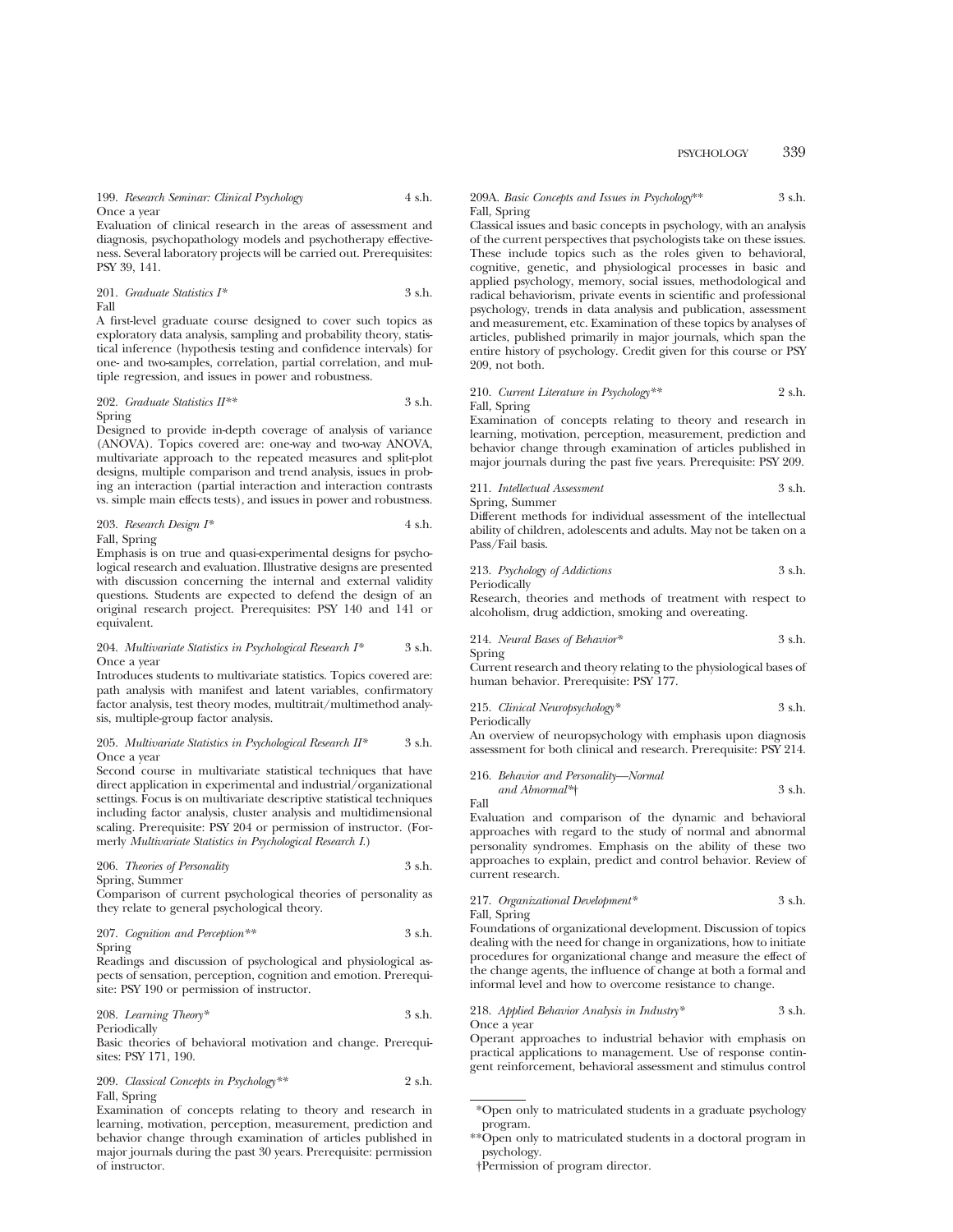to improve industrial productivity is taught from a foundation in behavioral learning theory. Prerequisite: PSY 208.

## 219. *Organizational Psychology: Leadership*\* 3 s.h. Once a year

The course examines both classic and contemporary perspectives on leadership. The course also reviews research evidence related to each approach. A theoretical foundation enables the student to deal with leadership-related problems encountered in organizational settings. In addition, the course considers strategies used to measure and assess leadership potential.

#### 220. *Consultation in Schools and Health Service Settings\*\** 3 s.h. Once a year

This course covers the methods and processes by which psychologists function as consultants within schools and health service settings. Emphasis is placed upon indirect service models, methods of identifying specific needs and problems within school and other organizations, implementation of solutions which are then enacted by the organizations, and on methods of evaluaiton of outcomes.

## 222. *Research Methods I: Designs for Professional Psychology*\* 3 s.h. Once a year

Emphasizes group and single subject designs as commonly used in clinical, school and community psychology. Attention is paid to research epistemology and to research design. Illustrative designs from professional psychology journals are reviewed.

#### 223. *Research Design II\*\** 4 s.h. Fall, Spring

Continuation of PSY 222 with emphasis on research techniques appropriate to applied settings. Under supervision, students carry out their research project initiated in PSY 222, culminating in a written paper and oral defense of the data and its interpretation. Prerequisite: PSY 222.

#### 224. *Research Designs for Health Service Programs\**\* 3 s.h. Once a year

Experimental and quasi-experimental designs for the analysis of physical and mental health service delivery programs in the school and community. Procedures and research designs to assess community needs and to translate research findings into social policy. Focus on time series and small n studies, as well as classic between and within subject models. (Formerly *Evaluation Research; Evaluation of Health Service Programs.*)

#### 225. *Multivariate Statistics in Psychological Research III\** 3 s.h. Once a year

Course trains students to perform multivariate statistical analyses of time series, spatial distributions, causal models of behavior and complex contingency tables as they apply to psychological research. Computer analyses for these problems are emphasized. Prerequisites: PSY 204, 205 or permission of the instructor.

#### 227. *Interviewing and Counseling in Professional Psychology\*\** 3 s.h.

Fall, Spring

Clinical and school psychology techniques with emphasis on the initial interview and on adult and child diagnostic interviewing. Use of rational-emotive and behavioral methods for counseling persons with emotional, behavioral, educational and marital $\bar{\lambda}$ familial problems. Practicum placements arranged.

#### 228. *Behavior Deviations I: Clinical Psychopathology\*\** 3 s.h. Fall, Spring

Biological, ecological and psychological factors leading to emotional and mental disorders. Feeling, thinking and behavioral aspects of neuroses, psychoses and personality disorders in childhood, adolescence, maturity and later maturity. Practicum observation and interaction arranged. Prerequisite: permission of instructor.

#### 229. *Individual Counseling and Psychotherapy*\*\* 3 s.h. Periodically

A comparative study of the theories and practices in the treatment of mental and emotional disorders. Included are the most commonly employed analytical, neo-analytical and behavioral systems of counseling and psychotherapy.

#### 230. *Group Counseling and Group Leadership\*\** 3 s.h. Fall, Spring

Techniques and rationale of group treatment procedures with children, adolescents and adults. Practicum: students will conduct an ongoing group.

#### 231. *Theory and Practice of Intellectual Evaluation\*\** 3 s.h. Fall

Basic theory of intelligence. Psychometric elements of intellectual assessment including item selection sampling, reliability, validity, measurement error and norm development. Administration, scoring and interpretation of the Wechsler Adult Intelligence Scale, Stanford Binet Intelligence Scale, and tests of achievement. Practicum hours and testing materials are required. Prerequisite: permission of instructor.

#### 232. *Intellectual, Academic and Vocational Evaluation*\*\* 3 s.h. Fall, Spring

Continued consideration of psychometric elements of test construction. Administration, scoring, and interpretation of the Differential Abilities Scale, Wechsler Intelligence Scale for Children, and other tests of achievement and vocational skills. Practicum hours and testing materials are required. Prerequisites: PSY 231 and permission of instructor. (Formerly *Intellectual and Vocational Evaluation; Intellectual, Achievement, and Vocational Evaluation*.)

#### 234. *Theory and Application of Personality Evaluation\*\** 4 s.h. Fall

General orientation to personality testing. Theories of personality. Administration, scoring, and interpretation of the Thematic Apperception Test, Children's Apperception Test, Bender Gestalt, Sentence Completion and Draw-a-Person Tests. Laboratory hours to be arranged. (Formerly *Theory and Research in Personality Evaluation.*)

#### 234A. *Personality Assessment by Projective Methods*\*\* 3 s.h. Fall, Spring

Provides students with a general orientation to personality assessment through the use of unstructured techniques. Major emphasis is placed on the clinical use of the Thematic Apperception Test and the Rorschach Test, although other methods are also discussed. Focus is placed on theory and empirical findings. Credit given for this course or 234, not both.

#### 234B. *Laboratory in Projective Personality Assessment*\*\* 1 s.h. Fall, Spring

Provides students with experience in the administration and interpretation of unstructured personality assessment techniques, and the relationship of test findings to therapeutic interventions. Primary emphasis is placed on the Thematic Apperception Test and the Rorschach Test. Illustrative protocols are used to present and discuss normative responses, and to compare them with responses given by persons with various Axis 1 and Axis 2 disorders. Focus is placed on the relationship of formal response categories to diagnoses from the *Diagnostic and Statistical Manual* and/or the *International Classification of Diseases.*

#### 235, 236. *Personality Evaluation I and II*\*\* 3 s.h. each Periodically

The administration, scoring and basic interpretation of the Rorschach. The second semester is a practicum in advanced

<sup>\*</sup>Open only to matriculated students in a graduate psychology program.

<sup>\*\*</sup>Open only to matriculated students in a doctoral program in psychology.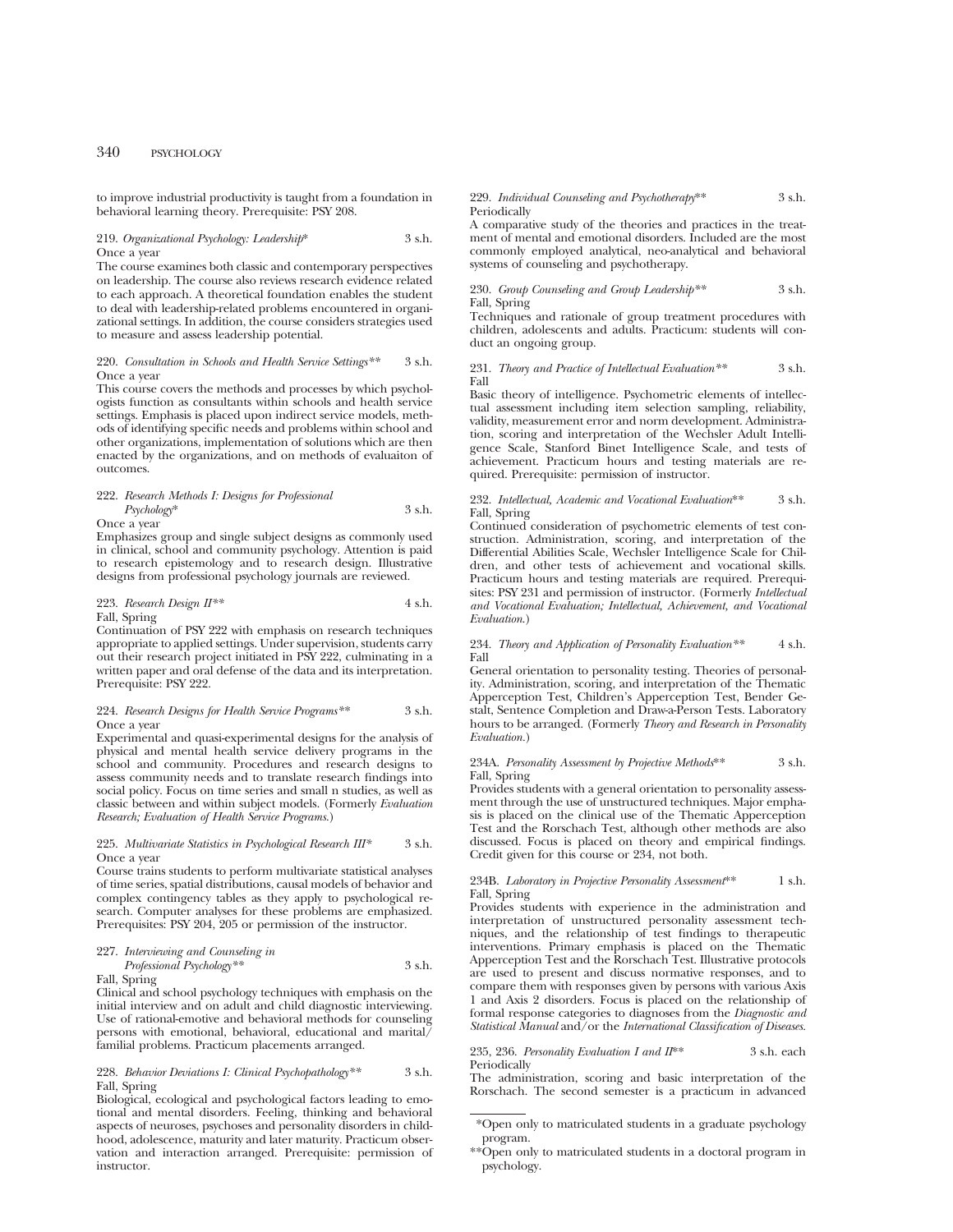Rorschach interpretation. Special consideration will be given to developmental concepts from childhood to late maturity. Prerequisites: PSY 228, 231, 234 and permission of instructor.

239. *Psychological Assessment for Research*\* 3 s.h. Periodically

Special aspects, techniques and theoretical issues related to individual assessment. Prerequisite: permission of instructor.

240. *Personality Assessment for Research*\*\* 3 s.h. Fall, Spring

A review of personality measurements and theories as used in applied research: actual tests, scoring and interpretation required. Prerequisite: permission of instructor.

#### 249. *Current Theory and Research in Social Psychology*\* 3 s.h. Fall, Spring

Review of theory and research in areas of group dynamics, attitude change, integration, asocial behavior and community health.

250. *Health Psychology* 3 s.h. Once a year

In preparation for research and practice in the field of health psychology, this course examines the relationship of psychosocial and cognitive variables to physical health and disease. Areas to be covered include conditioned illness behaviors, stress and coping, addictions, pain management, and health promotion and disease prevention. Review of the current research in the field.

251, 252. *Special Topics Seminar*\* 1-4 s.h. each Fall, Spring, Summer

Individual investigation and reports on advanced psychology topics. Prerequisite: permission of director of the graduate program.

253. *Advanced Developmental Psychology*\*\* 3 s.h. Fall

Principles and theories in infrahuman and human development. Field studies and developmental testing are included.

254. *Psychology of the Exceptional Child*\*\* 3 s.h. Spring

Psychological principles and theories relating to the diagnosis and remediation of specific learning disabilities. (2 hours lecture; field placements arranged.) Prerequisite: permission of instructor.

255. *Psychology of Learning*\* 3 s.h.

Fall, Summer

Analysis of basic concepts with emphasis on the application of social and behavioral theory to the effective solution of practical problems. An advanced course.

256. *Theories of Psychological Counseling*\*\* 3 s.h. Periodically

Intensive survey of the psychological theories and practices of individual and group counseling in nonpsychotherapeutic settings.

#### 257. *Psychology of the Emotionally Disturbed Child*\*\* 3 s.h. Periodically

Theoretical foundations in the study of emotional disturbance in childhood. Study of the nature and needs of the emotionally disturbed child with specific reference to extreme states of anxiety and withdrawal, and to severely aggressive acting out of behavior. Motivation, ego structure, limit setting, frustration tolerance, need-acceptance theory, therapeutic approaches and other concepts and practices will be examined.

#### 258A. *Social Psychology and the School System*\*\* 3 s.h. Once a year

This course explores the roles of school and community psychologists as consultants, direct service providers and change agents within educational settings. Organizational structures (such as school boards, parent-teacher organizations, administrator and faculty committees, etc.) that pertain to the school system are examined and evaluated as contexts for service delivery by psychologists.

259. *Human Relations Workshop for Educators and Community Leaders*\* 3 s.h.

Periodically

Lectures, discussions and readings in group dynamics and human relations. Exploration of ways to resolve specific human relations problems of interest to participants. Prerequisite: permission of instructor. Credit given for this course or New College SP 259, not both.

#### 260. *Behavior Deviations II: Major Mental Disorders*\*\* 3 s.h. Fall, Spring

Explores learning and biological factors that account for the development and maintenance of schizophrenia and other major mental and behavioral disorders. Practicum at an inpatient facility where behaviorial strategies are implemented to develop and enhance prosocial behaviors, and to decrease maladaptive behaviors. Prerequisite: PSY 208 or 255.

#### 261. *Applied Behavior Analysis of Professional Psychology*\*\* 3 s.h. Fall, Spring

This course examines the methods of applied behavior analysis in relation to various forms of psychopathology (including minor and major mental disorders). It shows how application of these methods can change dysfunctional behaviors, including dysfunctional nonverbal behavior, speaking, listening, and thinking. It requires students to participate in a practicum in which analysis and modification techniques are implemented. Prerequisite: PSY 208 or 255. Credit given for this course or 260, not both.

263. *Current Theory and Research in Psychology of Aging* 3 s.h. Once a year Review of theory and research.

# 264. *Aging and Human Behavior* 3 s.h.

Once a year

Provides an understanding of old age and the vital processes affecting behavior. Exploration of the biological, social and psychological factors affecting the aging process centering around such areas as personality, intelligence, learning and memory, sexuality, longevity and pathological aging. A comprehensive integration of research findings reflecting behavioral stability and change are also examined.

## 265. *Aging and Personality* 3 s.h.

Once a year

Explores the aspects of personality as they relate to the aging process. Theoretical notions and issues, intrapsychic phenomena and personality dynamics are examined. Attention is given to continuity and change in the aging personality. Psychological, sociological and cultural implications affecting the aging personality are also examined.

268. *Advanced Workshop for Training of Professional Group Leaders*\* 3 s.h. Periodically

Participants will develop techniques for working with groups. Co-trainer opportunities, lectures, discussions, readings in group dynamics, human relations and related fields. Intensive t-group experience. Prerequisite: PSY 259 or equivalent. Limited enrollment. Admission only upon application to and acceptance by workshop director.

<sup>\*</sup>Open only to matriculated students in a graduate psychology program.

<sup>\*\*</sup>Open only to matriculated students in a doctoral program in psychology.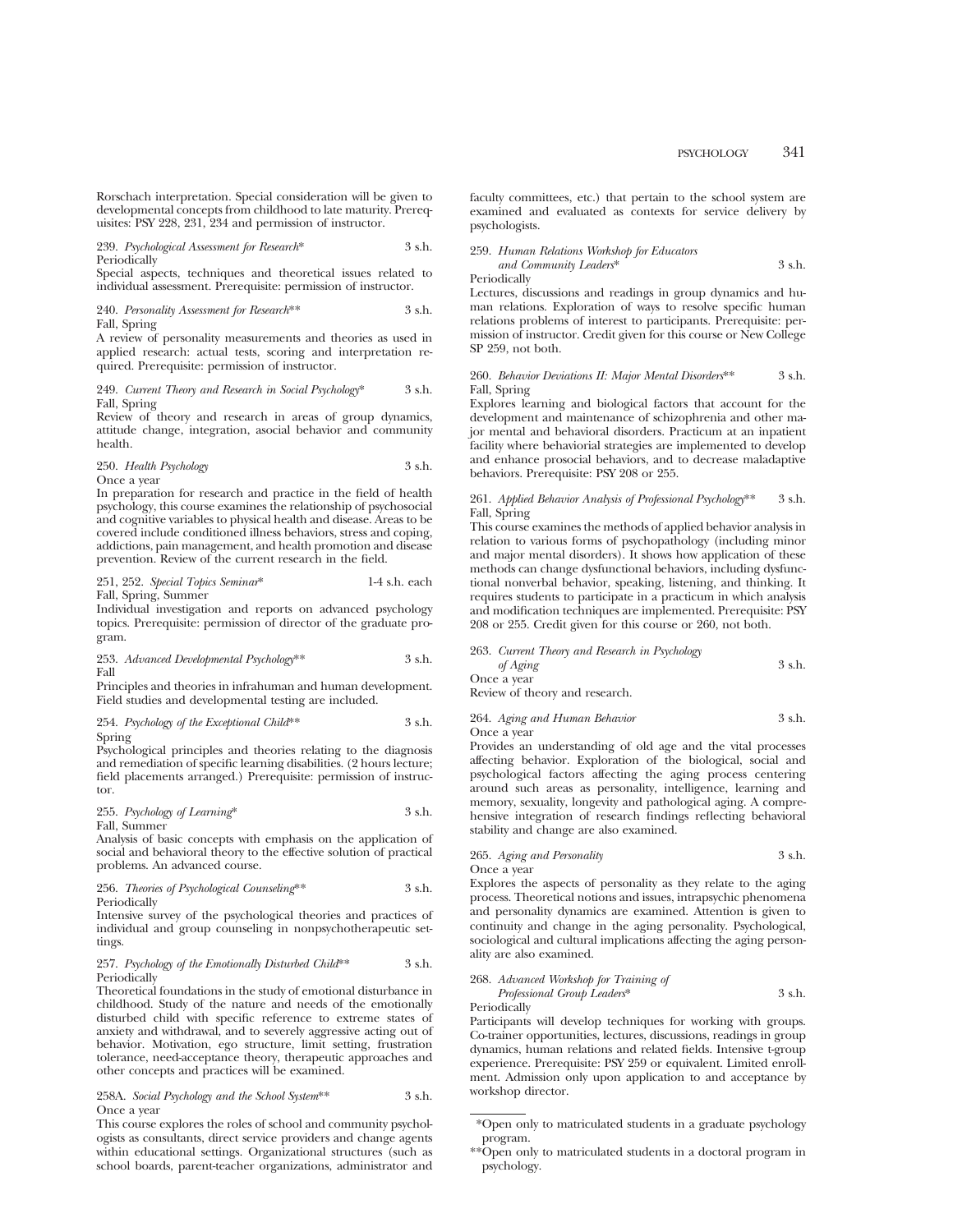269. *Psychology and the Criminal Justice System\*\** 3 s.h. Once a year

Examination of the individual, social, and cultural factors that contribute to criminal behavior. Theories of criminality are reviewed as are a number of specific criminal acts. A required practicum experience within the criminal justice system clarifies the role of the psychologist in dealing with criminal behavior.

275. *Cross-Cultural and Ethnic Issues in Professional Psychology\*\** 3 s.h. Fall

Implications of theory and research on minority and ethnic issues for the practice of psychology in schools, mental health settings and industry. Prerequisite: permission of instructor. May not be taken on a Pass/Fail basis.

276. *Psychology of Hypnosis\*\** 3 s.h. Periodically

Course in theory, technique, management and phenomena of hypnosis. Course will combine lectures, discussion, demonstrations and practicum. Prerequisite: permission of instructor.

278. *Psychometric Theory\** 3 s.h. Once a year

Measurement theory, scaling models, test construction, fundamentals of factor analysis as a psychometric method and applications to content areas in psychology. Prerequisite: PSY 201.

279. *Surveying, Sampling and Scaling*\* 3 s.h. Once a year

Designed to teach students the basic concepts in survey construction, sampling theory, and practice and univariate techniques of scaling. Emphasis is on the design and use of evaluation instruments in various applied settings. Prerequisite: PSY 278 or permission of instructor.

280. *Community Intervention Programs\*\** 3 s.h. Once a year

Principles and methods of initiating, developing and evaluating community service programs. Prerequisite: permission of instructor. (Formerly *Community Program Development and Research; Community Program Development and Evaluation.*)

281. *Current Theory and Research in Rehabilitation*\* 3 s.h. Once a year

Review of current theory with a view toward the development of programmatic research, which will facilitate the solution of the problems of the physically and emotionally disabled.

283A. *Foundations of Industrial/Organizational Psychology I: Industrial Psychology\** 3 s.h. Fall

Extensive review of theoretical, research and applied issues in the field of industrial psychology. A combination of lecture and discussion strategies is utilized to cover the topics of legal issues, psychological measurement, job and task analysis, selection and recruitment, performance appraisal, training, compensation and job evaluation.

283B. *Foundations of Industrial/Organizational Psychology II: Organizational Psychology\** 3 s.h.

Spring

Survey of the major topics in organizational psychology including work motivation, job satisfaction, stress, leadership, communication, job design, organizational development and organizational theories. Prerequisite: PSY 283A.

284. *Personnel Selection*\* 3 s.h. Fall, Spring

General overview of personnel selection. Lectures and discussions relating to the following topics: legal issues and EEOC, job analysis, selection techniques (e.g., interviews, assessment centers, biographical data banks, psychological tests, honesty testing, drug and genetic screening) and measurement of work performance.

285. *Sexual Behavior and the Treatment of Sexual Disorders* 3 s.h.

Periodically

A discussion of the principal forms of sexual function and etiology, diagnosis and treatment of sexual dysfunction. Prerequisite: permission of instructor.

286. *Measurement of Work Performance*\* 3 s.h. Fall, Spring

Review of current research, methods and applications of performance appraisal. Appraisal methods and rating formats are discussed in relation to issues of criteria relevance, legal considerations, and the distinction between subjective ratings and objective measures of performance. (Formerly 381.)

287. *Training and Development*\* 3 s.h. Fall, Spring

Review of research and theory related to training models, needs analysis, learning principles and transfer of training, instructional methodology, career development and the evaluation of training programs. Students are expected to develop and deliver a training program related to performance in the work environment.

288. *Work Motivation*\* 3 s.h. Fall, Spring

Cognitive and behavioral theories of motivation and their application to employee satisfaction and performance, with emphasis on the concepts of intrinsic and extrinsic motivation, equity, goals and incentives, values, needs and expectancies.

## 289. *Small Group Behavior*\* 3 s.h.

Fall, Spring

The study of formal and informal groups, their structure and development. Topics covered include interaction and influence processes, problem solving, decision making, conflict and interpersonal relations.

290, 291. *Internship in Industrial/Organizational*

*Psychology\** 3 s.h. each Fall, Spring

Supervised placement in industrial, business, or other organizational setting, typically a two-day-per-week internship. Weekly exploration and discussion of professional and ethical issues pertaining to the internship experience. (Formerly 370.)

293A. *Psychology of Human Resources Management\** 4 s.h. Once a year

General review of the principles of administration and formal theories of management as applied to human resources management. Lectures and discussions relating to the following components of human resources: selection (EEOC guidelines, job and task analysis, testing simulation, assessment center); training and development (methods and principles); performance appraisal (assessment, evaluation and feedback); reward systems (compensation, quality of work life). Prerequisite: PSY 283A. May not be taken on a Pass/Fail basis.

299. *Seminar: Organizational Psychology\** 3 s.h. Once a year

Faculty and guest lectures on contemporary issues in industrial/ organizational psychology. Prerequisite: PSY 293A.

<sup>\*</sup>Open only to matriculated students in a graduate psychology program.

<sup>\*\*</sup>Open only to matriculated students in a doctoral program in psychology.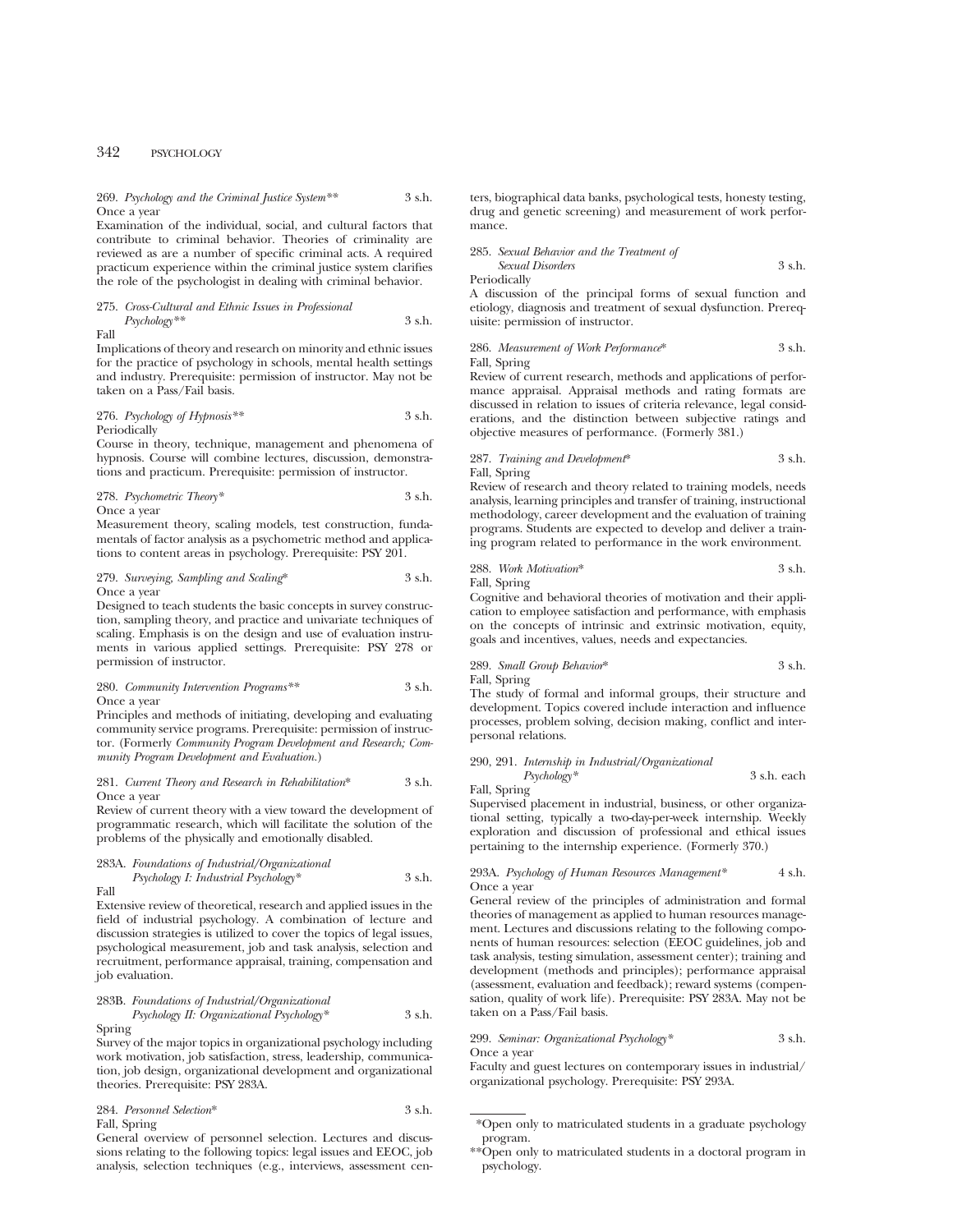301. *Master's Essay*\* 3 s.h. Periodically

Supervision and instruction leading to the completion of the master's essay. Binding fee payable upon registration. Prerequisite: completion of comprehensives.

#### 302. *Practicum: Advanced Research Methodology\** 1 s.h. Once a year

Concern with current developments and contemporary issues in industrial/organizational research methodology. A major emphasis is to give the student practical experience involving an experiment in an industrial/organizational setting. Prerequisites: PSY 203 and 223.

## 303. *School and Community Psychological Services: Development and Administration*\*\* 3 s.h.

Spring

Goals and effective practices with attention to interaction with school staff, supervision of entering school psychologists, development of internship programs. (Formerly *School Psychological Services: Development and Administration.*)

### 329. *Marital and Family Therapies\*\** 3 s.h. Fall, Spring

This course introduces advanced doctoral candidates in the Clinical and School Psychology Programs to the concepts, principles and issues associated with marital and family therapy. Both communication disorders and behavioral problems in the context of marriage and the family will be emphasized. The lecture will be accompanied by supervised assignment to therapist team pairs to work with families in which one or more members have been identified as dysfunctional.

## 330. *School Psychological Services Internship I: Client-Directed Methods\*\** 3 s.h.

Fall

Lectures cover methods of client-directed counseling and therapy with children and adults. Discussions center on lecture material and experiences students are having at their internship placements, including adjustment to the demands of different institutions and supervisors. Practicum: taped presentations, observations, role playing and independent counseling with clients at the Hofstra Psychological Evaluation and Research Clinc. Internship: two days per week in a public or special school setting. Prerequisites: completion of M.A. in Psychology and permission of instructor.

## 331. *School Psychological Services Internship II: Behavioral Counseling of Children and Adolescents\*\** 3 s.h.

Spring

Methods of directive counseling and therapy and educational interventions. Discussion of lecture materials and internship placement experiences. Practicum: role playing, videotaped presentations and independent counseling with clients. Internship: two days per week in a public or special school setting and one day per week at the Hofstra Psychological Evaluation and Research Clinic. Prerequisite: PSY 330.

#### 332. *Clinical Psychological Services Internship I: Behavior Therapy Methods\*\** 3 s.h. Fall

Theories, techniques and empirical findings related to various procedures used in behavior therapy. Emphasis on in-vivo, imaginal and contingency management techniques. Practicum: practice of assertion training, deep muscle relaxation, systematic desensitization and covert conditioning during individual and group-student meetings. Individual behavior therapy with child and adult clients. Internship: three days per week in an approved clinical psychology placement including mental health clinics, hospitals, behavioral medicine and rehabilitation facilities, or drug and alcohol treatment programs. One day per week at the Hofstra Psychological Evaluation and Research Clinc. Prerequisite: PSY 331.

## 333. *Clinical Psychological Services Internship II: Cognitive-Behavior Therapy\*\** 3 s.h.

Spring

Theories, techniques and empirical findings related to various forms of cognitive behavior therapy emphasizing rationalemotive psychotherapy. Practicum: independent cognitive and behavior therapy with child and adult clients at the Hofstra Psychological Evaluation and Research Clinic. Role playing and review of therapy tapes. Internship: three days per week in an approved clinical psychology placement including mental health clinics, hospitals, behavioral medicine and rehabilitation facilities, or drug and alcohol treatment programs. Prerequisite: PSY 332.

#### 334. *Internship: Applied Research\** 3 s.h. Fall

On-site experience in applied research, evaluation research, and/or program evaluation through supervised projects in the following areas of research: physical health, mental health, social services and industrial/organizational settings. This practicum course and its continuation courses include lectures, conferences and project discussions in addition to a two day per week internship. Prerequisite: permission of instructor.

#### 335, 336, 337. *Internship: Applied Research*\* 3 s.h. each Once a year

Continuation of 334. Prerequisite: permission of instructor.

338. *Internship: Applied Research*\* 3 s.h. Fall

Continuation of 334, 335, 336, 337. Prerequisite: PSY 337.

#### 339. *Internship: Professional Psychological Services*\* 3 s.h. Periodically

Intended for students specializing in clinical and school psychology. Field placements in community agencies to provide continued experience in psychotherapy, counseling and psychological assessment. Prerequisite: PSY 333.

#### 341. *Ethics and Professional Practices in Psychology*\* 1 s.h. Once a year

A review course in all areas such as schools, universities, mental health centers, mental hospitals, community centers, private practice, government service and in the area of research.

## 342. *Grant Support for Psychological Research and Programs* 1 s.h.

Once a year

Identify sources of government and foundation funding for preand post-doctoral research, postdoctoral study, and the development of psychological training programs and services. Develop skills in proposal writing to obtain such funds. Gain knowledge of the structure of relevant government agencies and how to make contacts within them.

#### 349. *School-Community Internship I\*\** 3 s.h. Once a year

Students are exposed to administrative and consulting roles of psychologists who work in school and community settings. Emphasis is placed upon program development, administration, evaluation, and upon issues relevant to the supervision and

<sup>\*</sup>Open only to matriculated students in a graduate psychology program.

<sup>\*\*</sup>Open only to matriculated students in a doctoral program in psychology.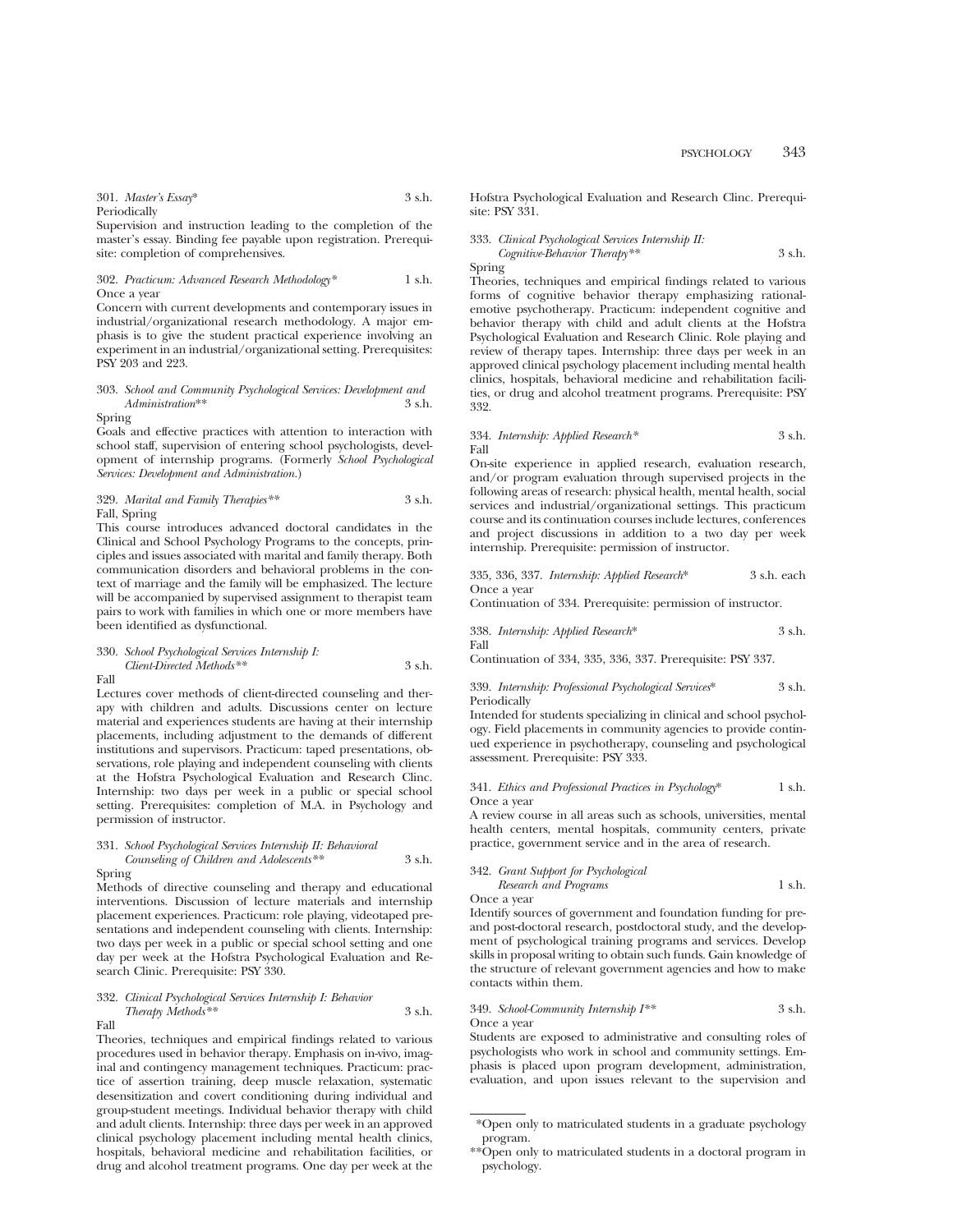overseeing of personnel within health service settings. Internship placement in a school system or a community agency is required.

350. *School-Community Internship II\*\** 3 s.h. Once a year

Continuation of School-Community Internship I.

#### 353. *Theoretical Orientations to Human Development\*\** 3 s.h. Fall, Spring

The critical evaluation of current theories of human development in terms of scientific adequacy. Techniques of theory construction and evaluation are emphasized. Field placements arranged.

## 360. *Internship: Motivational Theory, Worker Morale and Productivity*\* 3 s.h.

Once a year

Examination of psychological theories and research to understand and predict individual levels of motivation. Particular attention is given to the contribution of this literature in the areas of job satisfaction, morale and worker productivity. Practicum: on-site experiences in the application and/or research in job satisfaction and worker productivity. Internship: two days per week in public or private organizations under supervision. Prerequisite: permission of instructor.

#### 361. *Internship: Group Interaction Processes\** 3 s.h. Once a year

Lectures and discussions relating to effective and ineffective communication and problem-solving procedures in task groups. Praticum: on-site experience in application and/or research in the analysis of group interaction processes. Internship: two days per week in public or private organizations under supervision. Prerequisite: permission of instructor.

## 362. *Internship: Consumer Psychology\** 3 s.h. Once a year

Lectures and discussions relating to influences, group effects, communication, attitude change, decision making and purchasing processes, research methodology, the law and psychology, and the role of psychology in the judicial system. Practicum: on-site experience in the application and/or research in consumer psychology. Internship: two days per week in public or private organizations under supervision. Prerequisite: permission of instructor.

#### 363. *Internship: Research Design III\** 3 s.h. Once a year

Lectures and discussions relating to formative and summative program evaluation, cost effectiveness, cost benefit analysis, etc. Practicum: on-site experience in the application of evaluation, methodology and cost analysis. Internship: two days per week in public or private organizations under supervision. Prerequisite: permission of instructor.

#### 364. *Internship: Consulting and Communications\** 3 s.h. Once a year

Lectures and discussions relating to concepts of information processing, verbal and nonverbal communications, group and organizational communication, audits and effective consulting behaviors. Practicum: on-site experience in the application and/or research in communication measurement and training. Internship: two days per week in public or private organizations under supervision. Prerequisite: permission of instructor.

#### 382. *Research in Industrial/Organizational Psychology*\* 3 s.h. Fall, Spring

Participation in ongoing laboratory or field research in industrial/organizational psychology, individually supervised by members of the program faculty. May be taken a maximum of four times. Prerequisite: PSY 302.

## 399. *Psychotherapy with the Deaf Via Total Communication* 3 s.h.

Periodically

Readings, discussion and practicum related to the specific psychological problems of the hearing impaired; modes and methods of communication, verbal and nonverbal; appropriate psychotherapeutic techniques, client-centered, behavioral, rationalemotive, etc.; instruction in total communication and practice in small group and individual therapy sessions under supervision.

#### 601. *Dissertation Seminar*\*\* 3 s.h. Fall

Exploration of dissertation topics and examination of related research. Credit for the course requires the development and design of a specific dissertation outline and the written agreement by a faculty member to sponsor the dissertation.

#### 602. *Dissertation Proposal Preparation*\*\* 3 s.h. Fall, Spring

Through individual consultation with a sponsor, students fully develop their doctoral research proposal and present it for approval to their three-person dissertation committee. May be taken twice. Three credits are applied towards the doctoral degree when Form II is approved and filed with the chairperson in psychology.

603A. *Extended Dissertation Advisement*\* 3 s.h. Fall, Spring

For students who have not completed a satisfactory dissertation proposal and who have not had Form II signed by a sponsor and two additional committee members after enrolling in PSY 602 twice.

If, after completing PSY 603A, the student still has not a signed Form II, he/she will be dropped from the program. This course may be taken only once. May not be taken on a Pass/Fail basis. No credit toward degree.

## 604. *Dissertation Advisement*\*\* 3 s.h.

Fall, Spring

In consultation with a sponsor, students execute their approved research study, analyze their data, write up the results, and defend the project in a final oral examination. May be taken three times. Three credits are applied towards the doctoral degree when the approved dissertation has been placed in the Hofstra University Axinn Library.

605A. *Dissertation Extension*\*\* 3 s.h. Fall, Spring

For students who have not completed the dissertation and passed their oral examination after enrolling in PSY 604 three times.

If, at the end of this course, the student still has not completed the dissertation, he/she will be dropped from the program. This course may be taken only once. May not be taken on a Pass/Fail basis. No credit toward degree.

# Publishing Studies

See English

# Quantitative Methods (QM)

Administered by the Department of Business Computer Information Systems and Quantitative Methods. Professor Nasri, *Chairperson*

<sup>\*</sup>Open only to matriculated students in a graduate psychology program.

<sup>\*\*</sup>Open only to matriculated students in a doctoral program in psychology.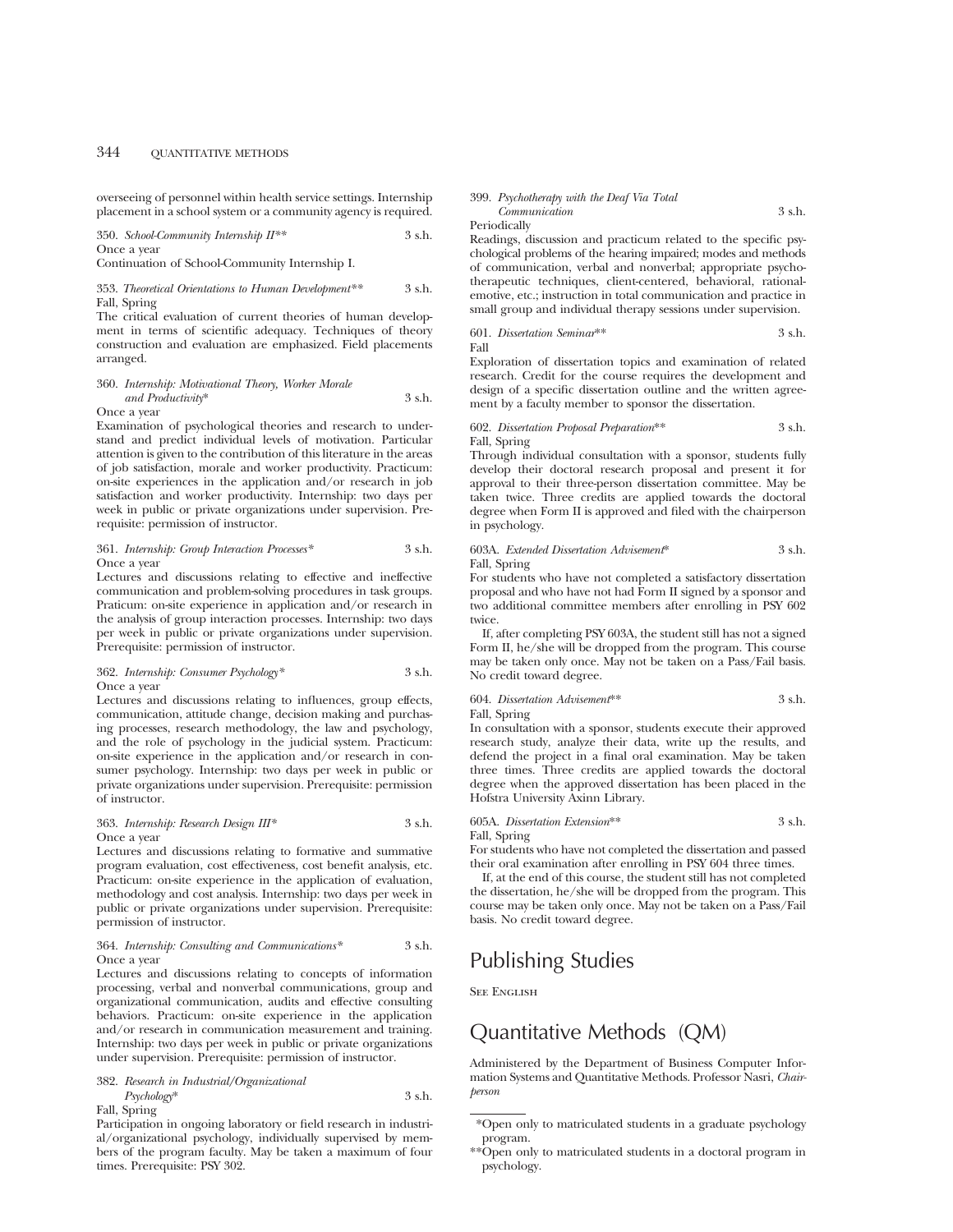In addition to semester notations next to each course, a selection of courses is offered during January and Summer sessions. Consult the *January* and *Summer Sessions* bulletins for these schedules.

#### 1. *Introduction to Business Statistics* 3 s.h. Fall, Spring

Collection, classification, presentation and use of statistical data in solving business problems. Topics include descriptive statistics, probability, decision analysis, estimation and hypothesis testing. No credit for both this course and MATH 8 or BIO 100 or PSY 140 or SOC 180 or QM 201.

#### 122. *Intermediate Business Statistics* 3 s.h. Fall, Spring

Builds upon and continues the work introduced in QM 1. Topics include statistical quality control, analysis of variance, chi-square test and the analysis of contingency tables, simple and multiple regression, correlation, and time series models with applications to business forecasting. Prerequisites: QM 1, BCIS 10.

#### 146. *Statistical Techniques for Total Quality Management* 3 s.h. Once a year

Modern statistical techniques for the implementation of Total Quality Management. Statistical methods including control charts and process capability, and acceptance sampling for variables and attributes are discussed. Other topics include Taguchi methods, information technology and quality, and management of the quality improvement process. Prerequisite: QM 122, or the equivalent and permission of the department chairperson.

#### 150. *Business Forecasting* 3 s.h. Periodically

Various forecasting procedures utilized in business settings are covered in order to analyze time-series data. Topics include regression analysis, smoothing procedures, decomposition methods, seasonal models and Box-Jenkins concepts. Actual business problems are emphasized. Software packages are utilized. Prerequisites: BCIS 10, QM 122.

#### 160. *Applied Data Modeling* 3 s.h. Periodically

Builds on the regression and correlation concepts introduced in QM 122. Topics include advanced regression modeling, financial modeling and categorical data analysis. Techniques are applied to solve a variety of business problems. Extensive use of SAS computer software. A course project is required. Prerequisites: BCIS 10, QM 122.

#### 184. *Deterministic Models in Operations Research* 3 s.h. Periodically

Formulation and solution of mathematical programming models with specific business applications will be stressed. Topics include linear programming and its ramifications, network models and integer programming. Prerequisites: QM 122 and junior class standing or above. Same as MGT 184.

#### 185. *Probabilistic Models in Operations Research* 3 s.h. Periodically

Operations research concepts involving uncertainty are explored with applications to business related problems. Topics include inventory models, queuing theory, simulation and stochastic process. Prerequisite: QM 122.

#### 201. *Quantitative Analysis With Business Applications*\* 3 s.h. Fall, Spring

Descriptive statistics, probability and probability distributions, interval estimation, hypothesis testing, sampling, statistical quality control and chi-square tests. (Formerly *Introduction to Quantitative Methods.*)

#### 210. *Advanced Applications for Quantitative Analysis*\* 3 s.h. Fall, Spring

Regression modeling, analysis of variance, time series analysis and business forecasting methods, and nonparametric methods. Use of statistical packages. Prerequisite: QM 201 or approved equivalent. (Formerly *Quantitative Analysis in Business*.)

215. *Business Forecasting*\* 3 s.h. Periodically

Statistical techniques used in the forecasting of time series and their applications to business problems. Topics include smooth ing and decomposition methods, seasonal variation, autoregressive moving average methods and Box-Jenkins techniques. Prerequisite: QM 210.

#### 217. *Decision Analysis*\* 3 s.h. foot;345;10 Periodically

Introduction to the analysis of decision making under uncertainty with applications to business problems. Topics include Bayesian concepts, decision trees, assessments and revision of probabilities, sensitivity analysis and multicriteria decision making. Prerequisite: QM 210.

220. *Operations Research and Decision Making Under Uncertainty*\* 3 s.h.

Periodically

Formulation and use of models of operations research in business problems. Topics include inventory models, PERT/ CPM, queuing theory, simulation and dynamic programming. Prerequisite: QM 210.

#### 230. *Mathematical Programming*\* 3 s.h. Periodically

Mathematical programming models for business related problems. Topics include linear programming and its ramifications, network models, integer programming, and nonlinear programming. Prerequisite: QM 210.

#### 250. *Multivariate Data Analysis Methods*\* 3 s.h. Periodically

Computer package-based approach to multivariate methods using SAS and other statistical packages. Topics include principal component analysis, canonical correlation analysis, factor analysis, multidimensional scaling and cluster analysis, discriminant analysis. Prerequisite: QM 210.

#### 255. *Quality Management and Statistical Quality Control*\* 3 s.h. Periodically

Criteria for quality in a wide range of business and organizational activities, managerial roles in quality assurance, total quality system approach, vendor quality control, quality cost programs, quality motivation programs, quality circles, quality control in service industries, quality reporting information systems and statistical techniques for quality assurance. Course emphasizes case oriented approach. Prerequisite: QM 210.

#### 401. *Quantitative Analysis for Managers*\*\* 4 s.h. Periodically

Introduction to concepts and methods in quantitative analysis which are most useful to executives in managing productive processes. Major emphasis is on improving executives' understanding of variation and its control and reduction consistent with a commitment to continuous improvement. The course consists of three modules. The first concentrates on summarizing and describing data, and modeling randomness and variability

<sup>\*</sup>Open only to matriculated Zarb School of Business graduate students and/or matriculated School of Education and Allied Human Services graduate students where appropriate.

<sup>\*\*</sup>Open only to matriculated Zarb School of Business E.M.B.A. students.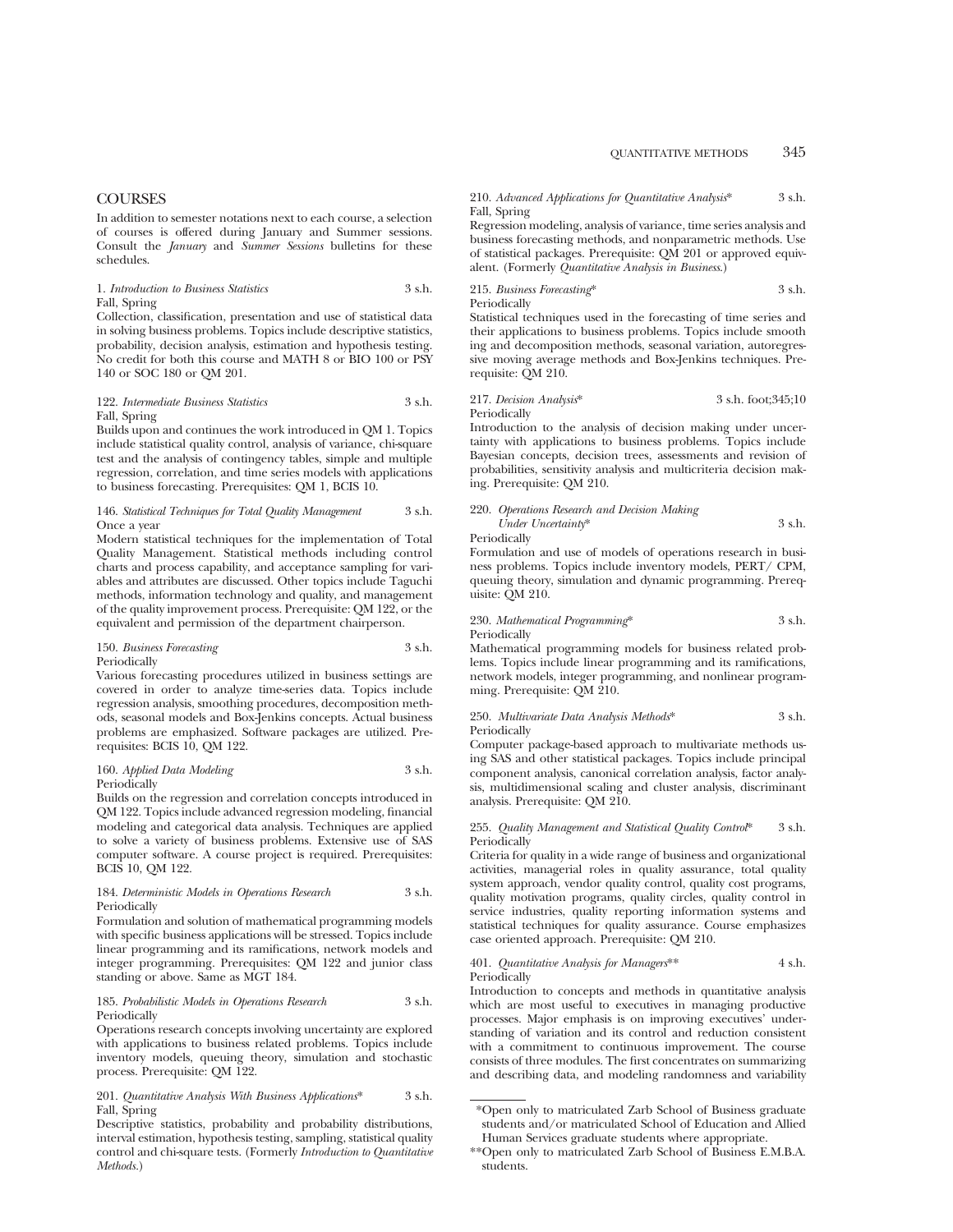using probability theory. Topics included in this module are descriptive statistics, statistical process control, probability, sampling, estimation, and hypothesis testing. The second module concentrates on the use of regression analysis and experimentation to improve performance. Topics include simple and multiple regression and correlation, design of experiments, and analysis of variance. The third module focuses on the decision sciences models that are most widely used in the practice of management decision making. Among these are decision analysis, linear programming (with emphasis on formulation, computer solution, and sensitivity analysis) and simulation. Use of statistical software and spreadsheets are emphasized throughout the course.

# Reading (READ)

Administered by the Department of Literacy Studies. Professor Taylor, *Chairperson*

During the 2000-2001 academic year a number of new course initiatives are being infused into the existing curricula. Students should consult with faculty advisers for program details of the changes being introduced.

For descriptions of LYST courses, see page 279.

Assistant Professor Flurkey, Director of the Reading/Writing Learning Institute

Associate Professor O'Loughlin; Special Associate Professor Lima; Assistant Professors Goodman, Henry; Zaleski; Special Instructor Cooper.

The master's, professional diploma and doctoral degree programs in reading are registered with the New York State Department of Education, and the master's and professional diploma programs meet certification requirements.

The Reading Program offers two undergraduate courses and a variety of academic programs for the graduate student.

The Reading/Writing Learning Institute offers noncredit clinical services for the University and for the community at-large.

#### Undergraduate Courses

The undergraduate offering consists of two developmental reading courses, READ 11, and the advanced course, READ 12. READ 12 may be applied toward liberal arts credit. These courses focus on developing the higher-level reading skills essential for the most efficient acquisition of knowledge through written communication, discursive and nondiscursive.

#### Graduate Programs

The graduate offerings include masters', professional diploma and doctoral programs, all of which have been registered with the New York State Department of Education. The master's and professional diploma programs meet the requirements for certification of teachers of reading.

## MASTER OF SCIENCE IN EDUCATION IN READING

The program is designed to prepare teachers for the following:

- 1. Positions as classroom teachers with special competence in the teaching of reading.
- 2. Positions as reading teachers working with individuals and small groups.
- 3. Positions as reading specialists with the responsibility of assisting classroom teachers.

### Admission Requirements

(1) B.A. or B.S. degree (undergraduate academic average will be considered); (2) letter of recommendation; (3) satisfactory score on the National Teacher Examination, the Miller Analogies Test or the Graduate Record Examination; (4) interview with representative of the Reading faculty. All applicants accepted will be classified as matriculated Master of Science students.

#### Requirements for Degree Candidacy

(1) minimum of B in two of first three reading courses, (2) recommendations of two Reading faculty members. Upon completion of the foregoing requirements, the matriculated master's student becomes a Master of Science degree candidate.

#### Degree Requirements

(1) satisfactory score on comprehensive examination, (2) completion of a minimum of 35 semester hours in prescribed courses with a satisfactory grade-point average.

Required courses for the Master of Science in Education in Reading:

LYST 210, 218 or 215, 220 or 221, READ 240, LYST 241, 242, 214 or READ 246, LYST 240, READ 250; FDED 200 or 240, or approved alternate 3-credit 200-level FDED course; PSY 211.

See complete graduate information, page 73.

## MASTER OF SCIENCE IN EDUCATION IN READING AND SPECIAL EDUCATION

The dual Master of Science program in reading and special education (K-12) leads to Clinical Specialist in Reading for Children with Learning Disabilities and to New York State certification in reading and special education.

#### Admission Requirements

- 1. a bachelor's degree;
- 2. a New York State elementary or secondary education teaching certificate;
- 3. satisfactory score on the Graduate Record Examination, the Miller Analogies Test, or the National Teacher Examination;
- 4. three letters of reference, one of which must be from a supervisor who is familiar with the applicant's teaching competency;
- 5. interview with members of the Reading and Special Education departments.

Requirements for Degree Candidacy

(must occur prior to the completion of 12 s.h.)

- 1. recommendation of one member each of the Reading and the Special Education faculties with whom the student has had a course;
- 2. a minimum grade of B in two of first three courses in reading and special education.

#### Degree Requirements

- 1. completion of a minimum of 48 semester hours in prescribed courses with a satisfactory cumulative grade-point average;
- 2. satisfactory completion of the competency-based program in reading and special education;
- 3. satisfactory scores on the comprehensive examinations in reading and special education.

#### Required Courses

#### Reading Courses—26 s.h.

- LYST 210. *Introduction to Literacy Studies*, 3 s.h.
	- 214. *Language & Literacy in Early & Middle Childhood*, 3 s.h.
	- 218. *Reading & Writing Practices in Early & Middle Childhood*, 3 s.h.
	- 240. *Assessment & Evaluation of Reading & Writing,* 3 s.h.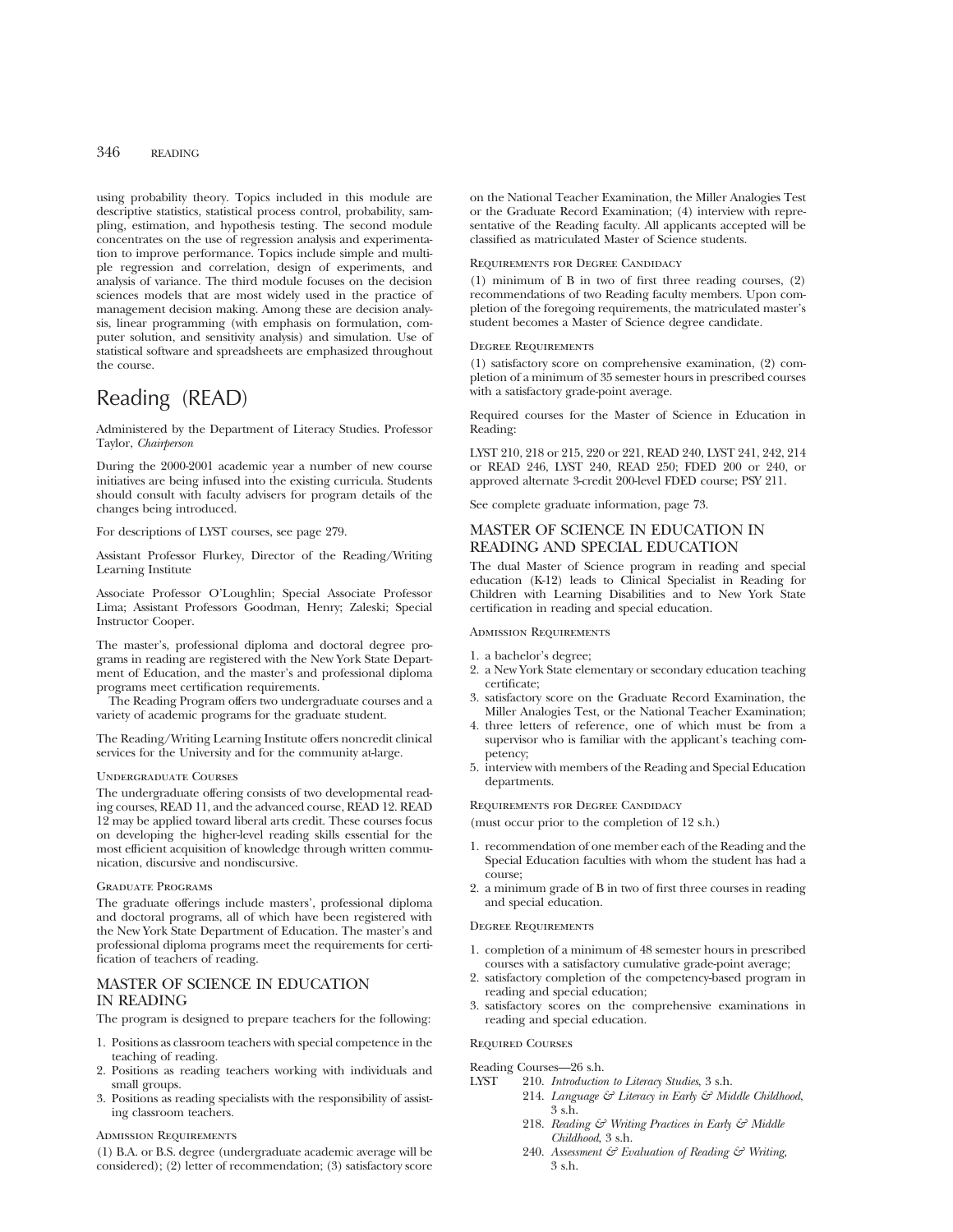- 241. *Miscue Analysis & Retrospective Miscue Analysis*, 3 s.h.
- 245. *Revaluing Struggling Readers*, 3 s.h.
- 351. *International Scholars' Forum, 1 s.h.*
- READ 240. *The Reading Teacher in the School & Clinic Setting (K-12)*, 4 s.h.
	- 250. *Practicum in Instructional Strategies & Assessment* , 3 s.h.
- Special Education Courses—22 s.h.<br>SPED 201 The Exceptional Child:
- 201. *The Exceptional Child: Cognitive & Affective Functions*, 3 s.h.
	- 241. *Nature & Needs of Children with Emotional/Behavior Disorders,* 3 s.h., or
	- 249. *Nature & Needs of Individuals with Physical Impairments: Psychology of Persons with Disabilities,* 3 s.h.
	- 246. *Nature & Needs of Students with Neurological Impairments/Learning Disabilities,* 3 s.h.
	- 242. *Psychoeducational Assessment in Special Education,* 3 s.h.
	- 245. *Curriculum & Methods in the Education of Students with Disabilities,* 4 s.h.
	- 237. *Practicum: Teaching Children with Disabilities,* 6 s.h.

See complete graduate information, page 73.

## MASTER OF ARTS: READING, LANGUAGE, AND COGNITION

During the 2000-2001 academic year a number of new course

initiatives are being infused into the current M.A. in Reading, Language, and Cognition program. Students should consult with faculty advisers for program details of the changes being introduced.

The program is designed to provide the foundation for the Ph.D. and to prepare candidates for the following:

- 1. Reading specialists with primary interest in diagnostic and remedial work with individuals and small groups in clinic settings.
- 2. Reading specialists or coordinators with the responsibility of assisting classroom teachers dealing with students with severe reading disabilities.
- 3. Reading specialists concerned with theories of language and learning as the foundation for instruction.

#### Admission Requirements

(1) B.A. or B.S. degree (undergraduate academic average will be considered); (2) letter of recommendation from principal or supervisor under whom applicant has worked or recommendation from a University faculty member; (3) satisfactory score on Miller Analogies Test or the National Teacher Examination; (4) interview with a representative of the Reading faculty. All students accepted will be classified as matriculated Master of Arts students.

#### Requirements for Degree Candidacy

(1) minimum of B in two of the first three reading courses, (2) recommendations of two Reading faculty members. Upon completion of the foregoing requirements, the matriculated master's student becomes a Master of Arts degree candidate.

#### Degree Requirements

(1) satisfactory score on comprehensive examination; (2) competence in statistics: satisfactory completion of RES 259 and 259L, which may also be used toward course work requirement; (3) master's essay; (4) completion of 33-36 semester hours in prescribed courses with a satisfactory grade-point average.

**REQUIRED** 

LYST 210, 214, 218, 240, 241; READ 240, 255, 301; RES 259, 259L.

Electives: one chosen from LYST 212, 245; Read 250; PSY 211, WRIT 200.

See complete graduate information, page 73.

## THE PROFESSIONAL DIPLOMA IN READING

During the 2000-2001 academic year a number of new course initiatives are being infused in the current Professional Diploma program. Students should consult with faculty advisers for program details of the changes being introduced.

The professional diploma program is divided into Program "S" for students who already hold a Master of Science in Education degree in Reading or in another area, and Program "A" for students who already hold a Master of Arts degree in Reading or in another area.

PROGRAM "S" provides students with a competence in the following areas:

- 1. the initiation and administration of a school- or district-wide reading program;
- 2. the improvement of instruction through assistance to classroom teachers.

Program "A": provides students with a foundation for the Ph.D. in Reading.

#### Admission Requirements

(1) minimum of two years full-time teaching experience or its equivalent; (2) master's degree (graduate academic record will be considered); (3) recommendations from two school administrators under whom the applicant has worked; (4) satisfactory score on the Graduate Record Examination, the Miller Analogies Test, or the National Teacher Examination; (5) personal interview with a member of the Reading faculty.

Requirements for Diploma Candidacy

(1) minimum of B in two of the first three reading courses, (2) recommendations from two members of the Reading faculty.

#### Diploma Requirements

minimum of 65 hours of course work beyond the bachelor's degree.

**NOTE:** students who have not received their master's in reading at Hofstra must take a comprehensive examination in reading upon completion of READ 240 or LYST 241.

#### Advanced Standing

(1) the maximum advanced standing for students other than Hofstra graduates with a master's specialization in reading will be a master's degree plus 6 hours of work beyond the master's; (2) the maximum advanced standing for Hofstra graduates with a master's specialization in reading will be 12 hours.

Total course work within the Master's and Advanced Study programs must include the series which follows.

## PROGRAMS OF STUDY

Program "S-1": for candidates holding M.S. in Ed. in Reading from Hofstra:

LYST 214; READ 239, 249, 255, 256; SPCH 235 or 243; 15 hours of electives, under advisement, in writing, special education, psychology, or other approved areas.

Candidates for supervisory certification must take the above 15 hours in reading, READ 360 and 18 hours of prescribed work in educational administration.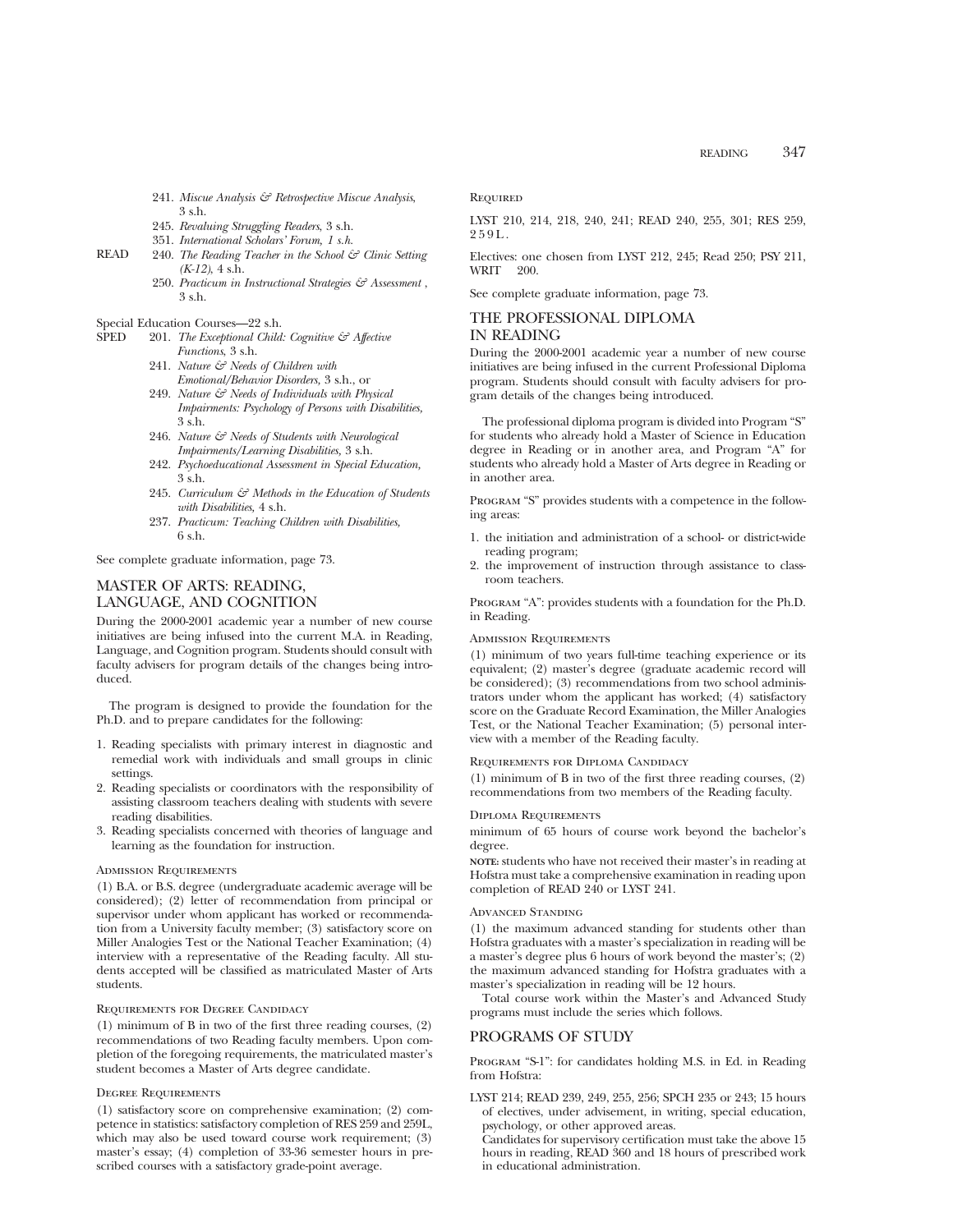Program "S-2": for candidates holding M.S. in Ed. in areas other than reading:

LYST 210, 214, 218, 220 or 221, 240, 241, 242; READ 239, 240, 249, 250, 255, 256; PSY 211.

Program "S-3": for candidates holding M.S. in Ed. in Reading and Special Education from Hofstra:

LYST 210, 220 or 221, 242; READ 239, 249, 255, 256

Program "A-1": for candidates holding M.A. in Reading from Hofstra:

LYST 214, 220, or 221; READ 239, 255, 256; plus 12 hours of electives, under advisement, from the following areas: special education, psychology, sociology/anthropology, speech, writing or other approved areas.

Program "A-2": for candidates holding a Master of Arts degree in an area other than reading:

LYST 214, 218, 220 or 221, 240, 241, 242 READ 239, 240, 250, 256; PSY 211; RES 259, 259L or equivalent.

## DOCTORAL PROGRAMS IN READING

The *Doctor of Education* in Reading, Language, and Cognition is designed for teachers, reading and language arts specialists, and other professional personnel in the public schools who will be concerned primarily with practice and college-level teaching. It includes the basic reading courses in the programs which lead to the Master of Science in Education in Reading and the Professional Diploma in Reading, Program "S-1."

The *Doctor of Philosophy* in Reading, Language, and Cognition is designed for specialists concerned primarily with research, experimentation and higher education, and includes the basic reading and psychology courses in the programs leading to the Master of Arts degree in Reading, Language, and Cognition and the Professional Diploma in Reading, Program "A-1" or "A-2."

A bilingual/bicultural emphasis in the Ed.D. or Ph.D. program is provided for bilingual applicants (Spanish-English) who work in or wish to prepare to work in bilingual settings.

An early childhood emphasis in the Ed.D. program is provided for applicants who work in or wish to prepare to work in early childhood stages.

#### General Requirements

*Matriculation*

- 1. Basic University requirements for doctoral degrees.
- 2. Letters of recommendation from two supervisors, administrators or college professors who are in a position to rate the applicant.
- 3. Teaching experience: 3 years for Ed.D. prior to entering and 5 years before completion; for Ph.D. candidates, teaching experience adequate for providing the necessary experiential background to develop meaningful research proposals.
- 4. Master's degree or equivalent.
- 5. Academic proficiency in undergraduate and graduate study.
- 6. A satisfactory score on the Miller Analogies Test or the Graduate Record Examination.
- 7. Statement of goals (on application supplement).
- 8. Satisfactory score on the department's Doctoral Admissions Examination in Reading and Writing. For foreign applicants, a satisfactory score on the TOEFL.
- 9. Bilingual applicants must take a language proficiency examination in English and Spanish.

## DEGREE CANDIDACY

Students will be admitted provisionally until they fulfill the following requirements necessary for full acceptance as degree candidates. These requirements must be met within three years of matriculation:

- 1. Master's comprehensive examination for students whose master's degree was not taken in the Hofstra University Reading Department. The results of this examination will be used to plan the student's advanced course of studies and to make up any deficiencies.
- 2. For Ed.D. candidates, satisfactory completion of RES 259, 259L, 260 and 260L or equivalents. For Ph.D. candidates, satisfactory completion of RES 259, 259L, 260, 260L, 363, 363L or equivalents. In some cases, RES 363 and 363L (4 s.h.) are also required for the Ed.D. candidates, depending on the nature of their dissertations. These courses may also be used toward course work requirements.
- 3. For Ph.D. candidates, a reading knowledge of a modern language, preferably French, German or Spanish.
- 4. Acceptance by the Graduate Committee.

#### Degree Requirements

- 1. Completion of a minimum of 90 graduate credits for both the Ed.D. and the Ph.D.
- 2. A comprehensive examination. The doctoral comprehensive examination must be taken during or after READ 363.
- 3. Satisfactory completion of the dissertation and the oral examination based upon it. The oral examination must be scheduled through the major adviser. The Ed.D. dissertation will concentrate on practical application to a school situation and may be descriptive in nature. The Ph.D. dissertation will concentrate on basic research having more universal application. It will be either statistical in nature or designed to develop theoretical models based on an insightful analysis in depth of basic research already completed or in combination with case studies. Candidates must complete all requirements within 5 years of acceptance as a degree candidate.

#### **RESIDENCY**

Students who matriculate for the doctoral programs in reading must spend one year in full-time residence or fulfill the options approved by the Graduate Committee. (See Degree Requirements, Residency, page 80.)

#### Advanced Standing

- 1. Students who have taken graduate courses at other institutions which are similar to courses required in the Hofstra University Reading programs may apply for advanced standing.
- 2. Transfer credit up to 45 semester hours may be granted for similar courses taken in programs leading to a master's degree or a professional diploma.

See complete doctoral information, page 79.

## Ed.D. PROGRAM IN READING,

## LANGUAGE, AND COGNITION

The Doctor of Education in Reading, Language, and Cognition program is planned to prepare the following:

- 1. Specialists who coordinate reading services in schools on a district-wide basis.
- 2. Consultants with major responsibility for curriculum improvement on a district-wide level.
- 3. Instructors who intend to teach reading and language arts courses at the college level.
- 4. For bilingual candidates, the initiation and administration of school-wide or district-wide bilingual reading and language arts programs.
- 5. For bilingual candidates, the improvement of bilingual reading and language arts instruction through assistance to bilingual classroom teachers.
- 6. Instructors who are teaching an integrated language arts program at the early childhood level.

#### Program Requirements

*Basic Courses*

LYST 210. *Introduction to Literacy Studies*, 3 s.h. 213. *Introduction to Bilingual & Biliteracy Instruction for Children & Adolescents*, 3 s.h.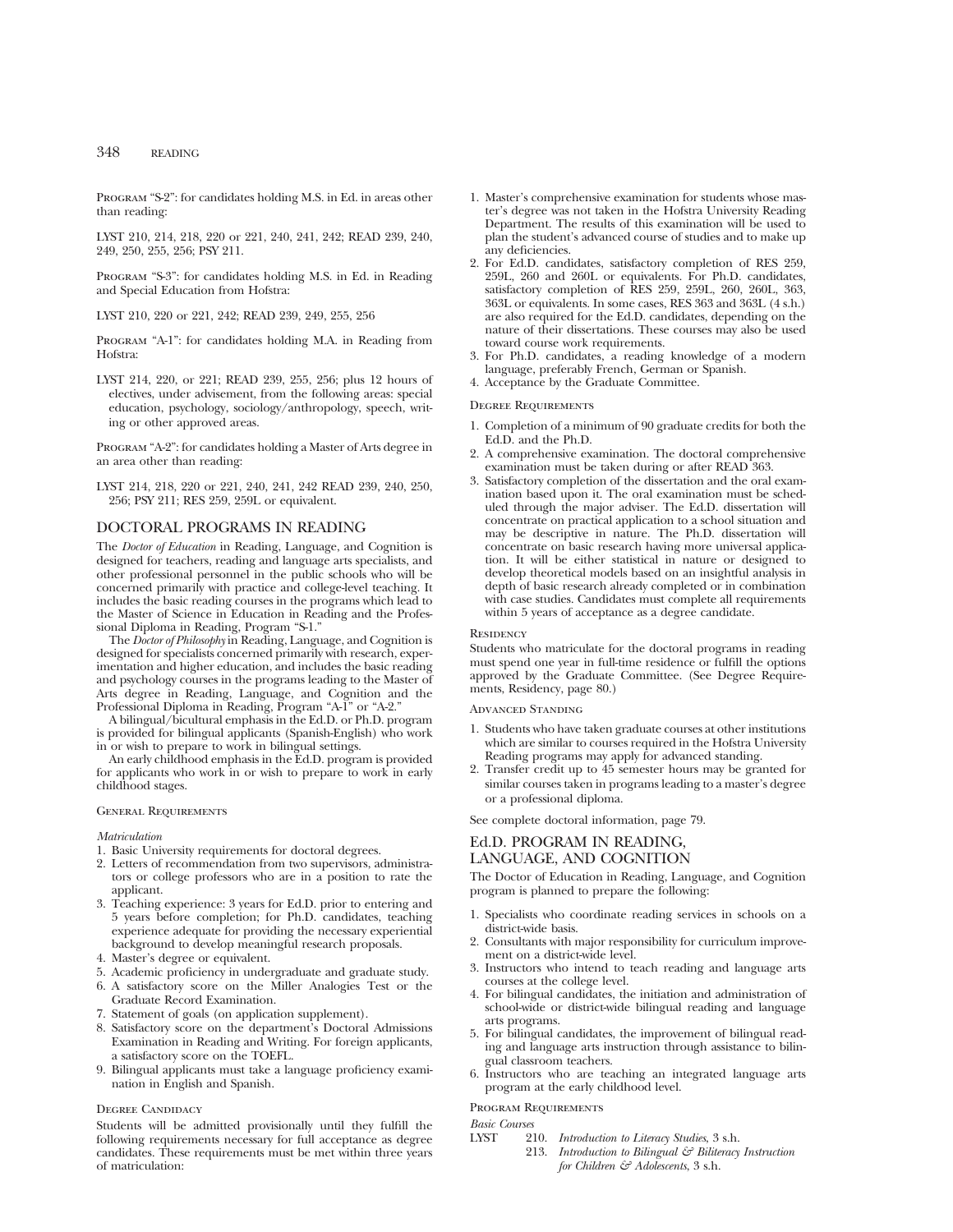- 214. *Language & Literacy in Early & Middle Childhood*, 3 s.h.
- 218. *Reading & Writing Practices in Early & Middle Childhood*, 3 s.h.
- 220. *Literature in the Lives of Young Children* 3 s.h.
- 240. *Assessment & Evaluation of Reading & Writing*, 4 s.h.
- 241. *Miscue Analysis & Retrospective Miscue Analysis*, 3 s.h.
- 242. *Literacy Practicum: Assessing the Complexity of Student Learning*, 3 s.h.
- 245. *Revaluing Struggling Readers*, 3 s.h.
- READ 239. *Psycholinguistic Foundations for Reading & Writing Instruction*, 3 s.h.
	- 240. *The Reading Teacher in the School & Clinic Settings (K-12)*, 4 s.h.
	- 249. *Supervision of Reading Programs*, 3 s.h.
	- 250. *Practicum in Instructional Strategies & Assessment*, 3 s.h.
	- 255. *Psychological Foundations of Reading & Writing Instruction*, 3 s.h.
	- 256. *Psycholinguistics, Sociolinguistics, & the Processes of Reading & Writing*, 3 s.h.
- PSY 211. *Intellectual Assessment*, 3 s.h.
	- FDED 222. *Qualitative Research Methods*, 3 s.h.
	- 223. *Analysis of Qualitative Data,* 3 s.h.
- RES 259. *Introduction to Statistical Methods in Educational Research*, 3 s.h.
	- 259L. *Computer Laboratory*, 1 s.h.
	- 260. *Inferential Statistics in Educational Research*, 3 s.h.
		- 260L. *Computer Laboratory*, 1 s.h.

Bilingual candidates: students who have completed the M.A. in Bilingualism with a specialization in elementary education are required to take 9 semester hours of special doctoral seminars. Students who have not completed the above degree and specialization are required to take, in addition, bilingual education courses, under advisement.

#### *Advanced Courses*

READ 361. *Research Designs in Reading & Writing*, 3 s.h. 362-363. *Seminar in the Evaluation of Research in Reading*, 6 s.h. 601. *Dissertation Seminar,* 3 s.h.

**NOTE:** a student who has not completed 601, *Dissertation Seminar*, must enroll in 602, *Dissertation Proposal Preparation*, until the dissertation proposal is accepted. The student must then enroll in 604, *Dissertation Advisement*, the following semester and must maintain continuous enrollment in dissertation preparation until the dissertation is completed.

READ 602. *Dissertation Proposal Preparation*, 3 s.h. 604. *Dissertation Advisement*, 3 s.h.

**NOTE:** a student must enroll in 604 for 3 s.h. in the first semester and thereafter continue to register in 604 until the dissertation is completed, at which time a minimum of 6 s.h. of credit must be received.

#### *Electives*

28 hours from among the following, with possible substitutions of up to 15 credits from liberal arts, under advisement.

- LYST 212. *Ethnicity, Family & Schooling: Implications for Literacy Instruction,* 3 s.h.
- READ 252. *Practicum in Teaching Reading to the Learning Disabled & the Indifferent Learner*, 3 s.h.
	- 260. *Foundations of Reading for Teachers of Bilingual Children & Adolescents*, 3 s.h.
	- 351. *Independent Studies in Reading*, 1-6 s.h.
	- 360. *Internship in Supervision of Reading Instruction*, 6 s.h.
- FDED 200. *Philosophy of Education*, 3 s.h., or any other 3 semester hour 200-level foundations of education course, under advisement.
- EADM 214. *Theories & Practices of Supervision*, 3 s.h.
	- 219. *Patterns of Building Unit Administration*, 3 s.h.
		- 222. *Human Relations in School Personnel Management*, 3 s.h.
			- 231. *School Public Relations*, 3 s.h.
			- 241. *Supervision of Instruction & Curriculum Development*, 3 s.h.
			- 245. *Selected Issues in School Administration*, 3 s.h.
			- 247. *Data Processing for School Administrators*, 3 s.h.
- 
- ELED or SED 207. *Dynamics of Curricular Change*, 3 s.h. 227. *Elementary School Curriculum*, 3 s.h., or
	- 236. *Modern Trends in Elementary Education*, 3 s.h., or
- SED 241. *Patterns of Curriculum*, 3 s.h.
- PSY 254. *Psychology of the Exceptional Child*, 3 s.h. 235. *Introduction to Speech-Language-Hearing Disorders*, 3 s.h.
	- 243. *Language Disorders & Learning Disabilities: Kindergarten Through Adulthood,*, 3 s.h.
- SPED 201. *The Exceptional Child: Cognitive & Affective Functions*, 3 s.h.
	- 241. *Nature & Needs of Children with Emotional/Behavior Disorders,* 3 s.h.
	- 242. *Psychoeducational Assessment in Special Education,* 3 s.h.
	- 246. *Nature & Needs of Students with Neurological Impairments/Learning Disabilities,* 3 s.h.

#### Early Childhood Emphasis

This 18 semester hour concentration is designed for students interested in early childhood education. Required courses for this emphasis are: ELED 270, 271, 272, 273, 274, 275.

## Ph.D. PROGRAM IN READING, LANGUAGE, AND COGNITION

The Doctor of Philosophy in Reading, Language, and Cognition program is planned to prepare the following:

- 1) Reading specialists who plan to engage in research, evaluation and experimentation in the field of reading.
- Reading specialists taking leadership positions in clinics.
- 3) Reading specialists who plan to teach and direct research in colleges and universities.
- 4) Personnel for bilingual/bicultural programs in schools, for supervisory positions, research and college testing.

#### Program Requirements

*Basic Courses*

- 210. *Introduction to Literacy Studies*, 3 s.h.<br>213. *Introduction to Bilingual & Biliteracy* 
	- 213. *Introduction to Bilingual & Biliteracy Instruction for Children & Adolescents*, 3 s.h., or
- 218. *Reading & Writing Practices in Early & Middle Childhood*, 3 s.h.
- 214. *Language & Literacy in Early & Middle Childhood*, 3 s.h., or
- 220. *Literature in the Lives of Young Children*, 3 s.h.
- 221. *Literature for Adolescents & Young Adults,* 3 s.h.
- 240. *Assessment & Evaluation of Reading & Writing*, 3 s.h.
- 241. *Miscue Analysis & Retrospective Miscue Analysis*, 3 s.h.
- 242. *Literacy Practicum: Assessing the Complexity of Student Learning*, 3 s.h.
- 245. *Revaluing Struggling Readers*, 3 s.h.
- READ 239. *Psycholinguistic Foundations for Reading & Writing Instruction*, 3 s.h.
	- 240. *The Reading Teacher in the School & Clinic Settings (K-12)*, 4 s.h.
	- 249. *Supervision of Reading Programs*, 3 s.h.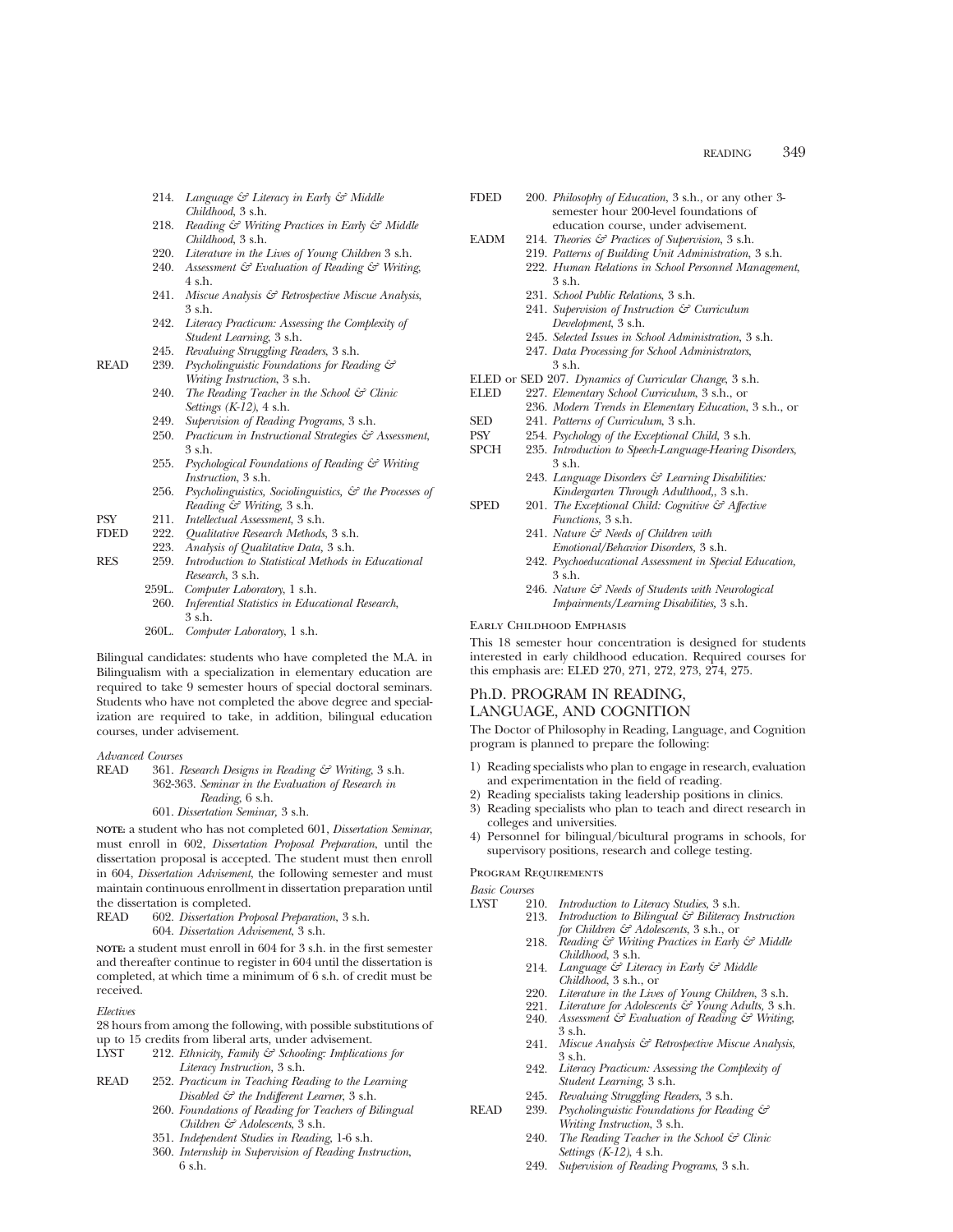- 250. *Practicum in Instructional Strategies & Assessment*, 3 s.h.
- 255. *Psychological Foundations of Reading & Writing Instruction*, 3 s.h.
- 256. *Psycholinguistics, Sociolinguistics, & the Processes of Reading & Writing*, 3 s.h.
- PSY 211. *Intellectual Assessment*, 3 s.h.
- FDED 222. *Qualitative Research Methods,* 3 s.h.
- 223. *Analysis of Qualitative Data,* 3 s.h.
- RES 259. *Introduction to Statistical Methods in Educational Research*, 3 s.h., or equivalent
	- 259L. *Computer Laboratory*, 1 s.h.
	- 260. *Inferential Statistics in Educational Research*, 3 s.h.
	- 260L. *Computer Laboratory*, 1 s.h.
	- 363. *Multivariate Analysis & Multidimensional Scaling Methods*, 3 s.h.
	- 363L. *Computer Laboratory*, 1 s.h.

Bilingual candidates: students who have completed the M.A. in Bilingualism with a specialization in elementary education are required to take 9 semester hours of special doctoral seminars, under advisement. Students who have not completed the above degree and specialization are required to take, in addition, bilingual education courses, under advisement.

#### *Advanced Courses*

READ 361. *Research Designs in Reading & Writing,* 3 s.h. 362-363. *Seminar in the Evaluation of Research in Reading*, 6 s.h. 601. *Dissertation Seminar,* 3 s.h.

**NOTE:** a student who has not completed 601, *Dissertation Seminar*, must enroll in 602, *Dissertation Proposal Preparation*, until the dissertation proposal is accepted. The student must then enroll in 604, *Dissertation Advisement*, the following semester and must maintain continuous enrollment in dissertation preparation until the dissertation is completed.<br>READ 602. Dissertation Pre

READ 602. *Dissertation Proposal Preparation*, 3 s.h. 604. *Dissertation Advisement*, 3 s.h.

**NOTE:** a student must enroll in 604 for 3 s.h. in the first semester and thereafter continue to register in 604 until the dissertation is completed, at which time a minimum of 6 s.h. of credit must be received.

| Electives |                                                                  |
|-----------|------------------------------------------------------------------|
| LYST      | 212. Ethnicity, Family $\mathcal{C}$ Schooling: Implications for |
|           | Literacy Instruction 3 s.h.                                      |
| READ      | 252. Practicum in Teaching Reading to the Learning               |
|           |                                                                  |

- *Disabled & the Indifferent Learner*, 3 s.h. 351. *Independent Studies in Reading*, 1-6 s.h.
- 360. *Internship in Supervision of Reading Instruction*,
- 6 s.h.
- FDED 200. *Philosophy of Education*, 3 s.h. or any other 3 semester hour 200-level foundations of education course, under advisement

12 hours of electives, under advisement, from psychology, sociology, anthropology, and other related cognate areas.

12-13 hours from the liberal arts other than psychology, under advisement (not required for bilingual students).

#### Bilingual/Bicultural Emphases

Students enrolled in the bilingual/bicultural doctoral program will have an adviser in Spanish as well as in Reading. A member of the Spanish faculty will serve on each student's dissertation committee. Adviser in Spanish is Professor Rodriguez.

Required courses in Spanish are SPAN 307, 308, 309 and 9 semester hours of electives selected under advisement.

For Courses in Writing, see page 400.

## COURSES IN READING MAY NOT BE APPLIED TOWARD LIBERAL ARTS CREDIT EXCEPT FOR READ 12. See page 53.

#### COURSES

In addition to semester notations next to each course, a selection of courses is offered during the January and Summer sessions. Consult the *January* and *Summer Sessions* bulletins for these schedules.

Undergraduate Courses

11. *Development of College Reading* 3 s.h. Fall, Spring

Diagnosis of each student's reading abilities followed by a developmental program emphasizing efficient study-reading techniques, vocabulary development, rate and comprehension.

#### 12. *Development of College Reading* 3 s.h. Fall, Spring, Summer

Development of advanced reading power covering both speed and depth of comprehension. Emphasis on writing patterns and analytical and critical evaluation processes in communication. May be applied toward liberal arts credit.

## Graduate Courses

226. *Language and Literacy* 3 s.h.

Fall, January, Spring, Summer A study of the relationship between language and literacy development. Topics include: language acquisition and development, classroom discourse, sociocultural variations in language, relationship between language and cognition, and language-based literacy difficulties. Curriculum, as well as instructional strategies and materials promoting language development, are explored. Course emphasizes language assessment. Collection and analysis of language samples required. Fifteen hour field component. (Same as READ 280K.)

|             | 228. Writing and Literacy |  |  | 3 s.h. |
|-------------|---------------------------|--|--|--------|
| <b>11 T</b> |                           |  |  |        |

Fall, January, Spring, Summer

A critical and theoretical study of writing development and instructional approaches. Topics include: the reading/writing relationship, components and management of a writing program, sociocultural variations in language, conferencing and modeling strategies, writing assessment and evaluation, personal literacy, writing to learn, genre, and technology in the writing program. Issues in writing instruction include: spelling, standards, self-disclosure in student writing, and authenticity. Fifteen hour field component. (Same as READ 280M.)

## 239. *Psycholinguistic Foundations for Reading and*

*Writing Instruction* 3 s.h. Fall

Intensive study of the interrelationship of the impressive and expressive functions of language. Present contributions of linguistics, psycholinguistics and sociolinguistics are discussed. Emphasis on strategies related to reading and writing; their interdependence and implementation in the school curriculum; collaborative learning; assessment techniques and research findings. Students are required to engage in a teacher-research project. Prerequisite: LYST 210.

## 240. *The Reading Teacher in the School and*

*Clinic Setting (K-12)* 4 s.h. Fall, Spring

Participation in the variety of responsibilities required of reading teachers in classroom, clinic and district settings. Presentations and demonstration lessons required. Registration by permission of department. Prerequisites: LYST 214, 218, 240; READ 250. Bilingual students take LYST 213 instead of 218. All but bilingual and reading/special education students must have taken PSY 211. All students must have an interview with the instructor. (Formerly 240-241, *Case Studies in Remedial Reading (K-12)*.)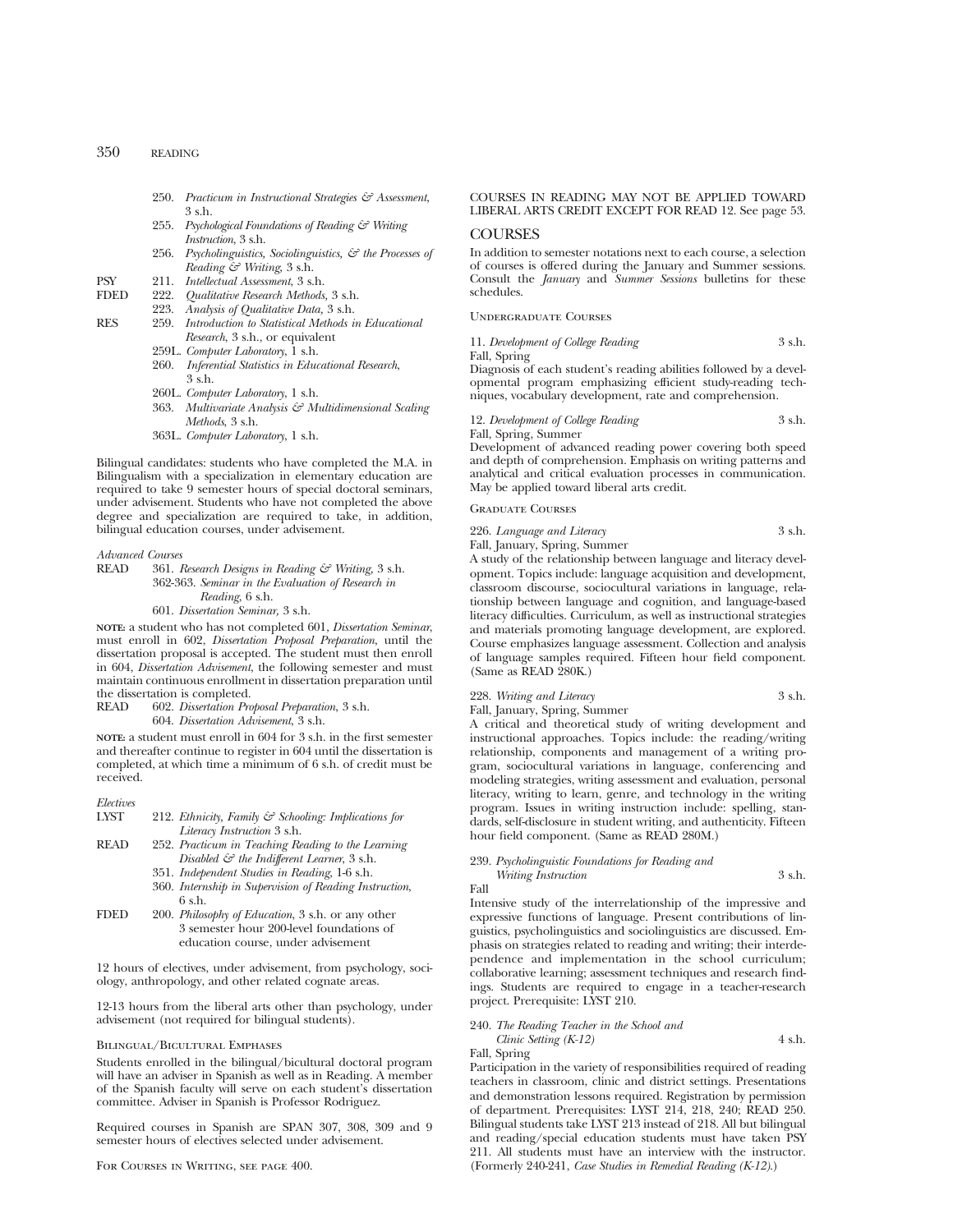246. *Practicum in Teaching Secondary Reading* 3 s.h. Periodically

Application of theory and methodology. Work on specific lesson plans for teaching reading through content fields. Emphasis on interpretive and study skills. Lessons designed by class members are taught in their own instructional settings with feedback in the practicum. Flexibility in lesson planning is encouraged to meet the needs of students from varying linguistic and cultural backgrounds. Prerequisite: LYST 215 or 218; for bilingual majors, LYST 213.

249. *Supervision of Reading Programs* 3 s.h. Fall

Designed for reading teachers, present and future supervisors and administrators of school reading programs. Discussion of the organization, administration and evaluation of reading programs from a supervisor's point of view.

#### 250. *Practicum in Instructional Strategies and Assessment* 3 s.h. Fall, Spring, Summer

The application of assessment and evaluation theory to classroom and clinical situations. Emphasis on appropriate instructional strategies and techniques for children, adolescents, and adults with reading and writing difficulties, including those from differing cultural and linguistic backgrounds. Prerequisite: LYST 240. This course should be taken the semester immediately following LYST 240. There is a fee for testing materials. (Formerly *Practicum in Remedial Treatment Techniques.*)

## 252. *Practicum in Teaching Reading to the Learning Disabled and the Indifferent Learner* 3 s.h.

Spring

Demonstration and practice of the diagnostic and remedial techniques used to improve reading cognitively and affectively are the primary focuses of this practicum. Relationship of CASIL to language experience approaches, Orton-Gillingham and Fernald is covered.

## 255. *Psychological Foundations of Reading and Writing Instruction* 3 s.h.

Fall

#### Designed to acquaint students with the psychological foundations of the reading and writing processes. The interrelationship of learning theory and personality factors and their application to reading and writing instruction are stressed. The multidisciplinary nature of research into the reading, writing and thinking processes is noted. (Formerly *Psychological Foundations of Reading Instruction.*)

### 256. *Psycholinguistics, Sociolinguistics, and the Processes of Reading and Writing* 3 s.h.

Spring

The structure of language and the application of linguistic, psycholinguistic and sociolinguistic principles in reading instruction. Special attention to the needs of bilingual learners from bicultural backgrounds and students who speak dialects of English different from standard. Relates psycholinguistics and sociolinguistics to the learner, the nature of materials, purposes, the instructional setting and the instructor, models of reading and writing are highlighted. Prerequisites: LYST 210, READ 239, RES 259, 259L, 260, 260L, FDED 222, 223. Pass/Fail grade only.

# 260. *Foundations of Reading for Teachers of*

*Bilingual Children and Adolescents* 3 s.h. Periodically

Review of the literature on bilingualism and reading, including research studies from language acquisition and development, literature for children, linguistics, psycholinguistics and sociolinguistics.

#### 266. *The Administrator and the Reading Program* 3 s.h. Summer

Designed to help the administrator understand all aspects of the school reading program from kindergarten through high school. The course will include such topics as reading theory and practice, description of various reading programs (developmental, corrective and remedial), new approaches to reading instruction, relationships with reading staff members, community relationships and knowledge of materials. For advanced students in educational administration and doctoral candidates in Clinical and School Psychology Program.

#### 275. *Literacy in Early Childhood Education* 3 s.h. Once a year

Same as ELED 275. Prerequisite: one graduate course in the teaching of reading is recommended.

280 through 289, A-Z. *Advanced Workshops in*

*Reading Education* 1-3 s.h. each

#### Fall, January, Spring, Summer Designed to meet the needs of reading specialists, coordinators or supervisors, for help in the solution of current reading problems in such areas as linguistics or cross-cultural and developmental reading at all levels.

As individual subjects are selected, each is assigned a letter (A-Z) and added to the course number. Any course may be taken a number of times so long as there is a different letter designation each time it is taken.

| 301. Master's Thesis | 3 s.h. |
|----------------------|--------|
| Fall, Spring, Summer |        |

For M.A. candidates only. (Formerly *Master's Essay.*)

#### 351. *Independent Studies in Reading* 1-6 s.h.

Fall, January, Spring, Summer

Individual investigation and exploration of related research in the areas of the student's special interests and/or dissertation topic. Prerequisite: permission of adviser.

#### 360. *Internship in Supervision of Reading Instruction* 6 s.h. Periodically

Fieldwork in supervision and administration of reading programs in the public schools. Periodic seminars on field experiences and exploration of possible solutions to problems. This internship is designed to prepare reading specialists for certification as building or district reading supervisors or coordinators. It is not intended for those seeking certification to qualify as building principals, district supervising principals or superintendents. These candidates should enroll for EADM 310, 311, or 312, *Administrative Internship*. Prerequisites: master's in reading and permission of instructor.

#### 361. *Research Designs in Reading and Writing* 3 s.h. Summer

A discussion of a variety of research designs related to reading and writing processes. Procedures appropriate to the design are also considered. Open to advanced doctoral candidates only. Prerequisites: READ 256, RES 259, 259L, 260, 260L, FDED 222, 223. Pass/Fail grade only. (Formerly *Experimental Research Designs in Reading*.)

## 362-363. *Seminar: Evaluation of Research*

*in Reading* 3 s.h. each 362: Fall; 363: Spring

This two-semester course acquaints doctoral students with the basic studies related to reading and writing instruction. During the first semester, emphasis on studies, theories, and models of reading and writing emphasizing the disciplines of linguistics, psycholinguistics, and sociolinguistics as well as sociology and anthropology. During the second semester, reading and writing studies, theories, and models grounded in psychology and physiology are stressed along with studies related to curriculum and instruction. Across both semesters, students study and evaluate a variety of classic and contemporary research reports. Students are responsible for developing the related literature for their own dissertation topics. Prerequisite: READ 361. Pass/Fail grade only.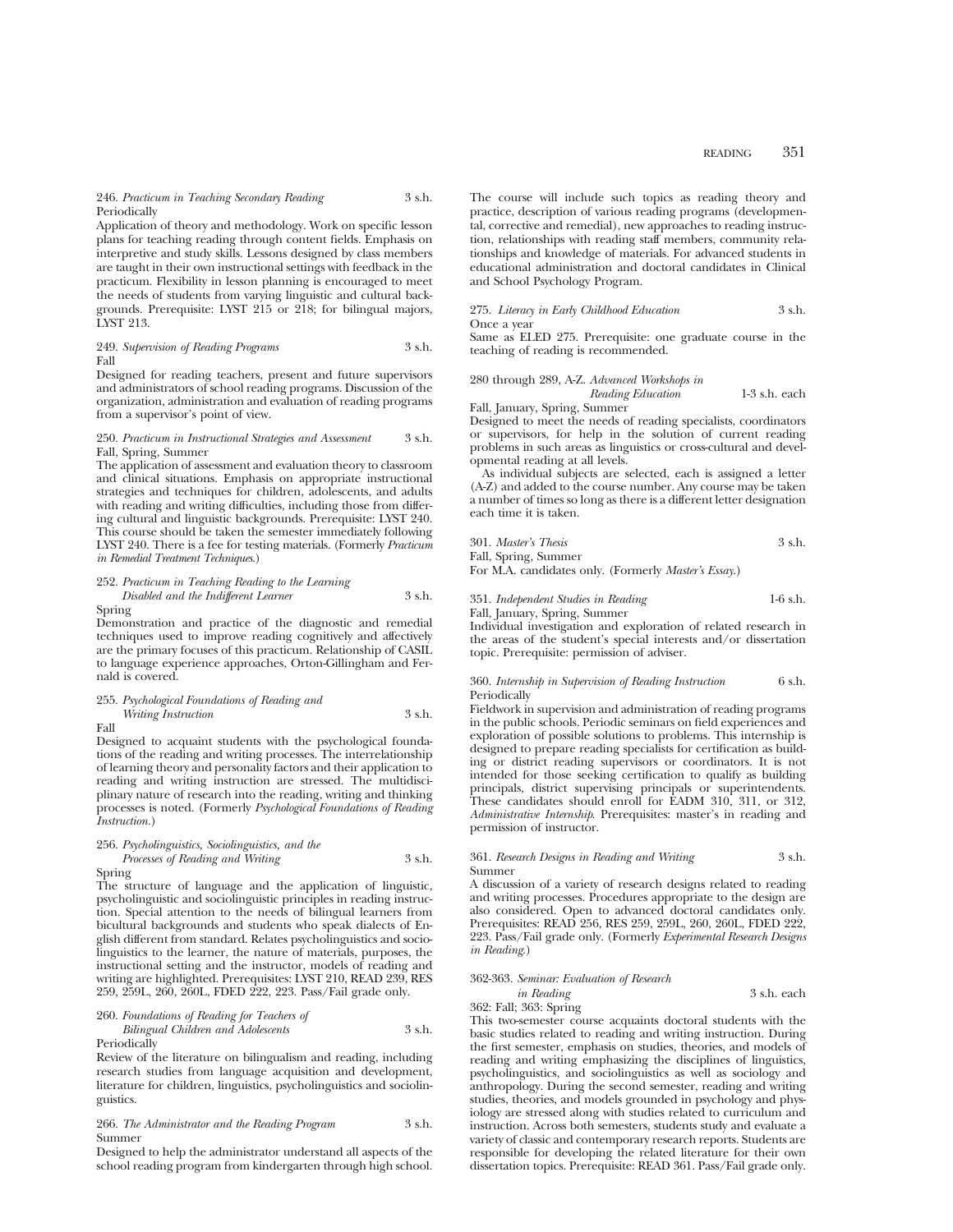365. *Internship: College Teaching of Reading and Writing* 3 s.h. Fall, Spring

Designed for doctoral or post-master's candidates who are teaching or intend to teach at the college level. Students work closely with a senior professor in the planning of classroom instruction at both the undergraduate and graduate levels. The needs of adult learners and techniques for motivating and teaching these students are emphasized. Prerequisite: permission of instructor. Pass/Fail grade only.

### 601. *Dissertation Seminar* 3 s.h. Fall

Clarification and structuring of a dissertation topic as a research undertaking. Presentation, analysis and critique of participant's research outlines leading to departmental acceptance of the research proposal. Orientation to dissertation organization and writing format. Prerequisites: READ 362-363. Pass/Fail grade only.

# 602. *Dissertation Proposal Preparation* 3 s.h. Fall, Spring, Summer

For students whose dissertation proposals have not been approved in 601. Registration in 602 is continuous until the proposal is accepted. No degree credit granted for 602.

#### 604. *Dissertation Advisement* 3 s.h. Fall, Spring, Summer

Doctoral candidates enroll in 604 upon departmental acceptance of the dissertation proposal. Registration in 604 is continuous until the dissertation is accepted.

A student must enroll in 604 for 3 s.h. in the first semester and continue to register in 604 until the dissertation is completed, at which time a minimum of 6 s.h. of credit must be received.

Students do not have to register during the summer unless the dissertation is completed during the summer. They register each semester until the dissertation is completed and they have successfully defended their proposal.

# Rehabilitation Counseling (REHB)

Center for Special Education and Rehabilitation, See Page 23.

Administered by the Department of Counseling, Research, Special Education, and Rehabilitation. Associate Professor Wong, *Chairperson*

Associate Professor Lechowicz, *Program Director*

## MASTER OF SCIENCE IN EDUCATION

The Master of Science in Education in Rehabilitation Counseling is designed to train students as professional counselors to understand the physical, psychosocial and economic needs of persons with disabilities and to assist them toward vocational and psychological independence, including appropriate employment and independent living and functioning. The program also includes specialty courses by which students prepare for working in psychiatric and deafness rehabilitation settings. Graduates work in a variety of rehabilitation settings including state-federal rehabilitation agencies, medical centers, rehabilitation facilities, Veteran's Administration hospitals, substance abuse programs, mental health centers, independent living programs, insurance companies, allied health facilities and private practice—48-54 s.h. program.

Prospective students with baccalaureate degrees can complete the comprehensive curriculum in two academic years. Acceleration is possible with the approved transfer of a maximum of 12 appropriate course credits. Part-time and nonmatriculated students, as well as those preparing for related professions, are accepted. The program is fully accredited by the Council on Rehabilitation Education and advanced students are eligible for certification as Certified Rehabilitation Counselors (CRC).

Extensive fieldwork is an essential component of the academic training program. A number of rehabilitation facilities in the Long Island and New York Metropolitan areas provide prepracticum, practicum, and internship experiences and training.

**NOTE:** National Rehabilitation Association or American Counseling Association sponsored Liability Insurance is strongly recommended for internship students. This insurance provides coverage while performing professional duties as a rehabilitation counselor in training. Information may be obtained from the Director of the Rehabilitation Counseling Program.

The program has an outstanding record of graduates employed in the field; job placement and in-service education of graduates are actively promoted by the faculty. Application to the program is made through the Graduate Admissions Office, Admissions Center.

#### Admission Requirements

- 1. completion, with an acceptable grade-point average, of a bachelor's degree at an accredited institution;
- 2. personal interview with department member;
- 3. educational and professional references (four);
- 4. voluntary or paid work experience in rehabilitation or with individuals with handicaps preferred;
- 5. statement of career goals.

#### Program Advisement

All matriculated students are required to meet with a departmental faculty adviser and complete a Graduate Student Advisement Record following admission to the Program.

#### Prerequisite Requirements: 6 s.h.

Two courses from the following areas may be taken concurrently with beginning level courses or may have been taken as part of undergraduate work. Prerequisite courses do not carry degree credit for this program.

- a. personality theory
- b. abnormal psychology
- c. statistics

Area 1. Rehabilitation Core Courses: 30 s.h.

- REHB 228. *Review, Exploration & Assessment of Rehabilitation Resources I*, 3 s.h., or
	- 229. *Review, Exploration & Assessment of Rehabilitation Resources II,* 3 s.h.
	- 230. *Philosophy & Principles of Vocational Rehabilitation*, 3 s.h.
	- 231. *Techniques & Theories in Rehabilitation Counseling*, 3 s.h.
	- 232. *Medical Information in Rehabilitation*, 3 s.h.
	- 233. *Job Placement & Development in Rehabilitation*, 3 s.h.
	- 236. *Practicum: Rehabilitation Counseling*, 3 s.h.
	- 242. *Psychoeducational Assessment in Rehabilitation*, 3 s.h. or
	- 243. *Vocational Evaluation Techniques*, 3 s.h.
	- 268. *Occupational Information & Vocational Analysis in Rehabilitation*, 3 s.h.
- SPED 249. *Nature & Needs of Individuals With Physical Impairments: Psychology of Persons with Disabilities,* 3 s.h. or
- REHB 267. *Rehabilitation Counseling for Persons with Severe Disability*, 3 s.h.
- COUN 203. *Introduction to Counseling*, 3 s.h.

Area 2. Internship: 12 s.h.

REHB 234-235. *Internship: Rehabilitation Counseling I & II*, 6 s.h. each

> A student entering the program and working as a rehabilitation counselor may shorten his or her program to 42 s.h. (He or she may be permitted to complete the internship in one semester.)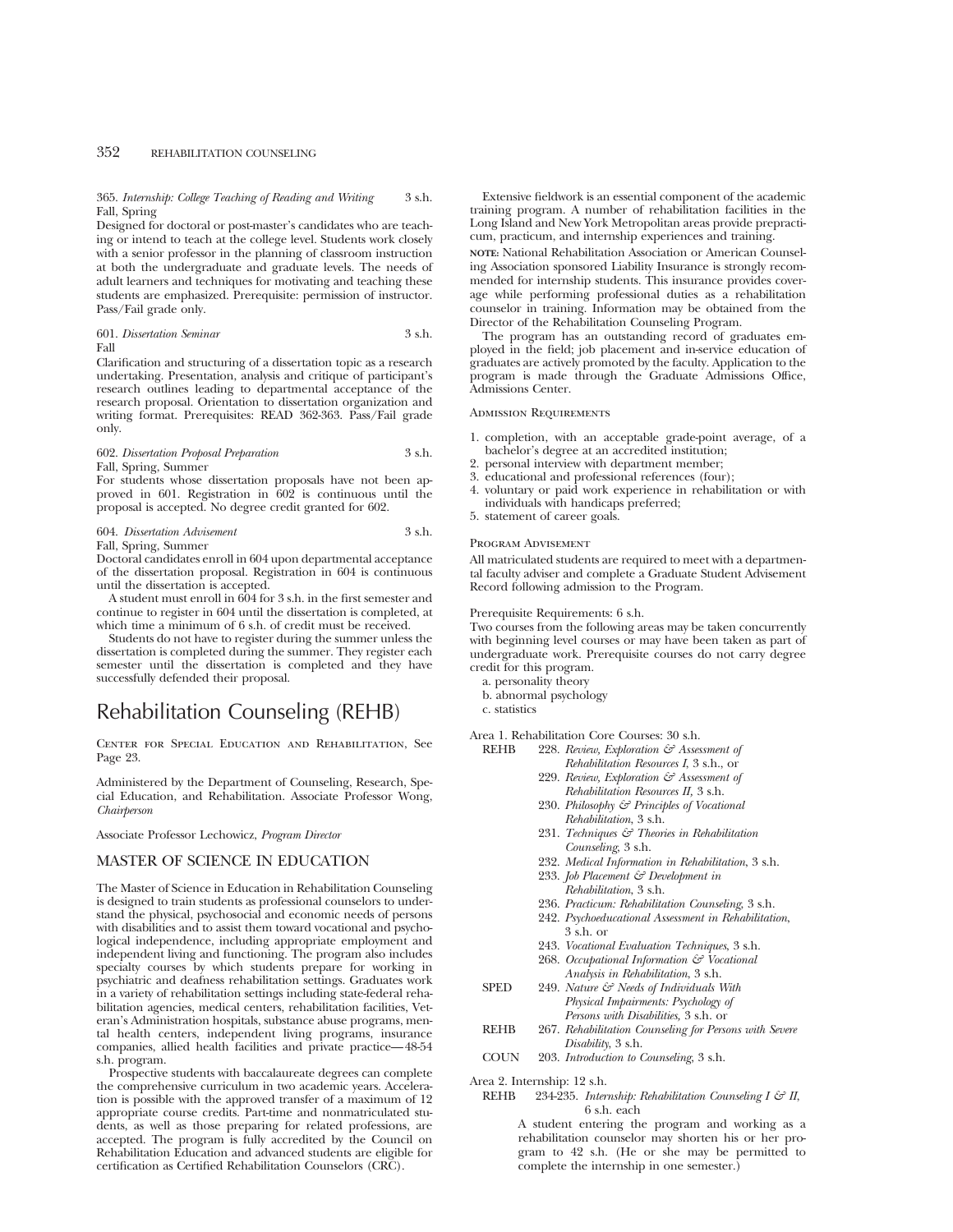Area 3. Electives, under advisement: 6 s.h.

Area 4. Written comprehensive examination (no credit) or oral examination by a screening committee of departmental members and consultants (no credit). Substitution for some courses may be made with permission.

# PROFESSIONAL DIPLOMA IN REHABILITATION ADMINISTRATION

This 24 semester hour course of study beyond the master's degree (or its equivalent) in an approved discipline leads to the Professional Diploma in Rehabilitation Administration. It is intended for rehabilitation counselors, job developers, case managers, vocational evaluators, facility and agency supervisors, and others preparing them for the development or management of rehabilitation counseling services. The program described below is tailored to meet the present administrative needs of veteran rehabilitation counseling professionals and complement their previous experiences.

#### Admission Requirements

- 1. a master's degree in rehabilitation counseling or other related disciplines such as counseling, education, psychology;
- 2. possess certification as Rehabilitation Counselor (CRC) or eligibility for CRC;
- 3. a minimum grade point average of 3.0 for graduate work;
- 4. personal interview with faculty adviser;
- 5. a detailed resume including related professional experience;
- 6. three letters of recommendation, including one from an employer or mentor, stating a willingness to sponsor a rehabilitation administration practicum/externship experience.

# Prerequisite Requirements:<br>MGT 201C. Oberations

- 201C. *Operations, Technology & Quality Management,* 3 s.h.
- Competency in: Computer Applications
	- Library Resource Usage
- A. Required: 15 s.h.<br>MGT 202. In
	- 202. *Innovative Management of Contemporary Organizations*, 3 s.h.
		- 205. *Current Problems in Managing Nonprofit Organizations*, 3 s.h.
	- REHB 335 A&B. *Case Studies & Issues in Rehabilitation Administration*, 1<sup>1</sup>/<sub>2</sub> s.h. each
	- 336. *Practicum: Rehabilitation Administration*, 3 s.h. RES 387. *Skills in Funding & Proposal Development:*
- *Government, Foundation & Corporate*, 3 s.h. B. General Management Core or Health Related Agency
	- Management Core
	- General Management Core: 9 s.h.
	- 3 s.h. from the following:<br>ACCT 201. Financial  $\angle$
	- ACCT 201. *Financial Accounting & Reporting*
	- 250. Healthcare Marketing
	- 6 s.h. from the following:<br>MGT 208. Training  $\zeta$ 
		- 208. *Training & Development* 
			- 210. *Human Resources Management*
			- 216. *Strategic Planning*
			- 217. *Developing Leadership & Communication Skills*
			- 274. *Labor Relations & the Law*
	- Health Related Agency Management Core: 9 s.h.
	- MHAE 259. *Introduction to the American Healthcare System* 260. *Health Services Policy & Management*
	- 3 s.h. from the following:
	- MHAE 264. *Economic Dimensions in Health Services Delivery Systems*
		- 256A. *Legal & Ethical Issues in Healthcare Administration*
		- 253. *Health Services: Quality Assurance, Risk Management & Program Evaluation*
- 272. *Ambulatory Care Management I*
- 255. *Managed Healthcare Systems: PPO, HMO & AD*
- APS 245. *Legal Aspects of Managing Healthcare Programs for the Aging*

See complete graduate information, page 73.

## SPECIALIZATION

#### Rehabilitation Counseling of Persons with Psychiatric **DISABILITIES**

This 30 s.h. specialization is designed for students enrolled in the Rehabilitation Counseling master's degree program who wish to concentrate their service delivery and career efforts toward persons with psychiatric disabilities. This specialization is integrated into the 48-54 s.h. master's degree in Rehabilitation Counseling.

Concentration Requirements<br>REHB 999 Review Exhi

- REHB 229. *Review, Exploration & Assessment of Rehabilitation Resources,* 3 s.h. (for persons with psychiatric disabilities)
	- 253. *Rehabilitation Approaches for Persons with Severe Mental Illness,* 3 s.h.
	- 236. *Practicum: Rehabilitation Counseling,* 3 s.h. (in a psychiatric setting)
	- 243. *Vocational Evaluation Techniques,* 3 s.h. (in a psychiatric setting)
	- 234. *Internship: Rehabilitation Counseling I,* 6 s.h. (in a psychiatric setting)
	- 233. *Job Placement & Development in Rehabilitation,* 3 s.h. (in psychiatric rehabilitation)
	- 235. *Internship: Rehabilitation Counseling II,* 6 s.h. (in a psychiatric setting)
	- 259. *Medical Characteristics in Psychiatric Rehabilitation,* 3 s.h.

See complete graduate information, page 73.

## **COURSES**

In addition to semester notations next to each course, a selection of courses is offered during the January and Summer sessions. Consult the *January* and *Summer Sessions* bulletins for these schedules.

Undergraduate option: one undergraduate elective is available, REHB 175. All other rehabilitation counseling courses are open to undergraduates with permission of the Program Director.

175. *Rehabilitative Services*: *An Introduction* 3 s.h. Periodically

Overview of rehabilitation services including philosophy, principles and structure of the rehabilitation process. Impact of disability from a psychological, social and vocational point of view. Academic study is augmented with field trips to various rehabilitation facilities in the Long Island area.

180 through 189, A-Z. *Workshops* 1-3 s.h. each **Periodically** 

Designed to meet the needs of specific groups of students or rehabilitation counselors from individual agencies.

As individual subjects are selected each is assigned a letter (A-Z) and added to the course number. Any course may be taken a number of times so long as there is a different letter designation each time it is taken.

#### 191. *American Sign Language I* 3 s.h. Fall, Spring

Introduction to American Sign Language (ASL), including the semantic, grammatical, and syntactic components of the language as it is used by members of the deaf community. Interactive learning techniques in the classroom are supplemented by field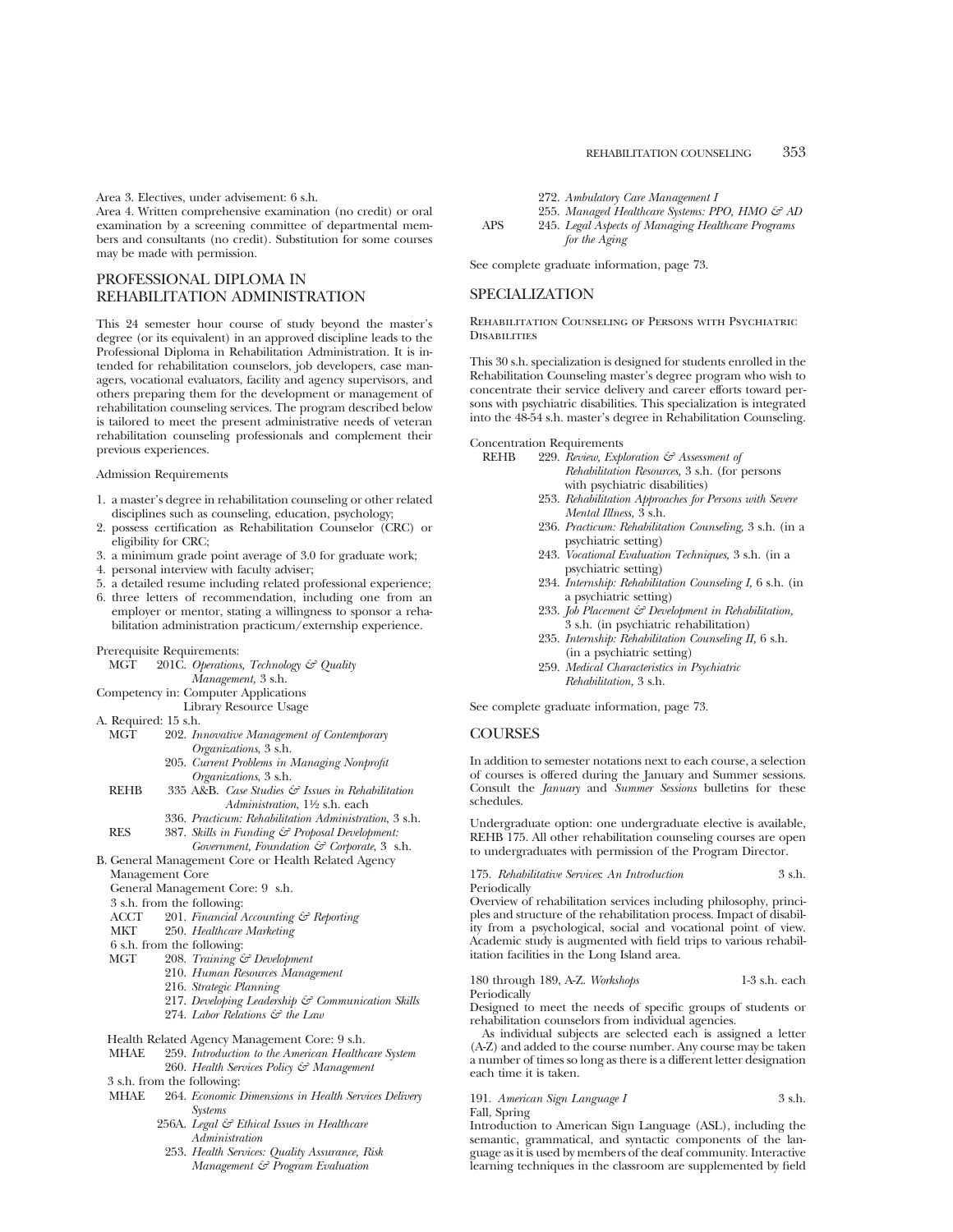visits and outside reading to enhance student skills in work with deaf individuals as well as people with autism or mental retardation who use sign language. Emphasis is placed on communication skills in educational, therapeutic and rehabilitation settings.

#### 192. *American Sign Language II* 3 s.h. Fall, Spring

Advanced instruction in American Sign Language (ASL), with emphasis on semantic, grammatical, and syntactic components of the language as it is used by members of the deaf community. Interactive learning techniques stressing receptive ASL skills, deaf culture expectations on behavior, and field trips to apply skills in a variety of educational, therapeutic and rehabilitation settings with individuals who are deaf, autistic or mentally retarded and who use sign language. Prerequisite: REHB 191 or equivalent.

## 228, 229. *Review, Exploration and Assessment of*

*Rehabilitation Resources* 3 s.h. each Fall

An examination and assessment, through sustained visitation and analytical observation, of the structure, functioning and continuing programs of a variety of rehabilitation agencies. Presentations by agency staff members and periodic on-campus orientation, interpretation and evaluation seminars.

#### 230. *Philosophy and Principles of Vocational Rehabilitation* 3 s.h. Fall, Spring

Review of the historical background of the movement for vocational rehabilitation including history, philosophy, and principles. A study of programs on local, state and federal levels; the interdisciplinary nature of vocational rehabilitation. Interrelationship between vocational rehabilitation and private and public agencies and rehabilitation centers.

## 231. *Techniques and Theories in Rehabilitation*

#### *Counseling* 3 s.h. Spring

Discussion of the role of the rehabilitation counselor including techniques involved in counseling and the rehabilitation process: case finding, client interviewing and evaluation of behavior, the development, formulation and implementation of individualized rehabilitation plans, referral and advocacy. Study of research literature.

#### 232. *Medical Information in Rehabilitation* 3 s.h. Fall

Study of medical evaluation of persons with disabilities: medical description and terminology as well as therapies. Impact and implications of diseases and disabilities upon the individual. Interpretation and application of medical information in the rehabilitation process.

#### 233. *Job Placement and Development in Rehabilitation* 3 s.h. Fall, Spring

Community attitudes and vocational placement factors for persons with disabilities. Selective placement and job development for specific disabling conditions such as chronic mental illness, neurological disability, mental retardation, amputations, hearing and visual handicaps, traumatic brain injury, AIDS. Students participate in practical situations and perform job placement and development in a fieldwork setting. Prerequisite: REHB 268.

### 234-235. *Internship: Rehabilitation Counseling I and II* 6 s.h. each Fall, Spring

Observation and participation in the delivery of services in one or more comprehensive rehabilitation agencies, either voluntary, public or private. Placement is made with adviser's approval and according to the student's needs. Students are under supervision of both the agency and the University; they meet biweekly in seminar to review internship experiences as well as administrative planning and professional development issues. A minimum of 300 clock hours is required for each semester, totaling a minimum of 600 clock hours. Prerequisites: REHB 236 and permission of adviser. Pass/Fail grade only.

#### 236. *Practicum: Rehabilitation Counseling* 3 s.h. Fall, Spring

Students practice personal and vocational counseling skills in a rehabilitation counseling setting. Experiences include case management, observations, readiness assessment, effective problem solving, and goal development and supervision. Legal and ethical issues are discussed. A minimum of 100 clock hours of practicum experiences are required. Prerequisites: REHB 229, 230.

## 239. *Placement Practice in Transitional, Supported, or Competitive Employment* 3 s.h.

Spring

Placement practice and models and the values associated with responsive and quality employment programs. Different vocational arrangements are utilized to illustrate strengths and weaknesses of each model. Students skills in job development, job market screening, making employer contacts, and job analysis with respect to young people with disabilities. Prerequisite: SPED 206 or REHB 268.

#### 240. *Independent Living Rehabilitation* 3 s.h. Periodically

This course presents different perspectives on Independent Living Rehabilitation (ILR), a consumer-driven movement stressing client decision making. Course emphasizes key IL services, services including skills of daily living, advocacy for housing, advocacy for transportation, client advocacy, peer counseling, and attendant care management. Consistent with the movement's ideals, the course teaches prospective counselors how to enhance the client's control of the decision-making process. Prerequisite: REHB 230.

#### 242. *Psychoeducational Assessment in Rehabilitation* 3 s.h. Spring

The construction, use and interpretation of clinical and psychoeducational measuring instruments and evaluation techniques for the assessment of persons in programs for individuals with mental, emotional, physical/learning handicaps. Basic descriptive statistics and the diagnostic-remediation process are examined with emphasis on individual and group assessment. There is a material fee of \$15.

#### 243. *Vocational Evaluation Techniques* 3 s.h. Spring

Provides students with skills, competencies, attitudes and approaches to evaluate and assess the vocational potential of persons with severe disabilities. There is a material fee of \$15. Prerequisite: REHB 242 or permission of adviser.

# 251, 252. *Individual Study*

Fall, Spring, January, Summer

Independent project in the field of rehabilitation, or directed

special study in the student's area of interest, or professional need as approved by the major adviser. Progress reports and periodic conferences are required as well as a final report of the study. Prerequisite: permission of adviser.

## 253. *Rehabilitation Approaches for Persons with Severe Mental Illness* 3 s.h.

Fall

Designed to provide a working knowledge of the various aspects in the delivery of services to persons with severe mental illness. Students investigate such areas as classification and symptoms of various psychiatric illnesses, current concepts and rehabilitation treatment trends, legal issues of deinstitutionalization, specific work assessment techniques, placement options and vocational counseling approaches as applied to this population. In-depth analysis of relevant literature and research is examined. (Formerly *Rehabilitation Approaches with the Chronic Mentally Disabled*.)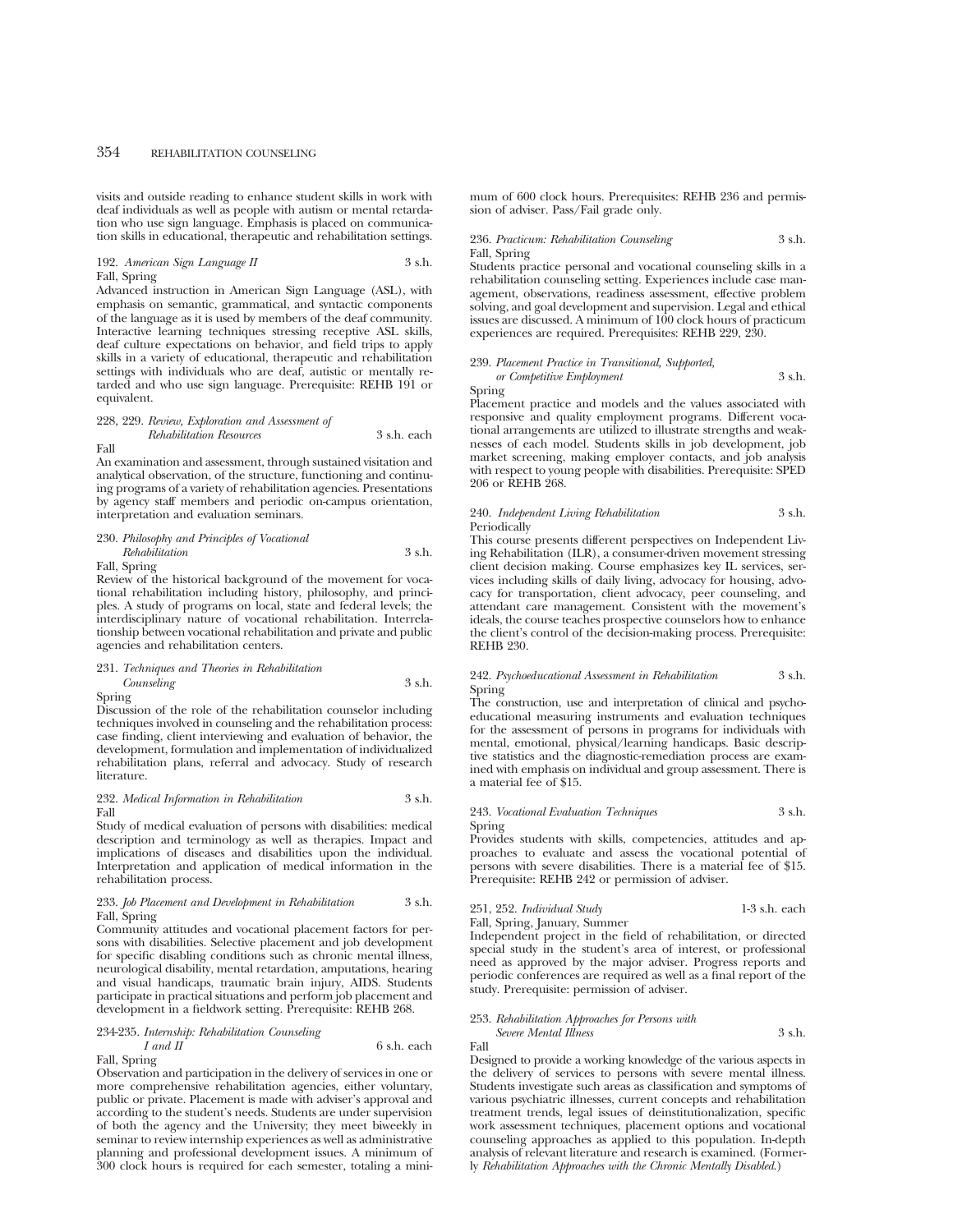### 254. *Rehabilitation Techniques for Persons with Developmental Disabilities and Mental Retardation* 3 s.h.

#### Periodically

Focus on psychosocial and vocational adjustment implications, normalization and legal issues, behavioral strategies and vocational counseling techniques for persons with developmental disabilities and mental retardation. An analysis of relevant research and literature is included. (Formerly *Rehabilitation Techniques with Developmentally Disabled and Retarded Adults.*)

## 259. *Medical Characteristics in Psychiatric Rehabilitation* 3 s.h. Spring

Study of medical aspects of psychiatric rehabilitation; medical description of persons with psychiatric disabilities; use of psychopharmacology. Implications of psychoses, affective and other psychiatric disorders in rehabilitation; discussion of organically based mental disorders as well as specialized populations such as dual diagnosed and older persons, and adolescents with mental illnesses.

#### 267. *Rehabilitation Counseling for Persons with Severe Disability* 3 s.h.

Spring

Emphasizes specific disabilities such as mental retardation, chronic mental disability, learning disability or substance abuse. Includes an examination of physical, intellectual and emotional impairments which severely limit sensory function, communication, mobility, self-care or self-direction. Problems address vocational selection and placement, transportation, household management, impact on the family and sexual adjustment. The use of assistive devices and special resources are considered along with the specialized knowledge and rehabilitation techniques needed to deal with these problems. Prerequisite: REHB 230. (Formerly *Rehabilitation Counseling of the Severely Disabled*.)

#### 268. *Occupational Information and Vocational Analysis in Rehabilitation* 3 s.h.

## Fall, Spring

The vocational and occupational choice from the psychosocial point of view. The vocational structure of society, the world of work, occupational skills, entry requirements and physical and emotional demands. Practice in the use of occupational information including job analysis. Emphasis on collection, evaluation and use of various sources of occupational information relevant to rehabilitation counseling, job placement, job modification and re-engineering of disabled populations.

#### 269. *Sexuality and Disability* 3 s.h. Periodically

Designed to provide rehabilitation counselors, special educators, and others working with persons with disabilities, an awareness of the salient issues related to sexuality and disability. Provide informational and therapeutic sources which can be utilized to address these issues. A comprehensive approach to human sexuality and its ramifications for individuals with disabilities are emphasized throughout the course.

280 through 289, A-Z. *Workshops* 1-4 s.h. each Periodically

Designed to meet the needs of specific groups of students or educators.

As individual subjects are selected, each is assigned a letter (A-Z) and added to the course number. Any course may be taken a number of times so long as there is a different letter designation each time it is taken.

## 290. *Deafness Rehabilitation* 3 s.h. Periodically

Designed for specialists working in the helping professions. Comprehensive overview of the field of deafness and its implications in educational, medical and rehabilitative settings. Topics such as audiological, medical, psychological, vocational and communicative aspects of hearing impairments are discussed.

291. *Sign Language I* 3 s.h. Fall, Spring

Designed for specialists working in the helping professions. The development of basic sign-language skills to communicate with the hearing impaired. Emphasis is on communicating with the deaf in educational and rehabilitative settings.

## 292. *Sign Language II* 3 s.h. Fall, Spring

Designed for specialists working in the helping professions. The development of advanced sign-language skills in order to communicate with the hearing impaired. Emphasis is on American Sign Language (ASL) and its use in communicating with the deaf in educational and rehabilitative settings. Prerequisite: REHB 291. (Formerly SPED.)

#### 314. *Practicum: College Teaching and Field Setting* 3 s.h. Periodically

Students receive practical experiences as teachers and/or research assistants in higher education; as apprentices to teacher education consultants or program managers and supervisors in schools, and rehabilitation agencies; as assistants to student teacher supervisors in teacher education programs; as senior counselors supervising interns. Critical reviews of students performance are made by faculty and peers through seminar discussions and on-site supervision. Prerequisites: REHB 353, 355 and permission of adviser. Pass/Fail grade only. Same as SPED 314.

#### 335A & 335B. *Case Studies and Issues in Rehabilitation Administration* 11⁄2 s.h. each

Fall, Spring

Development of projects from a rehabilitation administrative and management perspective and systematic presentation of professional issues. Students relate their rehabilitation counseling experiences to the agency supervisory world in an attempt to understand how various forces shape a rehabilitation agency. Competencies are developed through case studies, lecture/ discussion of professional issues, individual and team presentations and substantive readings. Open only to matriculated students with permission of the program coordinator.

#### 336. *Practicum: Rehabilitation Administration* 3 s.h. Once a year

Students practice management related skills in a rehabilitation counseling administration setting. Experiences include program planning and managing, budgeting, personnel training, staff supervision and evaluation, program evaluation, contract review, and marketing. Other rehabilitation related topics are also reviewed including health services and systems related to rehabilitation. A minimum of 150 clock hours of practicum experiences are required. Prerequisites: REHB 234 and permission of program coordinator.

#### 350. *Evaluation of Rehabilitation Research Literature* 3 s.h. Periodically

Reading and reviewing of articles in recent issues of rehabilitation and related journals. Emphasis on the quality of the research and the implications of each article for rehabilitation practice. Discussion of articles relating to aspects of professional education and practice, including performance assessments, the use of paraprofessionals and the impact of government upon rehabilitation. Prerequisites: Master's-level courses and permission of adviser.

#### 351. *Rehabilitation Research Design* 3 s.h. Periodically

Emphasis is to familiarize students with research designs and the problems in rehabilitation meriting further study; and to evaluate individual studies and broad areas of investigation toward preparation for work on a dissertation. This course must be passed prior to acceptance in 601. Prerequisite: REHB 350.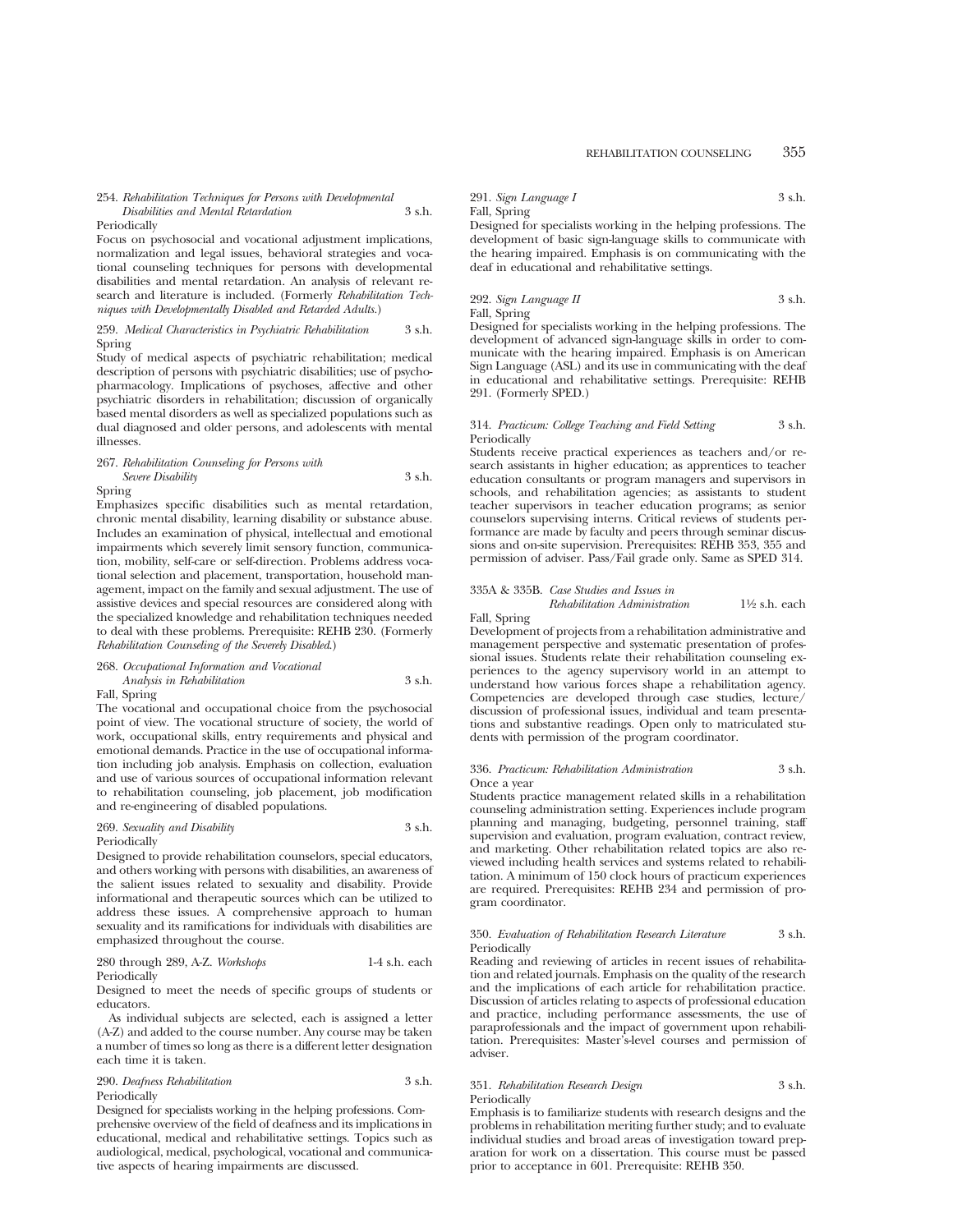353. *Advanced Group Work in Rehabilitation* 3 s.h. Periodically

Group work theory with emphasis on techniques and application with individuals of various handicapping conditions such as persons with mental illness, mental retardation or brain injury, etc. Includes hands-on group practice with opportunities for practicum experiences in diverse rehabilitation settings. Prerequisites: COUN 277 or equivalent and permission of adviser.

#### 355. *Vocational Development in Rehabilitation* 3 s.h. Periodically

Examines the meaning of work in contemporary society for persons with disabilities; vocational development concept formulations, decision-making processes and strategies; the importance of job analysis and placement with special populations; the use of industry labor councils and Projects with Industry; career information for assisting individuals with disability in developing goals and life plans. Prerequisites: REHB 268 and permission of adviser.

#### 360. *Internship III: Rehabilitation Counseling* 6 s.h. Periodically

Full or part-time field experience designed to further the student's professional competency to a more advanced level. Students are expected to practice rehabilitation counseling as counselor, manager or coordinator in rehabilitation programs or supervisor of counselors. The minimum clock hours required are determined with the adviser and according to the student's past experience and career needs. Prerequisites: REHB 235 or equivalent and permission of adviser. Pass/Fail grade only.

#### 601. *Dissertation Seminar* 3 s.h. Periodically

Clarification and structuring of a dissertation topic as a research undertaking. Presentation, analysis and critique of participant's research outlines, leading to departmental acceptance of the research proposal. Orientation to dissertation organization and writing format. Prerequisites: REHB 351 and approval of adviser. Pass/Fail grade only.

#### 602. *Dissertation Proposal Preparation* 3 s.h. Periodically

For students whose dissertation proposals have not been approved in 601. Registration in 602 is continuous until the proposal is accepted. No degree credit granted for 602.

604. *Dissertation Advisement* 3 s.h. Periodically

Doctoral candidates enroll in 604 upon departmental acceptance of the dissertation proposal. Registration in 604 is continuous until the dissertation is accepted.

# Religious Studies (RELI)

Administered by the Department of Philosophy. Associate Professor Dardis, *Chairperson*

**MINOR IN RELIGIOUS STUDIES** is an interdisciplinary program dealing with the nature of religion and its scholarly study. The minor consists of 18 semester hours chosen from among the courses listed below, at least six hours of which must be from among the philosophy offerings. At least six credits must be taken in residence.

The minor in religious studies should be planned with an adviser in order to adapt it to the needs, abilities and preferences of the individual student. Students who contemplate graduate study in religion or professional study in seminary or Rabbinical school after graduation, are especially encouraged to consult with the program adviser early in their undergraduate careers. Assistant Professor of Philosophy Frisina, *Adviser*

- ANTH 3. *The Primitive World & Its Transformations #,* 3 s.h.
	- 116. *Religion in Cross-Cultural Perspective #,* 3 s.h.

| AH          | 114. Tribal Arts, 3 s.h.                                         |
|-------------|------------------------------------------------------------------|
|             | 118. Pre-Islamic & Islamic Art, 3 s.h.                           |
|             | 165. Asian Art, 3 s.h.                                           |
| CLL         | 39. Mythologies $\mathcal{F}$ Literature of the Ancient World #, |
|             | 3 s.h.                                                           |
|             | 40. Literature of the Emerging Europe #, 3 s.h.                  |
|             | 131. Comparative Mythology, 3 s.h.                               |
| <b>HIST</b> | 7C. Jesus of Nazareth, 1 s.h.                                    |
|             | 31. Jewish History from the Patriarchal Period to the Age        |
|             | of Emancipation, 3 s.h.                                          |
|             | י <i>ו יות הד</i> ור זיה די היים ממו                             |

- 120. *Reformation Europe, from Luther to Richelieu,* 3 s.h.
- 128, 129. *Christian Churches from the New Testament Era to the Present,* 3 s.h. each
- JW ST 10. *The Bible: Ancient & Modern Perspectives #,* 3 s.h.
	- 13, 14. *The Bible & Its Interpretation Through the Ages,* 3 s.h. each
	- 15, 16. *Foundations of Jewish Tradition & Culture,* 3 s.h. each
		- 19. *Post-Biblical Literature,* 3 s.h.
- PHI 30. *"God",* 3 s.h. 102. *Mysticism & the Spiritual Quest #,* 3 s.h. 103. *Life, Death & Immortality #,* 3 s.h. 111. *Philosophy & the Holocaust #,* 3 s.h. 163. *Philosophy of Religion #,* 3 s.h. RELI 12. *Introduction to Western Religious Traditions #,* 3 s.h. 15. *Introduction to Eastern Religious Traditions #,* 3 s.h. 50. *Islam #,* 3 s.h. 75. *Mysticism & the Spiritual Quest* #, 3 s.h. 80. *Life, Death & Immortality* #, 3 s.h.
	- 100. *Modern Religious Thought* #, 3 s.h.
	- 150. *Approaches to the Study of Religion*, 3 s.h.

SOC 105. *Religion & Society*, 3 s.h.

## **COURSES**

These courses are sometimes offered during the January and Summer sessions. Consult the *January* and *Summer Sessions* bulletins for these schedules.?1

12. *Introduction to Western Religious Traditions #* 3 s.h. Once a year

Survey course concentrating on Judaism, Christianity and Islam. Students compare various forms of myth, ritual and sacred scripture, and analyze the structure of religious community and experience. (Formerly PHIL 61.)

#### 15. *Introduction to Eastern Religious Traditions #* 3 s.h. Once a year

Survey course concentrating on Indian, Hindu and Buddhist traditions, with some attention to the religions of China and Japan. Emphasis on tracing two basic lines of Eastern religious behavior and thought: sectarian and folk devotionalism, and the elite philosophical and meditational traditions. (Formerly PHIL 60.)

| $50.$ Islam #                     | 3 s.h. |
|-----------------------------------|--------|
| See course description, page 408. |        |

75. *Mysticism and the Spiritual Quest #* 3 s.h. Periodically

Mysticism is traditionally defined as the yearning for direct connection to a transcendent reality and is referred to as the esoteric dimension of religious search. Though evident as a global phenomenon, mystical traditions most notably developed in the monotheistic faiths of Judaism, Christianity and Islam, as well as in the many religious traditions of India, China, Japan and

<sup>#</sup>Core course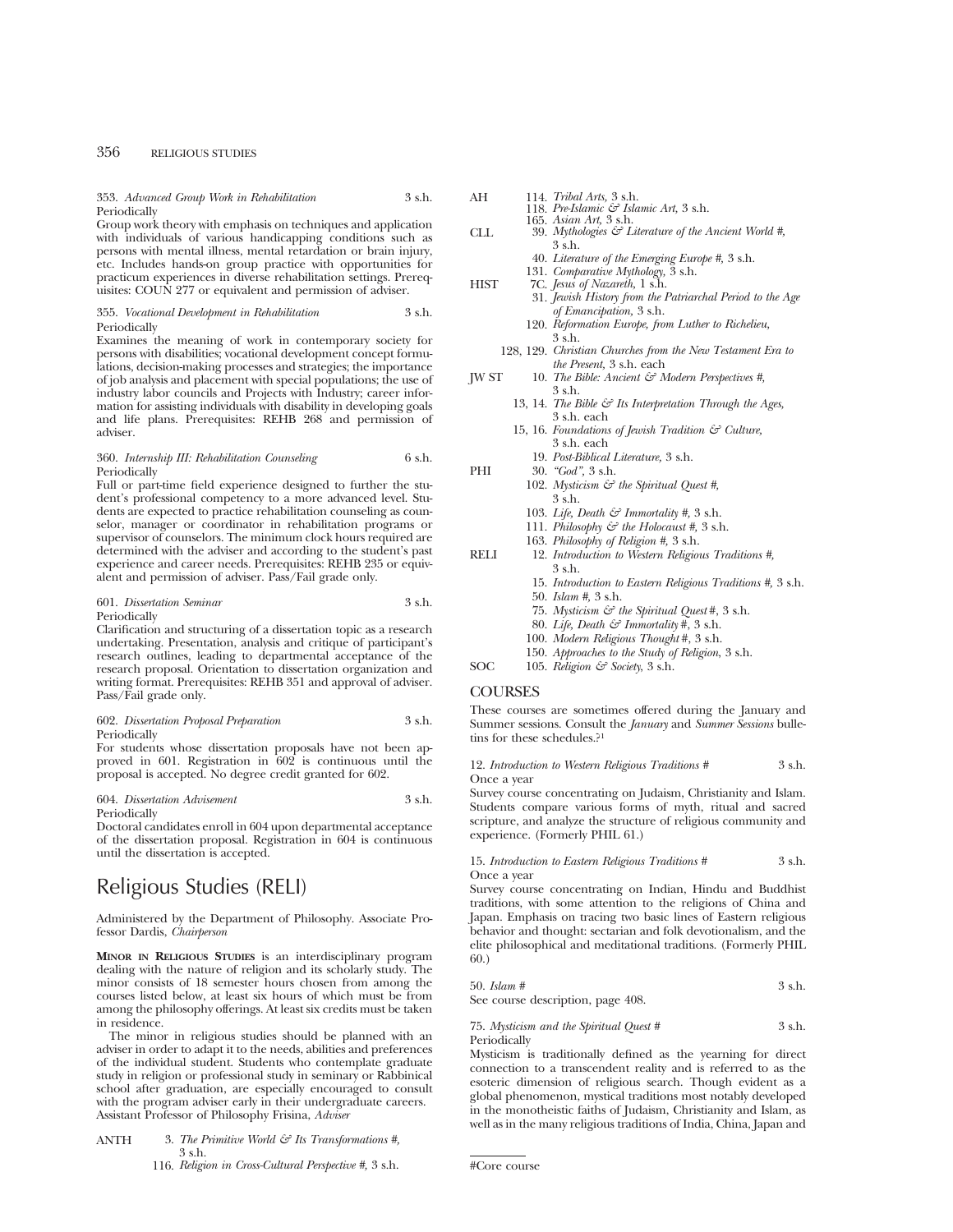ancient Greece. A cross-cultural exploration of the meanings, definitions, practices and common themes of mysticism via a study of original texts (in translation) from different parts of the world. Same as PHI 102. Credit given for this course or PHI 102, not both. (Formerly PHIL 69.)

80. *Life, Death and Immortality #* 3 s.h. See course description, page 408.

85. *Comparative Religious Ethics* # 3 s.h. See course description, page 408.

100. *Modern Religious Thought* # 3 s.h. Periodically

Development of modern religious thought from Hume to the present. Attention given to such topics as: religion as morality (Kant); as subjectivity (Schleiermacher, Kierkegaard); as related to nature (Whitehead); as related to history (R. Niebuhr); and as reflected in American Naturalism (Santayana, Dewey). Course is introduced by a survey of some of the factors that undermined religious authority in the 18th century. Recurrent motif of the course is the relationship between modern religious thought and the history of modern philosophy. Prerequisite: PHI 10 or RELI 12 or permission of instructor. (Formerly PHIL 126.)

| 140. Special Topics in Religion   | 3 s.h. |
|-----------------------------------|--------|
| See course description, page 408. |        |

150. *Approaches to the Study of Religion* 3 s.h. Periodically

Examination of basic methodological issues and problems in the cross-cultural study of religion. Discussion of theories of religion from several points of view, e.g., sociological, psychological, anthropological and structuralist. Attention given to such philosophical problems associated with cross-cultural study as the nature of reality, the relativity of knowledge and belief, the nature of interpretation, functionalism and the explanation of human behavior. (Formerly PHIL 62; PHIL 62A.)

| 191. Independent Study in Religious Studies | $1-3$ s.h. |
|---------------------------------------------|------------|
| See course description, page 408.           |            |

# Research (RES)

Administered by the Department of Counseling, Research, Special Education, and Rehabilitation. Associate Professor Wong, *Chairperson*

Professor Gellman, *Program Coordinator*

# MASTER OF SCIENCE IN EDUCATION IN PROGRAM EVALUATION

This program is designed to prepare qualified program evaluators for educational and social agencies interested in evaluating their ongoing programs as well as funded projects. Prospective students are expected to come from social and educational institutions where there is a continuing need for program evaluation.

## Admission Requirements

Application for admission is made to the Graduate Admissions Office in the Admissions Center. Candidates must meet the following admission requirements:

- 1. hold a bachelor's degree from an accredited institution;
- 2. scores on the Graduate Record Examination (GRE) of 500 Verbal and 600 Quantitative;
- 3. undergraduate grade-point average of 2.7 and/or graduate grade-point average of 3.0;
- 4. high level of interest in the program determined by: a) personal essay
- b) two letters of recommendation
- c) admission interview results
- 5. ability to accept responsibility for locating a program to be evaluated for the Master of Science thesis requirement.

## PROGRAM REQUIREMENTS

The completion of the 31 semester hours listed below and a thesis, for which the student will conduct a supervised evaluation of an existing program.

|     |                                              | Sem. Hrs. |
|-----|----------------------------------------------|-----------|
| RES | 240. Measurement & Evaluation in Ed-         |           |
|     | ucation                                      | 3         |
|     | 243. Development of Educational Research     |           |
|     | <i>Instruments</i>                           | 3         |
|     | 259, 259L. Introduction to Statistical       |           |
|     | Methods in Educational Research &            |           |
|     | Computer Laboratory                          | 4         |
|     | 260, 260L. Inferential Statistics in Educa-  |           |
|     | tional Research $\mathcal{C}$ Computer Labo- |           |
|     | ratory                                       | 4         |
|     | 347. Theory & Models of Program Evalua-      |           |
|     | tion Research                                | 3         |
|     | 363-364, 363L, 364L, Multivariate            |           |
|     | Analysis & Multidimensional Scaling          |           |
|     | Methods; Computer Laboratory                 | 8         |
|     | 381. Research Methods in Education           | 3         |
|     | 386. Advanced Research Design                | 3         |
|     |                                              | 31        |
|     |                                              |           |

Thesis: a student must be enrolled in either RES 301 or 302 (*Master's Thesis Seminar I & II*) during each semester in which the student is receiving supervision on the evaluation to be submitted in fulfillment of the master's thesis requirement.

See complete graduate information, page 73.

# **COURSES**

In addition to semester notations next to each course, several courses are offered during January and Summer sessions. Consult the *January* and *Summer Sessions* bulletins for these schedules.

119. *Introduction to Research and Writing in Health* 3 s.h. Once a year

Concepts and methodology in modern scientific inquiry leading to writing skills in the field of health research. Strategies in reading and interpreting the professional literature as preliminaries for the communication of research ideas and findings in this domain.

|  | 124. Introduction to Grant Funding and Proposal |        |
|--|-------------------------------------------------|--------|
|  | Development in the Field of Health              | 3 s.h. |

Once a year

Introduction to the principles of grant proposal preparation and the identification of funding sources. Strategies in performing needs assessments and seeking program funding as preliminaries to proposal development in the field of health.

#### 240. *Measurement and Evaluation in Education* 3 s.h. Fall, Spring

Consideration of basic issues in educational measurement and evaluation. Topics include selection and evaluation of measurement techniques and instruments, tests, observations, checklists and anecdotal records. Emphasis on score interpretation and the role of measurement in educational decision making.

#### 241. *Testing and Evaluation of Bilingual Students* 3 s.h. Periodically

Consideration of basic issues in educational measurement and evaluation as they relate to programs designed for bilingual

#Core course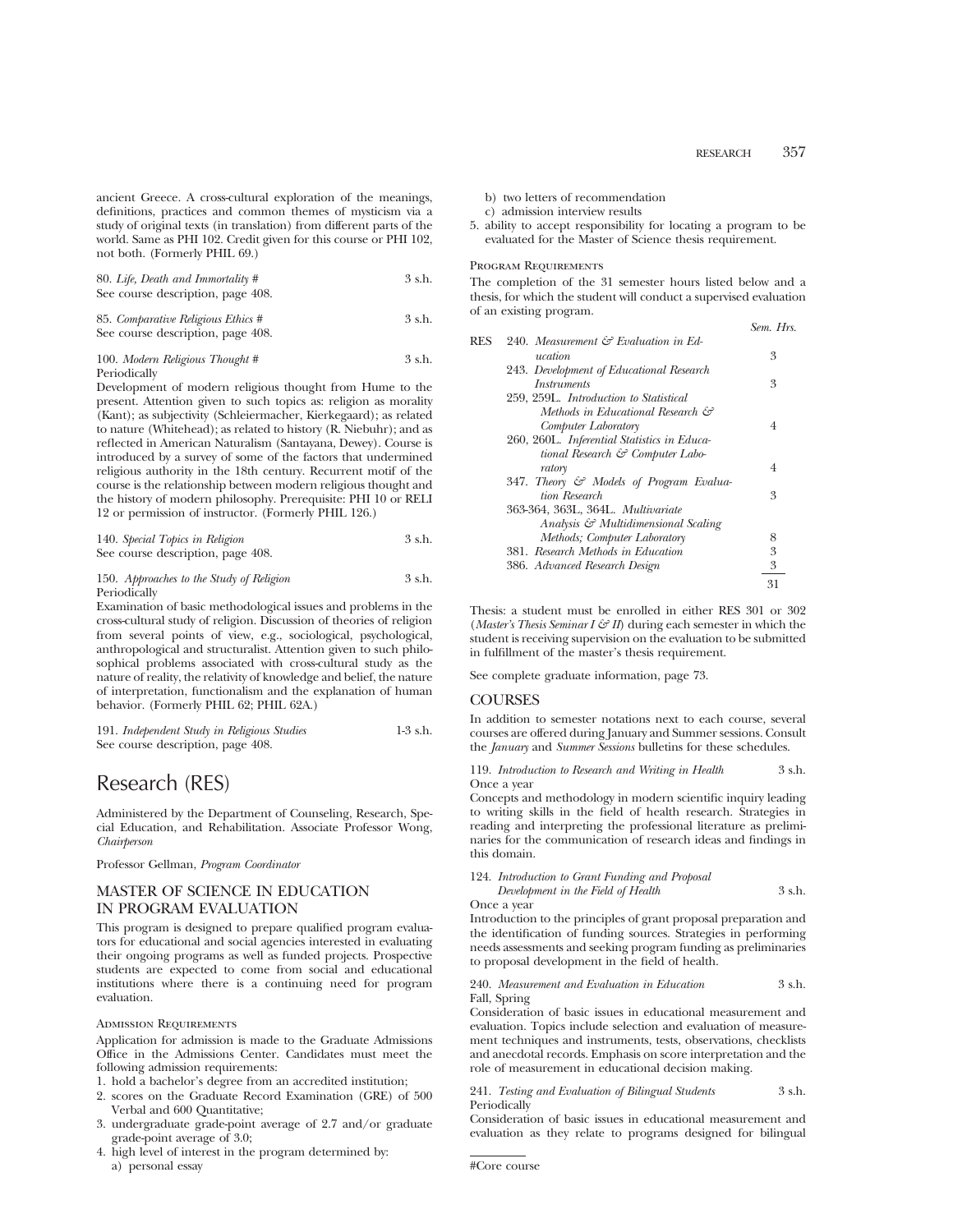students. Emphasis on selection, evaluation and interpretation of measurement techniques and construction of teacher-made tests, which allow for cultural differences. Considers the role of measurement in educational decision making for bilingual students. (Formerly *Testing and Evaluation for Bilingual Education*.)

#### 243. *Development of Educational Research Instruments* 3 s.h. Spring

Construction and analysis of educational measurement and research instruments. Focus is on technical issues of reliability and validity as well as data collection and analysis problems associated with each type of instrument. Practical experience is combined with consideration of different theoretical approaches to measurement. Includes observation techniques, attitude scales, questionnaires, structured interviews and tests. Prerequisites: RES 240, 259.

#### 245. *Diagnosis of Student Behavior in the Classroom* 3 s.h. Periodically

Study of techniques in establishing performance criteria, diagnosing student behavior in the classroom in the cognitive, affective and psychomotor domains. Techniques for observation and evaluation through simulation. Prerequisite: RES 240.

## 257. *Epidemiological Research* 3 s.h. Fall, Spring

This course covers the concepts and methods of epidemiological research as applied to a variety of health events and problems and to the delivery of health services.

258. *Understanding Research Methodology* 3 s.h. Fall, Spring

An overview of research methodology for the consumer of educational and health-related research. Basic concepts in statistics, measurement and research are interrelated and applied to reading and critiquing research articles in substantive areas of education and health.

*Educational Research* 3 s.h.

## 259. *Introduction to Statistical Methods in*

Fall

First in a four-semester sequence of statistics courses for persons preparing to do educational research. Covers methods of graphic and tabular presentation of data, measures of central tendency and dispersion, the normal curve, score transformations, correlation, linear regression, hypothesis- testing, chi-square, t-tests, and one-way analysis of variance. Emphasis on the use of the above techniques in educational research.

#### 259L. *Computer Laboratory* 1 s.h. Fall

Group or individual instruction on the use of computer facilities in coordination with 259.

#### 260. *Inferential Statistics in Educational Research* 3 s.h. Spring

Application of parametric and nonparametric tests to educational research. Chi-square and F probability distributions; utilization of chi-square techniques, analyses of variance and covariance techniques and concepts of regression, correlation and prediction are among topics covered. Prerequisite: RES 259 or equivalent.

#### 260L. *Computer Laboratory* 1 s.h. Spring

Group or individual instruction on the use of computer facilities in coordination with 260.

261, 262. *Fieldwork in Educational Research* 3 s.h. each Fall, Spring

Designed to develop research skills through supervised participation in ongoing University research projects and/or local school system research. Prerequisites: 18 s.h. in research methods, measurement and statistics, including RES 381 and permission of program director.

263. *Advanced Statistical Methods in Educational Research* 3 s.h. Periodically

Theory and application of Time series, trend analysis; methods and models of operations research, delay (queuing) phenomena and stochastic processes; latent structure analysis, Bayesian statistics are among topics covered. Prerequisites: RES 260 and a computer course.

280 through 289, A-Z. *Workshops* 1-4 s.h. each riodically

Designed to meet the needs of specific groups of students or educators.

As individual subjects are selected, each is assigned a letter (A-Z) and added to the course number. Any course may be taken a number of times so long as there is a different letter designation each time it is taken.

301 & 302. *Master's Thesis Seminar I & II* 3 s.h. each Fall, Spring

Development and implementation of thesis project.

305. *Language Assessment* 3 s.h. Once a year

Practice oriented course in assessing communicative competence, language proficiency and language achievement. Special focus on LEP and bilingual youngsters and differentiating language difficulty from language disorder. Qualitative and quantitative assessment methods as well as computer-interactive assessment are covered. Various tools and diagnostic methods are demonstrated. Recommended prerequisite: a basic course in statistics or measurement.

### 347. *Theory and Models of Program Evaluation Research* 3 s.h.

Fall

Theory and models of program evaluation research. Rationale, principles and objectives of program evaluation. Different models of evaluative programs, such as discrepancy, CIPP, judicial, journalistic, accreditation, connoisseurship, goal-free, et al. Role of government in program evaluation, ethical standards. Prerequisites: RES 240, 381 and permission of program director.

348. *Designing and Conducting Program Evaluations* 3 s.h. Spring

Students design and specify the procedure for evaluating programs of different kinds. Each evaluation design and implementation procedure is discussed in class prior to, during and/or at the end of the evaluation project. Prerequisite: RES 347.

363-364. *Multivariate Analysis and Multidimensional Scaling Methods* 3 s.h. each Fall, Spring

Study of partial and multiple correlation and regression techniques, and of multivariate analysis including factor analysis. Theory and practice of multidimensional scaling and application of multivariate statistics to multidimensional scaling. Use of q-technique and semantic-differential methods. Quantitative analysis of feedback loops through multivariate and multidimensional methods. Prerequisites: RES 243, 260 and permission of program director.

#### 363L. *Computer Laboratory* 1 s.h. Fall

Group or individual instruction on the use of computer facilities in coordination with 363.

|        | 364L. Computer Laboratory | 1 s.h. |
|--------|---------------------------|--------|
| Spring |                           |        |

Group or individual instruction on the use of computer facilities in coordination with 364.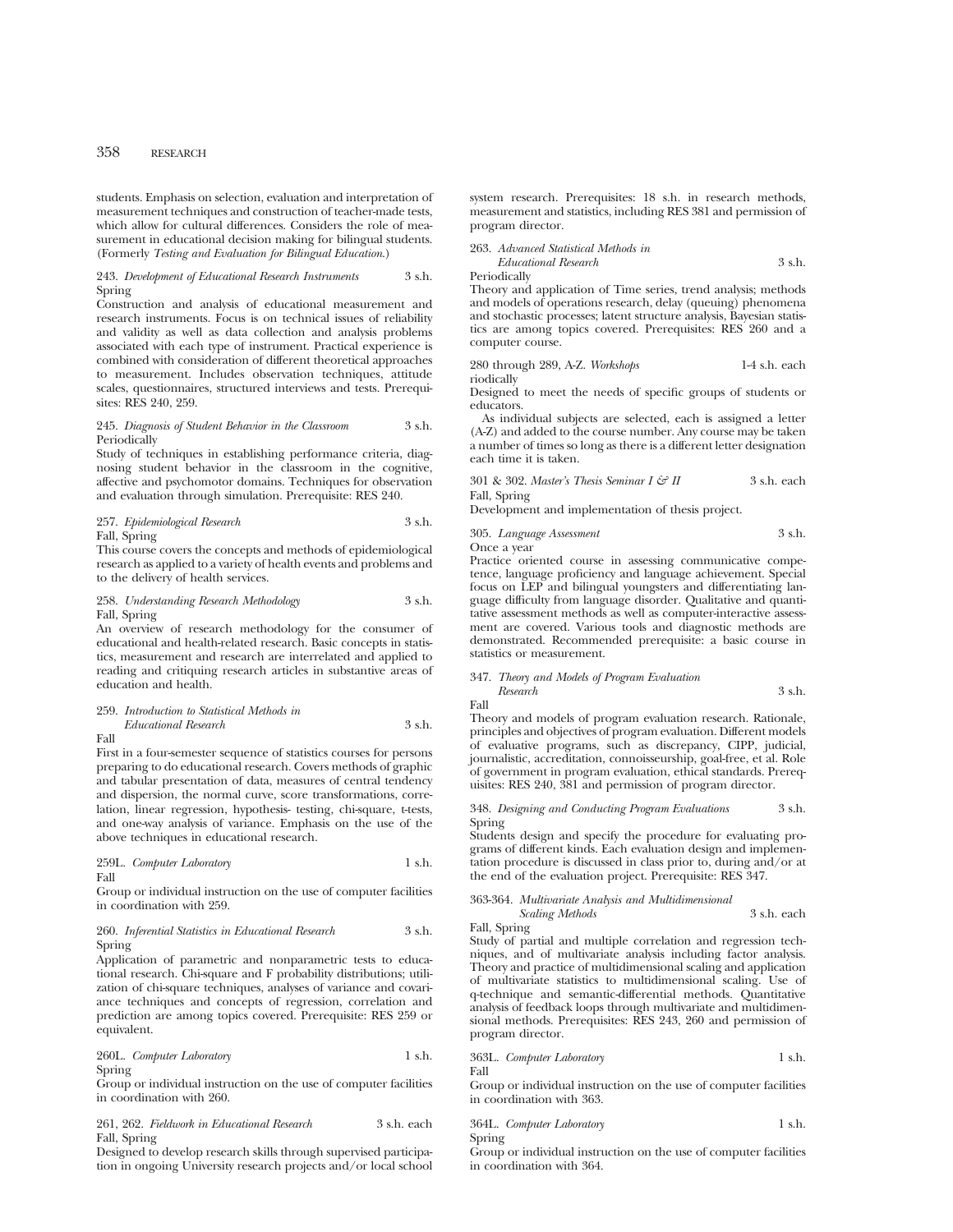Survey course covering different types of educational research methods and the use, data collection and data analysis techniques associated with different research designs. Attention is given to defining variables, developing research hypotheses, sampling procedures, control procedures and interpretation of research data.

#### 382. *Survey Research in Education* 3 s.h. Once a year

Deals with the process of survey development from the formulation of the initial problem through development of the survey questionnaire and sampling design. Consists of lecture discussions coupled with work-group practicum in designing and developing a survey.

## 386. *Advanced Research Design* 3 s.h. Fall

A second course in educational research design focusing on different approaches to problems of data collection and analysis, sampling, control, internal and external validity and experimenter bias. Qualitative and quantitative methods are considered including naturalistic observation and survey research, correlational, experimental and quasi-experimental designs. Prerequisites: RES 240, 259, 260, 381.

387. *Skills in Funding and Proposal Development: Government, Foundation and Corporate* 3 s.h. Fall

Exploration of theoretical and conceptual foundations of three sectors of grant funding. Identification of government, foundation, and corporate funding sources. Development of skills in grantsmanship, proposal writing and personal contacts. Management of grant funded projects and research.

#### 390. *Researcher as an Educational Change Agent* 3 s.h. Periodically

Social psychological approach to transmitting research findings to educational practitioners, to initiating change and innovations. Students use, evaluate and disseminate research findings on educational problems and innovations, analyze and role-play the functions of a change agent, and relate social, psychological and communication theories to their practice. Prerequisite: RES 381.

#### 391, 392. *Independent Studies in Educational Research* 2-3 s.h. each Fall, Spring

A course for students who wish to undertake independent and original work. Prerequisite: permission of instructor.

#### 393, 394. *Internship: Educational Research* 3 s.h. each Periodically

Students work in the field on such activities as designing and implementing research and evaluation projects, developing research instruments and research proposal writing. Each course requires 30 days in the field. Students may register for either 393 or 394, or both in a given semester. Permission of department required.

# Romance Languages and Literatures (RLL)

The following areas are administered by this department and listed independently: Bilingualism, French, Italian, Italian Studies, and Spanish.

Profressors Bussell-Thompson, D'Acierno, DaSilva, McNair, Rodriguez; Associate Professors Cao, Heller, Jean, Powell; Assistant Professors Dini, Loucif, Sampedro, Ultsch.

# Russian (RUS)

Administered by the Department of Comparative Literature and Languages. Professor Donahue, *Chairperson*

Associate Professor Mihailovic, *Adviser*

Major and minor requirements in Russian, see page 167.

For Russian Literature in Translation courses, see page 281.

# **COURSES**

In addition to semester notations next to each course, a selection of courses is offered during the January and Summer sessions. Consult the *January* and *Summer Sessions* bulletins for these schedules.

| 1. Elementary Russian | 3 s.h. |
|-----------------------|--------|
| Fall                  |        |

Fundamentals of structure. Oral drill.

2. *Elementary Russian* 3 s.h. Spring

Continuation of 1. Selected readings. Prerequisite: RUS 1 or equivalent.

3. *Intermediate Russian* 3 s.h.

Fall

Grammar review. Conversational approach. Selected readings. Prerequisite: RUS 2 or equivalent.

4. *Intermediate Russian* 3 s.h. Spring

Readings in Russian economics, geography, history and politics; or readings of short stories and plays by Pushkin and Chekhov; or readings in scientific Russian. Reading material will depend upon the interest of the class. Prerequisite: RUS 3 or equivalent.

| 4S. Scientific Russian | 3 s.h. |
|------------------------|--------|
| Periodically           |        |

Survey of Russian science. Readings from contemporary scientific articles. Reading material will depend upon the interest of the class. Prerequisite: RUS 3 or equivalent. Given upon sufficient demand.

## 5. *Advanced Readings* 3 s.h.

Periodically

Development of the reading skill. While the foreign language, spoken and written, will be the basis of classwork and written assignments, the course will aim at attaining the stage of liberated reading. Given upon sufficient demand.

100. *Honors Essay* 3 s.h. Fall, Spring

Research and writing of a substantial essay in the field of Russian. Open only to senior majors who are eligible for departmental honors and who secure, before registration, written permission of the faculty adviser who will supervise the essay.

*Prerequisites for all courses numbered* 101 *through* 106: *successful completion of* 4 *or permission*.

101 through 106. *Advanced Russian Language* 3 s.h. each Three-year cycle, one course each semester (may be taken in any order)

An integrated sequence of courses which gradually develops the student's proficiency in the spoken language, in writing (including structure) and reading. Text material ranges from simple stories to more sophisticated language including culture and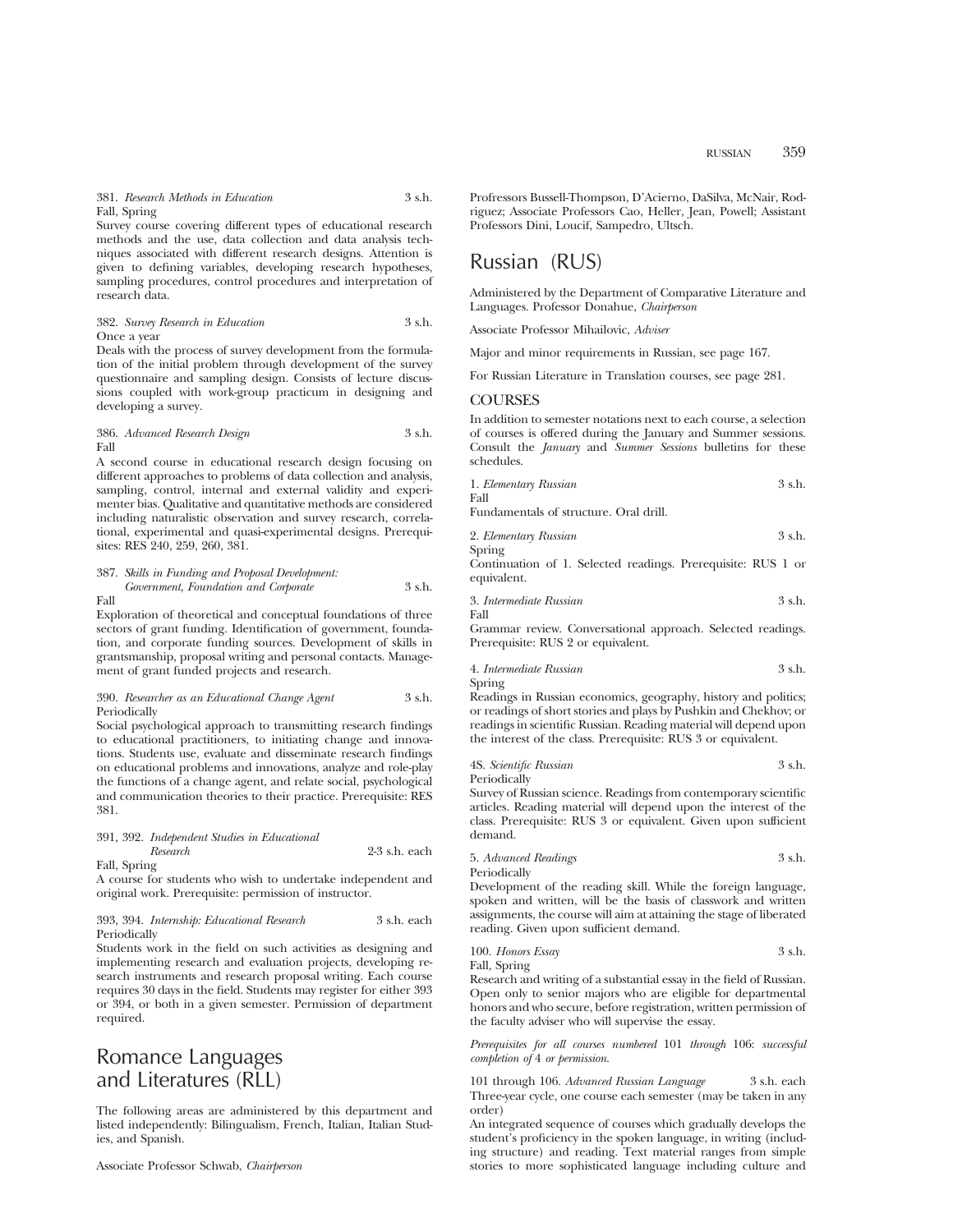civilization subjects. The individual student's needs and wishes determine the exact nature of each course. A detailed personal record is maintained to assure the development of each student's skills.

*Prerequisites for* 151 *through* 154: 101 *and* 102*, or permission of instructor*.

# 151 through 154. *Masterpieces of Russian*

*Literature* 3 s.h. each Three-year cycle, one course each semester (may be taken in any order)

The primary objective is to develop each student's ability in the critical reading of outstanding authors in Russian literature, taken essentially from the 18th century to the present. Readings will be chosen according to each student's prior experience and interests. Rather than a chronological approach, with division into literary movements, the student will choose, upon advisement, one or more themes (e.g., social problems, the role of "the superfluous man," the Father and Son theme, freedom and happiness, love and fate, the problems of goodness and evil) which will be pursued by private reading followed by written and/or oral reports to the class. The student who has taken the four courses in this sequence will have gained an adequate insight into literary genres and movements as well. A detailed personal record of reading progress will be maintained to assure the systematic development of each student's facility in literary criticism.

*Courses 221 through 226 and above are open only to matriculated graduate students or by permission. These courses are given only upon sufficient demand*.

221 through 226. *Readings in Literature or*

*Special Studies* 3 s.h. each Periodically

Intensive study of an outstanding author, movement or literary genre. Subjects to be announced.

# Secondary Education (SED)

Administered by the Department of Curriculum and Teaching. Professor Whitton, *Chairperson*

Professor Murphy; Associate Professors King, Singer; Assistant Professors Hines, Stacki, Torff.

# UNDERGRADUATE PROGRAMS

The undergraduate program in secondary education is designed for those students working toward a bachelor's degree who plan to become secondary level teachers. Students combine major study in a liberal arts, science or business area with a minor in secondary education. The program is designed to include oncampus preparation with field placement in a variety of school settings, culminating in a student teaching experience. To enroll in the undergraduate secondary education programs, students must satisfy the enrollment criteria for teacher education described on page 121 and *must apply to the School of Education through the Curriculum and Teaching Department Room 243 Gallon Wing.*

The degree programs described in detail under the several teaching certification areas (Art Education, Science Education, etc.) are designed to remain current with the most recent changes of the New York State Commissioner's regulations. However, some of Hofstra's teacher education programs require more course work than is required by New York State.

Most students who plan to teach on the secondary level choose as their major field for the bachelor's degree the subject which they plan to teach. The programs are outlined primarily on this basis. It is sometimes possible, however, to arrange a college program which will lead to teaching certification in a field other than the student's major, or to certification in more than one field. All students who plan to teach on the secondary level must complete at least 21 semester hours in education courses including the following: a 3-semester hour 100-level course in the Foundations of Education Department, SED 102, SED 151; one or two special methods courses designated by the department, SED 117<sup>\*</sup>, 101 and other courses designated by the department. SED 102 and SED 151 are prerequisites for all other courses in the secondary education undergraduate sequence. A student may complete these first two courses in any sequence. However, every student who intends to complete the sequence in secondary education must register *with the department* while taking the first course in education.

The New York State Teacher Certification Examinations are required for provisional and permanent certification in academic subjects (English, language other than English, mathematics, science and social studies). For special subjects (art, business, music and speech) required tests, see your adviser in the Department of Curriculum and Teaching.

Before entering student teaching, students are required to complete, with passing grades, liberal arts component of the teacher certification examinations.

It is the student's responsibility to become familiar early in the program with the requirements for prospective secondary student teachers. Sheets containing this information are available on request from the Office of Field Placement, 243 Gallon Wing. **NOTE 1:** the professional education sequence for candidates in secondary education will include study of instructional analysis, SED 101, 3 s.h., *Introduction to Classroom Analysis*. This course is a corequisite to student teaching, SED 117, 6 s.h.

Programs in secondary education prepare teachers of academic subjects in grades 7-12, and for special subjects (art, business, music) which prepare teachers for grades K-12.

Transfer students must plan their courses of study with an adviser to assure that their programs will fulfill both University and State requirements.

A 3 semester hour course in mathematics is required of all undergraduate students completing teacher education programs within the Department of Curriculum and Teaching.

Students who have more credits than they need to fulfill the bachelor's requirements may take secondary education courses for graduate credit, up to 9 semester hours, with permission. See Graduate Courses Taken By Undergraduates, page 64.

**B.A. OR B.S. IN ED. SPECIALIZATION IN SECONDARY EDUCATION WITH A CONCENTRATION IN BILINGUAL EDUCATION** is designed as an extension of the existing certification programs. It requires fluency in English and in a second language, and a combination of liberal arts and education courses including placements and participation in schools with bilingual programs. Student teaching must include satisfactory ratings in both the regular and bilingual classroom settings.

## Program Requirements

- 1. Students must satisfy all requirements for provisional certification in their major field.
- 2. Bilingual concentration: CT 165, FDED 114, SED 153, 115. Field experience: field experiences with dual placements both in methods courses and placement for student teaching will be in appropriate bilingual settings as well as in regular classrooms.

<sup>\*</sup>A prerequisite to enrollment in SED 117 is a grade-point average of 2.75 in the teaching area in which the student seeks certification, a 2.75 grade-point average in professional education course work and a 2.75 minimum cumulative grade-point average.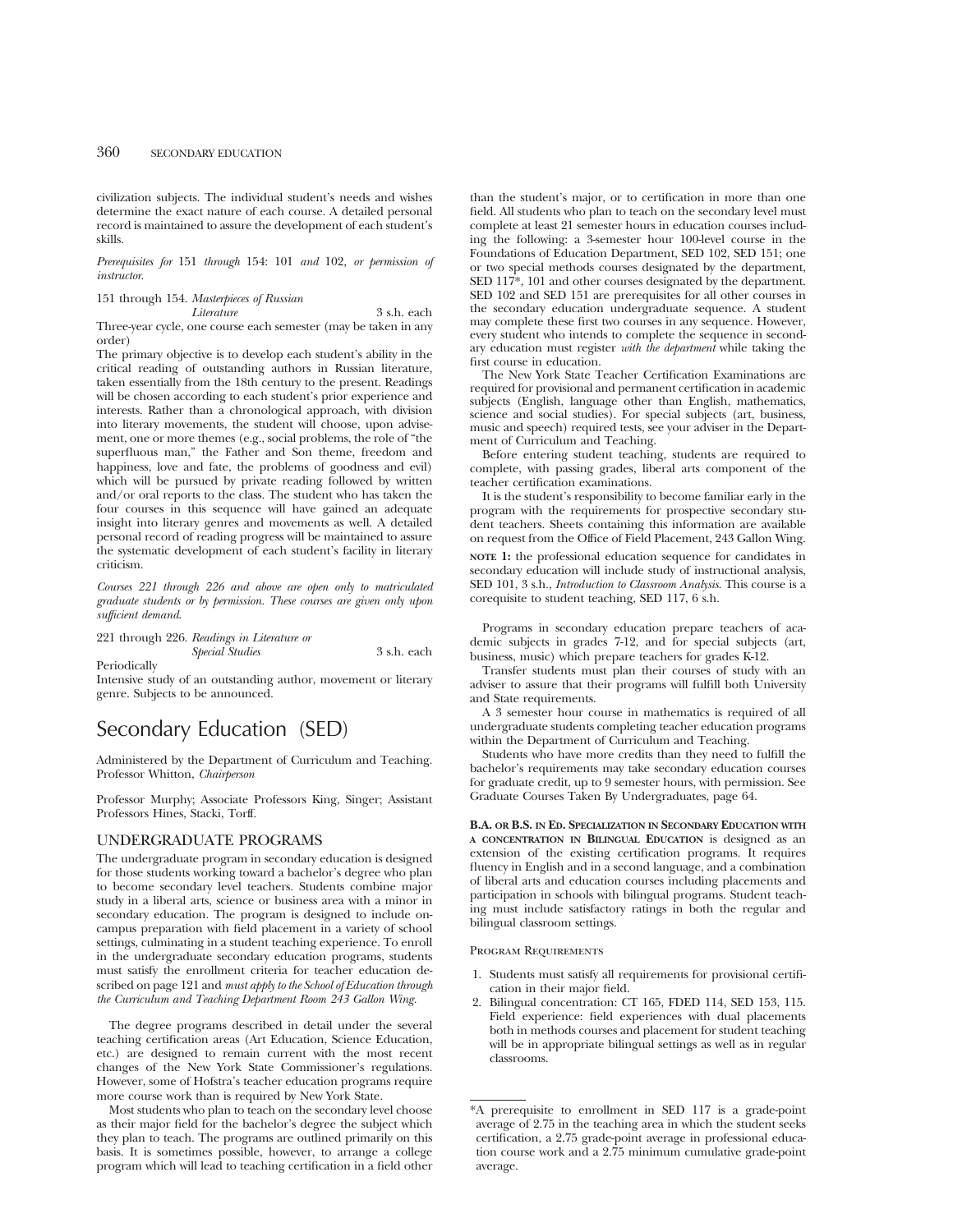- 3. Required: ANTH 105, SPCM 11; 1 course chosen from: ENGL 102, 103; LING 151, 152; SPCH 102; 1 courses chosen from: SPAN 122, 123, 124, 125, 126; HIST 142; PSC 130. (Credit for courses listed in 3 above may be included in the general 93 hours in liberal arts requirement.)
- 4. Competence in two languages is required as demonstrated by passing language proficiency examinations in English and in a second language.
- 5. A 3 semester hour course in mathematics is required of all undergraduate students completing teacher education programs within the Department of Curriculum and Teaching.

See complete B.A. requirements, page 82.

**MINOR IN SECONDARY EDUCATION:** students completing the prescribed professional sequence of 21 or 24 semester hours satisfy the requirements for a minor in secondary education.

#### PROGRAMS OF STUDY

The combination of student teaching, SED 117, 6 s.h., and SED 101, 3 s.h., will occupy 9 s.h. of studies in the student teaching semester. The other parts of candidate's program should therefore be planned accordingly.

For secondary school teaching candidates: in each of the following specialized teacher education programs, selected liberal arts courses outside the area in which certification is sought are designated as recommended in addition to the general requirements noted on page 360. They are recommended as especially pertinent studies for persons intending to teach in the specified field.

The faculty is available for advisement; call for an appointment early in the program.

INDEPENDENT STUDY OPTION: students in secondary education courses may elect a fourth semester-hour as an independent study option on all courses in the program except SED 151. The maximum number of such credits is two for undergraduate students. All students must have the approval of an instructor who is a full-time member of the area. Such optional credits may not be applied toward the satisfaction of total semester hour prerequisites for student teaching.

# ART EDUCATION

**B.S. IN ED.—SPECIALIZATION IN FINE ARTS EDUCATION:** this program leads to certification as a teacher of art in the elementary and secondary schools of New York State. The aim of this program is to provide students with a basic understanding and comprehensive knowledge of fine arts which, together with fundamental courses in education, will lead to effective public school teaching.

This program is in conformity with the teacher education recommendation of the National and New York State Art Education Associations.

#### Program Requirements

- 1. The successful completion of 129 semester hours and a cumulative grade-point average of 2.5 in work completed at Hofstra.
- 2. At least 60 semester hours must be in liberal arts.
- 3. There are two requirements that must ordinarily be completed in residence at Hofstra: 24 semester hours in the major field of specialization (education), including student teaching, and the last 30 hours. The 24 hours need not be included within the last 30 hours.
- 4. The following general and major requirements:
	- a) ENGL 1-2\*
	- b) Humanities, 9 semester hours from the B.A. core curriculum including SPCM 1
- c) Foreign language (fulfillment of B.A. foreign language requirement, 6-12 semester hours, see page 82.)
- d) Social science, 9 semester hours including PSY 1 or 7
- e) Natural science, mathematics/computer science, 9 s.h.: natural science, 3 s.h.; mathematics, 3 s.h.; computer science, 3 s.h.
- f) Fine arts, 57 semester hours including: FA 10, 11, 12, 13, 14, 15, 16, 27, 45, 46, 80A, 170, 172, 199; SCO 4; AH 3, 4, 74, and either 103, 114, 118, 161, or 165. Portfolio requirements as listed under Fine Arts with educational component included.
- g) Education: 24 semester hours, with advisement, including a 3-semester hour 100-level course in foundations of education; SED 102, 151, 113 & 114, 117 and 101. (See note 1, above.)
- h) A 3 semester hour course in mathematics is required of all undergraduate students completing teacher education programs within the Department of Curriculum and Teaching.
- 5. It is *recommended* that prospective secondary education teachers of art complete PSY 7 (which is a prerequisite to SED 102); SPCM 1; and complete CSC 5; also *recommended* that *all* prospective teachers of academic subjects (7-12) or special subjects (K-12) complete PHI 14.

Reports based on museum visits are required of students in some fine arts courses.

**NOTE 2:** the B.A. and B.S. in Fine Arts and the B.A. in Art History may *not* satisfy Hofstra's registered teacher education program requirements. Students in any of these programs wishing teacher certification should consult their advisers early in their program to obtain advisement to supplement their studies in art.

## BUSINESS EDUCATION

### Commercial Subjects

One degree program followed is the Bachelor of Business Administration (see page 104 for complete description). Students who wish to be certified in business subjects other than secretarial and office subjects should consult the Zarb School of Business for selection of a major field for the B.B.A. and proper courses for meeting certification requirements.

A 3 semester hour course in mathematics is required of all undergraduate students completing teacher education programs within the Department of Curriculum and Teaching.

It is *recommended* that prospective secondary education teachers of business subjects complete PSY 7 (which is a prerequisite to SED 102); complete SPCM 1; also *recommended* that *all* prospective teachers of academic subjects (7-12) or special subjects (K-12) complete PHI 14.

Prospective teachers of business subjects must complete at least 21 semester hours of education courses, with advisement, including a 3-semester hour 100-level course in foundations of education; SED 102 (PSY 1 or 7 is prerequisite); SED 151; 158 or 159 or 160; 117 and 101. (See note 1 on page 360.)

#### Business and Distributive Education

For the addition of distributive education to the business education certification requirements, the student must submit proof of completion of the equivalent of one year retail experience. Assistant Professor Stacki, *Adviser*

## SECRETARIAL AND OFFICE SUBJECTS

**B.S. IN ED.—SPECIALIZATION IN THE TEACHING OF SECRETARIAL AND OFFICE SUBJECTS** (primarily for two-year transfer students holding the associate's degree in Secretarial Science). This program leads to certification in New York State for the teaching of secretarial science and office subjects. The aim of this program is to provide

<sup>\*\*</sup>See University Degree Requirements, page 66.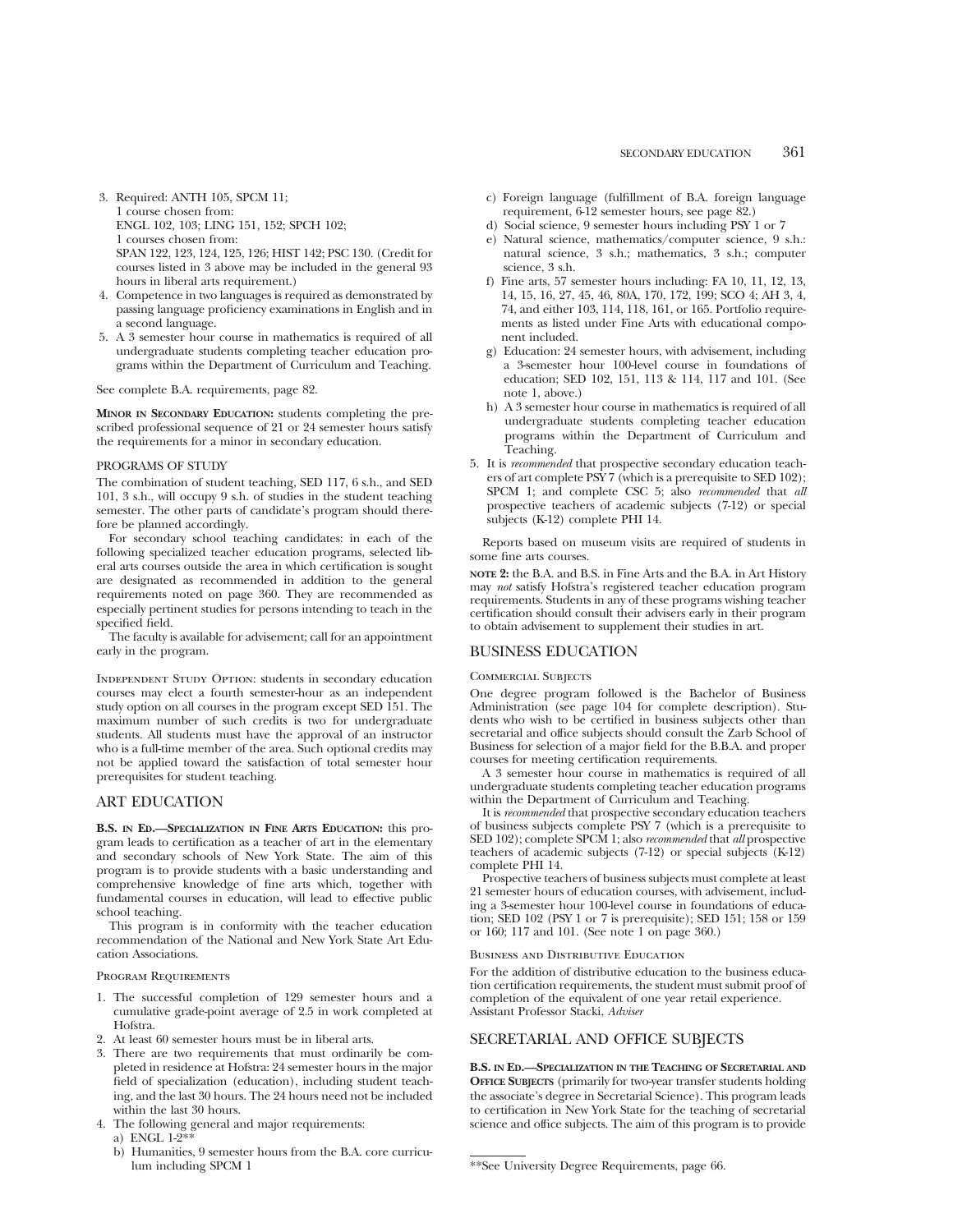a liberal arts background which, together with professional course work in business and education, will lead to effective teacher performance.

Assistant Professor Stacki, *Adviser*

## Admission Requirements

A minimum of 2.75 grade-point average must have been achieved in secretarial science skills subjects at an institution accredited by the Middle States Association or another regional accrediting association. Applicants lacking an associate's degree whose previous work experience includes a strong secretarial and office skills background may be able to earn prior learning credit toward the secretarial science skills admissions requirements. Contact the Office of Prior Learning, HCLAS Dean's Office for information.

Program Requirements

- 1. The successful completion of at least 128 semester hours and a cumulative grade-point average of 2.75 in work completed at Hofstra.
- 2. At least 65 semester hours must be in liberal arts.
- 3. There are two requirements that must ordinarily be completed in residence at Hofstra: 21 semester hours in professional education courses, including student teaching, and the last 30 hours. The 21 hours need not be included within the last 30 hours.
- 4. Secretarial science skills courses accepted for credit toward the degree requirements will apply *only* to this program and are *not* applicable to any other program at Hofstra. No more than 24 hours of these courses will be accepted for credit toward this degree.
- 5. A proficiency examination in secretarial skills may also be required of degree candidates.
- 6. And the following requirements:
	- a) Successful completion of "Transfer Credit and B.B.A. Liberal Arts Core Course Requirements," (page 105). Only credit for work completed elsewhere before the student matriculates at Hofstra can be used to reduce any core course requirement in the B.S. in Education. Students should consult their major adviser. Credits that Hofstra students earn as visiting students elsewhere *may not be used* to meet or to reduce core course requirements. The maximum number of semester hours in core courses required of a student in the B.S. in Education program is
	- 25. b) Transfer students who matriculate with junior standing (58 or more semester hours of advanced standing) must take a *minimum* of 6 semester hours of core courses at Hofstra (see page 84), chosen from two of the following five areas:
		- Humanities Appreciation and Analysis core course, excluding nonliterature courses;

mathematics (MATH 16 is recommended);

natural science core course;

social sciences, Behavioral Social Science Core or History and Philosophy Core; SPCM 1.

- c) Transfer students who matriculate with 57 or fewer semester hours of advanced standing must take a *minimum* of 12 semester hours of core courses at Hofstra (see page 84) including:
	- Humanities Appreciation and Analysis core course, excluding nonliterature courses;
	- mathematics (MATH 16 is recommended);
	- natural science core course;

social sciences, Behavioral Social Science Core or History and Philosophy Core course.

- d) Completion of at least 65 semester hours in the liberal arts and sciences, which may include both transfer credit and courses taken at Hofstra in fulfillment of other B.S. in Education requirements.
- e) ENGL 1-2 (see University degree requirements, page 66)
- f) SPCM 1 #
- g) PSY 7 # (prerequisite to SED 102).
- h) Educational, 21 semester hours: FDED 111 or 127; SED 102, 151, 159, 117, and 101. A prerequisite to SED 117 is a 2.75 grade-point average in the teaching area in which the student seeks certification, a 2.75 grade-point average in professional education coursework, and a 2.75 minimum cumulative grade-point average.
- i) 6 s.h. in accounting
- j) 3 s.h. in business law
- k) 3 s.h. in computer science or data processing (BCIS)
- l) 3 s.h. in economics
- m) 3 s.h. in GBUS 1.
- 7. It is *recommended* that prospective secondary education teachers of business (Secretarial and Office Subjects) complete PHI 14, *Introduction to Ethics I #*.

## ENGLISH EDUCATION

The degree program followed is the Bachelor of Arts with a specialization in English; 36 semester hours, distributed among several options as noted on page 216. Within that major program, prospective teachers of secondary school English must include some study in each of the areas listed below. Professor Murphy, *Adviser*

Program Requirements

1. English

- Linguistics or general language, 3 s.h. ENGL 103 (preferred) or 101 or 102; or one of the following: LING 101, 151, 152, 161, or 190
- Literature
	- American literature, 6 s.h.

English literature (survey preferred), 6 s.h.

- Western literature (ENGL 43 or 44 recommended), 3 s.h.
- 2. A 3 semester hour course in mathematics is required of all undergraduate students completing teacher education programs within the Department of Curriculum and Teaching.
- 3. It is *recommended* that prospective secondary education teachers of English satisfy the Social Science Contemporary Core requirement in part by completion of PSY 7 (which is a prerequisite to SED 102); satisfy the Humanities Creative Participation Core requirement in part by completion of SPCM 1; and complete CSC 5; also *recommended* that *all* prospective teachers of academic subjects (7-12) or special subjects (K-12) satisfy the Social Science History and Philosophy Core requirement in part by completion of PHI 14.

Prospective teachers of English must complete at least 21 semester hours of education courses, under advisement, including the following: a 3-semester hour 100-level course in foundations of education; SED 102, 151, 152, 117 and 101. (See note 1 on page 360.)

## FOREIGN LANGUAGE EDUCATION

The degree program followed is the Bachelor of Arts; see specific language for complete description.

Special Assistant Professor Gordon, *Adviser*

## Program Requirements

The student usually chooses as the major field the language which is to be taught (see specific language major requirements). In the foreign language studied, the candidate must earn from 24-30 semester hours of credit above level 4 (depending upon the particular language major) and must acquire sufficient competence to utilize the language as an instrument of oral and written communications. Before student teaching, the candidate must present to the Office of Field Placement a statement from

<sup>#</sup>Core course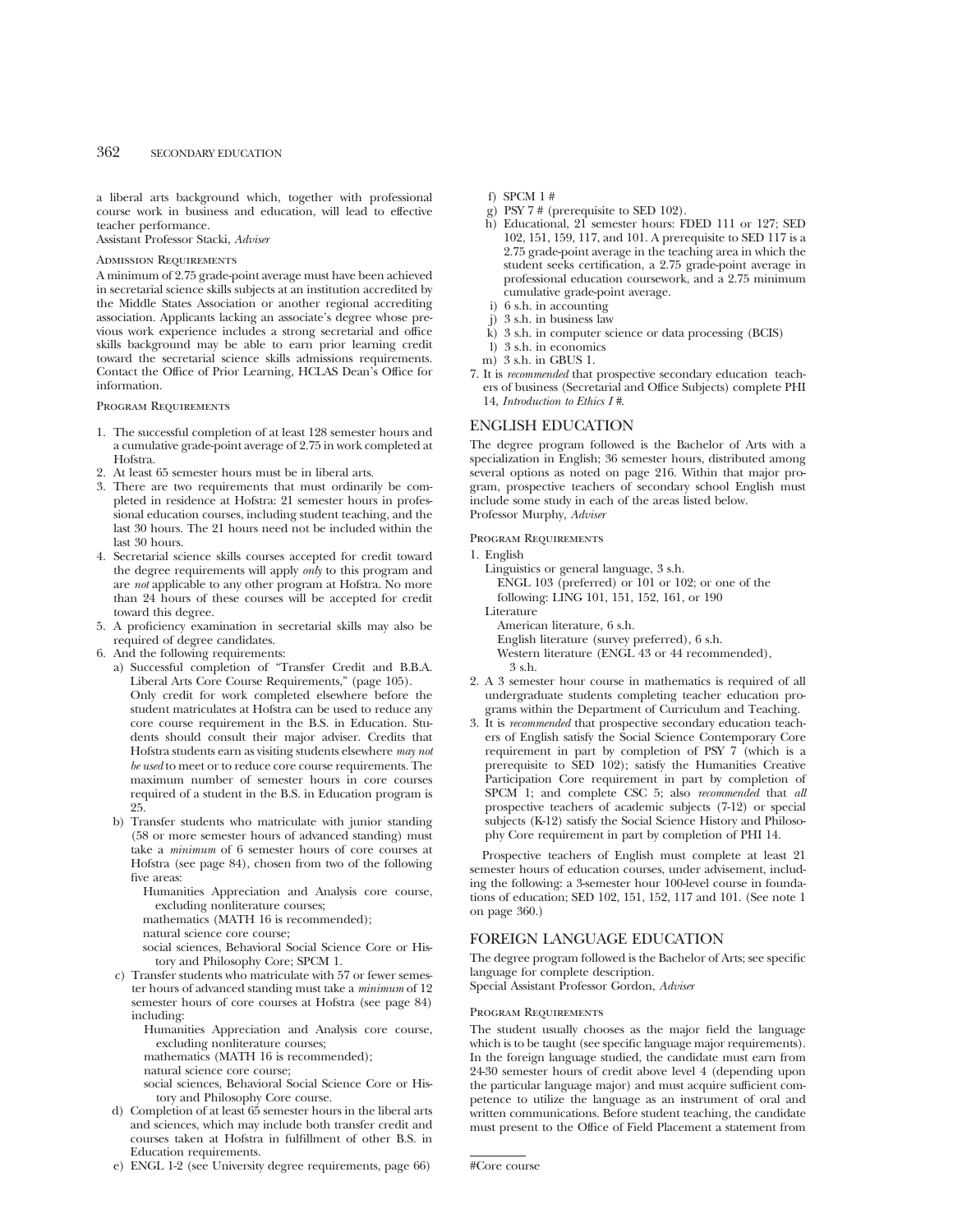the chairperson of his/her foreign language major(s) attesting to the candidate's written and oral proficiency in that language. Should a candidate wish to be certified in more than one language, the 24-30 semester hour requirement above level 4 and the statement of proficiency must be met in each language.

A 3 semester hour course in mathematics is required of all undergraduate students completing teacher education programs within the Department of Curriculum and Teaching.

Foreign language teachers should be broadly acquainted with the culture of the country whose language they plan to teach. It is recommended that courses be chosen from the following:

Philosophy: see recommended courses for foreign language majors in Philosophy Department listing;

History: at least 6 credits among courses pertaining to the field of study in the ancient and modern era; Economics: 115;

English: 102 and English Literature 43, 44, 45;

- French: 113 for students preparing to teach French; Comparative Literature: 39, 40 and others dealing with area of interest;
- Literature in Translation: course in a language not studied;

Linguistics: an appropriate course, and

Art History

It is *recommended* that *all* prospective secondary education teachers of academic subjects  $(7-12)$  or special subjects  $(K-12)$ satisfy the Social Science History and Philosophy Core requirement in part by completion of PHI 14.

Prospective teachers of foreign languages must complete at least 21 semester hours of education courses, with advisement, including the following: a 3-semester hour 100-level course in foundations of education; SED 102 (PSY 1 or 7 is prerequisite); SED 151, 153, 117 and 101. (See note 1 on page 360.)

#### MATHEMATICS EDUCATION

The degree program followed is the Bachelor of Arts (see page 82 for complete description).

This program meets all standards for mathematics teacher education recommended by the Association of Mathematics Teachers of New York State.

Professor Whitton, *Adviser*

Program Requirements

The student usually chooses mathematics as the major field (see page 295 for mathematics major requirements). The program must include the following groups of courses:

1. Mathematics through differential and integral calculus. The course sequence to be followed in fulfillment of the calculus requirement will be determined under advisement. Also required: MATH 133 or 134, 145 and 171 and either 146 or 172. In accord with the recommendations of the National Coun-

cil of Teachers of Mathematics and the National Council for Accreditation of Teacher Education, the Mathematics Education Program and the Department of Mathematics recommend strongly that prospective teachers of secondary mathematics enroll in the following three courses: MATH 137, 155, and either 165 or 166.

2. It is *recommended* that prospective secondary education teachers of mathematics satisfy the Natural Science Core requirement in part by completing at least one course in physics; satisfy the Behavioral Social Science Core requirement by completion of both PSY 7 (which is a prerequisite to SED 102) and also PHI 161; satisfy the Humanities Creative Participation Core requirement in part by completion of SPCM  $\hat{1}$ ; and complete CSC 5; also *recommended* that *all* prospective teachers of academic subjects (7-12) or special subjects (K-12) satisfy the Social Science History and Philosophy Core requirement in part by completion of PHI 14.

Prospective teachers of mathematics must complete at least 21 semester hours of education courses with advisement, including the following: a 3-semester hour 100-level course in foundations of education; SED 102 (PSY 1 or 7 is prerequisite); SED 151, 154, 117 and 101. (See note 1 on page 360.)

# MUSIC EDUCATION

B.S. in Ed.—Specialization in Music Education: this program leads to certification as a teacher of music in the elementary and secondary schools of New York State. The aim of the program is to provide students with a basic understanding and comprehensive knowledge of music which, together with fundamental courses in education, will lead to effective public school teaching.

#### Program Requirements

- 1. The successful completion of 128 hours and a cumulative grade-point average of 2.75 in work completed at Hofstra.
- 2. At least 65 semester hours in liberal arts with no fewer than 40 outside the Department of Music.
- 3. There are two requirements that must ordinarily be completed in residence at Hofstra: 24 semester hours in the major field of specialization (education), including student teaching, and the last 30 hours. The 24 hours need not be included within the last 30 hours.
- 4. The following general and major requirements: a) ENGL 1-2
	- \*b) Humanities (excluding music), SPCM 1 plus 3 semester hours in a core appreciation and analysis course
	- c) Natural science, mathematics/computer science, 6 s.h.: Natural science core course, 3 s.h.; mathematics core course, 3 s.h.
	- d) Social science, PSY 1 or 7 plus 3 semester hours in a Social Science History and Philosophy core course
	- e) Foreign language (fulfillment of B.A. language requirement, see page 81)
	- f) MUS 20, 30, 48, 61 & 62, 63-64, 69, 70A, 71-72, 107, 108, 143, 144, 154, 165 or 166, 169 or 133, 172. Three semester hours as advised from the following: MUS 21, 22, 23. Six semester hours as advised in MUS 31 through 38A. Four semester hours of Private Instruction (P) and MUS 35 & 35A, if required.

**NOTE:** Students without previous keyboard experience should enroll in 35 & 35A during the freshman year. Music education specialists whose major performance area is *not* keyboard will take 2 semesters of Piano Class; keyboard majors will take 2 semesters of Voice Class.

- g) Education: 24 semester hours, with advisement, including a 3-semester hour 100-level course in foundations of education; SED 102, 151, 111, 112, 117 and 101. (See note 1 on page 360.)
- 5. It is *recommended* that prospective secondary education teachers of music complete PHYS 6; PSY 7 (which is a prerequisite to SED 102); SPCM 1; and complete CSC 5; also *recommended* that *all* prospective teachers of academic subjects (7-12) or special subjects (K-12) complete PHI 14.

## PHYSICAL EDUCATION

B.S. in Education—Specialization in the Teaching of Physical Education, see page 314.

# SCIENCE EDUCATION

The degree program followed is the Bachelor of Arts (see page 82 for complete description).

This program satisfies the guidelines for the preparation of secondary school science teachers established by the National Science Teachers Association. Assistant Professor Hines, *Adviser*

<sup>\*</sup>See University Degree Requirements, page 66.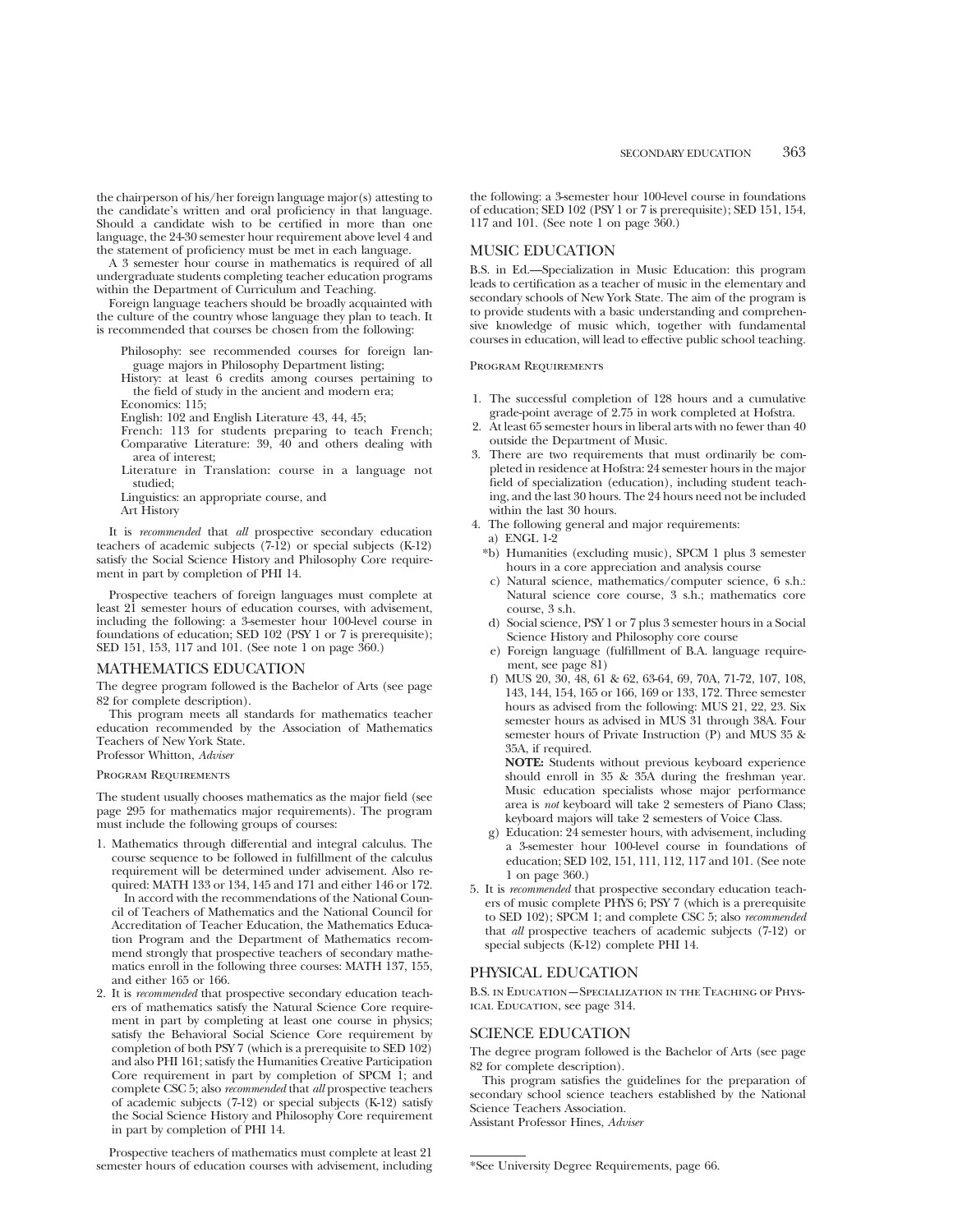#### Program Requirements

The student should major in one of the following subject areas: biology, chemistry, geology or physics. Students interested in earth science certification should major in geology. In addition to meeting all requirements of the major science department, the student should include within the overall undergraduate program at least one year of study in each of the other three sciences and at least one year of mathematics. Students who are preparing to teach earth science must also include among the courses they take: GEOL 10 and GEOL 7.

It is *recommended* that prospective secondary education teachers of science (biology, chemistry, earth science and physics) satisfy the Behavioral Social Science Core requirement by completion of both PSY 7 (which is a prerequisite to SED 102) and also PHI 161; satisfy the Humanities Creative Participation Core requirement in part by completion of SPCM 1; and complete CSC 5; also *recommended* that *all* prospective teachers of academic subjects (7-12) or special subjects (K-12) satisfy the Social Science History and Philosophy Core requirement in part by completion of PHI 14.

Prospective teachers of science must complete at least 21 hours of education courses, with advisement, including the following: a 3-semester hour 100-level course in foundations of education; SED 102 (PSY 1 or 7 is prerequisite); SED 151, 155, 117 and 101. (See note 1 on page 360.)

## SOCIAL STUDIES EDUCATION

The degree program followed is the Bachelor of Arts (see page 82 for complete description). Associate Professor Singer, *Adviser*

#### Program Requirements

Students choose history or another specialization in the Division of the Social Sciences (see Academic Organization, page 8) as their major field. Students planning to teach social studies in secondary schools are assigned an adviser by the department of major specialization and should see the social studies adviser in the Secondary Education Department.

For certification, total preparation must include:

- 1. A major in history or one of the following social sciences: anthropology, economics, geography, political science or sociology, and completion of a required 36 credit course distribution with:
	- a) a minimum of 6 s.h. in European history
	- b) a minimum of 6 s.h. in United States history
	- c) 24 s.h. distributed among the following six fields with a minimum of 3 s.h. in each field: history (other than United States or European), and anthropology, economics, geography, political science, and sociology. Additional courses in history (other than United States or European), economics, geography, and United States government are especially recommended.
- 2. A 3 semester hour course in mathematics is required of all undergraduate students completing teacher education programs within the Department of Curriculum and Teaching.
- 3. It is *recommended* that prospective secondary education teachers of social studies satisfy the Behavioral Social Science Core requirement in part by completion of PSY 7 (which is a prerequisite to SED 102); satisfy the Humanities Creative Participation Core requirement in part by completion of SPCM 1; and complete CSC 5; also *recommended* that *all* prospective teachers of academic subjects (7-12) or special subjects (K-12) satisfy the Social Science History and Philosophy Core requirement in part by completion of PHI 14.

Prospective teachers of social studies must complete at least 21 semester hours of professional education courses, with advise-

ment, including the following: a 3-semester hour 100- level course in foundations of education; SED 102 (PSY 1 or 7 is prerequisite); SED 151, 156 and 117, which is taken concurrently with SED 101. (See note 1 on page 360.)

## SPEECH COMMUNICATION EDUCATION

The degree program followed is the Bachelor of Arts in the School of Communication (see page 116 for complete requirements). Students in the major field of the teaching of speech communication earn certification K-12 as teachers of speech. Associate Professor Merrill, *Adviser*

#### Program Requirements

Required courses: 39 semester hours chosen from the following categories of courses:

- 1) 12 s.h.—SCO 2, 3, 4; SPCM 157
- 2) 12 s.h.—SPCM 1, 7, 11, 125
- 3) 6 s.h.—chosen from SPCM 33, 53, 109, 119
- 4) 3 s.h.—chosen from SPCM 21, 24, 25, 117, 121, 147
- 5) 3 s.h.—chosen from SPCM 107, 128, 170, 171
- 6) 3 s.h.—any literature course in ENGL, LIT, CLL, DRAM

A 3 semester hour course in mathematics is required of all undergraduate students completing teacher education programs within the Department of Curriculum and Teaching.

It is *recommended* that prospective secondary education teachers of speech communication satisfy the Behavioral Social Science Core requirement in part by completion of PSY 1 or 7 (which is a prerequisite to SED 102); also *recommended* that *all* prospective teachers of academic subjects (7-12) or special subjects (K-12) satisfy the Social Science History and Philosophy Core requirement in part by completion of PHI 14.

Prospective teachers of speech communication must complete at least 21 semester hours of education courses, with advisement, including the following: a 3-semester hour 100-level course in foundations of education; SED 102 (PSY 1 or 7 is prerequisite); SED 151, 157, 117 and 101. (See note 1 on page 360.)

## GRADUATE PROGRAMS

#### General Information

The graduate programs in secondary education are offered by the Department of Curriculum and Teaching. They are designed to serve qualified students who seek either certification as teachers in the secondary schools of New York State or advanced work in curriculum and instruction of a particular subject after obtaining certification or experience as classroom teachers.

Two degree programs in secondary education—the Master of Science in Education for the noncertified person, and the Master of Arts for the certified—have been designed to serve these separate purposes. In subsequent paragraphs the standard requirements and options in these two degree programs are outlined. Substitutions will be permitted *with advisement* where, in the light of the student's background and purposes, other courses are seen by the department to be more appropriate. No substitution is finally authorized until it is entered upon the Graduate Student's Advisement Record.

Applications for admission to graduate programs in secondary education are made to the Graduate Admissions Office in the Admissions Center. Students who have not met the full admission requirements may be advised to complete prerequisite courses under a planned program before becoming eligible for acceptance. Scores on the Graduate Record Examination or a standardized test to be specified by the department chairperson may be used as one ancillary means of evaluation in some cases.

Admission to a master's program is based on a comprehensive review of multiple criteria, including the following:

- —A completed application form to the master's program.
- —A minimum grade point average of 2.75 in each of two categories: 1) undergraduate liberal arts course work, 2) course work in the area(s) in which certification is sought.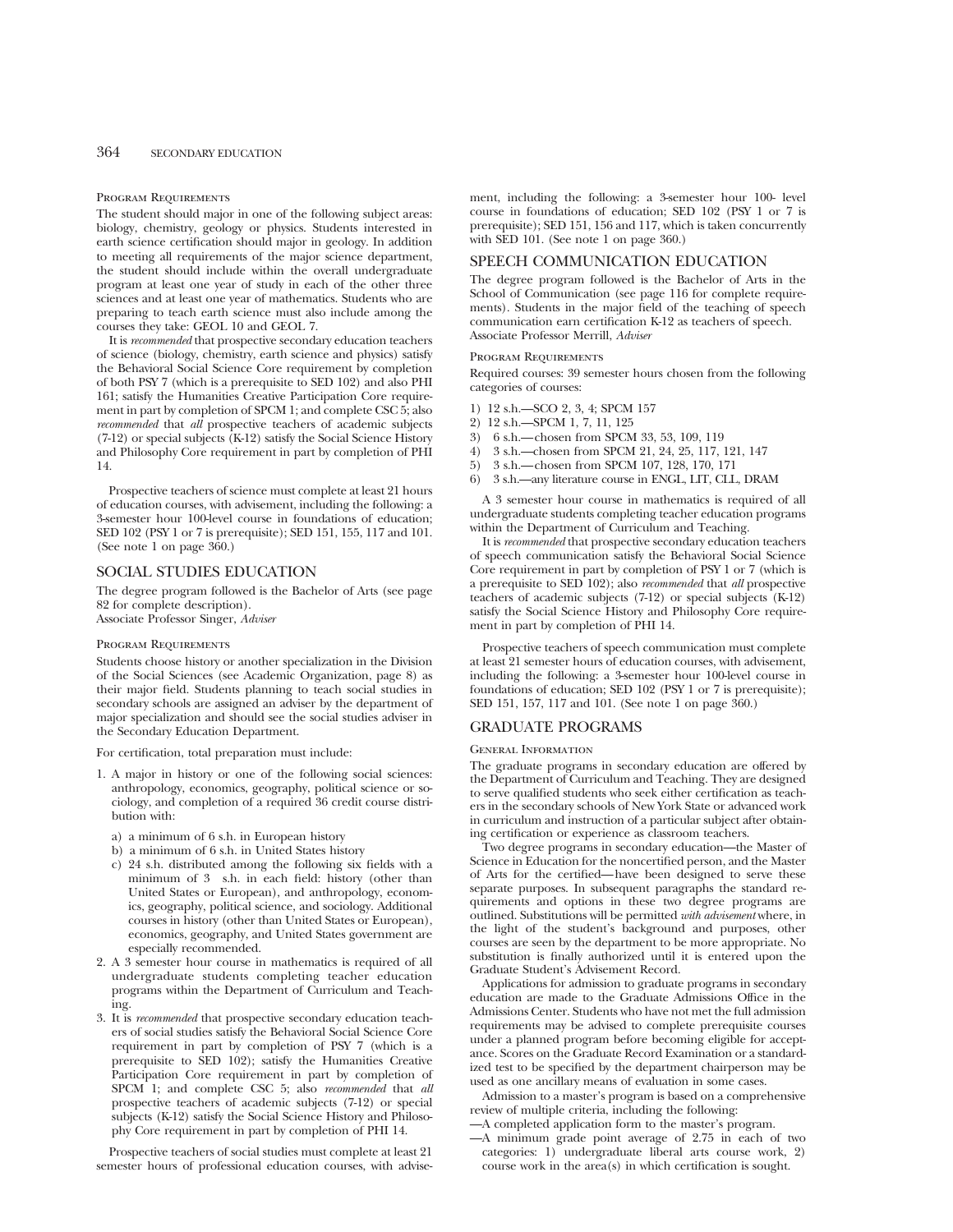- —A written personal statement of professional intent and rationale.
- —Two letters of reference that address the applicant's potential to succeed in the teaching profession and in graduate course work.
- —An interview, audition, and/or portfolio (requirements in some programs).

The Department understands that any single criterion may not reliably predict a candidate's potential for success in a graduate program. Consequently, candidates are welcome to apply if they do not meet one of the criteria but feel that other aspects of their experience may compensate.

Students in either master's degree program who have not student taught or who are not scheduled to student teach as part of their degree program will be required to enroll in SED 217 or 218 as part of their degree programs.

Foreign language majors must submit satisfactory scores on the Departmental Proficiency Examination or equivalent in the language for which certification is sought.

The New York State Teacher Certification Examinations are required for provisional and permanent certification in academic subjects (English, language other than English, mathematics, science and social studies). For special subjects (art, business, music and speech) required tests, see your adviser.

Before completion of first twelve credits of the Master's Program, students are required to complete the liberal arts component of the teacher certification examinations.

See complete graduate information, page 73.

## **TEACHING CERTIFICATE AND BILINGUAL EXTENSION FOR THE M.A. IN SPEECH-LANGUAGE PATHOLOGY,** see page 393 for information.

#### Special Note to Graduate Students

Certified Without Student Teaching

The ordinary route to State certification includes student teaching. This is satisfied on the undergraduate level by SED 117 and on the graduate level by SED 217. There are students, however, on the graduate level who obtain employment without student teaching. In such instances, it is the policy of Secondary Education to recommend for a degree, or for state certification, *only* persons who have had supervision and satisfactory rating by an accredited University's professional staff, either in the form of student teaching or University supervision early in their teaching careers. Thus, Secondary Education has established a course designed to provide University supervision for teachers who have not had student teaching.

This course, SED 218, *does not* satisfy the State requirement to student teach. It does, however, satisfy a degree requirement in the Master of Science in Education program.

Students completing the Master of Science in Education program who wish to be included in Hofstra's group certification recommendation and who have taken SED 218, but who have not student taught, should observe the following procedure:

Following their first full year of teaching experience (whether or not they have yet completed SED 218) they should request that their principal or superintendent send to the Certification Office at Hofstra University a statement that they have taught satisfactorily for one full year as a regularly assigned teacher on the secondary level.

If a student applies to Albany on an individual basis for certification, one year of paid, full-time teaching experience on the secondary level will probably be accepted as fulfilling the student teaching requirement for certification. This, however, does not remove the student's degree requirement of SED 218.

INDEPENDENT STUDY OPTION: students in secondary education courses may elect a fourth semester-hour point as an independent study option on all courses in the department except SED 213 and 264. The maximum number of such credits is three for graduate students. All students must have the approval of an instructor who is a full-time member of the department. Such optional credits may not be applied toward the satisfaction of total semester hour prerequisites for student teaching.

Pass/Fail Option for Matriculated Graduate Students: students matriculated in a master's degree program in secondary education may designate 3 semester hours of course work to be taken on a Pass/Fail basis, subject to the following conditions: 1) completion of 12 semester hours of the planned program prior to the semester in which they first exercise this option; 2) approval by their academic adviser; 3) designated courses for Pass/Fail basis shall not include SED 205, 213, 264, 201, or special matter-specific methods courses.

## MASTER OF SCIENCE IN EDUCATION

The department offers the following programs:

- 1. For preservice teachers—those who do not satisfy the require- ments for teacher certification in a secondary school subject in New York State.
- 2. For persons wishing to teach the physically handicapped and emotionally disturbed, leading to New York State dual certification in Secondary and Special Education. See programs listed under Special Education.

## PRESERVICE TEACHERS AND TEACHERS WITHOUT PREVIOUS PROFESSIONAL EDUCATION

Where academic subject matter deficiencies in the teaching field (see subject areas in undergraduate programs, page 114) are so great as to prevent completion of requisite work within the usual 33-semester hour degree program, additional credits may be required. Matriculated students must complete a minimum of 27 semester hours in residence at Hofstra. However, no more than 6 semester hours may be transferred into the program. Student teaching may be used to meet the 27-hour residency. See also the course descriptions for SED 217 and 218.

To register for courses in the M.S. in Ed. sequence other than SED 264, 205 or 213, a student must (1) be matriculated in the program, *or* (2) have written permission of the course instructor or departmental chairperson prior to the beginning of the course.

Program Requirements

|                                                                                               | Sem. Hrs. |
|-----------------------------------------------------------------------------------------------|-----------|
| 1. Phase One<br>SED                                                                           | 3         |
| 264. The Teacher in the School Setting*                                                       |           |
| 205. Perspectives on Secondary Educa-<br>$tion*$                                              | 3         |
| 213. Adolescent Development & Secondary                                                       |           |
| $Eduction*$                                                                                   | 3         |
| Methods course(s) SED 290-299B inclusive                                                      |           |
| (prerequisite: 205, 213, and 264)                                                             | $3-6$     |
| 2. Phase Two                                                                                  |           |
| SED 217 or 218                                                                                | 6         |
| Candidates for SED 218 must meet the acad-                                                    |           |
| emic standards normally required for candi-                                                   |           |
| dates for student teaching.                                                                   |           |
| SED 201. (Corequisite with SED 217 and 218)                                                   |           |
| 3. Phase Three                                                                                |           |
| Course work in the study of the curriculum                                                    |           |
| specific to the area of certification.                                                        | 3         |
| 4. Other Requirements                                                                         | 3         |
| Graduate course work taken in the School of                                                   |           |
| Education and Allied Human Services, with                                                     |           |
| advisement, but not in Secondary Education.<br>Foundations of Education, special education or |           |
| course work addressing cross-cultural, urban                                                  |           |
| and/or gender issues are especially recom-                                                    |           |
| mended. Electives supporting the content area                                                 |           |
| of certification selected under advisement.                                                   |           |
| Satisfaction of Hofstra New York State regis-                                                 |           |
|                                                                                               |           |

tered program in terms of the subject matter background of the candidate (see subject areas in undergraduate programs).

<sup>\*</sup>SED 264, 205 and 213 must be the first three courses of graduate work in education for students with no previous credits in education. It is recommended that students take these courses concurrently.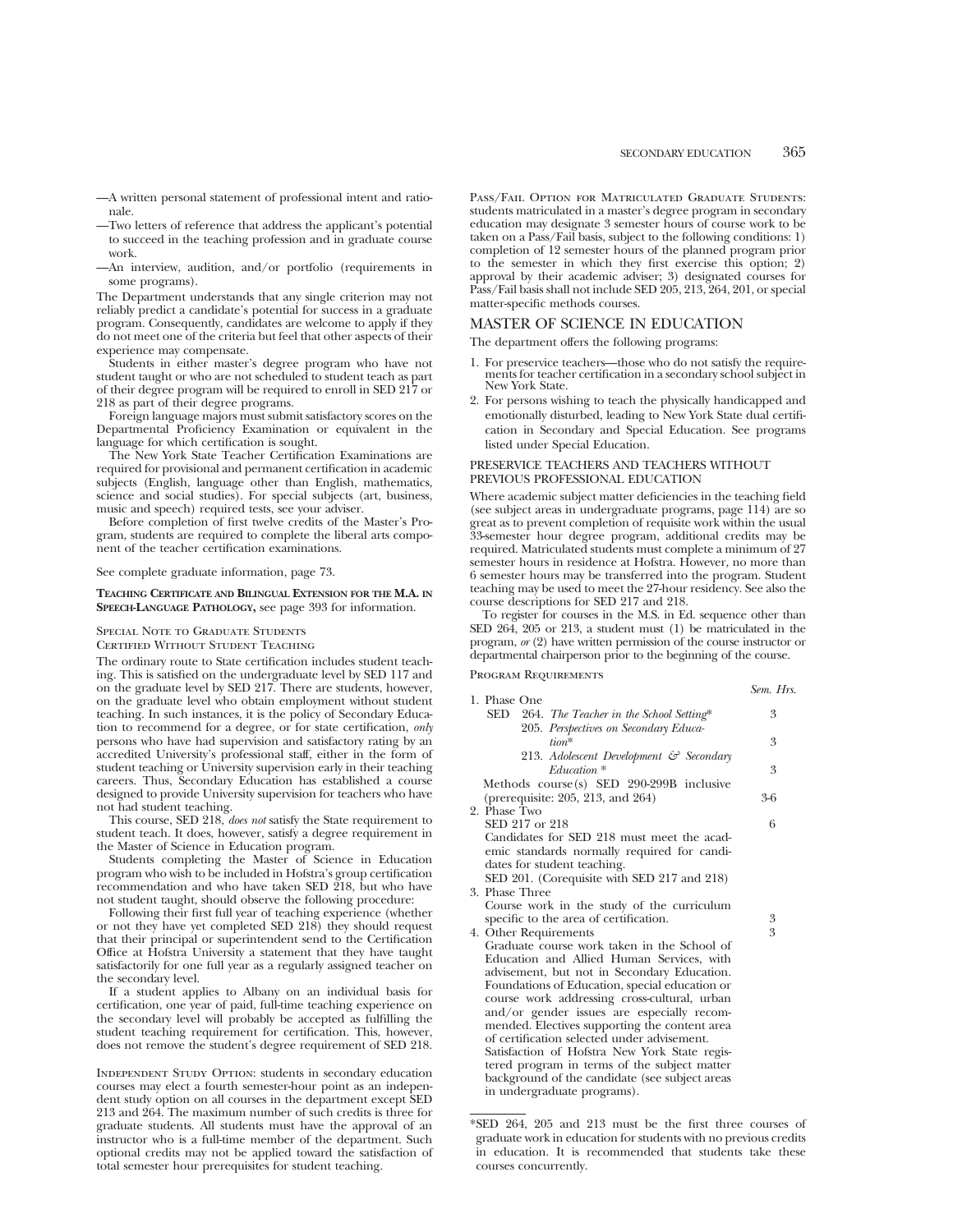- 5. 33 semester hours (in art education, 39 to 57 s.h., with advisement) plus either a comprehensive examination or SED 300, *Departmental Seminar*.
- 6. A minimum grade point average of 3.0 is required for graduation.
- 7. New York State requires college-level study of a language other than English for all prospective teachers of academic subjects, 7-12.

## Alternatives to Formal Course Work

Independent Readings Option: students matriculated in the M.S. in Ed. program may elect, under departmental advisement and subject to availability of faculty, to substitute SED 251 or 252 for up to 6 s.h. of secondary education course work, chosen from among SED 213, 207, 220, 241, 253, 201.

#### Overall Requirements

- 1. At least 33 s.h., no fewer than 27 s.h. of which shall be taken at Hofstra.
- 2. All course work offered in satisfaction of degree requirements must have been completed within five years prior to conferral of degree.
- 3. Irrespective of other requirements, each student will satisfy the department's registered program in the area of study in certification sought.
- 4. Satisfaction of the University comprehensive requirement (see page 80).

# MASTER OF SCIENCE IN EDUCATION: BILINGUAL SECONDARY EDUCATION

This program offers a balanced, comprehensive, and integrated view of bilingual/biculturalism with emphasis on practical classroom applications for meeting the needs of culturally and linguistically diverse students. The program is interdisciplinary in nature and is designed to prepare educators for professional service in bilingual instructional settings.

Associate Professor Cloud, *Coordinator*

## Admission Requirements

- 1. Provisional certification in secondary education.
- 2. Satisfy general University admission requirements described on page 73.
- 3. Demonstration of proficiency in English and the other language on an examination satisfactory to the department and consistent with New York State certification guidelines. Students who fail to achieve a satisfactory score on the language proficiency examination are retested after remediation and are required to achieve a satisfactory score prior to completion of the degree.
- 4. Interview with both language department and Curriculum and Teaching Department.

#### Degree Requirements

- 1. Successful completion of at least 36 semester hours.
- 2. Satisfactory evaluation by supervisor and/or cooperating administrator of practicum or internship in bilingual setting.
- 3. Completion of a special project or comprehensive examination.
- I. Program Requirements—Spanish Language

|                 | I ROGRAM REQUIREMENTS-Spatified Language          |           |
|-----------------|---------------------------------------------------|-----------|
|                 |                                                   | Sem. Hrs. |
| A. Core Courses |                                                   | 18 or 21  |
| SED.            | 265. Methods & Materials in                       |           |
|                 | <i>Bicultural Education</i> .** 3 s.h.            |           |
|                 | 267. Teaching English to Adolescent $\mathcal{C}$ |           |
|                 | Adult Speakers of Other Languages,                |           |
|                 | 3 s.h.                                            |           |

| CТ | 268. Practicum: Teachers of Non-English  |
|----|------------------------------------------|
|    | <i>Speaking Students</i> , 3 s.h. or     |
|    | 269. Internship: Teachers of Non-English |

- *Speaking Students*, 6 s.h. RES 241. *Testing & Evaluation of Bilingual Students*, 3 s.h.
- LYST 213. *Introduction to Bilingual & Biliteracy Instruction for Children & Adolescents*, 3 s.h.
- LING 210. *Second Language Acquisition*, 3 s.h.
- B. Required 12
	- SPAN 212. *Contrastive Bilingualism*, 3 s.h. 213. *Development of Social & Psychological Bilingual Trends in the United States*, 3 s.h. or 201. *Advanced Structure of Present Day Spanish*, 3 s.h.
		- 214. *Bilingualism in Perspective*, 3 s.h.
	- CT 260. *Foundations, Theory & Practice of Bilingual, Bicultural Education*, 3 s.h.
- C. Electives, under advisement 6 FDED 248. *Multicultural Education in the Metropolitan Area*, 3 s.h.
	- ANTH 218. *People & Cultures of Latin America*, 3 s.h.
	- CT 266. *The Learner in the School*, 3 s.h.
	- 213. *Development of Social & Psychological Bilingual Trends in the United States*, 3 s.h. (if not taken as a required course) 206. *Studies in Cultures of Spanish America*, 3 s.h.

#### II. Program Requirements—Other Languages

|                                              | Sem. Hrs. |
|----------------------------------------------|-----------|
| A. Core courses selected from IA listing     |           |
| above                                        | 18 or 21  |
| B. Required courses in another language, un- |           |
| der advisement, including Language Ac-       |           |
| quisition and Culture                        | 19        |
| C. Électives, under advisement               |           |

See complete graduate information, page 73.

# MASTER OF SCIENCE IN EDUCATION: TEACHING OF ENGLISH AS A SECOND LANGUAGE (TESL)

This course of study leads to certification of elementary and secondary level teachers of English as a second language. Associate Professor Cloud, *Coordinator*

#### Admission Requirements

For students without previous training or experience in education (preservice):

- 1. Major study in any of the following: English, languages, speech, linguistics, reading or other related area;
- 2. Proficiency in English including reading, writing and speaking;
- 3. Twelve semester hours of foreign language or demonstrated proficiency in a second language;
- 4. A letter of recommendation from a supervisor or principal and an interview with the coordinator of the master's program;
- 5. Meet the graduate admission requirements as stated in the University *General Bulletin*.

For students holding certificates in education (in-service):

1. Certification (provisional or permanent) as elementary or secondary school teacher or completion of all education courses leading to certification;

<sup>\*\*</sup>Taught Bilingually.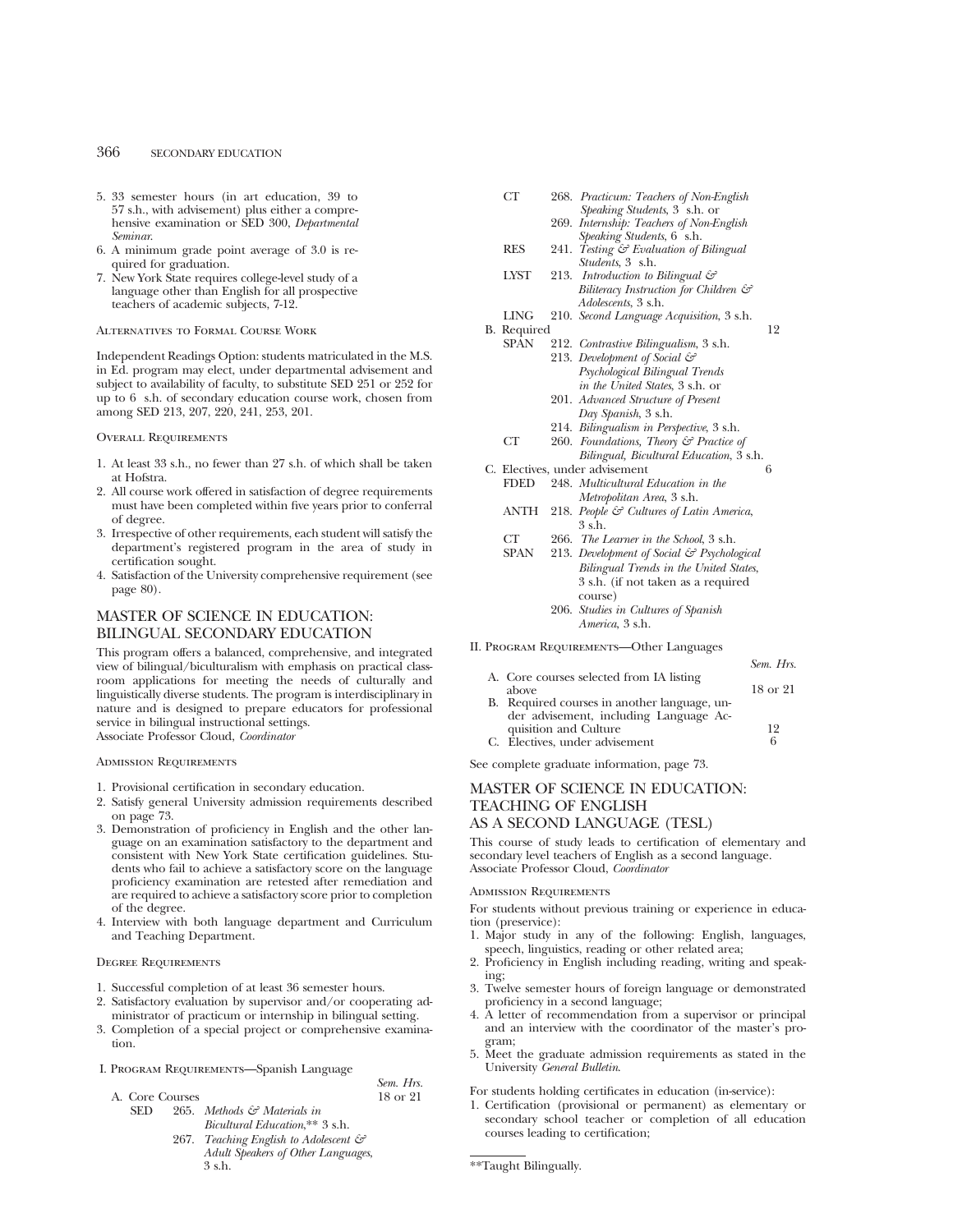- 2. Proficiency in English and foreign language study as for preservice students above;
- 3. Meet the graduate admission requirements as stated in the University *General Bulletin*.

#### Degree Requirements

- 1. The completion of a minimum of 36 semester hours, of which 30 hours must be taken in the core and linguistic components;
- 2. Completion of a special project or comprehensive examination.

#### Program Requirements

All (preservice and in-service) candidates take the following:

Area 1. Methodological Component, 9 s.h.

- CT 266. *The Learner in the School*
- ELED SED 225. *Teaching English as a Second Language* 267. *Teaching English to Adolescent & Adult Speakers of Other Languages*
- Area 2. Linguistic Component, 9 s.h.
	- ENGL 203. *Approaches to English Grammar*
	- LING 210. *Second Language Acquisition*
	- LYST 210. *Introduction to Literacy Studies*

Area 3. Language and Culture, 6 s.h.

- SPAN 213. *Development of Social & Psychological Bilingual Trends in the United States* or
	- ANTH 200. *Fundamentals of Anthropology*
	- FDED 248. *Multicultural Education in the Metropolitan Area* or, with advisement
	- $CT$ 260. *Foundations, Theory & Practice of Bilingual, Bicultural Education*

Preservice, In-Service Requirements

In addition to completing the above courses, students must complete either the preservice or in-service courses.

Preservice Courses

- Area 1. TESL University-supervised student teaching, 6 s.h. CT 269. *Internship: Teachers of Non-English Speaking Students*
- Area 2. Additional Courses, 6 s.h.
	- SED 264. *The Teacher in the School Setting*
	- RES 241. *Testing & Evaluation of Bilingual Students*

In-Service Courses

- Area 1. TESL, 3 s.h. CT 268. *Practicum: Teachers of Non-English Speaking Students*
- Area 2. Additional Courses, 9 s.h.<br>RES 241. Testing  $\mathcal{E}$  Ex
	- 241. *Testing & Evaluation of Bilingual Students* SPCH 209. *Developmental Psycholinguistics* or with advisement recommended ELED 202, 205, LYST 218, or WRIT 200

Elective, to be chosen under advisement.

## MASTER OF ARTS

The program, with a major in secondary education, is designed to provide advanced study for certified teachers on the secondary level and for others of comparable educational preparation and experience who wish to improve their competence in the teaching of a special subject and deepen their understanding of education as a field of study. If undergraduate work in the teaching field has been minimal and the student's credits are insufficient for Hofstra's recommendation for certification, the program is modified to include the requisite work. Candidates for this degree should seek early advisement.

#### Program Requirements

**NOTE 5:** only courses taken under *departmental* advisement are assured of applicability to the degree.

|                                                         | Sem. Hrs. |
|---------------------------------------------------------|-----------|
| 1. Secondary education course work including            | 18        |
| SED 205 and a discipline-based curriculum               |           |
| elective, taken under advisement.                       |           |
| 2. Course work in education, under advisement,          | 3         |
| outside Secondary Education, Foundations of             |           |
| Education, and Special Education courses are            |           |
| especially recommended.                                 |           |
| 3. A minimum of 3 s.h. in course work in educa-         | 3         |
| tion that addresses cross-cultural, urban or gen-       |           |
| der issues.                                             |           |
| 4. Satisfaction of Hofstra's registered program in      | 9         |
| terms of course work in the certification area          |           |
| and elective study.                                     |           |
| 5. Successful completion of a comprehensive ex-         |           |
| amination, or SED 300, <i>Departmental Seminar</i> , or |           |
| submission of an accentable master's essay or a         |           |

submission of an acceptable master's essay, or a comprehensive examination in addition to the basic 33 semester hours.  $\overline{33}$ 

**NOTE 6:** supplementary to the foregoing course distributions, a master's level candidate may offer the following option toward the degree: 30 semester hours plus 6 semester hours of *Master's Essay* (SED 301, 302).

6. A minimum grade-point average of 2.75 is required for all courses applicable to the degree. A minimum grade-point average of 3.0 is required for graduation.

For information about the criteria, scope, alternative emphases and kinds of studies acceptable for essays and honors essays, consult the faculty of Secondary Education.

## MASTER OF ARTS: SPECIALIZATION IN WIND CONDUCTING

This program is designed to provide advanced study for provisionally certified teachers of music who wish to improve their competence in the field of elementary or secondary education while specializing in the study of wind conducting in educational settings.

#### Admission Requirements

In addition to all requirements for the M.A. program in secondary education above, a conducting audition and interview are required.

#### Program Requirements

**NOTE 5:** only courses taken under departmental advisement are assured of applicability to the degree.

| <b>REQUIRED COURSES</b>                         | Sem. Hrs.      |
|-------------------------------------------------|----------------|
| Secondary education course work taken           |                |
| under advisement                                | 12             |
| 257. Instrumental Conducting: Techniques<br>SED |                |
| Methodology                                     | 3              |
| 258. Advanced Conducting & Rehearsal Techniques | 3              |
| 259. Wind Literature & Rehearsal                |                |
| <i>Techniques</i>                               | 3              |
| MUS<br>251-252. Advanced Special Studies        | 6              |
| 201. Introduction to Graduate Study in Music    | 3              |
| 232. Advanced Analysis & Composition            | $\frac{3}{33}$ |
|                                                 |                |

ADDITIONAL REQUIREMENTS

- 1. Successful completion of SED 300. *Departmental Seminar*, or submission of an acceptable master's essay, or a comprehensive examination in addition to the basic 33 semester hours.
- 2. Students must arrange for the use of a laboratory ensemble for all three semesters of MUS 251-252. This may be fulfilled by using any elementary or secondary school ensemble.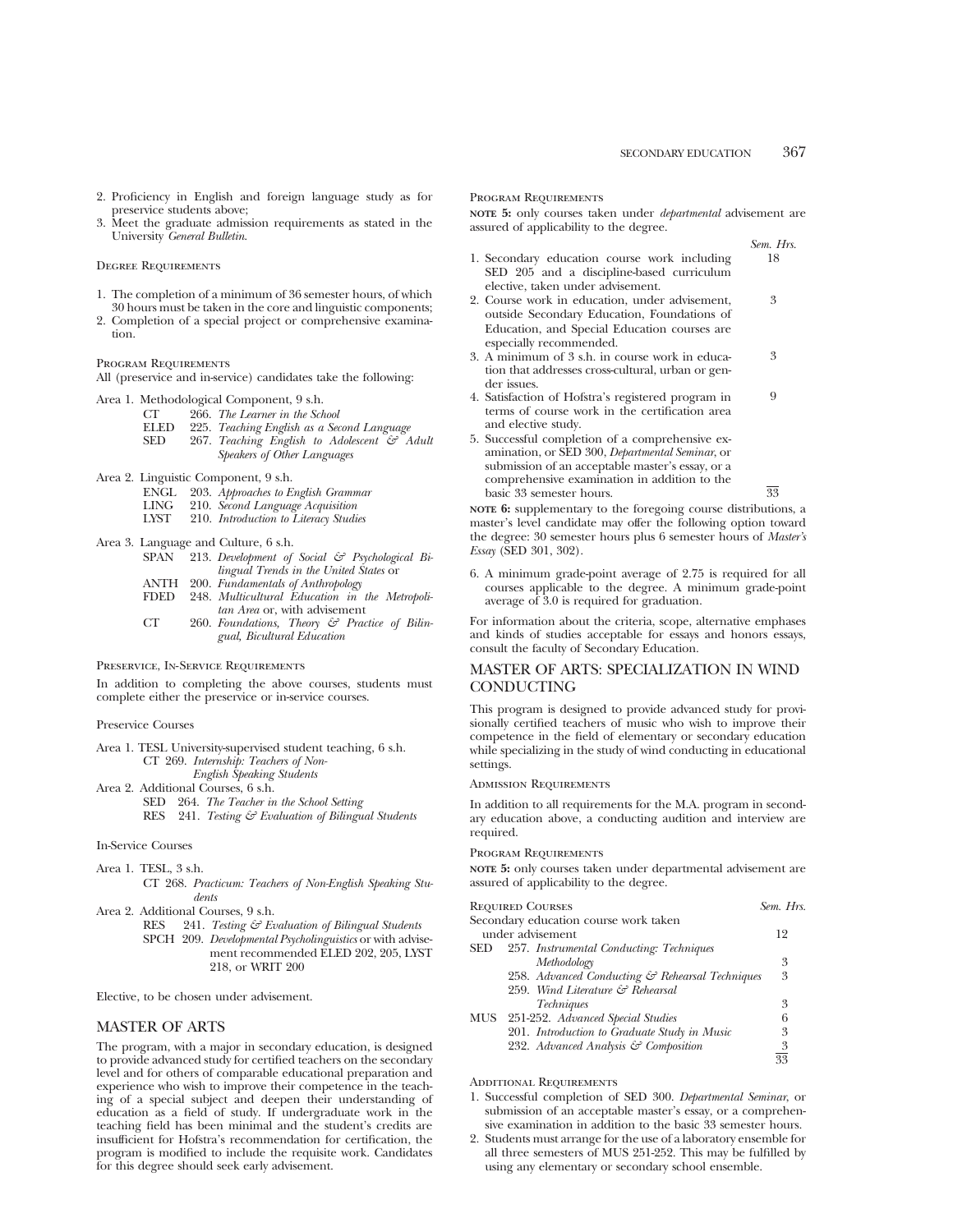- 3. Students must arrange for, administer, plan, rehearse, and conduct a public performance no earlier than the last semester of study. The ensemble used may be any elementary or secondary school ensemble.
- 4. Irrespective of the option taken for #1 above, all students must pass a comprehensive wind conducting jury prior to their public performance.
- 5. A minimum grade point average of 2.5 is required for all courses applicable to the degree. A minimum grade point average of 3.0 is required for graduation.

## ADVANCED CERTIFICATE

Middle School Extension Into Grades 5-6

Persons holding the New York State Certificate of Qualification 7-12 or Certification can earn a Certificate for Middle School Extension into grades 5-6, by completing CT 247 (6 s.h.) and electives (6 s.h.), with advisement, detailed below. This extension is registered with the New York State Education Department.

#### Admission Requirements

- 1. New York State 7-12 Certificate of Qualification or Certification;
- 2. Satisfactory levels of academic achievement;
- 3. Application and admission to the program.

PROGRAM OF STUDY

Required Courses 12 s.h.

CT 247. *Integrated Middle School Extension into Grades 5-6,* 6 s.h.

Electives with advisement, 6 s.h.; 3 s.h. from each of the following groups: candidates for the Certificate must have one reading course at the undergraduate or graduate level.

a) ELED 205. *Language in the Curriculum,* 3 s.h.

- 228. *Curriculum & Instruction in Communication,*  $3 \,$ s.h.
- LYST 214. *Language & Literacy in Early & Middle Childhood,* 3 s.h.
- SED 273. *Teaching Writing in the Content Areas,* 3 s.h.
- b) ELED 244. *Models of Teaching,* 3 s.h.
- SED 221. *Middle Level Curriculum,* 3 s.h., with advisement

EDUCATION HONOR SOCIETIES, see pages 69 and 77.

## **COURSES**

In addition to semester notations next to each course, a selection of courses is offered during the January and Summer sessions. Consult the *January* and *Summer Sessions* bulletins for these schedules.

#### 101. *Introduction to Classroom Analysis* 3 s.h. Fall, Spring

Analytic study of teaching activities on the secondary level. Involves observation of teaching done by other student teachers, practicing teachers and also the analysis and evaluation of the student's own teaching behavior.

Must be taken concurrently with SED 117. (Required of all undergraduates in Secondary Education programs.)

#### 102. *Adolescent Development and the Secondary School* 3 s.h. Fall, Spring, Summer

Multiple perspectives on adolescence and implications of adolescent cognitive and affective development for teaching. Issues of cultural diversity, mainstreaming, and disability are addressed. Classroom observations are required. SED 102 and 151 are the initial secondary education courses in the undergraduate secondary education program. Prerequisites: PSY 1 or 7. (Replaces CRSR 113 *Educational Psychology*.) May not be taken on a Pass/  $D+/D/Fail$  basis.

#### 111, 112. *The Teaching of Music* 3 s.h. each 111:Fall; 112:Spring

Developments in the teaching of music. Curriculum trends, materials, subject content, testing and measurement in the field are examined. 111 treats the vocal music program on the elementary and secondary levels while 112 continues the spiral curriculum concept as it applies to grades 4-12 of the instrumental music program. Classroom observations, lesson demonstrations and roleplaying are required. Prerequisites: for undergraduates, SED 151, SED 102, MUS 107 (112), MUS 30 (112). Note: 111 and 112 each requires a material fee of \$10.

**NOTE:** 111 is not for the elementary classroom teacher.

#### 113 & 114. *The Teaching of Art* 3 s.h. each Periodically

Study of perceptual stages of development, K-12, with a view towards designing a qualitative and creative art program. In addition to the study of major art media, students learn to stimulate an appreciation of art through multicultural art history and aesthetics. Subjects covered include models for curriculum design, multiculturalism, interdisciplinary art education, modes of assessment, the museum as educator and art for students with special needs.

Prerequisites: for undergraduates, SED 151, SED 102. There is a material fee of \$10.

**NOTE:** 113 is not for the elementary classroom teacher; 161 may be substituted for 114. Both 113 & 114 are prerequisites for student teaching.

#### 115. *Methods and Materials of Teaching Native*

*Language Arts to the Bilingual Learner* 3 s.h. Fall, every other year

Theories, problems, and practices of teaching and evaluating native language arts in bilingual classroom settings. Consideration is given to formal language instruction in the native language including reading and writing in the content areas, as well as use of authentic literature to develop language and literacy skills in the native language. Classroom observations are required.

|              | 117. Student Teaching (Undergraduate) | 6 s.h. |
|--------------|---------------------------------------|--------|
| Fall, Spring |                                       |        |

Full-time student teaching in cooperating schools with direction and supervision from University supervisors. Students have two placements during the semester: one on the middle school/junior high school level  $(7-9)$  and one on the senior high school level  $(10-12)$ . Attendance at weekly seminars is required. Admission by application and interview only. Applications to be obtained at the Office of Field Placement and returned by October 1 for the spring semester and by March 1 for the fall semester. Prerequisites: SED 151, SED 102 and the appropriate methods course(s), a cumulative grade-point average at Hofstra of 2.75 or better in the area in which certification is sought, in professional education courses and in the cumulative grade-point average. Prerequisite or corequisite: 3-semester hour 100-level foundations of education course. Corequisite: SED 101.  $\mathrm{Pass}/\mathrm{D+}/\mathrm{D}/\mathrm{fail}$  grade only.

The maintenance of a grade point average of 2.75 in all courses in the School of Education after admission with no outstanding D's or INC's. Acceptance into student teaching is contingent upon the completion of at least 15 semester hours of course work at Hofstra with an overall grade point average of 2.75 or better with no D's or outstanding INC's. Students receiving a D or who have not removed an INC within the three-week limitation in a secondary education course will be automatically dropped from the program.

## 151. *The Secondary School Teacher* 3 s.h.

Fall, Spring

An examination of the multifaceted role of the secondary school teacher as a reflective, decision-making practitioner. An introduction to such processes as the establishment of a productive learning environment, planning, the selection and implementa-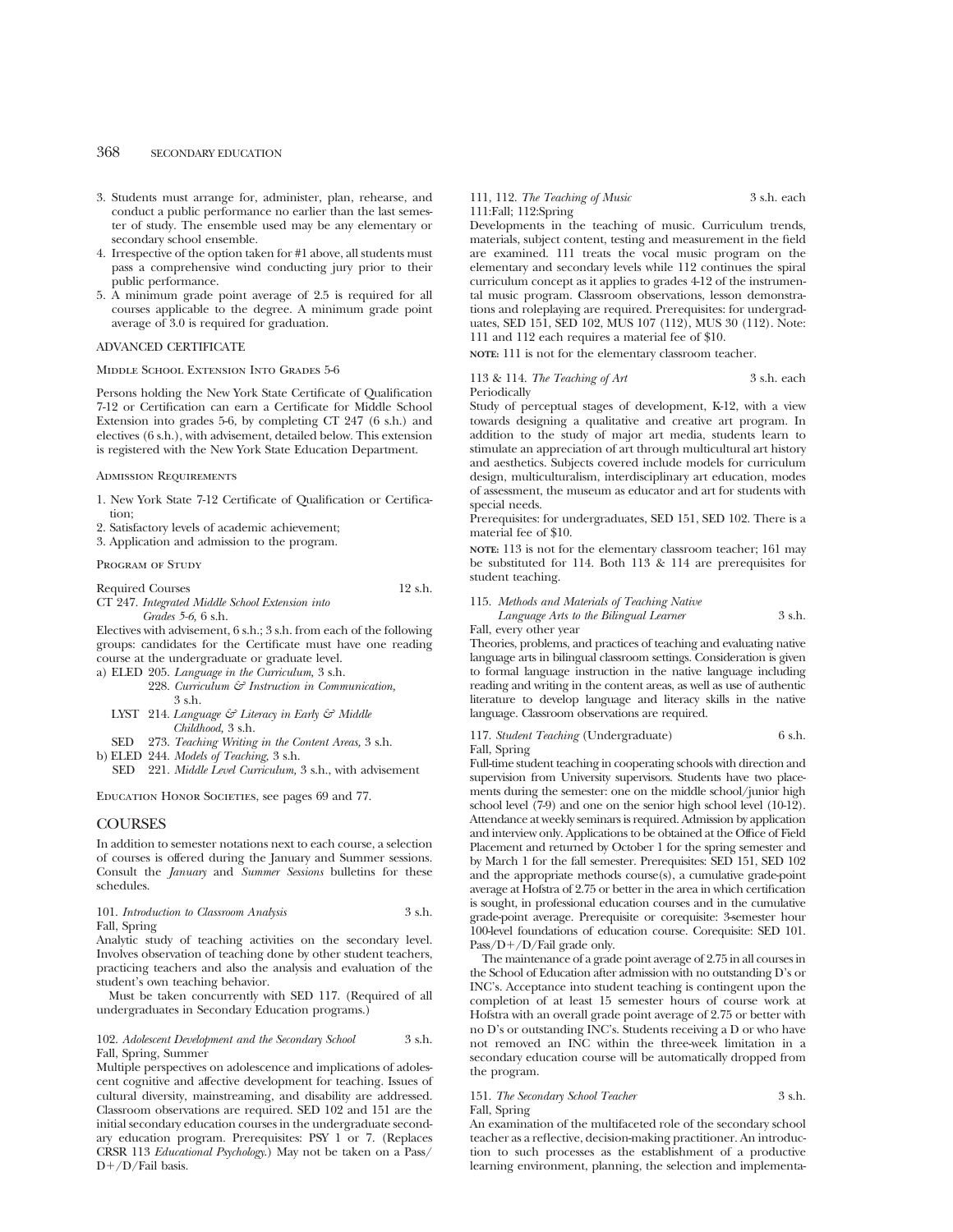tion of various teaching methods, the selection and use of instructional materials and evaluation. The role of the secondary school teacher is studied within the context of working effectively with students from diverse populations. Classroom observations and participation in a secondary school are required.

**NOTE:** SED 151 and SED 102 must be the first two courses in the professional education sequence for undergraduates.

#### Teaching Specialization Courses

**NOTE:** methods courses (152-161) are usually offered only during the fall semester. Students should check with their advisers in Secondary Education in order to plan their sequence of courses.

Students enrolling in these courses are expected to set aside a three-hour block of time one day a week between the hours of 8 a.m. and 3 p.m. for observation and participation in selected public schools.

## Fall

| 152. Teaching of English                                    | $3$ s.h.    |  |
|-------------------------------------------------------------|-------------|--|
| 153. Teaching of Foreign Languages                          | $3 \,$ s.h. |  |
| 154. Teaching of Mathematics                                | 3 s.h.      |  |
| 155. Teaching of Science                                    | $3$ s.h.    |  |
| 156. Teaching of Social Studies                             | $3 \,$ s.h. |  |
| 157. Teaching of Speech & Drama                             | $3 \,$ s.h. |  |
| 158. Teaching of Business—Accounting (College               |             |  |
| Accounting, Bookkeeping, Data Processing and Law)           | 3 s.h.      |  |
| 159. Teaching of Business—Skills (Secretarial Skills,       |             |  |
| Shorthand, Transcriptions, Typewriting $\mathcal{C}$ Office |             |  |
| <i>Occupations</i> )                                        | 3 s.h.      |  |
| 160. Teaching of Business—Distributive Education            |             |  |
| (Merchandising & Salesmanship)                              | 3 s.h.      |  |
| 161. Teaching of Art History $\mathcal{C}$ the Arts         | 3 s.h.      |  |
| NOTE: 114 may be substituted for 161.                       |             |  |

Examination of the goals, curricula, nature and structure of the disciplines, teaching strategies, methods, classroom environment, problems, issues, and monitoring and assessment of student learning in the student's field of specialization. Designed to enable the student to make well informed, professional decisions after engaging in critical analysis and reflection. The teaching of one's subject area is studied within the context of working effectively with diverse students. Classroom observations and participation in a secondary school are required. Prerequisites for undergraduates: SED 151, SED 102.

#### 161A, 162. *Readings* 1-3 s.h. each Periodically

The student will make oral and written reports to the instructor on a mutually determined reading or research program. Prerequisite: permission of the instructor.

| 163. Teaching Global History | 3 s.h. |
|------------------------------|--------|
| Once a vear                  |        |

Both content and process are addressed to reinforce conceptual learning in the global history curriculum for grades nine and ten. Topics include the importance of physical geography in shaping regional history, developing and world view in the social studies, tradition and change, world economic resources and global interdependency, political organization and the implications of technological change on human history. Prerequisite or corequisite: SED 151. Recommended after SED 156.

## 164. *Literature for Young Adults* 3 s.h. Spring

This course is designed to introduce students to literary works especially recommended for middle and high school grade levels. The works represent various genres: fiction (realistic, historical, fantasy and mystery), drama, poetry and nonfiction that appeal to young readers and that offer opportunities to introduce students to literature from a multicultural and global perspective. In the course of the semester, working in a cooperative-learning environment, students have an opportunity to read and to write about adolescent literature.

#### 170. *Current Issues and Trends in English Education* 3 s.h. Periodically

Provides a further opportunity for students to explore current issues central to the teaching of English grades 7-12 with particular emphasis on language development in adolescents; teaching reading and composing for varied purposes; relationships between language and learning; and multicultural perspectives on the language arts curriculum.

#### 171. *Experiences in Urban Secondary Education* 3 s.h. Once a year

This is an observation, participation, and teaching project. A team of secondary education students and a Hofstra University faculty member works in an urban multiethnic secondary school. Provides a reflective experience in a multiethnic interracial urban school setting. Students examine issues in urban education and the rewards, possibilities and problems of working in an urban school. Prerequisite: SED 151. It is recommended that this course be taken prior to student teaching.

## 180 through 189, A-Z. *Workshops* 1-3 s.h. each Periodically

Designed to meet the needs of individuals or specific groups of students or faculties of individual schools who want help in the solution of curricular or other school problems.

As individual subjects are selected, each is assigned a letter (A-Z) and added to the course number. Any course may be taken a number of times so long as there is a different letter designation each time it is taken.

# 199. *Professional Studies* 3 s.h. Periodically

Designed to extend knowledge and develop skills within areas of study which relate to teaching in secondary schools. Topics are the teaching of classes that include exceptional children, the role of the secondary school teacher in the sociocultural environment within the school, audio-visual usage, teacher non-classroom functions, substitute teaching, general professional associations for teachers, teachers' unions and teacher centers. Corequisite: SED 117.

201. *Classroom Analysis* 3 s.h.

Fall, Spring

The implications of various types of classroom analyses provided by psychology, sociology, and logic for understanding and dealing with students and content. Analytic patterns covered deal with students' cognitive and affective development and styles, and with teacher styles and linguistic behavior. Prerequisites for M.S. in Ed. students: SED 264, 205, 213 and appropriate methods course(s); corequisite: SED 217 or 218. (Formerly *Classroom Analysis and Control*.)

#### 205. *Perspectives on Secondary Education* 3 s.h. Fall, Spring

An overview of secondary education as an evolving system, an area of study and a field for professional growth. Identification and differentiation of lines of thought—recent historical, societal and human developmental—bearing on curricular and instructional decision making for secondary school programs. Modes of investigation and rationale formulation underlying the emergence of contemporary secondary level programs. This course must be among the first three courses completed in the M.S. program.

#### 207. *The Dynamics of Curriculum Change* 3 s.h. Periodically

Same as ELED 207. Prerequisites: provisional certification in secondary education.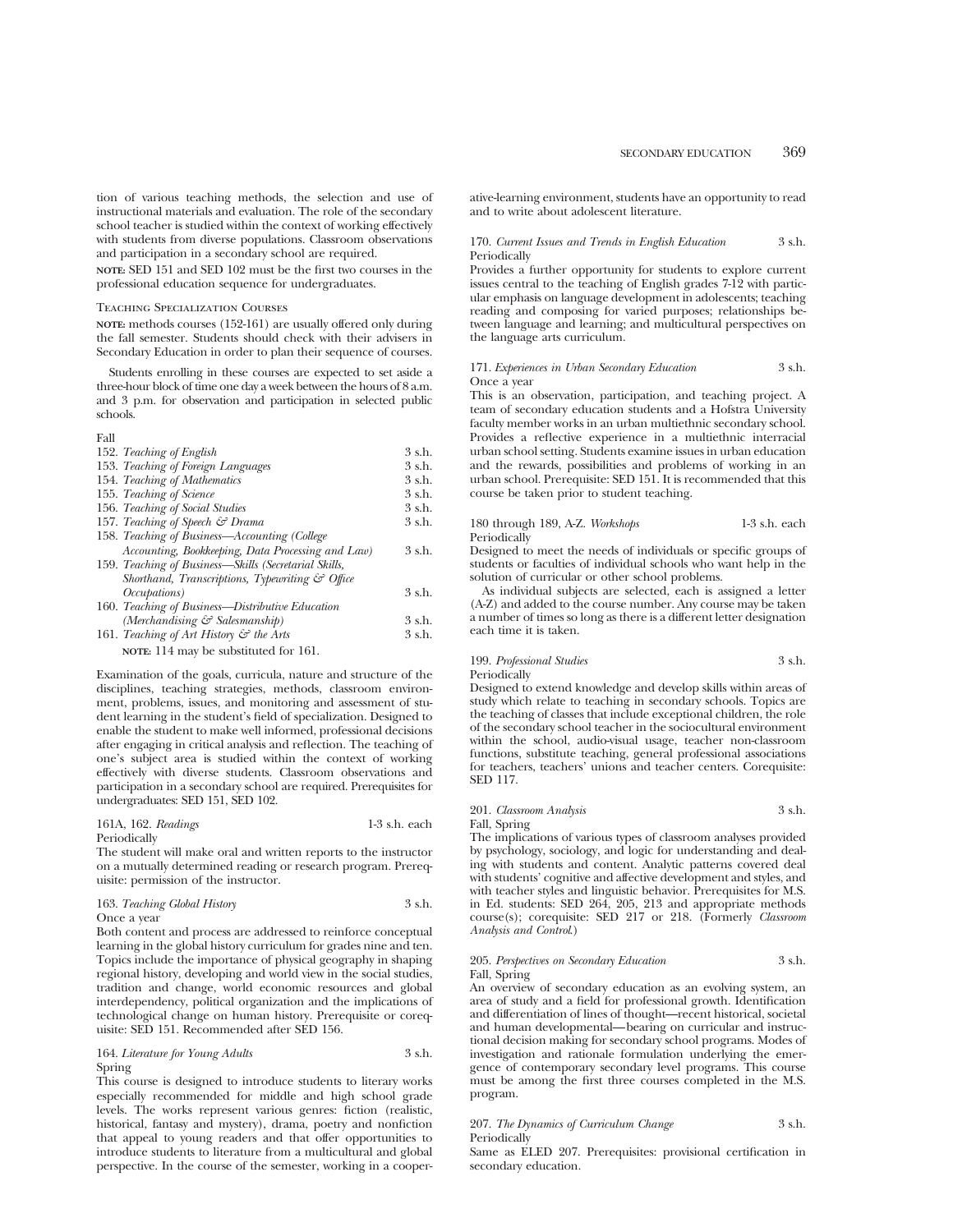#### 209. *Professional Studies for Teachers in the Secondary Schools* 3 s.h.

#### Periodically

Designed to supplement the knowledge and skills preservice teachers receive in their courses. Some of the curriculum is designed to meet the individual professional problems of the student teacher. The remainder of the course treats contemporary problems such as problems in teaching mainstreamed youngsters in a regular class. Persistent problems of the profession that are learned better in the field are included: for example, the teacher in the sociocultural environment of the school, and the teacher and professional associations. Corequisite: SED 217.

#### 213. *Adolescent Development and Secondary Education* 3 s.h. Fall, Spring, Summer

The implications of adolescent cognitive and affective patterns for the total program, with a particular emphasis on implications for teaching method. Classroom observations and participation in a secondary or middle school are required. This course must be among the first three courses completed in the M.S. program. (Formerly *The Adolescent and the Secondary School.)*

#### 217. *Student Teaching* 6 s.h. Fall, Spring

Full-time students teaching in cooperating schools with direction and supervision from University supervisors. Students have two placements during the semester: one on the middle school/ junior high school level (7-9) and one on the senior high school level (10-12).\* Attendance at weekly seminars is required. These seminars are designed to help locate, analyze and solve immediate problems in student teaching assignments. Application must be submitted at the Office of Field Placement prior to October 1 for the spring semester and March 1 for the fall. Prerequisites: SED 264, 213 and appropriate special methods course(s), a cumulative grade-point average of 2.75 or better in the field in which certification is sought and in professional education courses. Corequisite: SED 201. Required for M.S. in Education (Sec. Ed.) if candidate has not student taught and does not have teaching experience. Pass/Fail grade only.

The maintenance of a grade point average of 2.75 in all courses in the School of Education after admission with no D's or outstanding INC's. Acceptance into student teaching is contingent upon the completion of at least 15 semester hours of course work at Hofstra with an overall grade point average of 2.75 or better with no D's or outstanding INC's.

**\* NOTE:** exceptions in some subject areas that are specific to the senior high school. See adviser.

## 218. *Supervised Field Experience and*

#### *Seminar for Beginning Teachers* 6 s.h. Fall, Spring

Directed teaching service in the junior and/or senior high school for graduate students in the preservice program who have not student taught and who are currently teaching in a registered secondary school in New York State. Included is a seminar designed to help teachers identify and cope with classroom instructional problems. Exceptions only by departmental permission. The student must obtain permission from the employing school for the supervisory observations by the University staff. Application must be submitted at the Office of Student Teaching prior to October 1 for the spring semester and March 1 for the fall. Prerequisites: SED 264, 205, 213 and appropriate special methods course(s), a cumulative grade- point average of 2.75 or better in the field in which certification is sought and in professional education courses. Corequisite: SED 201. Pass/Fail grade only.

The maintenance of a grade point average of 2.75 in all courses in the School of Education after admission with no outstanding D's or INC's. Acceptance into student teaching is contingent upon the completion of at least 15 semester hours of course work at Hofstra with an overall grade point average of 2.75 or better with no D's or outstanding INC's.

#### 220. *The Evolution of the Secondary School Program* 3 s.h. Periodically

Emphasis on the history of secondary curriculum as it applies to the various specific subject areas. Not intended for students in the M.A. program with a major in education.

#### 221. *Middle Level Curriculum* 3 s.h. Periodically

An examination of the junior high and middle schools in the life and education of pre- and early adolescents. A study of the origins, rationales, functions, curricular, and instructional practices and issues. Applications will be made to educational problems at this level. Prerequisites for M.S. in Ed. students: SED 264, 205, 213. (Formerly *Early Secondary Education: the Junior High and Middle Schools.)*

#### 223. *Supervised Teaching with Normal,*

*Physically Handicapped, Learning Disabled and Emotionally Disturbed Students* 9 s.h.

Fall, Spring

For matriculated graduate students seeking teacher certification with an extension to include teaching students with physical handicaps, learning disabilities and/or emotional disturbance. Students are periodically visited in a regular junior and/or senior high school and in a special education setting. Weekly seminars are devoted to analysis of teacher's activities, experiences and case studies. Evaluation of teaching effectiveness will be examined. Prerequisites: SPED 245 in the area of the physically handicapped and learning disabled; in the area of the emotionally disturbed, SPED 242 and 245. SED 264, 205, 213 and appropriate methods course(s); a cumulative grade-point average of 2.85 or better in field in which certification is sought. Admission by application and permission. Same as SPED 223A-223B.

#### 225. *Teaching English to Speakers of Other Languages* 3 s.h. Once a year

An examination of theories, methods and materials used in schools in the United States. Students will be expected to do a research paper or to develop a project to include a theoretical base and a strategy of teaching. 226A, 226B, 227A and 227B: for courses, see Curriculum and Instruction Specializations below.

#### 229. *Individualizing Instruction* 3 s.h. Periodically

Students create individualized programs in their own and related certification areas, developing alternative modes of (1) organizing curriculum, (2) teaching, and (3) evaluation. Emphasis is placed on matching educational programs to students' learning styles and on effective methods of implementation within local settings. Prerequisite for M.S. in Education candidates: preservice courses up to but not necessarily including student teaching.

#### 231. *Interdisciplinary Approaches to Curriculum and Instruction* 3 s.h.

Periodically

An advanced course designed to investigate and develop a variety of rationales, methods and materials for interrelating subject areas in the secondary school program. Prerequisites: M.A. matriculation or provisional secondary certification.

#### Curriculum and Instruction Specializations

Spring

| 226A. Curriculum and Instruction |          |
|----------------------------------|----------|
| in Art for Elementary Schools    | $3$ s.h. |
| 226B. Curriculum and Instruction |          |
| in Art for Secondary Schools     | $3$ s.h. |
| 227A. Curriculum and Instruction |          |
| in Music for Elementary Schools  | $3$ s.h. |
|                                  |          |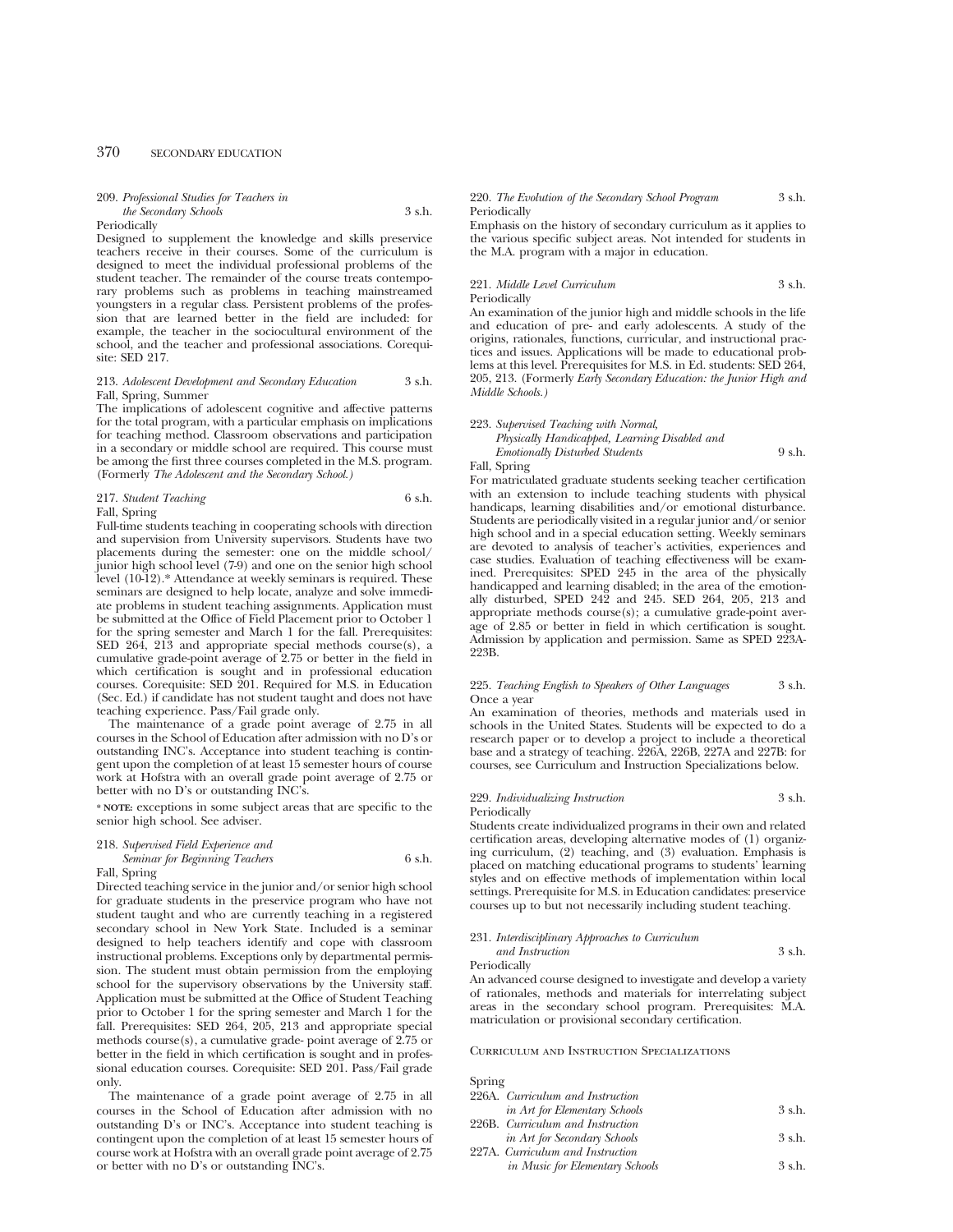|      | 227B. Curriculum and Instruction             |          |
|------|----------------------------------------------|----------|
|      | in Music for Secondary Schools               | 3 s.h.   |
| 232. | Curriculum and Instruction in English        | 3 s.h.   |
| 233. | Curriculum and Instruction                   |          |
|      | in Foreign Languages                         | $3$ s.h. |
| 234. | Curriculum and Instruction in Mathematics    | 3 s.h.   |
| 235. | Curriculum and Instruction in Science        | 3 s.h.   |
| 236. | Curriculum and Instruction in Social Studies | 3 s.h.   |
| 238. | Curriculum and Instruction in Business*      | 3 s.h.   |

Advanced courses for experienced teachers concerned with the critical examination of projected or recently introduced programs in the subject field, the implications for teaching the subject of recent developments in curricular theory, and the application of curricular theory to developing supplemental curricular materials and approach. Designed for M.A. candidates and those possessing provisional secondary level certification.

## 240. *Current Trends in Secondary Education* 3 s.h. Once a year

An advanced course designed to investigate in-depth current ideas and practices relating to curriculum and instruction. Students and instructor will cooperatively identify a number of specific areas of investigation which will become the focus of the course. Prerequisites: M.S. in Ed., SED 205, 213, 264.

# 241. *Patterns of Curriculum* 3 s.h. Once a year

A study of contrasting conceptions of curricular structures, theories, principles of curricular design and processes of curricular evaluation. Recurring problematic themes and issues in general curriculum as a field of educational thought and practice. Designed for both nonsecondary and secondary teachers, master's and post-master's educational specialists.

## 242. *Global History in the Curriculum* 3 s.h. Once a year

Both content and process are addressed to reinforce conceptual learning in the global studies curriculum for grades nine and ten. Topics include the importance of physical geography in shaping regional history, developing a world view in the social studies, tradition and change, world economic resources and global interdependency, political organization and the implications of technological change on human history. Recommended after SED 264 and 294. (Formerly *Global Studies in the Curriculum*.)

| 249. Career Education Workshop | $3$ s.h. |
|--------------------------------|----------|
| Periodically                   |          |
| Same as FDED 249.              |          |

#### 251, 252. *Special Readings Seminar* 1-4 s.h. each Fall, Spring, Summer

Investigations and reports on advanced educational topics adapted to the program of the student. Prerequisite: permission of instructor.

#### 253. *Teaching for Thinking* 3 s.h. Periodically

A course in the design of vehicles for curriculum and assessment that emphasize and develop students' thinking processes. Theory, research, and practice are examined on topics including constructivism, critical inquiry, project-based learning, and reflective self-assessment. (Formerly *Teaching for Thinking in Secondary School Subjects*.) Same as CT 253.

#### 254. *Moral Education and Values Clarification* 3 s.h. Periodically

A practical course in which participants construct programs for classroom, become acquainted with a variety of extant-tested curriculum materials and learn to construct new materials.

#### 255. *Experiences in Urban Secondary Education* 3 s.h. Once a year

This is an observation, participation, and teaching project. A team of secondary education students and a Hofstra University faculty member work in an urban multiethnic secondary school. Provides a reflective experience in a multiethnic, interracial urban school setting. Students examine issues in urban education and the rewards, possibilities and problems of working in an urban school. Prerequisites for M.S. candidates: SED 205, 264 and 213. It is recommended that this course be taken prior to student teaching. M.A. students may take this course with advisement.

#### 256. *The Newspaper as a Teaching Tool* 3 s.h. Summer

This course introduces students to the newspaper as an educational tool for children of all grade levels, K-12, and in every subject area. The newspapers on Long Island and the Metropolitan area contribute editors, Newspaper in Education coordinators, and NIE managers as speakers in the workshop. Students tour *Newsday* and see the newspaper in production. The history and background of Newspapers in Education are presented. Students receive a comprehensive overview of NIE and the practical means to implement it in their classrooms. Curriculum materials and teaching strategies relating to the newspaper are employed.

#### 257. *Instrumental Conducting: Techniques and Methodology* 3 s.h. Summer

This course offers an opportunity for those trained in any conducting method to explore basic and advanced conducting techniques through group and individual training and technical exercises using the "Proactive Conducting Method." This method is designed to provide greater control while achieving extremely musical results.

#### 258. *Advanced Conducting and Rehearsal Techniques* 3 s.h. Summer

This course offers an opportunity to explore, through class study and the use of a laboratory wind ensemble, advanced conducting techniques, gestures, nuances, score study and rehearsal techniques toward the goal of emulating sound in motion. Each day, every participant conducts a college-level wind band which serves as the laboratory ensemble for the course.

#### 259. *Wind Literature and Rehearsal Techniques* 3 s.h. Summer

Details in the study of wind composers and their works of various levels and styles, and how to study and research information about a work. Other topics include rehearsal techniques, score study, the teaching of ensemble performance skills, repertoire lists, and the critical evaluation of ensemble performance.

#### 264. *The Teacher in the School Setting* 3 s.h. Fall, Spring

An analysis and synthesis of the multidimensional role of the secondary school teacher. Focus on analysis, reflection and decision making as related to the teacher's role. Topics include creating favorable learning environments, planning at various levels, selecting and employing various teaching and learning methods, working effectively with students from diverse populations, and evaluation. Classroom observations and participation in a secondary school are required.

#### 265. *Methods and Materials in Bicultural Education* 3 s.h. Once a year

Current teaching methods and materials are presented and analyzed. Establish how teachers can adapt instruction for the linguistic and cultural characteristics of students in dual language contexts. Aspects of cross-cultural learning styles to help in the teaching-learning process.

<sup>\*</sup>Applications not accepted for 2000-2001.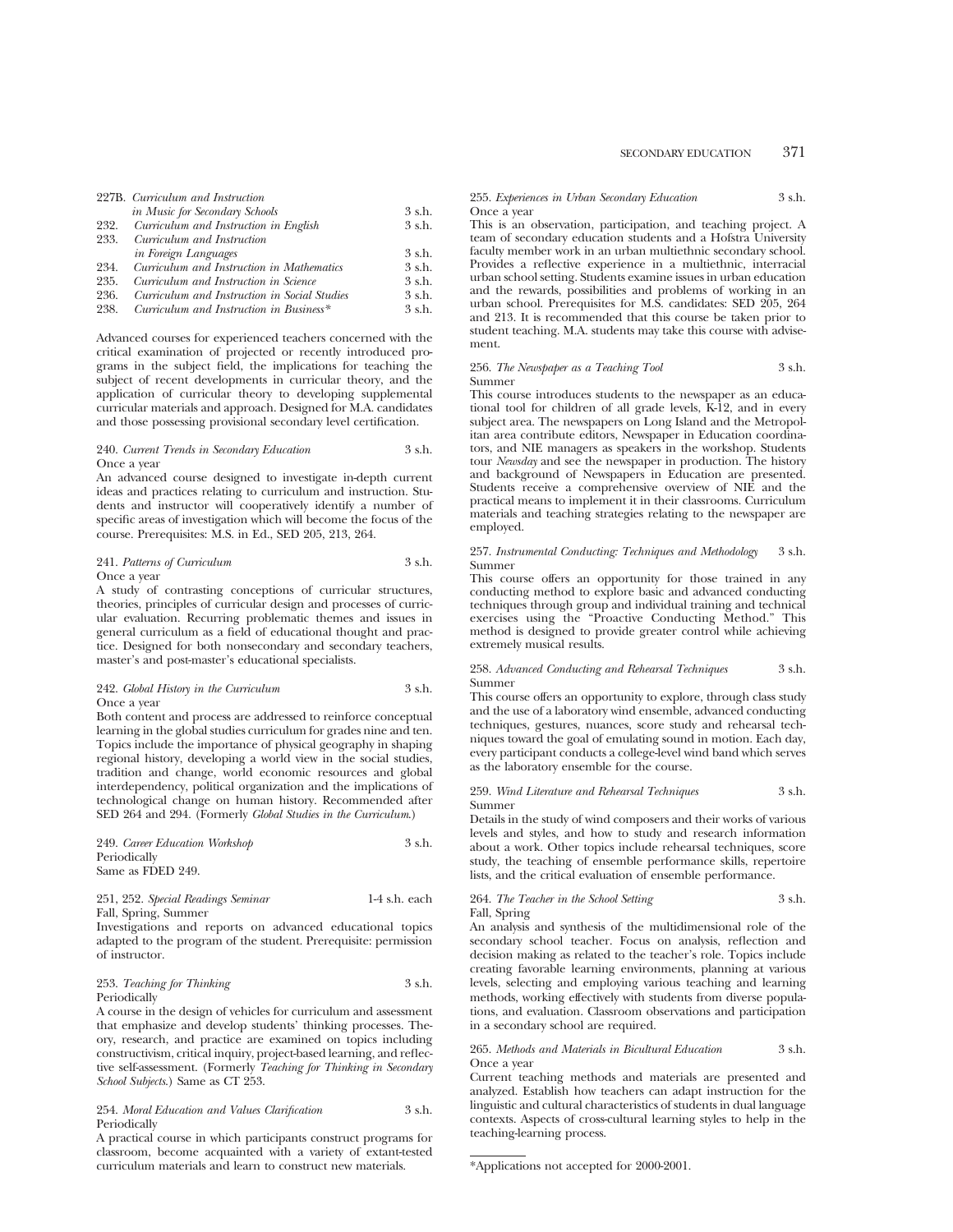## 372 SOCIOLOGY

# 267. *Teaching English to Adolescent and Adult Speakers of Other Languages* 3 s.h.

Once a year

Theories and practices, methods and materials related to the teaching of English as a second language.

#### 270. *Current Issues and Trends in English Education* 3 s.h. Periodically

Designed to encourage dialogue, problem-posing and demonstrations in the pedagogy of English education. Students are invited to bring practical, philosophical, political and theoretical concerns to this course. Each week, students are responsible for reading assignments, leading informal discussions about the reading and making brief presentations.

#### 273. *Teaching Writing in the Content Areas* 3 s.h. Spring

Intensive study of the processes of writing as used in the secondary and post-secondary curricula, with emphasis on the relationship between writing and thinking. Writing is viewed as both a response technique and as a learning tool in the interaction with text in each major content area.

#### 275. *The Cooperating Teacher in the Teacher-Training Program* 3 s.h. **Periodically**

A course designed to increase the understanding and enhance the effectiveness of those serving or desiring to serve as cooperating teachers for secondary-level student teachers. Treats issues of cooperative development of student teacher talents and the role of the practitioner in the advancement of the teaching profession. Prerequisites: provisional certification in a secondary subject and two years teaching experience or permission of instructor.

## 276. *Teaching United States History—A Projects Approach* 3 s.h. Once a year

Course explores ways to motivate junior and senior high school students in United States History classes using cooperative learning and group "projects." Participants examine cooperatives learning theory and practice, design cooperative group projects for different academic skill levels and explore ways of incorporating the projects into 7th, 8th and 11th grade United States History curricula and the 12th grade Economics and Participation in Government curricula. Recommended after SED 264 and SED 294. (Formerly *Teaching American History—A Projects Approach*.)

## 280 through 289, A-Z. *Advanced Workshops* 1-3 s.h. each Periodically

Designed to meet the needs of individuals or specific groups of students or faculties of individual schools who want help in the solution of curricular or other school problems. Prerequisite: permission of Secondary Education faculty.

As individual subjects are selected, each is assigned a letter (A-Z) and added to the course number. Any course may be taken a number of times so long as there is a different letter designation each time it is taken.

## Teaching Specialization Courses

**NOTE:** methods courses (290-298A, 299A) are usually offered only during the fall semester; 298B and 299B are offered in the spring. Students should check with their advisers in Secondary Education in order to plan their sequence of courses.

Students enrolling in these courses are expected to set aside a three-hour block of time one day a week between the hours of 8 a.m. and 3 p.m. for observation and participation in selected public schools.

#### Fall

| 290. | Instructional Patterns for English           | 3 s.h. |
|------|----------------------------------------------|--------|
| 991  | Instructional Patterns for Foreign Languages | 3 ch   |

- 291. *Instructional Patterns for Foreign Languages* 3 s.h. 292. Instructional Patterns for Mathematics
- 293. *Instructional Patterns for Science* 3 s.h.

| <b>Instructional Patterns for Social Studies</b><br>294. | 3 s.h. |
|----------------------------------------------------------|--------|
| 296A. Instructional Patterns for Business-Accounting     |        |
| (College Accounting, Bookkeeping,                        |        |
| Data Processing and Law)                                 | 3 s.h. |
| 296B. Instructional Patterns for Business-Skills         |        |
| (Secretarial Skills, Shorthand, Transcription,           |        |
| Typewriting and Office Occupations)                      | 3 s.h. |
| 296C. Instructional Patterns for Business-Distributive   |        |
| Education (Merchandising and Salesmanship)               | 3 s.h. |
| <i>Instructional Patterns for Art History</i><br>297.    |        |
| and the Arts                                             | 3 s.h. |
| 298A. Instructional Patterns for Art in                  |        |
| Elementary Schools                                       | 3 s.h. |
| 299A. Instructional Patterns for Vocal Music in          |        |
| Elementary and Secondary Schools (Formerly               |        |
| Instructional Patterns for Music in Elementary           |        |
| Schools.)                                                | 3 s.h. |
| Spring                                                   |        |
| 298B. Instructional Patterns for Art                     |        |
| in Secondary Schools                                     | 3 s.h. |
| 299B. Instructional Patterns for Instrumental Music in   |        |
| Elementary and Secondary Schools (Formerly               |        |
| Instructional Patterns for Music in Secondary            |        |
| Schools.)                                                | 3 s.h. |
|                                                          |        |

Study of the specialized curricula, aims, teaching strategies, methods, materials, planning, classroom organizational strategies, classroom environment, and the monitoring and assessing of student learning in one's subject area. Emphasis on developing well informed, critical thinking, reflective, decision making professionals. The teaching of one's subject is studied within the context of working effectively with diverse students. Classroom observations and participation in a secondary school are required: times and sites will be arranged. Prerequisites: SED 205, 213, 264, MUS 107 (299B), MUS 30 (299B). Open only to M.S. in Ed. students.

**NOTE:** 298A and 298B each require a material fee of \$10.

# 300. *Departmental Seminar* 3 s.h.

Fall, Spring

Serves an integrative and culminating function with respect to the student's studies and experiences in the School of Education and Allied Human Services. Emphasis is on themes which cut across traditional course and departmental lines; selected student papers and research may be compiled in yearbooks of secondary education. Prerequisites: matriculation in the department and completion of *all* required course work in professional education. Pass/Fail grade only.

**NOTE:** satisfactory completion of SED 300 will be accepted in lieu of the secondary education comprehensive examination. SED 300 may *not* be used to satisfy part of the basic 33 s.h. requirements in either the M.S. in Ed. or the M.A.

301, 302. *Master's Essay* 3 s.h. each

Fall, Spring

Supervision and instruction leading to the completion of the Master's Essay. Binding fee payable upon registration in 302. Admission by permission of secondary education.

303 through 309, A-Z. *Post-Master's Workshops* 1-3 s.h. each **Periodically** 

Special workshops designed to explore current problems in secondary education. M.A. or M.S. in Ed. candidates must have approval of adviser.

# Sociology (SOC)

Administered by the Department of Sociology and Anthropology. Professor Silver, *Chairperson*

Professors Albert, Krauze; Associate Professor Abraham; Assistant Professors Bogard, Daniels, Toulouse, Vander Ven; Instructor Handler.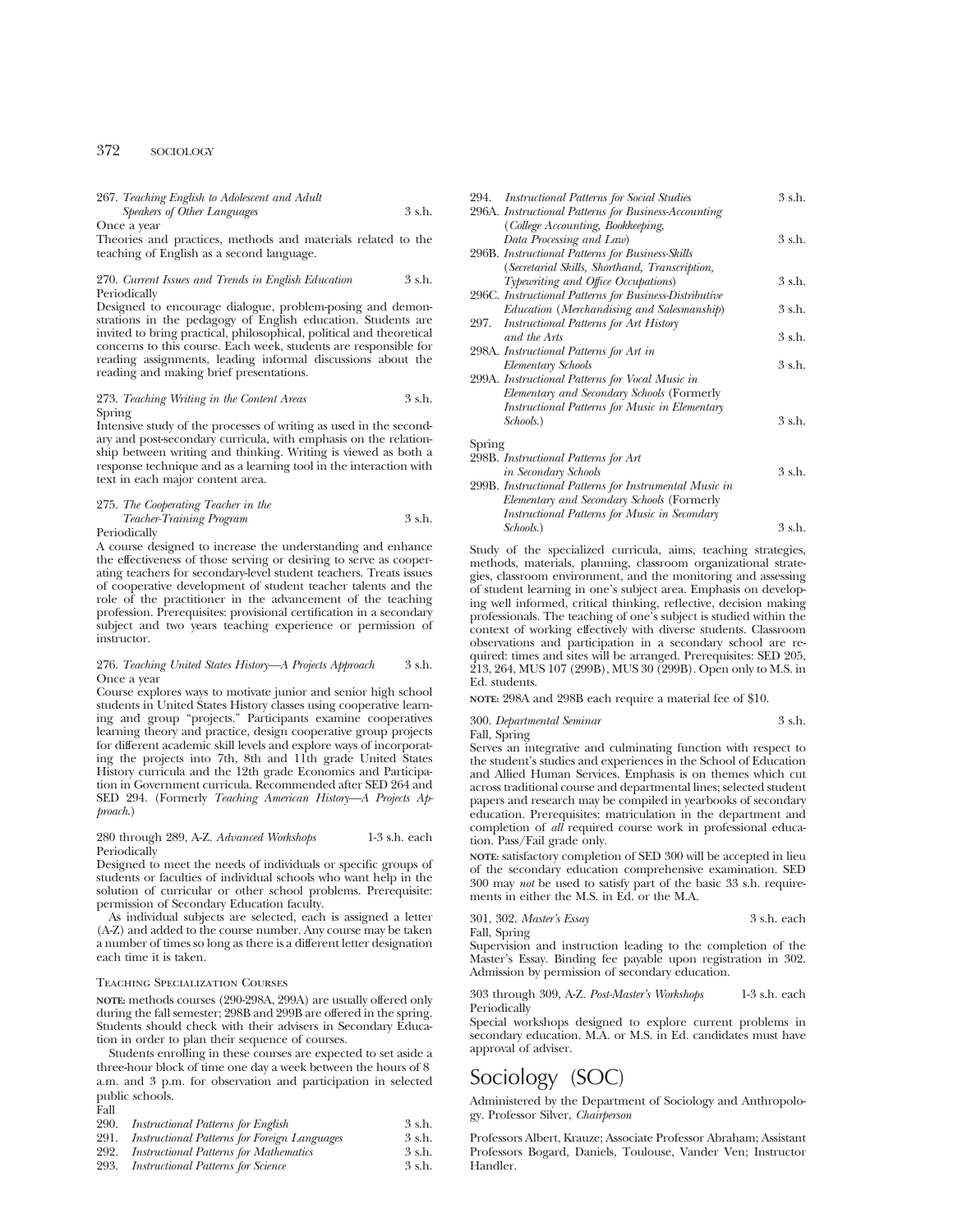**B.A. SPECIALIZATION IN SOCIOLOGY:** a total of 32 semester hours in sociology is required for the major. The following four courses are required of all majors, preferably in sequence: SOC 4, 18, 180 and 181. Two additional courses are to be taken; one course selected from SOC 134, 140 or 160 and one course selected from SOC 185 or 191, 192. A minimum of 12 hours of electives in other sociology courses, chosen under advisement. (Courses equivalent to SOC 180 taken outside the department may be substituted for SOC 180, but will not be counted in the 32 s.h. of sociology courses.)

It is recommended that all sociology majors take the sociology section of the Graduate Record Examination (GRE) before graduation. A minimum grade-point average of 2.0 is required for the 30 s.h. of sociology. Required sociology courses in which a grade of D is obtained must usually be repeated.

See complete B.A. requirements, page 82.

**A MINOR IN SOCIOLOGY** consists of the successful completion of 18 semester hours, with at least nine hours in residence, as follows: SOC 4 and 15 additional hours to be taken, under advisement, with at least two courses chosen from among those required for the major. All candidates must register with the department.

Alpha Kappa Delta: a national sociology honor society, see page 70.

## **COURSES**

In addition to semester notations next to each course, several courses are offered during the January and Summer sessions. Consult the *January* and *Summer Sessions* bulletins for these schedules.

SOC 4 is prerequisite to all other sociology courses with the exception of SOC 18 and 134.

4. *Contemporary Society #* 3 s.h. Fall, Spring

An introduction to basic concepts of sociology and their application to specific aspects of contemporary American and other societies. Credit given for this course or SOC 1, not both.

## 7. *Crime and Delinquency* 3 s.h.

Fall, Spring Crime causation; the delinquent. Effects of institutional confinement and social ostracism; penology, prevention, social agencies, fieldwork and off-campus lectures.

8. *Sociology of Substance Abuse* 3 s.h. Periodically

The systematic study of the social construction and costs of substance abuse. Specific emphasis is placed on the effects of substance abuse on various social institutions (family, workplace), and on the several sociological theories which can be applied to explain its occurrence. Other topics include the subcultures of substance abuse, issues of treatment and prevention, abuse and social policy.

9. *Youth, Crisis, and American Culture* 3 s. h. See course description, page 408.

10. *Sociology of Sport* 3 s.h. Periodically

Examines the institutionalized character of sport in American society. Issues such as sport and the media, professionalization, race and gender, and violence are discussed from various sociological perspectives.

18. *Social Theory and Social Issues* # 3 s.h. Fall, Spring

Introduction to the major theoretical currents in 19th century sociological thought. The classical tradition in sociological theory is examined with special attention to the contributions of Comte, Spencer, Marx, Weber, Simmel and Durkheim. Specific questions addressed in the work of these individuals include: Can the study of society attain objectivity? Is human equality a utopian dream? How did capitalism evolve? What is the nature of religion and can there be a nonreligious society?

## 32. *Women and Development* # 3 s.h.

Periodically

Examination of the historical transformation of the roles of Asian and African women in relation to the different modes of socioeconomic organization of their respective societies. Critical assessment of the impact of social, religious, economic and political systems in defining the status of women in these societies. Credit given for this course or ANTH 32, not both.

#### 34. *Ethnicity and Minority Group Relations #* 3 s.h. Once a year

This course focuses on the critical analysis of the social and political construction of ethnicity and ethnic identity. The specific emphasis is on the United States, but appropriate comparative evidence from other societies is also examined. This course looks at the historical position faced by immigrant and indigenous minority groups. The experiences of such groups as Native Americans, Latin Americans, and European Americans are considered. In addition, contemporary instances of ethnic and minority group conflicts in the global context are examined. (Formerly *Minority Group Problems*.)

36. *Marriage and the Family* 3 s.h. Fall, Spring

Structure and functional analysis of the family studied through comparative cultural materials. Problems of the contemporary American family. Credit given for this course or New College SSG 2, not both.

37. *Parenting, Poverty and Social Policy* 3 s.h. See course description, page 408.

100. *Honors Essay* 3 s.h. Fall, Spring

Research for and writing of a substantial sociological essay. Open only to qualified senior sociology majors who desire to graduate with departmental honors and who secure, before registration, written permission of the chairperson and of the instructor who will supervise the essay. This course also meets the requirement for SOC 191.

101. *Sociology of Education* 3 s.h. Fall

Introduction to education as a social institution, a particular type of formal organization, and an agent of socialization and social control. Analysis of the relation of education to other institutions such as religion, government, the economy and the family, as well as of variations in educational systems and evaluation techniques. Credit given for this course or FDED 115, not both.

102. *Social Institutions* 3 s.h. Periodically

Analysis of institutions with particular emphasis on American society and the growth of cities; economic, political, religious and kinship organization from a social change perspective.

## 103. *Social Problems* 3 s.h. Fall, Spring

Analysis of theories and problems of deviance and social disorganization, with particular emphasis on such problems as war, family disruption, sexual behavior, juvenile delinquency, conflict in mass society, alienation and prejudice.

#Core course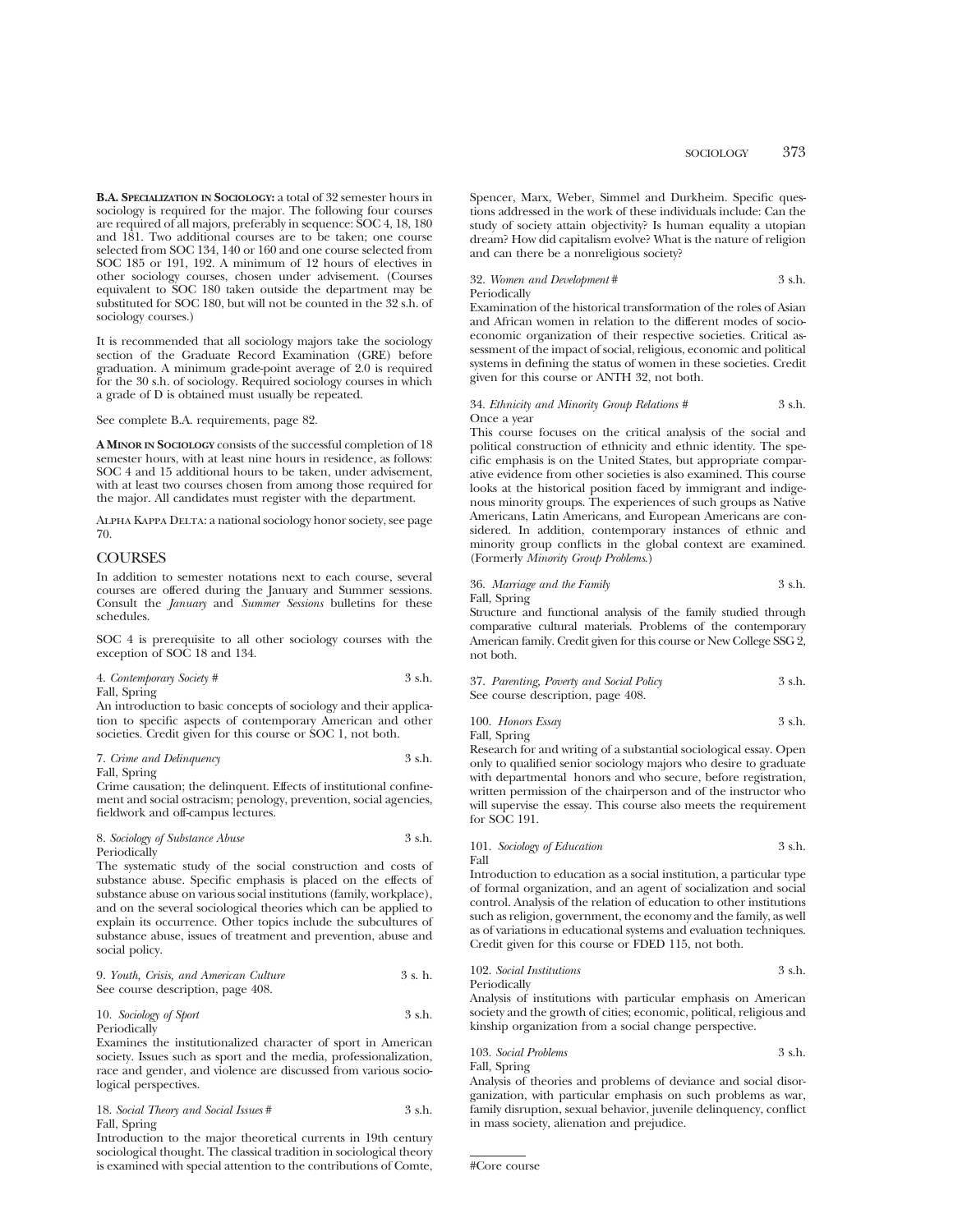104. *Sociology of Health and Medicine* 3 s.h. Once a year

An introduction to some of the major issues of health care in the United States and other cultures; illness as a social phenomenon, the structure of health services, patient-doctor relationships, the medical profession and the economics of health.

105. *Religion and Society* 3 s.h. Once a year

Analysis of religious institutions and their functions in simple and complex social structures. Intensive analysis of recent contributions to the literature.

#### 106. Work, Alienation, and Power in Social Life 3 s.h. Once a year

This course examines how work affects our lives as individuals, as citizens of a specific society, and as participants in a world economy. Some of the key questions to be addressed in the course include: What is the relationship between work and power? Why do so many people feel alienated at work? Do people benefit equally from work? What is the role of technology in shaping how people work? The course attempts to address these issues by looking at work and labor relations in the United States and comparing them to conditions in other sectors of the world economy. (Formerly *Sociology of Industry*.)

111. *Sociology of Literature and Art* 3 s.h. Every other year

Social forces that affect the creative and popular forms of literature and other arts in western societies. Art products, audiences, and artists are examined as part of the processes by which various arts are valued and shaped.

# 112. *Sociology of Film* 3 s.h.

Once a year

Contemporary cinema as a culture clue to social change; an introduction to the social forces involved in film-making in the United States and other cultures; the influence of films on mass and select audiences.

117. *Sociology of Terrorism* 3 s.h. Once a year

A study of terrorism past and present as a recurrent expression of social conflict; the contrast between individual and collective violence; the relationship between ideologies and extremist movements.

| $133 - 3$ s.h.  |
|-----------------|
| $133A - 2$ s.h. |
| $133B - 1$ s.h. |
|                 |

Independent study, internships and field placements to supplement courses in sociology. For Pass/D+/D/Fail credit beyond the courses required for the major. Prerequisite: permission of chairperson.

#### 134. *Race Relations in the United States* # 3 s.h. Fall, Spring

Examination of major patterns of racial and ethnic relations in the United States. Historical, contemporary and cross-cultural data are combined with prevalent theoretical perspectives to provide a basic understanding of race and ethnic relations as enduring and embedded aspects of United States society. Topics covered include the political and economic dynamics of race relations, institutional racism, prejudice and discrimination. Particular attention is paid to the African-American experience from slavery to the present.

| 135. Political Sociology | 3 s.h. |
|--------------------------|--------|
| Once a year              |        |

Survey of theory and research dealing with such topics as the national power structure of United States society; the social characteristics and functions of leadership; the social determinants of voting patterns; the origins and composition of selective political movements; the processes and patterns of political socialization.

140. *Social Inequality* 3 s.h.

Once a year

Analysis of social classes and structured social inequality; objective and subjective approaches to the relations of status, class and power with emphasis on recent research.

141. *Urban and Community Studies* 3 s.h. Periodically

An introduction to the history, social organization and ecology of the city with emphasis on the metropolitan New York area and suburban communities. Special attention to inner city neighborhoods and their suburban counterparts and to basic research methods used in community studies.

142. *Global Cities: Politics and Social Change in Comparative Perspective* 3 s.h.

See course description, page 409.

147. *World Population* 3 s.h.

Once a year A cross-cultural study of major factors that affect births, deaths and migration with emphasis on the social consequences of population growth and decline. Introduction to theories and methods of demographic research.

148. *Society and Personality* 3 s.h.

Once a year

Relationship between the individual personality, society and culture. Recent theories and studies of character and social structure. Credit given for this course or ANTH 148, not both.

#### 149. *Society and Culture in Developing Nations* 3 s.h. Periodically

Analysis of social, economic, political and religious institutions of developing nations. Case studies in selected areas and problems. Sociological and anthropological aspects of technical assistance programming.

150. *Social Change and Social Evolution* 3 s.h. Periodically

Analysis of sociological studies of historic social changes and the dynamics of change in the present. Critical study of theories of change and evolution.

151, 152. *Readings in Sociology* 1-3 s.h. each

Fall, Spring

Individual oral and written reports on special topics in sociology. Prerequisite: permission of chairperson.

156. *Sociology of Communication* 3 s.h. Periodically

Survey of communication theory and research with special emphasis on the analysis of the ways in which various forms of communication, oral, written, and electronic, influence content, consciousness and culture. In addition, the course addresses communication on both the interpersonal and mass level in order to shed light on how changes in one affect the other.

## 160. *Sociology of Gender* 3 s.h. Once a year

This course analyzes the ramifications of being born female or male (biological sex) and the ways in which gender is socially constructed and maintained by social, economic and political institutions. Also explored is gender as a power system and the

#Core course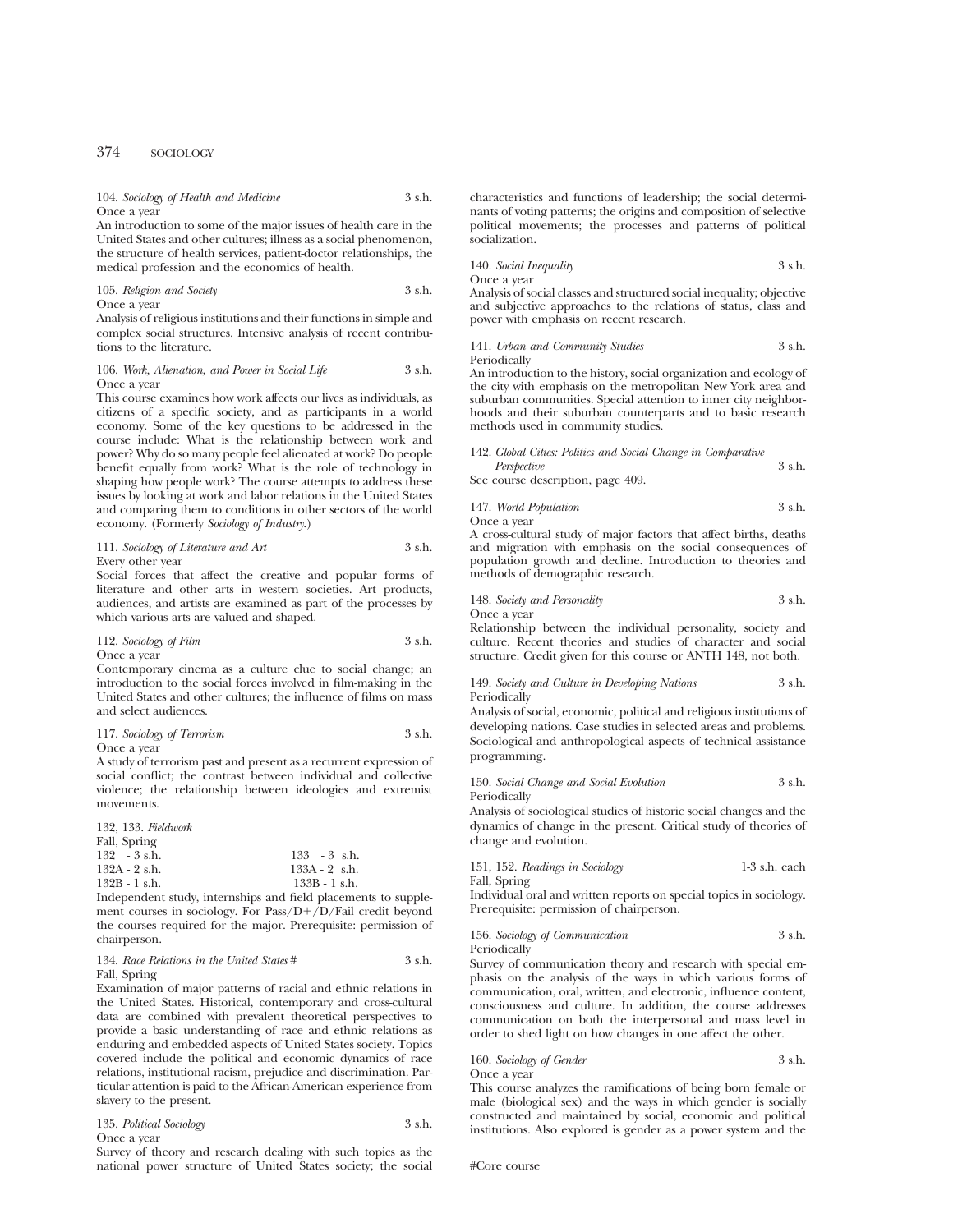consequences of recent shifts in the meaning of masculinity and femininity. The course examines how gender roles and relations are contested by social movements and social change. Students develop an understanding of the basic concepts of gender, gender roles and the gender system. (Formerly *Sociology of Sex Roles*.)

170. *Sociology of Law* 3 s.h. Once a year

Social organization of the United States legal structure and defacto processes; societal values and the social bases of law. Empirical studies of the legal profession, juries and judicial decision-making models. The capacity of law to affect social behavior.

#### 171. *Intimate Human Behavior* 3 s.h. Fall, Spring

Deals with loneliness, human sexuality (both heterosexual and homosexual), changing sex roles, changing structure of the family, sexual dysfunction, aging, illness and death. Credit given for this course or New College SSG 1, not both.

## 172. *Sociology of Corrections* 3 s.h. Every other year

Internal and external relations of the postadjudicative phase of the criminal justice system in the United States. Probation, courts, parole, prisons and other total institutions are discussed, analyzed and visited, whenever practicable. Alternatives to present practices in corrections are explored. The political economy of capitalism and the prison is emphasized.

### 180. *Statistics in Sociology* 4 s.h. Fall

Use of basic statistical analyses to examine sociological data. Topics include measures of central tendency and dispersion, probability, inference and hypothesis testing, correlation and regression, analysis of variance, and nonparametric techniques. A component on the utilization of computers for statistical analysis is included. (3 hour lecture, 3 hour laboratory.) Credit given for this course or MATH 8 or BIO 100 or QM 1 or PSY 140 or New College S91 or QTB 2 or SOC 180A. (Formerly SOC 139.)

#### 180A. *Computing and Statistical Analysis in Sociology* 1 s.h. See course description, page 409.

## 181. *Research Methods in Sociology* 4 s.h. Spring

Covers the fundamental issues associated with research in the social sciences. Topics include research design, conceptualization and measurement, reliability, validity and sampling designs. Principal techniques of data collection in sociology including experiments, surveys, participant observation and content analysis are examined. Laboratory exercises include work on research techniques, as well as experience with the utilization of the mainframe computer for data entry and analysis. (3 hour lecture, 3 hour laboratory.) Prerequisite: SOC 180. (Formerly SOC 143.)

#### 185. *Contemporary Sociological Theory* 3 s.h. Periodically

Critical study of recent trends in sociological theory. The emphasis is on 20th century developments as they bear on current societal and global issues, including but not limited to such perspectives as critical social theory, symbolic interaction, structural functionalist theory, neo-Marxist theory, post-structuralism and postmodernism. Joint readings and individual research projects are required. Students are expected to share their work with the class. Prerequisites: junior standing and completion of four courses in sociology including SOC 18, or permission of instructor.

Special Topics: courses numbered 187 and 188 are open to students who have completed at least 6 s.h. in sociology and/or related social sciences. These courses deal with innovative or advanced topics and may include individual research or field projects. May be repeated when topics vary.

|  | <i>Special Topics</i> : major themes in sociology | Fall, Spring |
|--|---------------------------------------------------|--------------|
|  | 187. 188. 3 s.h. each                             |              |
|  | 187a. 188a. 2 s.h. each                           |              |
|  | 187b, 188b, 1 s.h. each                           |              |

Interdisciplinary Seminars: courses numbered 189 and 190 are open to students who have completed at least 6 s.h. in sociology and/or related social sciences. These seminars deal with innovative or advanced topics in sociology in relation to other disciplines and may include individual research and field projects. May be repeated when topics vary.

*Interdisciplinary Seminars:* subjects related to sociology and other disciplines

Fall, Spring 189, 190, 3 s.h. each 189a, 190a, 2 s.h. each 189b, 190b, 1 s.h. each

#### 191, 192. *Advanced Seminar in Sociology* 3 s.h. each Fall, Spring

Presentation of a topic that reflects broad understanding of sociological ideas and modes of analysis with current significance to the discipline. Through joint readings and individual research, advanced students develop ideas relevant to the theme of the course. Students are expected to share their work with the class. Topics vary from semester to semester. Prerequisite: completion of four courses in sociology or permission of instructor. May be repeated for credit when topics vary. (Formerly *Senior Paper/ Seminar*.)

#### 210. *Advanced Studies in Sociology of Education* 3 s.h. Once a year

Fundamental principles of sociology are applied to educational practice. Significance of sociology as an analytic tool for understanding the processes of education lies in its distinctive shift in emphasis from individual to group determinants of behavior. Concepts of organization, stratification, social control, socialization and social change are helpful for investigating the group contexts in which children learn; implications are for innovative group practices which are most likely to encourage learning.

| 219. Interdisciplinary Seminar: Contemporary |        |
|----------------------------------------------|--------|
| Hispanic Literature and Society              | 3 s.h. |
| Summer                                       |        |
| Same as SPAN 219.                            |        |
|                                              |        |

| 250. Readings in Sociology | $1-3$ s.h. |
|----------------------------|------------|
| Periodically               |            |

Independent study on special topics in sociology. Prerequisite: permission of chairperson.

251, 252. *Special Topics Seminar: Suburban*

*Problems* 3 s.h. each Periodically

Individual and/or group investigation and reports on advanced sociological topics related to suburban problems. Prerequisite: permission of instructor or chairperson.

#### 272. *Sociology of Juvenile Corrections* 3 s.h. Periodically

Analysis of the social organization of juvenile corrections and rehabilitation in the United States. Includes: visiting lecturers, field trips and class lectures on the historical development of juvenile corrections; the social obstacle to rehabilitation of minors; class struggle and youth crime and correction; corrections as a career; social implications of a separate rehabilitation system for youth and related areas. An exploration of alternatives.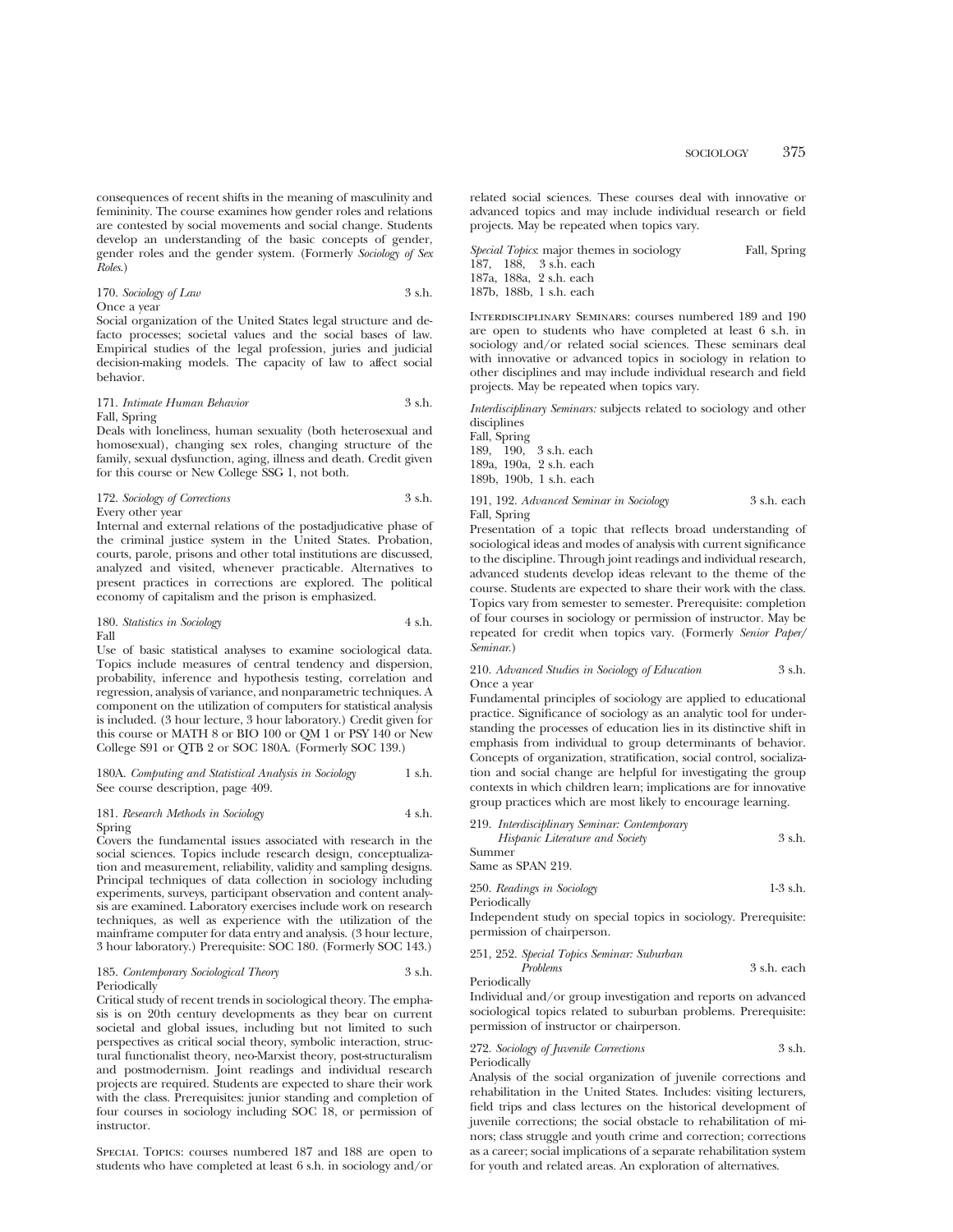# Spanish (SPAN)

Administered by the Department of Romance Languages and Literatures. Associate Professor Schwab, *Chairperson*

Professors Bussell-Thompson, DaSilva, McNair, Rodriguez; Associate Professors Cao, Heller; Assistant Professor Sampedro.

**B.A. SPECIALIZATION IN SPANISH:** 33 semester hours in Spanish beyond SPAN 4 as specified below.

- 1) No more than 9 credits of advanced language and reading courses—SPAN 5, 109 or 110, 111, 112—can be counted towards the major. Chosen under advisement.
- 2) 6 credits in culture: SPAN 113A, 113B, or equivalent.
- 3) 6 credits in survey courses required: either 114A or 115A, and either 114B or 115B.
- 4) At least 9 credits in other advanced literature courses chosen under advisement.
- 5) 3 credits of the senior seminar in literature.
- 6) It is recommended that Spanish majors take at least one course in comparative literature.

Credit in a language course cannot be given to a student who has already earned credit for a higher-numbered course in the same language when the course numbers in question indicate level of comprehension and ability in the introductory and intermediate study of that language.

**NOTE:** language laboratory work is required in all modern foreign language courses on the 1, 2, 3, 4 level.

**B.A. SPECIALIZATION IN IBERO-AMERICAN STUDIES:** 36 semester hours as follows: 12 semester hours chosen from SPAN 112 or 121, 113A or 113B, 125, 126; 12 semester hours chosen from SPAN 114B, 115B, 180, 195, or any other course in Spanish literature, taken under advisement; ANTH 105, ECO 110, HIST 142, PSC 130.

**B.A. SPECIALIZATION IN IBERO-AMERICAN STUDIES WITH A MINOR IN INTERNATIONAL BUSINESS:** 54 semester hours as follows: 24 semester hours in Spanish as described above but including SPAN 121; ANTH 105, ECO 110, HIST 142, PSC 130; 18 semeter hours in business courses chosen from IB 150, 162, 163; MKT 101, 170; MGT 101, 171.

See complete B.A. requirements, page 82.

Teaching of Spanish in High School, see page 362.

**A MINOR IN SPANISH** consists of 18 semester hours, at least six hours in residence, beyond SPAN 4, as follows: no more than 9 credits from SPAN 5, 109 or 110, 111, 112, and at least 9 credits of culture and/or literature (from courses 113A-197), 3 of which must be literature.

**A MINOR IN IBERO-AMERICAN STUDIES** consists of 18 semester hours, with at least 6 semester hours in residence, as follows: 12 semester hours chosen from SPAN 112 or 121, 113A or 113B, 125, 126; 6 semester hours chosen from ANTH 105, ECO 110, HIST 142, PSC 130.

Summer Study in Spain, see International Study, page 17.

#### **MASTER OF ARTS IN SPANISH\***

Bilingual Graduate Programs, see Bilingualism.

Intensive Summer Language Program

## *Beginning Spanish* 9 s.h.

(The equivalent of SPAN 1, 2, 3.) No previous language experience necessary. An accelerated program with stress on the

audio-lingual aspect of the language. Intensive practice in listening and speaking. Cultural and literary readings.

*Advanced Spanish* 9 s.h. (The equivalent of three of the following: 110, 111, 112, 113A or 113B, 114A, 115A.) An accelerated program providing intensive practice in speaking, listening comprehension, reading and writing. Culture and civilization. Prerequisite: SPAN 5 or equivalent.

*Summer Language Institute* 3 s.h. each SPAN 209, 210 and 211 are designed for foreign language and prospective language teachers.

*Graduate Spanish* 6 s.h.

(The equivalent of two of the following: 221-226.)

Sigma Delta Pi: a national Spanish honor society, see pages 71, 77

Spanish Literature in Translation, see Spanish course listings.

## **COURSES**

In addition to semester notations next to each course, several courses are offered during the January and Summer sessions. Consult the *January* and *Summer Sessions* bulletins for these schedules.

| 1. Elementary Spanish | 3 s.h. |  |
|-----------------------|--------|--|
|                       |        |  |

Fall, Spring

Fundamentals of structure. Oral drill. Prerequisite: placement test prior to registration for students who have taken Spanish previously.

2. *Elementary Spanish* 3 s.h. Fall, Spring

Continuation of 1. Selected readings. Prerequisite: SPAN 1 or equivalent by placement test score.

3. *Intermediate Spanish* 3 s.h. Fall, Spring

Structural review. Readings and conversations on the culture of Spain and Latin America. Composition. Prerequisite: SPAN 2 or equivalent by placement test score.

|  | 4. Intermediate Spanish |  | 3 s.h. |  |
|--|-------------------------|--|--------|--|
|--|-------------------------|--|--------|--|

Fall, Spring

Readings, composition and conversations on Spanish and Latin-American writers. Prerequisite: SPAN 3 or equivalent by placement test score.

| 5. Advanced Reading | 3 s.h. |
|---------------------|--------|
| Fall, Spring        |        |

Development of reading proficiency and introduction to critical approaches to interpretation. Prerequisite: SPAN 4 or permission.

## 106. *Contemporary Journalism* 3 s.h. **Periodically**

Readings in current Latin-American and Spanish periodicals, with emphasis on business, government, education, international trade, demographic statistics and the evolving role of women. All readings and discussion will be in Spanish. Prerequisites: SPAN 4 or equivalent and permission of department.

<sup>\*</sup>Applications not accepted in 2000-2001. For further information, contact the Department of Romance Languages and Literatures.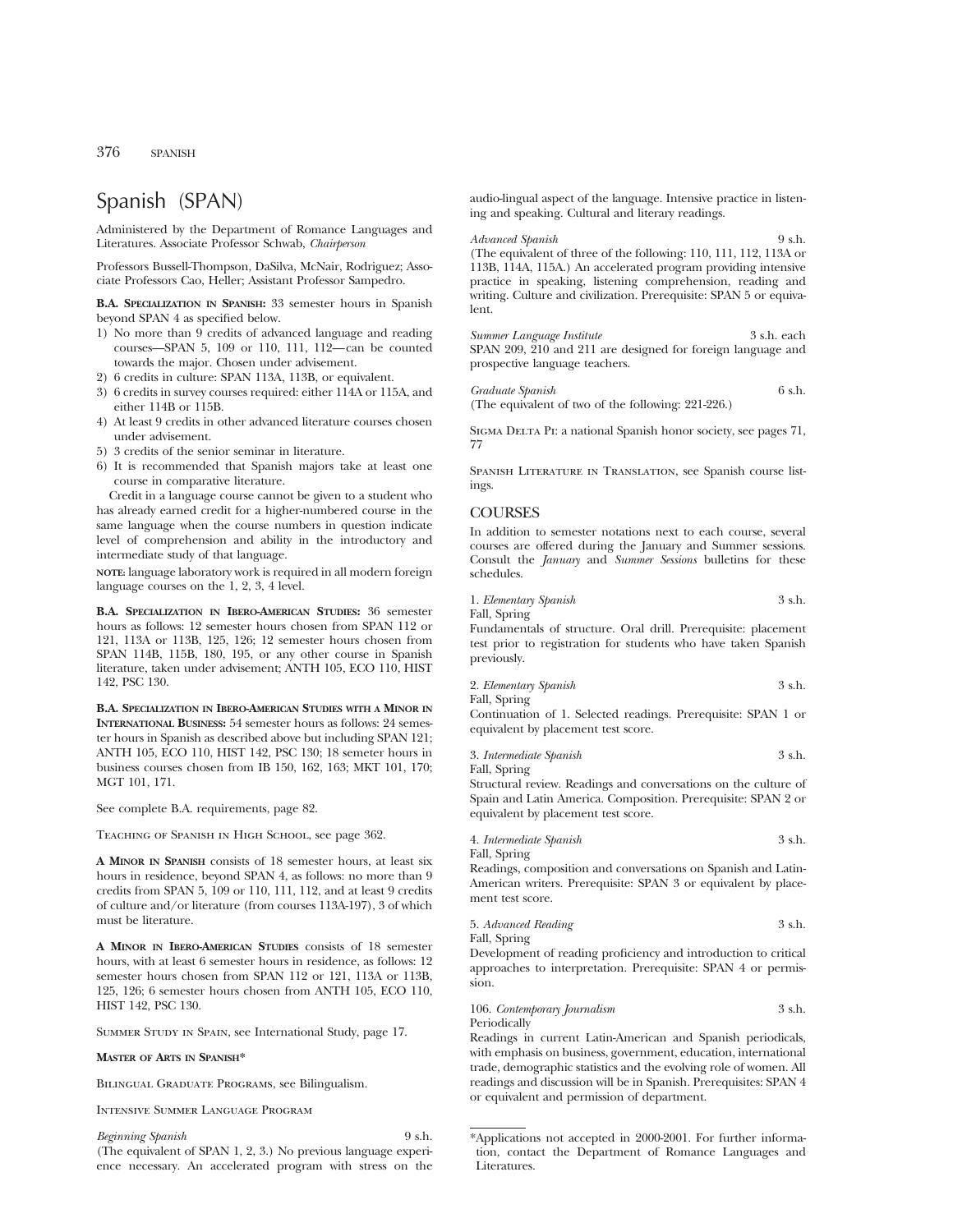108. *Individualized Oral Communication* 1⁄2 s.h. Fall, Spring

Stresses authentic intonation patterns, oral proficiency and listening comprehension. Students meet on an individual basis once a week for twenty-five minutes with a native Spanishspeaking instructor. These sessions are augmented by language laboratory and off-campus experiences. Prerequisite: SPAN 4 or equivalent. Spanish major or minor, or students concurrently enrolled in any Spanish course beyond SPAN 4.

**NOTE:** may not be used to satisfy the foreign language requirement; course may be taken for a total of four semesters with a maximum of 2 s.h. applied toward the B.A. degree.

#### 109, 110. *Advanced Spanish Conversation* 3 s.h. each 109: Fall; 110: Spring

Intensive training in oral practice and self-expression. Discussions on assigned topics with vocabulary preparation, oral reports, and presentations in response to cultural texts. Major or minor credit for either 109 or 110, not both. Prerequisite: SPAN 4 or permission. (Formerly *Spanish Conversation and Oral Practice.*)

111. *Advanced Spanish Grammar* 3 s.h. Annually

Problem areas in Spanish grammar. Class exercises supplemented with writing assignments both analytical and creative. Prerequisite: SPAN 4 or permission. (Formerly *Structural Analysis.*)

## 112. *Advanced Spanish Composition* 3 s.h. Annually

Exercises intended to develop both communicative and creative writing skills. Practice with different techniques and modalities of writing, from summary, description, dialogue, narrative, review and essay, to formulaic writing such as that of applications, curriculum vitae, official or commercial letters, and problematic areas of translation. Prerequisite: SPAN 4 or permission.

*Prerequisite for all courses numbered 113A through 197; successful completion of SPAN 5, 111, 112, or permission.*

| 113A. Culture and Civilization of Spain | 3 s.h. |
|-----------------------------------------|--------|
| See course description, page 409.       |        |

113B. *Culture and Civilization of Latin America* 3 s.h. See course description, page 409.

114A. *Introduction to Spanish Literature I* 3 s.h. Periodically

A survey of Spanish literature from the Middle Ages to the Renaissance and the Golden Age. Prerequisite: SPAN 5, 111, 112, or permission. Credit given for this course or SPAN 114, not both. (Formerly SPAN 114, *History of Hispanic Literature.*)

#### 114B. *Introduction to Spanish-American Literature I* 3 s.h. Periodically

An overview of Spanish-American literature and historiography from the pre-Columbian through the Colonial time to the 1880s. Theoretical and critical discussions of readings, films, documentary and other available materials on the period. One of the main goals of the course includes the revision and challenge of certain traditionally accepted concepts such as *discovery, New World, Indian,* or even *Latin America,* and their relocation in a noneurocentric perspective. Prerequisite: SPAN 5, 111, 112, or permission. Credit given for this course or SPAN 198, not both. (Formerly SPAN 198, *Spanish-American Literature.)*

115A. *Introduction to Spanish Literature II* 3 s.h. Periodically

A survey of Spanish literature from the 18th to the early 20th century covering works representative of "La ilustración," the

various literary movements of the 1800s (Romanticism, "Costumbrismo," Realism and Naturalism), and up to the generations of 1898 and 1927. Prerequisite: SPAN 5, 111, 112, or permission. Credit given for this course or SPAN 115, not both. (Formerly SPAN 115, *Oral Interpretation of Literature.*)

#### 115B. *Introduction to Spanish-American Literature II* 3 s.h. Periodically

An overview of Spanish-American literature from the late 19th century to the present, covering a variety of genres (poetry, short story, essay, testimonio, and the novel), with close attention to relevant literary and socio-political contexts. This course explores themes such as Spanish-American identity, the tensions between nationalism and globalization, race and national cultures, the relationship of history to literature, representations of gender and the body Hispanic. Prerequisite: SPAN 5, 111, 112, or permission. Credit given for this course or SPAN 199, not both. (Formerly SPAN 199, *Modernismo to the Contemporary Period.*)

#### 116, 117, 118, 119. *Readings in Spanish* 1 s.h. each Fall, Spring

Designed to help the student maintain proficiency and interest in Spanish and enhance the reading facility within the specific field. Prerequisite: completion of SPAN 4 or equivalent.

120. *Cultural Studies in Spain Today* 3 s.h. Summer

A study of present-day Spain, its culture, institutions, and art, as well as their origins and evolution. Offered only in the Hofstra in Spain Summer Program. Prerequisite: SPAN 5, 111, 112, or permission. (Formerly *Contemporary Castilla.*)

#### 121. *Language and Form in the Commercial World* 3 s.h. **Periodically**

A combined conversation and writing course: oral-audio skills, with stress on business and professional contexts (telephone and office etiquette, legal interrogation, interviewing and interpreting, etc.), while developing simultaneously techniques of personal and commercial correspondence. Individual practice, oral and written, with fieldwork on the development of topical vocabularies for specific industrial application. All readings and discussion will be in Spanish.

#### 122. *Economic History of Spain and Latin America: Literary Projections* 3 s.h. Periodically

A cultural analysis of the geography and resources of the Hispanic countries, the origins and cultural consequences of their economic systems and industrial development. Focus on representations of land and land use (both rural and urban), exploring themes such as: landscape in Spanish poetry of the 20th century, nature and neo-colonial extract economies in the Spanish-American *novela de la tierra,* and the shaping force of the plantation of Afro-Caribbean literature. Prerequisite: SPAN 5, 111, 112, or permission. (Formerly *Economic History of Spain and Latin America.*)

#### 123. Politics of the Hispanic World 3 s.h. Periodically

The course focuses on the implantation of the Spanish political, religious and cultural institutions in the Latin-American Colonies and the later transition to national entities (*caciquismo, machismo,* Catholicism, military dictatorship, etc.) and their literary projections. It explores locations and representations of power and resistance (the state, the church, the convent, the plantation), along with the possibility of resistance to an authority always already in place, and dual role of the body as material and theoretical protagonist in that resistance, and the problematic status of woman in an inherited male culture. Prerequisite: SPAN 5, 111, 112, or permission.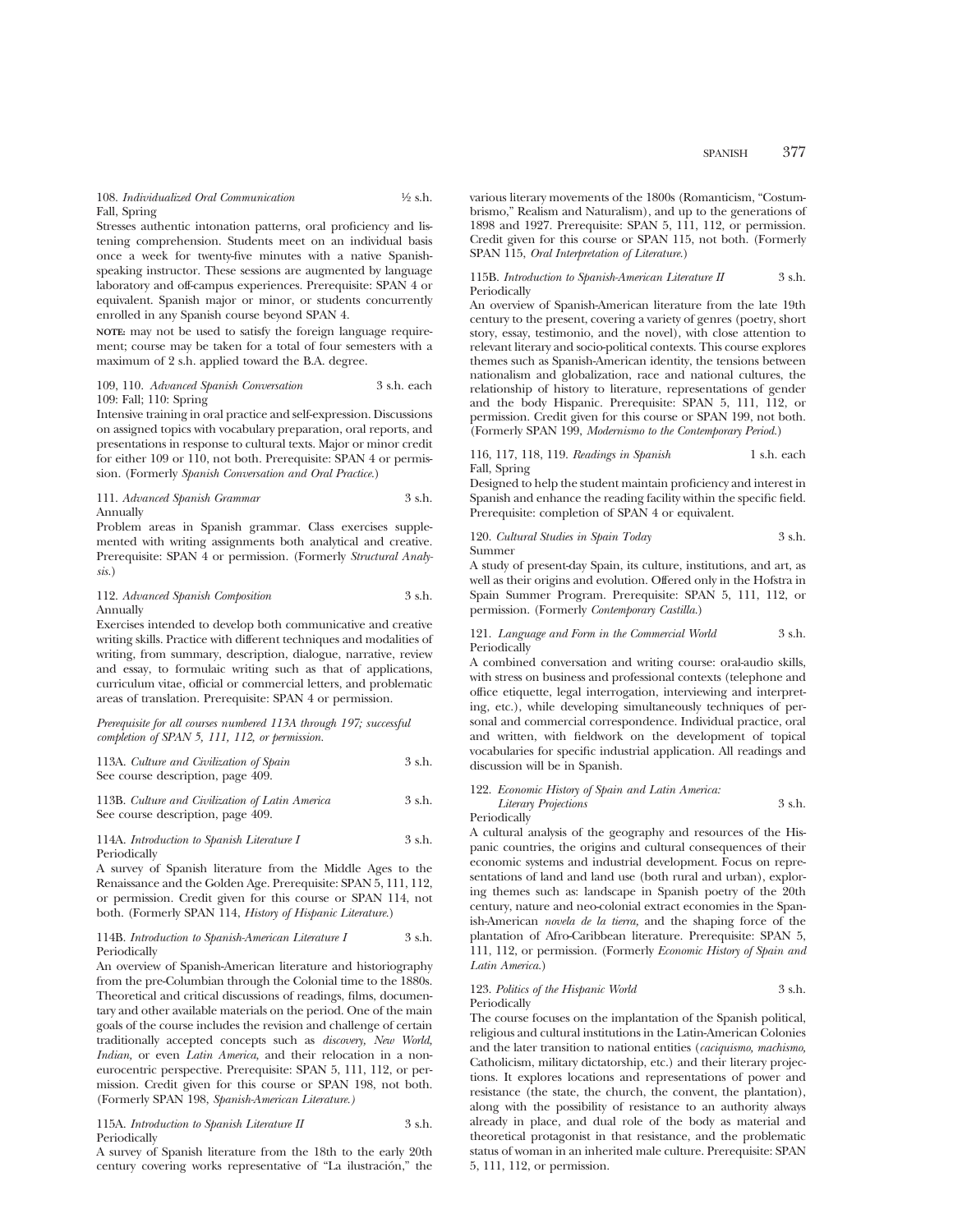#### 124. *Portrait of the Hispano: The Question of Identity* 3 s.h. Periodically

The issue of national and regional identity has been a constant obsession of writers and thinkers in Spain and Spanish America since at least the end of the 19th century. This course traces the trajectory of this obsession through the writings of authors such as Unamuno, Martı´, Paz, J. Goytisolo, and Lezama Lima. Who qualifies for inclusion in these formulations? Who is excluded from them? Is it even possible to describe the character of a people or a nation? What is the social function of such portraits? Prerequisite: SPAN 5, 111, 112, or permission. (Formerly *Portrait of the Hispano.*)

#### 125. *Hispanic Presence in the United States* 3 s.h. Periodically

An exploration of Hispanic cultures in the United States, from the colonial period through the present, with attention to diverse forms of expression (literature, film, music). This course focuses on Latino identity, the changing relations of Latinos to the majority culture, the tensions between preservation and modifications of traditions, the issues of nostalgia, cultural memory, hybridity, and linguistic purity. Prerequisite: SPAN 5, 111, 112, or permission.

## 126. *Contemporary Hispanic Thought: The Usable Past* 3 s.h. Periodically

The connection between Iberia and Latin America, the complex relationship between their histories, cultures, politics and literary traditions as revealed primarily in fiction and the essay. Concentrating on the past as both the subject of fiction and as a source of inscribing fiction, the course traces the ways in which writers self-consciously participate in the construction of a Latin-American canon. Issues surrounding *colonization and independence, mestizaje* and melting pot, domination and self-determination, and the ambivalence of history in a "new" world is addressed. Prerequisite: SPAN 5, 111, 112, or permission. (Formerly *Contemporary Hispanic Thought.*)

#### 127. *United States and Latin America: Unequal Relations* 3 s.h. Periodically

An exploration of United States-Latin American relations through selected literary texts, from the Latin-American wars of independence to the present. Traces the history of United States interventions in the region (from the Mexican-American War to recent events such as the United States invasion of Panama). Considers the Americanization of Latin America, Latin American immigration to the United States and its impact on United States culture, and the concepts of the border and of cultural hybridity. Prerequisite: SPAN 5, 111, 112, or permission. (Formerly *United States and Latin America: Friend or Foe.*)

#### 128. *Spain and Latin America Today: Changing World* 3 s.h. Periodically

A study of current events and their impact on popular culture and literary representations nation by nation, day by day. The course pays attention to main leaders of the Hispanic world, forces of *dissidence* and terrorism, sources of crisis, and sources of hope. It also focuses on the integration of popular culture and globalization processes as part of the construction of new identities. Prerequisite: SPAN 5, 111, 112, or permission.

#### 140. *Intensive Approach to Oral and Written Skills* 6 s.h. Periodically

For majors and students with a special interest in intensive exposure to language skills: listening-comprehension, speaking, reading and writing. Credit given for this course or SPAN 111 or 112.

#### 151. *Middle Ages Through Renaissance* 3 s.h. Periodically

Lectures and discussions on Spanish literature from its origins to the beginnings of the 16th century. Prerequisite: SPAN 5, 111, 112, or permission.

#### 162. *Spanish Golden Age Theater* 3 s.h. Periodically

Dramatic and performance theories and praxis, theatrical development, techniques, and the evolution of dramatic literature in 16th and 17th-century Spain. A cultural, historical, and literary background provides the framework for close textual readings. In addition to studying the development of farce with Lope de Rueda's "pasos" and Cervantes' "entremeses," selected works are covered from the pre-Lope playwrights such as Juan del Encina and Gil Vicente, among others, through Lope de Vega and his followers—mainly Tirso de Molina and Ruíz de Alarcon—, culminating in the baroque theater of Calderon and the "auto sacramental." Prerequisite: SPAN 5, 111, 112, or permission. (Formerly *Spanish Drama of the Golden Age.*)

171. *Don Quijote* 3 s.h. Periodically

Close analysis and discussion of Cervantes' masterpiece *Don Quijote.* A study of the principal critical works and readings. Prerequisite: SPAN 5, 111, 112, or permission. (Formerly *Cervantes.*)

#### 180. *Advanced Seminar on Varying Literary Topics* 3 s.h. Once a year

Advanced seminar on a literary research theme to be selected annually. Readings, reports and discussions. Open only to advanced students, namely seniors and/or juniors who have satisfactorily completed two literature courses. May be repeated for credit provided change in course content. Prerequisite: SPAN 5, 111, 112, or permission. (Formerly *Literature Seminar.*)

#### 192. *Romanticism, Realism and Naturalism* 3 s.h. Periodically

Study of major literary movements in 19th-century Spain through analysis of representative works of poetry, drama, essay and the novel. Prerequisite: SPAN 5, 111, 112, or permission. (Formerly *Romanticism and Realism.*)

195. *The Generation of 1898* 3 s.h. Periodically

The Generation of 1898: historical background and projection into the 20th-century. Analysis of works by Azorín, Baroja, Antonio Machado, Unamuno, Valle-Inclán, and others. Current revisionist views on the subject of Spanish "literary generations." Prerequisite: SPAN 5, 111, 112, or permission. (Formerly *Contemporary Literature.*)

197. *Honors Essay* 3 s.h. Fall, Spring

The research for and the writing of a substantial essay (in either Spanish or English) in the field of Spanish or Spanish-American literature and culture. Open only to senior Spanish majors who desire to graduate with departmental honors. Prerequisite: written permission of the professor who will supervise the essay and appropriate grade point average. (See Departmental Honors Program.) (Formerly SPAN 100.)

*Courses numbered* 200 *and above are open only to matriculated graduate students or by permission*.

201. *Advanced Structure of Present Day Spanish* 3 s.h. Periodically

Detailed study of Spanish syntax, with especial attention to the problematics of differing structures between Spanish and English.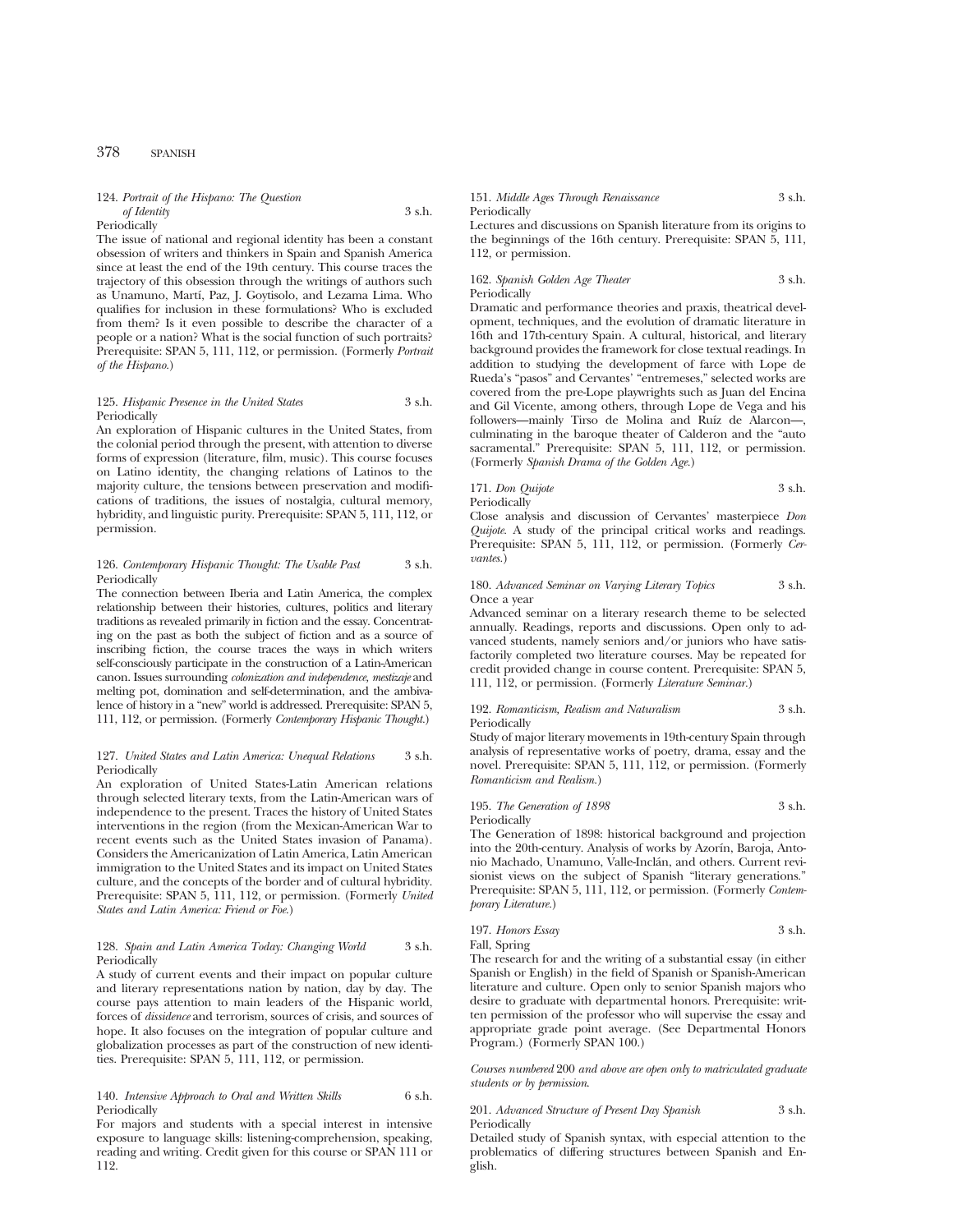SPANISH 379

202. *The Spanish Language* 3 s.h. **Periodically** 

Historical development of Spanish out of Latin into the modern language.

203. *Literary Criticism of Spanish Prose of the 20th Century* 3 s.h. Periodically

Analysis of literary prose works and the study of the literary movements that characterize them.

| 204. Literary Criticism of Spanish-American Prose |        |
|---------------------------------------------------|--------|
| of the 20th Century                               | 3 s.h. |
| Periodically                                      |        |

Analysis of literary prose works and the study of the literary movements that characterize them.

205. *Studies in the Culture of Spain* 3 s.h. Periodically

A review of contemporary period. Study of representative texts depicting various aspects of the civilization of Spain today political, economic and social.

206. *Studies in Cultures of Spanish America* 3 s.h. Once a year

An anthropological study of pre-Columbian to present day Spanish America.

208. *Foreign Language Workshop* 3 s.h. Periodically

Structure of the Spanish language. Application of latest methods, techniques and materials.

#### 209, 210, 211. *Summer Language Institute* 3 s.h. each Summer

Designed for foreign language and prospective language teachers. Stress on listening comprehension and speaking; application of latest methods, techniques and materials; applied linguistics, culture and civilization.

212. *Contrastive Bilingualism* 3 s.h. Fall

A contrastive analysis of Spanish and English in terms of various linguistic principles. The course will focus especially on the pedagogical implications of linguistic problems.

## 213. *Development of Social and Psychological*

*Bilingual Trends in the United States* 3 s.h. Spring

Diachronic and synchronic approaches to language. English and Spanish are studied in their variants vis-a-vis principles of language. The discussion of general topics will encompass problems of Hispanics in the United States. Recommend taking 212 prior to taking this course.

## 214. *Bilingualism in Perspective* 3 s.h. Once a year

Historical examination of bilingual cultures of Europe (especially of Spain) and of the Americas. Analysis is made of similar developments and trends in contemporary societies.

215. *Bilingual Workshop* 3 s.h. Fall

Theoretical and practical consideration of language in action in a mixed cultural group. The course will take advantage of live situations and community resources. The behavioral motivation and degree of acculturation desired will be analyzed. Existing materials and principles for creating and adapting materials will be treated as well.

216. *Literature of Protest and Nationalism* 3 s.h. Summer

The literature of revolution and reform, from the wars of independence to the present. The framework will be historical and sociopolitical in perspective.

218. *People and Cultures of Latin America* 3 s.h. Summer

An integrated study of the institutions, culture groups and literary traditions of Spanish America. Social and economic functions of the "hacienda," Church, politics, university and others in combination with literary works that exemplify these topics. Specific regions or countries are examined individually. Taught in English. Same as ANTH 218.

219. *Interdisciplinary Seminar: Contemporary Hispanic Literature and Society* 3 s.h. Summer

Analysis of significant aspects of the culture of poverty, migratory processes, changing social values and institutions as well as the impact of industrialization upon the Hispanic groups. Sociocultural assimilation of these groups in the United States. Representative writers, both in sociology and in literature, will be selected. Taught in English. Same as SOC 219.

220. *Teaching English in a Bilingual Program* 3 s.h. Periodically

Material, method and curriculum for the teaching of English in a bilingual, bicultural program.

221 through 226. *Major Authors, Literary Movements and Genres* 3 s.h. each

Periodically

Intensive study of an outstanding author, movement or literary genre of Spain and Spanish America. Subjects to be announced.

251, 252. *Readings in Spanish* 3 s.h. each Periodically

Literary works and current literary criticism in selected fields. Oral and written reports at seminar sessions. Prerequisite: permission of department.

301. *Master's Essay* 3 s.h.

Fall, Spring

Candidates who choose to write a master's thesis will do so under the supervision of a graduate adviser.

305. *Comprehensive Studies* 3 s.h. Periodically

Designed to analyze the movements of all Spanish and Spanish-American literature from its beginning to the 17th century. Each literary movement is studied in depth, after which an examination is given. No credit for a grade of less than B. This course will serve as part of the option for the comprehensive examination. Prerequisites: 21 s.h. of graduate work in Spanish and permission of the program coordinator. This course may not be used to satisfy the basic 33 s.h. requirement for the M.A. in Spanish.

# 306. *Comprehensive Studies* 3 s.h.

Periodically

Designed to study all Spanish and Spanish-American literature from the 18th to the 20th century. Each literary movement is studied in depth, after which an examination is given. No credit for a grade of less than B. Both 305 and 306 must be taken in order to satisfy the option for the comprehensive examination. Prerequisites: 21 s.h. of graduate work in Spanish and permission of the program coordinator. This course may not be used to satisfy the basic 33 s.h. requirement for the M.A. in Spanish.

307. *Bilingual Doctoral Seminar* 3 s.h. Spring

An exploration of related research topics in bilingual/bicultural education. Development and design of specific research propos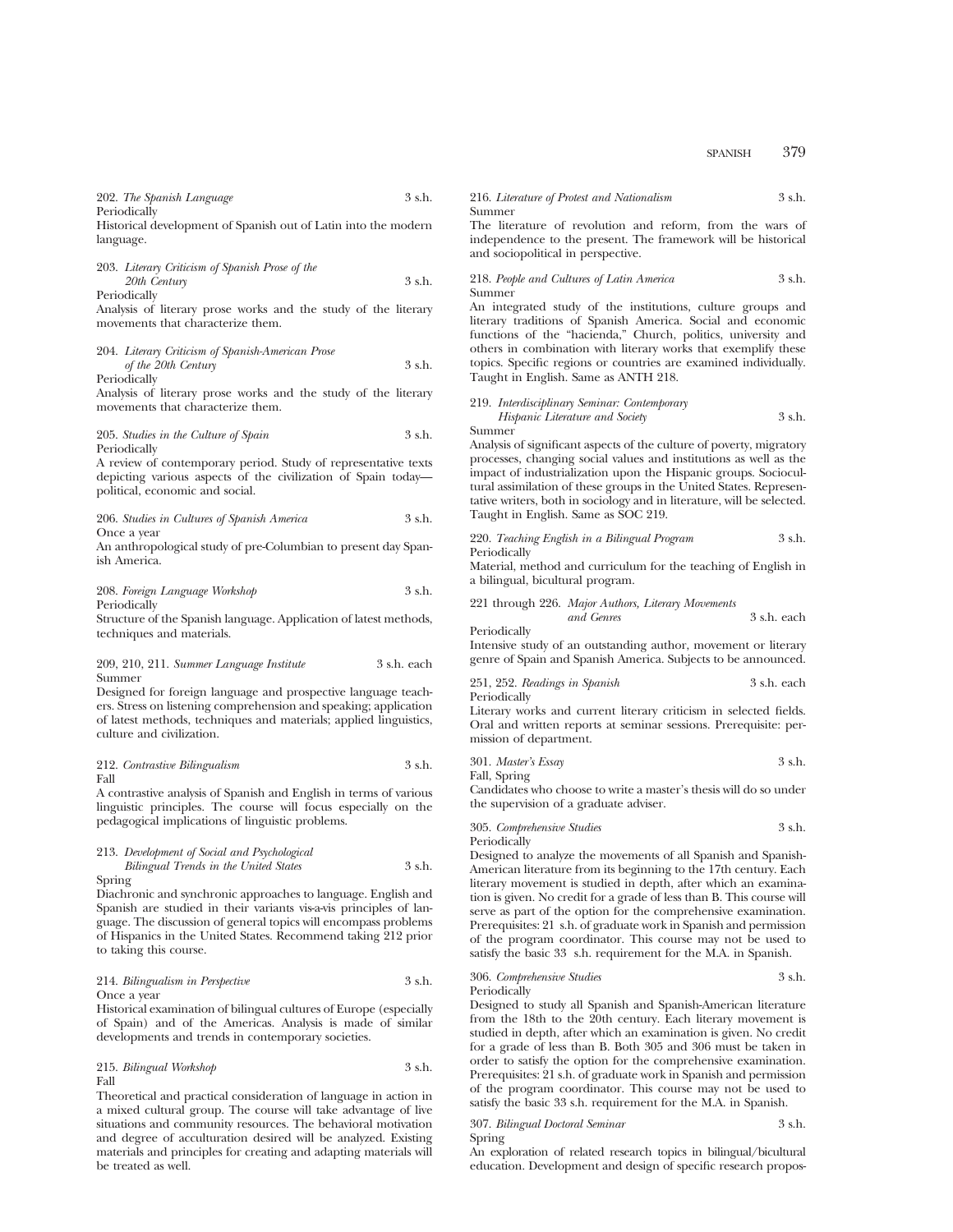als, which will be submitted to the department's bilingual faculty and graduate students as the first step in fulfillment of the doctoral course requirements intended for all Ph.D. candidates in the Educational Research and Reading Bilingual/Bicultural programs.

308. *Bilingual Doctoral Seminar* 3 s.h. Spring

This course is a continuation of 307. Prerequisite: SPAN 307.

309. *Bilingual Doctoral Seminar* 3 s.h. Spring

This course is the last sequential course of the required 9 hours for the doctoral seminar for all Ph.D. candidates in the bilingual programs. Prerequisites: SPAN 307, 308.

#### **LITERATURE IN TRANSLATION (SPLT):** 51 through 57

51. *Don Quixote and the Modern Novel* # 3 s.h. Spring

Modern Spanish and Latin-American novels in the tradition of Cervantes' *Don Quixote*, with emphasis on point of view, theme, time and space, structure, characterization and style.

| 52. Interpreting the Hispanic Legacy# | - 3 s.h. |
|---------------------------------------|----------|
| See course description, page 409.     |          |

|      | 53. Early Spanish-American Heritage | 3 s.h. |
|------|-------------------------------------|--------|
| Fall |                                     |        |

A comprehensive study of literary, social, and political thought of Latin America by some of its leading writers from the colonial period through independence. Taught in English.

54. *19th- and 20th-Century Latin-American Literature* 3 s.h. Spring

Social, political and literary developments. Taught in English.

55. *20th-Century Spanish Outlook* 3 s.h. Fall

Twentieth-century trends in Spain as seen through writers of the generation of '98 and the generation of '27. Works by Unamuno and Lorca, among others will be discussed. Taught in English.

56. Spain Since the Civil War Spring

Contemporary Spain seen through writings from 1940 to the present. Special attention is given to continuing developments in essay, fiction and theater. Taught in English.

## 57. *Gender and Culture: Women Through the Lens of*

*Spanish Female Writers* # 3 s.h. Periodically

Portrayal of women in the narratives of Spanish female writers. Fictional roles are used as models for examining said roles in Spanish society in differing historical periods. Dynamics of gender and power, society and culture serve as backdrop for the readings. Interpretation of the readings is two-fold: the literary critique of characterization and narrative strategies, and the analysis of sociocultural patterns that inform the writers' world.

# Special Education (SPED)

Center for Special Education and Rehabilitation, see page 23.

Administered by the Department of Counseling, Research, Special Education, and Rehabilitation. Associate Professor Wong, *Chairperson*

Special Education offers master's and professional diploma programs which provide a comprehensive, integrated experience aimed at developing skills and competencies in educating the exceptional child, adolescent and adult. The special education programs are such that each student receives broad based experiences in all areas of special education. There are, at the same time, areas of focus, whereby a student establishes further expertise with one or more specific types of handicapping conditions.

## PROGRAMS

**MASTER OF SCIENCE IN EDUCATION:** competency based teacher education programs which prepare professional personnel in the education of children and youth with retarded mental development and emotional disturbances and those with physical, neurological and learning disabilities.

Special education programs are designed for teachers possessing their elementary or secondary teaching certificates and/or certification in speech or reading. Our programs lead to New York State certification as a teacher of special education. See Program I.

Extended programs are available also for students with no formal preparation in the field of education. See Program II.

The early childhood special education program is designed to prepare students with undergraduate training and certification in elementary education (PreK-6), or in special education to become teachers of young children (birth-5) with disabilities. See Program III.

Extended programs are available also for students with no formal preparation in the field of education. See Program IIIA.

The dual program in reading and special education (K-12) leads to New York State certification in reading and special education. See Program IV.

The dual program in special education and art therapy leads to New York State certification in special education (K-12). See Program V.

Special Education Bilingual Extension Program leads to New York State certification in special education (K-12). See Program VI.

The Special Education programs meet all of the standards for the preparation of professional personnel in Special Education established by the Council for Exceptional Children (CEC).

**MASTER OF ARTS:** for students who have completed a basic program in special education on the undergraduate level. See Program VII.

**MASTER OF PROFESSIONAL STUDIES:** students working toward a Master of Science in Special Education and possessing a Master of Science degree in a related field will receive a Master of Professional Studies degree.

**CONCENTRATION IN THE EDUCATION OF CHILDREN WHO ARE GIFTED/ TALENTED:** designed for certified teachers and for students enrolled in special education programs. See page 384.

**PROFESSIONAL DIPLOMA:** designed to meet specific individual requirements for professional careers in the development and coordination of clinical and instructional activities in school or district-wide programs, research and/or pedagogy in special education. For admission and program requirements, see Program VIII. Students with advanced standing and previous training and experience in other programs may take individual courses with the approval of the department.

Applications and instructions for all programs are available in the Graduate Admissions Office in the Admissions Center and in the Department of Counseling, Research, Special Education, and Rehabilitation in Mason Hall.

Program Coordinators

Special Education Coordinator: Professor Bowe

Early Childhood Special Education: Assistant Professor D. Schwartz

Education of Children with Mental Retardation:

#Core course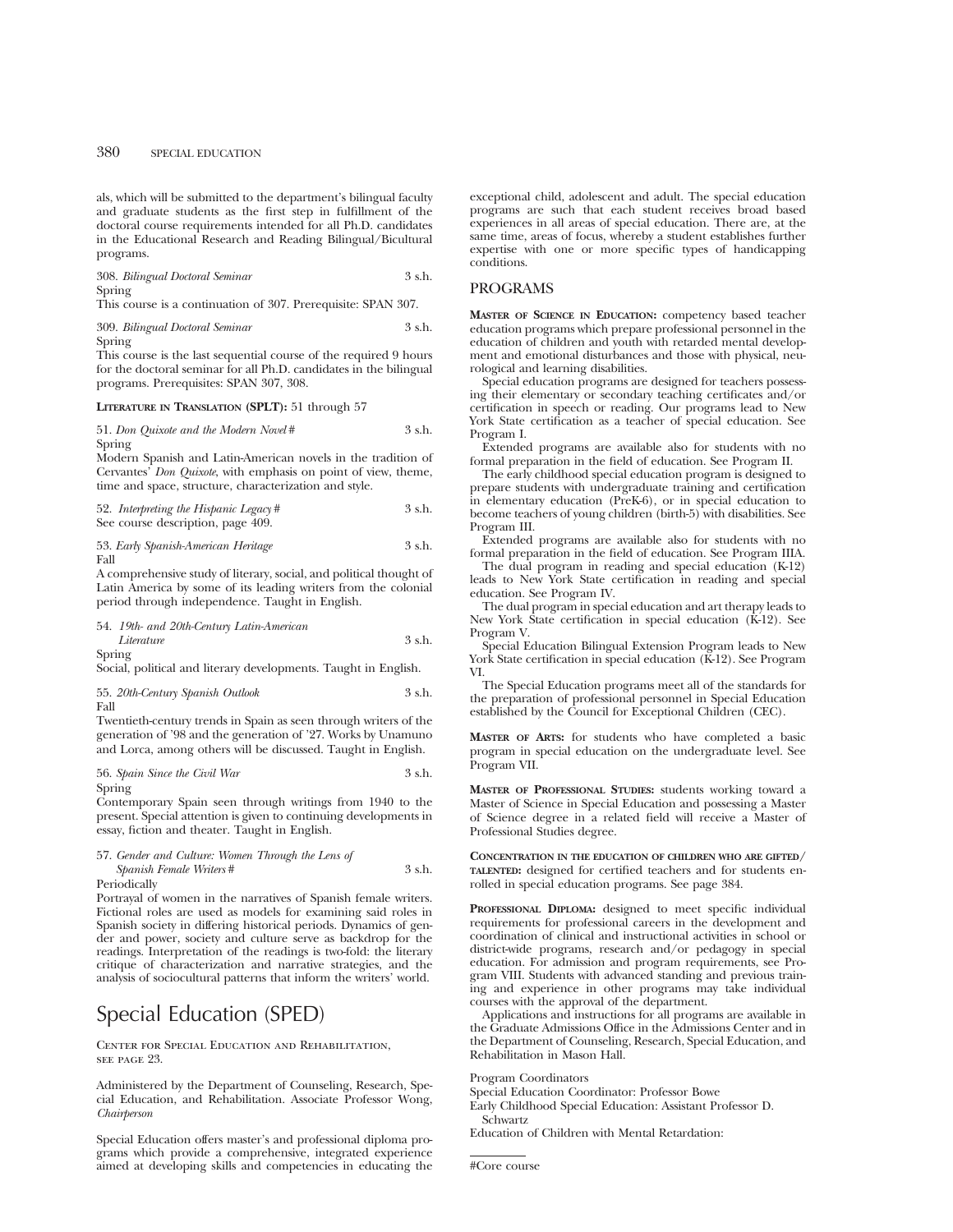Education of Children with Emotional/Behavior Disorders: Professor Gold

Education of Children with Physical, Neurological and Learning Disabilities: Associate Professor Zalma

Education of Children who are Gifted and Talented:

Professional Diploma: Associate Professor Zalma

Special Education/Art Therapy: Associate Professor Zalma Reading/Special Education: Associate Professor Zalma

Admission Requirements—for Master's Programs

- 1. completion, with an acceptable grade-point average, of a bachelor's degree at an accredited institution;
- 2. personal interviews with department members;
- 3. educational and professional references (three);
- 4. voluntary or paid work experience in special education or with individuals with disabilities preferred.

#### Program Advisement

All matriculated students are required to meet with a departmental faculty adviser and complete a Graduate Student Advisement Record following admission to the Program.

**NOTE:** Students must meet established New York State test requirements for certifications.

See complete graduate information, page 73.

## MASTER OF SCIENCE IN EDUCATION

The following seven programs are offered leading to the degree of Master of Science in Education. A written comprehensive examination is required for all the programs. See page 80; see also complete graduate information, page 73.

PROGRAM I. For students with certification in elementary or secondary education, speech or reading—34 s.h. program. Satisfactory completion of this program leads to New York State certification as a teacher of special education (K-12).

The program consists of a sequence of core courses and experiences required of all students regardless of area of concentration and additional courses related to the specific area of concentration.

Area 1. Special Education Core Courses: 19 s.h.

- SPED 201. *The Exceptional Child: Cognitive & Affective Functions,* 3 s.h.
	- 242. *Psychoeducational Assessment in Special Education,* 3 s.h.
	- 245. *Curriculum & Methods in the Education of Students with Disabilities,* 4 s.h.
	- 237. *Practicum: Teaching Children with Disabilities,* 6 s.h.

Foundations of Education—200-level course, 3 s.h.

Area 2. Special Education Concentrations: 15 s.h. select one of the following areas:

# A. Children with Retarded Mental Development<br>SPED 210. Crafts & Allied Skills for Children

- 210. *Crafts & Allied Skills for Children with Disabilities,* 3 s.h.
	- 211. *Nature & Needs of Children with Retarded Mental Development,* 3 s.h.
	- 241. *Nature & Needs of Children with Emotional/Behavior Disorders,* 3 s.h., or
	- 246. *Nature & Needs of Students with Neurological Impairments/Learning Disabilities,* 3 s.h.

Electives, under advisement, 6 s.h.

- B. Emotional/Behavior Disorders
	- SPED 241. *Nature & Needs of Children with Emotional/Behavior Diosorders,* 3 s.h.
		- 246. *Nature & Needs of Students with Neurological Impairments/Learning Disabilities,* 3 s.h.
		- 248. *Education of Children with Emotional & Social Disturbances, & Children with Autism,* 3 s.h.

Electives, under advisement, 6 s.h.

- C. Physical/Neurological/Learning Disabilities<br>SPED 246. Nature  $\mathcal{E}^{\mathcal{P}}$  Needs of Students with
	- 246. *Nature & Needs of Students with Neurological Impairments/Learning Disabilities,* 3 s.h.
		- 249. *Nature & Needs of Individuals with Physical Impairments: Psychology of Persons with Disabilities,* 3 s.h.
		- 241. *Nature & Needs of Children with Emotional/Behavior Disorders,* 3 s.h., or
		- 211. *Nature & Needs of Children with Retarded*
		- *Mental Development,* 3 s.h.

Electives, under advisement, 6 s.h.

PROGRAM II. For students with no formal course work or teaching experience in elementary or secondary education— 43-46 s.h. program. Students with one year of teaching experience as the classroom teacher take SPED 237 instead of dual student teaching.

For provisional certification in elementary education (PreK-6) or secondary education (7-12) students must satisfy New York State requirements and apply directly to the State Education Department.

In addition to the required special education core courses and courses in the special education concentration, students must complete either elementary or secondary education as a general education background. Required elementary or secondary education courses should be taken first, with the exception of dual student teaching.

Area 1. 12-15 s.h.

Elementary Education<br>ELED 205. Lang

- ELED 205. *Language in the Curriculum,* 3 s.h.
	- 206. *Social Studies in the Curriculum,* 3 s.h., or 208. *Science & Mathematics in the Curriculum,* 3 s.h.
	- 213 or 214. *Child Development & the Elementary School Program,* 3 s.h.
- LYST 218. *Reading and Writing Practices in Early & Middle Childhood,* 3 s.h. or
- Secondary Education<br>SED 264 The
	- 264. *The Teacher in the School Setting*, 3 s.h.
		- 213. *Adolescent Development & Secondary*
	- *Education,* 3 s.h.

#### Methods course, 3 s.h. Curriculum course, 3 s.h.

Educational electives, under advisement, 3 s.h.

Area 2. Special Education Core Courses: 22-25 s.h.

- SPED 201. *The Exceptional Child: Cognitive & Affective Functions,* 3 s.h.
	- 242. *Psychoeducational Assessment in Special Education,* 3 s.h.
	- 245. *Curriculum & Methods in the Education of Students with Disabilities,* 4 s.h.
	- 219A-219B. *Supervised Teaching in the Elementary School in Special & Regular Education Classes,* 41⁄2 s.h. each and
- ELED 223. *Analysis of Teaching Behavior*, 3 s.h. 223A-223B. Supervised Teaching in the Secondary *School in Special & Regular Education Classes,* 41⁄2 s.h. each

Foundation of Education—200-level course, 3 s.h.

Area 3. Special Education Concentrations: 9 s.h.

- select one of the following:
- Mentally Retarded<br>SPED 210.
	- 210. *Crafts & Allied Skills for Children with Disabilities,* 3 s.h.
		- 211. *Nature & Needs of Children with Retarded Mental Development,* 3 s.h.
		- 241. *Nature & Needs of Children with Emotional/Behavior Disorders,* 3 s.h., or
		- 246. *Nature & Needs of Students with Neurological Impairments/Learning Disabilities,* 3 s.h.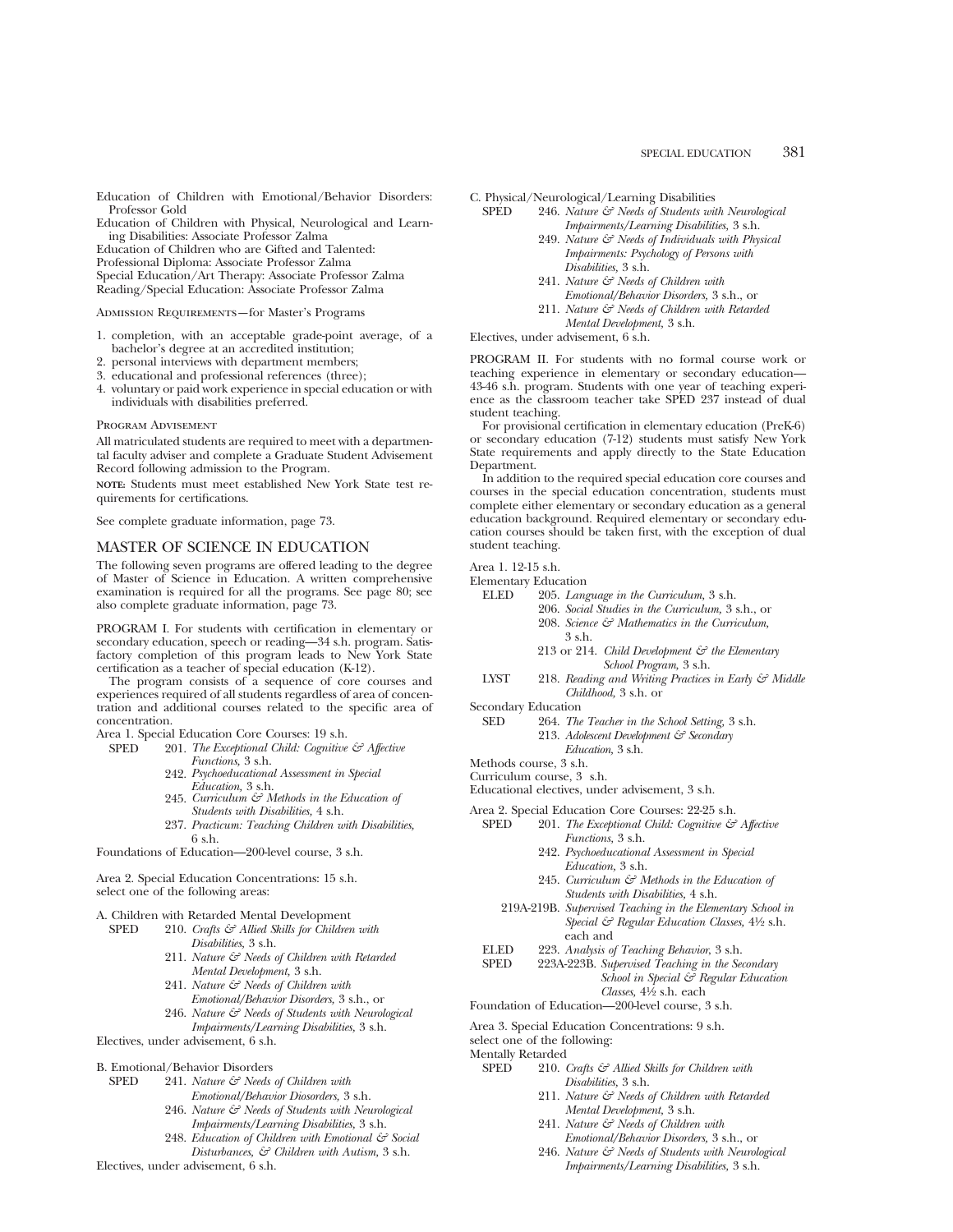Emotionally Disturbed<br>SPED 248. *Educ* 

- 248. *Education of Children with Emotional & Social Disturbances, & Children with Autism,* 3 s.h.
	- 241. *Nature & Needs of Children with Emotional/Behavior Disorders,* 3 s.h.
	- 246. *Nature & Needs of Students with Neurological Impairments/Learning Disabilities,* 3 s.h.

Physically Disabled/Neurologically Impaired/Learning Disabled<br>SPED

- 246. *Nature & Needs of Students with Neurological Impairments/Learning Disabilities,* 3 s.h.
	- 249. *Nature & Needs of Individuals with Physical Impairments: Psychology of Persons with Disabilities,* 3 s.h.
	- 211. *Nature & Needs of Children with Retarded Mental Development,* 3 s.h., or
	- 241. *Nature & Needs of Children with Emotional/Behavior Disorders,* 3 s.h.

PROGRAM III. Early Childhood Special Education: designed to prepare students with undergraduate training and certification in elementary education (PreK-6), or in special education to become teachers of young children (birth-5) with disabilities—36 s.h. program. Assistant Professor D. Schwartz, *Program Coordinator*

The program consists of core courses in special education, including a practicum, with related courses in elementary education and speech.

In-service teachers who hold special education certification but wish to expand their expertise in the area of early childhood special education may take courses on a nonmatriculated basis.

A comprehensive examination in special education is required of all degree candidates.

- ELED 271. *Early Childhood Curriculum,* 3 s.h.
	- 272. *Curriculum Innovations in Early Childhood Programs,* 3 s.h.
- SPED 207. *Introduction to Young Children with Disabilities,* 3 s.h.
	- 208. *Educational Intervention for Young Children with Disabilities,* 3 s.h.
	- 209. *Early Intervention: Infants & Toddlers,* 3 s.h.
	- 210. *Crafts & Allied Skills for Children with Disabilities,* 3 s.h.
	- 216. *Assessment & Diagnosis in Early Childhood Special Education,* 3 s.h.
- SPED 204. *Counseling & Guidance of Parents of Children with Disabilities,* 3 s.h.
	- 310. *Issues in Infant, Toddler, Preschool, Parent & Family Involvement Programs,* 3 s.h.
- SPCH 235. *Introduction to Speech-Language-Hearing Disorders*, 3 s.h.
- SPED 237. *Practicum: Teaching Children with Disabilities,* 6 s.h. or
	- 237A. *Practicum: Teaching Children with Disabilities,* 3 s.h.

(for in-service students only)

Electives, under advisement, 3-6 s.h.

PROGRAM IIIA. Early Childhood Special Education: for students with no formal course work or teaching experience in elementary or special education. 54 s.h. program. Students with one year of full time teaching experience as the classroom teacher in elementary education take SPED 237 instead of dual student teaching.

Admission to this graduate program requires a baccalaureate degree from an accredited college or university with at least 60 semester hours in liberal arts, including one year (6 s.h.) of a foreign language, a minimum of 21 credits in a humanities, natural science or social science concentration with a 2.5 grade point average in liberal arts. Students who have not met the full admission requirements may be advised to complete prerequisite courses under a planned program before becoming eligible for full acceptance.

Required elementary courses should be taken first, with the exception of dual student teaching.

This master's program leads to dual certification in elementary education (PreK-6, and early childhood annotation) and special education by the State Education Department upon recommendation by the University.

A comprehensive examination in special education is required of all degree candidates.

Area 1. 12 s.h.

- ELED 205. *Language in the Curriculum,* 3 s.h. 206. *Social Studies in the Curriculum,* 3 s.h., or 208. *Science & Mathematics,* 3 s.h.
	- 213 or 214. *Child Development & the Elementary School Program,* 3 s.h.
- LYST 218. *Reading and Writing Practices in Early & Middle Childhood,* 3 s.h.

Area 2. 39 s.h.

- ELED 271. *Early Childhood Curriculum,* 3 s.h. 272. *Curriculum Innovations in Early Childhood Programs,* 3 s.h.
- SPED 207. *Introduction to Young Children with Disabilities,* 3 s.h. 208. *Educational Intervention for Young Children with Disabilities,* 3 s.h.
	- 209. *Early Intervention: Infants & Toddlers,* 3 s.h.
	- 210. *Crafts & Allied Skills for Children With Disabilities,* 3 s.h.
	- 216. *Assessment & Diagnosis in Early Childhood Special Education,* 3 s.h.
	- 204. *Counseling & Guidance of Parents of Children With Disabilities,* 3 s.h.
	- 310. *Issues in Infant, Toddler, Preschool, Parent & Family Involvement Programs,* 3 s.h.
- SPCH 235. *Introduction to Speech-Language-Hearing Disorders,* 3 s.h.
- SPED 219A-219B. *Supervised Teaching in the Elementary School in Special and Regular Education Classes,* 41⁄2 s.h. each
- ELED 223. *Analysis of Teaching Behavior,* 3 s.h.

PROGRAM IV. A dual Master of Science program in reading and special education (K-12) leading to Clinical Specialist in Reading for Children with Learning Disabilities and to New York State certification in reading and special education. For program requirements, see under Reading, page 346. Associate Professor Zalma: *Program Coordinator*

PROGRAM V. A dual Master of Science program in special education and art therapy—67-70 s.h. Satisfactory completion of this program leads to New York State certification in special education (K-12).

Designed to prepare candidates with competencies in both art therapy and in special education. Graduates will be qualified to work with individuals with disabilities as teachers in special education and as art therapists on therapeutic treatment teams in hospitals, nursing homes, day treatment centers, rehabilitation and residential settings, and other mental health facilities. Professional preparation will provide candidates with experiences in the use of art therapy in the treatment of persons with mental illness, physical disabilities and special learning needs. Associate Professor Zalma, *Program Coordinator*

In addition to admission requirements, as outlined above for the M.S. in Education programs, students must:

- 1. Hold a bachelor's degree from an accredited institution with a minimum grade point average of 2.8;
- 2. have completed 12 semester hours in psychology (including developmental and abnormal);
- 3. have completed 15 semester hours in studio art;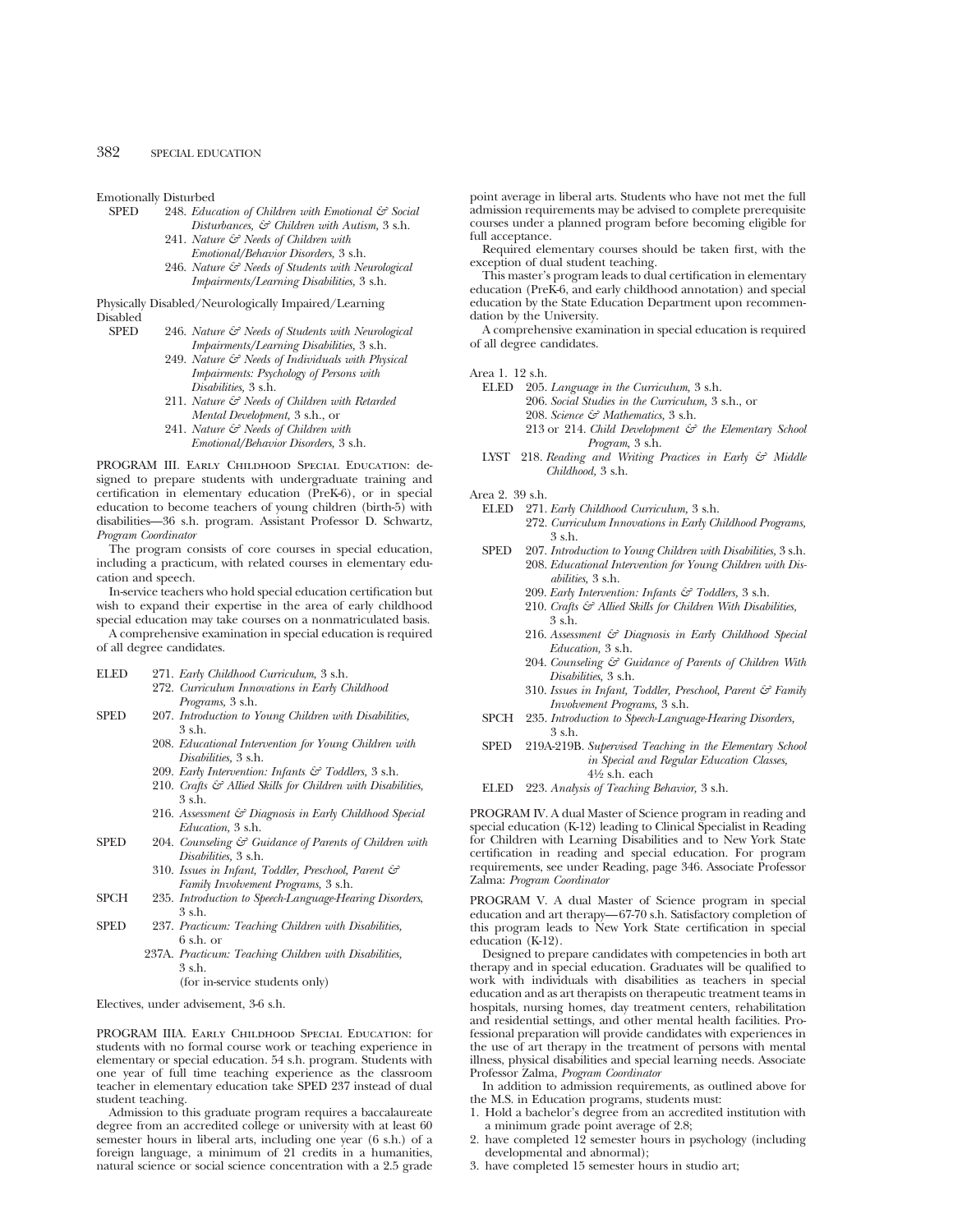- 4. show competency in art by presenting a portfolio (in cases of an exceptional portfolio, studio art credits may be waived at the discretion of the program coordinator);
- 5. possess a New York State teaching certificate in elementary or secondary education or the willingness to fulfill the necessary education requirements.

A comprehensive examination in special education is required of all degree candidates.

Area 1. Art Therapy Course Requirements: 29 s.h.

- CAT 210. *Foundations of Art Therapy*, 3 s.h.
	- 211. *Art Therapy with Children*, 3 s.h.
	- 221 & 222. *Fieldwork: Creative Arts Therapy*, 1 s.h. each 209. *Art Media in Art Therapy*, 3 s.h.
		- 212. *Group Art Therapy*, 3 s.h.
		- 214. *Art Therapy Methods I,* 3 s.h.
		- 215. *Art Therapy Methods II,* 3 s.h.
		- 218 & 219. *Internship: Creative Arts Therapy,* 3 s.h. each
		- 300. *Seminar: Creative Arts Therapy*, 3 s.h. (in lieu of thesis or comprehensive examination in art therapy)

Area 2. Art Therapy Electives: 4 s.h.

SPED 280-289, A-Z. *Workshops*, 1-4 s.h. each

Area 3. Psychosocial Requirements: 6-9 s.h.<br>COUN 203 Introduction to Counseling

- 203. *Introduction to Counseling*, 3 s.h., or 223. *Theories & Principles of Counseling*, 6 s.h. (at discretion of adviser, dependent upon student's background and interest)
- PSY 216. *Behavior & Personality—Normal & Abnormal*, 3 s.h.
- Area 4. Special Education Course Requirements: 28 s.h.
	- SPED 201. *The Exceptional Child: Cognitive & Affective Functions*, 3 s.h.
		- 249. *Nature & Needs of Individuals with Physical Impairments: Psychology of Persons with Disabilities*, 3 s.h.
		- 246. *Nature & Needs of Students with Neurological Impairments/Learning Disabilities*, 3 s.h.
		- 241. *Nature & Needs of Children with Emotional/Behavior Disorders*, 3 s.h. or
		- 211. *Nature & Needs of Children with Retarded Mental Development*, 3 s.h.
		- 210. *Crafts & Allied Skills for Children with Disabilities,* 3 s.h.
		- 242. *Psychoeducational Assessment in Special Education,* 3 s.h.
		- 245. *Curriculum & Methods in the Education of Students with Disabilities*, 4 s.h.
		- 237. *Practicum: Teaching Children with Disabilities*, 6 s.h.

PROGRAM VI. Special Education Bilingual Extension Program: for students with certification in elementary or secondary education, speech or reading—40 s.h. program. Satisfactory completion of this program leads to New York State certification as a special education teacher (K-12) qualified to work with bilingual students and/or students with native languages other than English. Professor Gold, *Program Coordinator*

The program consists of a sequence of core courses and experiences required of all students regardless of area of concentration, additional courses related to the specific area of concentration, and the bilingual extension courses.

In addition, students must satisfy a language proficiency requirement by submitting evidence of having achieved a satisfactory level of oral and written proficiency in English and in the target language of instruction on the New York State Teacher Certification Examinations.

Area 1. Special Education Core Courses: 16 s.h.

- SPED <sup>201</sup>. *The Exceptional Child: Cognitive*  $\mathcal{F}$  *Affective Functions,* 3 s.h.
	- 242. *Psychoeducational Assessment in Special Education,* 3 s.h.
	- 245. *Curriculum & Methods in the Education of Students with Disabilities,* 4 s.h.
	- 237. *Practicum: Teaching Children with Disabilities,* 6 s.h. (performed in a bilingual special education setting)

Area 2. Special Education Concentrations: 9 s.h.

- select one of the following areas:
- A. Children with Retarded Mental Development
	- SPED 210. *Crafts*  $\mathcal{F}$  Allied Skills for Children with Disabilities, 3 s.h.
		- 211. *Nature & Needs of Children with Retarded Mental Development,* 3 s.h.
		- 241. *Nature & Needs of Children with Emotional/Behavior Disorders,* 3 s.h., or
		- 246. *Nature & Needs of Students with Neurological Impairments/Learning Disabilities,* 3 s.h.

B. Emotional/Behavior Disorders

- SPED 241. *Nature & Needs of Children with Emotional/Behavior Disorders,* 3 s.h.
	- 246. *Nature & Needs of Students with Neurological Impairments/Learning Disabilities,* 3 s.h.
	- 248. *Education of Children with Emotional & Social Disturbances, & Children with Autism,* 3 s.h.
- C. Physical/Neurological/Learning Disabilities
	- SPED 246. *Nature & Needs of Students with Neurological Impairments/Learning Disabilities,* 3 s.h.
		- 249. *Nature & Needs of Individuals with Physical Impairments: Psychology of Persons with Disabilities,* 3 s.h.
		- 241. *Nature & Needs of Children with Emotional/Behavior Disorders,* 3 s.h., or
		- 211. *Nature & Needs of Children with Retarded Mental Development,* 3 s.h.
- Area 3. Bilingual Extension Courses: 15 s.h.
- FDED 248. *Multicultural Education in the Metropolitan Area,* 3 s.h.
- ELED 225. *Teaching English as a Second Language,* 3 s.h.
- SED 265. *Methods & Materials in Bicultural Education,* 3 s.h.
- ELED 246. *Methods & Materials for Bilingual Teaching of*
- *Reading in Bicultural Settings,* 3 s.h. or
- RES 241. *Testing & Evaluation of Bilingual Students,* 3 s.h.
- SPAN 218. *People & Cultures of Latin America,* 3 s.h.

## MASTER OF ARTS: SPECIAL EDUCATION

PROGRAM VII. Designed to provide students with advanced professional preparation as reflective scholar-practitioners who will be able to systematically study and research current educational concerns which relate to teaching exceptional children and youths from diverse backgrounds. This advanced program is for students who are certified in at least one area of special education and who have completed at least one year of successful professional teaching experience with exceptional children or successful supervised student teaching or practium—34 s.h. program. See complete graduate information, page 73.

Required Courses: 34 s.h.

- SPED 270. *Seminar: Professional Problems & Issues,* 3 s.h. 271. *Cognitive Development & Language Acquisition of Exceptional Children,* 3 s.h.
- RES 259. *Introduction to Statistical Methods in Educational Research,* 3 s.h.
	- 259L. *Computer Laboratory,* 1 s.h.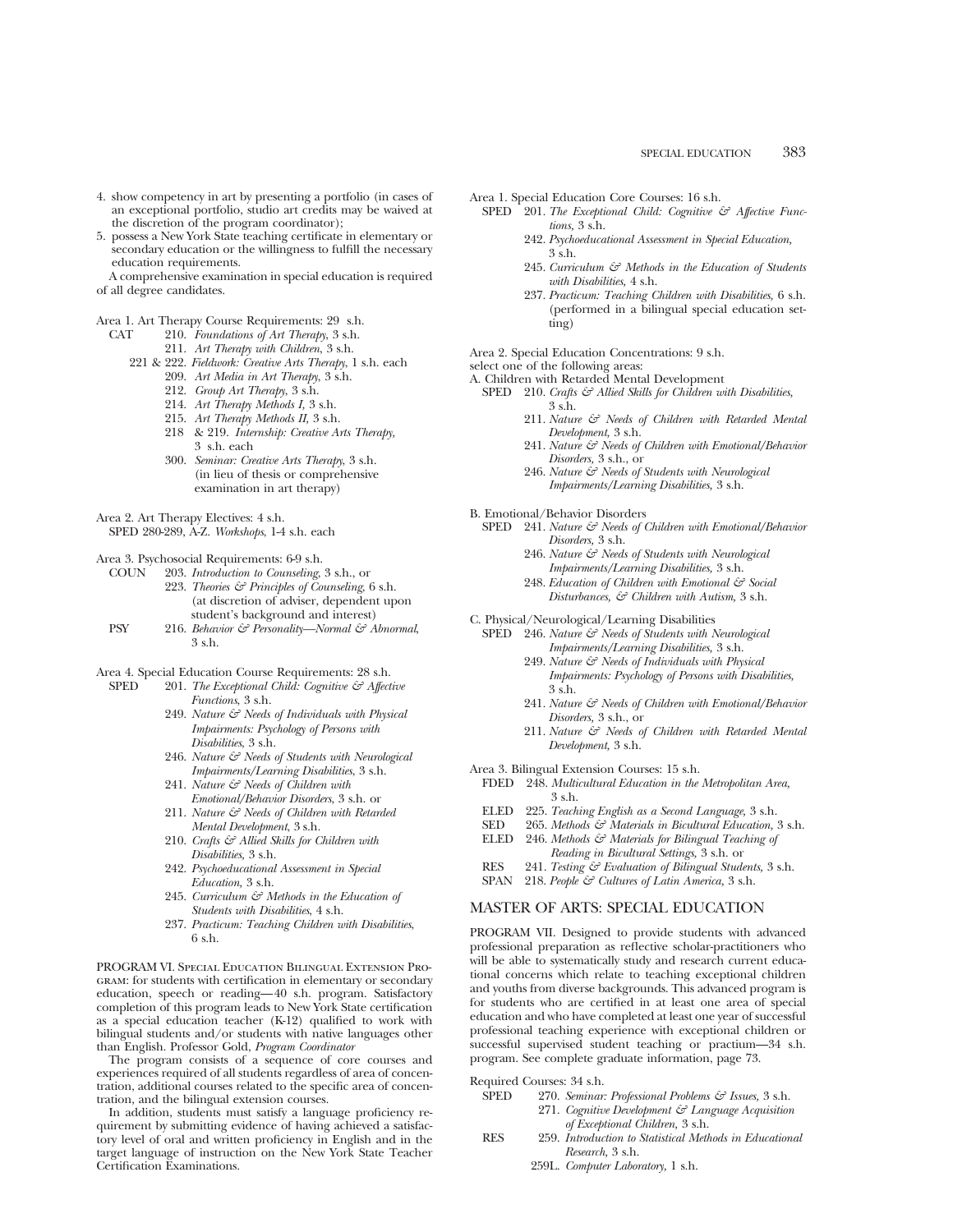- 381. *Research Methods in Education,* 3 s.h. or
- 258. *Understanding Research Methodology,* 3 s.h.
- SPED 200. *Administration*  $\mathcal{E}$  Supervision of Special *Education,* 3 s.h.
	- 204. *Counseling & Guidance of Parents of Children with Disabilities,* 3 s.h.
	- 247. *Behavior Modification with Exceptional Populations,* 3 s.h.
	- 301. *Master's Thesis Seminar I,* 3 s.h.
	- 302. *Master's Thesis Seminar II,* 3 s.h.

Electives, under advisement, 6 s.h.

In addition to the above requirements, all students are expected to participate in symposia, field visits to institutions and agencies, etc. Evening students must anticipate utilization of Saturdays for such undertakings.

Full-time students will be expected to participate in a noncredit internship program. Students will be assigned to a variety of agencies on a rotating basis, and will devote a minimum of 4 hours weekly to observation and participation in the activities of the given agency.

# PROFESSIONAL DIPLOMA IN SPECIAL EDUCATION

PROGRAM VIII. For students wishing advanced training in the special education field—31 s.h. beyond the master's degree. The course of study seeks to strengthen the student's grasp of the relationship between the development of programs for exceptional individuals and historical and philosophical issues in general education; broaden the student's familiarity with educational and social services to exceptional children and adults; and deepen the student's understanding of research needs, trends and issues in the field of special education. Associate Professor Zalma, *Program Coordinator*

#### Admission Requirements

- 1) a master's degree in special education or in a functionally related field plus a New York State certificate as a teacher in special education;
- 2) a grade-point average of 3.0 from an accredited institution;
- 3) certification in elementary or secondary education, reading *or* speech and hearing *and* special education;
- 4) at least two years teaching in the field of special education;
- 5) at least three letters of reference from professional and/or academic sources;
- 6) a detailed resume of professional and related experiences;
- 7) a comprehensive statement of professional goals and objectives;
- 8) a personal interview with department faculty.

# Program Requirements

## Area 1. Specialization: 19 s.h.

- SPED 270. *Seminar: Professional Problems & Issues,* 3 s.h. 271. *Cognitive Development & Language Acquisition of Exceptional Children,* 3 s.h.
	- 272. *Advanced Psychoeducational Assessment in Special Education: Clinical & Classroom Application,* 4 s.h.
	- 273. *Curriculum Development & Evaluation,* 3 s.h.
	- 274. *Research Seminar I: Review of Research & Methodology,* 3 s.h.
	- 275. *Research Seminar II: Individual Research,* 3 s.h.
- Area 2. Related Professional Study, 12 s.h. Chosen under advisement.

#### **CONCENTRATION**

Education of Gifted/Talented Children

This 12 s.h. concentration is designed for certified teachers and for students enrolled in special education master's or professional diploma programs who may elect to take a second area of concentration.

Program Requirements

- SPED 255. *Nature & Needs of Gifted/Talented Children,* 3 s.h.
	- 256. *Instructional Methods & Materials for Gifted/ Talented Children,* 3 s.h.
	- 257. *Exploration & Assessment of Programs for Gifted/ Talented Children,* 3 s.h.
	- 258. *Internship: Gifted/Talented Children,* 3 s.h.

# ADVANCED CERTIFICATES

Consultation in Special Education

This 18 semester hour program, which includes a field experience, prepares professional personnel to serve as special education consultant teachers. Designed for teachers certified in special education with regular education background who wish to broaden their skills. This sequence can be used within an M.A. in Special Education or as a post-master's program. No more than six semester hours from a master's degree can be used toward the certificate program.

*Sem. Hrs.*

| REQUIRED    |                                                  |   |
|-------------|--------------------------------------------------|---|
| <b>SPED</b> | 204. Counseling $\mathcal G$ Guidance of Parents |   |
|             | of Children with Disabilities                    | 3 |
|             | 206. Vocational Guidance for Students &          |   |
|             | Adults with Mental, Emotional $\mathcal{C}$      |   |
|             | <b>Physical Disabilities</b>                     | 3 |
|             | 238. Field Experience                            | 3 |
|             | 262. Teaching in Resource Rooms                  | 3 |
|             | 263. Techniques of Collaborative Consul-         |   |
|             | tation in Special Education                      | 3 |
|             | 264. Techniques of Mainstreaming/                |   |
|             | <i>Inclusion</i>                                 | 3 |
|             |                                                  |   |

#### DEAF EDUCATION

This 18 semester hour program offers college graduates with a bachelor's degree the opportunity to complete some of the necessary State certification requirements in deafness education and helps prepare the student for employment at schools and programs serving deaf and severely hearing-impaired students. Students who apply for this certificate program should hold a New York State teaching certificate in elementary, secondary, and/or special education; applicants who do not hold such certification must take prerequisite courses along with or prior to the program courses. Special education graduate students at Hofstra may take these courses as electives, with approval of the adviser. Nonmatriculated students may take up to 12 semester hours in these courses as electives with departmental permission. The program does not lead to a degree. Individuals interested in New York State certification should see the program coordinator for additional requirements.

|                 |                                           | Sem. Hrs. |
|-----------------|-------------------------------------------|-----------|
| <b>REQUIRED</b> |                                           |           |
| <b>SPED</b>     | 203. Foundations: Education of the Deaf   |           |
|                 | and Hearing Impaired                      | 3         |
|                 | 205. Language Development in Deaf and     |           |
|                 | Hearing-Impaired Children and             |           |
|                 | Youth                                     | 3         |
|                 | 213. Linguistics of Language Develop-     |           |
|                 | ment in Deaf and Hearing-Impaired         |           |
|                 | Children and Youth                        | 3         |
|                 | 215. Teaching School Subjects to Deaf and |           |
|                 | Hearing-Impaired Children and             |           |

221. *Field Experience in Teaching Deaf and*

*Youth* 3

*Hearing-Impaired Students* 3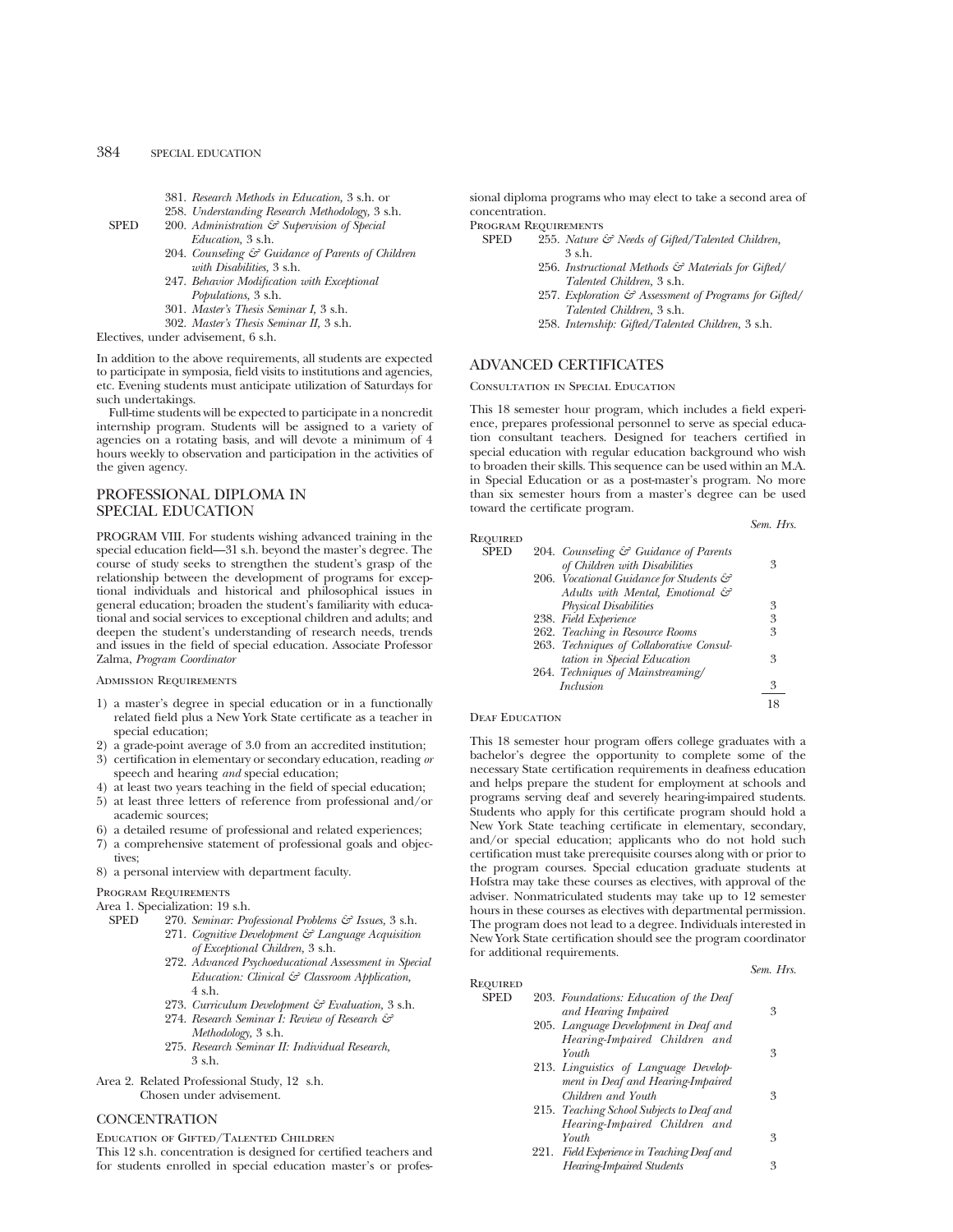REHB 292. *American Sign Language II* 
$$
\frac{3}{18}
$$

## Early Childhood Special Education

This 18 semester hour program, which includes a field experience, is designed for teachers holding early childhood or special education certification who wish training in the field of early childhood special education.

|             |                                                     | Sem. Hrs. |
|-------------|-----------------------------------------------------|-----------|
| Required    |                                                     |           |
| <b>SPED</b> | 207. Introduction to Young Children with            |           |
|             | <i>Disabilities</i>                                 | 3         |
|             | 208. Educational Intervention for Young             |           |
|             | Children with Disabilities                          | 3         |
|             | 209. Early Intervention: Infants $\mathcal{F}$ Tod- |           |
|             | dlers                                               | 3         |
|             | 216. Assessment $\mathcal O$ Diagnosis in Early     |           |
|             | Childhood Special Education                         | 3         |
|             | 238. Field Experience                               | 3         |
| <b>SPCH</b> | 235. Introduction to Speech-Language-               |           |
|             | <b>Hearing Disorders</b>                            | 3         |
|             |                                                     | 18        |
|             |                                                     |           |

Postsecondary Transition Specialist

This 16 semester hour program prepares special educators and related services personnel including rehabilitation counselors, school counselors, etc., to facilitate postsecondary transition to educational, vocational and community living settings for students with disabilities. This sequence can be used as part of a master's degree or for post-master's study.

#### Prerequisites

A course in adolescent psychology at either the undergraduate or graduate level, and certification in special education or a related field.

| Required                                                 | Sem. Hrs. |
|----------------------------------------------------------|-----------|
| SPED 279. Introduction to the Transition Process         |           |
| REHB 229. Review, Exploration & Assessment               |           |
| of Rehabilitation Resources                              | 3         |
| SPED 206. Vocational Guidance for Students $\mathcal{C}$ |           |
| Adults with Mental, Emotional &                          |           |
| <b>Physical Disabilities</b>                             | 3         |
| REHB 239. Placement Practice in Transitional             |           |
| Supported or Competitive                                 |           |
| Employment                                               | 3         |
| SPED 263. Techniques of Collaborative Con-               |           |
| sultation in Special Education                           | 3         |
| 238. Field Experience                                    | 3         |
|                                                          |           |

Special Education Assessment and Diagnosis

This 13-19 semester hour program prepares professional personnel to serve as educational evaluators responsible for identifying students in need of special educational services. This program is intended to meet the extended professional needs of teachers certified in elementary and/or secondary education, and special education or reading. It is designed to extend skills in psychoeducational assessment of special learning needs in all students classified as disabled as well as early childhood populations; disabled students with primary specific reading difficulties; and students from different cultural backgrounds who may be bilingual. This sequence can be used within an M.A. in Special Education or as a post-master's program.

| Prerequisites: 6 s.h. or equivalent |  |  |
|-------------------------------------|--|--|
|                                     |  |  |

RES 259. *Introduction to Statistical Methods in Educational Research*, 3 s.h.

| SPED | 242. Psychoeducational Assessment in Spe- |  |
|------|-------------------------------------------|--|
|      | cial Education, 3 s.h.                    |  |

|             |      |                                                 | Sem. Hrs. |
|-------------|------|-------------------------------------------------|-----------|
| Required    |      |                                                 |           |
| <b>SPED</b> |      | 216. Assessment $\mathcal C$ Diagnosis in Early |           |
|             |      | Childhood Special Education                     | 3         |
| <b>LYST</b> |      | 240. Assessment & Evaluation of Read-           |           |
|             |      | ing & Writing                                   | 3         |
| <b>RES</b>  | 241. | <i>Testing</i> & Evaluation of Bilingual        |           |
|             |      | <i><u><b>Students</b></u></i>                   | 3         |
| <b>SPED</b> |      | 272. Advanced Psychoeducational As-             |           |
|             |      | sessment in Special Education: Clin-            |           |
|             |      | ical & Classroom Application                    |           |
|             |      |                                                 | 13        |
|             |      |                                                 |           |

EDUCATION HONOR SOCIETIES, see page 77.

#### **COURSES**

In addition to semester notations next to each course, a selection of courses is offered during the January and Summer sessions. Consult the *January* and *Summer Sessions* bulletins for these schedules.

Undergraduate option: one undergraduate elective is available, SPED 100. All other special education courses are open only to graduate students.

#### 100. *Introduction to Exceptional Children* 3 s.h. Periodically

An introduction to the nature of special educational provisions for the exceptional child. Survey is undertaken of the characteristics of exceptional children (mentally retarded, emotionally disturbed, learning disabled, physically disabled, speech and hearing and visually impaired, gifted and talented) and the curriculum adjustment they require. Students are required to participate in a number of field trips and observations as an aspect of this course.

| 200. Administration and Supervision of |        |
|----------------------------------------|--------|
| <i>Special Education</i>               | 3 s.h. |
| Fall, Spring                           |        |

Study of the organizational patterns and administrative practices in educational programs for handicapped children and adolescents. Attention is directed at procedures for development of community integration of programs, staff orientation and recruitment; supervision and development of instructional programs, guidance, and evaluation of pupils and staff.

#### 201. *The Exceptional Child: Cognitive and Affective Functions* 3 s.h. Fall, Spring, Summer

Survey course designed to provide the student with a basic understanding of the entire field of special education with emphasis on current trends, critical issues and research regarding children with disabilities (mental retardation, emotional disturbance, learning and/or physical disabilities, speech and hearing and visual impairment, gifted and talented). Emphasis is placed upon a generic rather than a disability oriented approach to special education.

#### 202. *Case Work and Community Services*

| for Persons with Disabilities | 3 s.h. |
|-------------------------------|--------|
| Periodically                  |        |

Examination of the community needs of persons who are mentally retarded or have other handicapping conditions. Survey and evaluation of the policies and programs of public and private agencies concerned with the care, education and training of persons with disabilities. (Formerly *Case Work and Community Services for the Handicapped.*)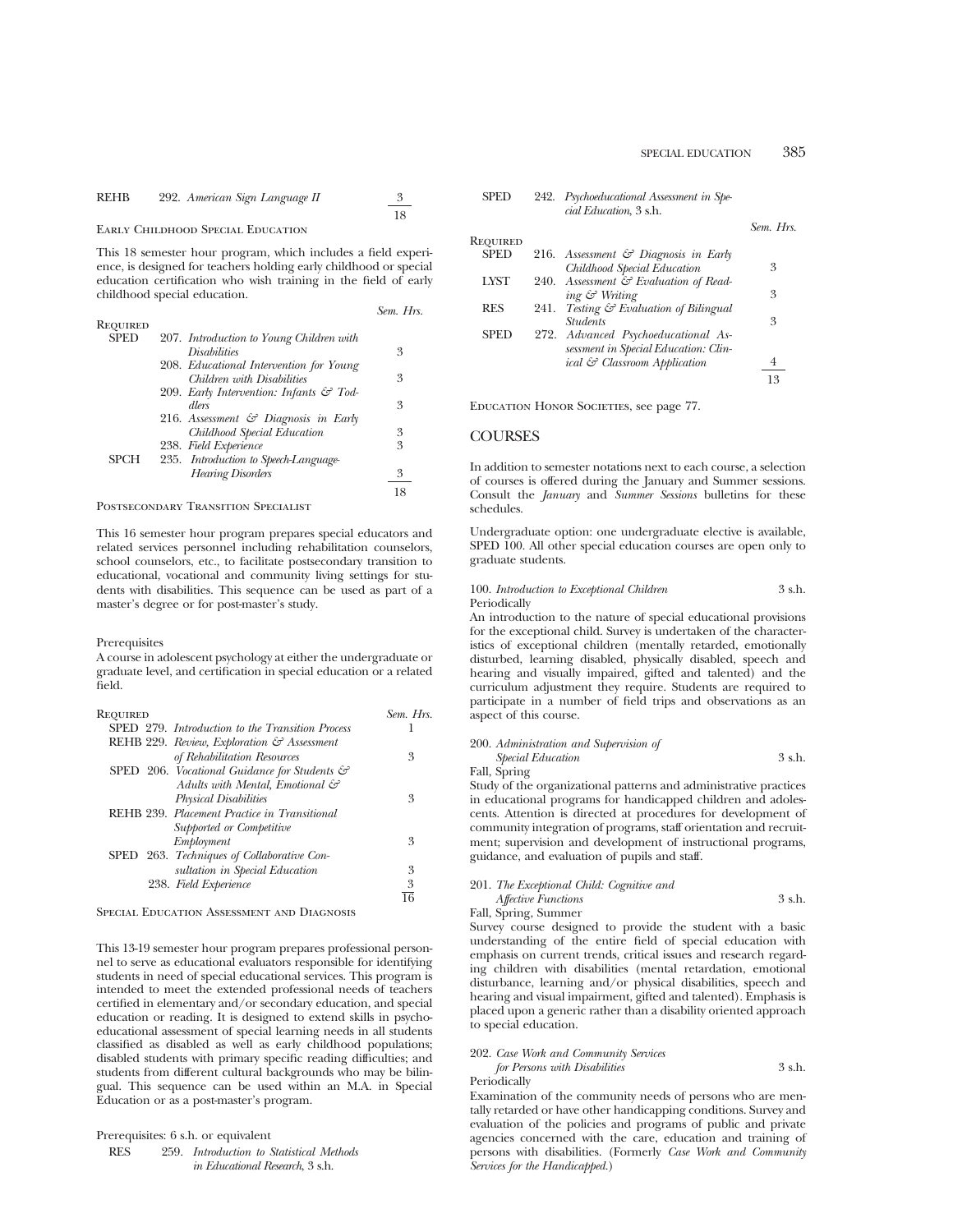#### 203. *Foundations: Education of the Deaf and Hearing Impaired* 3 s.h.

Periodically

Introduction to education for deaf and severely hearing-impaired children and youth, pre K-12. This survey course examines the nature of hearing and hearing impairment; the special education needs of deaf and hearing-impaired students; sign language; language and speech development, and interventions.

#### 204. *Counseling and Guidance of Parents*

*of Children with Disabilities* 3 s.h. Fall, Spring, Summer

Principles and practices of guidance and counseling as these apply to parent-school, parent-child and sibling relationships as well as rehabilitation and legal aspects of children and youth (mental retardation, emotional disturbance, learning and/or physical disabilities, gifted and talented). (Formerly *Counseling and Guidance of Parents of Handicapped Children*.)

#### 205. *Language Development in Deaf and Hearing-Impaired Children and Youth* 3 s.h. Periodically

Introduction to language learning by deaf and hearing-impaired children and youth, preK-12. This survey course examines development of language in hearing and hearing-impaired children/ youth. Competing interventions are compared/contrasted. Controversies, especially "bilingual-bicultural" approaches are studied. This course is the first of a two-course sequence.

#### 206. *Vocational Guidance for Students and Adults with Mental, Emotional and Physical Disabilities* 3 s.h. Periodically

Principles and practices of vocational guidance as applied to students and adults with mental, emotional and physical disabilities. Study of the organization and administration of programs of occupational education and the development of work-study programs and supportive employment. Examination of techniques and community resources for occupational evaluation, job placement and follow-up. (Formerly *Vocational Guidance for the Mentally, Emotionally and Physically Handicapped.*)

#### 207. *Introduction to Young Children with Disabilities* 3 s.h. Fall

Causation, nature and needs of the pre-school exceptional child with varying handicapping conditions are examined. Attention given to the implications for community, educational and family planning. Prerequisite: PSY 53. (Formerly *Introduction to Young Children with Handicapping Conditions.*)

#### 208. *Educational Intervention for Young Children with Disabilities* 3 s.h.

Spring

A cross-categorical study of current practice in the teaching of preschool children with handicapping conditions is integrated with related theory. Methods of organization of instruction, diagnostic teaching and selection of materials are emphasized. Prerequisite: SPED 207. (Formerly *Educational Intervention for Young Children with Handicapping Conditions.*)

#### 209. *Early Intervention: Infants and Toddlers* 3 s.h. Periodically

Needs of infants and toddlers with varying disabling conditions are addressed. Specific methods and materials for working in home and center-based programs are presented. Prerequisite: PSY 53. Prerequisite or corequisite: SPED 207. (Formerly *Early Intervention: Infant Stimulation.*)

#### 210. *Crafts and Allied Skills for Children with Disabilities* 3 s.h. Spring, Summer

Designed to provide teachers of children with varied disabilities with an understanding of the role of art, crafts and manual skills.

Students utilize a variety of media in the development of activities and projects which may be integrated with other areas of instruction. There is a material fee of \$15. Prerequisite or corequisite: SPED 201. (Formerly *Crafts and Allied Skills for the Handicapped.*)

### 211. *Nature and Needs of Children with Retarded Mental*

*Development* 3 s.h. Fall, Spring

A study of the nature and needs of the child with mental retardation, particularly in relation to the school setting; examination of various theories of mental retardation and their implications for education. Related research findings will be summarized and evaluated. Prerequisite or corequisite: SPED 201. (Formerly *Nature and Needs of the Mentally Retarded.*)

#### 213. *Linguistics of Language Development in Deaf and Hearing-Impaired Children and Youth* 3 s.h. Periodically

Linguistics of "Deaf English" and of American Sign Language (ASL), as well as approaches to assessment and intervention. This course includes an examination of language curricula currently in use in area schools for the deaf as well as experimental curricula. Prerequisite: SPED 205 or equivalent, approved by program coordinator.

#### 214. *Curriculum and Methods for Children with Severe Retardation* 3 s.h. Periodically

Study of the philosophical and historical basis for the development of public school programs for children with severe retardation. Survey of the characteristics of these children, curriculum development, program organization, methods of instruction. (Formerly *Curriculum and Methods for the Trainable Retarded Child.*)

#### 215. *Teaching School Subjects to Deaf and Hearing-Impaired Children and Youth* 3 s.h.

Periodically

Examination of current and experimental approaches to instruction of deaf and hearing-impaired students in academic subjects such as science, mathematics, social studies, etc. Course includes opportunities to apply various approaches in collaboration with classroom teachers. Prerequisite: SPED 203 or equivalent, or permission of adviser.

### 216. *Assessment and Diagnosis in Early Childhood Special Education* 3 s.h.

Fall

A multidisciplinary approach to the problems of diagnosis, referral and program planning. Students participate in case "staffing" and examine diagnoses and therapeutic procedures employed by the variety of professions concerned. (Formerly *Determining Therapeutic Educational Procedures for the Mentally, Emotionally and Physically Handicapped*.)

### 217-218. *Problems in Curriculum Development and*

*Improvement of Instruction* 3 s.h. each Periodically

Review of research dealing with problems of curriculum development, teacher training and recruitment, supervision of instruction in special education. Students meet with supervisory personnel in special education from selected public school districts and explore the above areas in depth. In cooperation with such public school personnel, and under guidance of members of the faculties of the Departments of Counseling, Research, Special Education, and Rehabilitation, and Educational Administration, students undertake to recommend and implement programs for improvement of existing practices in the given school district.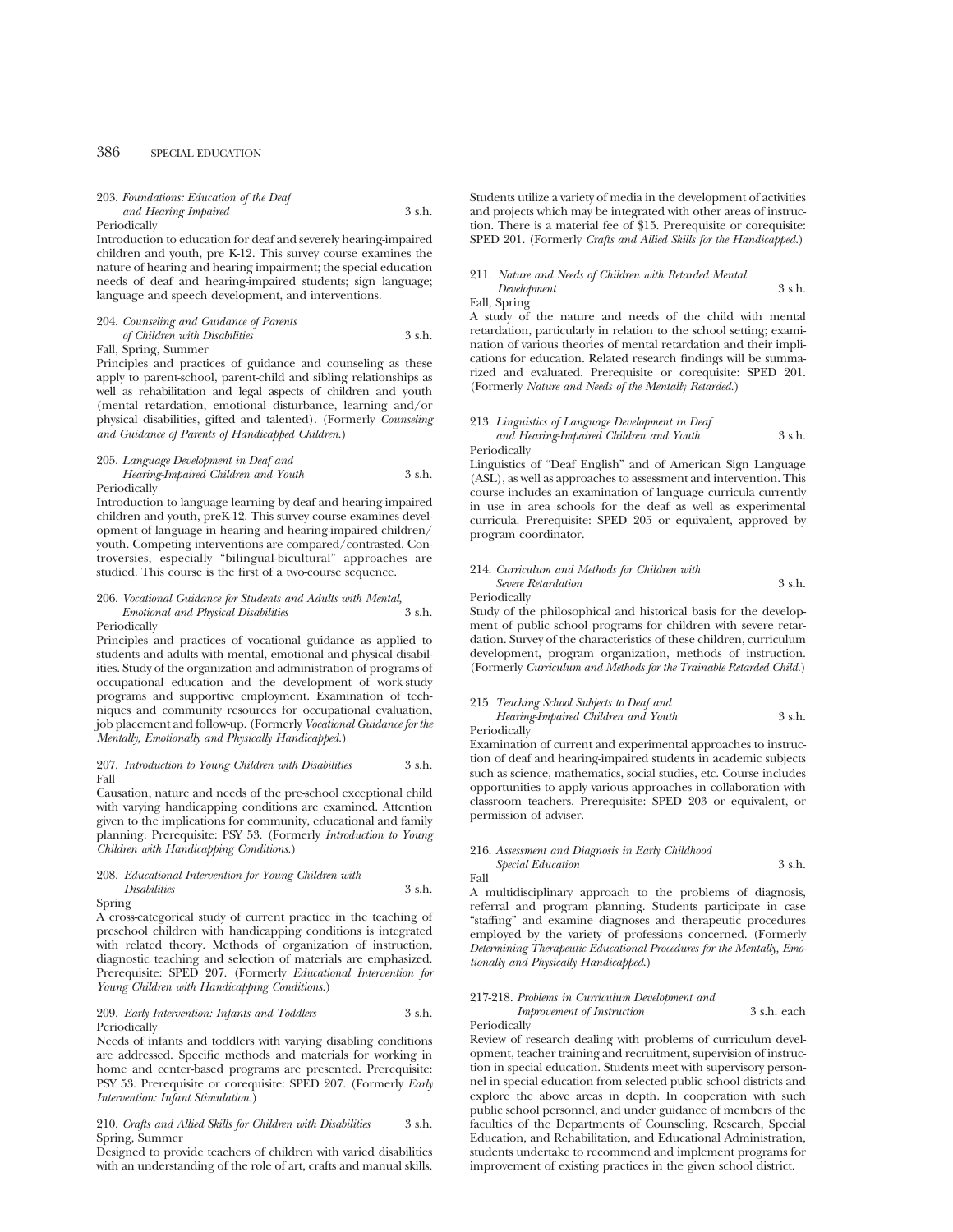#### 219A-219B. *Supervised Teaching in the Elementary School in Special and Regular Education Classes* 41⁄2 s.h. each Fall, Spring

(Physical Disabilities, Neurological Impairment/Learning Disabilities, Emotional Disturbances and/or Mental Retardation). For matriculated students with no teaching certification seeking a master's degree as well as permanent certification in elementary and special education. Students will have experience in both regular and special classes. Students matriculated in early childhood special education will be placed in early childhood settings. They are visited periodically in these settings and will attend a weekly seminar devoted to the analysis of teaching activities, experiences and case studies. Teaching competencies will be evaluated. Admission by permission of adviser and application to the Office of Field Placement and the Department of Counseling, Research, Special Education, and Rehabilitation prior to October 1 for spring classes and March 1 for fall classes. Must be taken with ELED 223. Same as ELED 219. Students must register for SPED 219A and 219B concurrently. (Formerly *Supervised Teaching in the Elementary School with Normal and Handicapped Children;* 219.)

#### 220. *Education of Children with Cerebral Palsy* 3 s.h. Periodically

Study of the etiology, characteristics, and educational programs and teaching methods.

221. *Field Experience in Teaching Deaf and Hearing-Impaired Students* 3 s.h. Periodically

Designed for students in deaf education, the course provides a minimum of 100 clock hours of supervised practice in an educational setting, plus biweekly seminars. Students are required to maintain a log of activities and reflections. Prerequisite: permission of adviser. Application must be made by October 1 for the spring semester and by March 1 for the fall semester.

### 223A-223B. *Supervised Teaching in the Secondary School in Special and Regular Education Classes* 41⁄2 s.h. each

Fall, Spring

For matriculated graduate students seeking teacher certification with an extension to include teaching students with physical handicaps, learning disabilities and/or emotional disturbance. Students are periodically visited in a regular junior and/or senior high school and in a special education setting. Weekly seminars are devoted to analysis of teacher's activities, experiences and case studies. Evaluation of teaching effectiveness will be examined. Prerequisites: SPED 242 and 245. SED 264, 205, 213 and appropriate methods course(s); a cumulative grade-point average of 2.85 or better in field in which certification is sought. Admission by application and permission. Same as SED 223. Students must register for SPED 223A and 223B concurrently. (Formerly *Supervised Teaching in the Secondary School with Normal, Physically Handicapped/Learning Disabled and Emotionally Disturbed Students;* 223.)

#### 237. *Practicum: Teaching Children with Disabilities* 6 s.h. Fall, Spring

For preservice students and for persons currently employed as teachers of children with disabilities (physical disabilities, neurological impairment/learning disabilities, emotional disturbances and/or mental retardation). Students are visited periodically at their schools, followed by individual conferences. Students attend weekly seminars devoted to analysis of teaching activities, experiences and case studies emphasizing identification and assessment of learning needs, comprehensive planning and program development. Teaching competencies will be evaluated. Critical issues and problems in the field will be explored. Open only to matriculated students who have filed applications with the department prior to October 1 for spring classes and March 1 for fall classes. Prerequisites: SPED 201, 242 and 245, and depending upon area: SPED 211, 241, 246 and 249; permission of adviser. Pass/Fail grade only. (Formerly *Practicum: Teaching Handicapped Children.*)

#### 237A. *Practicum: Teaching Children with Disabilities* 3 s.h. Summer

Same as 237. Prerequisite: SPED 265. Open only to matriculated students who have filed applications with the department prior to October 1. Inservice students in Program II Early Childhood Special Education may take a special education elective with 237A. Pass/Fail grade only. (Formerly *Practicum: Teaching Handicapped Children.*)

#### 238. *Field Experience* 3 s.h. Spring

Designed for students in advanced certificate programs to provide practice within an educational setting for a minimum of 100 clock hours. Biweekly seminars are held. Students are required to maintain a log describing and reflecting on their teaching activities, individual case studies and/or collaborative consultation techniques that they may employ. Prerequisite: permission of adviser. Applications must be filed by October 1 for the spring semester and March 1 for the fall semester. (Formerly *Field Experience in Collaborative Consultation*.)

### 241. *Nature and Needs of Children with Emotional/Behavior Disorders* 3 s.h.

Fall, Spring, Summer

A study of the nature of children with emotional/behavior disorders and youth as individuals, with particular emphasis on the educational setting. Prerequisite: SPED 201. Graduate credit will generally be given for SPED 241 or PSY 257. (Formerly *Nature and Needs of Emotionally Disturbed Children.*)

#### 242. *Psychoeducational Assessment in Special Education* 3 s.h. Fall, Spring

The construction, use and interpretation of clinical and educational measuring instruments and evaluation techniques for the assessment of adults and children with learning disorders in school settings as well as in programs for individuals with mental, emotional, physical/learning disabilities. Basic descriptive statistics, prescriptive teaching and the diagnostic- remediation process are examined with emphasis on individual and group assessment. There is a material fee of \$15. Prerequisite: SPED 201. For special education majors only.

#### 245. *Curriculum and Methods in the Education*

### *of Students with Disabilities* 4 s.h.

Fall, Spring

Current trends in program organization, curriculum development, teaching methods in special education for students with emotional, mental and physical and learning disabilities are reviewed and evaluated. Emphasis is on 1) intervention strategies and instructional techniques; 2) selecting and developing materials and activities; 3) applying adaptive methods of teaching. Methods of evaluating interpersonal behavior and instructional effectiveness will be explored. Prerequisites: SPED 201, 242. Depending upon area of concentration: SPED 211, 241, or 246 and 249. (Formerly *Curriculum and Methods in the Education of the Handicapped.*)

#### 246. *Nature and Needs of Students with Neurological*

*Impairments/Learning Disabilities* 3 s.h. Fall, Spring

A study of the theoretical and methodological approaches to the education of students with neurological impairments and learning disabilities, including analysis of psychoeducational characteristics and an examination of the concepts of prescriptive teaching. Learning and its deviation will be explored with emphasis on motor and perceptual learning, thinking disorders and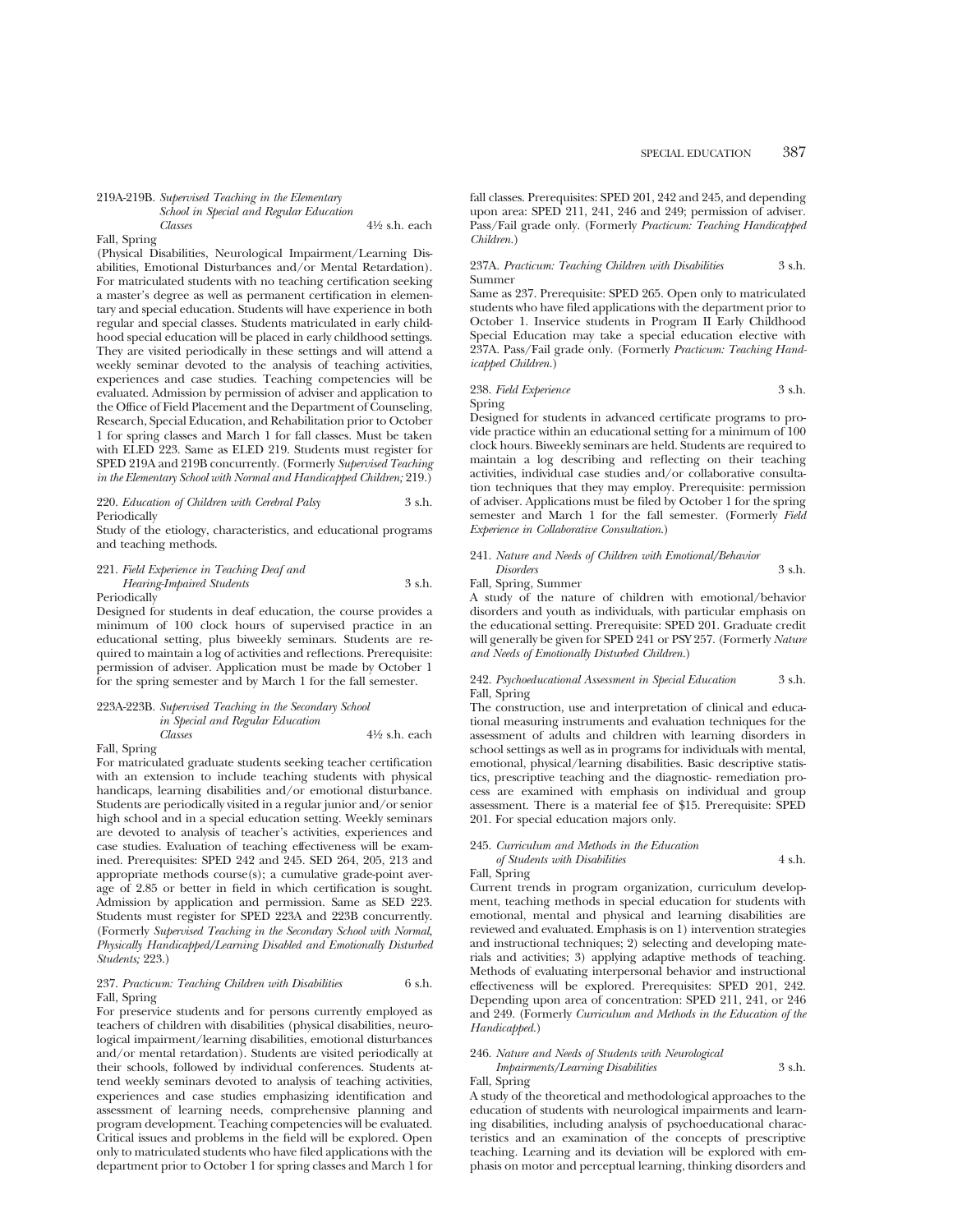disorders in reading, writing and arithmetic. Attention will be given to behavioral considerations associated with brain damage in children and neurophysiological insights into teaching. Prerequisite: SPED 201. Prerequisite or corequisite: SPED 249. (Formerly *Nature and Needs of the Neurologically Impaired/Learning Disabled.*)

#### 247. *Behavior Modification with Exceptional Populations* 3 s.h. Fall, Spring, Summer

Introduction to principles of behavior modification and the application in regular and special education settings in order to deal more effectively with children and adults with disabilities. Course includes supervised classroom behavior modification projects. Prerequisite: presently teaching in special or regular class; teacher enrolled in regular or special education program. (Formerly *Behavior Modification in Special Education Settings.*)

#### 248. *Education of Children with Emotional and Social Disturbances, and Children with Autism* 3 s.h.

#### Spring

A study of the educational facilities, techniques and curriculum modifications for children with severe emotional and social problems. Attention will be given to the educational, familial and cultural dynamics involved in such disturbances. (Formerly *Education of Emotionally and Socially Disturbed Children, Autism Children.*)

#### 249. *Nature and Needs of Individuals with Physical*

*Impairments: Psychology of Persons with Disabilities* 3 s.h. Fall, Spring, Summer

An exploration of the effects of physical disability (including neurological impairments) on psychological adjustment in educational and rehabilitation settings as it relates to concepts of self, learning and interpersonal interaction. Emphasis placed on the teacher's and rehabilitation counselor's therapeutic role through instruction and group dynamics. Discussion of the sociocultural relativity of disability and theories of the impact of disability on adjustment. Prerequisite for special education majors, SPED 201; for rehabilitation counseling majors, REHB 230, 231. (Formerly *Nature and Needs of Individuals with Physical Impairments: Psychology of the Disabled.*)

#### 250. *Education of the Gifted* 3 s.h. Periodically

Consideration of the problem of identification of the intellectually gifted, of curriculum modification and educational programming designed to meet the needs of such children.

#### 251, 252. *Individual Study* 1-3 s.h. each Fall, Spring, January, Summer

Independent project in the field of special education or directed special study in the student's area of interest, or professional need as approved by the major adviser. Progress reports and periodic conferences are required as well as a final report of the study. Prerequisite: permission of adviser.

#### 255. *Nature and Needs of Gifted/Talented Children* 3 s.h. Periodically

A study of the unique nature and needs of the gifted/talented child, particularly in relation to the school setting, including an examination of the concept of creativity and its implications for educational intervention.

#### 256. *Instructional Methods and Materials for*

*Gifted/Talented Children* 3 s.h. Periodically

Study of widely applicable principles, processes and models for curriculum and teaching strategies. Designed primarily for experienced teachers and teachers in training already familiar with approaches and strategies in specific subject areas and grade levels.

#### 257. *Exploration and Assessment of Programs for Gifted/Talented Children* 3 s.h.

#### Periodically

An examination through visitation and analysis of different programs and program models. Systematic evaluation will be undertaken utilizing observation procedures for teacher and student performance as well as organization and administration of the program.

258. *Internship: Gifted/Talented Children* 3 s.h. Periodically

Engagement in sequential and sustained field-based experiences under systematic supervision to foster development of competencies in planning for and teaching gifted and talented students.

#### 260. *Education of the Disadvantaged Youth* 3 s.h. Periodically

Theories, concepts and techniques. An exploration of program and curricular innovations. An examination of content, purpose and method of the major subject matter areas of the elementary and secondary schools as they relate to the disadvantaged.

#### 261. *Cultures of the Disadvantaged* 3 s.h. Periodically

The concerns and modes of inquiry surrounding the study of the disadvantaged in appropriate cultural contexts. A development of man as a biosocial organism transmitting culture through formal and informal systems of education. There will be a fieldwork requirement in connection with this course.

#### 262. *Teaching in Resource Rooms* 3 s.h. January

The development and implementation of resource rooms for students with handicapping conditions. Prerequisite: SPED 245.

#### 263. *Techniques of Collaborative Consultation*

*in Special Education* 3 s.h. Fall

Course expands the students' skills by focusing on the professional role of the experienced special education teacher as collaborative consultant with other professionals.

264. *Techniques of Mainstreaming/Inclusion* 3 s.h. Spring

Course enables the student to utilize the principles of mainstreaming. Such topics as the legal mandate, nature and needs of students with disabilities, and writing and utilizing the Individual Education Program (IEP) are examined. Special emphasis on adapting methods, curriculum and materials to the needs of children with disabilities within the mainstream. Prerequisites: certification in regular education or special education. (Formerly *Techniques of Mainstreaming.*)

#### 265. *Demonstration Class: Teaching Children with Learning Disabilites* 3 s.h.

Spring, Summer

Demonstration of diagnostic-prescriptive teaching practices. Opportunities to observe informal assessment procedures, instructional strategies, and a variety of program approaches. Opportunity to participate in group and individualized instruction, under supervision; current problems and issues will be discussed. Matriculated students only.

#### 266. *Computerized Instruction in Special Education* 3 s.h. Periodically

Familiarity with existing computer programs and the creation and expansion of new ones in the areas of computer-assisted instruction, computer-managed instruction and data retrieval systems related to the education of children and youth with disabilities. Opportunities will be provided for acquiring skills in computer technology. Program writing and exploring research will be included.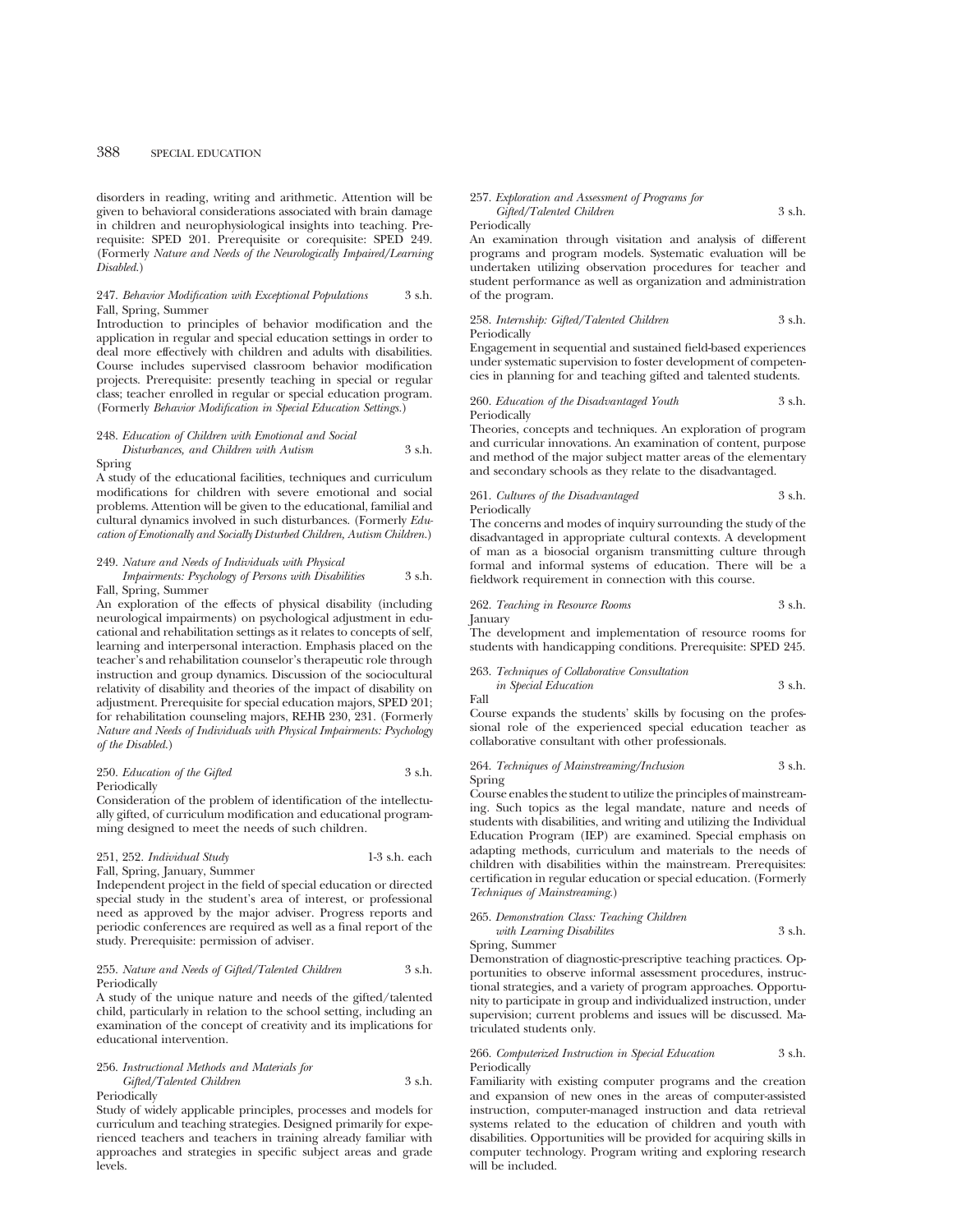270. *Seminar: Professional Problems and Issues* 3 s.h. Fall

An exploration of current issues in special education at a professional level. Topics include (but not limited to) law and child advocacy, current status of state and federal legislation related to handicapping conditions, teacher-parent communication, IEP models, mainstreaming, diagnostic categories and teaching strategies, issues regarding nomenclature, and attitudes and perception toward individuals with disabilities. Extensive reading will be required, with in-depth discussion of selected topics. Open to students matriculated in the professional diploma program and other graduate students with departmental approval.

271. *Cognitive Development and Language Acquisition of Exceptional Children* 3 s.h.

#### Periodically

A study of the neuropsychology of learning applied to an understanding of the underlying deviations in children with learning disabilities. Atypical development in thinking will be examined as it relates to the acquisition of language and associated skills, mathematics and other school learning. Models of learning relevant to the special educator will be explored. Prerequisite: SPED 246; corequisite: SPED 270.

#### 272. *Advanced Psychoeducational Assessment in Special Education: Clinical and Classroom Application* 4 s.h. Periodically

Demonstrations and supervised experiences in the classroom application of teacher-administered informal and formal assessment procedures in special education. Selection, evaluation and construction of criterion-reference tests measuring perceptualmotor, language and academic skills as well as behavioral rating techniques. Implication for a systematic approach to program development and remedial activities as an extension of the diagnostic process. Prerequisite: SPED 242 or equivalent; corequisites: SPED 270, 271.

#### 273. *Curriculum Development and Evaluation* 3 s.h. Periodically

The course will focus on evaluation and analysis of existing curricula strategies in special education in order to facilitate implementation of remedial procedures, criterion and/or norm referenced measures. New curricular approaches will be developed and/or adapted based on evaluation findings. Criteria will be developed for evaluating educational programs in public, private and institutional settings. Prerequisite: SPED 245 or equivalent; corequisites: SPED 270, 271, 272.

### 274. *Research Seminar I: Review of Research and Methodology* 3 s.h.

Periodically

Problems and methods of educational research focusing on programs and practices in special education/rehabilitation. Basic experimental designs, ethical issues, and the status of current literature regarding selected topics are examined. Prerequisites for special education majors: SPED 270, 271, 272, 273; for rehabilitation majors: REHB 228, 230; SPED 242.

#### 275. *Research Seminar II: Individual Research* 3 s.h. Periodically

Students will carry out a research project related to the field of special education. Problem statements, theory, research objectives and methodological designs will be explored and individual projects will be presented to the group for analysis and discussion. Prerequisites: SPED 270, 271, 272, 273, 274 or equivalents.

276. *Early Childhood Education: Mainstreaming the*

*Young Child with Special Learning Needs* 3 s.h. Summer

Same as ELED 276.

#### 279. *Introduction to the Transition Process* 1 s.h. Spring

The purpose of this course is to acquaint the students with recent federal and state regulations that directly relate to Transition Services. The focus is on the inclusion of transition services into the IEP process and product. The problems and issues which may be encountered are also addressed.

#### 280 through 289, A-Z. *Workshops* 1-4 s.h. each Periodically

Designed to meet the needs of specific groups of students or educators.

As individual subjects are selected, each is assigned a letter (A-Z) and added to the course number. Any course may be taken a number of times so long as there is a different letter designation each time it is taken.

300. *Special Topics: Advanced Seminar in Special Education* 3 s.h. Periodically

In-depth analysis of current trends in special education. Students are required to prepare a paper of publishable quality and to lead a related seminar. Prerequisites: Master's-level courses and permission of instructor.

301. *Master's Thesis Seminar I* 3 s.h. Fall, Spring

Examination of research developments, trends and needed research in areas of exceptionality. Study or research design and implementation. Students are assisted in development of master's problem. Prerequisite: permission of adviser.

302. *Master's Thesis Seminar II* 3 s.h.

Fall, Spring Implementation of master's problem: conducting research and writing and defending the master's problem. Prerequisite: per-

mission of adviser.

310. *Issues in Infant, Toddler, Preschool, Parent and Family Involvement Programs* 3 s.h. Once a year Same as ELED 310.

311. *International Perspectives in Special Education* 3 s.h.

Periodically Provides students with current knowledge, research and clinical/ instructional practices in special education from an international perspective. Information relevant to the needs of special education programs in the United States is identified. Prerequisites: completion of Master's-level courses.

#### 312. *Contemporary Cultures and Special Education* 3 s.h. **Periodically**

Effect of social, cultural and economic conditions on the diagnosis, education and family support of students with handicapping conditions is examined. Exploration of areas for facilitation of learning as well as potential barriers is undertaken. Emphasis on multicultural and bilingual populations.

#### 313. *Technology for Populations with Special Needs* 3 s.h. Periodically

Course includes a critical review of research into the effectiveness of computer-managed and computer-assisted instruction and its social/emotional impact. Skills in instructional software evaluation and authoring, and management systems are developed. Emphasis on the design and use of computer simulations in assessment and instruction of exceptional population. Review of augmentative and adaptive technology to facilitate learning by persons with sensory and communication impairments is included.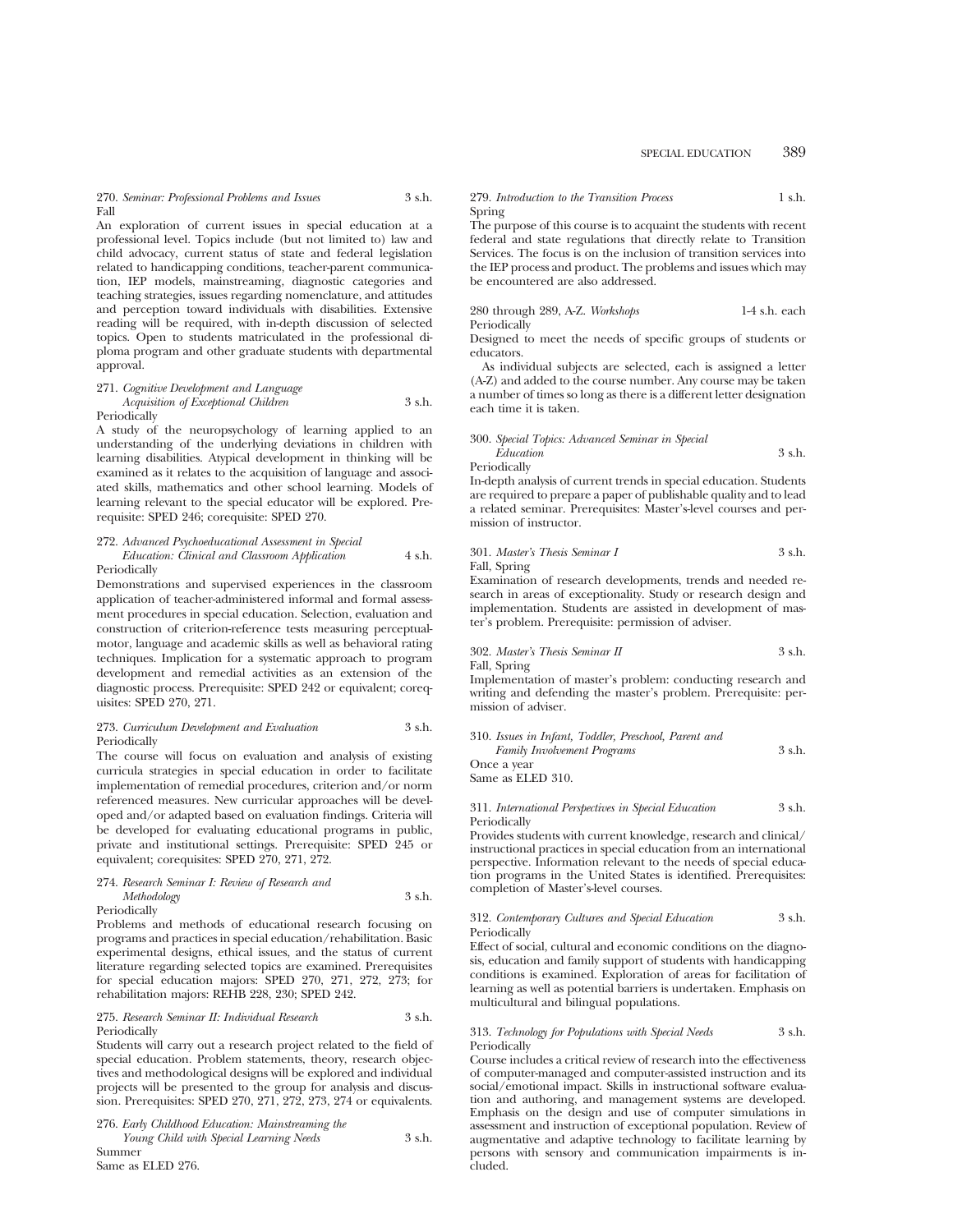314. *Practicum: College Teaching and Field Setting* 3 s.h. Spring

Students receive practical experiences as teachers and/or research assistants in higher education; as apprentices to teacher education consultants or program managers and supervisors in schools, and rehabilitation agencies; as assistants to student teacher supervisors in teacher education programs; as senior counselors supervising interns. Critical reviews of students performance are made by faculty and peers through seminar discussions and on-site supervision. Prerequisites: REHB 353, 355 and permission of adviser. Pass/Fail grade only. Same as REHB 314.

#### 315. *Public Policy and Local Practice in Special Education* 3 s.h. Periodically

Focus on past and current federal and state policies and their impact on educational, social and vocational services for children and adults with handicapping conditions. Decision-making policies and practices at the local level are also examined. Prerequisites: completion of Master's-level courses.

#### 601. *Dissertation Seminar* 3 s.h. Periodically

Clarification and structuring of a dissertation topic as a research undertaking. Presentation, analysis and critique of participant's research outlines leading to departmental acceptance of the research proposal. Orientation to dissertation organization and writing format. Prerequisites: required courses in area of emphasis and approval of department. Pass/Fail grade only.

#### 602. *Dissertation Proposal Preparation* 3 s.h. Periodically

For students whose dissertation proposals have not been approved in 601. Registration in 602 is continuous until the proposal is accepted. No degree credit granted for 602.

#### 604. *Dissertation Advisement* 3 s.h. Periodically

Doctoral candidates enroll in 604 upon departmental acceptance of the dissertation proposal. Registration in 604 is continuous until the dissertation is accepted.

## Speech Communication and Rhetorical Studies (SPCM)

Associate Professor Fleischman, *Chairperson*

Associate Professors Drucker, Merrill, Sloyer; Assistant Professors Miller, Stephenson; Special Assistant Professor Trasciatti.

Candidates for graduation from the School of Communication with the degree of Bachelor of Arts must fulfill the B.A. requirements as listed under the School of Communication on page 116. In addition, students majoring in the Department of Speech Communication and Rhetorical Studies must complete the program requirements listed under one of the B.A. majors listed below.

#### **B.A. MAJOR IN SPEECH COMMUNICATION AND RHETORICAL STUDIES:** 36 s.h.

9 s.h.—SCO 2, 3, 4

6 s.h.—SPCM 1, 7

- 9 s.h.—Chosen from SPCM 33, 47, 53, 109, 119
- 6 s.h.—Chosen from SPCM 21, 24, 25, 117, 121, 147
- 6 s.h.—Chosen from SPCM 11, 107, 125, 128, 157, 170, 171

Speech Communication and Rhetorical Studies majors are also required to take:

6 s.h.—Chosen from comparative literature, linguistics, literature in translation, drama, English, economics, history, philosophy, political science, psychology, sociology, and anthropology

**NOTE:** Majors in speech communication and rhetorical studies who are also elementary education majors are required to take 6 s.h. in mathematics and/or science courses to satisfy this requirement.

**B.A. MAJOR IN SPEECH COMMUNICATION EDUCATION** with a concentration in Teaching of Speech, see page 364.

**NOTE:** For students interested in majoring in combined disciplines, inquiry should be made in the School of Communication Dean's Office, Room 318, Dempster Hall.

Speech Communication and Rhetorical Studies majors are encouraged to take course work and/or minor in audio, video, film, journalism, mass media studies, psychology, linguistics, English, drama, literature in translation, comparative literature, management and marketing in consultation with the major adviser.

**A MINOR IN SPEECH COMMUNICATION AND RHETORICAL STUDIES** consists of the successful completion of 18 semester hours in speech communication and rhetorical studies, with at least 6 semester hours in residence, under advisement and with the approval of the adviser.

#### **COURSES**

In addition to semester notations next to each course, a selection of courses is offered during January and Summer sessions. Consult the *January* and *Summer Sessions* bulletins for these schedules.

1. *Oral Communication #* 3 s.h.

Fall, Spring

Develop effective communication skills through a variety of communicative experiences including intrapersonal, interpersonal, interviewing, nonverbal, small group communication, and public speaking. Theories of communication are explored. Recommended for all students. (Formerly SPCH 1.)

7. *Public Speaking #* 3 s.h. Fall, Spring

Examination of the theory and practice of public communication. Emphasis on critical thinking, listening, and the art of criticism. Practice in speech composition and delivery, stressing principles of clarity, interest, and audience analysis. Speeches to inform and to persuade are stressed. (Formerly SPCH 7.)

### 11. *Voice and Diction* 3 s.h.

Fall, Spring

Exploration of theories of speech and voice production. Students have the opportunity to practice individual patterns of speech and voice. Attention is paid to vocal quality, variety, flexibility, and range. Dialectical variations in speech production are discussed. Recommended for students interested in improving communicative skills.

### 21. *Introduction to Performance Studies* 3 s.h.

Fall, Spring

The techniques of performance as applied to literature and other written and transcribed materials. Consideration is given to investigation and analysis of performed texts. Critical listening is encouraged in the peer evaluation of student performances. (Formerly SPCH 21; *Interpretive Reading.*)

#### 24, 25. *Readers Theater* 2 s.h. each Periodically

An opportunity to select, adapt, rehearse and perform in oral reading style, prose, poetry and drama for presentation to community groups, e.g., schools, libraries, hospitals. Not to be taken more than two semesters for credit. Prerequisite: permission of instructor. Pass/ $D+/D/F$ ail grade only. (Formerly SPCH 24, 25.)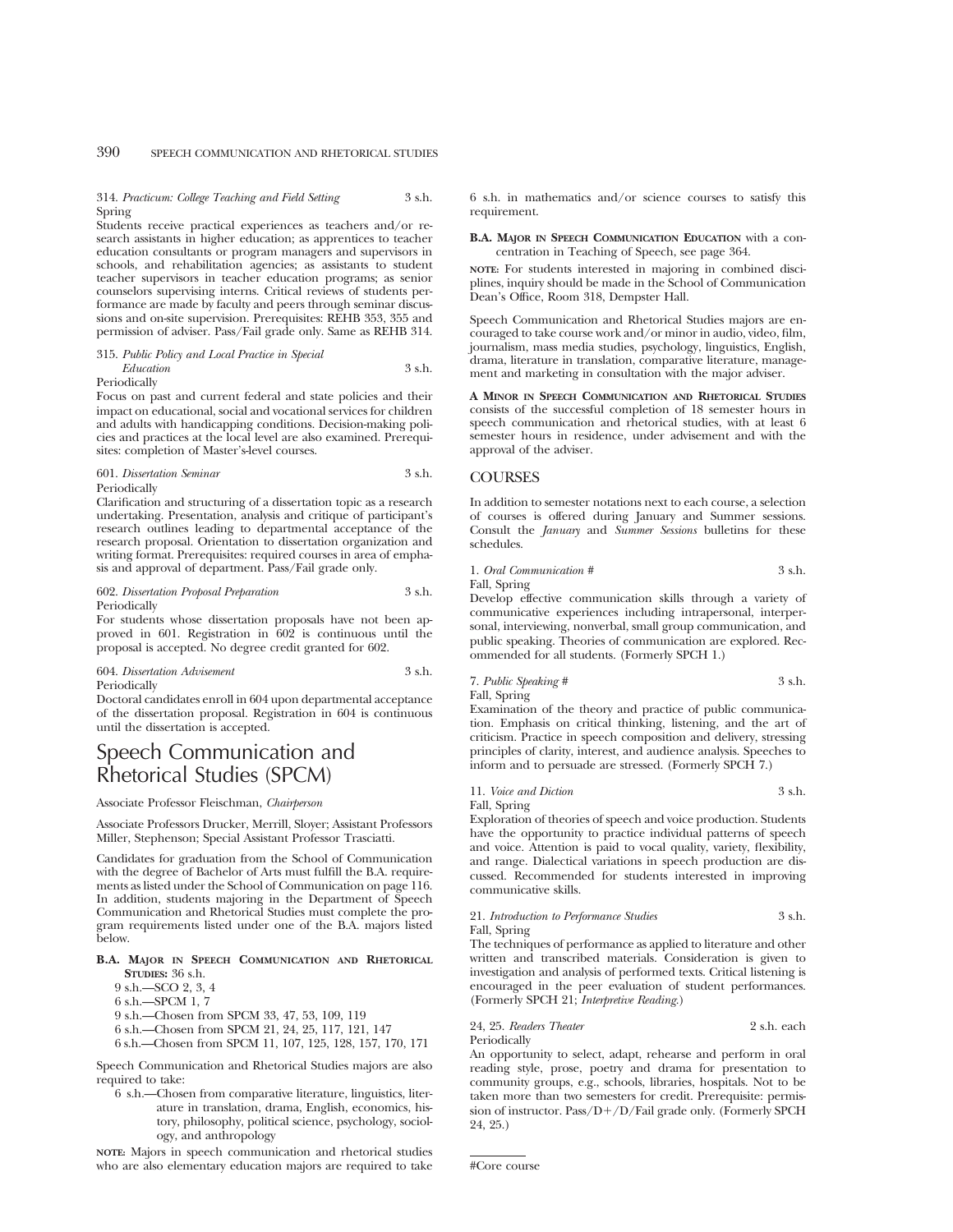33. *Nonverbal Communication in Human Interaction* 3 s.h. Once a year

Processes and effects of communicating in nonverbal behavior and message systems with emphasis on communication by means of body movement (kinesics), spatial relationships (proxemics) and vocal cues (paralinguistics); by means of touch, physical appearance and dress, physical behavior and communication through objects. Readings, discussion and research projects. (Formerly SPCH 120.)

43. *Fundamentals of Organizational Communication* 3 s.h. See course description, page 411.

47. *Freedom of Speech* 3 s.h. Fall

A survey of the rights, freedoms, duties, responsibilities and limitations of communicators in interpersonal interactions arising from Parliamentary rules, the First Amendment and other judicial and legislative sources. An awareness of the interrelationship between freedom of expression, legal concepts, politics, economic and sociological aspects of everyday life is developed through critical analysis and debate of historical and current situations.

#### 53. *Gender and Intercultural Issues in Communication* 3 s.h. Once a year

An investigation of how and to what extent gender and culture influence individuals' strategies for communicating. Attention is given to verbal and nonverbal norms of one's own culture and gender, and the extent to which rigid adherence to such norms may impede effective communication. (Formerly SPCH 107, *Gender and Cross-Cultural Issues in Communication.*)

#### 107. *Argumentation and Debate* 3 s.h. Once a year

Basics of argumentation; evidence, argument and analysis. Practice in construction of briefs and in effective oral presentation of logical argument. Emphasis on critical thinking and examination of current public policy issues. Prerequisite: one of the following: SPCM 1, 7, 157; SCO 3; or permission of the instructor. (Formerly SPCH 108.)

#### 109. Communication and the Legal System 3 s.h. Fall, Spring

Introduction to the communication process in the legal system with attention paid to client counseling, negotiation, mediation and arbitration, and advocacy. The core of this course is the investigation into communication theory as it applies to the legal process. Work in class involves performance, criticism and research. (Formerly SPCH 110.)

#### 117. *Advanced Public Speaking* 3 s.h. Once a year

Theory and history of rhetoric; the use of logical, emotional, and ethical appeal; the psychology of speaker and audience; semantic problems in speaking. Practical applications include preparation and presentation of impromptu, manuscript, broadcast, and ceremonial speeches. Prerequisite: SPCM 7. (Formerly SPCH 117.)

#### 119. *Small Group Communication* 3 s.h. Once a year

Theory and practice of reaching decisions rationally and democratically through cooperative thinking. For individuals engaged in education, management, public affairs, labor relations, and other problem-solving and decision-making situations. Prerequisite: one of the following: SPCM 1, 7, 157; SCO 3; or permission of the instructor. (Formerly SPCH 111, *Small Group Discussion.*)

121. *Advanced Performance Studies* 3 s.h. Once a year

Group performance of literature, exploration of narrative voice

in performance, techniques of audience analysis, scripting, directing and performing for Chamber Theater. Rehearsal hours are required. Prerequisite: SPCM 21. (Formerly SPCH 122, *Advanced Interpretive Reading and Performance Studies.*)

#### 125. *Dramatic Activities in Educational and*

*Therapeutic Settings* 3 s.h. Once a year

Provides the student teacher/therapist with an opportunity to use the techniques of role play and improvisation to reinforce a curricular area, encourage social skills and facilitate communication. Use of dramatic activities as a diagnostic and therapeutic tool with special populations is explored, as well as the social value of theater in the classroom. (Formerly SPCH 125.)

#### 128. *American Public Address: The Rhetoric of Conflict and Controversy* 3 s.h. Once a year

The role of public address in shaping today's world. Historical and theoretical background, analysis of speeches in politics, religion, labor, education and social reform using films and recordings of controversial contemporary speakers. (Formerly SPCH 119, *Rhetoric of Conflict and Controversy.*)

#### 147. *Intercollegiate Forensics* 1 s.h. Fall, Spring

Preparation for and competition in intercollegiate forensics (speech and debate). Includes frequent weekend travel. No more than six semester hours may be applied toward any degree. Prerequisite: permission of instructor.  $Pass/D+/D/Fall$  grade only. (Formerly SPCH 109, *Intercollegiate Speech and Debate.*)

#### 150, 151. *Independent Study/Readings* 1-3 s.h. each Fall, Spring

Guided student research through selections assigned by the instructor for written and oral reports. Students must obtain, before registration, written permission of the instructor who will guide the research. (Formerly SPCH 151, *Special Studies in the Speech Arts.*)

#### 157. *Communication Systems: History and Theories* 3 s.h. Fall Spring

This course introduces students to the history of the study of oral public discourse, the development of classical rhetoric, narrative and the performance of classical texts, and the distinction between orality and literacy in the construction of narrative. The course explores the impact of the development of the printing press, publishing and journalism on the construction, dissemination and reception of messages by audiences. Comparisons are made between the various communication contexts and their role in shaping spoken or written rhetorical "texts." (Formerly SCO 1)

### 170, 171. *Speech Communication and Rhetorical*

*Studies Internship* 3 s.h. each

Fall, Spring An internship program that affords students an opportunity to apply their classroom experience in speech communication to a professional work setting. Students, with permission of a departmental adviser, work a requisite number of hours and complete a paper relevant to their work experience. Periodic meetings with supervising speech communication and rhetorical studies faculty are required. Prerequisites: junior class standing and successful completion of 21 credits in speech communication and rhetorical studies. (Formerly SPCH 179, *Speech Arts Internship.*)

#### 180-189, A-Z. *Special Topics in Speech Communication and Rhetorical Studies* 1-4 s.h. each Fall, Spring

Intensive study of major communication theories, situations, paradigms, and/or scholars. Subjects to be selected yearly. Pre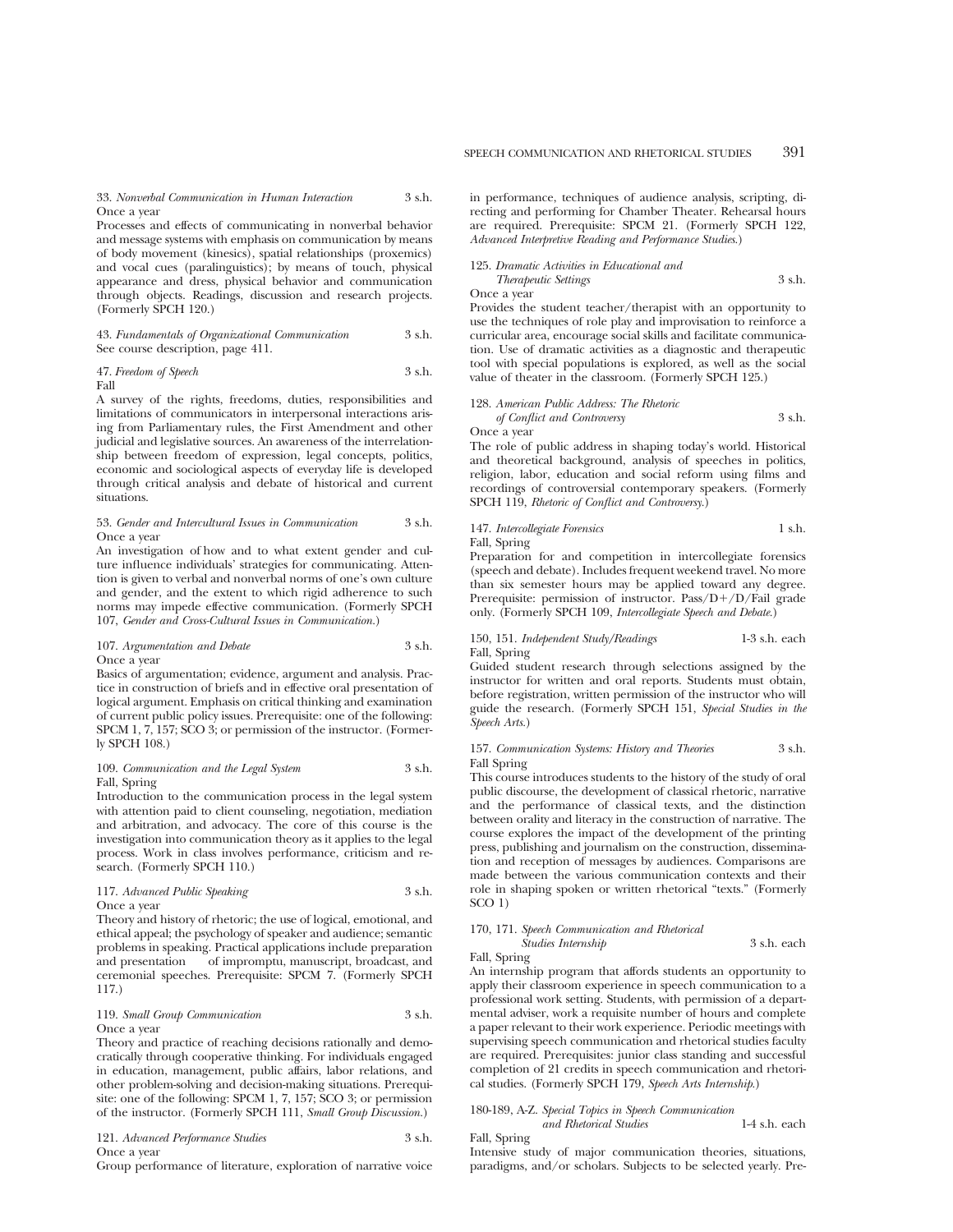requisite: one of the following: SPCM 1, 7, 157; SCO 3; or permission of the instructor.

199. *Departmental Honors* 3 s.h. Fall, Spring

The research for and the writing of a substantial essay, or the research, execution and presentation of a creative project in speech communication and rhetorical studies. Open only to senior speech communication and rhetorical studies majors who are eligible for and desire to graduate with departmental honors and who secure, before registration, the written permission of the instructor who will supervise the essay or project.

#### 219. *Advanced Studies in Small Group Communication* 3 s.h.

#### Periodically

Study and practice in public address for educators, administrators and other school personnel. The course includes experiences in a variety of speaking situations, types and forms of discussion and parliamentary procedure. Problem-solving and decision-making conferences and meetings; conference leadership experiences are included. Prerequisite: undergraduate study in public speaking, debate or small group communication or permission of instructor. (Formerly SPCH 211, *Discussion, Conference Leadership and Public Address.*)

### 221. *Literature in Performance* 3 s.h. Periodically

Provides an experience in the communication of literature to an audience. Oral and theatrical techniques are combined to project the work of the author to stimulate and excite the imagination of the audience. This course is particularly geared to teachers. (Formerly SPCH 222, *Interpreters Theater.*)

#### 300. *Departmental Seminar* 3 s.h. Periodically

This seminar is generally a small class that concentrates attention upon a particular topic in speech communication. Students read, reflect upon, and write research papers about selected topics which pertain to the seminar, and discuss and defend their views in weekly class meetings. Not open to freshmen and sophomores. Prerequisite: 12 s.h. in speech communication coursework.

## Speech-Language-Hearing Sciences (SPCH)

#### Associate Professor Bloom, *Chairperson*

Professor White; Associate Professors Eisen, Ferrand, Reiter; Assistant Professors Scheffler, Martin.

The Speech-Language-Hearing Institute is fully accredited by the Professional Services Board of the American Speech-Language-Hearing Association.

**B.A. SPECIALIZATION IN SPEECH-LANGUAGE HEARING SCIENCES:** the departmental requirement for speech-language pathology majors is 124 semester hours for the B.A. degree including 37 semester hours in the major area as follows: SPCH 5, 6, 10, 101, 102, 103, 131, 132, 133, 134, 135, 137, 138. In addition, PSY 140 is required.

Undergraduates may not register for M.A. level courses in Speech-Language Pathology or Audiology.

See complete B.A. requirements, page 82.

**A MINOR IN SPEECH** consists of the successful completion of 18 semester hours in speech-language-hearing sciences, with at least 6 hours in residence, under advisement and with the approval of the adviser.

Sigma Pi: a national speech honor society, see page 71.

**MASTER OF ARTS IN AUDIOLOGY AND SPEECH-LANGUAGE-PATHOLOGY:** these programs are intended for students who plan to be audiologists or speech-language pathologists in clinical and hospital environments, private practice, early intervention programs, and primary and secondary educational settings. The academic and clinical programs are accredited by the Committee on Academic Accreditation and the Professional Services Board of the American Speech-Language-Hearing Association (ASHA) and the New York State Department of Education for Licensure in Audiology or Speech-Language-Pathology. Students may elect to complete additional coursework for eligibility toward certification as Teacher of the Speech and Hearing Handicapped.

The applicant for this degree should have completed an undergraduate concentration in communication sciences and disorders. Applicants who have not done so, must complete prerequisite coursework as per advisement by the Graduate Program Director. Students who are completing prerequisites, and meet our M.A. admissions criteria (see below) may be granted provisional admission. Provisional admission requires that students obtain a GPA of 3.3 or better *in each prerequisite course,* in order to continue in the M.A. Program.

Application documentation must include a personal essay, GRE scores, and current letters of recommendation from at least three members of the academic faculty or administration at the institution from which the candidate received the baccalaureate degree. An interview may be required. Approval of admission by the Graduate Admissions Office at Hofstra and the Graduate Program Director of the department are also required.

#### Admission Procedures:

Admission to the M.A. Programs in Audiology and Speech Language Pathology occurs only in the fall semester. Applications must be received by February 1. Students are advised to contact the Office of Graduate Admissions at least 2 weeks *prior* to February 1st, to confirm that their applications are complete. Applications received after February 1 will be reviewed only if space becomes available.

A nonrefundable tuition deposit of \$150 is required of all accepted part-time and full-time matriculated students. When registering for the semester for which the student has been admitted, the deposit will be credited toward tuition.

Scholarships are available for qualified students. Awards are made annually based on merit. Prospective students must file scholarship applications through the Graduate Admissions Office. Matriculated students must file their applications with the Graduate Program Director. Applications must be filed no later than February 1.

No more than six semester hours of graduate courses from another university, will be accepted toward Hofstra's M.A. degree. These semester hours must have been completed prior to acceptance into the graduate program. Coursework which was completed more than five years prior to admission into the graduate program will not be accepted toward the M.A. degree in Audiology or Speech-Language Pathology. All semester hours after acceptance must be completed in residence. The M.A. degree must be completed within a five-year period from the date of completion of the student's first M.A. level course, excluding SPCH 235 and 235L.

All programs of study in audiology and/or speech-language pathology must be designed under advisement by a faculty member and approved by the Graduate Program Director. All part-time students are strongly encouraged to complete at least 6 semester hours per semester.

Candidates must maintain a minimum 3.0 average throughout their course of study. Any candidate falling below a 3.0 average will be placed on probation. A probationary status may not be maintained for more than one semester, inclusive of summer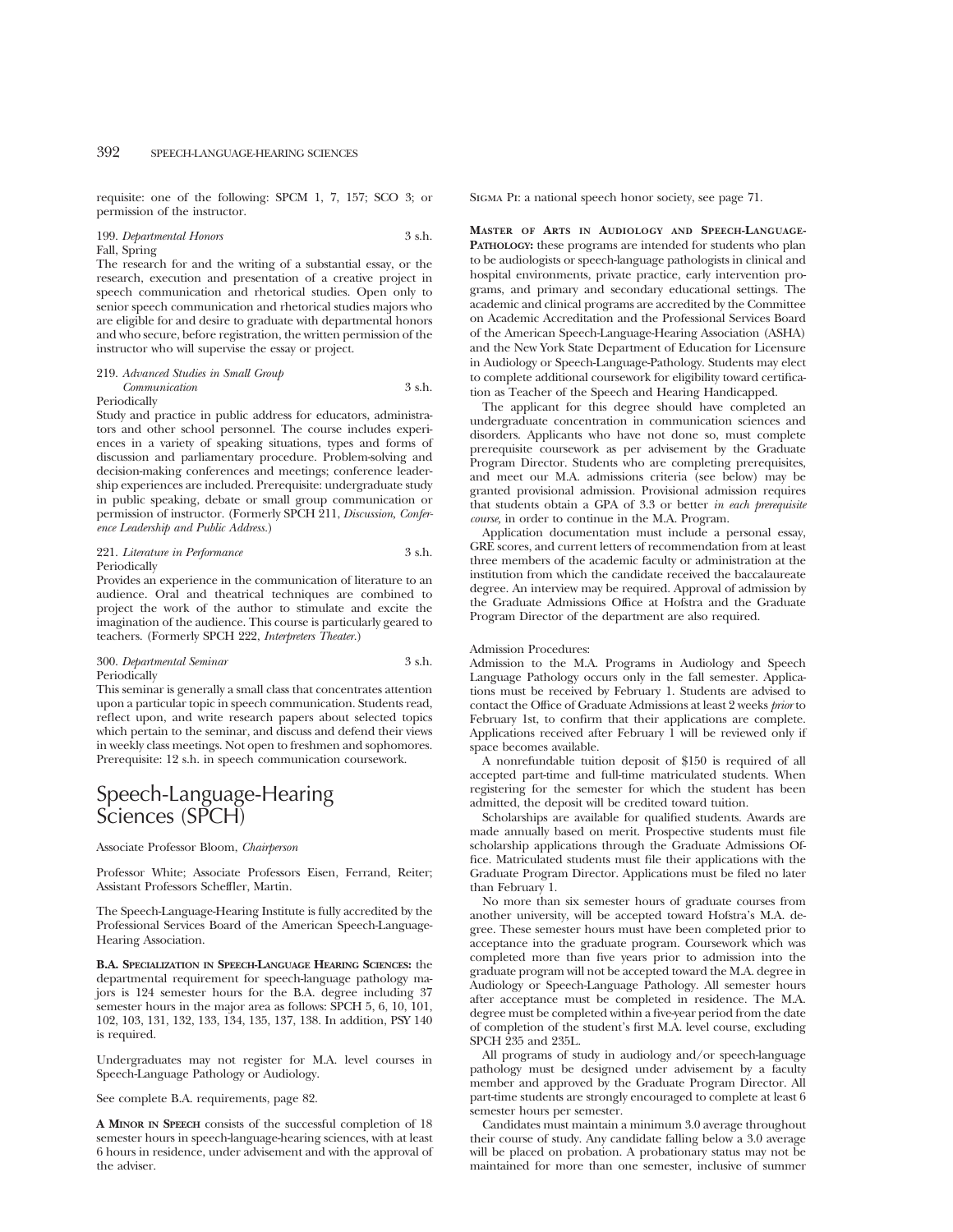sessions. Any candidate who fails a required course in the program is subject to dismissal.

Students who have accumulated 2 or more incomplete grades at the start of a semester, including summer sessions, may not begin clinical practicum. Clinical practica in students' minor area are excluded from this policy. Students who have an incomplete grade for any clinic course in the major area may begin the next clinic practicum in the sequence only after the incomplete clinic grade has been eliminated and a satisfactory letter grade has been assigned.

Students are required to complete successfully the comprehensive examination during the last semester of graduate study. Applicants for the examination must file within the first month of the semester in which they plan to take the examination.

Continuation in the M.A. programs requires satisfactory interpersonal behavior and professional performance in clinical practica, with no documented reports of unprofessional or unethical conduct.

For further information regarding graduate programs and scholarships, contact Associate Professor Eisen, *Graduate Program Director*, 106 Davison Hall. For students interested in the audiology program, contact Associate Professor Reiter, 107 Davison Hall.

#### Program Requirements

A candidate elects one of two programs of study—Audiology or Speech-Language Pathology. Audiology majors require a minimum of 50 semester hours of graduate work taken within the department, including 7 semester hours in speech-language pathology. Speech-language pathology majors require a minimum of 53 semester hours of graduate work taken within the department. Included as part of the total Speech-Language Pathology M.A. requirements, students who have completed a 3 semester hour undergraduate course in aural rehabilitation are required to complete 4 graduate-level semester hours of audiology; all other speech-language students are required to complete 7 semester hours in audiology including aural rehabilitation.

Within each of the programs of study, a student must choose either a Master's Thesis or non-thesis track. The Master's Thesis track requires SPCH 301-302 as part of the M.A. degree requirement. Regardless of the track chosen, a comprehensive examination must be taken in the student's final semester of study, under advisement of the Graduate Program Director. The Comprehensive Examination will be offered three times each academic year: Fall, Spring, and Summer.

Each student must complete 25 hours of supervised clinical observation prior to registering for graduate clinical practica. A minimum of 375 clock hours of clinical practica are required at the graduate level with at least one practicum scheduled during a fall or spring semester. Within the first year of study, speechlanguage students must complete at least 35 hours of clinical work in audiology; Audiology students must complete at least 35 hours of clinical work in Speech-Language Pathology.

Each student must provide documentation of: inoculation for measles/mumps, rubella and, annually, documentation of a negative TB test and physical examination.

**M.A. IN AUDIOLOGY:** 50 credits as follows: SPCH 205, 207, 226, 227, 228, and 237A within the first year of study. SPCH 237B, 238, 239, 240A, 240B, 247, 250A, 250B, 260A, 261A and 262A. In addition to SPCH 228, at least 6 semester hours in speech-language pathology as follows: 3 semester hours in speech disorders chosen from SPCH 230, 244, 248, or 249; and 3 semester hours in language disorders chosen from SPCH 241, 242, or 243.

**M.A. IN SPEECH-LANGUAGE PATHOLOGY:** SPCH 207 and 209 (taken within the first 12 semester hours), 226, 228 and 229 (taken within the first 21 semester hours), 204, 212, 232, 241, 242, 243, 248, 249, 260S, 261S, 262S. At least 3 semester hours of speech and hearing science chosen from SPCH 203, 205, 206. At least 6 semester hours of speech-language electives chosen from SPCH 210, 230, 244, 253, 263. SPCH 230 is strongly recommended for students applying for certification as a Teacher of the Speech and Hearing Handicapped. At least 3 semester hours in hearing disorders chosen from SPCH 237A, 238, 239; for those students for whom it is a requirement (see above), 3 semester hours in aural rehabilitation, SPCH 247. Students who do not have an undergraduate degree or concentration in Speech-Language Pathology must complete SPCH 209 and one graduate-level course in *either* speech or language disorders *prior to registering for SPCH 228*.

**PREPARATION FOR ELIGIBILITY FOR NEW YORK STATE CERTIFICA-TION—TEACHER OF THE SPEECH AND HEARING HANDICAPPED:** all requirements for the M.A. in Speech-Language Pathology, as listed above, must be completed. In addition, three semester hours in foundations of education, 3 semester hours in educational psychology, SPCH 139 and SED 217 are required. If either foundations of education, educational psychology, SPCH 139 or its equivalent were completed during undergraduate study, they may be accepted in lieu of these course requirements. Students who are preparing for teacher certification may take SED 217 in lieu of SPCH 262S. This coursework prepares students for eligibility toward teacher certification. Following completion of the M.A. degree and the teacher education requirements, students should apply directly to the state for certification.

**TEACHING CERTIFICATE AND BILINGUAL EXTENSION FOR THE M.A. IN SPEECH-LANGUAGE PATHOLOGY:** Admission requires proficiency in English and a second language as determined by a standardized oral and written examination prior to consideration for admission. Applicants must hold a Master's degree in Speech-Language Pathology, or be matriculated in Hofstra's Master's program in Speech-Language Pathology. Contact the Graduate Program Director for requirements and information (516-463-5508).

See complete graduate information, page 73.

#### COURSES

In addition to semester notations next to each course, a selection of courses is offered during January and Summer sessions. Consult the *January* and *Summer Sessions* bulletins for these schedules.

5. *Phonetics* 3 s.h. Fall, Spring

The study of the science of speech production, including acoustic and articulatory phonetics, phonetic transcription and sound discrimination. Attention focuses on the acoustic and physiological characteristics of speech sounds within language structure.

6. *Anatomy and Physiology of the Speech Mechanisms* 3 s.h. Fall, Spring

Structure and function of the systems involved in the production and perception of speech including respiration, phonation, articulation, and central and peripheral nervous systems. The importance of coordination and integration of these systems for communication is emphasized. (Formerly *Anatomy and Physiology of the Speech and Hearing Mechanisms.)*

8. *Anatomy, Physiology and Science of Hearing* 3 s.h. Fall, Spring

Structure and function of the auditory system explored via examination of text material, surgical drawings and models, classic and current theories and experiments in the area of audition. Additional topics include: resonance, decibels, binaural hearing, auditory adaptation and recruitment.

#### 9. *Exploring the Communication Sciences #* 3 s.h. Fall, Spring

A critical examination of the current theories and methods used to investigate speech, language and hearing processes. The concepts and measurements used in the study of the physical and psychological correlates of speech, hearing, and language are introduced. These concepts are applied to the analysis of speech production, auditory perception and language representation. (Formerly *Approaches to the Speech, Language, and Hearing Sciences#)*

<sup>#</sup>Core course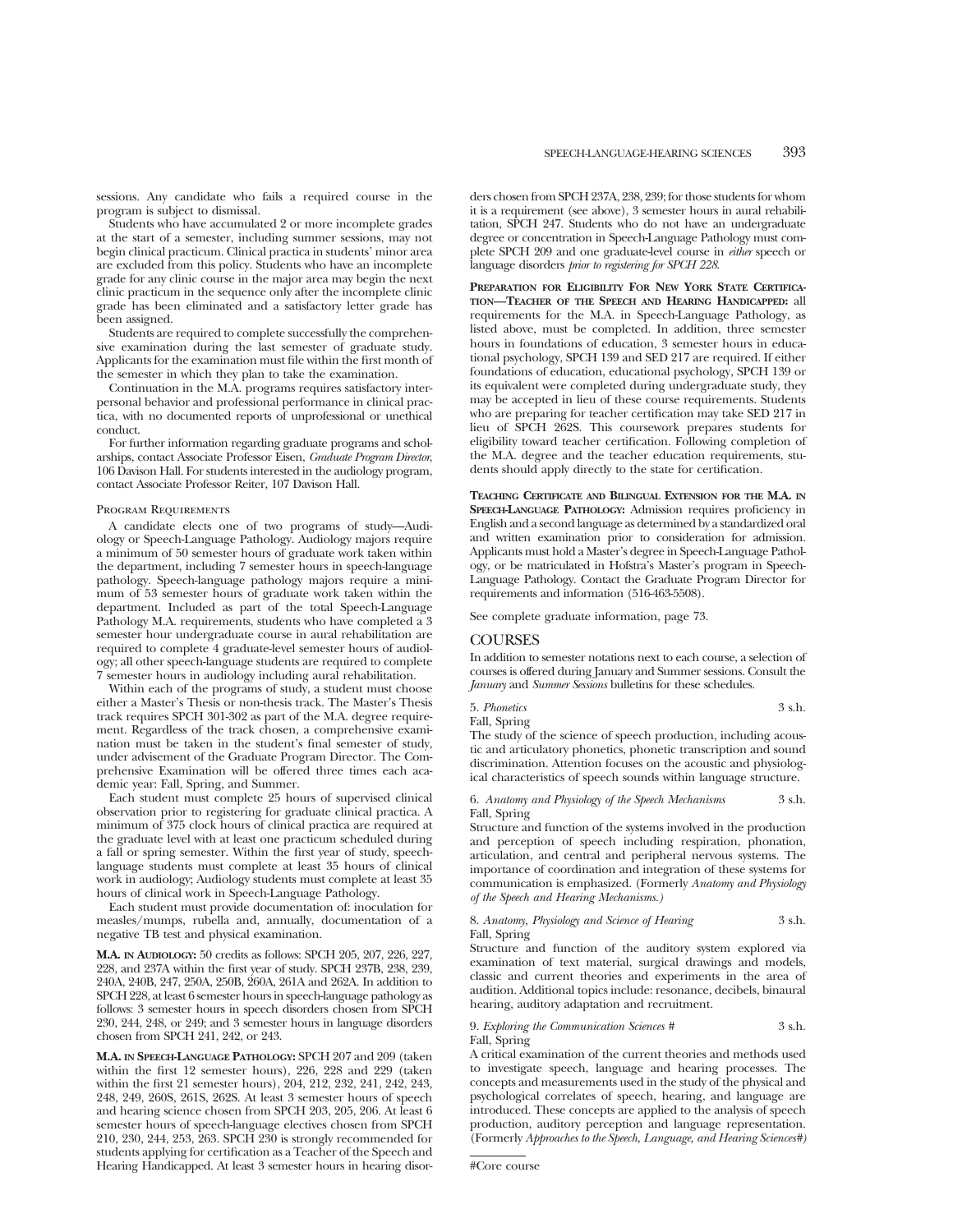|               | 10. Sociocultural Influences on Spoken and Written |        |
|---------------|----------------------------------------------------|--------|
| Communication |                                                    | 3 s.h. |
|               | $\sqrt{2}$                                         |        |

See course description, page 409.

#### 100. *Honors Essay-Project* 3 s.h. Fall, Spring

Research for the writing of a substantial essay, or the research, execution, and presentation of a creative project in the speechlanguage-hearing sciences. Open only to senior department majors who are eligible for and desire to graduate with departmental honors and who secure, before registration, written permission of the supervising instructor.

#### 101. *Experimental Psycholinguistics* 3 s.h. Spring

Explores concepts in psychoacoustics, semantic memory, language organization, lexical-retrieval, and verbal learning. Students learn to test basic theories and assumptions about language and verbal learning through directed laboratory exercises. (Formerly *Psychology of Speech and Language*.)

#### 102. *Language in Child Development* 3 s.h. Fall, Spring

Patterns of normal language acquisition in children are examined at different developmental levels. Aspects of phonology, morphology, semantics, syntax and pragmatics are studied along with the cognitive, social and cultural factors that contribute to language learning and literacy. Students learn how to obtain and analyze language samples. (Formerly *Normal Development of Language.)*

#### 103. *Speech and Hearing Science* 3 s.h. Fall, Spring

Study of the physiology of speech production, the acoustic characteristics of voice and the processes by which listeners perceive the sounds of speech. Students gain experience with current technology and instrumentation in the Speech and Hearing Science laboratory. Prerequisites: SPCH 5, 6. (Formerly *Introduction to Speech and Hearing Sciences*.)

#### 104. *Manual Communication* 3 s.h. Spring

A history of manual communication including the rationale for its use in therapy. A basic vocabulary of useful signs (Ameslan) will be taught in addition to developing a proficiency in finger spelling. No liberal arts credit.

#### 131. *Disorders of the Speech Production and Speech Perception Systems* 3 s.h.

#### Fall, Spring

The course focuses on the speech production systems of respiration, phonation, articulation, and resonance, as well as the coordination that is required to integrate these systems for normal speech production. Breakdowns in these systems that produce disorders of resonance, fluency, and articulation are discussed with reference to children and adults. Speech perception and its impact on audition is also addressed. Five hours of observation are required. Prerequisites: SPCH 5, 6. (Formerly *Disorders of Communication I*.)

#### 132. *Disorders of Language in Childhood* 3 s.h. Fall, Spring

The course focuses on disruptions in phonology, morphosyntax, semantics, and pragmatics and its impact on child development. Various clinical syndromes and associated developmental patterns are addressed. The effect of languge breakdown on literacy achievement, academic performance and social intervention is emphasized. Prerequisites: SPCH 5, 6, 102. (Formerly *Disorders of Communication II*.)

#### 133, 134. *Clinical Methods in Speech, Language and Hearing Disorders I and II* 2 s.h. each

Fall, Spring

Supervised observation, report writing, discussion of instructional methods for individuals with speech-language and hearing disorders. Laboratory requirement of one hour per week. Prerequisites: SPCH 131, 132.

#### 135. *Communication Disorders of the Neurological System* 3 s.h. Fall, Spring

This course focuses on communication disorders resulting from breakdowns in the neurological system. Disorders arising from adventitious and progressive impairment to the various sites in the central and peripheral nervous systems are explored. The consequences of these communication problems are discussed as they impact on motor, linguistic, cognitive, vocational, and socio-emotional functioning across the life-span. Five hours of observation are required. Prerequisites: SPCH 5, 6. (Formerly *Disorders of Communication III*.)

### 137. *Introduction to Audiology* 3 s.h.

Fall, Spring

Problems of the deaf and hard-of-hearing, with emphasis on the anatomy and physiology of the ear, audiometric procedures and problems of sociological, educational and physiological rehabilitation. Prerequisite or corequisite: SPCH 103.

#### 138. *Integrative Aural Rehabilitation* 3 s.h. Fall, Spring

The ramifications of hearing loss and hearing test results as they relate to the rehabilitative needs of hearing impaired people. Techniques and technologies used in audiologic rehabilitation. Topics include: hearing aids, assistive listening devices, speechreading, auditory training, counseling, speech and hearing conversation, speech and language therapy, deaf education. Prerequisite: SPCH 137. No liberal arts credit.

#### 139. *Organization of a Speech and Hearing Program in Elementary and Secondary Education* 2 s.h. Fall

Methods of organizing speech/language and hearing programs in public schools. Exploration of different models of service delivery, e.g., Pullout, collaborative, team teaching. Introduction of state and federal regulations regarding children with communication disorders. Recommended for seniors and graduate students. Prerequisites: SPCH 131, 132. No liberal arts credit.

#### 150. *Special Studies in the Speech Sciences* 1-2 s.h. Fall, Spring

Guided student research through selections assigned by the instructor for written and oral reports. Student must obtain, before registration, written permission of the instructor who will guide the research.

#### 203. *Seminar: Speech and Hearing Sciences* 3 s.h. Periodically

Acquaints students with the literature and research in the areas of acoustic phonetics, psychological and physiological acoustics, with emphasis placed upon clinical application. Preliminary consideration is given to the parameters of the acoustic signal and to basic measurement techniques. Subsequently, students develop individual topics which serve as discussion topics during the course.

#### 204. *The Neural Bases of Speech, Language and Hearing* 3 s.h. Spring

Explores how human communication is predicated on neuronal communication. Examines brain anatomy and physiology as they relate to speech, language and hearing. Topics include: embryonic development, neuronal communication, perceptual and motor responses produced by different neuronal interconnec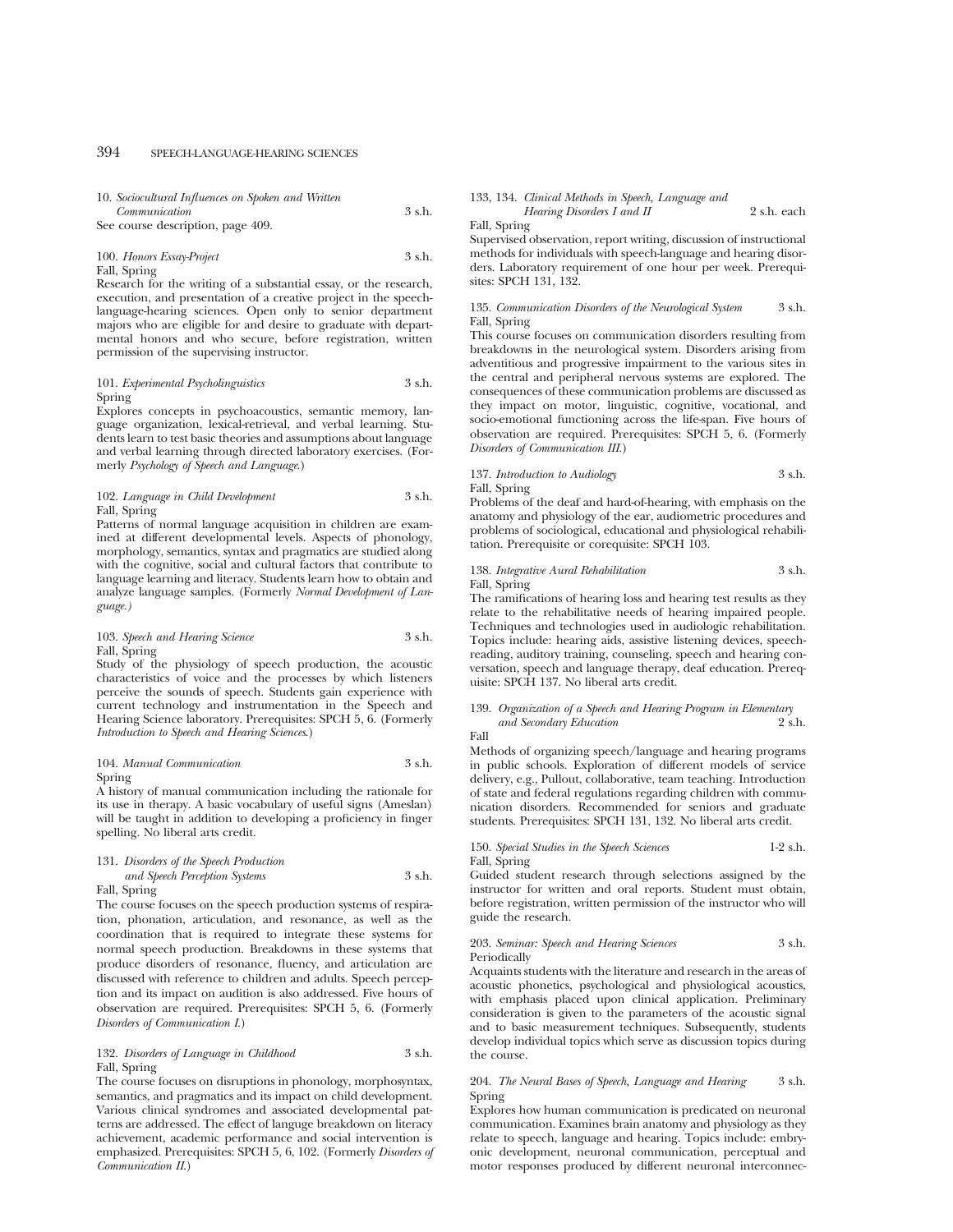tions. Prerequisite: undergraduate course in anatomy and physiology. (Formerly *Neurolingusitics; Neurologic Bases of Communication Processes.)*

#### 205. *Physiological and Psychological Acoustics* 3 s.h. Fall

Detailed study of the factors underlying the perception of auditory stimuli. Topics include psychological scaling, loudness, pitch, binaural hearing, masking, adaptation, absolute threshold and differential thresholds; the transformer action of the middle ear, the analytical function of the cochlea, the electrical activity of the auditory system, cortical responsiveness to complex stimuli as well as theories of hearing. Prerequisite: SPCH 103 or equivalent.

#### 206. *Experimental Phonetics* 3 s.h. Periodically

Examination of the instrumentation used to study the production and perception of voice and speech signals. Emphasis placed on acoustic and physiological methods of speech analysis. Laboratory equipment is utilized in individual student projects. Prerequisite: permission of instructor.

#### 207. *Research Seminar: Speech and Hearing* 3 s.h. Fall, Spring

Critical analysis of research problems, measurement of data, and interpretation of research in the field of speech and hearing, with emphasis on student's individual projects.

#### 209. *Developmental Psycholinguistics* 3 s.h. Fall, Spring

An in-depth study of the multiple factors affecting spoken and written language development. Cognitive, cultural, pragmatic, and environmental aspects are explored. Research in developmental psycholinguistics, literacy, bilingualism, and discourse processes is examined. Students are required to complete field research of language behavior. Prerequisite: SPCH 102 or equivalent; or permission.

#### 210. *Discourse Processes* 3 s.h. Periodically

Methods of computer analysis of normal and disordered discourse including interpretation and evaluation. Course consists of lecture, discussion and lab experience. Students are required to generate their own methods of inquiry based on theoretical constructs of language behavior. Students are required to have a transcript of dyadic communication ready for analysis. Prerequisite: SPCH 209 or permission. (Formerly *Computer Methods of Analysis; Language Behavior.*)

#### 212. *Communication in Healthy Aging* 3 s.h. Once a year

Focuses on the biologic, psychologic and physiologic changes that affect communication. The natural aging processes that underlie speech, language and hearing are contrasted with pathological changes in communication. Cultural and linguistic influences are explored. Available to graduate students in Audiology, Speech-Language Pathology, Gerontology, Psychology, Sociology; Counseling, Special Education, and Rehabilitation.

#### 226. *Clinical Practicum: Audiology* 1 s.h. Fall, Spring

Supervised practice and seminar at the Hofstra Speech-Language-Hearing Clinic. Students administer evaluations and provide treatment to individuals at different developmental levels. A weekly seminar focuses on methods and models for diagnosis and management of children and adults. Seminar topics include screening procedures, tympanometry, ABR and OAE, CAP, habilitation and educational issues, hearing aids, disabilities related to hearing impairment. Legal, ethical, and sociocultural and linguistic issues are explored. In order to meet the requirements of this practicum, students should be available at least 100 hours/semester, Prerequisites: 25 hours of observation, undergraduate major in communication disorders or SPCH 137 or equivalent. For Audiology majors must be taken concurrently or following 227. May not be taken on a Pass/Fail basis.

### 227. *Introduction to Audiometric*

*Instrumentation and Testing* 3 s.h. Fall, Spring

Provides intensive study (via hands-on practice, readings and discussion) of tests and procedures relevant to the differential diagnoses of hearing disorders, including interpretation of findings and report preparation. A minimum of 28 laboratory hours with accompanying lecture is required (hours to be arranged). Prerequisite: SPCH 137 or permission of instructor. May not be taken on a Pass/Fail basis.

#### 228. *Introductory Speech-Language Practicum* 1 s.h. Fall, Spring, Summer

Supervised practicum at the Hofstra Speech-Language-Hearing Clinic. Students administer evaluations and provide treatment to individuals at different developmental levels from culturally and linguistically diverse populations. A weekly seminar focuses on application of methods and models for diagnosis and intervention, as well as ethical and legal issues. In order to meet the requirements of this practicum, students should be available at least 100 hours/semester. Prerequisites: 25 hours of observation, undergraduate major in communication disorders or SPCH 209 and three graduate semester hours in either speech disorders or language disorders prior to registration. Must be taken concurrently with SPCH 229 or permission. SPCH 228 may be repeated for credit with permission of graduate program director. (Formerly *Introduction to Clinical Practicum*.)

### 229. *Evaluation and Interpretation of Communication Disorders* 3 s.h.

Fall, Spring

Provides an intensive study of standardized and non-standardized procedures relevant to the evaluation of speech, language and literacy at different developmental levels. Socio-cultural issues are explored. An ethnographic approach guides interpretation of events and report writing. In addition to lectures, students are required to complete a minimum of 10 laboratory hours. Laboratory fee, \$10. Prerequisites: SPCH 132, 135, 209, practicum, or permission of instructor. (Formerly *Evaluation and Interpretation of Speech/Language Disorders*.)

#### 230. *Disorders of Fluency* 3 s.h. Spring

In-depth investigation of normal vs. disordered fluency, including the development of fluency in children; physiological processes involved in fluent and disfluent speech; theoretical perspectives regarding etiology, sociocultural issues, and approaches to clinical management. (Formerly *Stuttering*.)

#### 232. *Disorders of Phonology and Articulation* 3 s.h. Fall

Exploration of the problems in acquisition and production of the sound system of English at different developmental levels. Theoretical and applied perspectives are investigated, and consideration is given to evaluation and remediation using various theoretical models. Cultural and linguistic differences are discussed.

#### 235. *Introduction to Speech-Language-Hearing Disorders* 3 s.h. Fall, Spring

An intensive study of theories, clinical manifestations and etiologic factors associated with the full scope of communication disorders. Cultural and linguistic factors are addressed. Course is for nonmajors and for students who have not formerly studied speech, language, and hearing disorders. Students completing prerequisites for the M.A. Programs in Audiology or Speech-Language Pathology must register for SPCH 235 and 235L concurrently. Prerequisite: graduate status. May not be used for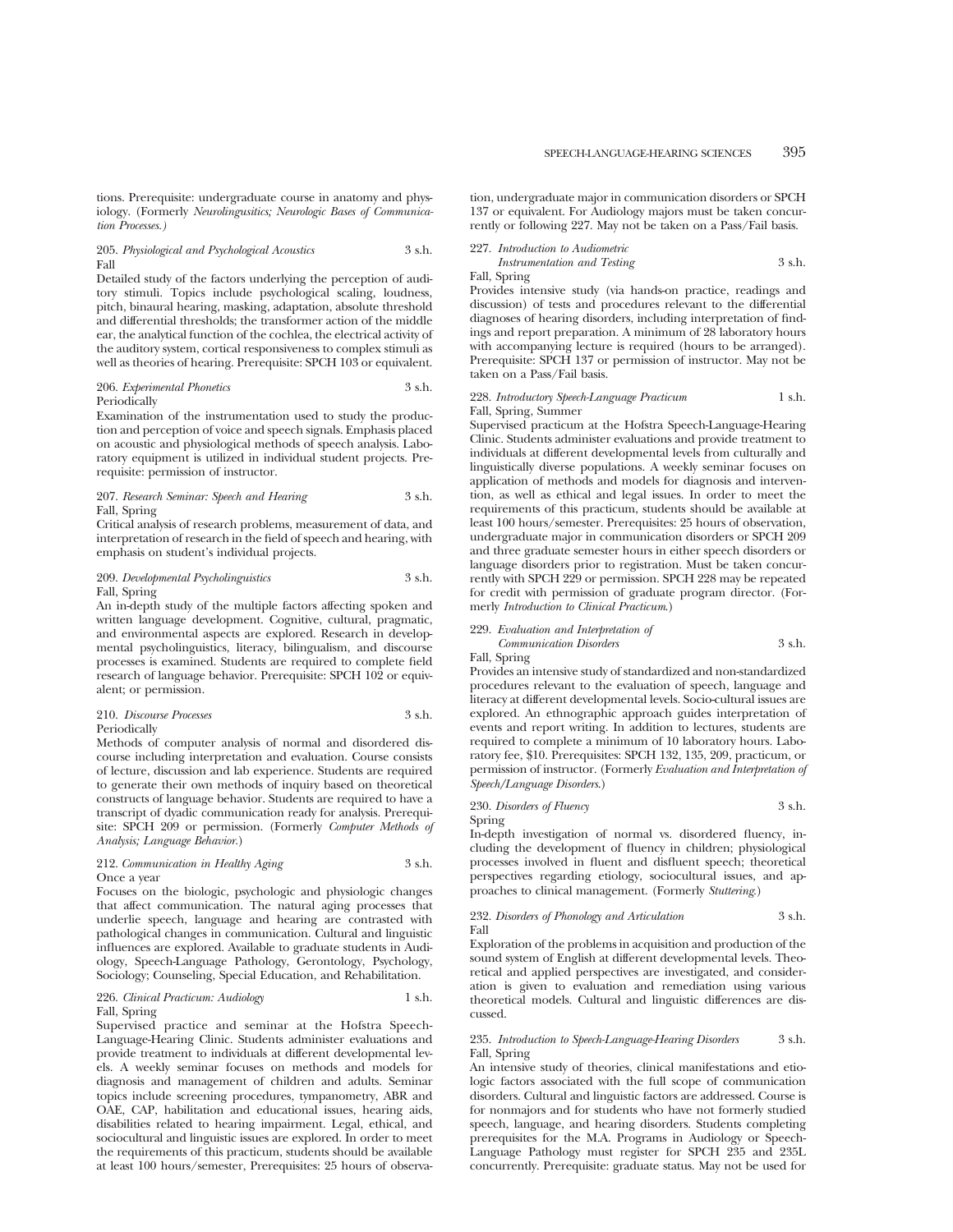credit toward the M.A. in Speech-Language Pathology or Audiology. (Formerly *Introduction to Speech and Language Disorders for the Classroom Teacher; Introduction to Speech, Language and Hearing Disorders; Introduction to Speech and Language Disorders.)*

#### 235L. *Clinical Observation and Report Writing* 2 s.h. Fall, Spring

Course is required for students seeking supervised clinical observation to satisfy ASHA's requirements. Must be taken concurrently with SPCH 235. Course is designed for students completing prerequisites for and pursuing entry into the M.A. program in Audiology or Speech-Language Pathology. At least 25 hours of supervised clinical observation are completed at Hofstra's Speech-Language-Hearing Clinic and affiliated off-campus facilities. Clinical observations are integrated with the study of communication disorders.

#### 237. *Advanced Audiology* 3 s.h. Fall

Advanced pure tone and speech audiometry and tests in the differential diagnosis of auditory disorders. Evaluation of nonorganic hearing loss. Analysis of clinical data. Implications of cultural and linguistic differences for audiologic assessment. Prerequisite: SPCH 137 or permission of instructor.

237A. *Advanced Audiology I* 3 s.h. Fall

An in-depth exploration of the basic audiological evaluation. Theoretical and practical issues regarding pure tone testing, speech threshold and speech discrimination testing, and immittance testing are examined. Careful attention is given to goals of assessing the site of auditory lesion and the extent of the communicative handicap. Logic and application of clinical masking, and the effects of cultural diversity and aging on test dynamics are emphasized. Credit given for this course or SPCH 237, not both.

237B. *Advanced Audiology II* 3 s.h. Spring

Advanced examination of the procedures and principles of differential diagnosis in audiology. The course analyzes the range of specialized "site of lesion" tests for both peripheral and central auditory pathologies, with respect to their physiological underpinnings, procedural methodologies, and implications for diagnosis. Finally, the course explores variations in testing related to patient variables such as aging and cultural diversity. Prerequisite: SPCH 237A.

### 238. *Seminar: Auditory Pathologies* 3 s.h. Spring

In-depth investigation of congenital and acquired pathologies which directly or indirectly affect the auditory system. Disorders, diagnoses, treatments, rehabilitation and prognoses of various disorders are discussed.

#### 239. *Pediatric Auditory Assessment* 3 s.h. Once a year

Differential diganosis of auditory disorders in children. Tests and techniques in the identification of deafness in infants and young children including behavioral and electrophysiological measurements. Impact of cultural factors is discussed.

#### 240A. *Introduction to Hearing Aids and*

#### *Related Instrumentation* 3 s.h. Spring

This introductory course examines the theoretical foundations of current hearing aid technology. The history of amplification and its present status in the United States and abroad is examined. The physical and electroacoustic characteristics of hearing aids are studied. Students develop an understanding of the advantages of various types of hearing aid technology. Classes consist of lectures and hands-on experience in selecting amplification devices. Students conduct electroacoustic measurements, make earmold impressions, hearing aid modifications and perform basic hearing aid repair techniques. May not be taken on a Pass/Fail basis. Credit given for this course or 240, not both.

#### 240B. *Advanced Hearing Aids and Related Instrumentation* 3 s.h.

Fall

This advanced course examines the theoretical and clinical issues related to hearing aid candidacy and fitting. Research is presented on self-assessment scales used to assess hearing aid benefit. The selection and evaluation of assistive devices are discussed. Course includes discussion of analog, digital and programmable aids. Business aspects of hearing aid dispensing is highlighted through model dispensing programs. Case analysis is used extensively throughout the course to illustrate successful and unsuccessful hearing aid fittings. Field trips to hearing aid manufacturing companies and an assistive device center are required for this course. May not be taken on a Pass/Fail basis. Credit given for this course or 240, not both.

#### 241. *Pediatric Communication Disorders: Birth to Five* 3 s.h. Fall

In-depth study of communication behaviors of at risk and disordered infants, toddlers, and preschoolers. Clinical and educational implications of neurologic, environmental, psychologic, cultural and social phenomena are investigated. Students are required to complete field research comparing infants and children with and without communication disorders. Prerequisite: a course in either normal language development, theories of development, or permission of instructor. (Formerly *Disorders of Early Child Language.*)

#### 242. *Aphasia and Related Disorders* 3 s.h. Fall, Spring

An exploration of communication disorders that result from left brain damage, right brain damage, and diffuse neurological injury. Theoretical, neuropsychological, and sociolinguistic perspectives are examined. Differential diagnostic approaches and clinical management are discussed. (Formerly *Aphasia.)*

243. *Language Disorders and Learning Disabilities: Kindergarten Through Adulthood* 3 s.h.

Spring An intensive study of the connections between oral and written language, literacy development, academic skills, and their sociocultural significance. The influence of bilingual and multicultural factors is addressed. Students are required to complete field research with persons who are normally achieving and those who are language-learning disabled. Prerequisites: a course in either normal language, reading, writing, psychologic processes, or permission of instructor. (Formerly *Language Disorders of Children With Learning Disabilities; Language Disorders and Learning Disabilities.*)

#### 244. *Cleft Palate and Cranio-facial Disorders* 3 s.h. Spring

This course explores the incidence, etiology and symptomatology of various types of craniofacial disorders including cleft lip and palate. Genetic, cultural and environmental factors are discussed. Surgical and behavioral approaches to clinical management are related to a multidisciplinary team approach. (Formerly *Cleft Palate*.)

#### 246. *Environmental Noise and Industrial Audiology* 3 s.h. Periodically

Intensive study of the problems related to noise in the environment and work place. Topics covered include effects of noise on man, noise measurement and analysis, basic architectural acoustics, community and industrial problems, governmental regulations and programs for the conservation of hearing.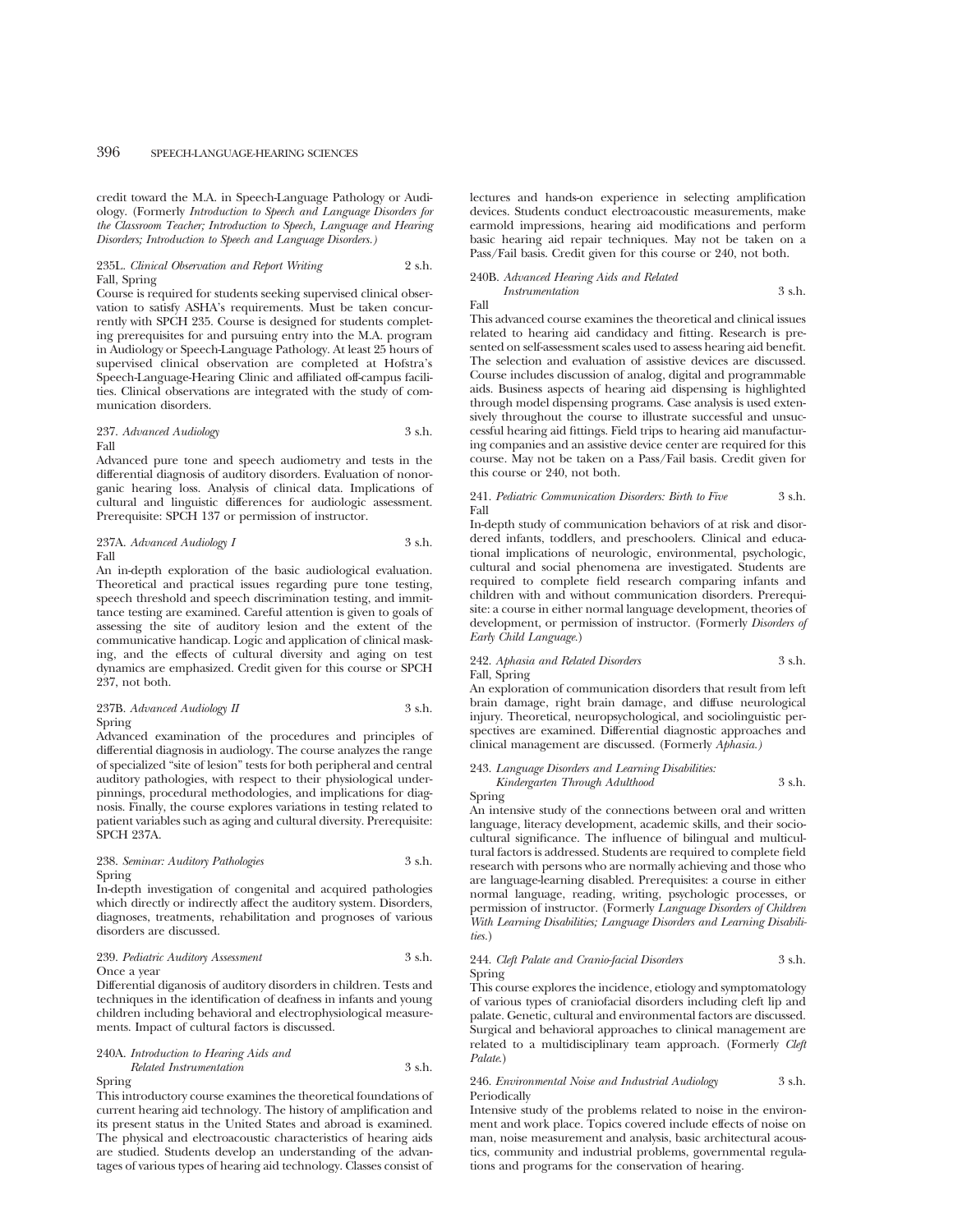Discusses theoretical underpinnings and practical applications of aural rehabilitation methods appropriate to hearing impaired populations of different ages. Auditory training, language stimulation, speech reading and speech conservation procedures are explored in detail. The role of hearing aids, assistive listening devices, classroom amplifiers and cochlear implants and cultural issues in aural rehabilitation is discussed.

#### 248. *Motor Speech Disorders* 3 s.h. Periodically

In-depth study of neuromotor speech disorders in children and adults. Maturational, biological and neuropathological aspects of oral motor function are explored. Emphasis is placed on differential diagnosis and the use of instrumentation to measure motor speech behavior. Intervention is discussed with reference to the use of augmentative systems in persons with severe motor speech dysfunction.

#### 249. *Voice Disorders* 3 s.h. Fall

Consideration of etiology, symptomatology and clinical management of organic, psychogenic, neurogenic and other voice disorders. Emphasis placed on physiological, acoustic and aerodynamic aspects of the normal and disordered voice signal, as well as on emotional, cultural, and other factors influencing vocal function.

#### 250. *Objective Procedures in Audio-Vestibular Diagnosis* 3 s.h. Spring

Exploration of current technological advances in objective diagnosis of auditory and vestibular disorders. Brainstem Evoked Response Audiometry (BSER), Electronystagmography (ENG), and other objective tests studied in theory and practice via lectures, demonstrations and hands-on workshops. Prerequisites: SPCH 237, 205 or permission of department. May not be taken on a Pass/Fail basis.

#### 250A. *Objective Procedures in Audiological Diagnosis I* 3 s.h. Fall

This course explores current technological advances in assessment of the patient manifesting symptoms of vertigo. Participants study the anatomy, function, dysfunction and diagnosis of the inner ear's vestibular mechanism, and peripheral and central vestibular systems. The course features lectures, demonstrations and hands-on workshops using Electronystagmography (ENG). Credit given for this course or SPCH 250, not both.

#### 250B. *Objective Procedures in Audiological Diagnosis II* 3 s.h. Once a year

An intensive study of auditory evoked potentials, their measurement by means of Auditory Brainstem Response technology (ABR), and their role in the objective assessment of hearing sensitivity and diagnosis of audiologic pathologies of the peripheral and central auditory system. The course features lectures, demonstrations, and hands-on workshops using ABR instrumentation. The course also explores Otacoustic Emissions (OAE) technology. Participants pay special attention to pediatric and geriatric populations. Prerequisite: SPCH 250A.

#### 251A. *Independent Studies* 1-2 s.h. Fall, Spring

Scholarly readings and independent research focused on a single topic from student's major area. To be arranged with student's major adviser. Prerequisite: permission of adviser and graduate program director is contingent on approval of student's research proposal.

#### 252. *Independent Studies* 3 s.h. Fall, Spring

In-depth research focusing on a specialized area of the student's major. Study includes conferences with a faculty mentor resulting in a substantive research paper. To be arranged with the student's major adviser. Prerequisite: permission of adviser and graduate program director contingent on approval of a student's research proposal.

#### 253. *Swallowing Disorders in Children and Adults* 3 s.h. Periodically

Examination of the neuroanatomical and neurophysiological basis of the deglutition process. Intensive study of the normal process at different developmental levels. Investigation of biological and physiological features of deglutition through lectures, reading, research and films. Disorders affecting prefeeding, feeding and swallowing abilities. Etiology, symptomatology, assessment and intervention are discussed, along with consideration of cultural and dietary issues. May not be taken on a Pass/Fail basis.

#### 260A. *Clinical Methods and Procedures I* (Audiology) 2 s.h. Fall, Spring, Summer

A practicum at affiliated off-campus hospitals and/or clinical facilities, completed along with a weekly on-campus seminar. Students gain hands-on experience in clinical management of individuals at different developmental levels, who have hearing impairments. Issues investigated in a seminar include specialized hearing aid measurement such as Real Ear and programmable hearing aids. Selection and fitting of aids, ear mold modification, hearing aid orientation and counseling issues are discussed. Prerequisites: SPCH 226, 227. May be repeated for credit with permission of graduate program director.

#### 260S. *Methods and Procedures for Speech-Language*

#### *Intervention I* 2 s.h. Fall, Spring, Summer

A practicum at affiliated off-campus schools and clinical facilities, completed along with a weekly on-campus seminar. Students gain hands-on experience in the clinical and educational management of individuals with communication disorders, at different developmental levels, reflecting cultural diversity of the local geographic area. Issues explored in this seminar include interdisciplinary interaction, cultural and linguistic diversity, literacy dysphagia, and models of interaction. Prerequisites: SPCH: 228 and 229, and a graduate course in pediatric disorders. May be repeated for credit with permission of graduate program director. (Formerly *Clinical Methods and Procedures I* (Speech-Language Pathology.)

#### 261A. *Clinical Methods and Procedures II* (Audiology) 2 s.h. Fall, Spring, Summer

A clinical externship and seminar for audiology majors in rehabilitation and/or assessment of auditory disorders. Supervised clinical practice with individuals at different developmental levels takes place on campus and at off-campus affiliated hospital and clinical sites. The seminar investigates special diagnostic procedures including ENG, posturography, vestibular disorders, ABR & OAE methods and models. Implications of cultural and linguistic diversity are addressed. Prerequisite: SPCH 260A. May be repeated for credit with permission of graduate program director.

#### 261S. *Methods and Procedures II–Management of*

#### *Speech-Language Disorders* 2 s.h. Fall, Spring, Summer

A practicum at affiliated off-campus schools and/or clinical health care facilities. The speech-language practicum is taken concurrently with a weekly on-campus seminar. Students obtain direct contact experience with individuals from different cultural and linguistic backgrounds. Students provide clinical and/or educational management of individuals at different development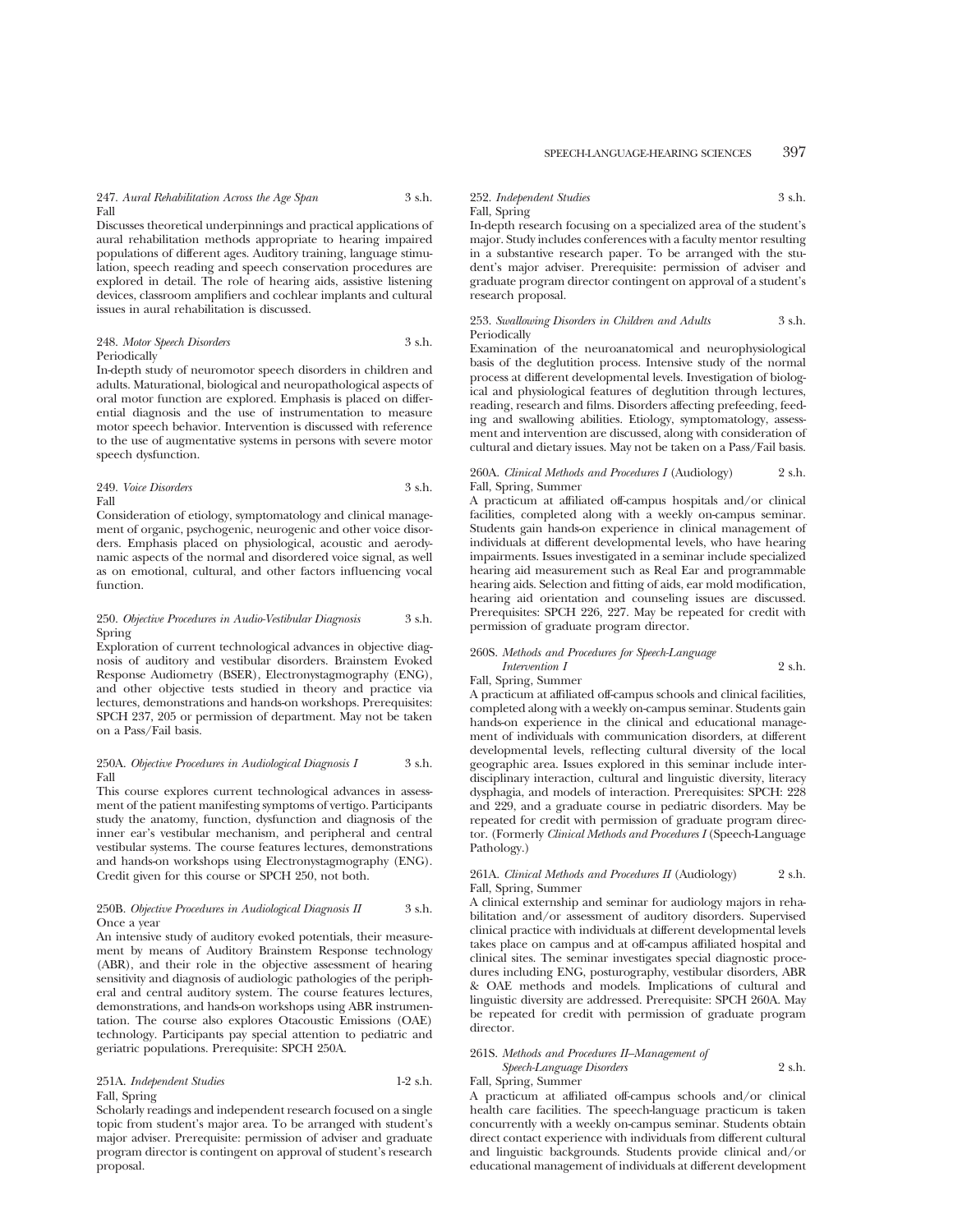levels, who have communicative disorders. The weekly seminar explores issues such as medical speech-language pathology, coma, native language arts, evaluation and treatment techniques (e.g. AAC, motor speech, laryngectomy, MS, etc.). Prerequisites: SPCH: 260A, 242, 241 or 243. May be taken for bilingual extension credit. May be repeated for credit with permission of graduate program director. (Formerly *Clinical Methods and Procedures II* (Speech-Language Pathology.)

### 262A. *Advanced Seminar: Clinical Management*

(Audiology) 2 s.h. Fall, Spring, Summer

An advanced seminar and clinical externship for audiology majors in management of auditory disorders. Students are responsible for development of alternative assessment and intervention techniques. Seminar topics are varied each semester based on current clinical research and technology; topics include cerumen management, auditory neuropathy, and interoperative monitoring. Implications of cultural and linguistic diversity are addressed. Supervised clinical practice with individuals at different developmental levels takes place on campus and at offcampus affiliated health care and clinical sites. Prerequisite: SPCH 261A. May be repeated for credit with permission of graduate program director.

#### 262S. *Advanced Seminar: Management of Communication Disorders* (Speech-Language Pathology) 2 s.h.

Fall, Spring, Summer

An advanced seminar for speech-language majors in management of communicative disorders in individuals at various developmental levels, from different cultural backgrounds. Students are responsible for development of innovative strategies for clinical and/or educational management. Supervised practice takes place on campus and at off-campus affiliated educational and/or health care facilities. Prerequisite: SPCH 261S. May be repeated for credit with permission of graduate program director. May be waived and replaced by SED 217 contingent upon acceptance for student teaching. (Formerly *Advanced Seminar: Clinical Management*.)

### 263, A-Z. *Special Topics Seminar: Speech-Language-Hearing Sciences* 1 s.h.

Periodically

Each special topics seminar covers current theoretical and/or applied material in speech-language pathology. Examples of seminar offerings include High Risk Infants, Traumatic Brain Injury, Family-Centered Interventions, Brain and Languages. Students may choose three of these 1 s.h. *Special Topics Seminars* to satisfy their 3 s.h. elective requirements. Consult the department for specific course information. Prerequisites: completion of at least 24 s.h. of the M.A. in Speech-Language Pathology.

| 301-302. Master's Essay | 3 s.h. each |
|-------------------------|-------------|
| Fall, Spring            |             |

Guided independent readings and preparation of the master's thesis and related research.

## Taxation

Master of Business Administration Programs, see page 107.

Master of Science Programs, see page 111.

## Technology and Public Policy (TPP)

Administered by the Department of Engineering. Associate Professor Rooney, *Chairperson*

These courses were formulated in response to the perceived needs of industry, government and business. The objectives are: 1) establish the relationship between technology and public policy by focusing on the utilization of technology for the fulfillment of societal needs; 2) examine the impact and pervasiveness of existing and potential technology on society; 3) evaluate the converse concept of the role of technological developments in influencing and producing changes in public policy; and 4) determine the effect of public policy on the stimulation, control and regulation of technology as applied to social, economic, political and national defense problems.

The courses are designed to provide students with the opportunity to develop a minor in conjunction with one of several disciplines such as chemistry, communication arts, computer science, economics, engineering, history, mathematics, philosophy or political science.

**A MINOR IN TECHNOLOGY AND PUBLIC POLICY** consists of the successful completion of 18 hours in TPP 110, 112, 114, 115, 116 and 117 with grades of C- or better, with at least six hours in residence.

### **COURSES**

In addition to semester notations next to each course, a selection of courses is offered during the January and Summer sessions. Consult the *January* and *Summer Sessions* bulletins for these schedules.

1. *Introduction to Environmental Systems* # 3 s.h. Fall, Spring

Develops an understanding of environmental science and applies it to environmental public policy issues. Fundamental scientific principles discussed include conservation of energy, atmospheric transport, radioactivity, biodegradation and thermodynamics. Public policy issues include acid rain, global warming, nuclear energy, recycling, asbestos and toxic wastes. (2 hours lecture, 2 hours laboratory.)

110. *Energy and Society* 3 s.h. The effect of the production, distribution and consumption of energy by man on the environment and society. Examination of the scientific principles associated with the energy problem and energy forms such as petroleum, natural gas, coal, nuclear, geothermal, solar and others with respect to characteristics, availability and magnitude of these resources. Various technologies are studied to determine the techniques for conversion to electric energy and other forms. The priorities and policies for future development, the social conflict between demand and environmental degradation are considered. Prerequisite: permission of instructor.

#### 112. *Technology and Human Values* 3 s.h.

Assessment of the status of human values in contemporary western society and the factors which affect this status. The first half of the course will examine valuing, choosing, assessing, setting priorities and value disagreements. The second half will apply these findings to selected problems of choice and responsibility emerging from the impact of technology on the person, on society, on the environment and the physical, social, moral and aesthetic quality of life. Same as PHI 91.

### 113. *Technology and Defense Policy* 3 s.h.

Emphasis is on weapons technology (ABM's, long range missiles, nuclear weapons) and how evolving technology influences and is, in turn, influenced by changing policies in military security and arms control. Analysis of major U.S. policy decisions concerning strategies, arms control and military systems. The technological, environmental, political, strategic and budgetary factors affecting these decisions are examined. Same as PSC 113.

#Core course

Once a year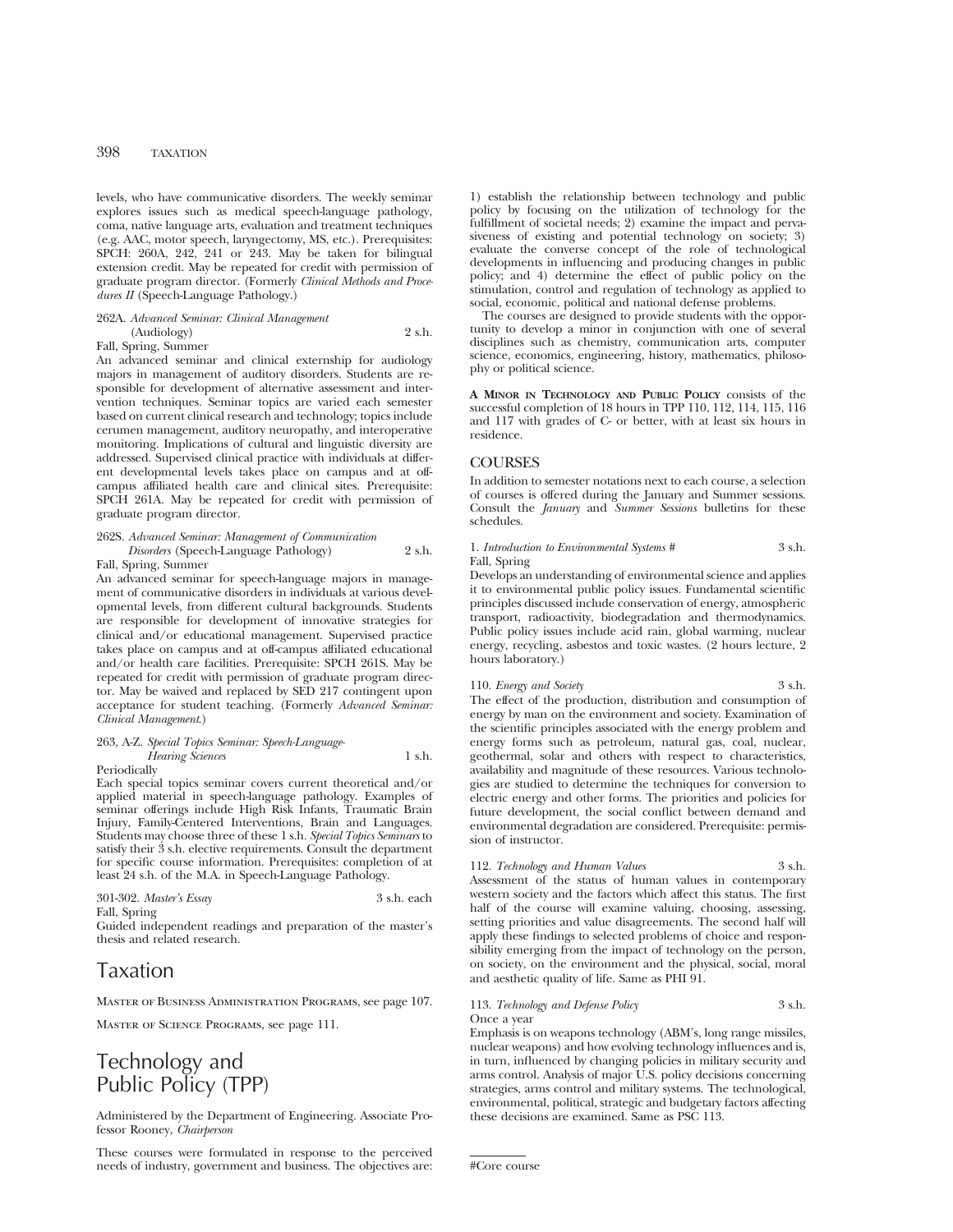114. *Technology and Urban Problems* 3 s.h. An examination of technological, social and economic factors which influence the planning and design of urban areas. Analysis of topics such as (1) land use, water use, pollution and energy factors used in the planning of housing, schools, hospitals, factories and recreational facilities, and (2) urban transportation problems involving methods of mass transportation, pollution, energy, parking and traffic safety. Prerequisite: TPP 110.

115. *Environmental Planning* 3 s.h. Local, regional and national environmental goals, policies and planning are examined. The course includes environmental quality control, land use planning, pollution abatement policies, environmental impact studies with regard to public works projects, utilities and large industries, The National Environmental Policy Act and Environmental Regulations and Enforcement.

116. *Technology and Communications Policy* 3 s.h. The examination of the usage and potential control of communications. Topics include use and effectiveness of media, public and private policy with regard to communications, social, political, legal and economic factors, and assessment of regional and national communications systems. Typical of the technologies to be examined are cable TV, computerized instruction, communications satellites, newspapers, radio and standard TV. Prerequisite: ECO 131 or approval of instructor.

117. *Technology Assessment* 3 s.h. Consideration of the management and control of technology by government. Examination of the interaction of institutional, political and technical considerations. Development of techniques for anticipation of social, economic, human and environmental consequences of technological development in order to provide the public and policy makers with the bases for decision making. Prerequisite: TPP 110, PSC 105 or approval of instructor.

118. *Independent Project* 3 s.h. Independent analysis, synthesis or experimental work in area of interest. Project to be approved by TPP adviser.

119. *Independent Project* 3 s.h. Field work in area of interest, guided research in selected topics. Project to be approved by TPP adviser.

130. *Media Technologies and Public Policy* 3 s.h. See course description, page 409.

149. *Technology and Society—Impact and Implication* 3 s.h. Fall, Spring Same as ENGG 149.

201. *Science, Technology and Society* 3 s.h. Once a year

Course is designed to encourage systematic thinking about the intellectual, moral and social/political issues raised by the rapid growth of science and technology in the 20th century. Case studies examine ways in which cultural, economic and technical elements shaped opportunities for social and political change. The imbedded science and technology are analyzed as well as the effects created by the technologies.

### Women's Studies (WST)

Associate Professor Yohn (History), Hofstra College Director; Associate Professor Longmire, New College Adviser.

The Women's Studies minor program, under the supervision of the College of Liberal Arts and Sciences and New College, provides interdisciplinary perspectives on women in the humanities, the social sciences and natural sciences; women in a cross-cultural context; and women's roles and issues.

A minor in Women's Studies consists of the successful completion of 18 semester hours including WST 1 (3 s.h.) and 15 s.h. chosen from among the courses listed below. Courses must be chosen under advisement by the Hofstra College Director or the New College Adviser. At least six hours must be in residence.

Courses offered at the College of Liberal Arts and Sciences

(see department listings for course descriptions):<br>ANTH  $32.$  Women  $\mathcal{E}$  Development. #3 s.h. ANTH 32. *Women & Development, #* 3 s.h.

- 145. *Women & Men in Anthropological Perspective*, 3 s.h.
- CLL 75. *Women Writers in the Romantic Tradition* #, 3 s.h. ENGL 124A. *The Woman Writer in America,* 3 s.h. 182-184, 190, 192, 196-198, A-Z. *Readings in Literature or Special Studies\*,* 3 s.h. each FRLT 42. *Heroines Exotic & Erotic: Romantic Women in 19th-Century French Narrative Prose #*, 3 s.h. 46. *Sex, Gender & Love in 20th-Century French Prose #,* 3 s.h. 60. *Modern French Feminist Thought,* 3 s.h. HIST 6C. *History of Changing Sex Roles: Changing Societies,* 1 s.h. 149. *Women in America,* 3 s.h. (Credit towards minor given for this course or SHG 5, not both.) JW ST 101. *Special Topics in Jewish Studies*\*\*, 3 s.h. PHI 167. *Philosophy of Feminism*, 3 s.h.<br>PSV 96 *Psychology of Women*, 3 s.h. (0) PSY 26. *Psychology of Women,* 3 s.h. (Credit towards minor given for this course or SPG 4, not both.) SOC 32. *Women & Development* #, 3 s.h. (Credit towards minor given for this course or SGG 60E, not both.) 36. *Marriage & the Family,* 3 s.h. 37. *Parenting, Poverty & Social Policy,* 3 s.h. 140. *Social Inequality,* 3 s.h. 160. *Sociology of Gender,* 3 s.h. SPLT 57. *Gender*  $\mathcal{E}^{\delta}$  Culture: Women Through the Lens of *Spanish Female Writers* #, 3 s.h. SPCM 53. *Gender & Intercultural Issues in Communication,* 3 s.h. WST 1. (Credit given for this course or New College ISWB 1, not both.)
	- 198. *Independent Study in Women's Studies,* 3 s.h.

Courses offered at New College (see *New College Addendum*):

| HPG         | 6. <i>Educational Controversies</i> , 4 s.h.                            |
|-------------|-------------------------------------------------------------------------|
| <b>ISWB</b> | 1. Introduction to Women's Studies, 4 s.h.                              |
| <b>SGG</b>  | 5. Language of Discrimination, 4 s.h.                                   |
|             | 60E. Women in the Third World, 2 s.h.                                   |
| <b>SHG</b>  | 5. Herstory: Women in American Culture, 4 s.h.                          |
| <b>SPG</b>  | 4. Psychology of Women, 4 s.h.<br>22. Women in Political Theory, 4 s.h. |
| <b>SPS</b>  |                                                                         |
|             | 60F. Ecofeminism, 2 s.h.                                                |

Since all courses are not offered every semester, consult the *Class Schedule* and the Hofstra College Director and the New College Adviser before registering for your program. Information regarding scheduling and independent study opportunities are available in the Department of History. You may also wish to consult with faculty members in individual departments who teach courses listed above for the Women's Studies program. Individ-

- \*May be taken for credit towards the minor in Women's Studies when topic is appropriate, e.g., *Representation of Women in English Renaissance Literature.*
- \*\*May be taken for credit towards the minor in Women's Studies when topic is appropriate, e.g., *Women in Jewish Literature.*
- \*\*\*Required for the minor in HCLAS; may not substitute New College ISWB 1 without special permission from Codirectors. Core status of this course: student may elect to count it as partially satisfying either Behavioral Social Science or Humanities Appreciation and Analysis (although it does not satisfy the literature requirement).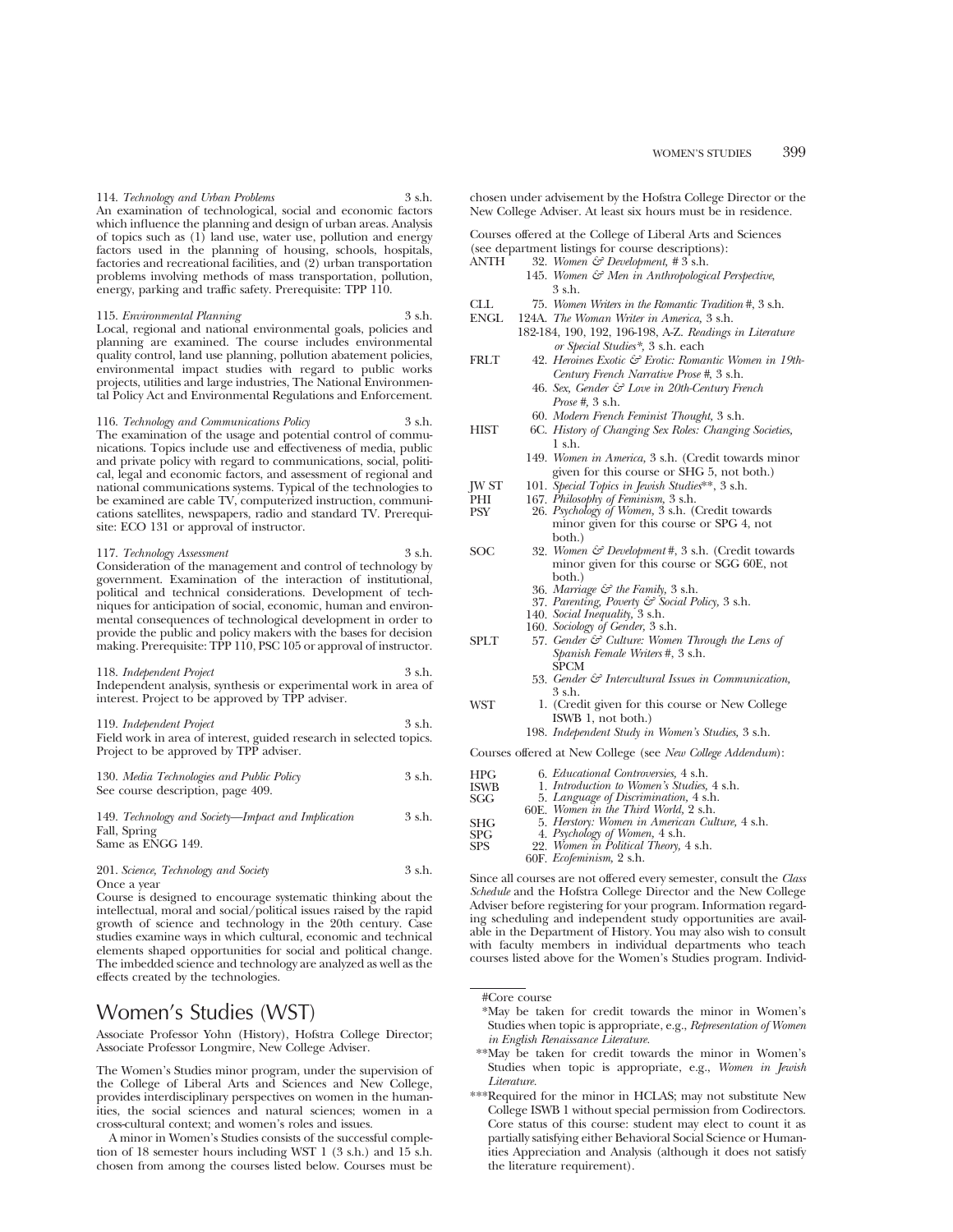ual study opportunities and scheduling information for New College are also available in the New College Office. For course descriptions, consult the *General Bulletin* under the relevant department. For New College course descriptions consult the *New College Addendum.*

#### **COURSE**

WST 1. *Introduction to Women's Studies* # 3 s.h. Fall, Spring

An interdisciplinary course which introduces the major ideas and concepts of women's studies and a variety of gender-related issues. The course provides theoretical tools by which to understand these issues and creates an interdisciplinary foundation of basic concepts and perspectives in women's studies. Drawing upon material from a wind range of disciplines: literature, the arts, sociology, language, linguistics, philosophy, psychology, and history, the course prepares the student for more disciplinespecific courses on women and gender-related issues in these and other fields. Credit given for this course or New College ISWB 0001, not both.

#### 198. *Independent Study in Women's Studies* 3 s.h. Fall, Spring

Individualized course of readings or plan of study prepared by student in consultation with and under the guidance of a faculty instructor. Written and/or other requirements for completion are established by the faculty instructor. May be used in partial fulfillment of requirements for a minor in Women's Studies. Prerequisite: permission of instructor and of the director of Women's Studies.

### Write Start

Administered by the Department of English, Associate Professor Harshbarger, Academic Director, and the Hofstra College of Liberal Arts and Sciences Dean's Office.

#### Adviser: Erich Berendt, *Assistant Dean of Academic Advisement*

Write Start is designed for first-year students who would benefit from a period of intense concentration on writing while taking a complement of other courses offered by the University. It is intended that such instruction in writing will help these students prepare for and meet the demands of the an education at Hofstra. Students learn the basics of sentence construction, paragraphing, and thesis formation, while reading and responding to a wide variety of literary and nonliterary texts.

Students admitted to Write Start begin a comprehensive three-credit ENGL 1 class three weeks prior to the regular starting date for the fall semester and ending three weeks before the formal conclusion of the semester. Students also are required to take a one-credit ENGL 1A (*English Composition Tutorial*), which begins with the regular semester. After successful completion of Write Start ENGL 1 and ENGL 1A, students enroll in the subsequent semester in Write Start ENGL 2 and ENGL 2A (*English Composition Tutorial/Workshop*). The class schedule for Write Start ENGL 2 and ENGL 2A conforms to the standard academic calendar of the semester in which the courses are offered.

While enrolled in ENGL 1 and 1A, Write Start students register for *no more than* 13 credits, including 4 credits for ENGL 1 and 1A. Write Start students who do not successfully complete ENGL 1 and ENGL 1A retake these courses in the succeeding semester. Write Start students enrolled in ENGL 2 and ENGL 2A may, under advisement, take more than 13 credits in that semester.

Students enrolled in Write Start meet with the program's academic adviser in the Office of Academic Advisement throughout each semester. The Office of Freshman Advancement also provides ongoing support services for Write Start students. Standards for probation and dismissal are those governing the University's undergraduate programs.

### Writing (WRIT)

Administered by the Department of Literacy Studies. Professor Taylor, *Chairperson*

#### MASTER OF ARTS: THE TEACHING OF WRITING

During the 2000-2001 academic year a number of new course initiatives are being infused into the current M.A. in the Teaching of Writing program. Students should consult with faculty advisers for program details of the changes being introduced.

This program is designed to prepare elementary, secondary, and two-year college teachers to teach writing in their classrooms regardless of content area certification and to provide expertise for certified teachers who are seeking to become language arts specialists, K-12 coordinators of language arts, curriculum specialists or teacher educators.

#### Admission Requirements

(1) B.A., B.S., M.A. or M.S. degree with an academic average of 2.5 or better; (2) letter of recommendation from a supervisor; (3) for those intending to teach in the public school, provisional certification in one of the following fields: nursery, kindergarten, grades one through six, English, bilingual education, and English as a second language; (4) satisfactory score on the National Teacher Examination, the Graduate Record Examination, or an acceptable alternative; (5) satisfactory completion of program writing proficiency examination; (6) interview with a representative of the program. All applicants accepted will be classified as matriculated Master of Arts students.

#### REQUIREMENTS FOR DEGREE CANDIDACY

(1) minimum of B in two of the first three required courses; (2) recommendation of two faculty members in the program. Upon completion of the foregoing requirements, the matriculated master's student becomes a Master of Arts degree candidate.

#### Program Requirements

A minimum of 36 semester hours with a satisfactory grade-point

|            | $\cdots$                                                        |
|------------|-----------------------------------------------------------------|
|            | average and completion of a master's essay.                     |
| Phase I.   |                                                                 |
| WRIT       | 200. Theories $\mathcal G$ Research in the Teaching of Writing, |
|            | 3 s.h.                                                          |
| LYST       | 210. Introduction to Literacy Studies, 3 s.h.                   |
| Phase II.  |                                                                 |
| ELED       | 277. Classroom Strategies in Teaching Writing,                  |
|            | 3 s.h., or                                                      |
| SED        | 273. Teaching Writing in the Content Areas, 3 s.h.              |
| †WRIT      | 201. Practicum in the Teaching of Writing, 3 s.h.               |
| Phase III. |                                                                 |
| CT         | 272. Technology & the Teaching of Writing, 3 s.h.               |
|            | ENGL 201. Rhetoric, 3 s.h.                                      |
| WRIT       | 203. Writing Assessment, 3 s.h.                                 |
| Phase IV.  |                                                                 |
|            | Electives—9 semester hours under advisement, selected from the  |
| following: |                                                                 |
| ELED       | 275. Literacy in Early Childhood Education, 3 s.h.              |
|            | 278. Writing & Children's Literature, 3 s.h.                    |
| ENGL       | 200. The Analysis of Prose, 3 s.h.                              |
|            | 203. Approaches to English Grammar, 3 s.h.                      |
| LING       | 210. Second Language Acquisition, 3 s.h.                        |
| SPCH       | 209. Developmental Psycholinguistics, 3 s.h.                    |
|            |                                                                 |
|            |                                                                 |

<sup>†</sup>ELED 277 or SED 273 may be taken concurrently with WRIT 200, or WRIT 201 should be taken the semester(s) following, but may not be taken prior to ELED 277 or SED 273.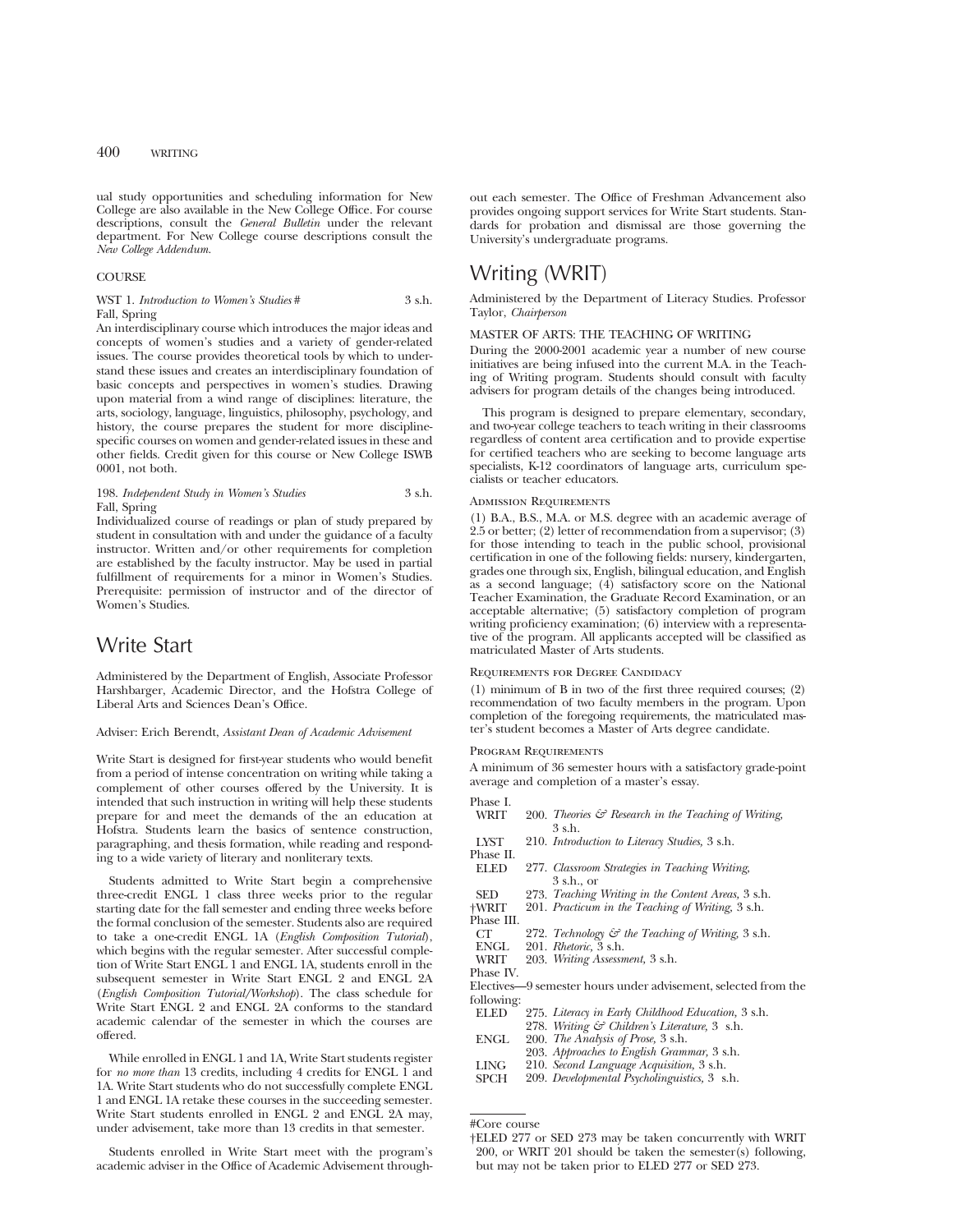```
SPCM 221. Literature in Performance, 3 s.h.<br>WRIT 204. Evaluation & Development of W
```

```
204. Evaluation & Development of Writing Programs,
3 s.h.
```
and one Foundations of Education course is especially recommended.

Phase V.

#### ADVANCED CERTIFICATE IN THE TEACHING OF WRITING

During the 2000-2001 academic year a number of new course initiatives are being infused into the current Advanced Certificate in the Teaching of Writing program. Students should consult with faculty advisers for program details of the changes being introduced.

This certificate program in the teaching of writing and closely allied disciplines is designed to enhance the teaching of writing by teachers in elementary and secondary schools and in two-year colleges regardless of content area certification.

#### Admission Requirements

(1) A bachelor's degree with an average of 2.5 or better; (2) letter of recommendation from a supervisor; (3) satisfactory score on the National Teacher Examination (NTE), Graduate Record Examination (GRE) or an acceptable alternative.

#### CERTIFICATE REQUIREMENTS

A minimum of 18 semester hours with a satisfactory grade-point average. WRIT 200 is prerequisite for all courses in the program.

#### PROGRAM OF STUDY

- A. Required courses: 12 s.h.
	- ELED 277. *Classroom Strategies in Teaching Writing,* 3 s.h. or
	- SED 273. *Teaching Writing in the Content Areas,* 3 s.h.
	- WRIT 200. *Theories & Research in the Teaching of Writing,* 3 s.h.
		- 201. *Practicum in the Teaching of Writing,* 3 s.h.
			- 203. *Writing Assessment,* 3 s.h.
- B. Electives: 6 semester hours under advisement, selected from the following:<br> $CT = 272.7$ 
	- CT 272. *Technology & the Teaching of Writing,* 3 s.h.
	- ELED 275. *Literacy in Early Childhood Education,* 3 s.h.
	- 278. *Writing & Children's Literature,* 3 s.h. ENGL 200. *The Analysis of Prose,* 3 s.h.
		- 201. *Rhetoric,* 3 s.h.
	- LYST 210. *Introduction to Literacy Studies,* 3 s.h.

### **COURSES**

In addition to semester notations next to each course, a selection of courses is offered during the January and Summer sessions. Consult the *January* and *Summer Sessions* bulletins for these schedules.

#### 200. *Theories and Research in the Teaching of Writing* 3 s.h. Once a year

Exploration of current theories of writing and the research related to instructional practices. Includes an historical overview

of the teaching of writing as it progresses from a product to process focus. Emphasis on the process of writing and its relationship to the context of writing; the purpose for writing and the writer's audience.

#### 201. *Practicum in the Teaching of Writing* 3 s.h. Once a year

Application of theory and methodology. Work on specific lesson plans for teaching writing in the content areas. Lessons designed by class members are taught in their own instructional settings with feedback in the practicum. Flexibility in lesson planning is encouraged to meet the needs of students from varying linguistic and cultural backgrounds. Classroom observations are required. Prerequisites: WRIT 200; ELED 277 or SED 273, or permission of instructor.

#### 203. *Writing Assessment* 3 s.h. Once a year

Devising, scoring and interpreting assessments of writing with emphasis on those techniques that view language as an holistic entity. Strategies for implementing needs, growing from holistic assessments, are discussed and developed. Prerequisite: WRIT 200 or permission of instructor.

#### 204. *Evaluation and Development of Writing Programs* 3 s.h. Once a year

Designed for teachers, supervisors and administrators who are developing or evaluating writing programs. Discussion of the organization, supervision and evaluation of writing program. Prerequisite: WRIT 200 or permission of instructor.

#### 206. *Research Designs in Writing Instruction* 3 s.h. Fall, Summer

Students view various possible designs applicable to research in the teaching of writing and develop a proposal for a master's thesis in the teaching of writing. Prerequisites: WRIT 200, 201, 203; ELED 277 or SED 273. Pass/Fail grade only.

#### 210. *Writing and Reading Strategies for Graduate Students* 3 s.h. Spring

Designed to assist students in developing and improving writing and reading skills related to graduate study. Introduction to important aspects of language related to the connection between reading and writing. Guidance in the process of completing types of assignments essential to progress in graduate programs. Open to nonmatriculated graduate students and to graduate students in master's, certificate, professional diploma and doctoral programs.

#### 251, 252. *Special Readings Seminar* 1-3 s.h. each Fall, Spring, Summer

Investigations and reports on advanced educational topics adapted to the program of the student. Prerequisite: permission of instructor.

301. *Master's Essay* 3 s.h.

Spring, Summer For Master of Arts in the Teaching of Writing candidates only. Prerequisites: WRIT 200, 201, 203; ELED 277 or SED 273. Pass/Fail grade only.

<sup>206.</sup> *Research Designs in Writing Instruction*, 3 s.h. 301. *Master's Essay,* 3 s.h.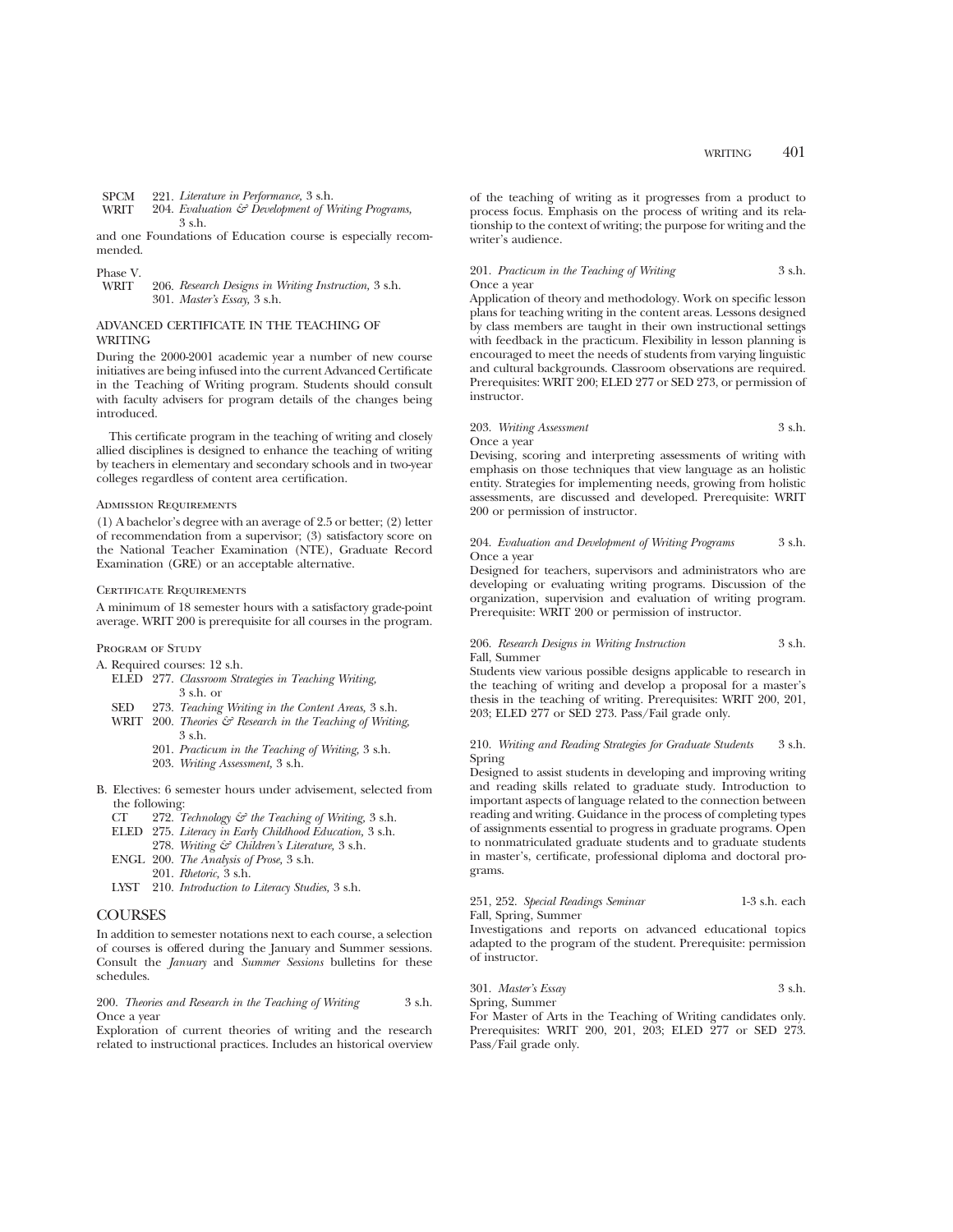# Provisional Courses (Provisional courses for the School of Communication follows

**The College of Liberal Arts and Sciences** encourages departments to keep abreast of new advances in knowledge by incorporating this material in existing courses. Sometimes departments prefer to experiment with a different combination of material or in new approaches to a subject. Occasionally faculty try interdisciplinary approaches in which the course material is not associated completely with any existing department. These proposals can obtain "provisional approval." If the experiment succeeds, faculty authorization for regular inclusion with departmental offerings may follow.

Provisionally approved courses must meet all regular requirements for time-in-class, amount of student assignments and level of difficulty. The following are courses which received provisional approval.

#### **American Studies (AM ST)**

#### 100. *Honors Essay* 3 s.h.

Research and writing of a substantial essay or execution and presentation of a creative project. Written analysis on any subject relating to the disciplines encompassed by the field of American Studies. Open only to eligible senior American Studies majors who wish to graduate with honors. Written permission of the instructor supervising the essay or project must be obtained before registration. Cumulative grade-point average must conform with departmental honors as defined under eligibility requirements on page 69. May not be taken on a  $Pass/D+/D/$ Fail basis.

### **Anthropology (ANTH)**

113. *Archaeology of Civilizations of the New World* # 3 s.h. Study of the present state of archaeological knowledge about the development of such pre-Columbian New World civilizations as the Olmec, Maya, Toltec, Aztec and Inca. Recent archaeological evidence and glyph translations are discussed and analyzed in the context of prevalent theoretical perspectives. Distinctive forms of agriculture, cities and state formation in the New World are presented.

#### **Art History (AH)**

5. *Form in the Art-Work, I #* 3 s.h. Analytical study of form in painting, sculpture and architecture emphasizing by comparative method structural significance and expressive values. Emphasis on classicism and its alternatives. Prerequisite: sophomore standing or above. (Formerly AH 5,6.)

7. *American Art I #* 3 s.h. Study of architecture, sculpture, painting and folk art from

Colonial times to the end of the Civil War. The beginning of American artistic tradition.

#### 168. *Internship* 6 s.h.

Students work two days a week in a leading auction house, museum, or gallery and write a research paper.  $Pass/D+ /D/Fail$ grade only. No liberal arts credit.

#### 187. *Landscape in Art* 3 s.h.

The course will focus on European and American artists' interpretations of nature in painting. Representative artists and major styles will be emphasized and the paintings will be analyzed within the context of society. A general comparison will be made with Chinese landscape painting of the Sung Dynasty and Japanese painting of the Kamakura period.

188. *Age of Rembrandt* 3 s.h. The art and life of Rembrandt as an artist beginning in Leyden through his later years in Amsterdam. In addition, other 17thHofstra College of Liberal Arts and Sciences)

century Dutch painters who lived in Rembrandt's time are considered.

| 192. Workshop in Art History                                   | $3$ s.h. |
|----------------------------------------------------------------|----------|
| Focused study of a particular area of arts or crafts combining |          |
| lecture, demonstration and the examination of original works.  |          |
| May be repeated for credit when topics vary.                   |          |

#### **Biology (BIO)**

7. *First-Year Biology Seminar* 1 s.h. This course is recommended for all first-year biology majors and others who are considering majoring in biology. Seminar topics vary annually. Each section will cover a different topic that reflects the interest of the specific professor leading the seminar. Students will participate in group discussions. They will gain experience in objective analysis and in gathering and presenting information through short writing assignments and an oral presentation. Students will design the syllabus to reflect their collective interest in the specific topic. May not be taken on a Pass/D+/D/Fail basis.

### 10. *Genetics and Society* 3 s.h.

Fundamental laws of hereditary transmission, gene function and genes in populations. Impact of genetic knowledge on society as a whole and consideration of when application of this knowledge may be beneficial or harmful to society. (3 hours lecture.) Recommended for students in psychology, sociology, anthropology, philosophy, education, political science, etc. Not open to biology majors.

90A. *Introduction to Laboratory Research* 3 s.h. The scanning electron microscope as a principle tool for biological data acquisition. Instruction in the use of the scanning electron microscope, as well as project design and project implementation in a faculty member's ongoing research program. This course may be substituted for BIO 90 if the student plans to participate in two semesters of undergraduate research, i.e., a student may enroll in BIO 90A one semester and BIO 91 or 92 the following semester. (2 hours lecture, 3 hours laboratory.) Prerequisites: BIO 1 & 2 and permission of instructors. May not be taken on a Pass/ $D+/D$ /Fail basis.

91, 92. *Undergraduate Research II* 2-4 s.h. each Students continue either a laboratory (BIO 91) or a library research project (BIO 92). Students must complete the research and write a thesis (BIO 91) or essay (BIO 92). Grading is based on the quality of the research, the thesis or essay, and an oral presentation. Students seeking honors in biology must prepare either a thesis or an essay. Highest honors are only given to students enrolled in BIO 90 or 90A and 91. A maximum of 6 credits can be earned for either BIO 90 or 90A and 91, or BIO 90 or 90A and 92. Credit given for either BIO 91 or 92, not both. Prerequisites: BIO 90 or 90A and permission of instructor.

116. *Terrestrial Vertebrate Natural History* 2 s.h. Lectures, laboratory, and field experiences are used to learn the natural history of local amphibians, reptiles, birds, and mammals: the tetrapods. Emphasis on learning species identification, habitat preferences, behavior, and field techniques. Course includes trips to local study sites; some Saturday field trips instead of some weekday meetings. (3 hours laboratory, 1 hour lecture/ recitation.) Prerequisites: BIO 1 & 2, or permission of instructor.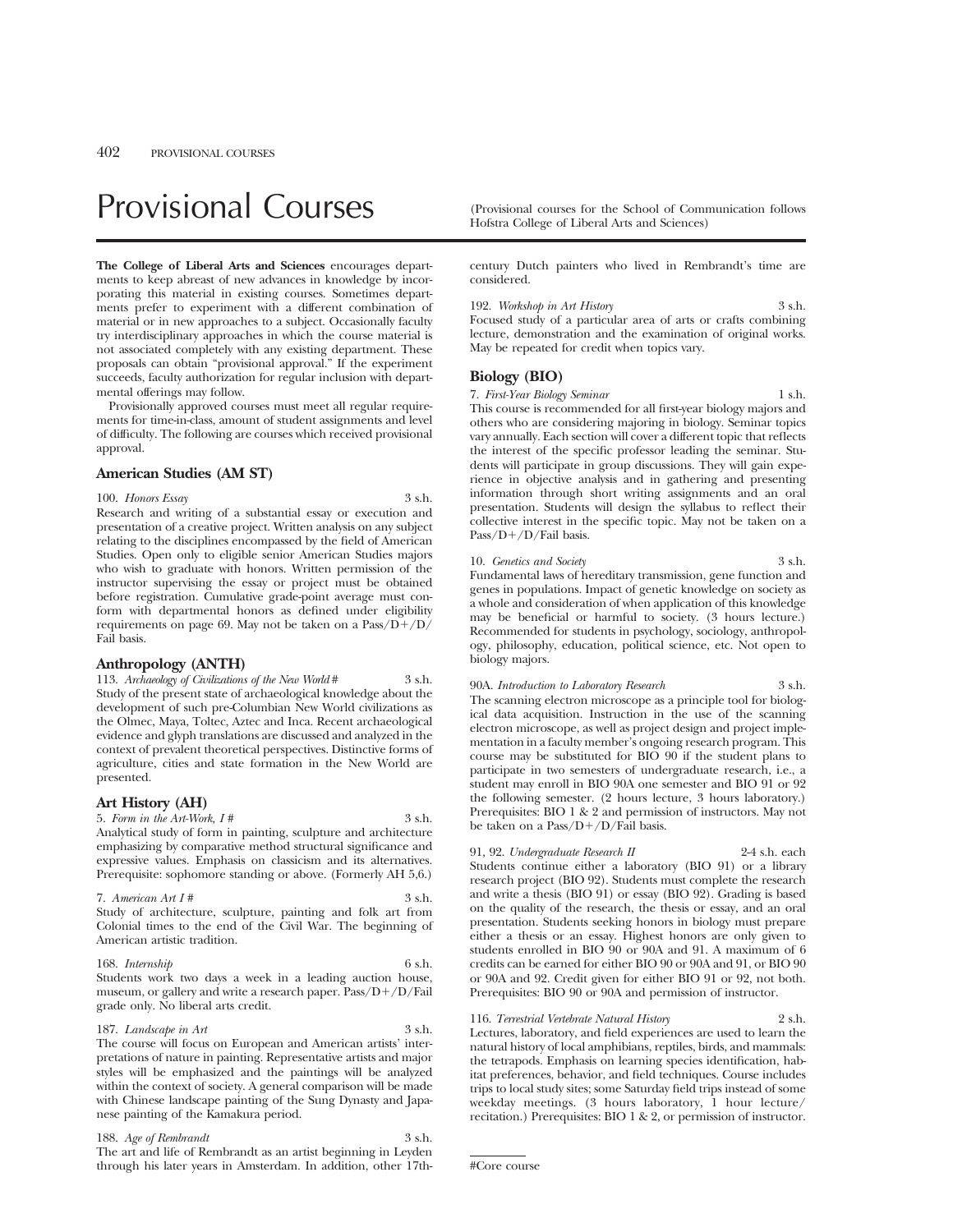183. *Fundamentals of Aquaculture/Mariculture* 4 s.h. Introduction to scientific culture of marine and fresh water organisms such as fishes, oysters, clams, prawns, algae, etc. Theory behind intensive, semi-intensive, and open and closed systems are discussed as well as control of water quality and specialized diets. Students utilize the aquaculture facilities and water testing laboratory. (3 hours lecture, 3 hours laboratory.) Prerequisite: BIO 1 & 2; prerequisite or corequisite: BIO 147. May not be taken on a  $Pass/D+/D/Fail$  basis.

184. *Advanced Aquaculture/Mariculture* 3 s.h. Advanced concepts in the theory and management of aquaculture/mariculture facilities. Evaluation of productivity; analysis of recent research papers. Survey of the potential of recently developed culture techniques and organisms. A project is required. Prerequisite: BIO 1 & 2, 147, 183. May not be taken on a  $Pass/D+/D/Fail basis.$ 

185 & 186. *Internship: Aquaculture/Mariculture* 5 s.h. each Intensive experience involving practical on-site participation working at an aquaculture/mariculture facility. Students may choose from a large selection of participating commercial facilities and make a thorough analysis of all phases involved in aquaculture and mariculture. Prerequisite: BIO 1 & 2, 147, 183, 184; corequisite: BIO 187. May not be taken on a  $Pass/D+/D/$ Fail basis.

187. *Analysis of Aquaculture/Mariculture Internship* 2 s.h. Taken in conjunction with 185 & 186. Student receives assistance in analyzing all phases of the commercial establishments at which he/she is interning. The intern returns to campus once each week for an ongoing dialogue with Hofstra faculty regarding technical details of the operation he/she is studying. Classroom discussion between interns at different places facilitates comparison and evaluation. Prerequisite: BIO  $1 \& 2$ , 147, 183, 184. Corequisite: BIO 185 & 186. May not be taken on a Pass/ $D+/$ D/Fail basis.

### **Chemistry (CHEM)**

2A. *Introduction to Chemistry* 2 s.h.

Fundamental principles of chemistry including classification of matter, the periodic table, atomic structure, nomenclature, chemical reactions and molecular structures. Problem-solving skills are stressed. Recommended for students who either did not take high school chemistry or earned a grade of C or below in high school chemistry. Prerequisite or corequisite: MATH 11 or placement into MATH 19 or higher. Not for major or minor credit. May not be taken after successful completion of any higher numbered chemistry course.

#### **Comparative Literature and Languages (CLL)**

54. *The Oedipus Theme* # 3 s.h.

A comparative analysis of the evolution of the Oedipus theme from its origins in Greek culture to its modern deployment as both a literary motif and an interpretative figure.

75. *Women Writers in the Romantic Tradition #* 3 s.h. Traces elements of Romanticism and its development in the works of major women writers of the 19th and early 20th century (1810-1932). Includes works by Germaine de Stael, Mary Shelley, George Sand, Edith Wharton and Colette.

173. *Sentiment to Sadism in the Early European Novel* 3 s.h. Study of the European novel from the end of the 17th to the end of the 18th century. Focus on the development and decadence of feelings, sentiments, and emotions and how they reflect political and social events of the period.

190. *World Literature and the Anatomy of Cultural Difference* # 3 s.h.

Introduces students to the notion of world literature by presenting works from different countries and cultures, languages and traditions in a comparative context, with emphasis primarily on cross-cultural comparisons between Western and non-Western literatures. Prerequisite: ENGL 2.

### **Computer Science (CSC)**

155. *UNIX and C*++  $\frac{3 \text{ s.h.}}{2}$ Introduction to the UNIX System V. UNIX file systems, processes commands, shells; syntax and semantics of the  $C_{++}$  language; portability;  $C++$  library; C-UNIX interface; programmers' workbench; documenters' workbench. Prerequisite: CSC 120.

163. *Computing, Ethics, and Society* 1 s.h. Critical examination of ethical problems associated with computer technology. Discussion of these problems is conducted within the framework of classical philosophical ethical theories. Legal and quasi-legal (i.e., policy and regulative) issues are also considered. Topics addressed include the process of ethical decision-making, privacy and confidentiality, computer crime, professional codes and responsibilities, software piracy, the impact of computers on society. Prerequisite: sophomore class standing. No liberal arts credit.

195. *Computer Science Internship I* 3 s.h. Internship course for qualified senior computer science majors. Students work approximately one day per week with a participating industry or research concern and are jointly supervised by department and employer. Admission by permission of department chairperson and is dependent on student's record and availability of placement.

| 196. Computer Science Internship II | 3 s.h. |
|-------------------------------------|--------|
| Continuation of 195.                |        |

### **Drama (DRAM)**

110. *Special Topics in Drama* 1-3 s.h. Seminars on selected aspects of theater: study of movements, ideas, individual artists and playwrights or exploration of significant performance or production techniques such as mime, *Commedia dell'arte*, constructivism, touring theater. May be repeated for credit when topics vary.

### **Economics (ECO)**

117. *Women and Development in the Middle East#* 3 s.h. Examination of the impact of economic development on gender in contemporary Middle Eastern countries. Factors such as social division of labor in the family, fertility, education, employment, occupational segregation, and discrimination are studied within the broader socioeconomic and cultural context of the Middle East. Prerequisite: at least two semesters of social sciences and/or women' studies, or instructor's approval.

### **Engineering (ENGG)**

47. *Environmental Engineering* 3 s.h. Definition of environmental problems, their sources, impacts on society and health management. Introduction to the applicable scientific basis of pollution control including chemistry, microbiology, climatology and epidemiology. Survey of water quality parameters, water resources, water pollution, air pollution, solid and hazardous wastes engineering. Prerequisites: CHEM 3A & 4A, 3B, MATH 19. No liberal arts credit. (Formerly ENGG 144.)

60. *Water Quality for Environmental Engineers* 3 s.h. Study of the chemical, physical and biological water quality parameters necessary for the design of water and wastewater treatment processes and operations. Basic physical and chemical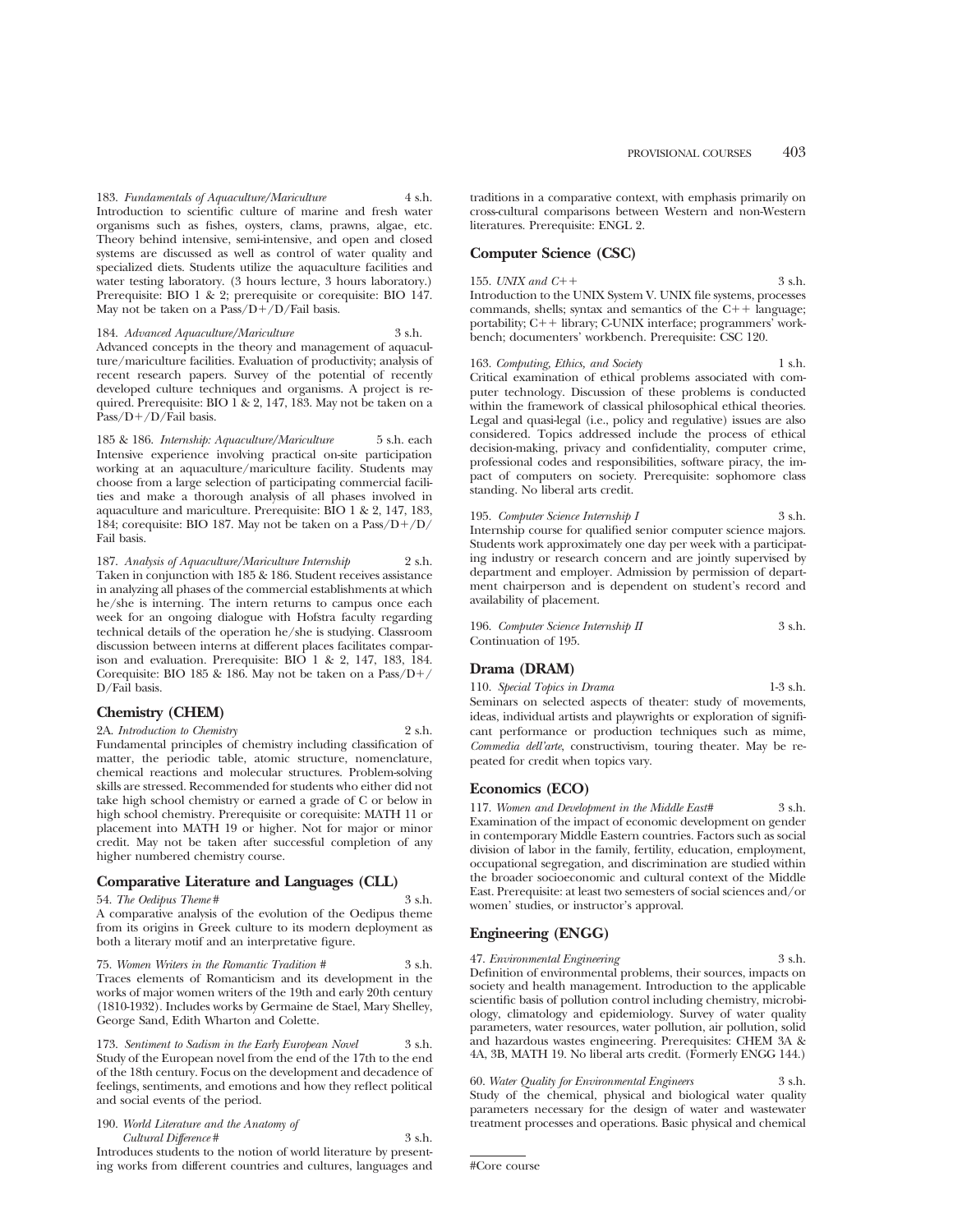parameters of pH, turbidity, alkalinity, suspended solids, hardness, chlorine residual, dissolved oxygen and metal analyses are examined in laboratory exercises. Prerequisites: CHEM 3A, 3B, 4A.

62. *Environmental Unit Operations Laboratory* 1 s.h. Measurement of engineering properties of soils and bench scale laboratory exercises for the control and operation of selected environmental treatments for water and wastewater. Prerequisite: ENGG 144; corequisite: ENGG 147.

63. *Biochemical Process Dynamics* 3 s.h. Chemical kinetics for application to natural and engineered systems investigated through the relationship of rate, energy and mass. Examination of several aspects of chemical kinetics: equilibrium, rate expressions for chemical reactions, effect of physical parameters on reaction rates and specific reaction examples relevant to environmental and bioengineering. Fundamentals of reactor theory and principles of mass balance to derive dynamic process models. Special consideration is given to kinetics of enzyme catalyzed reactions and microbial processes for application to process design. Prerequisite: CHEM 4A, ENGG 47 or 181 or permission of instructor, MATH 131.

117. *Environmental Unit Processes and Operations* 3 s.h. Theory and design of the physical, chemical, and biological unit operations of filtration, sedimentation, coagulation, flocculation, absorption, ion exchange, disinfection, gas transfer, biological degradation, and sludge handling as applied to water and wastewater treatment. Prerequisites: ENGG 60, 144; corequisite: ENGG 115.

136. *Hydraulic Engineering and Water Resources* 3 s.h. Introduction to hydrology. Population and water demand projections, design of water transport systems. Applications of principles of fluid mechanics to typical civil engineering systems; pipe networks, pumping stations, open channel flow and measuring devices. Prerequisite: ENGG 115. No liberal arts credit.

143G. *Engineering Design B* 3 s.h. Integration of physical principles with mathematical analysis and/or experimental techniques as basis for an individually required design project in engineering science. Prerequisite: senior standing.

180. *Digital Signal Processing* 3 s.h. Analysis, filtering, and modeling of discrete-time signals. Sampling and quantization. Z transforms, discrete Fourier transforms, digital filters. Sampling-rate conversion by interpolation and decimation. Linear prediction, system modeling, lattice filters. Prerequisite: ENGG 177. No liberal arts credit.

#### 187. *Medical Imaging* 3 s.h.

Introduction to the fundamental principles of Image Analysis in Biological Sciences and Medical Imaging. Emphasis on analysis techniques useful in scientific research. Topics include impulse response, transfer function, signal-to-noise ratio (SNR), image display, 2-D convolution, 2-D Fourier Transforms, and linear and nonlinear filters. Theory formulations on some medical imaging modalities especially ultrasonic medical imaging are derived from basic principles. Knowledge of a programming language (Fortran, C, or Pasal) and the ability to use existing computer programs (MATLAB) are recommended. Prerequisites: ENGG 177 or 166B, MATH 144, PHYS 12A or permission of instructor. May not be taken on a  $Pass/D+/D/Fall$  basis.

189. *Random Signal Analysis* 3 s.h.

Laws and methods of probability are introduced. Concepts such as random variables, probability distributions for discrete-time and continuous-time signals, and averages are developed. Random processes and random signals are defined and examined through temporal correlation functions and Fourier spectral characteristics. The techniques of linear system analysis, filtering and optimization with random signal and noise inputs are developed using power spectral density functions. Practical applications, using computer methods such as FFT, are explored. Prerequisite or corequisite: ENGG 177 or MATH 144.

198. *Honors Thesis* 3 s.h. Advanced research in the student's area of specialization, culminating in written report and oral defense. Open only to senior engineering majors who are eligible for departmental honors and who secure, prior to registration, the written approval of an honors adviser and of the departmental chairperson. Can substitute for any other engineering course with adviser's approval, except senior design courses.

#### **English (ENGL)**

1A. *English Composition Tutorial* 1 s.h. Taken in conjunction with ENGL 1 to assist students in reaching a higher competency in writing English with clarity and precision. May not be used to satisfy the general University humanities requirement. Pass/ $D+/D/F$ ail grade only.

#### 5. *Technical Communications* 3 s.h.

Examines the use of language in settings that require technical reports and presentations. Study and practice of the basic principles of technical communications with attention to style, audience, research, visual aids, major report forms and oral presentations. May not be used to satisfy the general University humanities requirement. Credit given for this course or ENGL 30, not both.

### 139. *The African Novel\* #* 3 s.h.

Introduces selected African novelists of the 20th century such as Chinua Achebe, Sembene Ousmane, Ayi Kwei Armah, Ngugi wa Thiong'o, Bessie Head, Buchi Emecheta and Solomon Mutswairo. Analysis of African literary themes, such as traditional and modern conflicts, resistance to colonialism, effects of independence, neocolonial dilemmas and images of the African woman.

150. *Native American Literature*\* # 3 s.h. Examination of the development of native American literature. Emphasis on narrative genres, such as autobiography and fiction, with some attention to poetry. The reading consists primarily of indigenous materials (to be read in English). Credit for this course or ENGL 192U, not both.

167. *Post-Colonial Literature of South Asia*\* # 3 s.h. An exploration of the literature of South Asia (Bangladesh, Bhutan, India, Myanmar, Nepal, Pakistan, Sri Lanka) in the 20th century, focusing on the ways in which this literature deals with the concerns of national, religious, or gender-based loyalties and identities. Prerequisites: ENGL 1-2.

168. *Caribbean Literature in English\* #* 3 s.h. An exploration of the literature of the English-speaking Caribbean (Antigua, Barbados, Belize, Guyana, Jamaica, St. Kitts, St. Lucia, and Trinidad). Emphasis is placed on the ways in which this literature deals with the experience of slavery, colonization, and independence and the ways in which it treats such issues and themes as regional identity, color, race, class, gender, and family relations. Attention is also given to the ways in which the literature and culture of the Caribbean makes use of such cultural elements as Carnival and vernacular Africanized English known as patois and creole. Prerequisites: ENGL 1-2.

<sup>\*</sup>Open only to students who have fulfilled the Writing Proficiency Test requirement. #Core course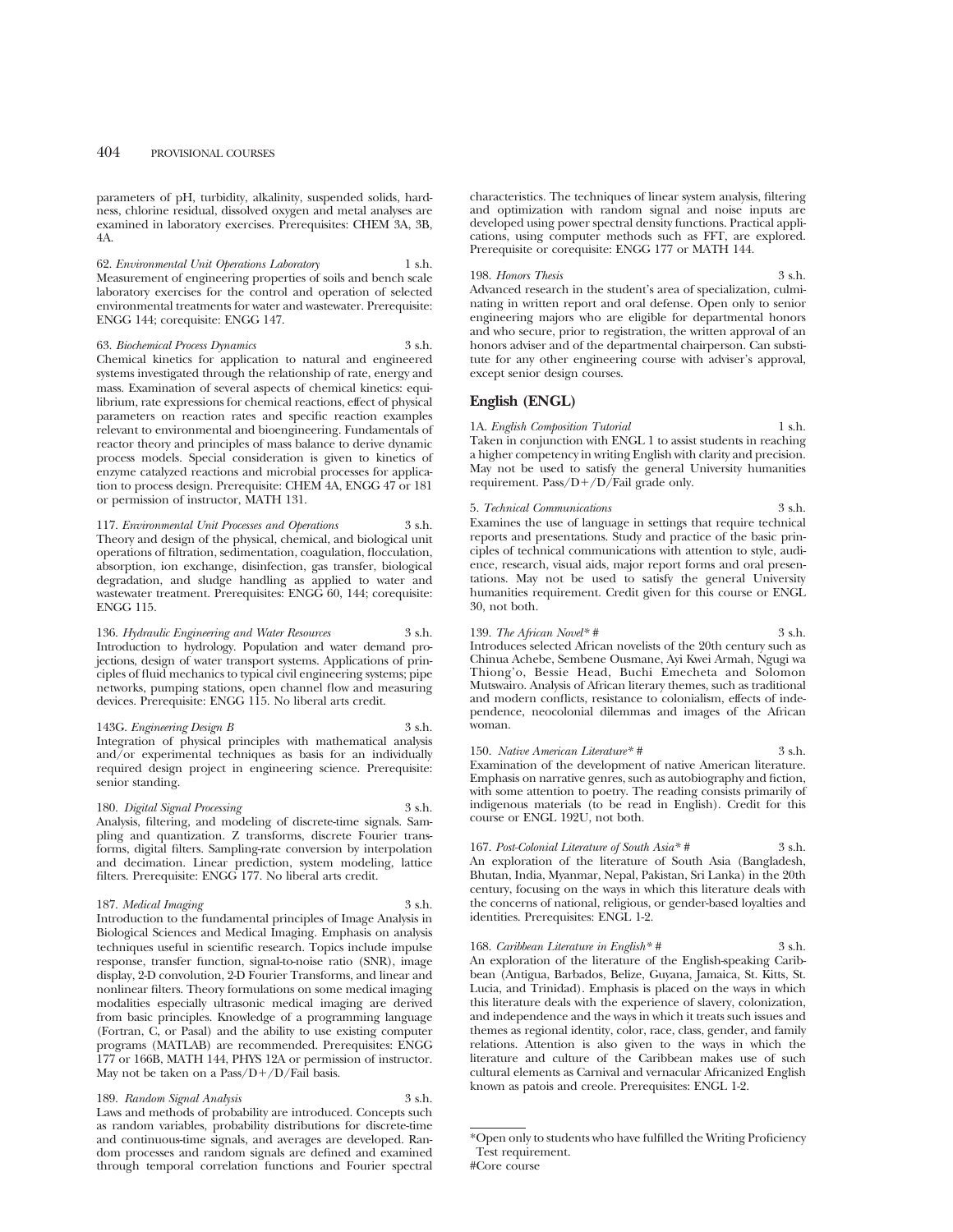178D. *Desktop Publishing for Book Publishing\** 3 s.h. Offers instruction in design, layout, and computerized production skills for books and book promotion. Explores the design and content of trade, professional, and educational books in terms of form and function. Introduces the Macintosh Operating System as used in a graphic environment. Design and production of sample materials are required as part of the course and of the final examination. No liberal arts credit. Credit given for this course or ENGL 197V, not both.

### **English Language Program (ELP)**

16A. *Introductory Reading and Writing* 6 s.h. Development of reading and writing skills following a grammatical syllabus. Reading and writing tasks are designed to provide opportunity for practice and application of relevant grammatical items and structures presented at this level. No degree credit.

#### 17A. *Introductory Conversation, Language Laboratory and Tutorial* 6 s.h.

Development of verbal communication and listening comprehension skills following a grammatical syllabus. Verbal and listening tasks are designed to provide opportunity for practice and application of relevant grammatical items and structures presented at this level. Tutorial work on specific weaknesses of individual students. No degree credit.

#### **Fine Arts (FA)**

158. *Graphic Design III* 3 s.h. Comprehensive design projects exploring specific areas of graphic design including design research, proposal writing and presentation. Internships inside and outside the University are encouraged in this and all further graphic design courses. Prerequisites: FA 51, 51A or permission of the instructor.

#### 170F. *Color Printing from Color Negatives* 3 s.h.

Course in basic color printing from color negatives. Students learn how to process color negatives and make color prints. Emphasis is placed on the understanding of color filtration and the ability to produce good color prints. Examples of historical and contemporary color photography are discussed in relationship to student assignments. In addition to class lectures and laboratories, one museum or gallery visit and a written critique is required. Prerequisites: FA 170, 170A. Lab fee \$100.

### **French (FREN)**

#### 102A. *Practical Translation* 1 s.h.

Intermediate translation skills, with exercises moving from French to English and from English to French. Structure of French and English is compared through translation exercises. Prerequisite: FREN 4; may be taken concurrently with other mini-courses and FREN 105; 101 is strongly recommended; may not be taken concurrently with or after FREN 160.

#### 104A. *Readings in Business II* 3 s.h. Study of France's current economic, political, legal and social practices with emphasis on its business sector. Prerequisite: FREN 105 or 111 or 112. No credit toward major in French.

130A. *Aspects of French Culture* 1 s.h. Detailed investigation of some aspect of contemporary French life, e.g. film, music, television, comics, newspaper, architecture, etc. Topics vary. Emphasis on spoken and written expression. Prerequisite: FREN 4.

145. *French Transformational Grammar* 1 s.h. A five-week intensive course in transformational grammar for the advanced French student. Prerequisite: FREN 111 or 101 or 112 or permission of instructor.

### **French Literature in Translation (FRLT)**

| 41. Me, Myself, and I: Autobiographical Expressions |        |
|-----------------------------------------------------|--------|
| from the French #                                   | 3 s.h. |

An investigation of various forms of lifewriting translated from French, including autobiography, memoirs, diary, and correspondence. Texts, read in English, represent a wide variety of writings by women and men, from the Renaissance through the late twentieth century, from Francophonia as well as from metropolitan France.

### **Geography (GEOG)**

104. *Special Topics in Geography* 3 s.h. This course provides a study of a particular subject or problem in geography, with the specific topic for the course varying from semester to semester. Possible course topics include an introduction to geographical information systems (GIS), transportation geography, urbanization in the developing world, the economic geography of China, and environmental geography. Students should consult with the particular instructor each time the course is offered to determine if prior preparation for the topic to be covered is recommended. Such consultation may take place prior to registration or on the first day of class. May be repeated for credit when topics vary.

140. *Geography of Latin America* # 3 s.h. Study of the physical and human geographic roots of Latin American societies, from Mexico to the southern cone of South America. Explores the forces that shaped this unique region and considers its role in the contemporary world. Impact of historical geography since pre-Columbian period on modern Latin America. Economic and political geography in relation to other world regions. Changing human landscapes and social transformations currently affecting many of the area's inhabitants.

#### 141. *Geography of the Caribbean* 3 s.h.

An exploration of the physical and human forces that have shaped the landscape of the Caribbean Basin. Attention focuses on a variety of social, population, development, and geopolitical issues of importance to the region and on the role played by the Caribbean in today's world.

151, 152, 153, 154. *Readings in Geography* 1-3 s.h. each Intensive reading, oral, and written work focusing on a regional and/or topical subdiscipline of geography. Open only to students interested in pursuing advanced work in geography and who have arranged to work with a supervising faculty member. Prerequisite: a combination of any two semesters of geography courses offered at Hofstra.

190. *Internship in Geography* 3 s.h.

This work-study program aims at providing students with an opportunity to apply academic and theoretical knowledge to practical situations. A minimum of 84 hours of work in an approved academic, government, non-government or research institution is combined with weekly classroom meetings, reading and writing assignments including an in-depth term paper that situates the internship experience with the broader framework of theoretical geographical scholarship. Prerequisites: successful completion of at least 18 s.h. of geography with a geography GPA of 3.0 or above. May be taken on a  $Pass/D+/D/Fall$  basis.

### **Geology (GEOL)**

5. *Environmental Geology and Natural Hazards #* 3 s.h. Considers the geological processes that affect the formation and natural evolution of modern landscapes. Once modified and

<sup>\*</sup>Open only to students who have fulfilled the Writing Proficiency Test requirement. #Core course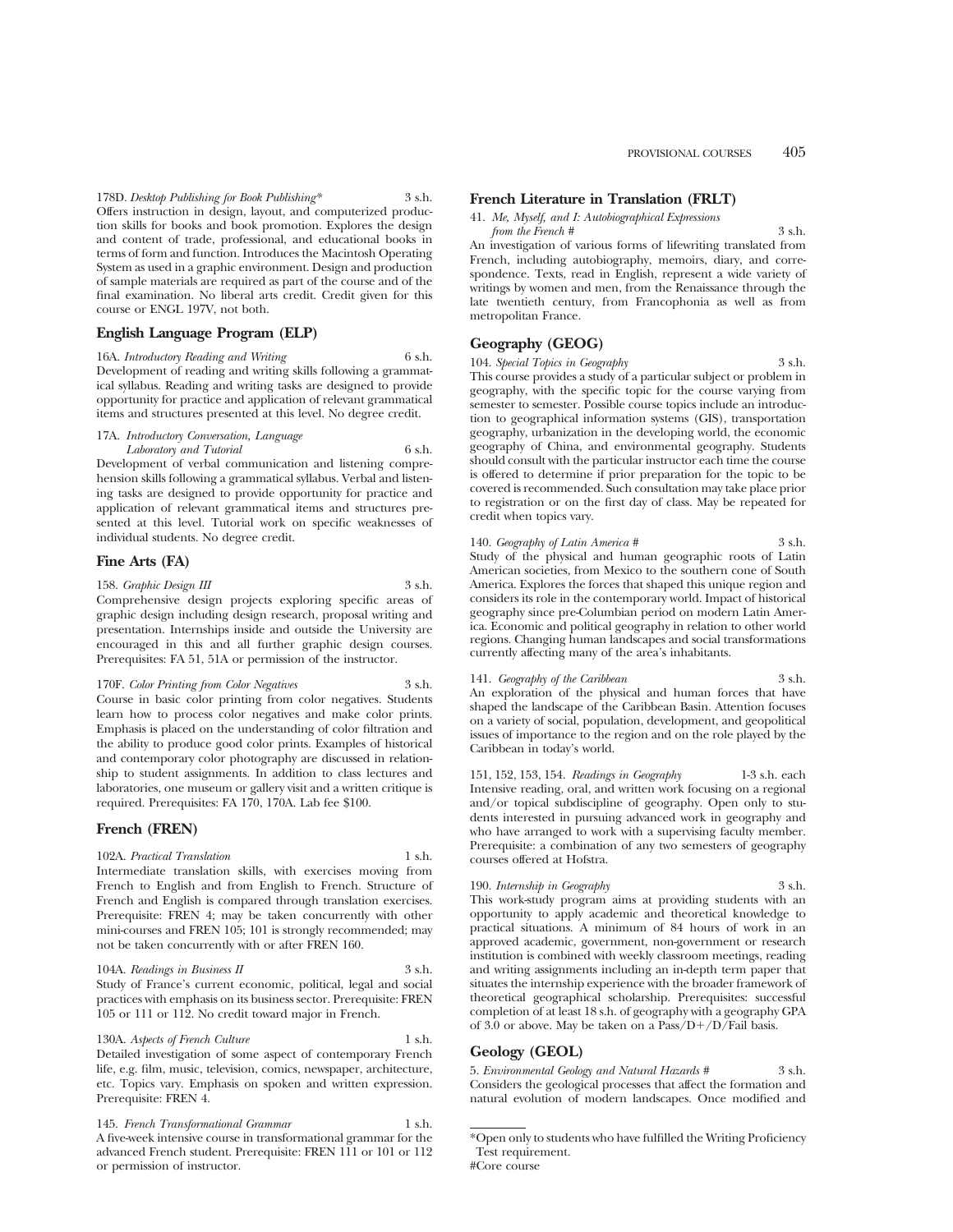developed for human habitation, these natural processes became geological hazards—floods, soil and climate changes, hurricanes, landslides, earthquakes, coastal erosion, and volcanic eruptions. Discusses the need for risk assessment and alternate land use management strategies. (2 hours lecture, 2 hours laboratory.) (Formerly GEOL 5C.)

#### 6. *Introduction to Dinosaurs and the Mesozoic World #* 3 s.h.

Drawing on the latest geological and paleontological research, this course introduces the student to the scientific methods and thinking used to reconstruct the history of the Earth. Although the focus of the course is on dinosaurs and the characteristics of the Mesozoic world in which they lived, students learn how fundamental scientific theories such as evolution and plate tectonics provide the framework for interpreting the geologic past. Lecture topics also include the history of dinosaur paleontology, the climate and flora of the Mesozoic, the evolution of birds, plate tectonics, and the riddle of the extinction of the dinosaurs. Field trips strongly recommended. (2 hours lecture, 2 hours laboratory.)

#### 133F. *Field Trips in Petrology* 1 s.h.

This two-day course, taken in conjunction with GEOL 133, is a field-based study of igneous and metamorphic rocks of the Appalachian orogenic belt. The first trip is to examine igneous rocks, the second trip is to examine metamorphic rocks. A map-based report, together with notes and descriptions of field observations and measurements, is required. (Two full days in the field.) Prerequisite: GEOL 1C or 2C. Corequisite: GEOL 133.

#### **German (GERM)**

#### 160. *Translation* 3 s.h.

Analysis and study of techniques and problems inherent to the translation process. Intensive exercises from German into English and English into German. Literary, journalistic and editorial texts are used. Prerequisite: 6 semester hours of 100-level German courses.

### **History (HIST)**

199. *Internship in History* 3 or 6 s.h.

This course is designed for history majors and minors. It gives students an opportunity to apply academic knowledge and skills gained in the classroom in practical work situations. For three credits, students must be present at an approved off-campus site for six hours a week and devote an additional three hours a week towards related academic work, which includes weekly meetings with an adviser, completion of a journal and a research paper. Students wishing to take the course for six credits are expected to double the on-site and academic obligations for the three credit course. Prerequisite: permission of the chairperson.

#### **Italian (ITAL)**

108. *Individualized Oral Communication* 1⁄2 s.h. Stresses authentic intonation patterns, oral proficiency, and listening comprehension. Students meet on an individual basis once a week for twenty-five minutes with an instructor who is a native speaker of standard Italian. These sessions are augmented by language laboratory and off-campus experiences. Prerequisite: ITAL 4 or equivalent. For Italian majors or minors, or students concurrently enrolled in any Italian course beyond ITAL 4. Note: may not be used to satisfy the foreign language requirement; course may be taken for a total of six semesters with a maximum of 3 s.h. applied toward the B.A. degree.

#### **Italian Studies (IT ST)**

131. *Italian Civilization: the Middle*

*Ages to the Renaissance* 3-4 s.h. Main currents in the cultural development of the period with emphasis on literature, philosophy and the arts. No knowledge of Italian is required. An extra hour is given for those planning to major in Italian.

| 132. Italian Civilization: the Age of                           |            |
|-----------------------------------------------------------------|------------|
| Baroque to the Present                                          | $3-4$ s.h. |
| Main currents in the cultural development of the period with    |            |
| emphasis on literature, philosophy and the arts. Some attention |            |
| is given to the opera and the cinema.                           |            |
|                                                                 |            |

141. *Italian Cinema From Neorealism to the Present* 3 s.h. Detailed analysis of major films with attention to the cultural and political functions of cinema in post-war Italy. Screenings of films by Rossellini, De Sica, Visconti, Fellini, Antonioni, Pasolini, Bertolucci and others.

### **Jewish Studies (JW ST)**

108. *Modern Jewish Intellectuals #* 3 s.h. An examination of major Jewish intellectuals from the period of the Jewish Enlightenment (ca. late 18th century) to the present. An initial inquiry as to the definition of the term "intellectual" leads us to the larger question of the Jewish intellectual and his or her relation to the Jewish and non-Jewish world. Among the figures to be read are Karl Marx, Theodor Herzl, Emile Durkheim, Franz Kafka, Georg Simmel, Sigmund Freud, Anzia Yezierska, Rosa Luxemburg, Simone Weil, George Steiner, Hannah Arendt, Philip Roth, Amos Oz, Cynthia Ozick, and Saul Bellow.

### **Linguistics (LING)**

71. *Language and Society in Africa, Asia and Latin America #* 3 s.h.

Examination of the relation between language and society with emphasis on Africa, Asia and Latin America. Language as a cognitive system, repository of culture and constructor of reality. Conflict between nationalist languages and former colonial world languages. Language as an indicator of societal identity, group and status. Diglossia. Language planning in government, industry and education. Language attitudes, change and maintenance. Case studies of language situations in countries around the world.

103. *The Classical Roots of English Words* 3 s.h. A systematic study of the foreign, primarily Greek and Latin, elements of the vocabulary of contemporary English, especially the vocabulary of the humanities and the sciences. The influence of other languages, both European and non-Western, are also considered. The study of word roots and families are set against the background of Greco-Roman civilization as it lives on in the classical heritage of the English language. This course may be used to fulfill the special foreign language option for the B.A., and is recommended for students in the Hofstra English Language Program. Credit given for this course or New College HGG 7, not both.

111. *Scientific Terminology and Etymology* 3 s.h. Basic course for students planning to major in the biological, medical and pyschological sciences. The derivation of scientific terms studied enables students to analyze and more easily acquire a vocabulary of technical terms. May not be used to satisfy the language requirement.

### **Literature in Translation (LIT)**

89. *Beauty and Sadness in Japanese Literature and Culture* # 3 s.h.

Examination of the main genres and developments of Japanese literature from its origins in the 7th and 8th centuries, to the *Tale of Genji* (circa 1010), through the post-World War II period to the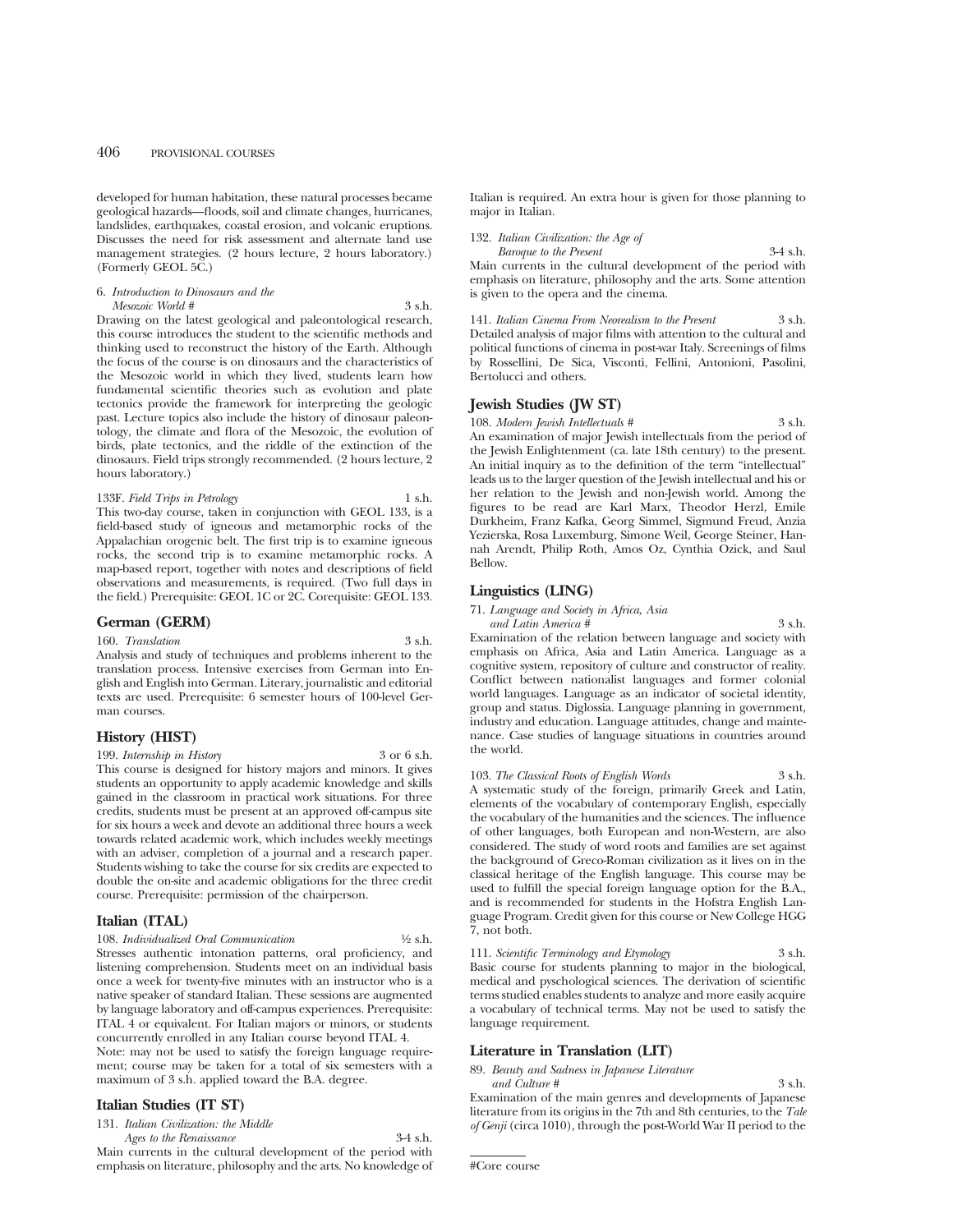present, and describes the sensibility and modes of perception that inform these works. This inquiry into Japanese culture extends beyond literature to include the graphic arts, painting, and film in their relation to literary expression.

90. *Modern Arabic Literature #* 3 s.h. Introduces students to modern Arabic literature as it relates to the different human factors which make up modern Arabic culture. Course not only recognizes main themes and works, but also examines the recurring patterns and the peculiar characteristics of the various nations and/or groups, divided by religion, epoch, circumstances, movement, gender or ideology. Focuses on the correlation between thematic and structural considerations in literature and the various phases in the process of acquiring a modern cultural self-identity.

#### **Mathematics (MATH)**

13C. *Elementary Mathematical Models Through Computers* # 3 s.h. Through the use of calculators and computers, students are introduced to a variety of mathematical functions and their application as models for describing events and predicting outcomes in business, the sciences and the liberal arts. Models include sequences and the linear, polynomial, rational and exponential functions. Mathematical basics are reviewed and no prior experience with computing is assumed. Prerequisite: 2 years of high school mathematics.

19B. *Bridge to Calculus II* 1 s.h. For students who have taken MATH 10E and wish to take MATH 20. Course covers topics dealt with in MATH 19 but not in MATH 10E; some theoretical background, derivatives of trigonometric functions and further applications. Prerequisite: MATH 10E with a grade of  $C-$  or better.

190. *Departmental Honors* 3 s.h. Individual research project in an area of mathematics under supervision of a departmental faculty member. Open only to majors in the Department of Mathematics who are eligible according to the criteria listed on page 64, and who desire to graduate with departmental honors. Permission of the department chairperson, prior to registration, is required.

198, 199, A-Z. *Special Studies in Mathematics* 3 s.h. each Each course covers a preannounced topic in mathematics. The topics chosen for 198 have little or no advanced mathematics course prerequisites; the topics for 199 often have one or more advanced mathematics course prerequisites. May be repeated for credit when topics vary.

#### **Modern Greek (MGRK)**

1 & 2. *Modern Greek* 3 s.h. each

1) Fundamentals of grammar and modern vocabulary. Oral and written drills; 2) Continuation of 1; selected readings. Prerequisite: MGRK 1 or equivalent.

#### **Music (MUS)**

25. *University Chorale* 1/2 s.h.

The Hofstra *Chorale* is a select choral ensemble of 45-55 skilled singers, chosen by audition. The *Chorale* performs repertoire from all styles and eras of choral literature, with a particular emphasis on contemporary, *avant garde*, and world music. The *Chorale* rehearses two hours per week, and offers performances on and off-campus. Audition required. Prerequisite: permission of instructor. Credit on Pass/ $D+/D/F$ ail basis only. See Notes 4, 5.

69A. *Music and Species Counterpoint* 3 s.h. May be substituted for MUS 69 as the first required course for music majors in the music theory sequence, and should be taken concurrently with MUS 61 or 61A. It is intended for students who, on the basis of a placement examination, have demonstrated a need for intensive training in music fundamentals beyond that normally covered in MUS 69. It is organized in two parts: 1) an intensive and comprehensive survey of the fundamentals of music theory; 2) training in the writing and analysis of two-part species counterpoint in the manner of Fux. Emphasis is given to the development of a general understanding of fundamental principles of music theory and to the principles of voice leading and melodic structure that is most useful in the study of tonal harmony. Enrollment limited to music majors or prospective music majors. May not be taken on a Pass/ $D + / D$ /Fail basis.

160B. *Advanced Jazz and Contemporary Scoring* 3 s.h. Arranging and scoring for big bands, studio and recording orchestras and vocal groups. Prerequisite: MUS 160A or permission of instructor.

175. *Vocal Pedagogy* 2 s.h. Study of the problems encountered in the teaching of vocal technique such as breathing, resonance, tone color, dynamic control and diction. Sessions of supervised teaching are included. May not be taken on a Pass/ $D+\overrightarrow{D}/F$ ail basis. No liberal arts credit.

#### **Natural Science (NSC)**

13, 14. *Our Physical Universe* 3 s.h. each Exploration of the basic concepts of our physical universe in the areas of physics, chemistry, nuclear energy, geology and astronomy. The historical development of science and the role scientists play. Laboratory constitutes about fifty percent of the course work. No previous experience in physics, chemistry or higher mathematics required. Credit given for these courses or NSC 11, 12 or New College NPG 1/QTG 005.

13: physics and nuclear energy. 14: chemistry, astronomy and geology.

21. *Science and Technology* # 3 s.h. Develops an understanding of the technical world around us in terms of the fundamental laws of science. Examines a variety of mechanical and electrical devices or systems, to demonstrate that complex devices follow a pattern determined by these fundamental laws. Topics include electrical, electronic and digial circuits, energy balances, strength of materials and fluid flow of liquids. (Two hours lecture, two hours laboratory.)

#### **Philosophy (PHI)**

60. *Introduction to Chinese Philosophical and Religious Traditions* 3 s.h.

Course introduces students to the major concepts and metaphors in Chinese Confucianism and Taoism. Students engage in close readings of texts from the classical and medieval periods. The goal is to arrive at a sympathetic understanding of the major themes in Chinese thought. Periodically, the students compare questions raised in China to questions raised within the western philosophic and religious traditions. Prerequisite: consent of instructor.

### 103. *Life, Death and Immortality* # 3 s.h.

Examination of the concepts of life, death and immortality as represented in religious and literary texts from a range of cross-cultural sources: western and nonwestern monotheistic traditions, eastern traditions (e.g., Tibetan and Indian), middle eastern (e.g., Turkish), African, and Native American. Further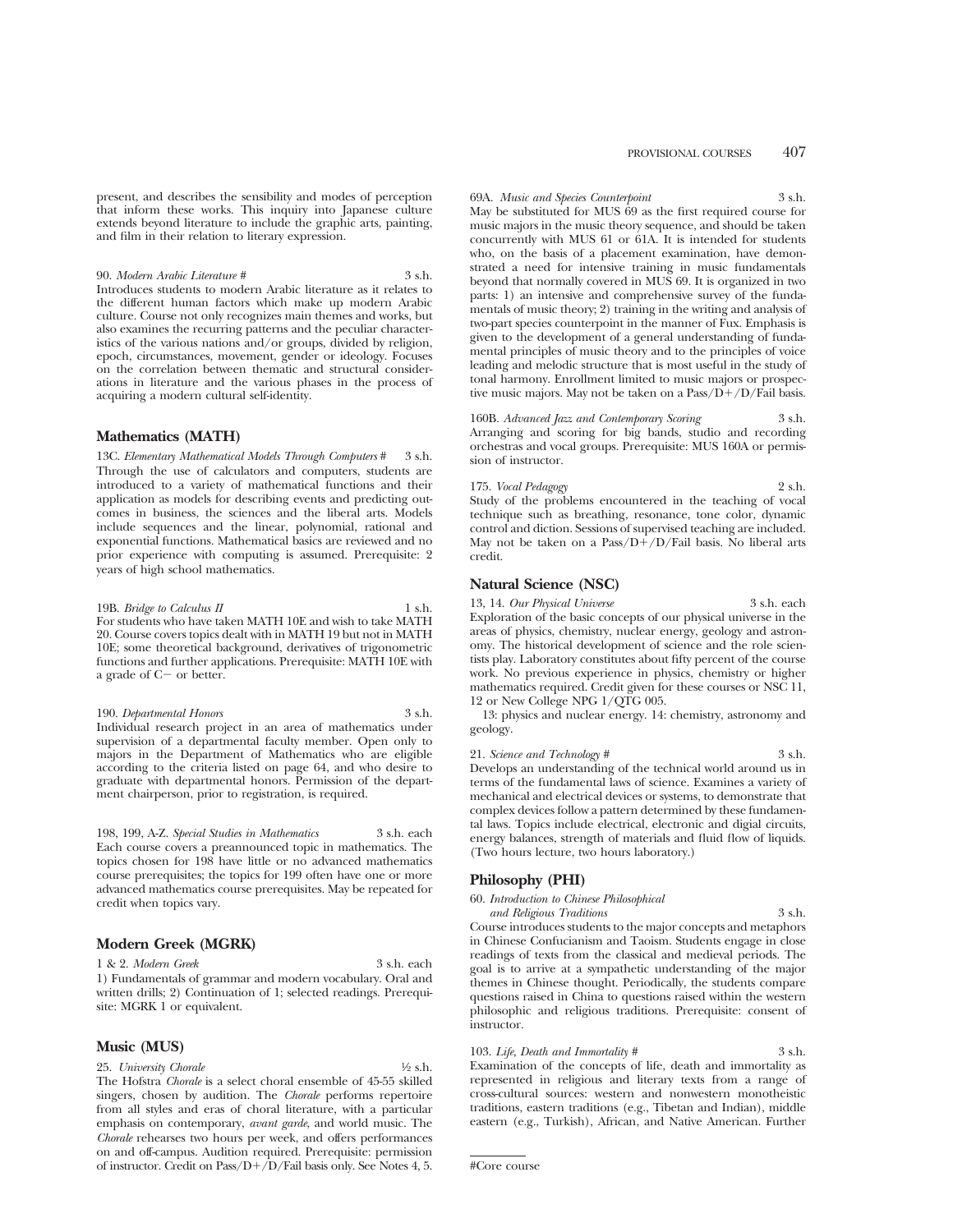examination of the encounter between a native tradition and a western colonial, typically Judeo-Christian presence. Discussion as well, of the implications of these concepts for such issues as abortion, euthanasia, suicide. Original texts in translation. Same as RELI 80. Credit given for this course or RELI 80, not both. (Formerly PHIL 70.)

166. *Contemporary Social and Political Philosophy* 3 s.h. Concepts of the autonomous self and agency (developed during the modern period, Descartes—Kant), have been central to modern, liberal social and political philosophy. This course examines the critiques of those concepts and explores changing conceptions of community, civil society, and selfhood offered by feminist and postmodern philosophers. These issues have immediate interdisciplinary relevance for legal, political and psychological inquiries. Some attention is given to contemporary social problems, such as race and gender. Readings from contemporary philosophy (e.g., Foucault and critical theory) and some interdisciplinary sources. Prerequisite: PHI 10, 14, or 20. (Formerly PHIL 143.)

170. *Ethical Theory: Values, Relativism and Pluralism* 3 s.h. A detailed examination of some specific issue in contemporary ethical theory. Possible topics include the nature and objectivity of morality, the relationship between moral philosophy and theories of the self, the rival of a virtue-theory approach to ethics, and pluralism about values. Prerequisite: PHI 14, or permission of instructor. (Formerly PHIL 149; *Ethical Theory*.)

180. *Theories of Knowledge and Being* 3 s.h. An investigation of theories of being, which state the most general characteristics of reality; and theories of knowledge, which state what knowledge is and how, if at all, we know things; and the ways that theories of being and knowledge are related. Prerequisite: PHI 10 or 14. (Formerly PHIL 150.)

181. *Topics in Philosophy* 3 s.h. This course provides an in-depth study of a problem in philosophy, the specific topic for the course varies from semester to semester. Examples of possible course topics are free will versus determinism, the nature of truth, philosophical approaches to issues in psychology, space and time. Students should consult with the particular instructor each time the course is offered to determine if prior preparation for the topic to be covered is recommended. Such consultation may take place prior to registration or on the first day of class. May be repeated for credit when topics vary. (Formerly PHIL 100.)

#### 182. *Selected Philosophers* 3 s.h.

This course provides an in depth study of a major philosophical figure; the figure to be studied varies from semester to semester depending on the instructor. Prerequisite: PHI 10 or 3 s.h. in philosophy, or a history of philosophy course, or permission of instructor. May be repeated twice for credit when topics vary. (Formerly PHIL 155.)

194. *Seminar* 3 s.h. For juniors and seniors who have previously taken at least three philosophy courses in logic: (PHI 150, 154, 156). May not be taken on a Pass/ $D+/D/F$ ail basis. (Formerly PHIL.)

### **Physics (PHYS)**

17, 18. *Elements of Physics for Engineers* 4 s.h. each Fundamental laws and principles of mechanics, electricity and magnetism, and selected topics in light. Designed for engineering majors. Corequisite for 17: PHYS 11B. Prerequisite or corequisite for 17: MATH 19. Prerequisite or corequisite for 18: MATH 20.

### **Religious Studies (RELI)**

#### 50. *Islam* # 3 s.h.

A study of the rise of Islam within the context of the cultural social and religious conditions of pre-Islamic Arabia, Muhammad's religious message and the Koran, development of theology, law, and consolidation of Sunnism. Attention given to the concept of nonseparation of state and religion in Muslim thought, to the experience of women, and to themes in comparative art, architecture, and ritual. (Formerly PHIL 68.)

#### 80. *Life, Death and Immortality* # 3 s.h.

Examination of the concepts of life, death and immortality as represented in religious and literary texts from a range of cross-cultural sources: western and nonwestern monotheistic traditions, eastern traditions (e.g., Tibetan and Indian), middle eastern (e.g., Turkish), African, and Native American. Further examination of the encounter between a native tradition and a western colonial, typically Judeo-Christian presence. Discussion as well, of the implications of these concepts for such issues as abortion, euthanasia, suicide. Original texts in translation. Same as PHI 103. Credit given for this course or PHI 103, not both. (Formerly PHIL 70.)

#### 85. *Comparative Religious Ethics #* 3 s.h. An exploration of the ways in which three religious traditions

attempt to guide their adherents' conduct by appealing to rules of action. Course begins by clarifying the notions of "ethics" and "religion." We then turn to three traditions—for example, the Navaho, the Gospel of Matthew, and to Theravada Buddhism, asking how each tradition conceives of the relation between religious and moral rules (we also ask whether that distinction is even helpful). While the student is asked to master a body of historical materials, the emphasis is philosophical throughout; we mainly want to understand how each tradition understands such basic notions as action, obligation, the moral authority of persons, deity or deities, and institutions, and the status of other religious and moral frameworks. (Formerly PHIL 71.)

#### 140. *Special Topics in Religion* 3 s.h.

Studies in such special topics as psychology of religion, religion in America, new religious movements, and religion, media and American culture. May be repeated for credit when topics vary.

191. *Independent Study in Religious Studies* 1-3 s.h. Individualized plan of study developed by student in consultation with, and with the approval of a member of the faculty, approved by Religious Studies Adviser who will serve as tutor for the course. Prerequisites: approval of instructor and Religious Studies Adviser.

### **Sociology (SOC)**

#### 9. *Youth, Crisis, and American Culture* 3 s.h. This course explores the period in human development we call "youth." The "Beat Generation," "Love Generation," "Me Generation," "Generation X": the concept of youth differs depending on social, economic, and political contexts. Accordingly, this course offers an understanding of youth that is grounded in historical development, social structure and a changing youth culture (e.g., music, dress, work and leisure). The course examines the prevailing attitudes and conditions confronting youth today, with an eye towards future developments.

#### 37. *Parenting, Poverty and Social Policy* 3 s.h. Can social policies be effective against poverty? What are the consequences of aiding, or not aiding, poor families? This course addresses these questions by focusing on the process and consequences of social policy, with an emphasis on the United States.